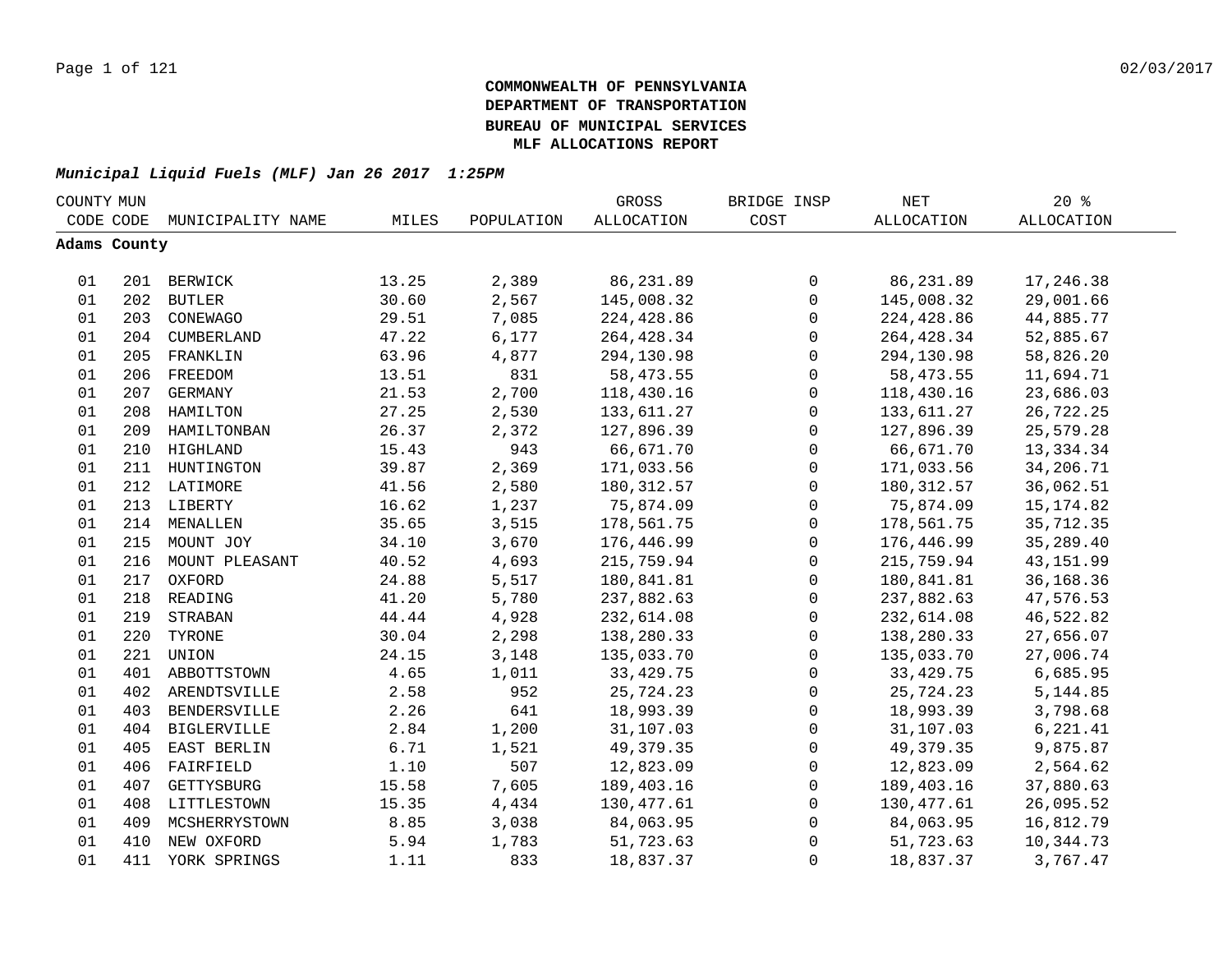| COUNTY MUN |     |                   |        |            | GROSS        | BRIDGE INSP | NET          | $20*$      |  |
|------------|-----|-------------------|--------|------------|--------------|-------------|--------------|------------|--|
| CODE CODE  |     | MUNICIPALITY NAME | MILES  | POPULATION | ALLOCATION   | COST        | ALLOCATION   | ALLOCATION |  |
| 01         | 412 | BONNEAUVILLE      | 3.71   | 1,800      | 44,900.89    |             | 44,900.89    | 8,980.18   |  |
| 01         | 413 | CARROLL VALLEY    | 52.52  | 3,876      | 239,160.62   |             | 239,160.62   | 47,832.12  |  |
|            |     | County Totals:    | 784.86 | 101,407    | 4,371,976.98 |             | 4,371,976.98 | 874,395.40 |  |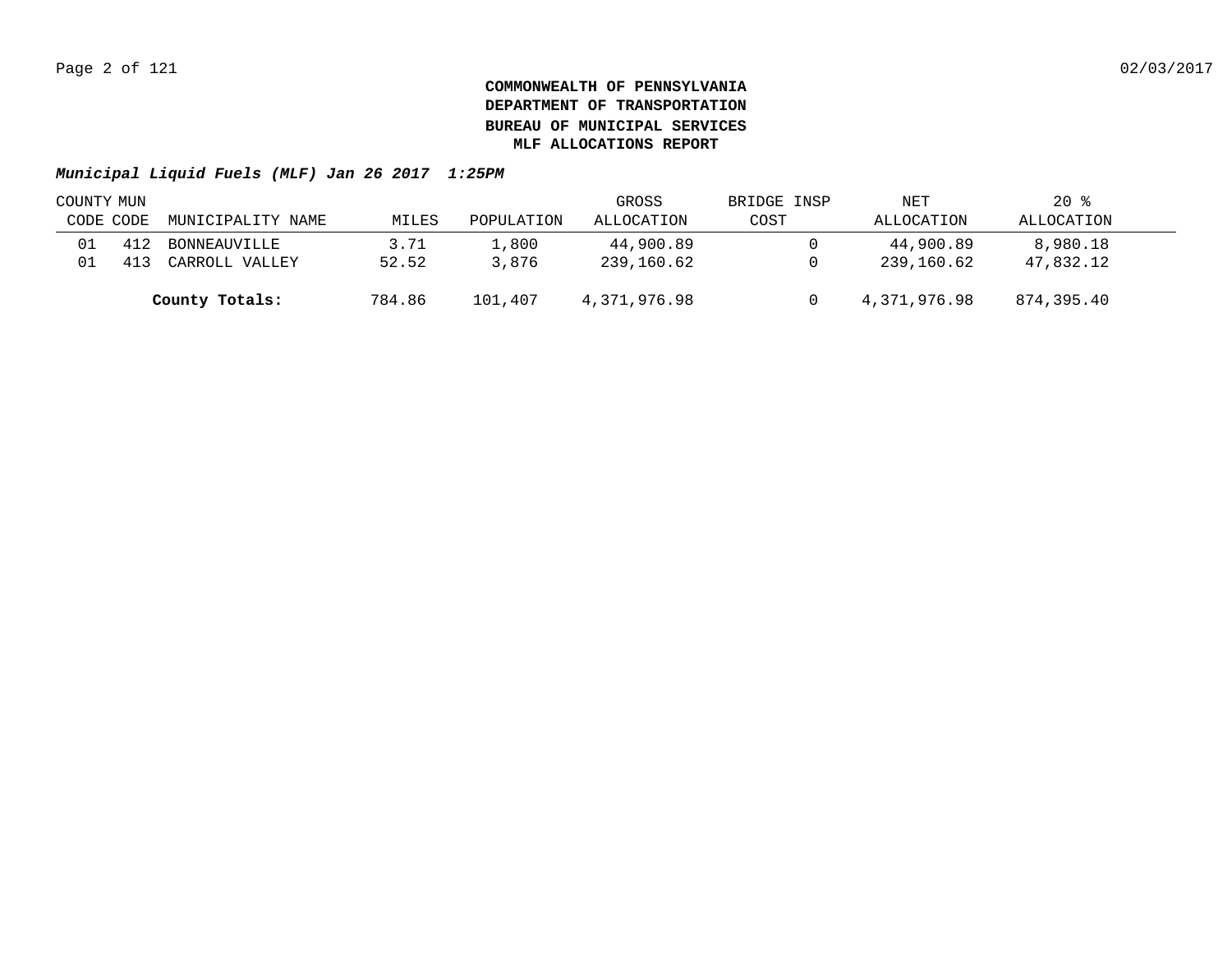| COUNTY MUN       |     |                    |        |            | GROSS        | BRIDGE INSP | <b>NET</b>        | 20%               |  |
|------------------|-----|--------------------|--------|------------|--------------|-------------|-------------------|-------------------|--|
| CODE CODE        |     | MUNICIPALITY NAME  | MILES  | POPULATION | ALLOCATION   | COST        | <b>ALLOCATION</b> | <b>ALLOCATION</b> |  |
| Allegheny County |     |                    |        |            |              |             |                   |                   |  |
|                  |     |                    |        |            |              |             |                   |                   |  |
| 02               |     | 101 BALDWIN        | 6.09   | 1,992      | 56,038.83    | $\mathbf 0$ | 56,038.83         | 11,207.77         |  |
| 02               | 102 | COLLIER            | 30.07  | 7,080      | 226, 128.81  | 1,280.80    | 224,848.01        | 44,969.60         |  |
| 02               | 103 | CRESCENT           | 10.12  | 2,640      | 80,823.69    | $\mathbf 0$ | 80,823.69         | 16, 164. 74       |  |
| 02               | 104 | EAST DEER          | 4.91   | 1,500      | 43,235.02    | $\mathbf 0$ | 43,235.02         | 8,647.00          |  |
| 02               | 105 | ELIZABETH          | 52.68  | 13,271     | 412,076.23   | 2,344.00    | 409,732.23        | 81,946.45         |  |
| 02               | 106 | HARRISON           | 40.48  | 10,461     | 321, 478.10  | 0           | 321, 478.10       | 64,295.62         |  |
| 02               | 107 | LEET               | 5.13   | 1,634      | 46,397.87    | $\mathbf 0$ | 46,397.87         | 9,279.57          |  |
| 02               | 108 | MCCANDLESS         | 101.69 | 28,457     | 847,551.93   | 2,343.40    | 845,208.53        | 169,041.71        |  |
| 02               | 109 | MT LEBANON         | 85.47  | 33,137     | 881,537.95   | 0           | 881,537.95        | 176,307.59        |  |
| 02               | 110 | NEVILLE            | 3.63   | 1,084      | 31,505.91    | 0           | 31,505.91         | 6,301.18          |  |
| 02               |     | 111 NORTH          | 42.46  | 10,229     | 323,555.66   | 586.00      | 322,969.66        | 64,593.93         |  |
|                  |     | VERSAILLES         |        |            |              |             |                   |                   |  |
| 02               |     | 112 OHARA          | 39.87  | 8,407      | 281,834.39   | 1,438.20    | 280,396.19        | 56,079.24         |  |
| 02               | 113 | PENN HILLS         | 126.30 | 42,329     | 1,180,849.01 | 1,063.40    | 1,179,785.61      | 235,957.12        |  |
| 02               |     | 114 RESERVE        | 9.15   | 3,333      | 90,437.19    | 0           | 90,437.19         | 18,087.44         |  |
| 02               |     | 115 ROBINSON       | 46.83  | 13,354     | 394,882.67   | $\Omega$    | 394,882.67        | 78,976.53         |  |
| 02               |     | 116 ROSS           | 103.00 | 31,105     | 900, 335.51  | 266.20      | 900,069.31        | 180,013.86        |  |
| 02               | 117 | SCOTT              | 38.97  | 17,024     | 437,081.81   | 0           | 437,081.81        | 87, 416.36        |  |
| 02               | 118 | <b>SHALER</b>      | 100.70 | 28,757     | 849,889.68   | 1,849.00    | 848,040.68        | 169,608.14        |  |
| 02               | 119 | SOUTH FAYETTE      | 51.91  | 14,416     | 430,624.09   | 585.80      | 430,038.29        | 86,007.66         |  |
| 02               | 120 | SOUTH              | 4.84   | 351        | 21,926.25    | 0           | 21,926.25         | 4,385.25          |  |
|                  |     | VERSAILLES         |        |            |              |             |                   |                   |  |
| 02               |     | 121 SPRINGDALE     | 5.50   | 1,636      | 47,618.35    | $\mathsf 0$ | 47,618.35         | 9,523.67          |  |
| 02               |     | 122 STOWE          | 19.35  | 6,362      | 178,655.23   | $\mathbf 0$ | 178,655.23        | 35,731.05         |  |
| 02               |     | 123 UPPER ST CLAIR | 79.22  | 19,229     | 606, 321.71  | 266.20      | 606,055.51        | 121, 211.10       |  |
| 02               |     | 124 WILKINS        | 24.97  | 6,357      | 196,544.24   | $\mathbf 0$ | 196,544.24        | 39,308.85         |  |
| 02               |     | 125 ALEPPO         | 4.07   | 1,916      | 48,181.34    | $\mathbf 0$ | 48, 181. 34       | 9,636.27          |  |
| 02               |     | 126 KENNEDY        | 27.43  | 7,672      | 228,545.84   | $\mathbf 0$ | 228,545.84        | 45,709.17         |  |
| 02               |     | 202 FAWN           | 9.97   | 2,376      | 75,499.22    | 0           | 75,499.22         | 15,099.84         |  |
| 02               |     | 203 FINDLAY        | 37.85  | 5,060      | 213,952.16   | 892.20      | 213,059.96        | 42,611.99         |  |
| 02               | 204 | FORWARD            | 25.48  | 3,376      | 143, 472.88  | $\mathbf 0$ | 143,472.88        | 28,694.58         |  |
| 02               |     | 206 FRAZER         | 7.06   | 1,157      | 43,819.53    | 0           | 43,819.53         | 8,763.91          |  |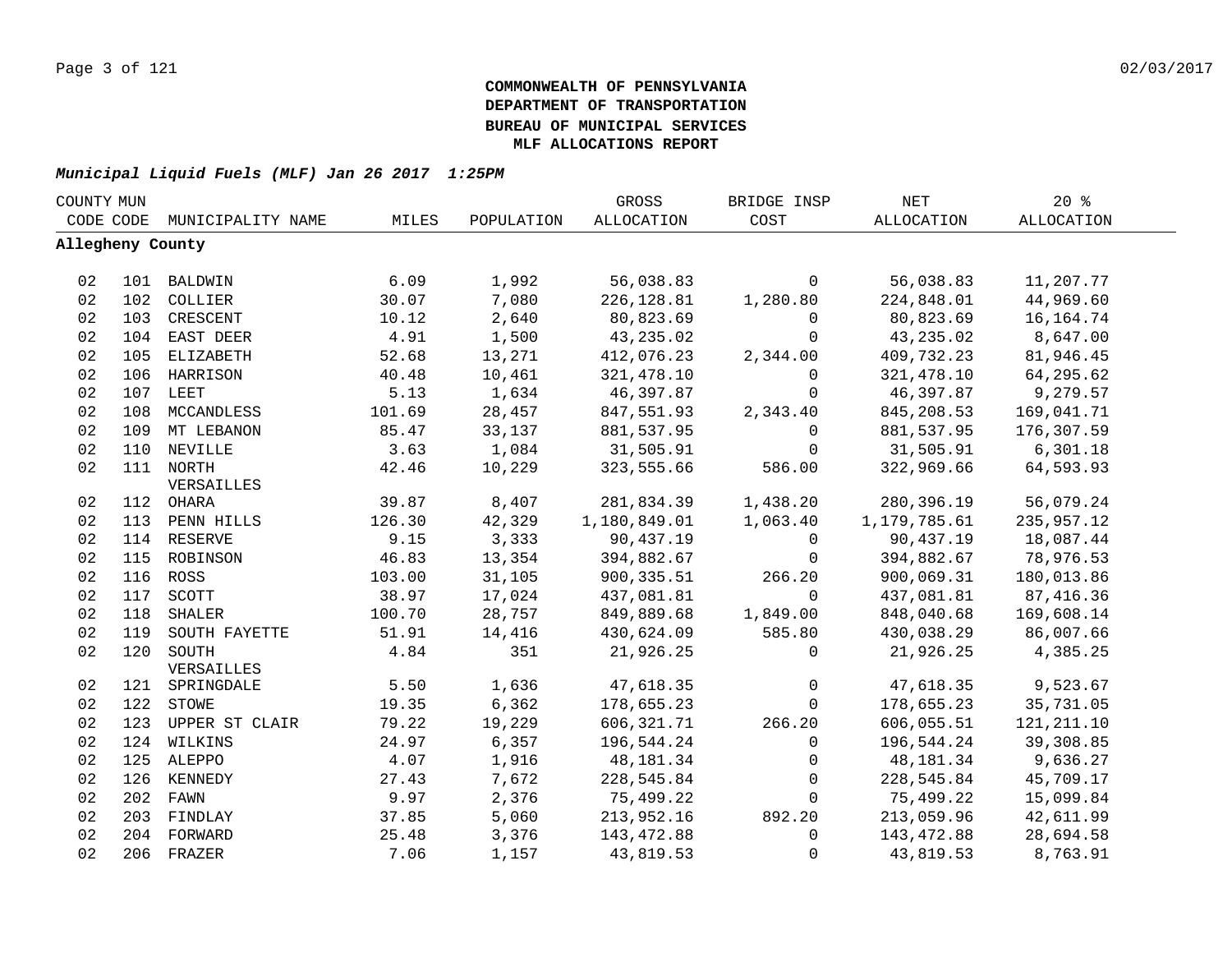| COUNTY MUN |     |                         |        |            | GROSS        | BRIDGE INSP | NET          | $20*$        |  |
|------------|-----|-------------------------|--------|------------|--------------|-------------|--------------|--------------|--|
| CODE CODE  |     | MUNICIPALITY NAME       | MILES  | POPULATION | ALLOCATION   | COST        | ALLOCATION   | ALLOCATION   |  |
| 02         | 207 | HAMPTON                 | 78.50  | 18,363     | 588,126.54   | 2,535.20    | 585,591.34   | 117, 118.27  |  |
| 02         | 208 | HARMAR                  | 12.79  | 2,921      | 94,522.65    | 0           | 94,522.65    | 18,904.53    |  |
| 02         | 209 | INDIANA                 | 31.48  | 7,253      | 233,814.61   | $\mathbf 0$ | 233,814.61   | 46,762.92    |  |
| 02         |     | 211 KILBUCK             | 6.32   | 697        | 33,010.69    | $\Omega$    | 33,010.69    | 6,602.14     |  |
| 02         |     | 212 MARSHALL            | 45.77  | 6,915      | 273,331.92   | 266.20      | 273,065.72   | 54,613.14    |  |
| 02         |     | 213 MOON                | 72.70  | 24,185     | 676,406.93   | 527.20      | 675,879.73   | 135, 175.95  |  |
| 02         |     | 214 NORTH FAYETTE       | 42.74  | 13,934     | 392,440.38   | 532.80      | 391,907.58   | 78,381.52    |  |
| 02         |     | 215 OHIO                | 21.52  | 4,757      | 156,145.30   | 0           | 156,145.30   | 31,229.06    |  |
| 02         |     | 216 PINE                | 66.27  | 11,497     | 423,002.47   | 0           | 423,002.47   | 84,600.49    |  |
| 02         | 217 | RICHLAND                | 65.53  | 11,100     | 413,349.72   | $\mathbf 0$ | 413, 349. 72 | 82,669.94    |  |
| 02         | 219 | SOUTH PARK              | 43.23  | 13,416     | 384,502.50   | 1,171.60    | 383,330.90   | 76,666.18    |  |
| 02         | 220 | WEST DEER               | 63.46  | 11,771     | 419,040.14   | $\Omega$    | 419,040.14   | 83,808.03    |  |
| 02         | 301 | PITTSBURGH              | 892.83 | 305,704    | 8,466,387.98 | 72,019.40   | 8,394,368.58 | 1,678,873.72 |  |
| 02         | 302 | CLAIRTON                | 28.42  | 6,796      | 215,638.17   | 0           | 215,638.17   | 43, 127.63   |  |
| 02         | 303 | DUQUESNE                | 20.74  | 5,565      | 168,477.02   | $\Omega$    | 168,477.02   | 33,695.40    |  |
| 02         |     | 304 MCKEESPORT          | 81.21  | 19,731     | 621,900.54   | $\Omega$    | 621,900.54   | 124,380.11   |  |
| 02         |     | 401 ASPINWALL           | 7.09   | 2,801      | 74,083.87    | 0           | 74,083.87    | 14,816.77    |  |
| 02         |     | 402 AVALON              | 11.45  | 4,705      | 122,972.86   | 0           | 122,972.86   | 24,594.57    |  |
| 02         |     | 403 BALDWIN             | 57.15  | 19,767     | 545,582.99   | 0           | 545,582.99   | 109,116.60   |  |
| 02         |     | 404 BELLEVUE            | 18.74  | 8,370      | 213,551.55   | 0           | 213,551.55   | 42,710.31    |  |
| 02         |     | 405 BEN AVON            | 7.09   | 1,781      | 55,366.28    | 0           | 55,366.28    | 11,073.26    |  |
| 02         |     | 406 BEN AVON<br>HEIGHTS | 2.25   | 371        | 14,006.74    | $\mathbf 0$ | 14,006.74    | 2,801.35     |  |
| 02         |     | 407 BETHEL PARK         | 108.15 | 32,313     | 938,980.05   | 313.20      | 938,666.85   | 187,733.37   |  |
| 02         |     | 408 BLAWNOX             | 4.28   | 1,432      | 39,971.55    | 0           | 39,971.55    | 7,994.31     |  |
| 02         |     | 409 BRACKENRIDGE        | 12.55  | 3,260      | 99,975.64    | 0           | 99,975.64    | 19,995.13    |  |
| 02         |     | 410 BRADDOCK            | 11.47  | 2,159      | 76,316.28    | 0           | 76, 316.28   | 15,263.26    |  |
| 02         |     | 411 BRADDOCK HILLS      | 6.52   | 1,880      | 55, 359. 31  | $\Omega$    | 55, 359. 31  | 11,071.86    |  |
| 02         | 412 | BRADFORDWOODS           | 8.69   | 1,171      | 49,291.51    | $\mathbf 0$ | 49,291.51    | 9,858.30     |  |
| 02         | 413 | <b>BRENTWOOD</b>        | 24.53  | 9,643      | 255,436.49   | 0           | 255,436.49   | 51,087.30    |  |
| 02         |     | 414 BRIDGEVILLE         | 15.41  | 5,148      | 143,771.90   | $\mathbf 0$ | 143,771.90   | 28,754.38    |  |
| 02         | 415 | CARNEGIE                | 24.73  | 7,972      | 225, 412.58  | 777.20      | 224,635.38   | 44,927.08    |  |
| 02         |     | 416 CASTLE SHANNON      | 25.58  | 8,316      | 234,444.68   | $\mathbf 0$ | 234,444.68   | 46,888.94    |  |
| 02         | 417 | CHALFANT                | 3.78   | 800        | 26,774.26    | 0           | 26,774.26    | 5,354.85     |  |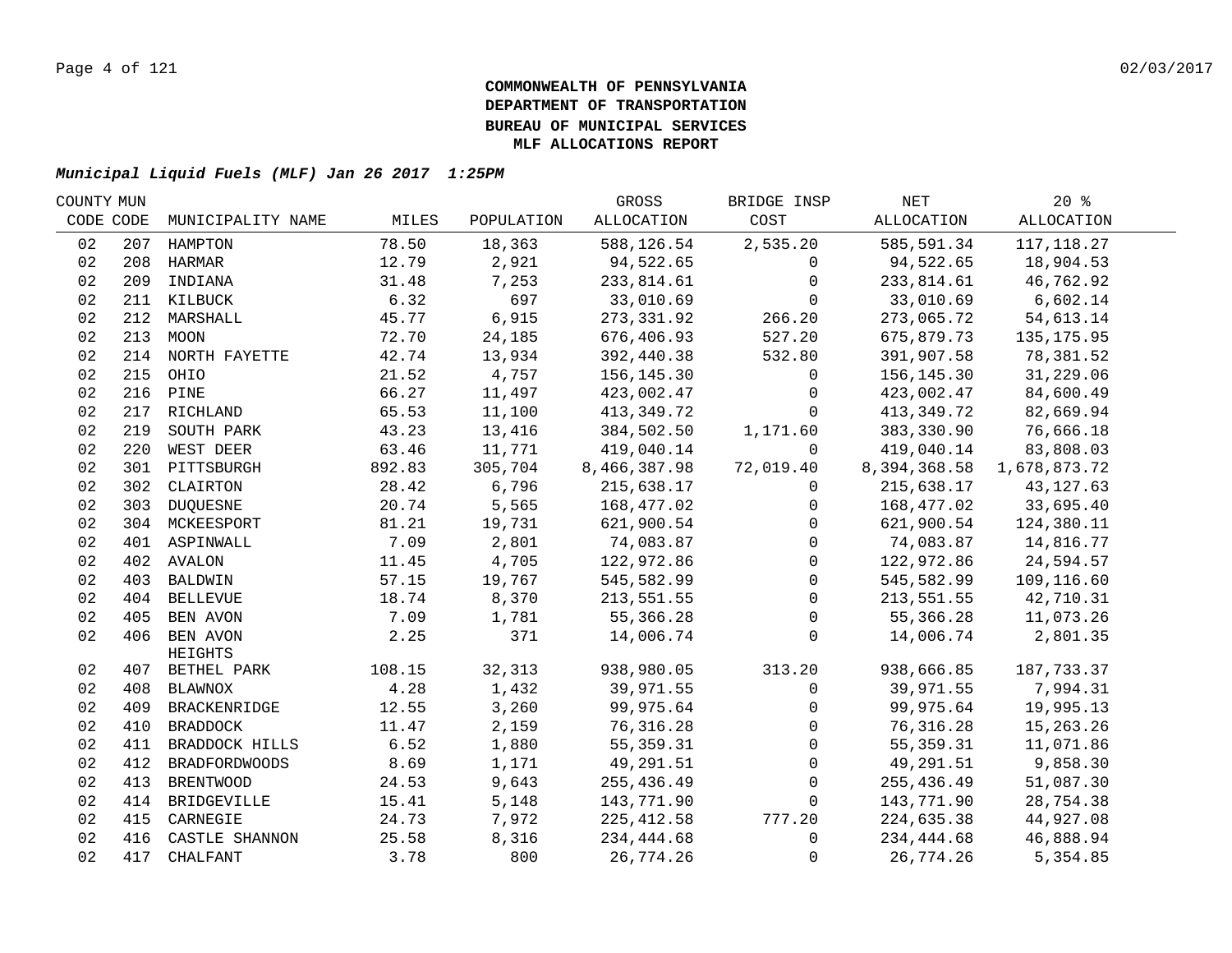| COUNTY MUN |     |                   |       |            | GROSS       | BRIDGE INSP         | NET          | $20*$      |  |
|------------|-----|-------------------|-------|------------|-------------|---------------------|--------------|------------|--|
| CODE CODE  |     | MUNICIPALITY NAME | MILES | POPULATION | ALLOCATION  | COST                | ALLOCATION   | ALLOCATION |  |
| 02         | 418 | CHESWICK          | 6.43  | 1,746      | 52,612.39   | $\mathbf 0$         | 52,612.39    | 10,522.48  |  |
| 02         | 419 | CHURCHILL         | 13.63 | 3,011      | 98,861.72   | $\mathbf 0$         | 98,861.72    | 19,772.34  |  |
| 02         | 420 | CORAOPOLIS        | 16.70 | 5,677      | 157,606.62  | $\Omega$            | 157,606.62   | 31,521.32  |  |
| 02         |     | 421 CRAFTON       | 18.81 | 5,951      | 169,385.47  | 1,354.40            | 168,031.07   | 33,606.21  |  |
| 02         |     | 422 DORMONT       | 17.83 | 8,593      | 214,732.24  | $\mathbf 0$         | 214,732.24   | 42,946.45  |  |
| 02         |     | 423 DRAVOSBURG    | 6.24  | 1,792      | 52,848.63   | 0                   | 52,848.63    | 10,569.73  |  |
| 02         |     | 424 EAST          | 7.24  | 2,126      | 62,177.14   | $\mathbf 0$         | 62,177.14    | 12,435.43  |  |
|            |     | MCKEESPORT        |       |            |             |                     |              |            |  |
| 02         |     | 425 EAST          | 4.96  | 1,822      | 49,303.88   | $\mathsf{O}\xspace$ | 49,303.88    | 9,860.78   |  |
|            |     | PITTSBURGH        |       |            |             |                     |              |            |  |
| 02         |     | 426 EDGEWOOD      | 10.08 | 3,118      | 89,467.29   | $\mathbf 0$         | 89,467.29    | 17,893.46  |  |
| 02         |     | 427 EDGEWORTH     | 9.74  | 1,680      | 61,991.34   | $\mathbf 0$         | 61,991.34    | 12,398.27  |  |
| 02         |     | 428 ELIZABETH     | 6.89  | 1,493      | 49,441.42   | $\mathbf 0$         | 49, 441.42   | 9,888.28   |  |
| 02         |     | 429 EMSWORTH      | 8.44  | 2,449      | 71,943.71   | 1,484.40            | 70,459.31    | 14,091.86  |  |
| 02         | 430 | ETNA BOROUGH      | 11.33 | 3,451      | 99,577.32   | 2,232.00            | 97,345.32    | 19,469.06  |  |
| 02         |     | 431 FOREST HILLS  | 22.70 | 6,518      | 192,235.99  | $\Omega$            | 192,235.99   | 38,447.20  |  |
| 02         | 432 | FOX CHAPEL        | 40.81 | 5,388      | 229,441.45  | 2,536.00            | 226,905.45   | 45,381.09  |  |
| 02         | 433 | GLASSPORT         | 15.82 | 4,483      | 132,880.52  | $\Omega$            | 132,880.52   | 26,576.10  |  |
| 02         |     | 434 GLENFIELD     | 1.80  | 205        | 9,520.81    | $\Omega$            | 9,520.81     | 1,904.16   |  |
| 02         | 435 | GREENTREE         | 17.72 | 4,432      | 138,023.56  | 1,402.60            | 136,620.96   | 27, 324.19 |  |
| 02         |     | 436 HAYSVILLE     | 0.60  | 70         | 3,204.18    | $\Omega$            | 3,204.18     | 640.84     |  |
| 02         |     | 437 HEIDELBERG    | 6.70  | 1,244      | 44, 264. 25 | $\mathbf{0}$        | 44, 264. 25  | 8,852.85   |  |
| 02         |     | 438 HOMESTEAD     | 8.86  | 3,165      | 86,426.47   | $\mathbf{0}$        | 86,426.47    | 17,285.29  |  |
| 02         |     | 439 INGRAM        | 9.85  | 3,330      | 92,621.73   | $\mathbf{0}$        | 92,621.73    | 18,524.35  |  |
| 02         |     | 440 JEFFERSON     | 44.35 | 10,619     | 336,759.30  | 586.00              | 336, 173.30  | 67,234.66  |  |
|            |     | HILLS             |       |            |             |                     |              |            |  |
| 02         |     | 441 LEETSDALE     | 7.69  | 1,218      | 46,954.60   | 1,809.40            | 45, 145. 20  | 9,029.04   |  |
| 02         |     | 442 LIBERTY       | 10.83 | 2,551      | 81,462.07   | $\mathsf{O}$        | 81,462.07    | 16,292.41  |  |
| 02         |     | 443 LINCOLN       | 4.74  | 1,072      | 34,837.06   | 0                   | 34,837.06    | 6,967.41   |  |
| 02         |     | 444 MCKEES ROCKS  | 19.04 | 6,104      | 172,928.96  | $\Omega$            | 172,928.96   | 34,585.79  |  |
| 02         |     | 445 MILLVALE      | 9.16  | 3,744      | 98,011.28   | $\mathbf 0$         | 98,011.28    | 19,602.26  |  |
| 02         |     | 446 MONROEVILLE   | 98.24 | 28,386     | 835,211.04  | 893.80              | 834, 317. 24 | 166,863.45 |  |
| 02         |     | 447 MT OLIVER     | 8.42  | 3,403      | 89,386.15   | $\mathbf 0$         | 89,386.15    | 17,877.23  |  |
| 02         |     | 448 MUNHALL       | 32.03 | 11,406     | 311,784.26  | $\mathbf 0$         | 311,784.26   | 62,356.85  |  |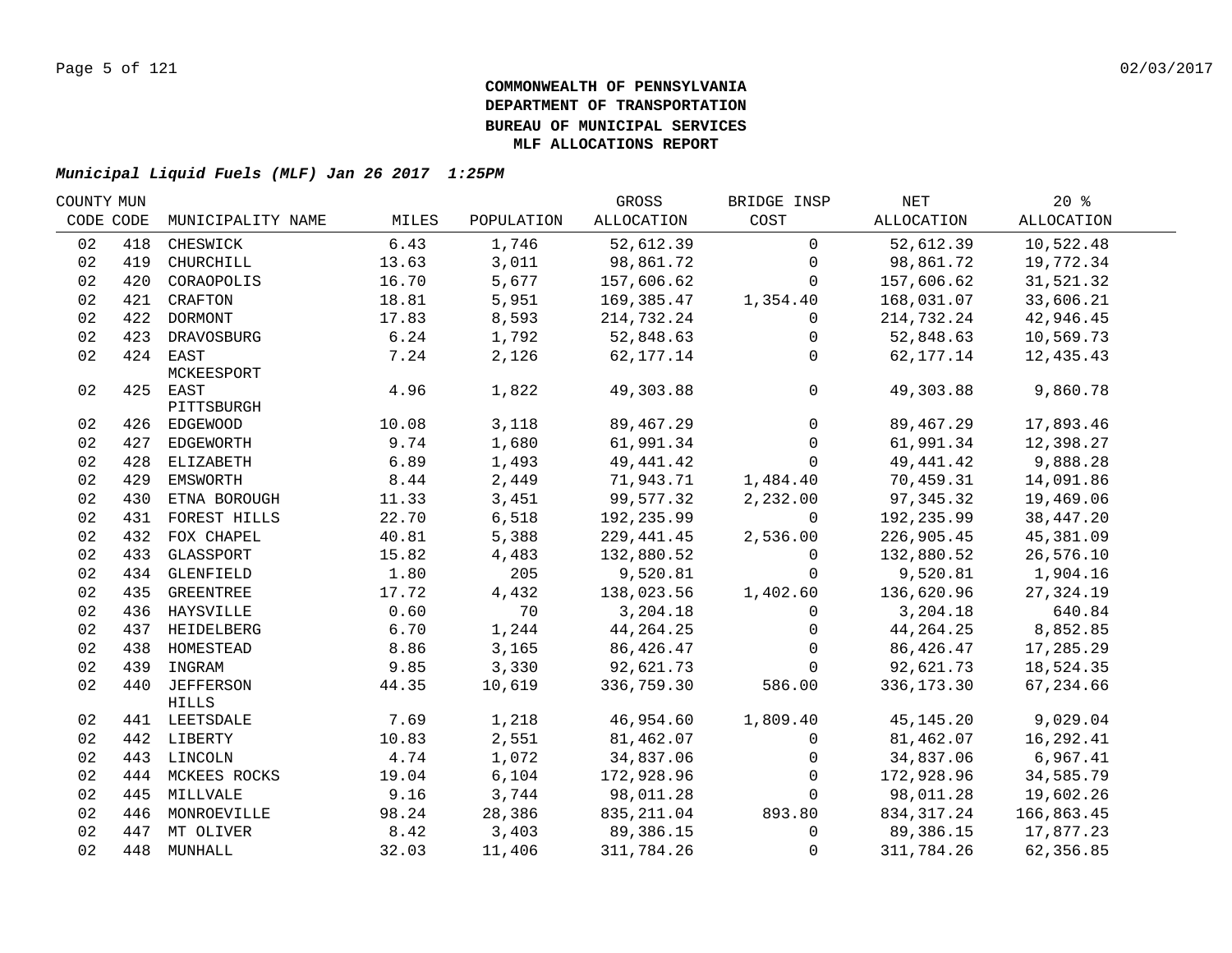| COUNTY MUN |     |                    |       |            | GROSS      | BRIDGE INSP  | NET         | $20*$       |  |
|------------|-----|--------------------|-------|------------|------------|--------------|-------------|-------------|--|
| CODE CODE  |     | MUNICIPALITY NAME  | MILES | POPULATION | ALLOCATION | COST         | ALLOCATION  | ALLOCATION  |  |
| 02         | 449 | NORTH BRADDOCK     | 24.71 | 4,857      | 168,186.55 | 892.20       | 167,294.35  | 33,458.87   |  |
| 02         |     | 450 OAKDALE        | 5.56  | 1,459      | 44,562.29  | 585.80       | 43,976.49   | 8,795.30    |  |
| 02         |     | 451 OAKMONT        | 22.05 | 6,303      | 186,210.99 | $\mathbf 0$  | 186,210.99  | 37, 242. 20 |  |
| 02         |     | 452 GLEN OSBORNE   | 3.23  | 547        | 20,371.88  | $\Omega$     | 20,371.88   | 4,074.38    |  |
| 02         |     | 453 PITCAIRN       | 9.22  | 3,294      | 89,945.49  | 1,312.40     | 88,633.09   | 17,726.62   |  |
| 02         |     | 454 PLEASANT HILLS | 24.46 | 8,268      | 229,980.49 | 0            | 229,980.49  | 45,996.10   |  |
| 02         |     | 455 PORT VUE       | 15.50 | 3,798      | 119,286.57 | $\mathbf 0$  | 119,286.57  | 23,857.31   |  |
| 02         |     | 456 RANKIN         | 5.71  | 2,122      | 57,208.63  | 0            | 57,208.63   | 11, 441.73  |  |
| 02         | 457 | ROSSLYN FARMS      | 4.78  | 427        | 23, 128.93 | $\mathbf 0$  | 23, 128.93  | 4,625.79    |  |
| 02         | 458 | SEWICKLEY          | 15.15 | 3,827      | 118,698.92 | $\mathbf 0$  | 118,698.92  | 23,739.78   |  |
| 02         | 459 | SEWICKLEY          | 6.60  | 810        | 35,980.15  | $\mathbf 0$  | 35,980.15   | 7,196.03    |  |
|            |     | HEIGHTS            |       |            |            |              |             |             |  |
| 02         |     | 460 SEWICKLEY      | 2.51  | 639        | 19,756.55  | $\mathbf 0$  | 19,756.55   | 3,951.31    |  |
|            |     | <b>HILLS</b>       |       |            |            |              |             |             |  |
| 02         |     | 461 SHARPSBURG     | 7.60  | 3,446      | 87,551.69  | $\mathbf 0$  | 87,551.69   | 17,510.34   |  |
| 02         |     | 462 SPRINGDALE     | 14.32 | 3,405      | 108,299.46 | $\mathbf 0$  | 108,299.46  | 21,659.89   |  |
| 02         | 463 | SWISSVALE          | 23.78 | 8,983      | 240,925.55 | $\mathbf 0$  | 240,925.55  | 48,185.11   |  |
| 02         | 464 | TARENTUM           | 17.61 | 4,530      | 139,470.01 | 968.80       | 138,501.21  | 27,700.24   |  |
| 02         | 465 | THORNBURG          | 3.42  | 455        | 19,291.52  | $\mathbf 0$  | 19,291.52   | 3,858.30    |  |
| 02         | 466 | PLUM BOROUGH       | 99.48 | 27,126     | 816,056.57 | 820.20       | 815, 236.37 | 163,047.27  |  |
| 02         | 467 | TURTLE CREEK       | 17.87 | 5,349      | 155,330.96 | 1,757.40     | 153,573.56  | 30,714.71   |  |
| 02         | 468 | VERONA             | 8.53  | 2,474      | 72,690.40  | $\mathbf 0$  | 72,690.40   | 14,538.08   |  |
| 02         |     | 469 VERSAILLES     | 5.81  | 1,515      | 46,389.76  | $\Omega$     | 46,389.76   | 9,277.95    |  |
| 02         |     | 470 WALL BOROUGH   | 3.66  | 580        | 22,353.22  | 268.00       | 22,085.22   | 4,417.04    |  |
| 02         |     | 471 WEST ELIZABETH | 3.92  | 518        | 22,047.33  | $\mathsf{O}$ | 22,047.33   | 4,409.47    |  |
| 02         |     | 472 WEST HOMESTEAD | 7.96  | 1,929      | 60,865.67  | $\mathbf 0$  | 60,865.67   | 12, 173. 13 |  |
| 02         |     | 473 WEST MIFFLIN   | 67.91 | 20,313     | 590,028.25 | 477.60       | 589,550.65  | 117,910.13  |  |
| 02         |     | 474 WEST VIEW      | 18.73 | 6,771      | 184,176.99 | 1,373.60     | 182,803.39  | 36,560.68   |  |
| 02         |     | 475 WHITAKER       | 4.50  | 1,271      | 37,720.98  | 0            | 37,720.98   | 7,544.20    |  |
| 02         |     | 476 WHITEHALL      | 37.71 | 13,944     | 376,530.75 | $\mathbf 0$  | 376,530.75  | 75,306.15   |  |
| 02         |     | 477 WHITE OAK      | 34.43 | 7,862      | 254,428.45 | 1,171.60     | 253, 256.85 | 50,651.37   |  |
| 02         |     | 478 WILKINSBURG    | 41.14 | 15,930     | 423,949.03 | 0            | 423,949.03  | 84,789.81   |  |
| 02         |     | 479 WILMERDING     | 8.26  | 2,190      | 66,614.98  | $\Omega$     | 66,614.98   | 13,323.00   |  |
| 02         |     | 480 BELL ACRES     | 11.86 | 1,388      | 63, 415.74 | $\mathbf 0$  | 63, 415.74  | 12,683.15   |  |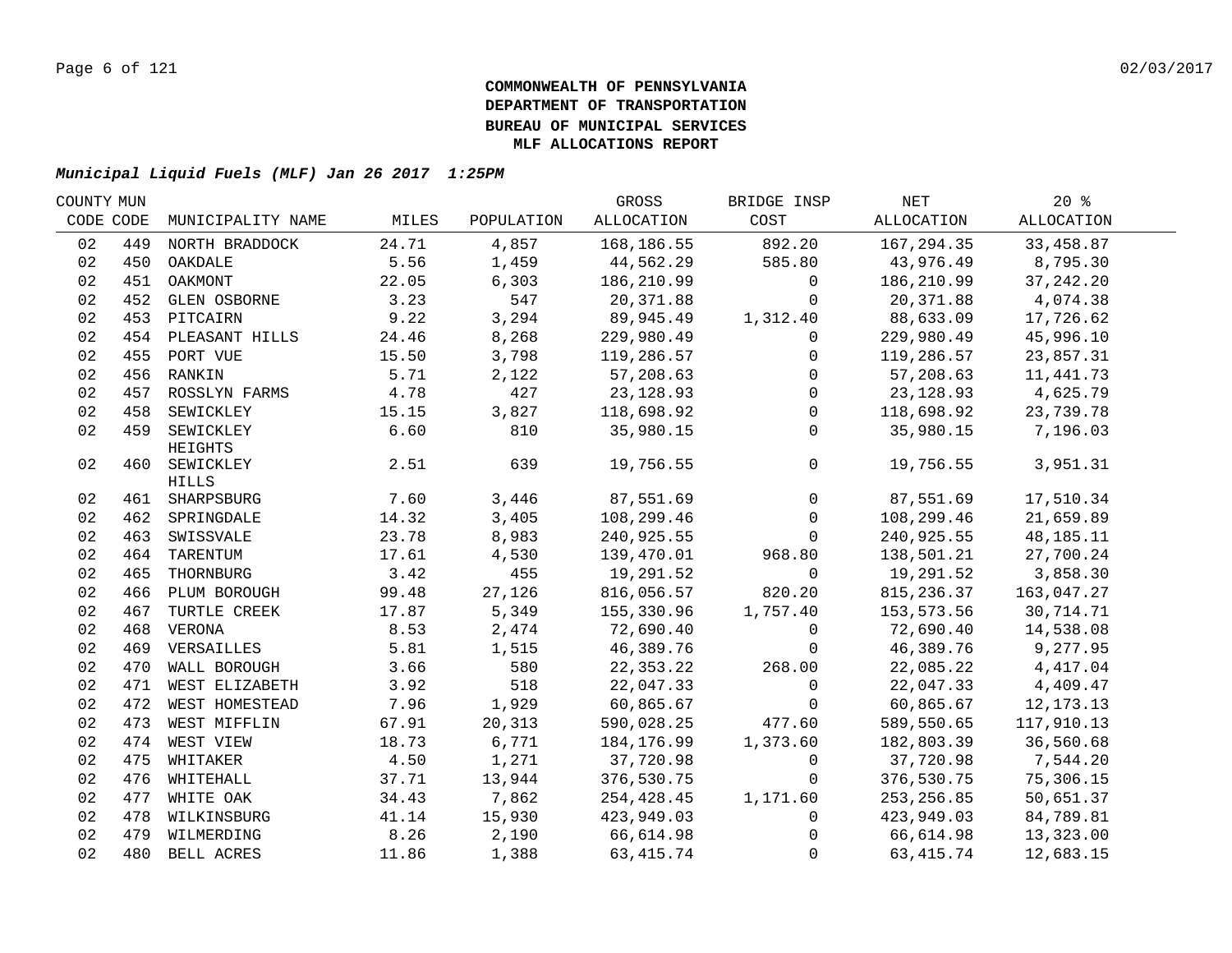|           | COUNTY MUN |                      |         |            | GROSS         | BRIDGE INSP | NET           | $20$ %       |  |
|-----------|------------|----------------------|---------|------------|---------------|-------------|---------------|--------------|--|
| CODE CODE |            | MUNICIPALITY NAME    | MILES   | POPULATION | ALLOCATION    | COST        | ALLOCATION    | ALLOCATION   |  |
| 02        | 481        | FRANKLIN PARK        | 53.45   | 13,470     | 418,191.53    |             | 418,191.53    | 83,638.31    |  |
| 02        | 482        | PENNSBURY<br>VILLAGE | 1.62    | 661        | 17,312.78     |             | 17,312.78     | 3,462.56     |  |
|           |            | County Totals:       | 4198.90 | 1,222,904  | 35,875,059.11 | 112,984.20  | 35,762,074.91 | 7,152,414.98 |  |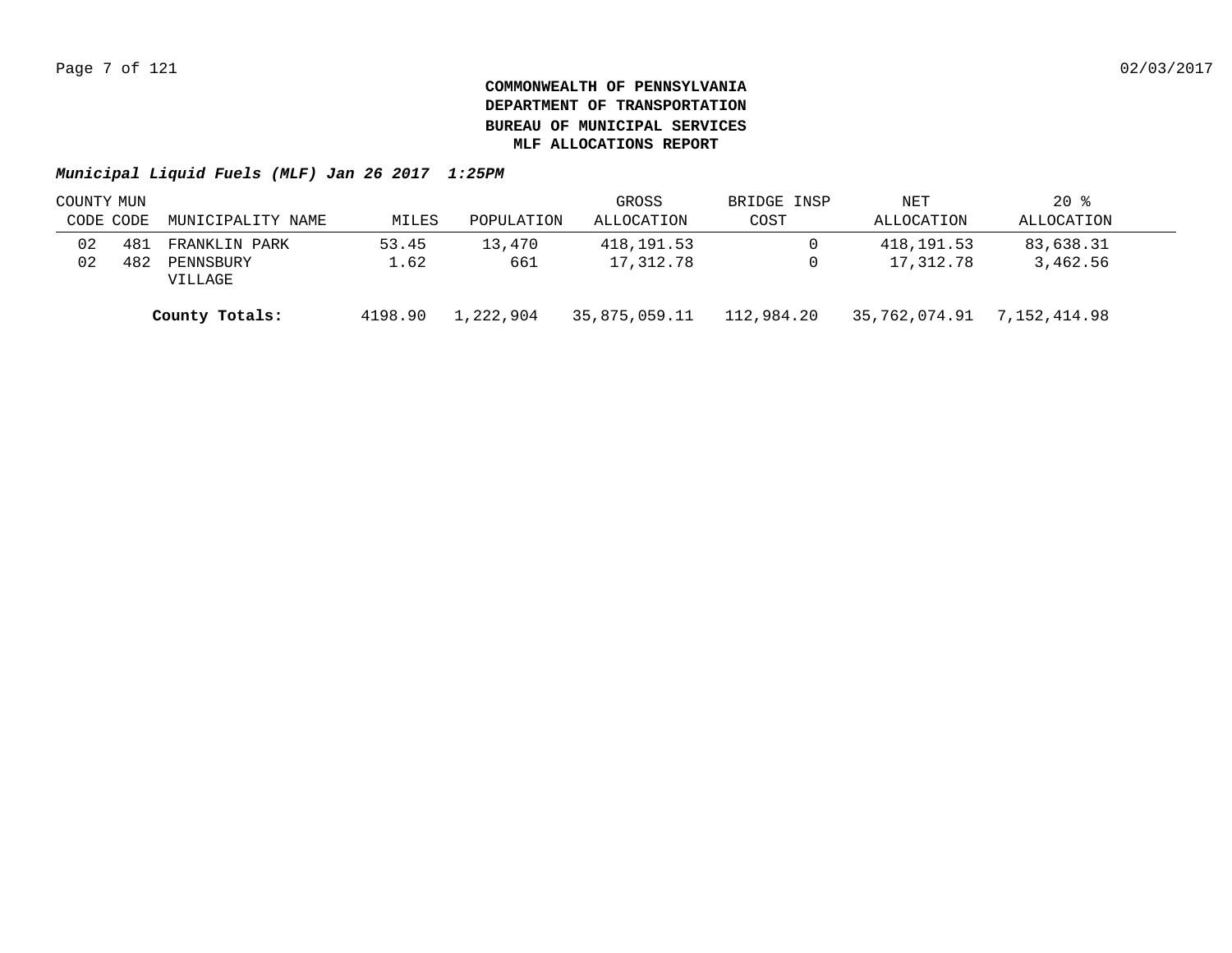| COUNTY MUN       |     |                   |       |            | GROSS             | BRIDGE INSP         | NET               | 20%               |  |
|------------------|-----|-------------------|-------|------------|-------------------|---------------------|-------------------|-------------------|--|
| CODE CODE        |     | MUNICIPALITY NAME | MILES | POPULATION | <b>ALLOCATION</b> | COST                | <b>ALLOCATION</b> | <b>ALLOCATION</b> |  |
| Armstrong County |     |                   |       |            |                   |                     |                   |                   |  |
|                  |     |                   |       |            |                   |                     |                   |                   |  |
| 03               |     | 201 BETHEL        | 19.45 | 1,183      | 83,937.52         | $\mathsf{O}$        | 83,937.52         | 16,787.50         |  |
| 03               |     | 202 BOGGS         | 26.52 | 936        | 102,024.87        | $\mathbf 0$         | 102,024.87        | 20,404.97         |  |
| 03               |     | 203 BRADYS BEND   | 13.60 | 773        | 57,697.16         | $\mathsf{O}$        | 57,697.16         | 11,539.43         |  |
| 03               |     | 204 BURRELL       | 25.68 | 689        | 94,804.74         | 0                   | 94,804.74         | 18,960.95         |  |
| 03               | 205 | CADOGAN           | 1.91  | 344        | 12,423.47         | 0                   | 12,423.47         | 2,484.69          |  |
| 03               | 206 | COWANSHANNOCK     | 79.49 | 2,899      | 307,520.59        | $\mathsf{O}$        | 307,520.59        | 61,504.12         |  |
| 03               | 207 | EAST FRANKLIN     | 44.52 | 4,082      | 217,345.44        | $\mathbf 0$         | 217,345.44        | 43,469.09         |  |
| 03               | 208 | GILPIN            | 28.31 | 2,496      | 136, 378.74       | $\mathbf 0$         | 136,378.74        | 27, 275. 75       |  |
| 03               | 209 | HOVEY             | 2.85  | 97         | 10,898.34         | $\mathbf 0$         | 10,898.34         | 2,179.67          |  |
| 03               | 210 | KISKIMINETAS      | 53.60 | 4,800      | 259,571.93        | $\mathsf{O}\xspace$ | 259,571.93        | 51,914.39         |  |
| 03               | 211 | KITTANNING        | 48.41 | 2,265      | 196,448.21        | $\mathbf 0$         | 196,448.21        | 39,289.64         |  |
| 03               | 212 | MADISON           | 34.79 | 820        | 126, 355.45       | 0                   | 126,355.45        | 25, 271.09        |  |
| 03               | 213 | MAHONING          | 31.08 | 1,425      | 125,587.69        | $\mathsf 0$         | 125,587.69        | 25, 117.54        |  |
| 03               |     | 214 MANOR         | 36.72 | 4,227      | 195,050.76        | $\mathbf 0$         | 195,050.76        | 39,010.15         |  |
| 03               |     | 215 NORTH BUFFALO | 26.93 | 3,011      | 141, 414.09       | 0                   | 141,414.09        | 28, 282.82        |  |
| 03               | 216 | PARKS             | 22.38 | 2,744      | 121,957.10        | 0                   | 121,957.10        | 24,391.42         |  |
| 03               |     | 217 PERRY         | 22.12 | 352        | 77,230.66         | 0                   | 77,230.66         | 15,446.13         |  |
| 03               | 218 | PINE              | 6.59  | 412        | 28,644.62         | $\mathbf 0$         | 28,644.62         | 5,728.92          |  |
| 03               |     | 219 PLUMCREEK     | 65.84 | 2,375      | 254, 232.74       | $\mathsf{O}$        | 254, 232.74       | 50,846.55         |  |
| 03               |     | 220 RAYBURN       | 16.75 | 1,907      | 88,584.90         | $\mathsf{O}$        | 88,584.90         | 17,716.98         |  |
| 03               |     | 221 REDBANK       | 44.67 | 1,064      | 162,443.29        | $\mathbf 0$         | 162,443.29        | 32,488.66         |  |
| 03               | 222 | SOUTH BEND        | 30.63 | 1,167      | 119, 413. 49      | $\mathbf 0$         | 119,413.49        | 23,882.70         |  |
| 03               | 223 | SOUTH BUFFALO     | 42.73 | 2,636      | 185,083.53        | $\mathbf 0$         | 185,083.53        | 37,016.71         |  |
| 03               | 224 | SUGARCREEK        | 40.55 | 1,539      | 157,978.20        | $\mathbf 0$         | 157,978.20        | 31,595.64         |  |
| 03               |     | 225 VALLEY        | 18.01 | 656        | 69,659.61         | $\mathsf{O}$        | 69,659.61         | 13,931.92         |  |
| 03               | 226 | WASHINGTON        | 37.43 | 923        | 136,692.04        | $\mathsf{O}$        | 136,692.04        | 27,338.41         |  |
| 03               | 227 | WAYNE             | 65.70 | 1,200      | 232, 222.89       | 0                   | 232, 222.89       | 46, 444.58        |  |
| 03               | 228 | WEST FRANKLIN     | 32.01 | 1,853      | 136, 417.19       | $\mathsf{O}$        | 136,417.19        | 27, 283.44        |  |
| 03               | 301 | PARKER CITY       | 4.24  | 840        | 28,980.03         | $\mathbf 0$         | 28,980.03         | 5,796.01          |  |
| 03               |     | 401 APOLLO        | 6.64  | 1,647      | 51,467.55         | 0                   | 51,467.55         | 10,293.51         |  |
| 03               | 402 | APPLEWOLD         | 1.26  | 310        | 9,719.93          | 0                   | 9,719.93          | 1,943.99          |  |
| 03               |     | 403 ATWOOD        | 4.40  | 107        | 16,040.96         | $\mathbf 0$         | 16,040.96         | 3,208.19          |  |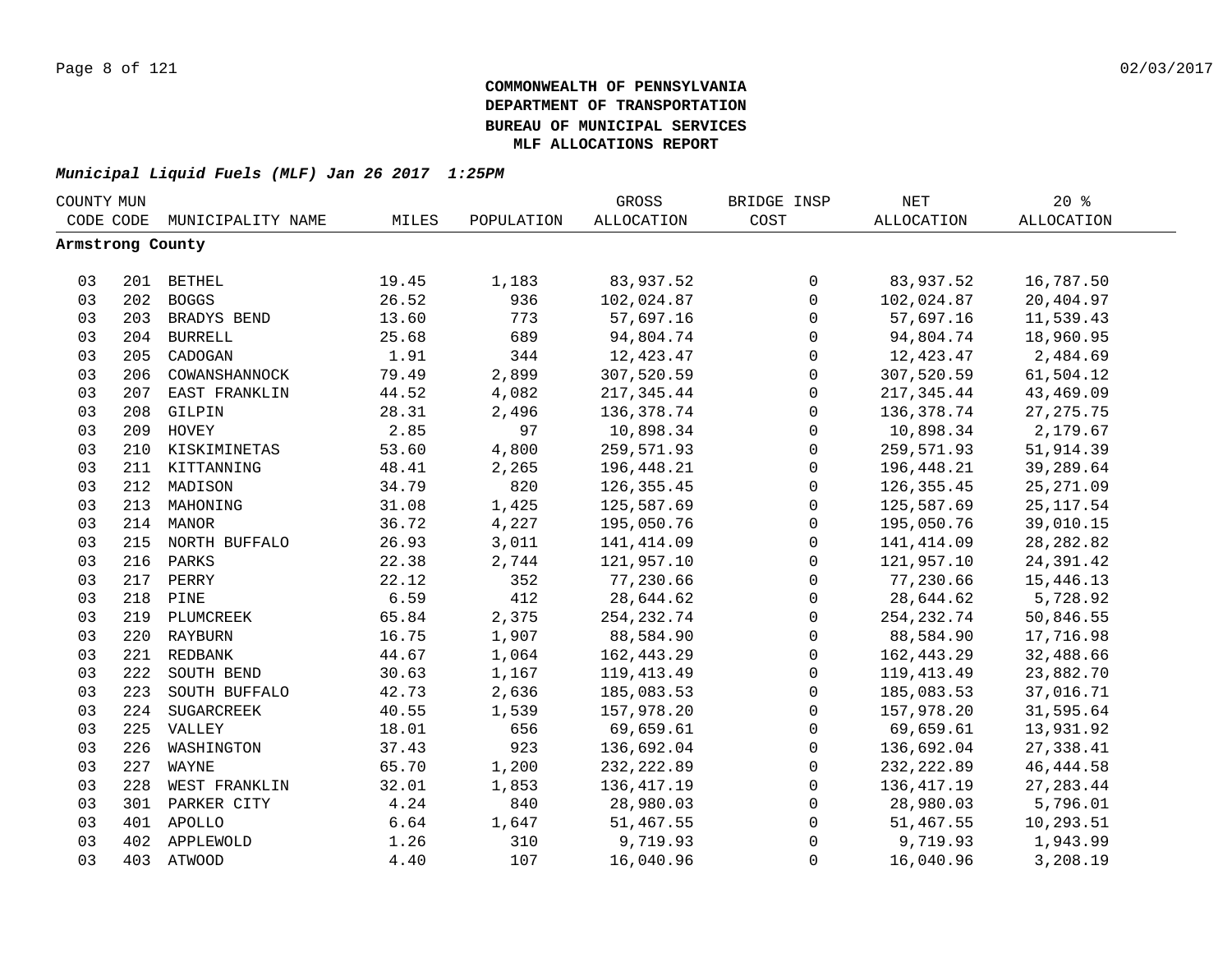| COUNTY MUN |           |                   |         |            | GROSS        | BRIDGE INSP    | NET          | $20*$      |  |
|------------|-----------|-------------------|---------|------------|--------------|----------------|--------------|------------|--|
|            | CODE CODE | MUNICIPALITY NAME | MILES   | POPULATION | ALLOCATION   | COST           | ALLOCATION   | ALLOCATION |  |
| 03         | 404       | DAYTON            | 3.33    | 553        | 20,801.94    | $\Omega$       | 20,801.94    | 4,160.39   |  |
| 03         | 405       | ELDERTON          | 3.23    | 356        | 16,866.92    | 0              | 16,866.92    | 3,373.38   |  |
| 03         | 406       | FORD CITY         | 13.41   | 2,991      | 97,790.85    | 0              | 97,790.85    | 19,558.17  |  |
| 03         | 407       | FORD CLIFF        | 2.14    | 371        | 13,654.82    | 0              | 13,654.82    | 2,730.96   |  |
| 03         | 408       | FREEPORT          | 5.67    | 1,813      | 51,410.31    |                | 51,410.31    | 10,282.06  |  |
| 03         | 409       | KITTANNING        | 12.21   | 4,044      | 113,274.70   | 0              | 113,274.70   | 22,654.94  |  |
| 03         | 410       | LEECHBURG         | 10.04   | 2,156      | 71,686.06    | 0              | 71,686.06    | 14,337.21  |  |
| 03         | 411       | MANORVILLE        | 1.73    | 410        | 13,058.71    | 0              | 13,058.71    | 2,611.74   |  |
| 03         | 412       | NORTH APOLLO      | 6.81    | 1,297      | 45,588.76    | $\Omega$       | 45,588.76    | 9,117.75   |  |
| 03         | 414       | RURAL VALLEY      | 5.99    | 876        | 35,239.64    | $\Omega$       | 35,239.64    | 7,047.93   |  |
| 03         | 415       | SOUTH             | 2.11    | 481        | 15,577.39    | $\Omega$       | 15,577.39    | 3, 115. 48 |  |
|            |           | <b>BETHLEHEM</b>  |         |            |              |                |              |            |  |
| 03         | 416       | WEST              | 5.13    | 1,175      | 37,974.95    | $\mathbf 0$    | 37,974.95    | 7,594.99   |  |
|            |           | KITTANNING        |         |            |              |                |              |            |  |
| 03         | 417       | WORTHINGTON       | 3.32    | 639        | 22,348.08    | 0              | 22,348.08    | 4,469.62   |  |
|            |           | County Totals:    | 1010.93 | 68,941     | 4,499,500.86 | $\overline{0}$ | 4,499,500.86 | 899,900.17 |  |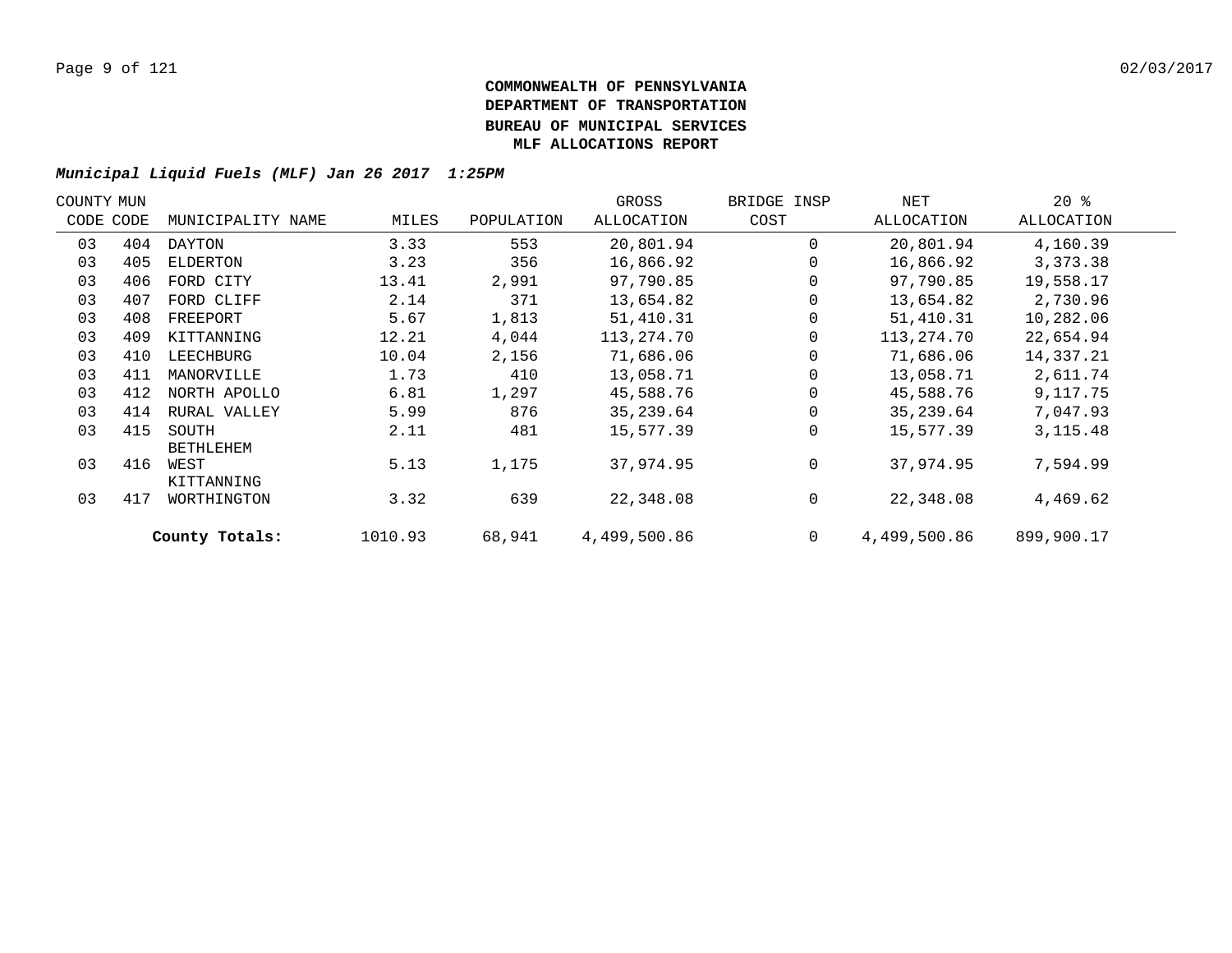| COUNTY MUN    |     |                    |       |            | GROSS       | BRIDGE INSP  | <b>NET</b>   | 20%         |
|---------------|-----|--------------------|-------|------------|-------------|--------------|--------------|-------------|
| CODE CODE     |     | MUNICIPALITY NAME  | MILES | POPULATION | ALLOCATION  | COST         | ALLOCATION   | ALLOCATION  |
| Beaver County |     |                    |       |            |             |              |              |             |
|               |     |                    |       |            |             |              |              |             |
| 04            |     | 101 VANPORT        | 5.78  | 1,321      | 42,733.79   | 2,244.80     | 40,488.99    | 8,097.80    |
| 04            |     | 102 HARMONY        | 16.08 | 3,197      | 110, 113.55 | 552.00       | 109,561.55   | 21,912.31   |
| 04            |     | 103 HOPEWELL       | 57.11 | 12,593     | 413,807.97  | $\mathbf 0$  | 413,807.97   | 82,761.59   |
| 04            |     | 104 PATTERSON      | 12.74 | 3,029      | 96, 344.55  | $\mathbf 0$  | 96, 344.55   | 19,268.91   |
| 04            | 105 | ROCHESTER          | 17.35 | 2,802      | 106,928.32  | 0            | 106,928.32   | 21,385.66   |
| 04            | 201 | <b>BRIGHTON</b>    | 39.16 | 8,227      | 276, 259.68 | 1,104.00     | 275, 155.68  | 55,031.14   |
| 04            | 202 | <b>CENTER</b>      | 48.66 | 11,795     | 372,129.07  | $\Omega$     | 372,129.07   | 74,425.81   |
| 04            | 203 | CHIPPEWA           | 37.09 | 7,620      | 258,498.07  | $\mathbf 0$  | 258,498.07   | 51,699.61   |
| 04            | 204 | DARLINGTON         | 32.23 | 1,962      | 139,121.28  | $\mathbf 0$  | 139, 121. 28 | 27,824.26   |
| 04            | 205 | DAUGHERTY          | 17.43 | 3,187      | 114,249.26  | 558.60       | 113,690.66   | 22,738.13   |
| 04            |     | 206 FRANKLIN       | 36.25 | 4,052      | 190,335.68  | $\mathbf 0$  | 190,335.68   | 38,067.14   |
| 04            |     | 207 GREENE         | 36.72 | 2,356      | 160,716.82  | $\mathbf 0$  | 160,716.82   | 32, 143. 36 |
| 04            |     | 208 HANOVER        | 51.44 | 3,690      | 232, 292.03 | 0            | 232, 292.03  | 46, 458.41  |
| 04            |     | 209 INDEPENDENCE   | 32.99 | 2,503      | 151,480.49  | 0            | 151,480.49   | 30,296.10   |
| 04            |     | 210 MARION         | 6.06  | 913        | 36, 142.56  | $\mathbf 0$  | 36, 142.56   | 7,228.51    |
| 04            |     | 211 NEW SEWICKLEY  | 50.84 | 7,360      | 297,719.02  | 551.80       | 297, 167. 22 | 59, 433. 44 |
| 04            |     | 212 NORTH          | 38.52 | 5,488      | 223,949.81  | $\Omega$     | 223,949.81   | 44,789.96   |
|               |     | SEWICKLEY          |       |            |             |              |              |             |
| 04            |     | 214 POTTER         | 4.45  | 548        | 24, 293.54  | $\mathbf 0$  | 24, 293.54   | 4,858.71    |
| 04            |     | 215 PULASKI        | 6.82  | 1,500      | 49,345.94   | 552.00       | 48,793.94    | 9,758.79    |
| 04            |     | 216 RACCOON        | 29.25 | 3,064      | 149,809.32  | $\mathbf 0$  | 149,809.32   | 29,961.86   |
| 04            | 217 | SOUTH BEAVER       | 33.62 | 2,717      | 157, 423.19 | 551.80       | 156,871.39   | 31, 374.28  |
| 04            |     | 218 WHITE          | 7.05  | 1,394      | 48,136.63   | $\mathbf 0$  | 48,136.63    | 9,627.33    |
| 04            |     | 301 BEAVER FALLS   | 28.77 | 8,987      | 256,964.08  | $\mathbf 0$  | 256,964.08   | 51,392.82   |
| 04            |     | 302 ALIQUIPPA CITY | 42.59 | 9,438      | 309,456.24  | $\Omega$     | 309,456.24   | 61,891.25   |
|               |     |                    |       |            |             |              |              |             |
| 04            |     | 402 AMBRIDGE       | 21.82 | 7,050      | 199,183.01  | $\mathbf 0$  | 199,183.01   | 39,836.60   |
| 04            | 403 | <b>BADEN</b>       | 16.68 | 4,135      | 129,246.02  | $\mathbf{0}$ | 129,246.02   | 25,849.20   |
| 04            | 404 | <b>BEAVER</b>      | 17.50 | 4,531      | 139, 136.39 | $\mathbf 0$  | 139, 136.39  | 27,827.28   |
| 04            | 405 | BIG BEAVER         | 27.13 | 1,970      | 122,951.02  | $\mathbf 0$  | 122,951.02   | 24,590.20   |
| 04            | 406 | <b>BRIDGEWATER</b> | 3.91  | 704        | 25,428.53   | $\mathbf 0$  | 25,428.53    | 5,085.71    |
| 04            | 407 | CONWAY             | 9.24  | 2,176      | 69,493.53   | $\mathbf 0$  | 69,493.53    | 13,898.71   |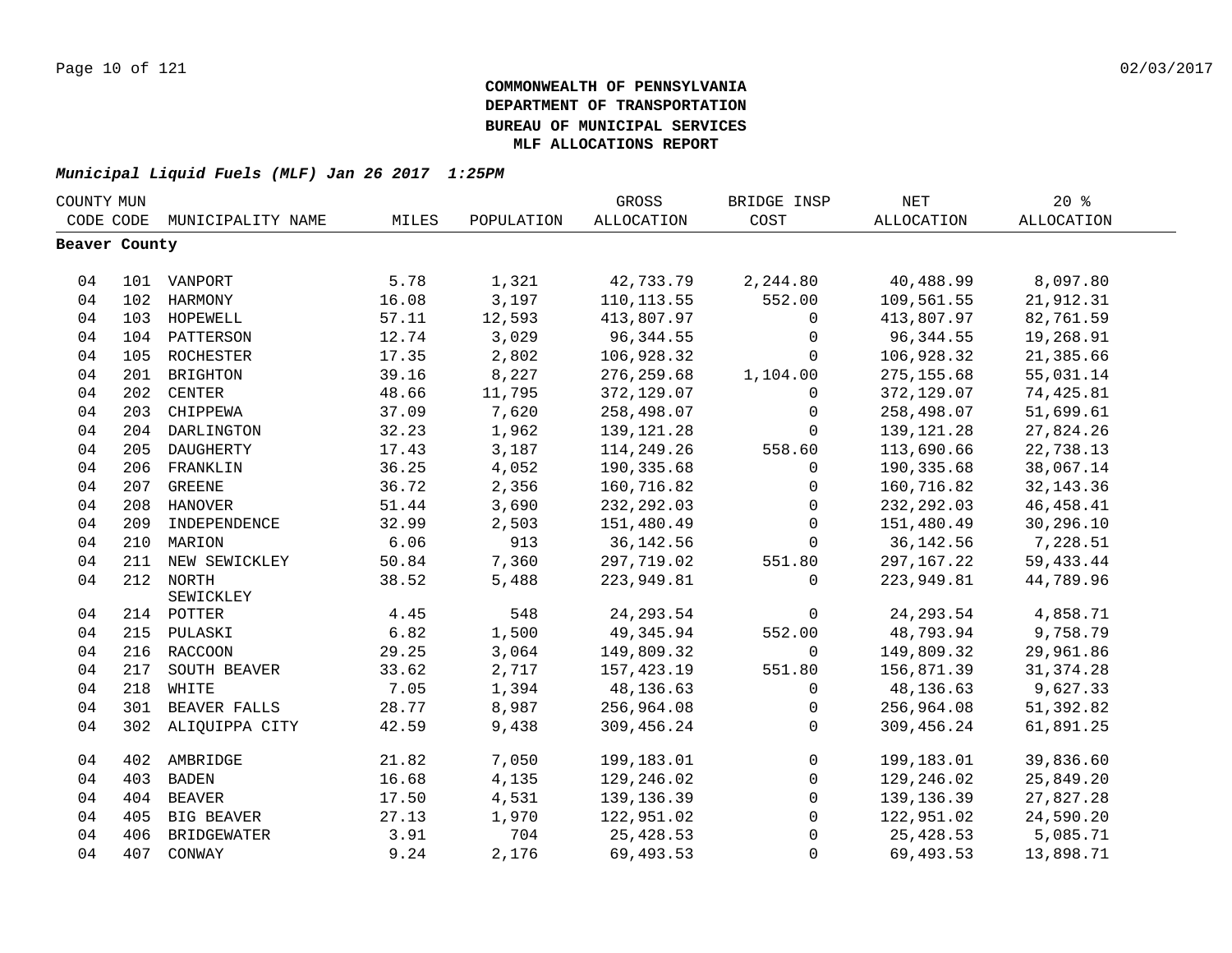| COUNTY MUN |     |                   |        |            | GROSS        | BRIDGE INSP    | NET        | $20*$                         |  |
|------------|-----|-------------------|--------|------------|--------------|----------------|------------|-------------------------------|--|
| CODE CODE  |     | MUNICIPALITY NAME | MILES  | POPULATION | ALLOCATION   | COST           | ALLOCATION | ALLOCATION                    |  |
| 04         | 408 | DARLINGTON        | 1.60   | 254        | 9,780.11     | $\Omega$       | 9,780.11   | 1,956.02                      |  |
| 04         | 409 | EAST ROCHESTER    | 3.31   | 567        | 20,994.85    | $\mathsf{O}$   | 20,994.85  | 4,198.97                      |  |
| 04         | 410 | EASTVALE          | 1.70   | 225        | 9,567.87     | $\mathbf 0$    | 9,567.87   | 1,913.57                      |  |
| 04         | 411 | ECONOMY           | 52.44  | 8,970      | 332,382.51   | $\mathbf 0$    | 332,382.51 | 66,476.50                     |  |
| 04         | 412 | FALLSTON          | 2.28   | 266        | 12,175.90    | $\mathbf 0$    | 12,175.90  | 2,435.18                      |  |
| 04         | 413 | FRANKFORT         | 0.25   | 130        | 3,185.40     | $\mathbf 0$    | 3,185.40   | 637.08                        |  |
|            |     | SPRINGS           |        |            |              |                |            |                               |  |
| 04         |     | 414 FREEDOM       | 7.18   | 1,569      | 51,763.90    | $\mathbf 0$    | 51,763.90  | 10,352.78                     |  |
| 04         | 415 | GEORGETOWN        | 1.93   | 174        | 9,367.87     | $\mathsf{O}$   | 9,367.87   | 1,873.57                      |  |
| 04         | 416 | GLASGOW           | 0.99   | 60         | 4,268.45     | $\mathbf 0$    | 4,268.45   | 853.69                        |  |
| 04         | 417 | HOMEWOOD          | 1.75   | 109        | 7,599.17     | $\Omega$       | 7,599.17   | 1,519.83                      |  |
| 04         | 418 | HOOKSTOWN         | 1.18   | 147        | 6,472.85     | 552.00         | 5,920.85   | 1,184.17                      |  |
| 04         | 419 | INDUSTRY          | 11.79  | 1,835      | 71,394.52    | $\Omega$       | 71,394.52  | 14,278.90                     |  |
| 04         | 420 | KOPPEL            | 3.69   | 762        | 25,789.00    | $\mathbf 0$    | 25,789.00  | 5,157.80                      |  |
| 04         | 421 | MIDLAND           | 9.82   | 2,635      | 79,772.10    | $\mathbf 0$    | 79,772.10  | 15,954.42                     |  |
| 04         | 422 | MONACA            | 22.88  | 5,737      | 178,480.09   | $\Omega$       | 178,480.09 | 35,696.02                     |  |
| 04         | 423 | NEW BRIGHTON      | 20.94  | 6,025      | 177,558.18   | 921.40         | 176,636.78 | 35, 327. 36                   |  |
| 04         | 424 | NEW GALILEE       | 2.52   | 379        | 15,017.41    | 552.00         | 14,465.41  | 2,893.08                      |  |
| 04         |     | 425 PATTERSON     | 2.97   | 636        | 21, 173. 24  | $\mathbf 0$    | 21,173.24  | 4,234.65                      |  |
|            |     | HEIGHTS           |        |            |              |                |            |                               |  |
| 04         |     | 426 ROCHESTER     | 12.46  | 3,657      | 106,972.89   | $\overline{0}$ | 106,972.89 | 21,394.58                     |  |
| 04         | 427 | SHIPPINGPORT      | 4.64   | 214        | 18,772.33    | $\mathbf 0$    | 18,772.33  | 3,754.47                      |  |
| 04         | 428 | SOUTH HEIGHTS     | 3.44   | 475        | 19,722.51    | $\mathsf{O}$   | 19,722.51  | 3,944.50                      |  |
| 04         | 429 | WEST MAYFIELD     | 9.08   | 1,239      | 51,787.12    | $\mathbf 0$    | 51,787.12  | 10,357.42                     |  |
| 04         | 430 | OHIOVILLE         | 25.82  | 3,533      | 147,441.72   | $\Omega$       | 147,441.72 | 29,488.34                     |  |
|            |     | County Totals:    | 989.94 | 169,907    | 6,285,129.38 | 8,140.40       |            | 6, 276, 988.98 1, 255, 397.80 |  |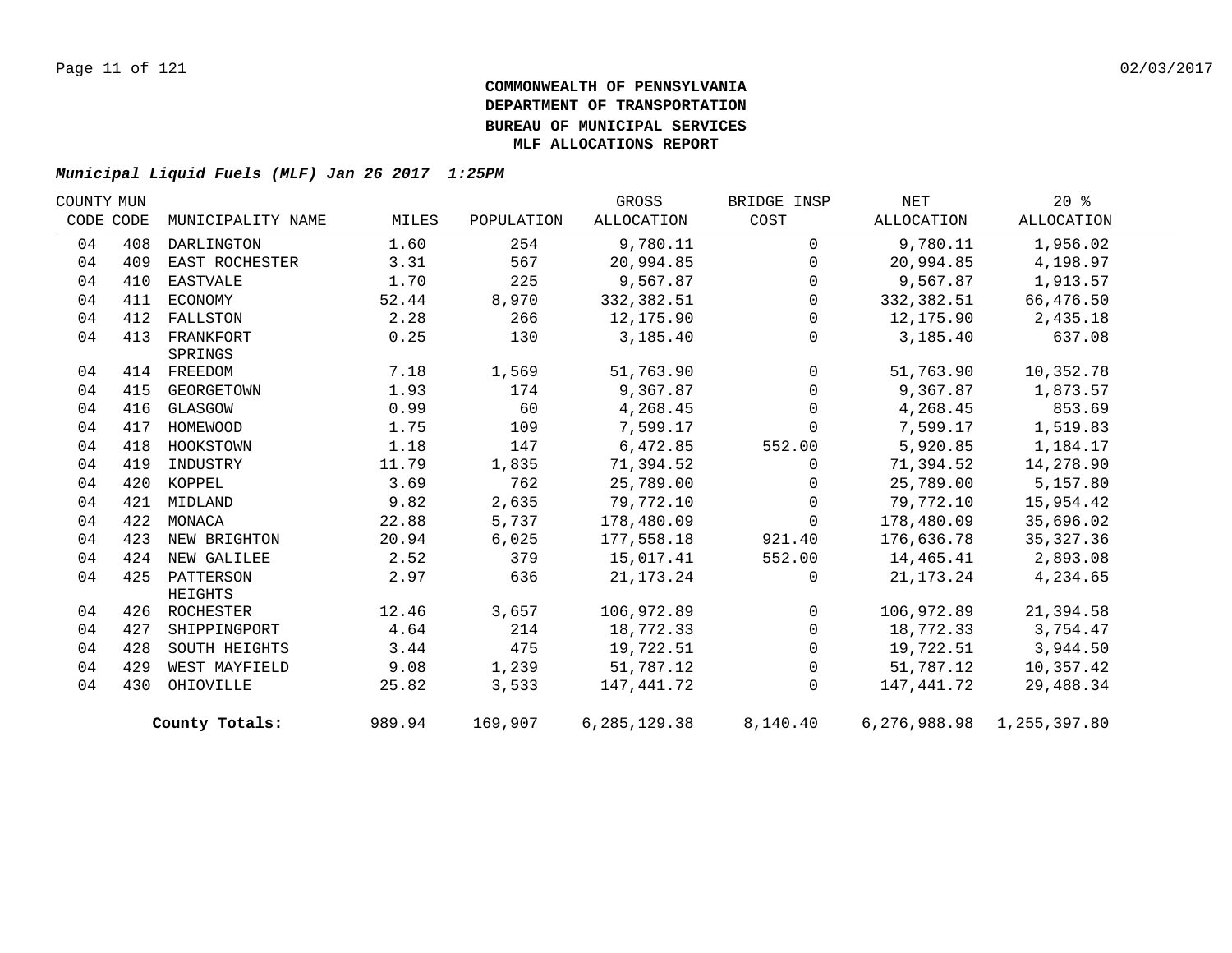| COUNTY MUN     |     |                             |       | GROSS        | BRIDGE INSP  | NET                   | 20%         |             |  |
|----------------|-----|-----------------------------|-------|--------------|--------------|-----------------------|-------------|-------------|--|
|                |     | CODE CODE MUNICIPALITY NAME | MILES | POPULATION   | ALLOCATION   | COST                  | ALLOCATION  | ALLOCATION  |  |
| Bedford County |     |                             |       |              |              |                       |             |             |  |
|                |     |                             |       |              |              |                       |             |             |  |
| 05             |     | 201 BEDFORD                 | 56.73 | 5,395        | 280,504.74   | 330.40                | 280, 174.34 | 56,034.87   |  |
| 05             |     | 202 BLOOMFIELD              | 10.40 | 1,016        | 51,918.19    | $\overline{0}$        | 51,918.19   | 10,383.64   |  |
| 05             |     | 203 BROADTOP                | 32.82 | 1,687        | 135,962.54   | 131.00                | 135,831.54  | 27, 166. 31 |  |
| 05             |     | 204 COLERAIN                | 21.16 | 1,195        | 89,628.74    | $\overline{0}$        | 89,628.74   | 17,925.75   |  |
| 05             |     | 205 CUMBERLAND              | 19.76 | 1,597        | 92,526.50    | 5,811.00              | 86,715.50   | 17,343.10   |  |
|                |     | VALLEY                      |       |              |              |                       |             |             |  |
| 05             |     | 206 EAST                    | 55.99 | 1,854        | 213, 157. 78 | 820.00                | 212,337.78  | 42, 467.56  |  |
|                |     | PROVIDENCE                  |       |              |              |                       |             |             |  |
| 05             |     | 207 EAST ST CLAIR           | 47.82 | 3,048<br>972 | 208,929.06   | 201.00<br>$\mathbf 0$ | 208,728.06  | 41,745.61   |  |
| 05             |     | 208 HARRISON                | 20.87 |              | 84,608.74    |                       | 84,608.74   | 16,921.75   |  |
| 05             |     | 209 HOPEWELL                | 23.43 | 2,010        | 111,847.16   | $\overline{0}$        | 111,847.16  | 22,369.43   |  |
| 05             | 210 | JUNIATA                     | 61.12 | 954          | 213,055.31   | 726.20                | 212,329.11  | 42, 465.82  |  |
| 05             |     | 211 KIMMEL                  | 12.95 | 1,616        | 71,087.06    | $\overline{0}$        | 71,087.06   | 14, 217.41  |  |
| 05             |     | 212 KING                    | 11.77 | 1,238        | 60,375.23    | 131.00                | 60, 244.23  | 12,048.85   |  |
| 05             |     | 213 LIBERTY                 | 22.96 | 1,368        | 98,562.38    | 131.00                | 98,431.38   | 19,686.28   |  |
| 05             |     | 214 LINCOLN                 | 17.45 | 425          | 63,628.94    | $\overline{0}$        | 63,628.94   | 12,725.79   |  |
| 05             |     | 215 LONDONDERRY             | 19.85 | 1,856        | 97,567.26    | 820.00                | 96,747.26   | 19,349.45   |  |
| 05             |     | 216 MANN                    | 44.11 | 500          | 150,301.91   | 262.00                | 150,039.91  | 30,007.98   |  |
| 05             |     | 217 MONROE                  | 77.03 | 1,336        | 270,968.06   | $\overline{0}$        | 270,968.06  | 54, 193.61  |  |
| 05             |     | 218 NAPIER                  | 75.83 | 2,198        | 282,946.98   | 251.20                | 282,695.78  | 56,539.16   |  |
| 05             | 219 | SNAKE SPRING                | 17.12 | 1,639        | 84,850.73    | $\mathbf 0$           | 84,850.73   | 16,970.15   |  |
| 05             | 220 | SOUTHAMPTON                 | 37.40 | 976          | 137,568.68   | 410.00                | 137,158.68  | 27, 431.74  |  |
| 05             | 221 | SOUTH WOODBURY              | 20.65 | 2,155        | 105,613.63   | 125.60                | 105,488.03  | 21,097.61   |  |
| 05             | 222 | PAVIA                       | 8.45  | 295          | 32,448.53    | $\mathbf 0$           | 32,448.53   | 6,489.71    |  |
| 05             | 226 | WEST                        | 42.97 | 3,210        | 196,384.64   | $\Omega$              | 196,384.64  | 39,276.93   |  |
|                |     | PROVIDENCE                  |       |              |              |                       |             |             |  |
| 05             |     | 227 WEST ST CLAIR           | 33.28 | 1,730        | 138,223.38   | 661.20                | 137,562.18  | 27,512.44   |  |
| 05             | 228 | WOODBURY                    | 20.61 | 1,263        | 89,116.90    | $\mathbf{0}$          | 89,116.90   | 17,823.38   |  |
| 05             |     | 401 BEDFORD                 | 15.32 | 2,841        | 101,149.15   | $\mathbf 0$           | 101,149.15  | 20, 229.83  |  |
| 05             |     | 402 COALDALE                | 0.49  | 161          | 4,522.14     | $\overline{0}$        | 4,522.14    | 904.43      |  |
| 05             | 403 | EVERETT                     | 10.55 | 1,834        | 67,408.87    | $\Omega$              | 67,408.87   | 13,481.77   |  |
| 05             |     | 404 HOPEWELL                | 2.06  | 230          | 10,811.42    | $\Omega$              | 10,811.42   | 2,162.28    |  |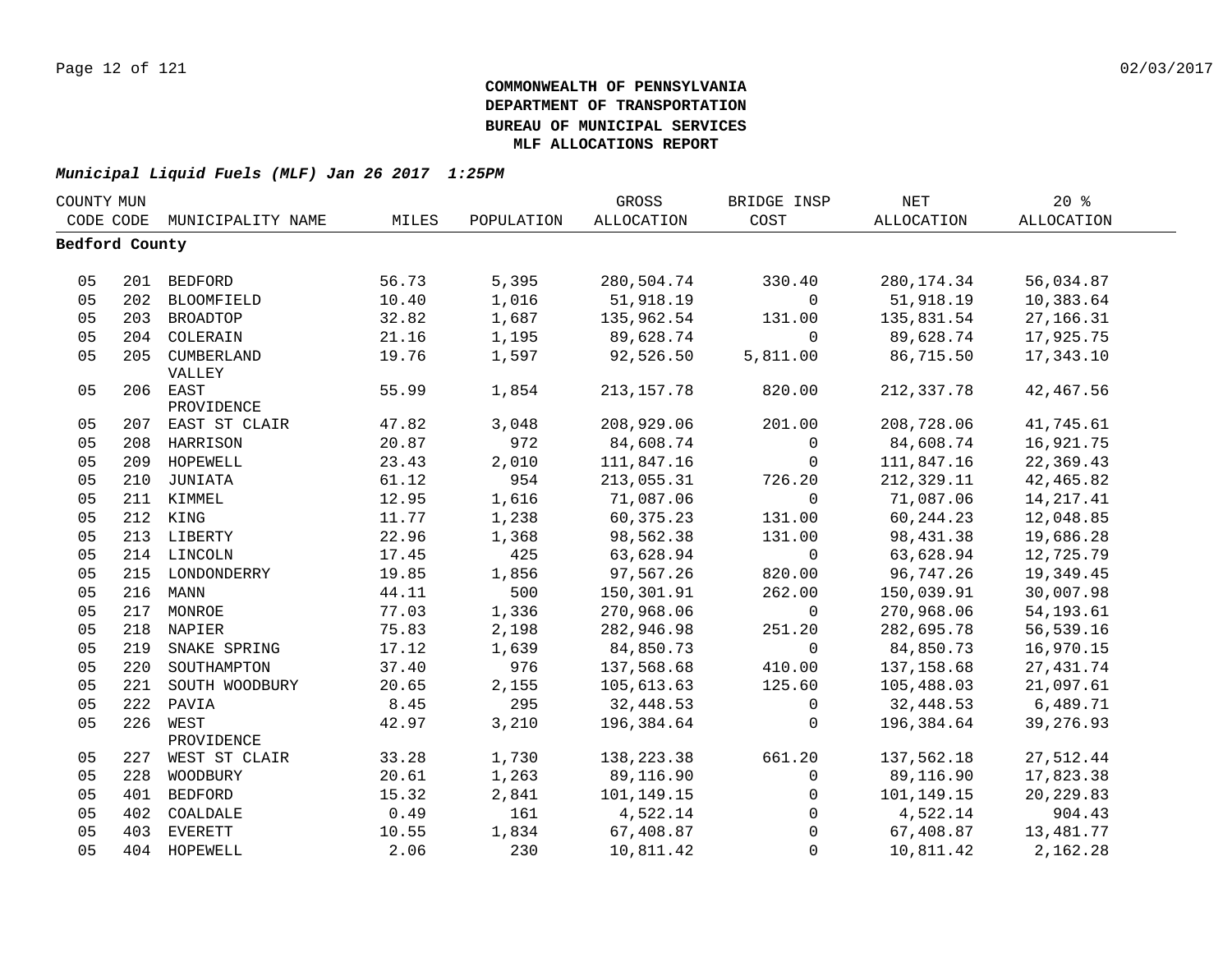| COUNTY MUN |     |                      |        |            | GROSS        | BRIDGE INSP | NET          | $20*$      |  |
|------------|-----|----------------------|--------|------------|--------------|-------------|--------------|------------|--|
| CODE CODE  |     | MUNICIPALITY NAME    | MILES  | POPULATION | ALLOCATION   | COST        | ALLOCATION   | ALLOCATION |  |
| 05         | 405 | HYNDMAN              | 6.46   | 910        | 37,367.30    | 0           | 37,367.30    | 7,473.46   |  |
| 05         | 406 | MANNS CHOICE         | 1.59   | 300        | 10,592.24    | 0           | 10,592.24    | 2,118.45   |  |
| 05         | 407 | NEW PARIS            | 0.21   | 186        | 4,085.07     | 0           | 4,085.07     | 817.01     |  |
| 05         | 408 | PLEASANTVILLE        | 0.69   | 198        | 5,840.99     | 0           | 5,840.99     | 1,168.20   |  |
| 05         | 409 | RAINSBURG            | 0.66   | 133        | 4,552.23     | 0           | 4,552.23     | 910.45     |  |
| 05         | 410 | SAINT<br>CLAIRSVILLE | 0.43   | 78         | 2,807.07     | 0           | 2,807.07     | 561.41     |  |
| 05         | 411 | SAXTON BOROUGH       | 4.76   | 736        | 28,735.26    | 0           | 28,735.26    | 5,747.05   |  |
| 05         | 412 | SCHELLSBURG          | 1.62   | 338        | 11,385.54    | 0           | 11,385.54    | 2,277.11   |  |
| 05         | 413 | WOODBURY             | 0.84   | 284        | 7,899.05     | 0           | 7,899.05     | 1,579.81   |  |
|            |     | County Totals:       | 858.21 | 49,762     | 3,658,939.40 | 10,811.60   | 3,648,127.80 | 729,625.56 |  |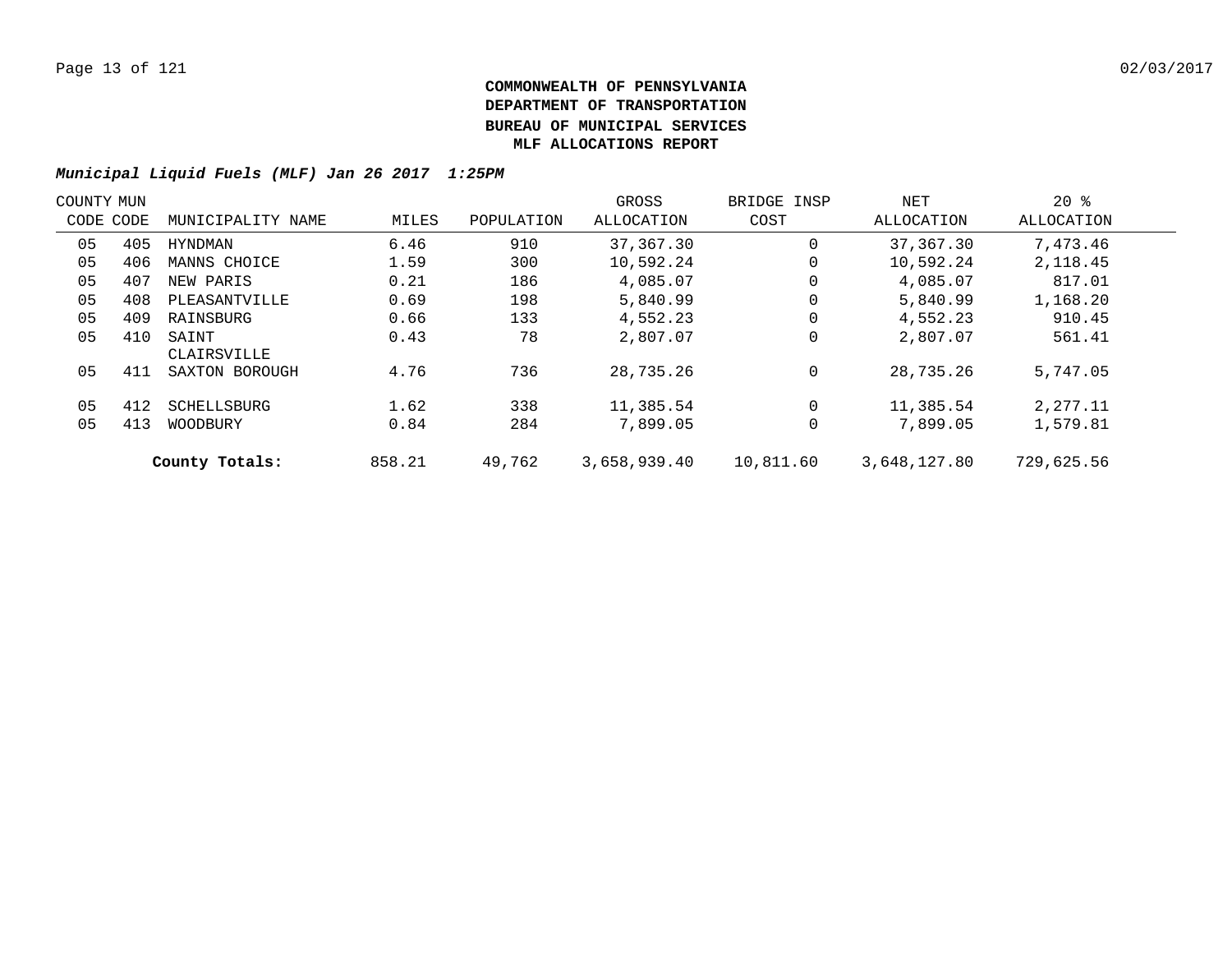| COUNTY MUN |              |                    |        |            | GROSS      | BRIDGE INSP  | <b>NET</b>  | 20%         |  |
|------------|--------------|--------------------|--------|------------|------------|--------------|-------------|-------------|--|
| CODE CODE  |              | MUNICIPALITY NAME  | MILES  | POPULATION | ALLOCATION | COST         | ALLOCATION  | ALLOCATION  |  |
|            | Berks County |                    |        |            |            |              |             |             |  |
|            |              |                    |        |            |            |              |             |             |  |
| 06         |              | 101 COLEBROOKDALE  | 33.51  | 5,078      | 200,396.97 | 1,995.00     | 198,401.97  | 39,680.39   |  |
| 06         | 102          | MUHLENBERG         | 74.91  | 19,628     | 599,854.08 | 1,631.60     | 598,222.48  | 119,644.50  |  |
| 06         | 103          | CUMRU              | 67.24  | 15,147     | 493,085.55 | 1,848.40     | 491,237.15  | 98,247.43   |  |
| 06         |              | 201 ALBANY         | 39.92  | 1,724      | 159,357.44 | 1,662.80     | 157,694.64  | 31,538.93   |  |
|            |              | TOWNSHIP           |        |            |            |              |             |             |  |
| 06         |              | 202 ALSACE         | 27.37  | 3,751      | 156,401.26 | 0            | 156,401.26  | 31,280.25   |  |
|            |              | TOWNSHIP           |        |            |            |              |             |             |  |
| 06         |              | 203 AMITY TOWNSHIP | 61.61  | 12,583     | 428,021.89 | 2,237.00     | 425,784.89  | 85,156.98   |  |
| 06         |              | 204 BERN TOWNSHIP  | 42.91  | 6,797      | 262,016.20 | 581.80       | 261, 434.40 | 52,286.88   |  |
| 06         |              | 205 BETHEL         | 52.34  | 4,112      | 242,915.47 | 2,963.20     | 239,952.27  | 47,990.45   |  |
|            |              | TOWNSHIP           |        |            |            |              |             |             |  |
| 06         |              | 206 BRECKNOCK      | 38.63  | 4,585      | 207,731.18 | 2,594.67     | 205, 136.51 | 41,027.30   |  |
|            |              | TOWNSHIP           |        |            |            |              |             |             |  |
| 06         |              | 207 CAERNARVON     | 25.59  | 4,006      | 155,385.70 | 1,893.40     | 153,492.30  | 30,698.46   |  |
| 06         |              | 208 CENTRE         | 42.43  | 4,036      | 209,814.53 | 0            | 209,814.53  | 41,962.91   |  |
| 06         | 211          | DISTRICT           | 12.58  | 1,337      | 64,783.46  | $\mathbf{0}$ | 64,783.46   | 12,956.69   |  |
| 06         | 212          | DOUGLASS TWP       | 25.00  | 3,306      | 140,652.64 | 1,167.00     | 139,485.64  | 27,897.13   |  |
| 06         | 213          | EARL               | 34.36  | 3,195      | 168,562.32 | $\Omega$     | 168,562.32  | 33,712.46   |  |
| 06         | 214          | EXETER             | 104.11 | 25,550     | 801,949.41 | 2,174.00     | 799,775.41  | 159,955.08  |  |
| 06         | 215          | <b>GREENWICH</b>   | 79.75  | 3,725      | 323,510.04 | 2,231.60     | 321, 278.44 | 64,255.69   |  |
| 06         |              | 216 HEIDELBERG     | 23.55  | 1,724      | 106,982.87 | 614.00       | 106,368.87  | 21, 273. 77 |  |
| 06         |              | 217 HEREFORD       | 30.08  | 2,997      | 151,235.36 | $\mathbf 0$  | 151, 235.36 | 30, 247.07  |  |
| 06         |              | 218 JEFFERSON      | 27.92  | 1,977      | 125,607.04 | 1,454.00     | 124,153.04  | 24,830.61   |  |
| 06         |              | 219 LONGSWAMP      | 43.35  | 5,679      | 242,908.01 | 1,129.60     | 241,778.41  | 48, 355.68  |  |
| 06         |              | 220 LOWER ALSACE   | 23.68  | 4,475      | 157,881.20 | $\mathbf{0}$ | 157,881.20  | 31,576.24   |  |
| 06         |              | 221 LOWER          | 32.44  | 5,513      | 204,956.08 | 3,926.20     | 201,029.88  | 40,205.98   |  |
|            |              | <b>HEIDELBERG</b>  |        |            |            |              |             |             |  |
| 06         |              | 222 MAIDEN CREEK   | 40.66  | 9,126      | 297,555.99 | 1,765.00     | 295,790.99  | 59,158.20   |  |
| 06         |              | 223 MARION         | 20.50  | 1,688      | 96,563.96  | $\Omega$     | 96,563.96   | 19,312.79   |  |
| 06         |              | 224 MAXATAWNY      | 49.63  | 7,906      | 303,867.13 | 1,995.40     | 301,871.73  | 60, 374.35  |  |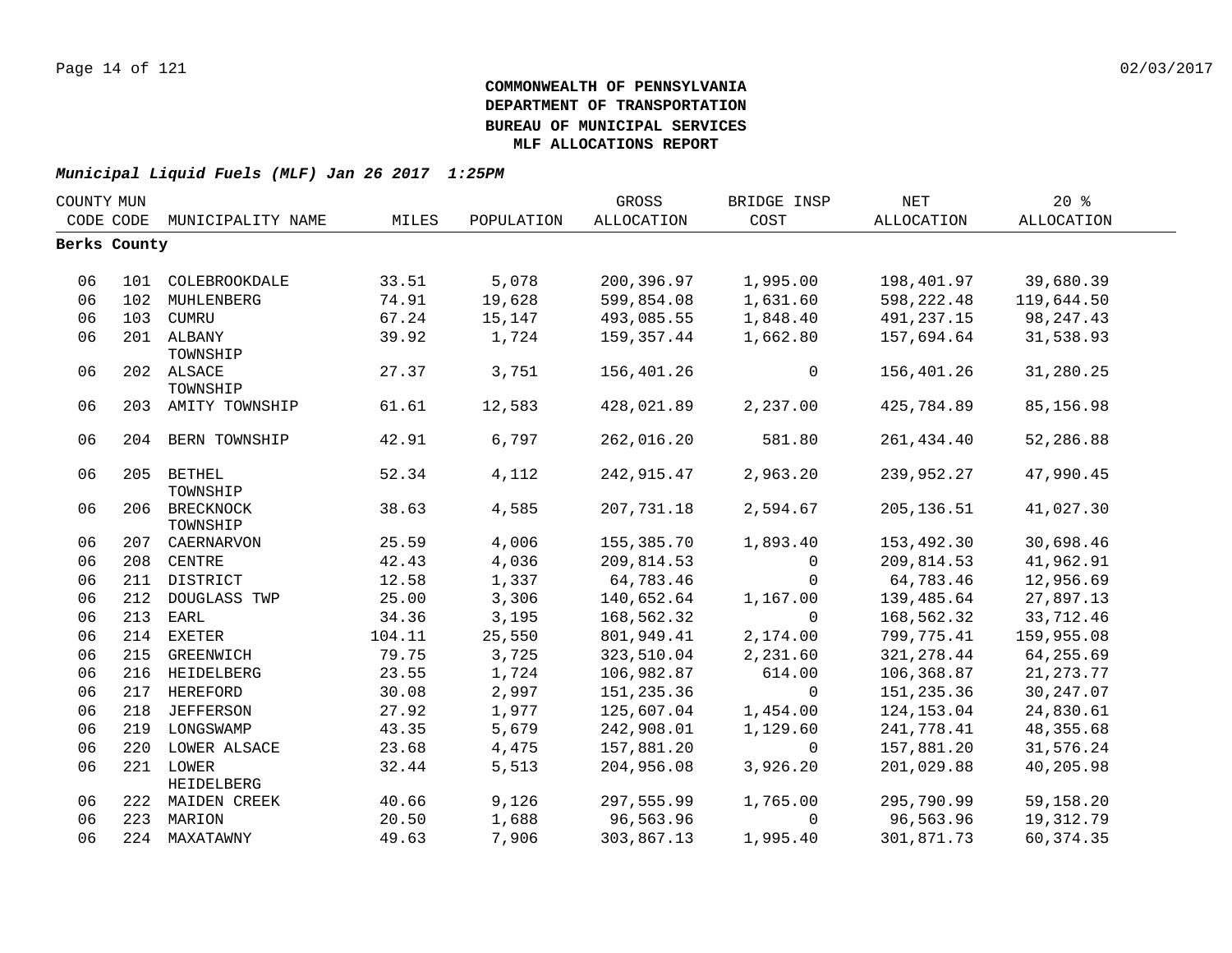| COUNTY MUN |           |                                     |        |            | GROSS        | BRIDGE INSP    | NET          | 20%         |  |
|------------|-----------|-------------------------------------|--------|------------|--------------|----------------|--------------|-------------|--|
|            | CODE CODE | MUNICIPALITY NAME                   | MILES  | POPULATION | ALLOCATION   | COST           | ALLOCATION   | ALLOCATION  |  |
| 06         |           | 226 NORTH                           | 27.57  | 1,214      | 110,485.73   | $\mathbf 0$    | 110,485.73   | 22,097.15   |  |
|            |           | HEIDELBERG                          |        |            |              |                |              |             |  |
| 06         |           | 227 OLEY                            | 46.23  | 3,620      | 214,338.53   | 4,806.60       | 209,531.93   | 41,906.39   |  |
| 06         | 228       | ONTELAUNEE                          | 18.65  | 1,646      | 89,874.33    | 1,412.40       | 88,461.93    | 17,692.39   |  |
| 06         |           | 229 PENN                            | 29.13  | 1,949      | 128,964.51   | 1,233.00       | 127,731.51   | 25,546.30   |  |
| 06         |           | 230 PERRY                           | 40.78  | 2,417      | 174,825.91   | 778.20         | 174,047.71   | 34,809.54   |  |
| 06         |           | 231 PIKE                            | 28.23  | 1,723      | 121,937.81   | 1,552.80       | 120,385.01   | 24,077.00   |  |
| 06         |           | 232 RICHMOND                        | 43.64  | 3,397      | 201,959.83   | 778.00         | 201,181.83   | 40,236.37   |  |
| 06         |           | 233 ROBESON                         | 62.88  | 7,216      | 333,597.63   | 2,313.60       | 331,284.03   | 66,256.81   |  |
| 06         |           | 234 ROCKLAND                        | 34.04  | 3,778      | 178,236.91   | 1,913.00       | 176,323.91   | 35, 264. 78 |  |
| 06         |           | 235 RUSCOMBMANOR                    | 36.55  | 4,112      | 192,396.55   | $\Omega$       | 192,396.55   | 38,479.31   |  |
| 06         |           | 236 SOUTH                           | 48.95  | 7,271      | 290,038.91   | 803.00         | 289, 235.91  | 57,847.18   |  |
|            |           | HEIDELBERG                          |        |            |              |                |              |             |  |
| 06         |           | 237 SPRING                          | 99.58  | 27,119     | 816, 248.08  | 1,835.40       | 814, 412.68  | 162,882.54  |  |
| 06         |           | 238 TILDEN                          | 36.26  | 3,597      | 182,018.19   | 3,548.40       | 178,469.79   | 35,693.96   |  |
| 06         |           | 239 TULPEHOCKEN                     | 36.04  | 3,274      | 175,387.08   | 711.40         | 174,675.68   | 34,935.14   |  |
| 06         | 240       | UNION                               | 20.74  | 3,503      | 130,638.14   | 1,129.60       | 129,508.54   | 25,901.71   |  |
| 06         | 241       | UPPER BERN                          | 28.07  | 1,734      | 121,627.77   | 2,445.80       | 119,181.97   | 23,836.39   |  |
| 06         |           | 242 UPPER                           | 33.75  | 1,917      | 143,158.66   | 1,584.60       | 141,574.06   | 28, 314.81  |  |
|            |           | TULPEHOCKEN                         |        |            |              |                |              |             |  |
| 06         |           | 243 WASHINGTON                      | 33.04  | 3,810      | 175,624.71   | 1,284.00       | 174,340.71   | 34,868.14   |  |
| 06         |           | 244 WINDSOR                         | 29.71  | 2,279      | 136,875.87   | $\Omega$       | 136,875.87   | 27, 375. 17 |  |
| 06         |           | 301 READING CITY                    | 132.15 | 88,082     | 2,039,159.65 | 2,213.80       | 2,036,945.85 | 407,389.17  |  |
| 06         | 401       | <b>BALLY BOROUGH</b>                | 4.56   | 1,090      | 34,591.49    | $\Omega$       | 34,591.49    | 6,918.30    |  |
| 06         |           | 402 BECHTELSVILLE<br><b>BOROUGH</b> | 2.25   | 942        | 24,484.93    | $\overline{0}$ | 24,484.93    | 4,896.99    |  |
| 06         | 403       | <b>BERNVILLE</b><br><b>BOROUGH</b>  | 4.77   | 955        | 32,786.04    | $\mathbf 0$    | 32,786.04    | 6, 557.21   |  |
| 06         |           | 404 BIRDSBORO<br><b>BOROUGH</b>     | 16.03  | 5,163      | 146,030.82   | 614.00         | 145,416.82   | 29,083.36   |  |
| 06         |           | 405 BOYERTOWN<br><b>BOROUGH</b>     | 10.91  | 4,055      | 109,317.29   | $\overline{0}$ | 109,317.29   | 21,863.46   |  |
| 06         |           | 406 CENTERPORT                      | 1.14   | 387        | 10,749.00    | $\Omega$       | 10,749.00    | 2,149.80    |  |
| 06         |           | 407 FLEETWOOD                       | 16.85  | 4,085      | 128,872.44   | 614.00         | 128,258.44   | 25,651.69   |  |
|            |           |                                     |        |            |              |                |              |             |  |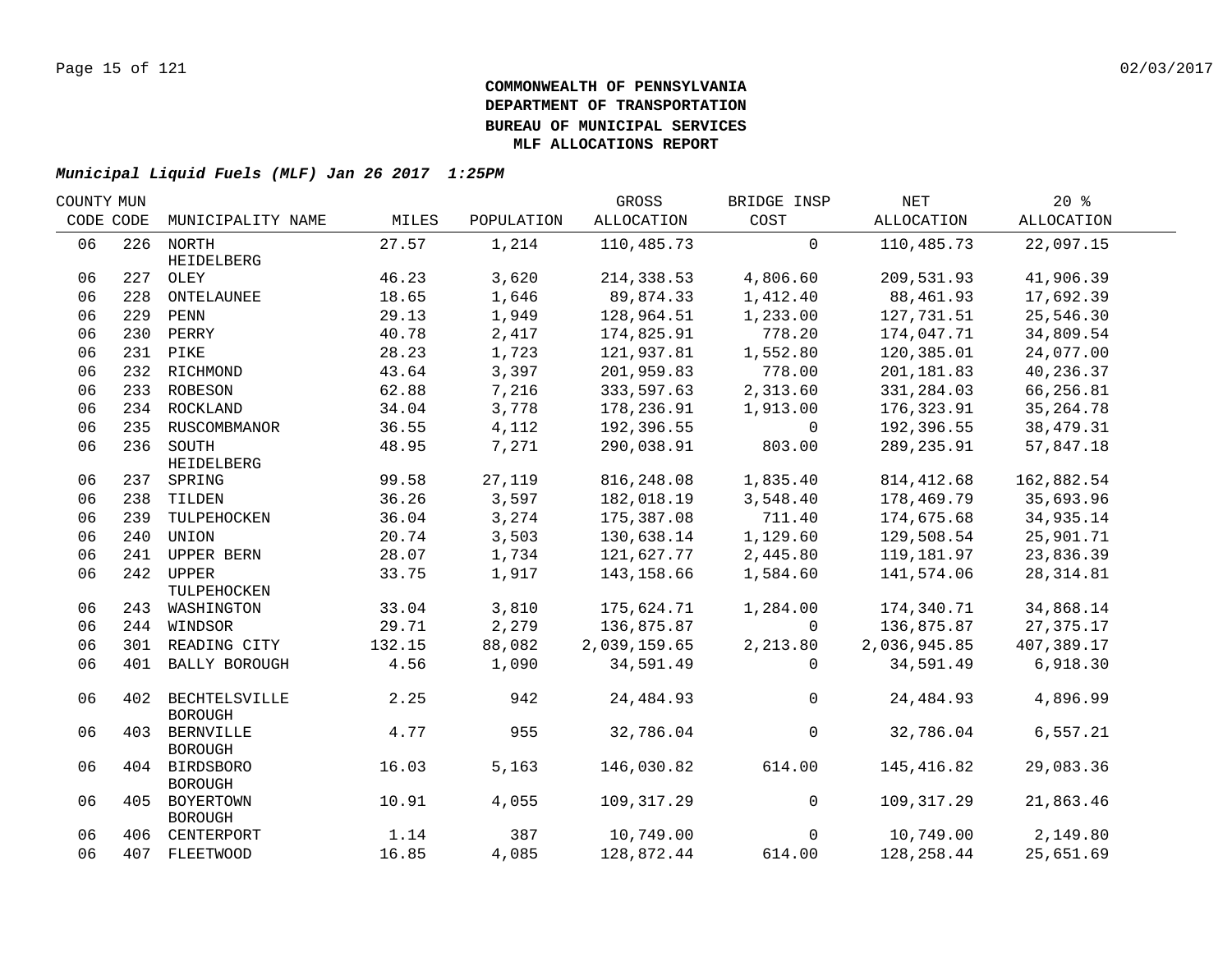| COUNTY MUN |           |                   |         |            | GROSS      | BRIDGE INSP | NET                                                | $20*$       |  |
|------------|-----------|-------------------|---------|------------|------------|-------------|----------------------------------------------------|-------------|--|
|            | CODE CODE | MUNICIPALITY NAME | MILES   | POPULATION | ALLOCATION | COST        | ALLOCATION                                         | ALLOCATION  |  |
| 06         | 408       | HAMBURG           | 18.16   | 4,289      | 136,807.18 | 1,601.40    | 135,205.78                                         | 27,041.16   |  |
| 06         | 409       | KENHORST          | 9.13    | 2,877      | 82,005.35  | 0           | 82,005.35                                          | 16,401.07   |  |
| 06         | 410       | KUTZTOWN          | 15.36   | 5,012      | 141,116.24 | 0           | 141,116.24                                         | 28, 223. 25 |  |
| 06         | 411       | LAURELDALE        | 13.17   | 3,911      | 113,905.50 | $\mathbf 0$ | 113,905.50                                         | 22,781.10   |  |
| 06         | 412       | LENHARTSVILLE     | 0.48    | 165        | 4,563.58   | 495.80      | 4,067.78                                           | 813.56      |  |
| 06         | 413       | LYONS             | 2.27    | 478        | 16,034.24  | $\mathbf 0$ | 16,034.24                                          | 3,206.85    |  |
| 06         | 414       | MOHNTON           | 10.88   | 3,043      | 90,650.55  | 651.20      | 89,999.35                                          | 17,999.87   |  |
| 06         | 415       | MT PENN           | 7.74    | 3,106      | 81,760.43  | 0           | 81,760.43                                          | 16,352.09   |  |
| 06         | 416       | ROBESONIA         | 8.17    | 2,061      | 63,959.84  | 503.80      | 63,456.04                                          | 12,691.21   |  |
| 06         | 417       | ST LAWRENCE       | 5.19    | 1,809      | 49,801.20  | 659.40      | 49,141.80                                          | 9,828.36    |  |
| 06         | 418       | SHILLINGTON       | 17.52   | 5,273      | 152,816.50 | 0           | 152,816.50                                         | 30,563.30   |  |
| 06         | 419       |                   | 5.10    | 1,378      | 41,604.16  | 434.40      | 41,169.76                                          | 8,233.95    |  |
|            |           | SHOEMAKERSVILLE   |         |            |            |             |                                                    |             |  |
| 06         | 420       | SINKING SPRING    | 9.91    | 4,008      | 105,255.39 | $\Omega$    | 105,255.39                                         | 21,051.08   |  |
| 06         | 423       | TOPTON            | 7.88    | 2,069      | 63,178.80  | $\Omega$    | 63,178.80                                          | 12,635.76   |  |
| 06         | 424       | WERNERSVILLE      | 8.70    | 2,494      | 73,601.32  | $\Omega$    | 73,601.32                                          | 14,720.26   |  |
| 06         | 426       | LEESPORT          | 7.22    | 1,918      | 58,296.23  | $\Omega$    | 58,296.23                                          | 11,659.25   |  |
| 06         | 427       | WEST READING      | 10.60   | 4,212      | 111,206.55 | 462.00      | 110,744.55                                         | 22,148.91   |  |
| 06         | 428       | WOMELSDORF        | 7.60    | 2,810      | 75,880.72  | $\Omega$    | 75,880.72                                          | 15,176.14   |  |
| 06         | 429       | WYOMISSING        | 50.89   | 10,461     | 354,784.13 | 1,129.60    | 353,654.53                                         | 70,730.91   |  |
| 06         | 431       | NEW MORGAN        | 0.00    | 71         | 1,302.87   | $\Omega$    | 1,302.87                                           | 260.57      |  |
|            |           | County Totals:    | 2192.54 | 411,425    |            |             | 14,564,753.37 71,373.87 14,493,379.50 2,898,675.90 |             |  |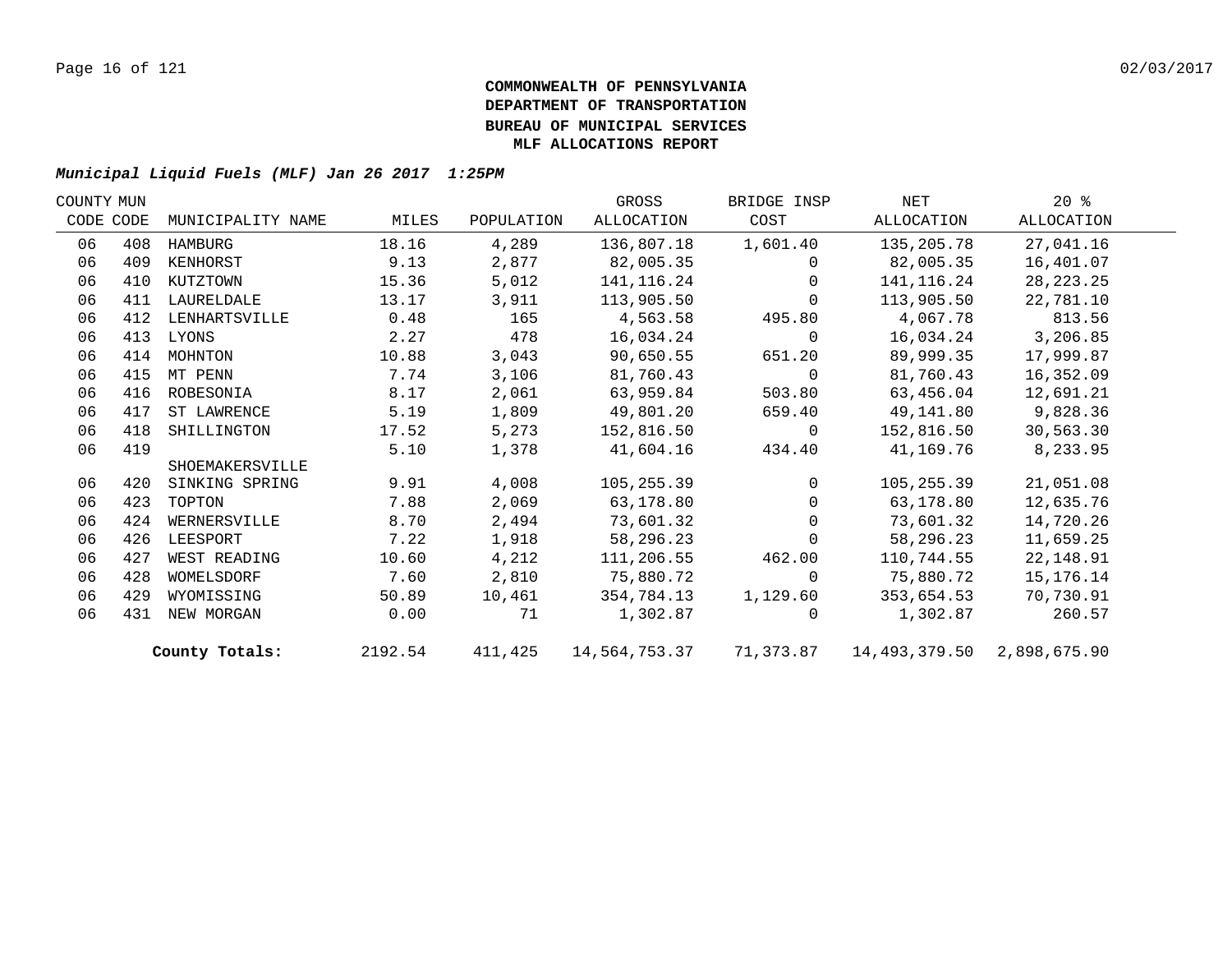| COUNTY MUN |              |                   |        |            | GROSS             | BRIDGE INSP | <b>NET</b>        | $20*$       |  |
|------------|--------------|-------------------|--------|------------|-------------------|-------------|-------------------|-------------|--|
|            | CODE CODE    | MUNICIPALITY NAME | MILES  | POPULATION | <b>ALLOCATION</b> | COST        | <b>ALLOCATION</b> | ALLOCATION  |  |
|            | Blair County |                   |        |            |                   |             |                   |             |  |
|            |              |                   |        |            |                   |             |                   |             |  |
| 07         | 201          | ALLEGHENY         | 40.42  | 6,738      | 252,966.95        | 560.80      | 252,406.15        | 50,481.23   |  |
| 07         |              | 202 ANTIS         | 47.15  | 6,499      | 270,113.30        | 526.80      | 269,586.50        | 53,917.30   |  |
| 07         | 203          | BLAIR             | 22.01  | 4,494      | 152,886.82        | $\mathbf 0$ | 152,886.82        | 30,577.36   |  |
| 07         |              | 204 CATHARINE     | 10.12  | 724        | 45,663.98         | $\Omega$    | 45,663.98         | 9,132.80    |  |
| 07         | 205          | FRANKSTOWN        | 58.25  | 7,381      | 321,812.10        | 0           | 321,812.10        | 64, 362.42  |  |
| 07         | 206          | FREEDOM           | 24.41  | 3,458      | 141,554.27        | 560.80      | 140,993.47        | 28,198.69   |  |
| 07         | 207          | GREENFIELD        | 23.03  | 4,173      | 150,259.72        | 393.00      | 149,866.72        | 29,973.34   |  |
| 07         |              | 208 HUSTON        | 17.00  | 1,336      | 78,906.58         | $\mathbf 0$ | 78,906.58         | 15,781.32   |  |
| 07         | 209          | JUNIATA           | 12.11  | 1,112      | 59,150.86         | 0           | 59,150.86         | 11,830.17   |  |
| 07         | 210          | LOGAN             | 78.38  | 12,289     | 476,281.18        | 535.60      | 475,745.58        | 95, 149. 12 |  |
| 07         | 211          | NORTH WOODBURY    | 20.67  | 2,644      | 114,651.02        | 0           | 114,651.02        | 22,930.20   |  |
| 07         | 212          | SNYDER            | 27.94  | 3,364      | 151, 123. 25      | 0           | 151, 123. 25      | 30, 224.65  |  |
| 07         | 213          | TAYLOR            | 21.11  | 2,465      | 112,774.02        | $\mathbf 0$ | 112,774.02        | 22,554.80   |  |
| 07         | 214          | TYRONE            | 18.52  | 1,885      | 93,844.16         | $\mathbf 0$ | 93,844.16         | 18,768.83   |  |
| 07         | 215          | WOODBURY          | 30.74  | 1,693      | 129,417.85        | $\mathbf 0$ | 129,417.85        | 25,883.57   |  |
| 07         |              | 301 ALTOONA CITY  | 181.59 | 46,320     | 1,430,982.35      | $\mathbf 0$ | 1,430,982.35      | 286, 196.47 |  |
| 07         | 401          | <b>BELLWOOD</b>   | 8.38   | 1,828      | 60,356.02         | $\Omega$    | 60,356.02         | 12,071.20   |  |
| 07         | 402          | DUNCANSVILLE      | 6.46   | 1,233      | 43, 294.55        | 131.00      | 43, 163. 55       | 8,632.71    |  |
| 07         | 403          | HOLLIDAYSBURG     | 22.23  | 5,791      | 177,391.39        | $\Omega$    | 177,391.39        | 35, 478.28  |  |
| 07         | 404          | MARTINSBURG       | 7.57   | 1,958      | 60,150.05         | $\mathbf 0$ | 60,150.05         | 12,030.01   |  |
| 07         | 405          | NEWRY             | 1.04   | 270        | 8,282.03          | $\Omega$    | 8,282.03          | 1,656.41    |  |
| 07         | 406          | ROARING SPRING    | 9.42   | 2,585      | 77,574.80         | 0           | 77,574.80         | 15,514.96   |  |
| 07         | 407          | TYRONE            | 19.42  | 5,477      | 162,638.94        | 131.00      | 162,507.94        | 32,501.59   |  |
| 07         | 408          | WILLIAMSBURG      | 4.56   | 1,254      | 37,600.97         | $\Omega$    | 37,600.97         | 7,520.19    |  |
|            |              | County Totals:    | 712.53 | 126,971    | 4,609,677.16      | 2,839.00    | 4,606,838.16      | 921, 367.63 |  |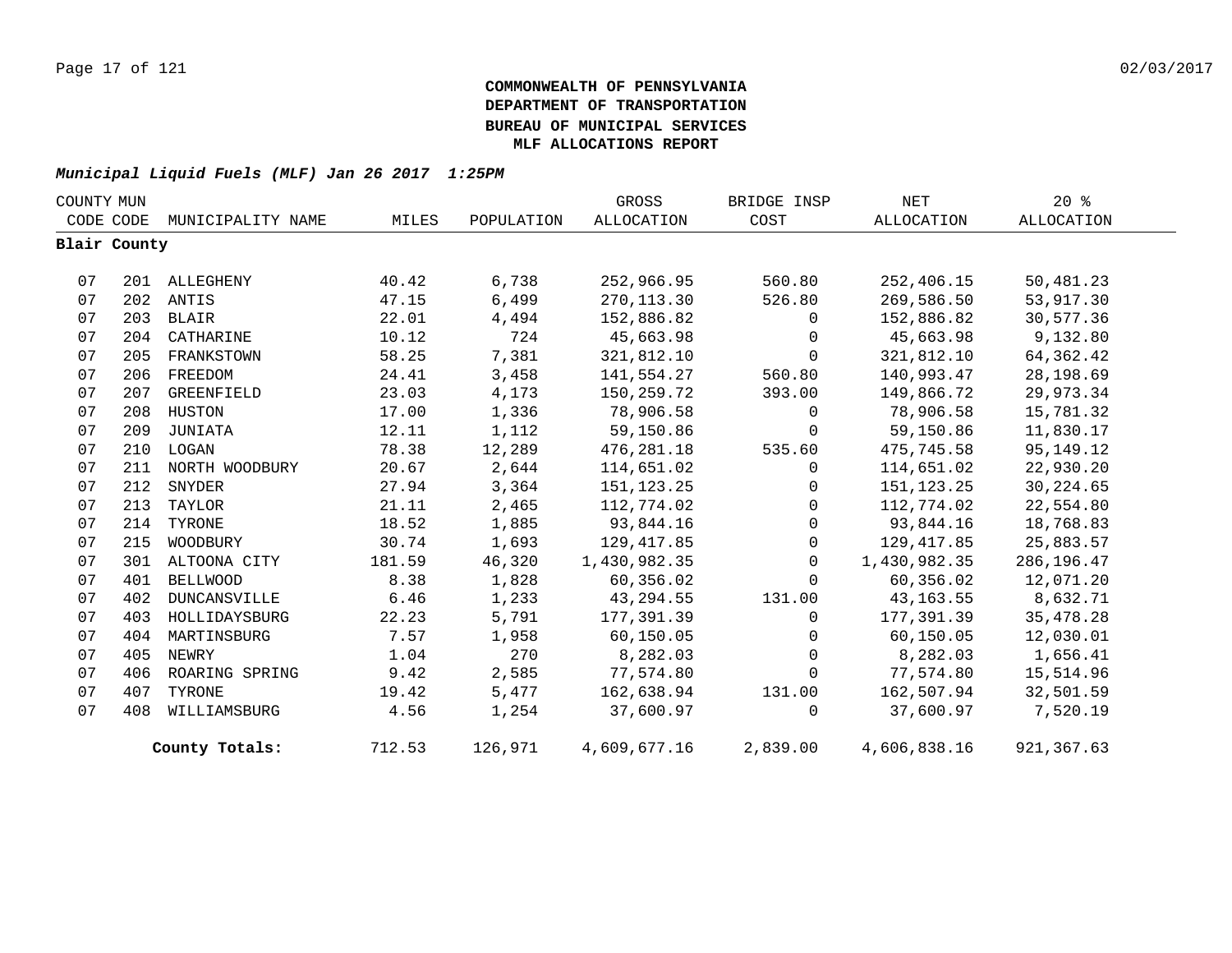| COUNTY MUN      |     |                   |       |            | GROSS             | BRIDGE INSP         | $\operatorname{NET}$ | 20%               |  |
|-----------------|-----|-------------------|-------|------------|-------------------|---------------------|----------------------|-------------------|--|
| CODE CODE       |     | MUNICIPALITY NAME | MILES | POPULATION | <b>ALLOCATION</b> | COST                | <b>ALLOCATION</b>    | <b>ALLOCATION</b> |  |
| Bradford County |     |                   |       |            |                   |                     |                      |                   |  |
|                 |     |                   |       |            |                   |                     |                      |                   |  |
| 08              |     | 201 ALBANY        | 44.14 | 911        | 157,939.97        | $\mathsf{O}$        | 157,939.97           | 31,587.99         |  |
| 08              |     | 202 ARMENIA       | 27.26 | 180        | 90,519.42         | $\mathbf 0$         | 90,519.42            | 18,103.88         |  |
| 08              |     | 203 ASYLUM        | 24.01 | 1,058      | 96,233.08         | $\mathsf{O}\xspace$ | 96,233.08            | 19,246.62         |  |
| 08              |     | 204 ATHENS        | 73.38 | 5,251      | 331,132.67        | 0                   | 331, 132.67          | 66,226.53         |  |
| 08              | 206 | <b>BURLINGTON</b> | 32.56 | 791        | 118,688.55        | $\mathsf{O}$        | 118,688.55           | 23,737.71         |  |
| 08              | 207 | CANTON            | 38.55 | 2,143      | 162,663.10        | $\mathsf{O}$        | 162,663.10           | 32,532.62         |  |
| 08              | 208 | COLUMBIA          | 42.73 | 1,196      | 158,658.70        | $\mathbf 0$         | 158,658.70           | 31,731.74         |  |
| 08              | 209 | FRANKLIN          | 32.02 | 723        | 115,713.03        | $\mathbf 0$         | 115,713.03           | 23, 142.61        |  |
| 08              | 210 | GRANVILLE         | 41.09 | 950        | 148,897.40        | $\mathbf 0$         | 148,897.40           | 29,779.48         |  |
| 08              | 211 | HERRICK           | 39.48 | 754        | 140,149.62        | $\mathbf 0$         | 140,149.62           | 28,029.92         |  |
| 08              | 212 | LEROY             | 15.03 | 718        | 61,263.05         | $\mathsf 0$         | 61,263.05            | 12,252.61         |  |
| 08              | 213 | LITCHFIELD        | 44.37 | 1,320      | 166, 181. 22      | 0                   | 166,181.22           | 33, 236. 24       |  |
| 08              | 214 | MONROE            | 25.17 | 1,250      | 103,467.73        | $\mathsf 0$         | 103,467.73           | 20,693.55         |  |
| 08              |     | 215 NORTH TOWANDA | 13.11 | 1,132      | 62,717.29         | $\mathsf 0$         | 62,717.29            | 12,543.46         |  |
| 08              | 216 | ORWELL            | 45.03 | 1,159      | 165, 338.41       | 0                   | 165,338.41           | 33,067.68         |  |
| 08              |     | 217 OVERTON       | 38.18 | 247        | 126,686.62        | 0                   | 126,686.62           | 25, 337.32        |  |
| 08              | 218 | PIKE              | 38.41 | 671        | 135, 203. 13      | $\mathsf 0$         | 135, 203. 13         | 27,040.63         |  |
| 08              |     | 219 RIDGEBURY     | 60.04 | 1,978      | 228,390.90        | $\mathbf 0$         | 228,390.90           | 45,678.18         |  |
| 08              | 220 | ROME              | 36.65 | 1,191      | 139, 114.44       | $\mathsf{O}$        | 139, 114.44          | 27,822.89         |  |
| 08              | 221 | SHESHEQUIN        | 49.38 | 1,348      | 182,724.17        | $\mathsf{O}$        | 182,724.17           | 36,544.83         |  |
| 08              | 222 | SMITHFIELD        | 58.45 | 1,498      | 214,495.54        | $\mathbf 0$         | 214, 495.54          | 42,899.11         |  |
| 08              | 223 | SOUTH CREEK       | 36.00 | 1,128      | 135,878.73        | $\mathbf 0$         | 135,878.73           | 27, 175. 75       |  |
| 08              | 224 | SPRINGFIELD       | 58.64 | 1,124      | 208,240.30        | $\mathbf 0$         | 208, 240.30          | 41,648.06         |  |
| 08              | 225 | STANDING STONE    | 27.46 | 642        | 99,637.25         | $\mathbf 0$         | 99,637.25            | 19,927.45         |  |
| 08              | 226 | <b>STEVENS</b>    | 11.15 | 437        | 43,692.78         | 0                   | 43,692.78            | 8,738.56          |  |
| 08              | 227 | TERRY             | 41.50 | 992        | 150,979.88        | $\mathsf{O}$        | 150,979.88           | 30,195.98         |  |
| 08              | 228 | TOWANDA           | 13.91 | 1,149      | 65,588.79         | 0                   | 65,588.79            | 13, 117.76        |  |
| 08              | 229 | TROY              | 35.29 | 1,645      | 143,094.38        | 0                   | 143,094.38           | 28,618.88         |  |
| 08              | 230 | TUSCARORA         | 36.11 | 1,131      | 136,285.71        | $\mathbf 0$         | 136,285.71           | 27, 257.14        |  |
| 08              |     | 231 ULSTER        | 20.11 | 1,337      | 88,875.14         | $\mathsf{O}\xspace$ | 88,875.14            | 17,775.03         |  |
| 08              | 232 | WARREN            | 42.76 | 959        | 154,405.60        | 0                   | 154,405.60           | 30,881.12         |  |
| 08              | 233 | WELLS             | 43.38 | 814        | 153,728.40        | $\mathbf 0$         | 153,728.40           | 30,745.68         |  |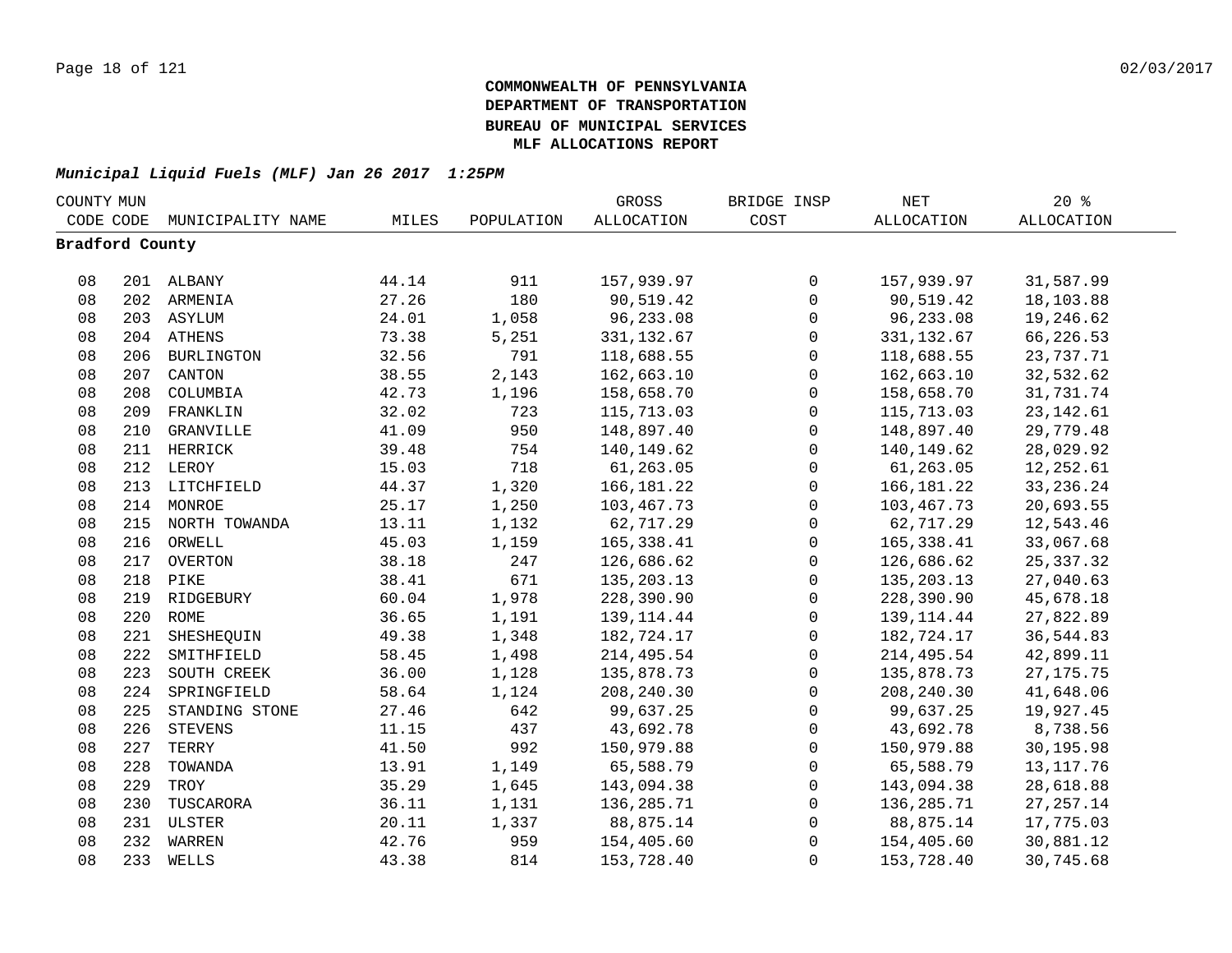| COUNTY MUN |     |                   |         |            | GROSS        | BRIDGE INSP    | NET         | $20*$                     |  |
|------------|-----|-------------------|---------|------------|--------------|----------------|-------------|---------------------------|--|
| CODE CODE  |     | MUNICIPALITY NAME | MILES   | POPULATION | ALLOCATION   | COST           | ALLOCATION  | ALLOCATION                |  |
| 08         |     | 234 WEST          | 19.24   | 696        | 74,328.91    | $\Omega$       | 74,328.91   | 14,865.78                 |  |
|            |     | <b>BURLINGTON</b> |         |            |              |                |             |                           |  |
| 08         | 235 | WILMOT            | 56.90   | 1,204      | 204, 141.35  | $\Omega$       | 204, 141.35 | 40,828.27                 |  |
| 08         | 236 | WINDHAM           | 33.17   | 933        | 123,245.99   | $\mathbf 0$    | 123,245.99  | 24,649.20                 |  |
| 08         | 237 | WYALUSING         | 36.84   | 1,242      | 140,658.21   | $\mathbf 0$    | 140,658.21  | 28,131.64                 |  |
| 08         | 238 | WYSOX             | 23.11   | 1,721      | 105,520.04   | $\Omega$       | 105,520.04  | 21,104.01                 |  |
| 08         | 401 | ALBA BOROUGH      | 0.77    | 157        | 5,344.57     | $\Omega$       | 5,344.57    | 1,068.91                  |  |
| 08         |     | 402 ATHENS        | 13.18   | 3,367      | 103,954.79   | $\Omega$       | 103,954.79  | 20,790.96                 |  |
| 08         | 403 | BURLINGTON        | 0.16    | 156        | 3,374.58     | $\Omega$       | 3,374.58    | 674.92                    |  |
| 08         | 404 | CANTON            | 5.83    | 1,976      | 54,913.36    | $\Omega$       | 54,913.36   | 10,982.67                 |  |
| 08         | 405 | LERAYSVILLE       | 2.13    | 290        | 12,136.41    | $\mathbf 0$    | 12,136.41   | 2,427.28                  |  |
| 08         | 406 | MONROE            | 2.60    | 554        | 18,484.71    | 0              | 18,484.71   | 3,696.94                  |  |
| 08         | 407 | NEW ALBANY        | 1.51    | 356        | 11,363.91    | 0              | 11,363.91   | 2,272.78                  |  |
| 08         | 408 | ROME BOROUGH      | 0.60    | 441        | 10,012.24    | 0              | 10,012.24   | 2,002.45                  |  |
| 08         | 409 | SAYRE             | 24.91   | 5,587      | 182,222.35   | $\Omega$       | 182,222.35  | 36, 444. 47               |  |
| 08         | 410 | SOUTH WAVERLY     | 6.76    | 1,027      | 40,474.13    | $\Omega$       | 40,474.13   | 8,094.83                  |  |
| 08         | 411 | SYLVANIA          | 0.81    | 219        | 6,610.29     | $\Omega$       | 6,610.29    | 1,322.06                  |  |
| 08         | 412 | TOWANDA           | 12.43   | 2,919      | 93,334.16    | $\Omega$       | 93,334.16   | 18,666.83                 |  |
| 08         | 413 | TROY BOROUGH      | 5.50    | 1,354      | 42,443.50    | $\mathbf 0$    | 42,443.50   | 8,488.70                  |  |
| 08         | 414 | WYALUSING         | 3.80    | 596        | 23,094.74    | $\Omega$       | 23,094.74   | 4,618.95                  |  |
|            |     | County Totals:    | 1435.60 | 62,622     | 5,742,243.24 | $\overline{0}$ |             | 5,742,243.24 1,148,448.65 |  |
|            |     |                   |         |            |              |                |             |                           |  |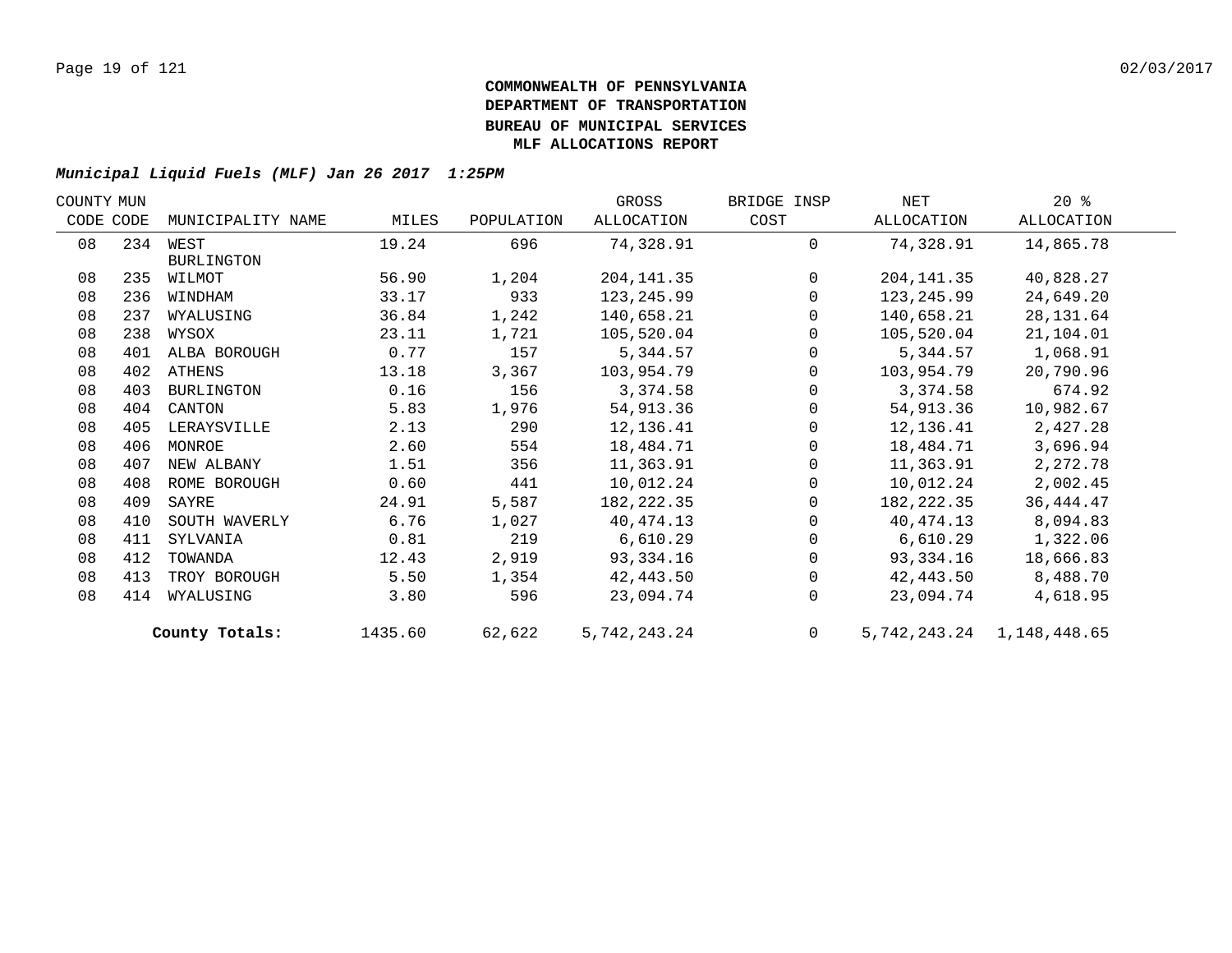| COUNTY MUN |                     |                                  |                 |                 | GROSS                        | BRIDGE INSP            | $\operatorname{NET}$         | $20*$                   |  |
|------------|---------------------|----------------------------------|-----------------|-----------------|------------------------------|------------------------|------------------------------|-------------------------|--|
|            | CODE CODE           | MUNICIPALITY NAME                | MILES           | POPULATION      | ALLOCATION                   | COST                   | ALLOCATION                   | ALLOCATION              |  |
|            | <b>Bucks County</b> |                                  |                 |                 |                              |                        |                              |                         |  |
|            |                     |                                  |                 |                 |                              |                        |                              |                         |  |
| 09         |                     | 101 BRISTOL                      | 171.50          | 54,582          | 1,550,312.66                 | 4,052.25               | 1,546,260.41                 | 309,252.08              |  |
| 09         |                     | 201 BEDMINSTER                   | 60.60           | 6,574           | 314,521.83                   | 0                      | 314,521.83                   | 62,904.37               |  |
| 09         |                     | 202 BENSALEM                     | 142.42          | 60,427          | 1,564,532.48                 | $\mathbf 0$            | 1,564,532.48                 | 312,906.50              |  |
| 09         |                     | 203 BRIDGETON                    | 8.46            | 1,277           | 50,500.83                    | 381.90                 | 50,118.93                    | 10,023.79               |  |
| 09         |                     | 204 BUCKINGHAM                   | 102.11          | 20,075          | 695,081.16                   | 1,905.00               | 693,176.16                   | 138,635.23              |  |
| 09         | 205                 | DOYLESTOWN                       | 76.97           | 17,680          | 570,697.97                   | 4,150.60               | 566, 547.37                  | 113,309.47              |  |
| 09         | 206                 | DURHAM                           | 18.01           | 1,144           | 78,614.68                    | $\mathbf 0$            | 78,614.68                    | 15,722.94               |  |
| 09         |                     | 207 EAST ROCKHILL                | 23.66           | 5,706           | 180,406.79                   | 499.40                 | 179,907.39                   | 35,981.48               |  |
| 09         |                     | 208 FALLS                        | 85.89           | 34,300          | 904, 223.44                  | 2,710.00               | 901, 513.44                  | 180,302.69              |  |
| 09         |                     | 209 HAYCOCK                      | 20.88           | 2,225           | 107,634.01                   | $\mathbf 0$            | 107,634.01                   | 21,526.80               |  |
| 09         |                     | 210 HILLTOWN                     | 80.19           | 15,029          | 532, 352. 75                 | 1,296.60               | 531,056.15                   | 106, 211.23             |  |
| 09         |                     | 211 LOWER                        | 132.65          | 32,559          | 1,021,880.18                 | $\Omega$               | 1,021,880.18                 | 204, 376.04             |  |
|            |                     | MAKEFIELD                        |                 |                 |                              |                        |                              |                         |  |
| 09         |                     | 212 LOWER                        | 66.98           | 18,909          | 561,288.54                   | $\mathbf 0$            | 561,288.54                   | 112, 257.71             |  |
|            |                     | SOUTHAMPTON                      |                 |                 |                              |                        |                              |                         |  |
| 09         |                     | 213 MIDDLETOWN                   | 137.96<br>73.51 | 45,436<br>9,902 | 1, 275, 169.53<br>416,897.16 | $\mathsf{O}$<br>702.00 | 1,275,169.53<br>416, 195. 16 | 255,033.91              |  |
| 09         |                     | 214 MILFORD                      |                 |                 |                              |                        |                              | 83,239.03               |  |
| 09<br>09   |                     | 215 NEW BRITAIN<br>216 NEWTOWN   | 59.46           | 11,070          | 393, 378.71                  | 351.00<br>$\mathbf 0$  | 393,027.71                   | 78,605.54<br>113,957.81 |  |
| 09         |                     |                                  | 67.40<br>38.27  | 19,299<br>3,441 | 569,789.03                   | 2,320.30               | 569,789.03<br>183, 266.03    | 36,653.21               |  |
| 09         |                     | 217 NOCKAMIXON                   | 162.38          | 39,726          | 185,586.33<br>1,248,517.71   |                        | 1,247,129.51                 | 249,425.90              |  |
| 09         |                     | 218 NORTHAMPTON<br>219 PLUMSTEAD | 70.71           | 12,442          | 454,549.24                   | 1,388.20<br>4,196.11   | 450, 353. 13                 | 90,070.63               |  |
| 09         |                     | 220 RICHLAND                     | 50.74           | 13,052          | 401,850.57                   | 702.00                 | 401,148.57                   | 80,229.71               |  |
| 09         | 221                 | SOLEBURY                         | 67.20           | 8,692           | 374,504.56                   | $\mathbf 0$            | 374,504.56                   | 74,900.91               |  |
| 09         | 222                 | SPRINGFIELD                      | 59.22           | 5,035           | 281,865.10                   | 805.60                 | 281,059.50                   | 56,211.90               |  |
| 09         |                     | 223 TINICUM                      | 63.30           | 3,995           | 275,834.17                   | 1,500.80               | 274, 333.37                  | 54,866.67               |  |
| 09         |                     | 224 UPPER                        | 53.88           | 8,190           | 322,676.25                   | 502.00                 | 322, 174. 25                 | 64, 434.85              |  |
|            |                     | MAKEFIELD                        |                 |                 |                              |                        |                              |                         |  |
| 09         |                     | 225 UPPER                        | 54.44           | 15,152          | 452, 224.63                  | $\mathsf{O}$           | 452, 224.63                  | 90,444.93               |  |
|            |                     | SOUTHAMPTON                      |                 |                 |                              |                        |                              |                         |  |
| 09         |                     | 226 WARMINSTER                   | 100.81          | 32,682          | 922, 267.63                  | $\mathbf 0$            | 922, 267.63                  | 184, 453.53             |  |
| 09         |                     | 227 WARRINGTON                   | 80.39           | 23,418          | 686,935.60                   | $\mathbf 0$            | 686,935.60                   | 137,387.12              |  |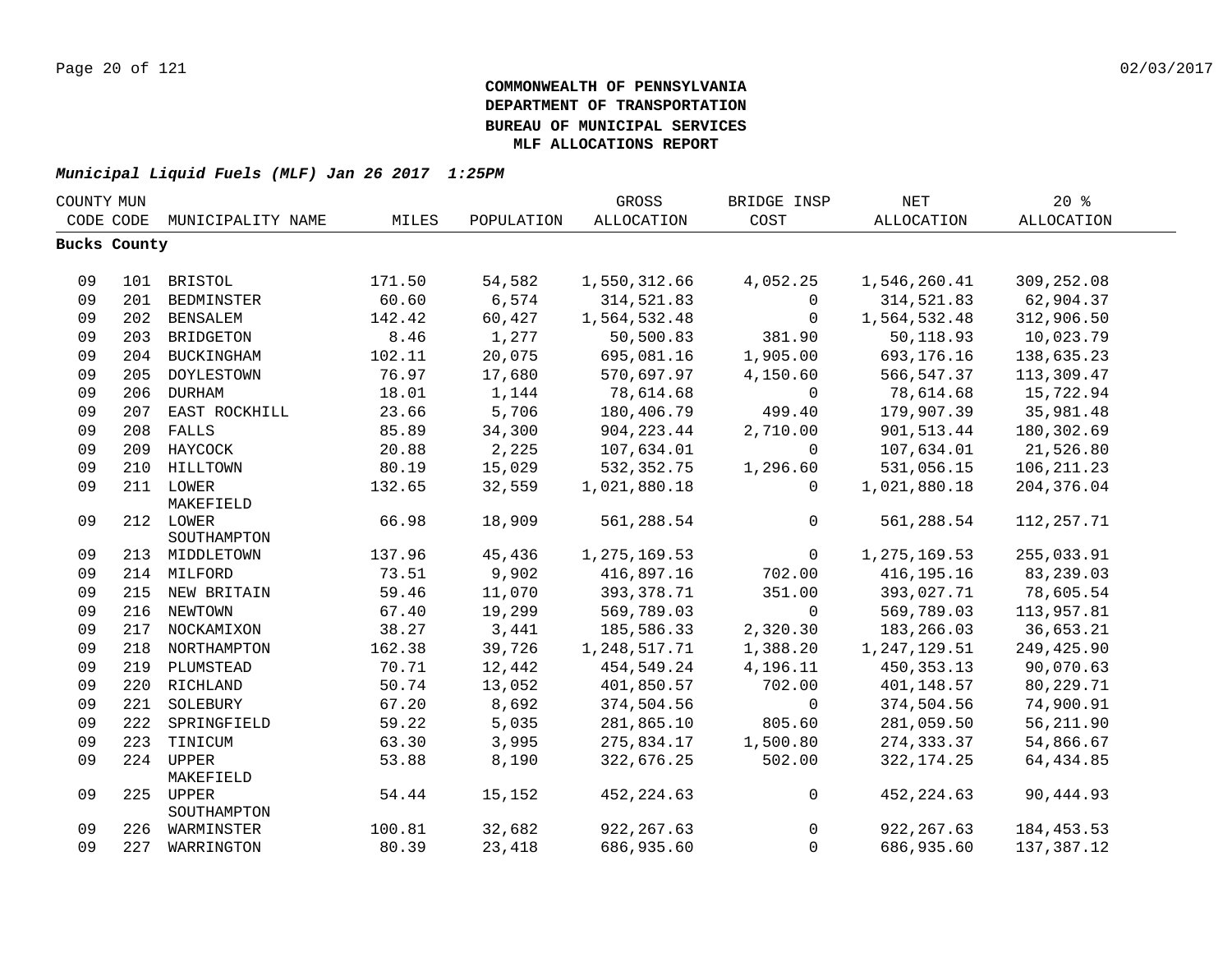| COUNTY MUN |           |                   |         |            | GROSS           | BRIDGE INSP  | NET                                           | 20%        |  |
|------------|-----------|-------------------|---------|------------|-----------------|--------------|-----------------------------------------------|------------|--|
|            | CODE CODE | MUNICIPALITY NAME | MILES   | POPULATION | ALLOCATION      | COST         | ALLOCATION                                    | ALLOCATION |  |
| 09         | 228       | WARWICK           | 57.94   | 14,437     | 450,301.97      | 3,494.40     | 446,807.57                                    | 89,361.51  |  |
| 09         | 229       | WEST ROCKHILL     | 38.50   | 5,256      | 219,628.48      | 0            | 219,628.48                                    | 43,925.70  |  |
| 09         | 230       | WRIGHTSTOWN       | 20.14   | 2,995      | 119,396.36      | $\Omega$     | 119,396.36                                    | 23,879.27  |  |
| 09         | 401       | BRISTOL           | 20.60   | 9,726      | 244,385.87      | 1,884.78     | 242,501.09                                    | 48,500.22  |  |
| 09         | 402       | CHALFONT          | 15.35   | 4,009      | 122,678.62      | $\mathbf{0}$ | 122,678.62                                    | 24,535.72  |  |
| 09         | 403       | DOYLESTOWN        | 27.95   | 8,380      | 243, 201.75     | $\Omega$     | 243, 201.75                                   | 48,640.35  |  |
| 09         | 404       | DUBLIN            | 3.97    | 2,158      | 52,302.25       | $\Omega$     | 52,302.25                                     | 10,460.45  |  |
| 09         | 405       | HULMEVILLE        | 2.16    | 1,003      | 25,316.36       | $\Omega$     | 25, 316.36                                    | 5,063.27   |  |
| 09         | 406       | IVYLAND           | 3.87    | 1,041      | 31,484.70       | $\Omega$     | 31,484.70                                     | 6, 296.94  |  |
| 09         | 407       | LANGHORNE         | 2.69    | 1,622      | 38,371.06       | $\mathbf 0$  | 38,371.06                                     | 7,674.21   |  |
| 09         | 408       | LANGHORNE         | 6.26    | 1,442      | 46,489.91       | $\Omega$     | 46,489.91                                     | 9,297.98   |  |
|            |           | MANOR             |         |            |                 |              |                                               |            |  |
| 09         |           | 409 MORRISVILLE   | 25.93   | 8,728      | 243, 124.92     | $\mathbf 0$  | 243, 124.92                                   | 48,624.98  |  |
| 09         |           | 410 NEW BRITAIN   | 9.07    | 3,037      | 84,749.45       | $\Omega$     | 84,749.45                                     | 16,949.89  |  |
| 09         |           | 411 NEW HOPE      | 5.41    | 2,528      | 63,699.13       | $\Omega$     | 63,699.13                                     | 12,739.83  |  |
| 09         | 412       | NEWTOWN           | 8.54    | 2,248      | 68,575.17       | 0            | 68,575.17                                     | 13,715.03  |  |
| 09         | 413       | PENNDEL           | 5.20    | 2,328      | 59, 357. 13     | $\Omega$     | 59, 357. 13                                   | 11,871.43  |  |
| 09         |           | 414 PERKASIE      | 25.84   | 8,511      | 238,854.89      | $\mathbf 0$  | 238,854.89                                    | 47,770.98  |  |
| 09         | 415       | QUAKERTOWN        | 19.99   | 8,979      | 228,726.34      | 502.00       | 228, 224.34                                   | 45,644.87  |  |
| 09         | 416       | RICHLANDTOWN      | 2.16    | 1,327      | 31,261.96       | $\mathbf{0}$ | 31,261.96                                     | 6,252.39   |  |
| 09         | 417       | RIEGELSVILLE      | 5.22    | 868        | 32,629.28       | $\Omega$     | 32,629.28                                     | 6,525.86   |  |
| 09         | 418       | SELLERSVILLE      | 9.45    | 4,249      | 108,206.15      | $\Omega$     | 108,206.15                                    | 21,641.23  |  |
| 09         | 419       | SILVERDALE        | 2.31    | 871        | 23,374.01       | $\mathbf 0$  | 23,374.01                                     | 4,674.80   |  |
| 09         | 420       |                   | 1.18    | 974        | 21,648.75       | $\mathbf{0}$ | 21,648.75                                     | 4,329.75   |  |
|            |           | TRUMBAUERSVILLE   |         |            |                 |              |                                               |            |  |
| 09         | 421       | TULLYTOWN         | 6.52    | 1,872      | 55, 212.51      | $\mathsf{O}$ | 55, 212.51                                    | 11,042.50  |  |
| 09         |           | 422 YARDLEY       | 6.90    | 2,434      | 66,741.32       | $\mathbf 0$  | 66,741.32                                     | 13,348.26  |  |
|            |           | County Totals:    | 2463.14 | 623,042    | 19, 313, 811.88 |              | 33, 344.94   19, 280, 466.94   3, 856, 093.39 |            |  |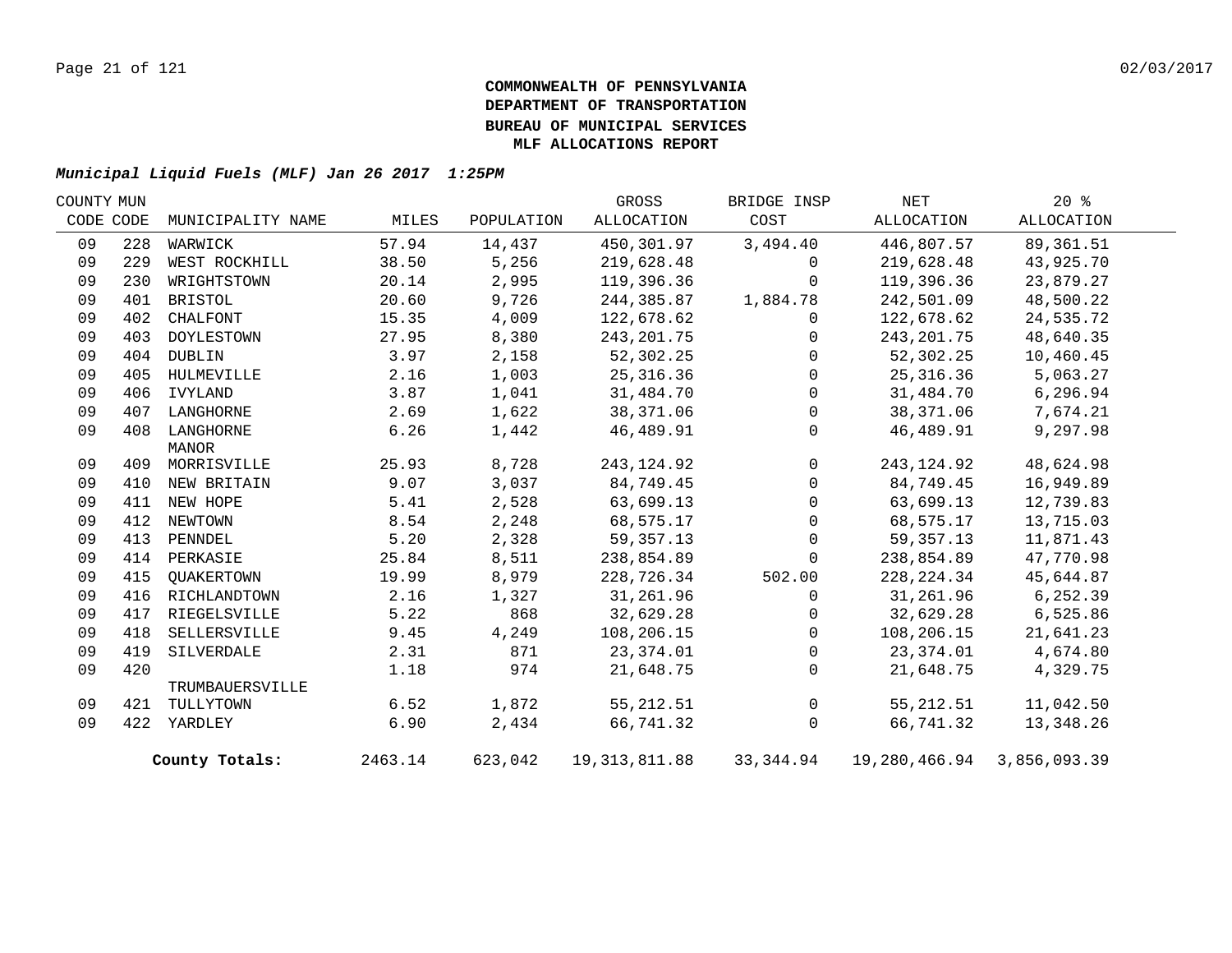| COUNTY MUN           |     |                   |        |            | GROSS             | BRIDGE INSP         | NET          | 20%         |
|----------------------|-----|-------------------|--------|------------|-------------------|---------------------|--------------|-------------|
| CODE CODE            |     | MUNICIPALITY NAME | MILES  | POPULATION | <b>ALLOCATION</b> | COST                | ALLOCATION   | ALLOCATION  |
| <b>Butler County</b> |     |                   |        |            |                   |                     |              |             |
|                      |     |                   |        |            |                   |                     |              |             |
| 10                   |     | 101 BUTLER        | 91.29  | 17,248     | 608,586.25        | $\mathsf{O}$        | 608,586.25   | 121,717.25  |
| 10                   |     | 201 ADAMS         | 69.34  | 11,652     | 435,669.05        | $\mathsf{O}\xspace$ | 435,669.05   | 87, 133.81  |
| 10                   |     | 202 ALLEGHENY     | 19.88  | 641        | 75, 367.26        | $\mathsf{O}$        | 75,367.26    | 15,073.45   |
| 10                   | 203 | <b>BRADY</b>      | 17.60  | 1,310      | 80, 349.12        | $\mathsf{O}$        | 80,349.12    | 16,069.82   |
| 10                   | 204 | <b>BUFFALO</b>    | 46.50  | 7,307      | 282,860.92        | $\mathsf{O}$        | 282,860.92   | 56, 572.18  |
| 10                   | 205 | CENTER            | 59.88  | 7,898      | 336,514.42        | $\mathsf{O}$        | 336, 514.42  | 67,302.88   |
| 10                   | 206 | CHERRY            | 38.52  | 1,106      | 143,537.56        | $\mathsf{O}$        | 143,537.56   | 28,707.51   |
| 10                   | 207 | <b>CLAY</b>       | 39.77  | 2,703      | 176,842.73        | $\mathsf{O}$        | 176,842.73   | 35, 368.55  |
| 10                   | 208 | CLEARFIELD        | 38.85  | 2,645      | 172,834.91        | $\mathsf{O}$        | 172,834.91   | 34,566.98   |
| 10                   | 209 | CLINTON           | 34.56  | 2,864      | 163, 128. 16      | $\mathsf{O}$        | 163, 128. 16 | 32,625.63   |
| 10                   | 210 | CONCORD           | 43.60  | 1,505      | 167, 112.53       | $\mathsf{O}$        | 167, 112.53  | 33, 422.51  |
| 10                   | 211 |                   | 35.20  | 4,170      | 189, 141.65       | $\mathbf{0}$        | 189, 141.65  | 37,828.33   |
|                      |     | CONNOQUENESSING   |        |            |                   |                     |              |             |
| $10$                 | 212 | CRANBERRY         | 123.04 | 28,098     | 909, 271.78       | $\mathsf{O}$        | 909, 271.78  | 181,854.36  |
| 10                   | 213 | <b>DONEGAL</b>    | 28.41  | 1,864      | 125,101.12        | $\mathsf{O}$        | 125, 101. 12 | 25,020.22   |
| 10                   | 214 | FAIRVIEW          | 35.82  | 2,080      | 152,772.58        | $\mathsf{O}$        | 152,772.58   | 30,554.52   |
| 10                   | 215 | FORWARD           | 33.46  | 2,531      | 153,498.05        | $\mathsf{O}$        | 153,498.05   | 30,699.61   |
| 10                   | 216 | FRANKLIN          | 24.18  | 2,620      | 125,440.60        | $\mathsf{O}$        | 125,440.60   | 25,088.12   |
| 10                   | 217 | JACKSON           | 35.49  | 3,657      | 180,655.63        | $\mathsf{O}$        | 180,655.63   | 36, 131. 13 |
| 10                   |     | 218 JEFFERSON     | 32.49  | 5,504      | 204,950.88        | $\mathsf{O}$        | 204,950.88   | 40,990.18   |
| 10                   |     | 219 LANCASTER     | 27.24  | 2,532      | 133,615.98        | $\mathsf{O}$        | 133,615.98   | 26,723.20   |
| 10                   |     | 220 MARION        | 38.45  | 1,239      | 145,754.24        | $\mathsf{O}$        | 145,754.24   | 29,150.85   |
| 10                   |     | 221 MERCER        | 11.55  | 1,100      | 57,138.97         | $\mathsf{O}$        | 57,138.97    | 11,427.79   |
| 10                   |     | 222 MIDDLESEX     | 49.79  | 5,390      | 258,208.97        | $\mathsf{O}\xspace$ | 258,208.97   | 51,641.79   |
| 10                   | 223 | MUDDY CREEK       | 26.42  | 2,254      | 125,890.99        | $\mathsf{O}$        | 125,890.99   | 25, 178. 20 |
| 10                   | 224 | OAKLAND           | 32.72  | 2,987      | 159,498.34        | 0                   | 159,498.34   | 31,899.67   |
| 10                   | 225 | PARKER            | 20.41  | 632        | 76,897.80         | $\mathbf 0$         | 76,897.80    | 15,379.56   |
| 10                   | 226 | ${\tt PENN}$      | 47.18  | 5,071      | 244,004.64        | $\mathbf{0}$        | 244,004.64   | 48,800.93   |
| 10                   | 227 | SLIPPERY ROCK     | 29.26  | 5,614      | 196,635.30        | $\mathbf{0}$        | 196,635.30   | 39, 327.06  |
| 10                   | 228 | SUMMIT            | 37.99  | 4,884      | 211,170.36        | 0                   | 211,170.36   | 42,234.07   |
| 10                   | 229 | VENANGO           | 25.43  | 868        | 97,289.66         | $\mathbf 0$         | 97,289.66    | 19,457.93   |
| 10                   | 230 | WASHINGTON        | 30.50  | 1,300      | 121,438.19        | 0                   | 121,438.19   | 24, 287.64  |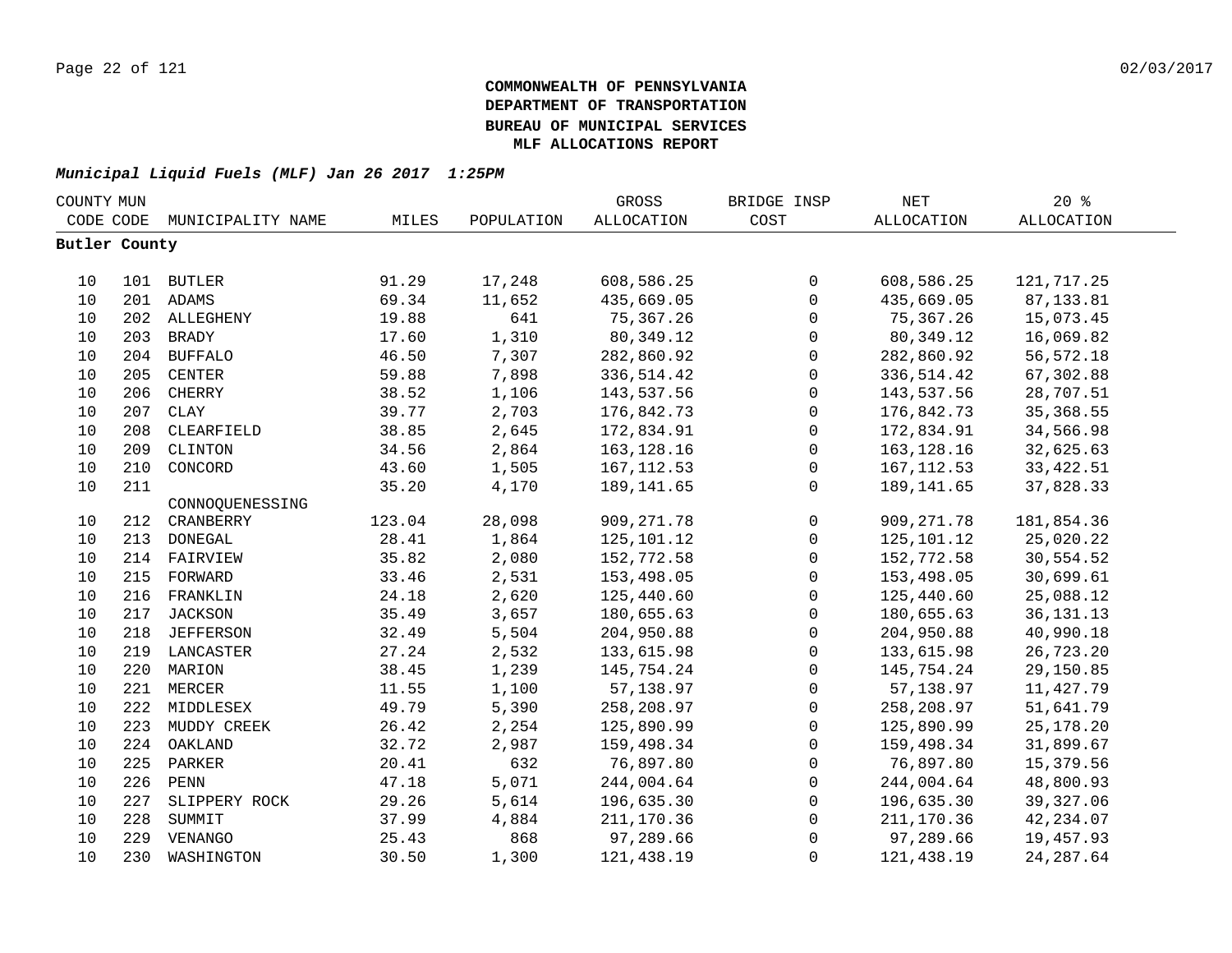| COUNTY MUN |     |                   |         |            | GROSS        | BRIDGE INSP    | NET        | 20%                       |  |
|------------|-----|-------------------|---------|------------|--------------|----------------|------------|---------------------------|--|
| CODE CODE  |     | MUNICIPALITY NAME | MILES   | POPULATION | ALLOCATION   | COST           | ALLOCATION | ALLOCATION                |  |
| 10         |     | 231 WINFIELD      | 27.34   | 3,535      | 152,341.55   | $\mathbf 0$    | 152,341.55 | 30,468.31                 |  |
| 10         | 232 | WORTH             | 28.62   | 1,416      | 117,551.93   | $\Omega$       | 117,551.93 | 23,510.39                 |  |
| 10         | 301 | BUTLER CITY       | 51.25   | 13,757     | 416,419.41   | $\Omega$       | 416,419.41 | 83, 283.88                |  |
| 10         | 401 | <b>BRUIN</b>      | 3.28    | 524        | 20,109.80    | $\Omega$       | 20,109.80  | 4,021.96                  |  |
| 10         | 402 | CALLERY           | 2.46    | 394        | 15,100.69    | $\mathbf{0}$   | 15,100.69  | 3,020.14                  |  |
| 10         | 403 | CHERRY VALLEY     | 2.27    | 66         | 8,473.82     | $\Omega$       | 8,473.82   | 1,694.76                  |  |
| 10         | 404 |                   | 1.84    | 528        | 15,576.02    | $\mathbf{0}$   | 15,576.02  | 3, 115. 20                |  |
|            |     | CONNOOUENESSING   |         |            |              |                |            |                           |  |
| 10         |     | 405 EAST BUTLER   | 6.11    | 732        | 32,981.08    | $\mathbf 0$    | 32,981.08  | 6,596.22                  |  |
| 10         | 406 | EAU CLAIRE        | 2.42    | 316        | 13,541.36    | $\Omega$       | 13,541.36  | 2,708.27                  |  |
| 10         | 407 | EVANS CITY        | 6.22    | 1,833      | 53,537.01    | $\mathbf{0}$   | 53,537.01  | 10,707.40                 |  |
| 10         | 408 | FAIRVIEW          | 0.98    | 198        | 6,768.83     | $\Omega$       | 6,768.83   | 1,353.77                  |  |
| 10         | 409 | HARMONY           | 5.89    | 890        | 35,176.61    | $\Omega$       | 35,176.61  | 7,035.32                  |  |
| 10         | 410 | HARRISVILLE       | 4.30    | 897        | 30,217.97    | $\Omega$       | 30,217.97  | 6,043.59                  |  |
| 10         |     | 411 KARNS CITY    | 0.65    | 209        | 5,914.87     | $\Omega$       | 5,914.87   | 1,182.97                  |  |
| 10         |     | 412 MARS          | 7.23    | 1,699      | 54,309.44    | 0              | 54,309.44  | 10,861.89                 |  |
| 10         | 413 | CHICORA           | 4.43    | 1,043      | 33, 313.08   | $\Omega$       | 33, 313.08 | 6,662.62                  |  |
| 10         |     | 414 PETROLIA      | 1.96    | 212        | 10,161.17    | $\Omega$       | 10,161.17  | 2,032.23                  |  |
| 10         |     | 415 PORTERSVILLE  | 2.07    | 235        | 10,935.18    | $\Omega$       | 10,935.18  | 2,187.04                  |  |
| 10         |     | 416 PROSPECT      | 5.64    | 1,169      | 39,496.56    | $\Omega$       | 39,496.56  | 7,899.31                  |  |
| 10         | 417 | SAXONBURG         | 4.45    | 1,525      | 42,222.04    | $\mathbf{0}$   | 42,222.04  | 8,444.41                  |  |
| 10         | 418 | SLIPPERY ROCK     | 9.18    | 3,625      | 95,891.55    | $\Omega$       | 95,891.55  | 19,178.31                 |  |
| 10         | 419 | VALENCIA          | 1.76    | 551        | 15,742.12    | $\Omega$       | 15,742.12  | 3, 148. 42                |  |
| 10         | 420 | WEST LIBERTY      | 7.61    | 343        | 30,641.86    | $\mathbf 0$    | 30,641.86  | 6,128.37                  |  |
| 10         | 421 | WEST SUNBURY      | 0.61    | 192        | 5,474.94     | $\Omega$       | 5,474.94   | 1,094.99                  |  |
| 10         |     | 422 ZELIENOPLE    | 15.83   | 3,812      | 120,599.29   | 0              | 120,599.29 | 24, 119.86                |  |
| 10         |     | 423 SEVEN FIELDS  | 10.12   | 2,887      | 85, 356. 27  | $\Omega$       | 85,356.27  | 17,071.25                 |  |
|            |     | County Totals:    | 1439.34 | 183,862    | 7,979,033.09 | $\overline{0}$ |            | 7,979,033.09 1,595,806.62 |  |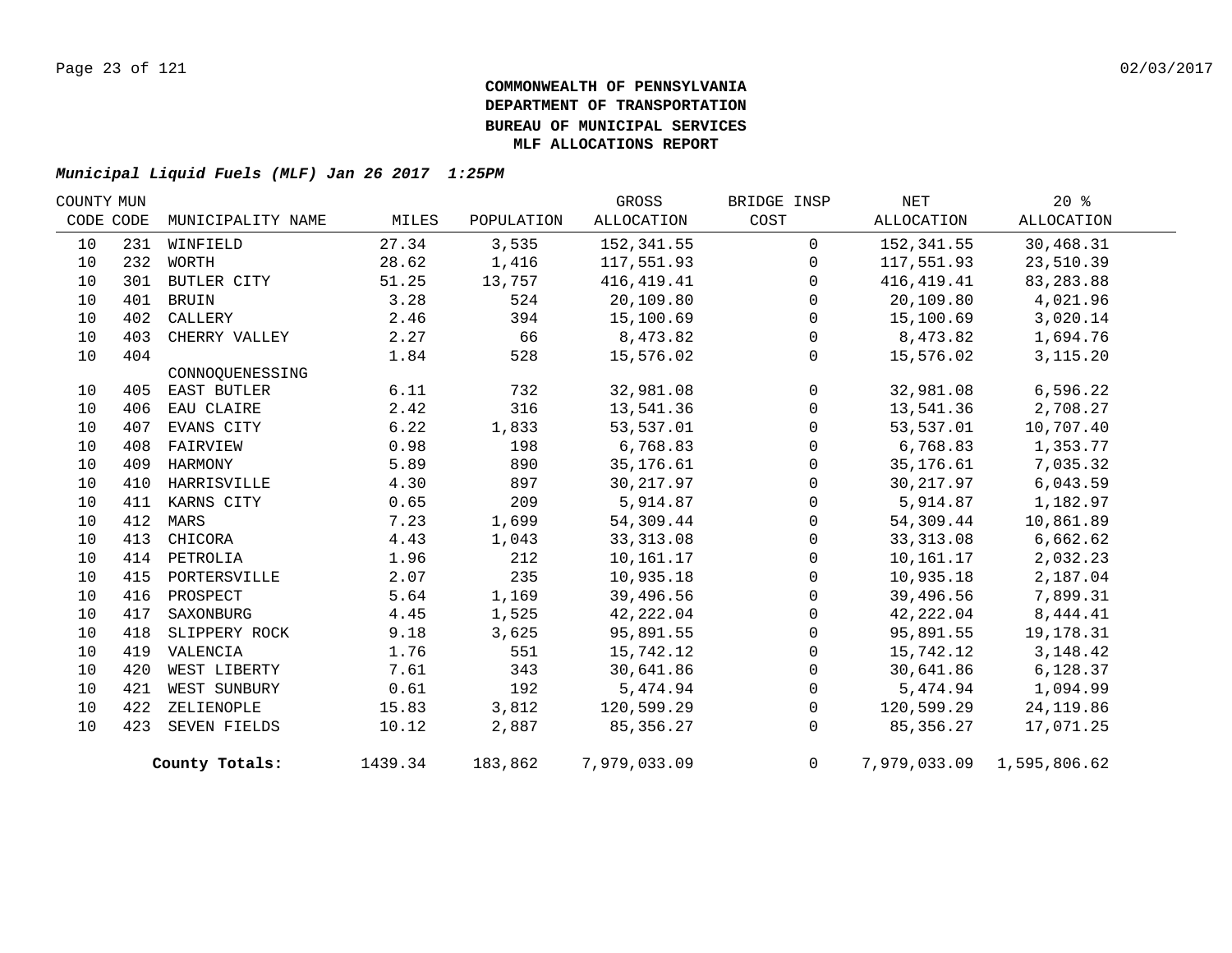| COUNTY MUN     |     |                    |       |            | GROSS        | BRIDGE INSP  | NET         | 20%        |  |
|----------------|-----|--------------------|-------|------------|--------------|--------------|-------------|------------|--|
| CODE CODE      |     | MUNICIPALITY NAME  | MILES | POPULATION | ALLOCATION   | COST         | ALLOCATION  | ALLOCATION |  |
| Cambria County |     |                    |       |            |              |              |             |            |  |
|                |     |                    |       |            |              |              |             |            |  |
| 11             |     | 101 STONYCREEK     | 17.84 | 2,844      | 109,266.76   | $\mathsf{O}$ | 109,266.76  | 21,853.35  |  |
| 11             |     | 201 ADAMS TOWNSHIP | 56.81 | 5,972      | 291,348.96   | $\mathsf{O}$ | 291,348.96  | 58,269.79  |  |
| 11             |     | 202 ALLEGHENY      | 34.84 | 2,851      | 163,785.47   | 480.20       | 163,305.27  | 32,661.05  |  |
| 11             | 203 | BARR               | 39.54 | 2,056      | 164,234.06   | 830.80       | 163,403.26  | 32,680.65  |  |
| 11             | 204 | BLACKLICK          | 18.17 | 2,013      | 95,073.23    | $\mathsf{O}$ | 95,073.23   | 19,014.65  |  |
| 11             | 205 | CAMBRIA            | 57.26 | 6,099      | 295, 119. 23 | 0            | 295, 119.23 | 59,023.85  |  |
| 11             | 206 | CHEST              | 9.58  | 349        | 37,054.83    | $\mathbf 0$  | 37,054.83   | 7,410.97   |  |
| 11             | 207 | CLEARFIELD         | 18.42 | 1,604      | 88,367.71    | $\mathbf 0$  | 88,367.71   | 17,673.54  |  |
| 11             | 208 | CONEMAUGH          | 15.29 | 2,012      | 85,840.56    | $\mathbf 0$  | 85,840.56   | 17,168.11  |  |
| 11             | 209 | CRESSON            | 18.50 | 4,336      | 138,757.45   | $\mathbf 0$  | 138,757.45  | 27,751.49  |  |
| 11             | 210 | CROYLE             | 27.53 | 2,339      | 131,002.18   | 560.80       | 130,441.38  | 26,088.28  |  |
| 11             | 211 | DEAN               | 8.67  | 391        | 34,914.07    | $\mathbf 0$  | 34,914.07   | 6,982.81   |  |
| 11             | 212 | EAST CARROLL       | 23.58 | 1,654      | 105,794.30   | 410.00       | 105,384.30  | 21,076.86  |  |
| 11             | 213 | EAST TAYLOR        | 22.08 | 2,726      | 120,666.99   | 735.20       | 119,931.79  | 23,986.36  |  |
| 11             | 214 | ELDER              | 11.17 | 1,038      | 54,785.45    | 0            | 54,785.45   | 10,957.09  |  |
| 11             |     | 215 GALLITZIN      | 10.84 | 1,324      | 58,977.91    | 0            | 58,977.91   | 11,795.58  |  |
| 11             |     | 216 JACKSON        | 42.79 | 4,392      | 217,499.15   | 410.00       | 217,089.15  | 43, 417.83 |  |
| 11             |     | 217 LOWER YODER    | 15.25 | 2,699      | 98, 319.44   | 135.00       | 98,184.44   | 19,636.89  |  |
| 11             |     | 218 MIDDLE TAYLOR  | 10.65 | 727        | 47, 414.74   | 135.00       | 47,279.74   | 9,455.95   |  |
| 11             | 219 | MUNSTER            | 12.21 | 690        | 51,726.88    | 135.00       | 51,591.88   | 10,318.38  |  |
| 11             | 220 | PORTAGE            | 26.12 | 3,640      | 150,365.07   | 178.20       | 150,186.87  | 30,037.37  |  |
| 11             |     | 221 READE          | 12.64 | 1,619      | 70,150.29    | $\mathbf{0}$ | 70,150.29   | 14,030.06  |  |
| 11             | 222 | RICHLAND           | 71.38 | 12,814     | 463,519.25   | $\mathbf 0$  | 463,519.25  | 92,703.85  |  |
| 11             | 223 | SUMMERHILL         | 26.01 | 2,467      | 128,487.91   | 480.20       | 128,007.71  | 25,601.54  |  |
| 11             | 224 | SUSQUEHANNA        | 34.00 | 2,007      | 145,610.03   | $\mathbf{0}$ | 145,610.03  | 29,122.01  |  |
| 11             | 225 | UPPER YODER        | 24.89 | 5,449      | 179,625.97   | $\mathbf 0$  | 179,625.97  | 35,925.19  |  |
| 11             | 226 | WASHINGTON         | 15.08 | 875        | 64,304.06    | $\mathbf 0$  | 64,304.06   | 12,860.81  |  |
| 11             | 227 | WEST CARROLL       | 14.18 | 1,296      | 69,150.17    | 0            | 69,150.17   | 13,830.03  |  |
| 11             | 228 | WEST TAYLOR        | 8.16  | 795        | 40,696.00    | 0            | 40,696.00   | 8,139.20   |  |
| 11             | 229 | WHITE              | 4.67  | 836        | 30,282.37    | $\mathsf{O}$ | 30,282.37   | 6,056.47   |  |
| 11             |     | 301 JOHNSTOWN      | 82.02 | 20,978     | 647, 375.28  | 2,043.20     | 645, 332.08 | 129,066.42 |  |
| 11             |     | 401 ASHVILLE       | 2.29  | 227        | 11,492.23    | $\mathbf 0$  | 11,492.23   | 2,298.45   |  |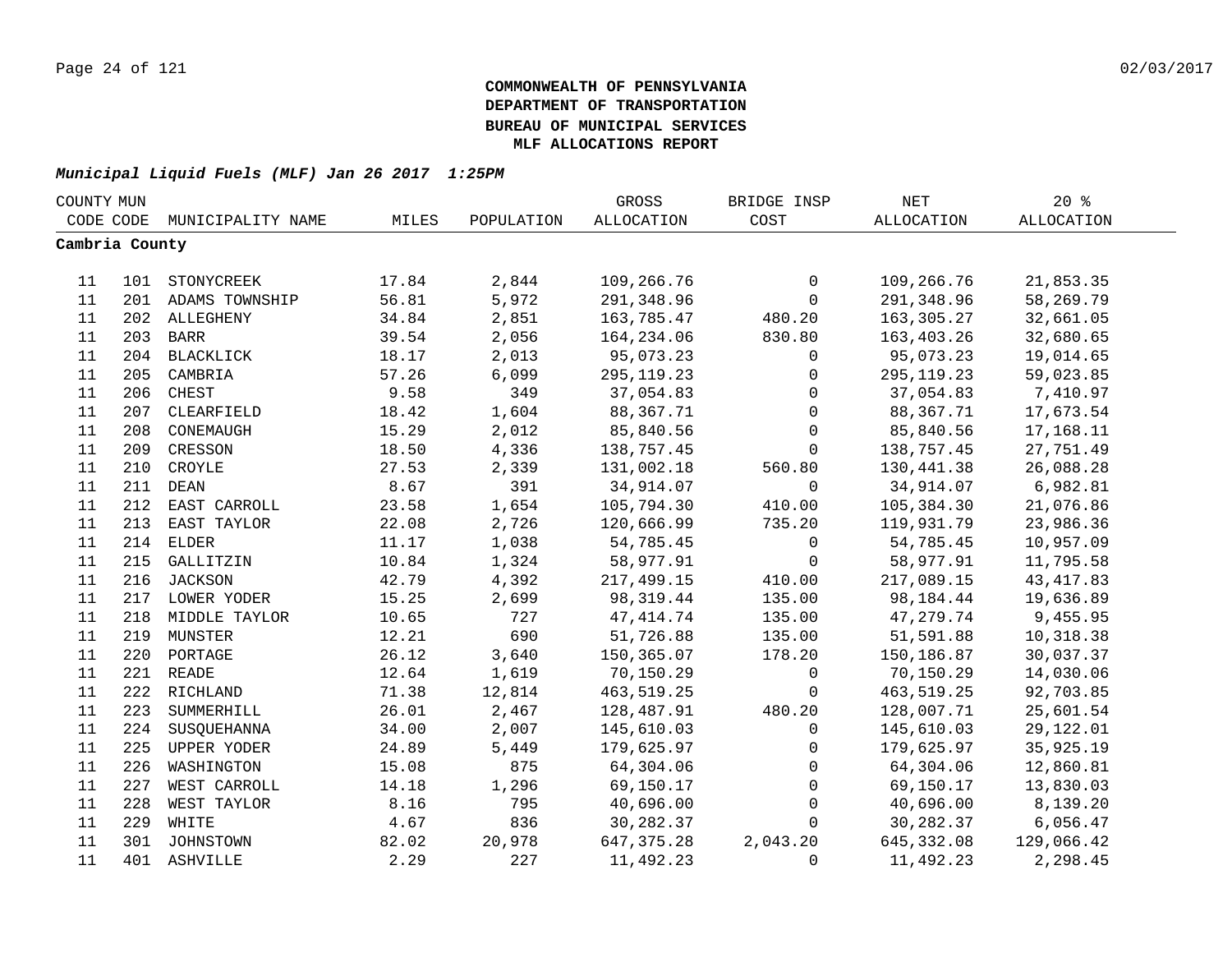| COUNTY MUN |                  |                                                                                                                                                                                                                                                              |            | GROSS        | BRIDGE INSP  | NET         | $20*$       |                                                                                                                                                                                                                                                                         |
|------------|------------------|--------------------------------------------------------------------------------------------------------------------------------------------------------------------------------------------------------------------------------------------------------------|------------|--------------|--------------|-------------|-------------|-------------------------------------------------------------------------------------------------------------------------------------------------------------------------------------------------------------------------------------------------------------------------|
|            |                  | MILES                                                                                                                                                                                                                                                        | POPULATION | ALLOCATION   | COST         | ALLOCATION  | ALLOCATION  |                                                                                                                                                                                                                                                                         |
| 403        | BROWNSTOWN       | 3.72                                                                                                                                                                                                                                                         | 744        | 25,554.67    | $\mathbf 0$  | 25,554.67   | 5,110.93    |                                                                                                                                                                                                                                                                         |
|            | CARROLLTOWN      | 7.63                                                                                                                                                                                                                                                         | 853        | 40,064.63    | $\mathbf 0$  | 40,064.63   | 8,012.93    |                                                                                                                                                                                                                                                                         |
| 405        | CASSANDRA        | 0.97                                                                                                                                                                                                                                                         | 147        | 5,800.95     | 0            | 5,800.95    | 1,160.19    |                                                                                                                                                                                                                                                                         |
| 406        | CHEST SPRINGS    | 0.68                                                                                                                                                                                                                                                         | 149        | 4,909.82     | 0            | 4,909.82    | 981.96      |                                                                                                                                                                                                                                                                         |
| 407        | CRESSON          | 8.32                                                                                                                                                                                                                                                         | 1,711      | 58,017.03    | 0            |             | 11,603.41   |                                                                                                                                                                                                                                                                         |
| 408        | DAISYTOWN        | 3.24                                                                                                                                                                                                                                                         | 326        | 16,348.41    | 0            |             | 3,269.68    |                                                                                                                                                                                                                                                                         |
| 409        | DALE BOROUGH     | 3.81                                                                                                                                                                                                                                                         | 1,234      | 34,834.42    | 960.40       | 33,874.02   | 6,774.80    |                                                                                                                                                                                                                                                                         |
| 410        | EAST CONEMAUGH   | 5.02                                                                                                                                                                                                                                                         | 1,220      | 38,448.80    | 0            |             | 7,689.76    |                                                                                                                                                                                                                                                                         |
| 411        | EBENSBURG        | 15.20                                                                                                                                                                                                                                                        | 3,351      | 110,124.03   | 0            |             | 22,024.81   |                                                                                                                                                                                                                                                                         |
| 412        | <b>EHRENFELD</b> | 2.52                                                                                                                                                                                                                                                         | 228        | 12,246.47    | 0            |             | 2,449.29    |                                                                                                                                                                                                                                                                         |
| 413        | FERNDALE         | 5.79                                                                                                                                                                                                                                                         | 1,636      | 48,546.19    | $\mathbf 0$  |             | 9,709.24    |                                                                                                                                                                                                                                                                         |
|            |                  | 1.52                                                                                                                                                                                                                                                         | 323        | 10,790.34    | 0            |             | 2,158.07    |                                                                                                                                                                                                                                                                         |
| 415        | GALLITZIN        | 10.90                                                                                                                                                                                                                                                        | 1,668      | 65,482.50    | 519.20       |             | 12,992.66   |                                                                                                                                                                                                                                                                         |
|            | GEISTOWN         | 12.43                                                                                                                                                                                                                                                        | 2,467      | 85,039.70    | $\mathbf{0}$ | 85,039.70   | 17,007.94   |                                                                                                                                                                                                                                                                         |
|            |                  | 7.92                                                                                                                                                                                                                                                         | 1,278      | 48,791.45    | $\mathbf 0$  | 48,791.45   | 9,758.29    |                                                                                                                                                                                                                                                                         |
|            |                  | 6.15                                                                                                                                                                                                                                                         | 968        | 37,439.82    | 135.00       | 37,304.82   | 7,460.96    |                                                                                                                                                                                                                                                                         |
|            |                  | 3.69                                                                                                                                                                                                                                                         | 759        | 25,733.97    | 480.20       |             | 5,050.75    |                                                                                                                                                                                                                                                                         |
|            |                  | 2.30                                                                                                                                                                                                                                                         | 1,302      | 31, 251. 11  | 0            | 31, 251. 11 | 6, 250.22   |                                                                                                                                                                                                                                                                         |
|            |                  | 14.65                                                                                                                                                                                                                                                        | 2,734      | 97,042.02    | 0            | 97,042.02   | 19,408.40   |                                                                                                                                                                                                                                                                         |
|            |                  | 7.07                                                                                                                                                                                                                                                         | 1,769      | 55,082.08    | 0            | 55,082.08   | 11,016.42   |                                                                                                                                                                                                                                                                         |
|            |                  | 11.79                                                                                                                                                                                                                                                        | 2,638      | 86,130.05    | 1,920.80     | 84,209.25   | 16,841.85   |                                                                                                                                                                                                                                                                         |
|            |                  | 4.00                                                                                                                                                                                                                                                         | 675        | 25, 184. 32  | $\Omega$     | 25, 184. 32 | 5,036.86    |                                                                                                                                                                                                                                                                         |
| 425        | SCALP LEVEL      | 4.26                                                                                                                                                                                                                                                         | 778        | 27,906.30    | 135.00       |             | 5,554.26    |                                                                                                                                                                                                                                                                         |
| 426        | SOUTH FORK       | 4.02                                                                                                                                                                                                                                                         | 928        | 29,891.00    | $\mathbf 0$  |             | 5,978.20    |                                                                                                                                                                                                                                                                         |
| 427        | SOUTHMONT        | 11.91                                                                                                                                                                                                                                                        | 2,284      | 80,017.85    | $\mathbf 0$  |             | 16,003.57   |                                                                                                                                                                                                                                                                         |
| 429        | SUMMERHILL       | 2.23                                                                                                                                                                                                                                                         | 490        | 16,126.47    | 0            |             | 3,225.29    |                                                                                                                                                                                                                                                                         |
| 430        | TUNNEL HILL      | 1.15                                                                                                                                                                                                                                                         | 363        | 10,340.57    | 0            |             | 2,068.11    |                                                                                                                                                                                                                                                                         |
|            |                  | 2.61                                                                                                                                                                                                                                                         | 414        | 15,947.61    | 0            |             | 3,189.52    |                                                                                                                                                                                                                                                                         |
|            |                  | 25.18                                                                                                                                                                                                                                                        |            | 175,635.84   | 0            |             | 35, 127. 17 |                                                                                                                                                                                                                                                                         |
|            |                  | 2.45                                                                                                                                                                                                                                                         |            | 11,967.46    | $\mathbf 0$  |             | 2,393.49    |                                                                                                                                                                                                                                                                         |
|            |                  | 30.85                                                                                                                                                                                                                                                        | 3,835      | 169,076.72   | 2,115.80     |             | 33, 392. 18 |                                                                                                                                                                                                                                                                         |
|            | CAMBRIA          |                                                                                                                                                                                                                                                              |            |              |              |             |             |                                                                                                                                                                                                                                                                         |
|            |                  |                                                                                                                                                                                                                                                              | 143,797    | 5,890,780.60 |              |             |             |                                                                                                                                                                                                                                                                         |
|            | CODE CODE        | MUNICIPALITY NAME<br>404<br>414 FRANKLIN<br>416<br>417 HASTINGS<br>418 LILLY<br>419 LORAIN<br>420 LORETTO<br>421 NANTY GLO<br>422 PATTON<br>423 PORTAGE<br>424 SANKERTOWN<br>431 VINTONDALE<br>432 WESTMONT<br>433 WILMORE<br>434 NORTHERN<br>County Totals: | 1016.44    | 5,181<br>225 |              | 12,800.00   |             | 58,017.03<br>16,348.41<br>38,448.80<br>110,124.03<br>12,246.47<br>48,546.19<br>10,790.34<br>64,963.30<br>25, 253.77<br>27,771.30<br>29,891.00<br>80,017.85<br>16,126.47<br>10,340.57<br>15,947.61<br>175,635.84<br>11,967.46<br>166,960.92<br>5,877,980.60 1,175,596.12 |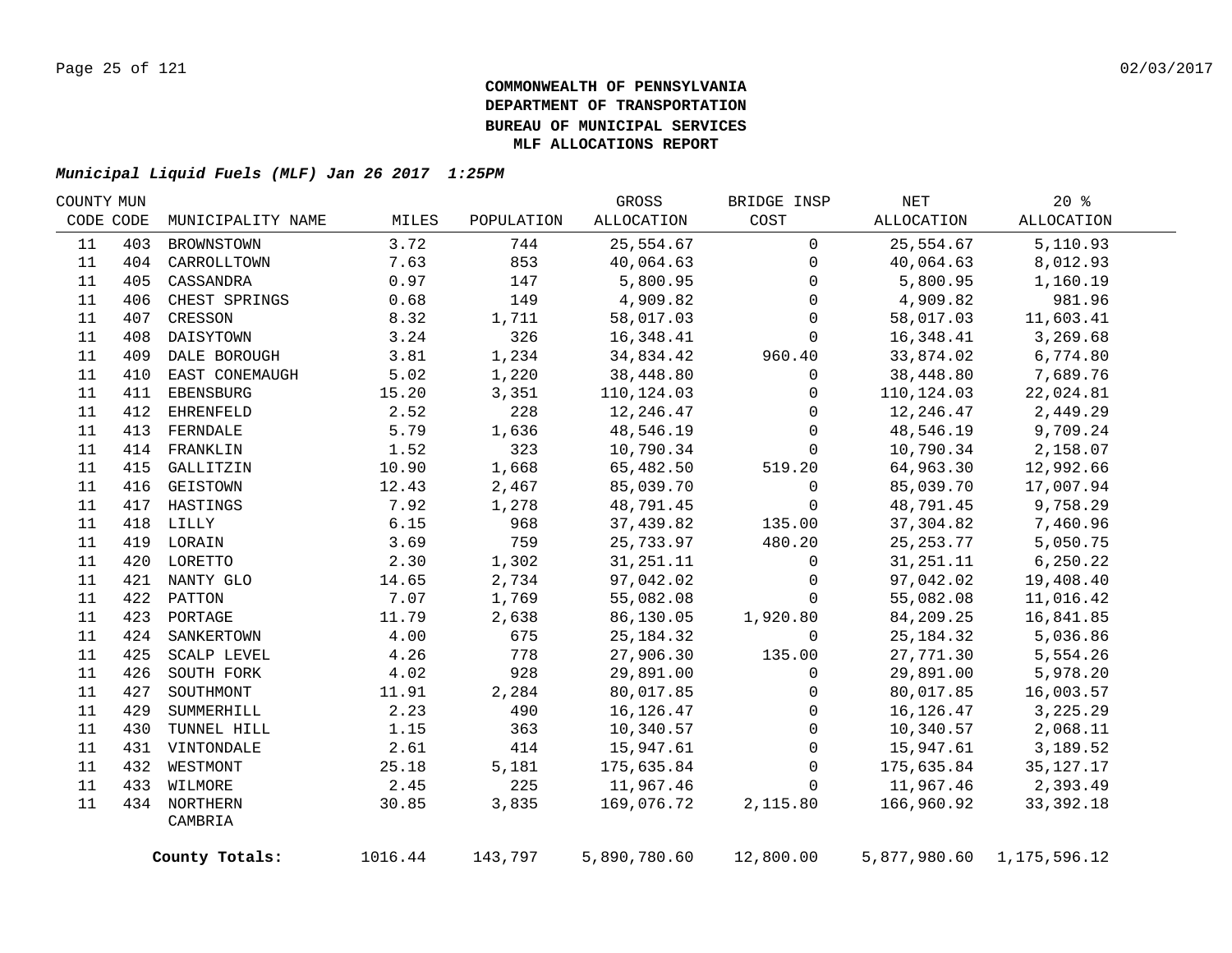| COUNTY MUN     |     |                   |        |            | GROSS      | BRIDGE INSP | NET        | $20*$      |
|----------------|-----|-------------------|--------|------------|------------|-------------|------------|------------|
| CODE CODE      |     | MUNICIPALITY NAME | MILES  | POPULATION | ALLOCATION | COST        | ALLOCATION | ALLOCATION |
| Cameron County |     |                   |        |            |            |             |            |            |
| 12             | 201 | GIBSON            | 36.58  | 164        | 120,044.45 |             | 120,044.45 | 24,008.89  |
| 12             | 202 | GROVE             | 9.40   | 183        | 33,432.76  | 2,031.80    | 31,400.96  | 6,280.19   |
| 12             | 203 | LUMBER            | 19.84  | 195        | 67,054.96  | 1,642.60    | 65,412.36  | 13,082.47  |
| 12             | 204 | PORTAGE           | 4.78   | 171        | 18,431.17  | $\Omega$    | 18,431.17  | 3,686.23   |
| 12             | 205 | SHIPPEN           | 32.41  | 2,232      | 144,651.85 | 1,235.00    | 143,416.85 | 28,683.37  |
| 12             | 401 | DRIFTWOOD         | 2.53   | 67         | 9,324.02   | 0           | 9,324.02   | 1,864.80   |
| 12             | 402 | EMPORIUM          | 8.09   | 2,073      | 63,924.07  |             | 63,924.07  | 12,784.81  |
|                |     | County Totals:    | 113.63 | 5,085      | 456,863.28 | 4,909.40    | 451,953.88 | 90,390.78  |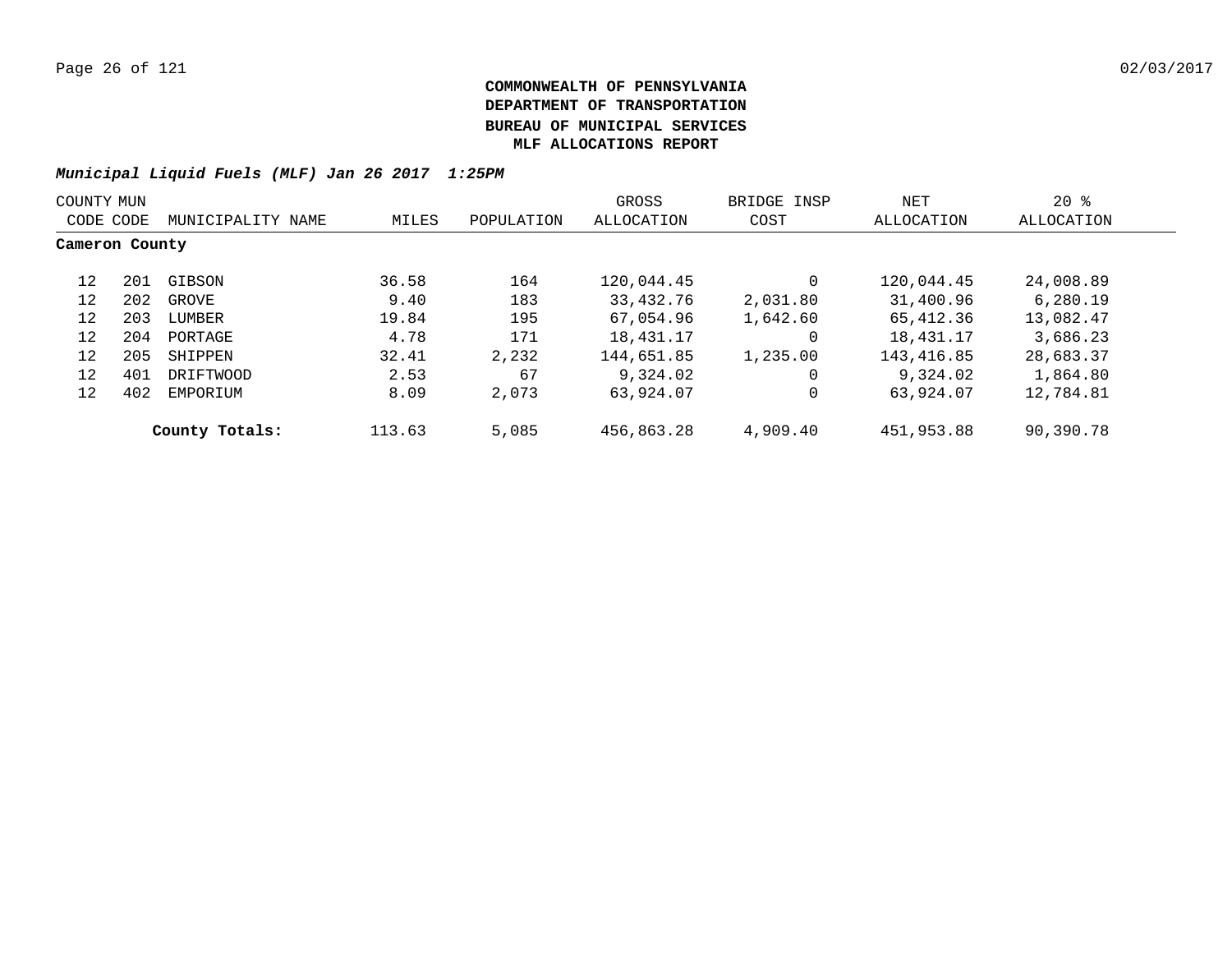| COUNTY MUN    |     |                       |        |            | GROSS             | BRIDGE INSP | NET               | $20*$       |
|---------------|-----|-----------------------|--------|------------|-------------------|-------------|-------------------|-------------|
| CODE CODE     |     | MUNICIPALITY NAME     | MILES  | POPULATION | <b>ALLOCATION</b> | COST        | <b>ALLOCATION</b> | ALLOCATION  |
| Carbon County |     |                       |        |            |                   |             |                   |             |
|               |     |                       |        |            |                   |             |                   |             |
| 13            | 201 | <b>BANKS TOWNSHIP</b> | 4.45   | 1,262      | 37, 395.84        | $\mathbf 0$ | 37,395.84         | 7,479.17    |
| 13            | 202 | EAST PENN             | 40.07  | 2,881      | 181,068.96        | 0           | 181,068.96        | 36, 213.79  |
| 13            | 203 | FRANKLIN              | 46.01  | 4,262      | 225, 415.69       | 377.20      | 225,038.49        | 45,007.70   |
| 13            |     | 204 KIDDER            | 5.19   | 1,935      | 52, 113.35        | $\mathbf 0$ | 52, 113.35        | 10,422.67   |
| 13            | 205 | LAUSANNE              | 1.41   | 237        | 8,860.25          | $\Omega$    | 8,860.25          | 1,772.05    |
| 13            | 206 | LEHIGH                | 5.09   | 479        | 25,074.97         | $\Omega$    | 25,074.97         | 5,014.99    |
| 13            |     | 207 LOWER             | 28.65  | 3,228      | 150,899.19        | 596.40      | 150,302.79        | 30,060.56   |
|               |     | TOWAMENSING           |        |            |                   |             |                   |             |
| 13            | 208 | MAHONING              | 43.80  | 4,305      | 219, 134.06       | 696.80      | 218,437.26        | 43,687.45   |
| 13            | 210 | PACKER                | 9.38   | 998        | 48, 324. 44       | 0           | 48,324.44         | 9,664.89    |
| 13            | 211 | PENN FOREST           | 30.35  | 9,581      | 272,919.41        | $\Omega$    | 272,919.41        | 54, 583.88  |
| 13            | 212 | TOWAMENSING           | 67.04  | 4,477      | 296,644.98        | $\mathbf 0$ | 296,644.98        | 59,329.00   |
| 13            | 401 | BEAVER MEADOWS        | 2.60   | 869        | 24, 265. 13       | $\mathbf 0$ | 24, 265. 13       | 4,853.03    |
| 13            | 402 | BOWMANSTOWN           | 5.29   | 937        | 34, 119. 43       | $\Omega$    | 34, 119. 43       | 6,823.89    |
|               |     | <b>BOROUGH</b>        |        |            |                   |             |                   |             |
| 13            | 403 | EAST SIDE             | 0.76   | 317        | 8,248.67          | 0           | 8,248.67          | 1,649.73    |
| 13            |     | 404 JIM THORPE        | 18.91  | 4,781      | 148, 235. 22      | $\Omega$    | 148,235.22        | 29,647.04   |
| 13            | 405 | LANSFORD              | 13.30  | 3,941      | 114,871.96        | 0           | 114,871.96        | 22,974.39   |
| 13            | 406 | LEHIGHTON             | 17.23  | 5,500      | 156,054.26        | 621.20      | 155,433.06        | 31,086.61   |
| 13            | 407 | PALMERTON             | 17.49  | 5,414      | 155,307.94        | $\Omega$    | 155,307.94        | 31,061.59   |
| 13            | 408 | PARRYVILLE            | 4.20   | 525        | 23,071.62         | 0           | 23,071.62         | 4,614.32    |
| 13            | 409 | SUMMIT HILL           | 14.27  | 3,034      | 101,331.42        | $\mathbf 0$ | 101,331.42        | 20,266.28   |
| 13            | 410 | WEATHERLY             | 10.25  | 2,525      | 79,129.29         | $\mathbf 0$ | 79,129.29         | 15,825.86   |
| 13            | 411 | WEISSPORT             | 1.53   | 412        | 12,455.52         | $\Omega$    | 12,455.52         | 2,491.10    |
| 13            | 412 | NESQUEHONING          | 13.81  | 3,349      | 105,640.15        | 1,428.40    | 104,211.75        | 20,842.35   |
|               |     | County Totals:        | 401.08 | 65,249     | 2,480,581.75      | 3,720.00    | 2,476,861.75      | 495, 372.35 |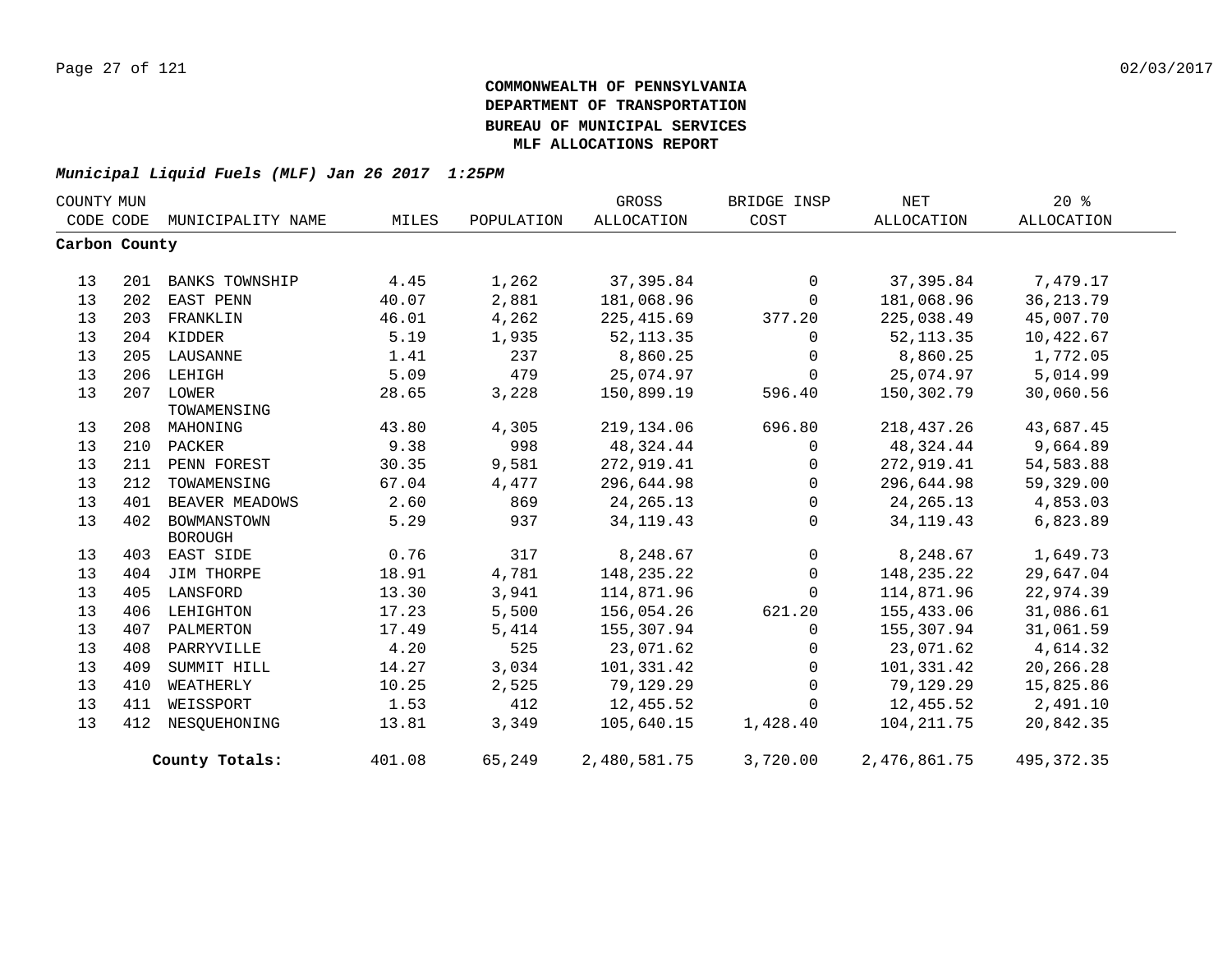| COUNTY MUN    |     |                   |       |            | GROSS       | BRIDGE INSP         | NET         | 20%               |  |
|---------------|-----|-------------------|-------|------------|-------------|---------------------|-------------|-------------------|--|
| CODE CODE     |     | MUNICIPALITY NAME | MILES | POPULATION | ALLOCATION  | COST                | ALLOCATION  | <b>ALLOCATION</b> |  |
| Centre County |     |                   |       |            |             |                     |             |                   |  |
|               |     |                   |       |            |             |                     |             |                   |  |
| 14            |     | 201 BENNER        | 32.05 | 6,188      | 216,094.93  | $\mathsf{O}$        | 216,094.93  | 43, 218.99        |  |
| 14            |     | 202 BOGGS         | 36.07 | 2,985      | 170,179.74  | 372.80              | 169,806.94  | 33,961.39         |  |
| 14            | 203 | <b>BURNSIDE</b>   | 7.44  | 439        | 31,859.60   | $\mathbf 0$         | 31,859.60   | 6,371.92          |  |
| 14            | 204 | COLLEGE           | 45.82 | 9,521      | 321, 313.49 | $\mathbf 0$         | 321, 313.49 | 64,262.70         |  |
| 14            | 205 | CURTIN            | 21.03 | 618        | 78,624.57   | 518.80              | 78,105.77   | 15,621.15         |  |
| 14            | 206 | FERGUSON          | 83.09 | 17,690     | 590,461.92  | $\mathbf 0$         | 590,461.92  | 118,092.38        |  |
| 14            | 207 | GREGG             | 34.78 | 2,405      | 155,409.15  | 1,009.60            | 154,399.55  | 30,879.91         |  |
| 14            | 208 | HAINES            | 23.90 | 1,564      | 105,166.57  | 259.80              | 104,906.77  | 20,981.35         |  |
| 14            | 209 | HALF MOON         | 20.53 | 2,667      | 114,625.16  | $\mathbf 0$         | 114,625.16  | 22,925.03         |  |
| 14            | 210 | HARRIS            | 28.56 | 4,873      | 180,797.92  | $\mathbf 0$         | 180,797.92  | 36, 159.58        |  |
| 14            | 211 | HOWARD            | 17.42 | 964        | 73,423.92   | $\mathbf 0$         | 73,423.92   | 14,684.78         |  |
| 14            | 212 | HUSTON            | 13.13 | 1,360      | 66,965.22   | $\mathbf 0$         | 66,965.22   | 13,393.04         |  |
| 14            |     | 213 LIBERTY       | 23.50 | 2,118      | 114,053.01  | 843.20              | 113,209.81  | 22,641.96         |  |
| 14            |     | 214 MARION        | 7.06  | 1,224      | 45,049.02   | 0                   | 45,049.02   | 9,009.80          |  |
| 14            |     | 215 MILES         | 9.87  | 1,983      | 67,967.52   | 259.00              | 67,708.52   | 13,541.70         |  |
| 14            |     | 216 PATTON        | 58.49 | 15,311     | 468,100.05  | $\mathbf 0$         | 468,100.05  | 93,620.01         |  |
| 14            |     | 217 PENN          | 14.01 | 1,181      | 66,495.95   | $\mathsf{O}$        | 66,495.95   | 13,299.19         |  |
| 14            |     | 218 POTTER        | 49.97 | 3,517      | 224, 414.25 | 518.80              | 223,895.45  | 44,779.09         |  |
| 14            | 219 | <b>RUSH</b>       | 41.21 | 4,008      | 205, 397.39 | $\mathsf{O}$        | 205, 397.39 | 41,079.48         |  |
| 14            | 220 | SNOW SHOE         | 37.24 | 1,746      | 151,186.70  | 683.60              | 150,503.10  | 30,100.62         |  |
| 14            | 221 | SPRING            | 41.56 | 7,470      | 270,046.92  | 519.40              | 269,527.52  | 53,905.50         |  |
| 14            | 222 | TAYLOR            | 21.83 | 853        | 85,496.47   | 1,120.40            | 84,376.07   | 16,875.21         |  |
| 14            | 223 | UNION             | 20.28 | 1,383      | 90,263.17   | $\mathbf 0$         | 90,263.17   | 18,052.63         |  |
| 14            | 224 | WALKER            | 31.87 | 4,433      | 183, 313.80 | 731.80              | 182,582.00  | 36,516.40         |  |
| 14            | 225 | WORTH             | 16.87 | 824        | 69,095.17   | 259.40              | 68,835.77   | 13,767.15         |  |
| 14            | 401 | <b>BELLEFONTE</b> | 19.77 | 6,187      | 176,787.64  | $\mathbf{0}$        | 176,787.64  | 35, 357.53        |  |
| 14            | 402 | CENTRE HALL       | 5.45  | 1,265      | 40,650.32   | 0                   | 40,650.32   | 8,130.06          |  |
| 14            | 403 | HOWARD            | 3.36  | 720        | 23,962.46   | 0                   | 23,962.46   | 4,792.49          |  |
| 14            |     | 404 MILESBURG     | 6.29  | 1,123      | 40,732.06   | 0                   | 40,732.06   | 8,146.41          |  |
| 14            | 405 | MILLHEIM          | 5.56  | 904        | 34, 377.69  | $\mathsf{O}\xspace$ | 34,377.69   | 6,875.54          |  |
| 14            | 406 | PHILIPSBURG       | 11.97 | 2,770      | 89,128.19   | $\mathsf{O}\xspace$ | 89,128.19   | 17,825.64         |  |
| 14            | 407 | PORT MATILDA      | 3.39  | 606        | 21,966.48   | $\mathbf{0}$        | 21,966.48   | 4,393.30          |  |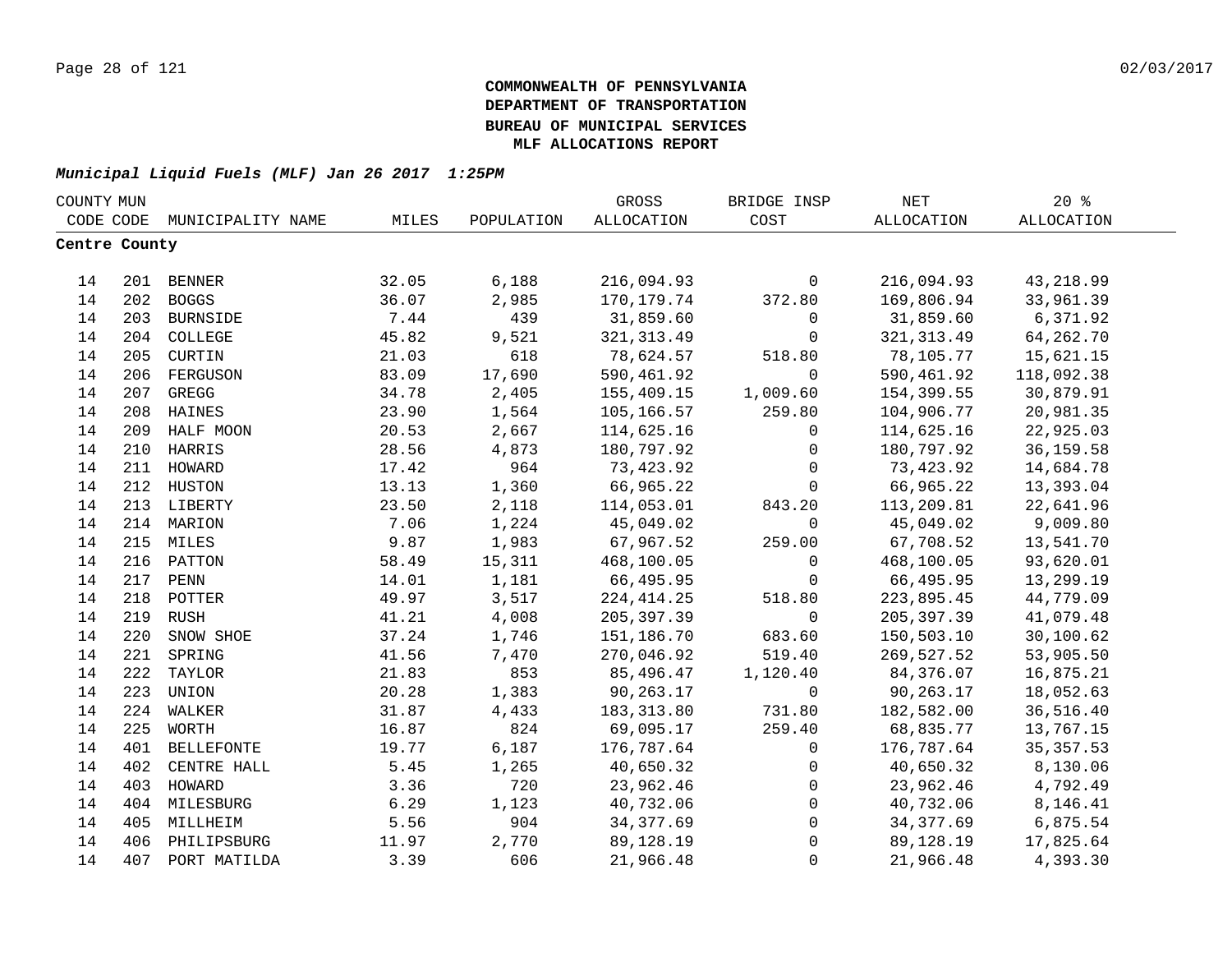| COUNTY MUN |     |                   |        |            | GROSS        | BRIDGE INSP | NET          | $20*$        |  |
|------------|-----|-------------------|--------|------------|--------------|-------------|--------------|--------------|--|
| CODE CODE  |     | MUNICIPALITY NAME | MILES  | POPULATION | ALLOCATION   | COST        | ALLOCATION   | ALLOCATION   |  |
| 14         | 408 | SNOW SHOE         | 6.26   | 765        | 34,066.57    |             | 34,066.57    | 6,813.31     |  |
| 14         |     | STATE COLLEGE     | 48.23  | 42,034     | 925,656.45   |             | 925,656.45   | 185, 131. 29 |  |
| l 4        |     | UNIONVILLE        | 2.52   | 291        | 13,402.54    |             | 13,402.54    | 2,680.51     |  |
|            |     | County Totals:    | 850.38 | 153,990    | 5,546,532.01 | 7,096.60    | 5,539,435.41 | 1,107,887.08 |  |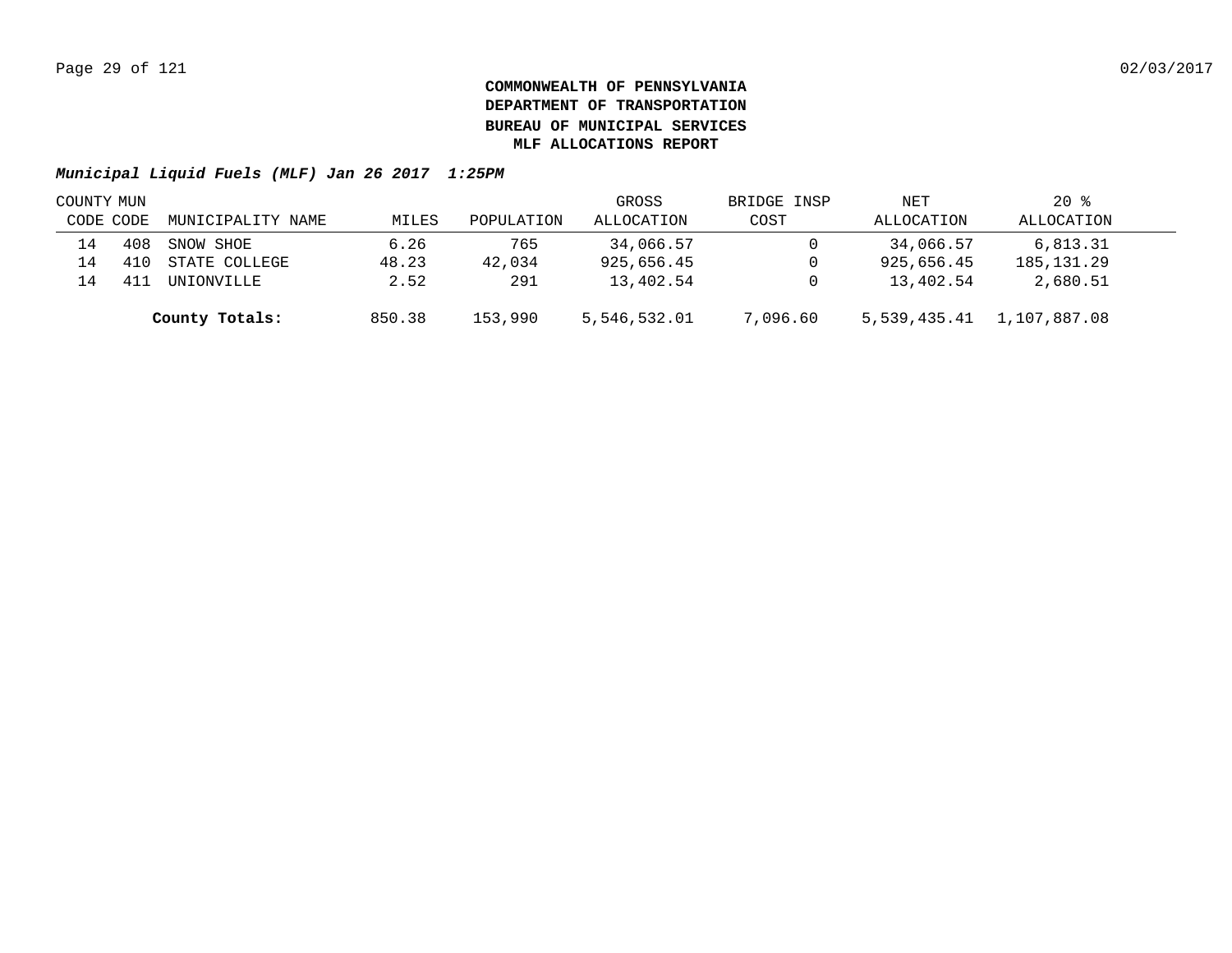| COUNTY MUN     |     |                                 |                |            | GROSS             | BRIDGE INSP      | <b>NET</b>   | 20%        |  |
|----------------|-----|---------------------------------|----------------|------------|-------------------|------------------|--------------|------------|--|
| CODE CODE      |     | MUNICIPALITY NAME               | MILES          | POPULATION | <b>ALLOCATION</b> | COST             | ALLOCATION   | ALLOCATION |  |
| Chester County |     |                                 |                |            |                   |                  |              |            |  |
|                |     |                                 |                |            |                   |                  |              |            |  |
| 15             |     | 101 CALN                        | 47.90          | 13,817     | 406,802.40        | 2,725.20         | 404,077.20   | 80,815.44  |  |
| 15             |     | 201 BIRMINGHAM                  | 25.40          | 4,208      | 158,484.60        | $\mathbf{0}$     | 158,484.60   | 31,696.92  |  |
| 15             |     | 202 CHARLESTOWN                 | 26.50          | 5,671      | 188,850.89        | 507.80           | 188, 343.09  | 37,668.62  |  |
| 15             | 203 | EAST BRADFORD                   | 50.18          | 9,942      | 342,988.60        | 979.55           | 342,009.05   | 68,401.81  |  |
| 15             | 204 | EAST                            | 34.52          | 6,742      | 234, 163. 73      | $\mathbf 0$      | 234, 163. 73 | 46,832.75  |  |
|                |     | BRANDYWINE                      |                |            |                   |                  |              |            |  |
| 15             |     | 205 EAST CALN                   | 13.83          | 4,838      | 133,028.14        | 1,660.40         | 131,367.74   | 26, 273.55 |  |
| 15             | 206 | EAST COVENTRY                   | 43.49          | 6,636      | 260,917.44        | 1,355.00         | 259,562.44   | 51,912.49  |  |
| 15             | 207 | EAST                            | 46.04          | 7,449      | 283,994.98        | 903.00           | 283,091.98   | 56,618.40  |  |
|                |     | FALLOWFIELD                     |                |            |                   |                  |              |            |  |
| 15             | 208 | EAST GOSHEN                     | 61.25          | 18,026     | 526,752.32        | 3,561.60         | 523,190.72   | 104,638.14 |  |
| 15             | 209 | EAST                            | 47.21          | 7,026      | 279,976.00        | 351.00           | 279,625.00   | 55,925.00  |  |
|                |     | MARLBOROUGH                     |                |            |                   |                  |              |            |  |
| 15             | 210 | EAST NANTMEAL                   | 28.95          | 1,803      | 125,709.42        | $\mathbf{0}$     | 125,709.42   | 25, 141.88 |  |
| 15             |     | 211 EAST                        | 58.51          | 8,650      | 345,930.84        | $\Omega$         | 345,930.84   | 69,186.17  |  |
| 15             |     | NOTTINGHAM<br>212 EAST PIKELAND | 36.85          | 7,079      | 247,802.54        | $\mathsf{O}$     | 247,802.54   | 49,560.51  |  |
| 15             | 213 | EAST VINCENT                    | 40.92          | 6,821      | 256,089.74        | $\mathbf 0$      | 256,089.74   | 51, 217.95 |  |
| 15             | 214 | EAST WHITELAND                  | 43.31          | 10,650     | 334,000.73        | $\mathbf{0}$     | 334,000.73   | 66,800.15  |  |
| 15             | 215 | EASTTOWN                        | 48.00          | 10,477     | 345,831.38        | $\mathbf 0$      | 345,831.38   | 69,166.28  |  |
| 15             | 216 | ELK TOWNSHIP                    | 15.69          | 1,681      | 81,046.27         | $\Omega$         | 81,046.27    | 16,209.25  |  |
| 15             |     |                                 |                | 4,352      | 200,352.05        |                  | 200,001.05   | 40,000.21  |  |
| 15             | 217 | FRANKLIN<br>218 HIGHLAND        | 37.66<br>27.71 | 1,272      | 111,998.00        | 351.00<br>475.20 | 111,522.80   | 22,304.56  |  |
| 15             |     |                                 | 48.42          | 7,647      |                   |                  | 294,691.03   | 58,938.21  |  |
|                |     | 219 HONEY BROOK                 |                |            | 295, 243.03       | 552.00           |              |            |  |
| 15             |     | 220 KENNETT                     | 49.29          | 7,565      | 296,521.78        | 942.80           | 295,578.98   | 59,115.80  |  |
| 15             |     | 221 LONDON BRITAIN              | 25.90          | 3,139      | 140,467.55        | $\mathbf 0$      | 140,467.55   | 28,093.51  |  |
| 15             |     | 222 LONDON GROVE                | 53.84          | 7,475      | 309,427.60        | $\mathbf 0$      | 309,427.60   | 61,885.52  |  |
| 15             |     | 223 LONDONDERRY                 | 16.83          | 2,149      | 93,281.71         | 475.20           | 92,806.51    | 18,561.30  |  |
| 15             |     | 224 LOWER OXFORD                | 35.68          | 5,200      | 209,578.51        | 1,799.40         | 207,779.11   | 41,555.82  |  |
| 15             |     | 225 NEW GARDEN                  | 60.45          | 11,984     | 413, 318.55       | $\mathbf 0$      | 413, 318.55  | 82,663.71  |  |
| 15             |     | 226 NEW LONDON                  | 34.75          | 5,631      | 214,512.10        | 0                | 214,512.10   | 42,902.42  |  |
| 15             |     | 227 NEWLIN                      | 19.44          | 1,285      | 85,777.29         | $\Omega$         | 85,777.29    | 17, 155.46 |  |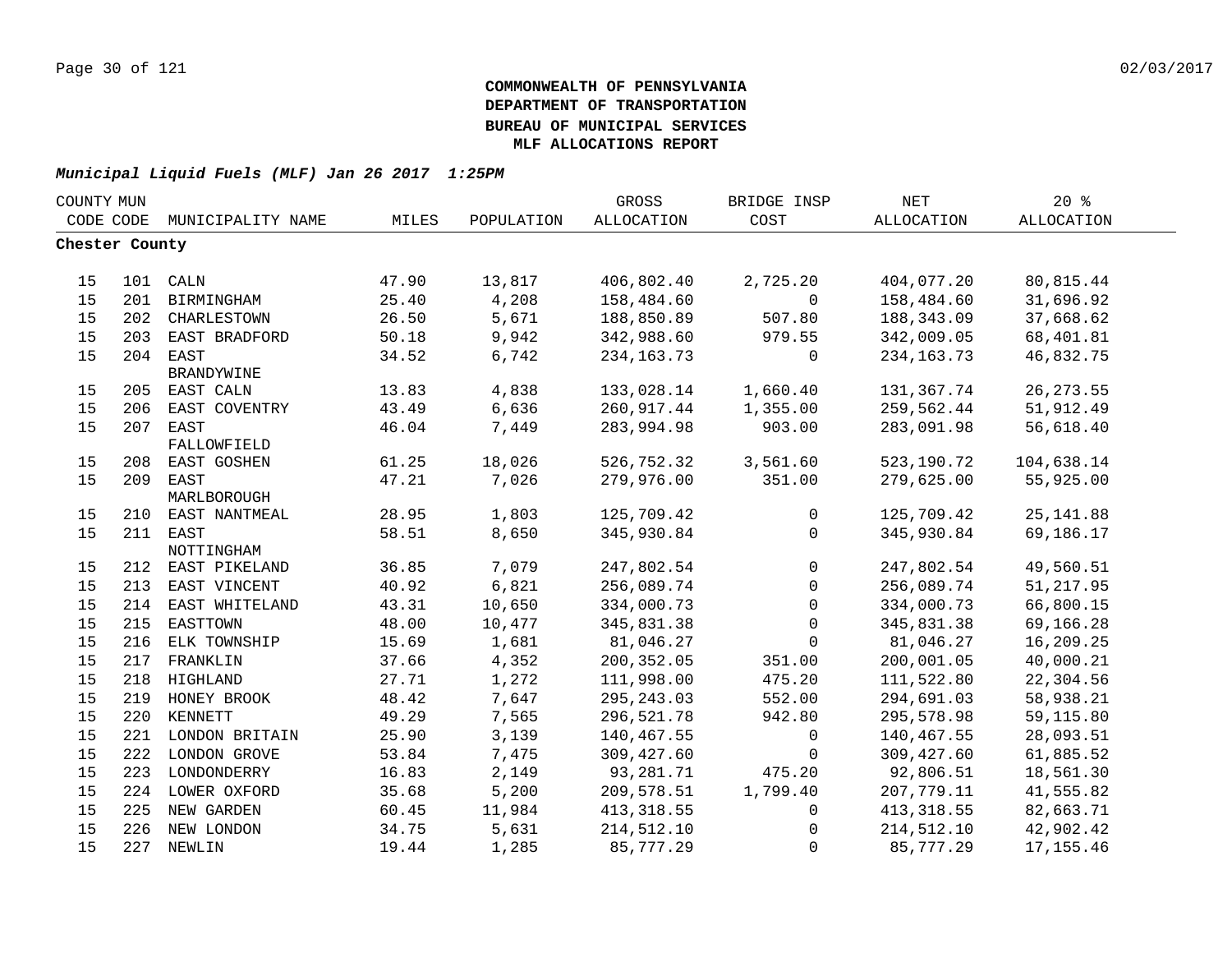| COUNTY MUN |     |                         |                |               | GROSS       | BRIDGE INSP  | NET          | $20*$        |  |
|------------|-----|-------------------------|----------------|---------------|-------------|--------------|--------------|--------------|--|
| CODE CODE  |     | MUNICIPALITY NAME       | MILES          | POPULATION    | ALLOCATION  | COST         | ALLOCATION   | ALLOCATION   |  |
| 15         | 228 | NORTH COVENTRY          | 43.65          | 7,866         | 284,000.52  | $\mathbf 0$  | 284,000.52   | 56,800.10    |  |
| 15         | 229 | PENN                    | 24.39          | 5,364         | 176,466.45  | 0            | 176,466.45   | 35, 293. 29  |  |
| 15         | 230 | PENNSBURY               | 23.52          | 3,604         | 141,385.94  | $\Omega$     | 141,385.94   | 28, 277. 19  |  |
| 15         |     | 231 POCOPSON            | 24.67          | 4,582         | 163,012.15  | 502.00       | 162,510.15   | 32,502.03    |  |
| 15         | 232 | SADSBURY                | 21.07          | 3,570         | 132,923.43  | 1,648.20     | 131, 275. 23 | 26, 255.05   |  |
| 15         | 233 | SCHUYLKILL              | 41.09          | 8,516         | 287,737.88  | 0            | 287,737.88   | 57,547.58    |  |
| 15         | 234 | SOUTH COVENTRY          | 17.31          | 2,604         | 103,166.95  | 904.80       | 102, 262. 15 | 20,452.43    |  |
| 15         | 235 | THORNBURY               | 17.34          | 3,017         | 110,841.69  | $\mathbf 0$  | 110,841.69   | 22,168.34    |  |
| 15         | 236 | TREDYFFRIN              | 106.72         | 29,332        | 879,701.81  | 1,905.20     | 877,796.61   | 175,559.32   |  |
| 15         |     | 237 UPPER OXFORD        | 25.60          | 2,484         | 127,488.10  | 476.20       | 127,011.90   | 25,402.38    |  |
| 15         | 238 | UPPER UWCHLAN           | 54.74          | 11,227        | 381,158.44  | $\Omega$     | 381,158.44   | 76,231.69    |  |
| 15         | 239 | UWCHLAN                 | 74.95          | 18,088        | 571,722.16  | 1,364.00     | 570,358.16   | 114,071.63   |  |
| 15         |     | 240 VALLEY              | 28.83          | 6,794         | 216,913.26  | 477.00       | 216,436.26   | 43,287.25    |  |
| 15         |     | 241 WALLACE             | 19.21          | 3,458         | 124,917.24  | $\mathbf 0$  | 124,917.24   | 24,983.45    |  |
| 15         |     | 242 WARWICK             | 28.45          | 2,507         | 137,028.52  | $\mathbf 0$  | 137,028.52   | 27,405.70    |  |
| 15         |     | 243 WEST BRADFORD       | 70.43          | 12,223        | 449,634.63  | 474.40       | 449,160.23   | 89,832.05    |  |
| 15         |     | 244 WEST                | 37.62          | 7,394         | 256,046.54  | 1,265.80     | 254,780.74   | 50,956.15    |  |
|            |     | <b>BRANDYWINE</b>       |                |               |             |              |              |              |  |
| 15         |     | 245 WEST CALN           | 59.12          | 9,014         | 354,562.11  | 1,472.61     | 353,089.50   | 70,617.90    |  |
| 15         |     | 246 WEST                | 36.10          | 2,566         | 162,586.82  | 702.00       | 161,884.82   | 32,376.96    |  |
|            |     | FALLOWFIELD             |                |               |             |              |              |              |  |
| 15         |     | 247 WEST GOSHEN         | 88.28<br>19.18 | 21,866<br>814 | 683,698.98  | 1,104.00     | 682,594.98   | 136,519.00   |  |
| 15         |     | 248 WEST<br>MARLBOROUGH |                |               | 76,302.32   | $\Omega$     | 76,302.32    | 15,260.46    |  |
| 15         |     | 249 WEST NANTMEAL       | 15.51          | 2,170         | 89,443.81   | $\mathbf 0$  | 89,443.81    | 17,888.76    |  |
| 15         |     | 250 WEST                | 21.56          | 2,722         | 118,929.85  | $\mathbf 0$  | 118,929.85   | 23,785.97    |  |
|            |     | NOTTINGHAM              |                |               |             |              |              |              |  |
| 15         |     | 251 WEST PIKELAND       | 26.44          | 4,024         | 158,435.51  | $\mathbf 0$  | 158,435.51   | 31,687.10    |  |
| 15         |     | 252 WEST SADSBURY       | 18.37          | 2,444         | 103,622.22  | $\mathsf{O}$ | 103,622.22   | 20,724.44    |  |
| 15         |     | 253 WEST VINCENT        | 47.93          | 4,567         | 237, 155.51 | $\Omega$     | 237, 155.51  | 47, 431.10   |  |
| 15         |     | 254 WEST WHITELAND      | 66.21          | 18,274        | 547,172.40  | 1,405.00     | 545,767.40   | 109, 153. 48 |  |
| 15         | 255 | WESTTOWN                | 52.83          | 10,827        | 367,707.32  | 0            | 367,707.32   | 73,541.46    |  |
| 15         |     | 256 WILLISTOWN          | 51.50          | 10,497        | 357,396.40  | 2,856.60     | 354,539.80   | 70,907.96    |  |
| 15         |     | 301 COATESVILLE         | 24.65          | 13,100        | 319,258.37  | 0            | 319,258.37   | 63,851.67    |  |
|            |     |                         |                |               |             |              |              |              |  |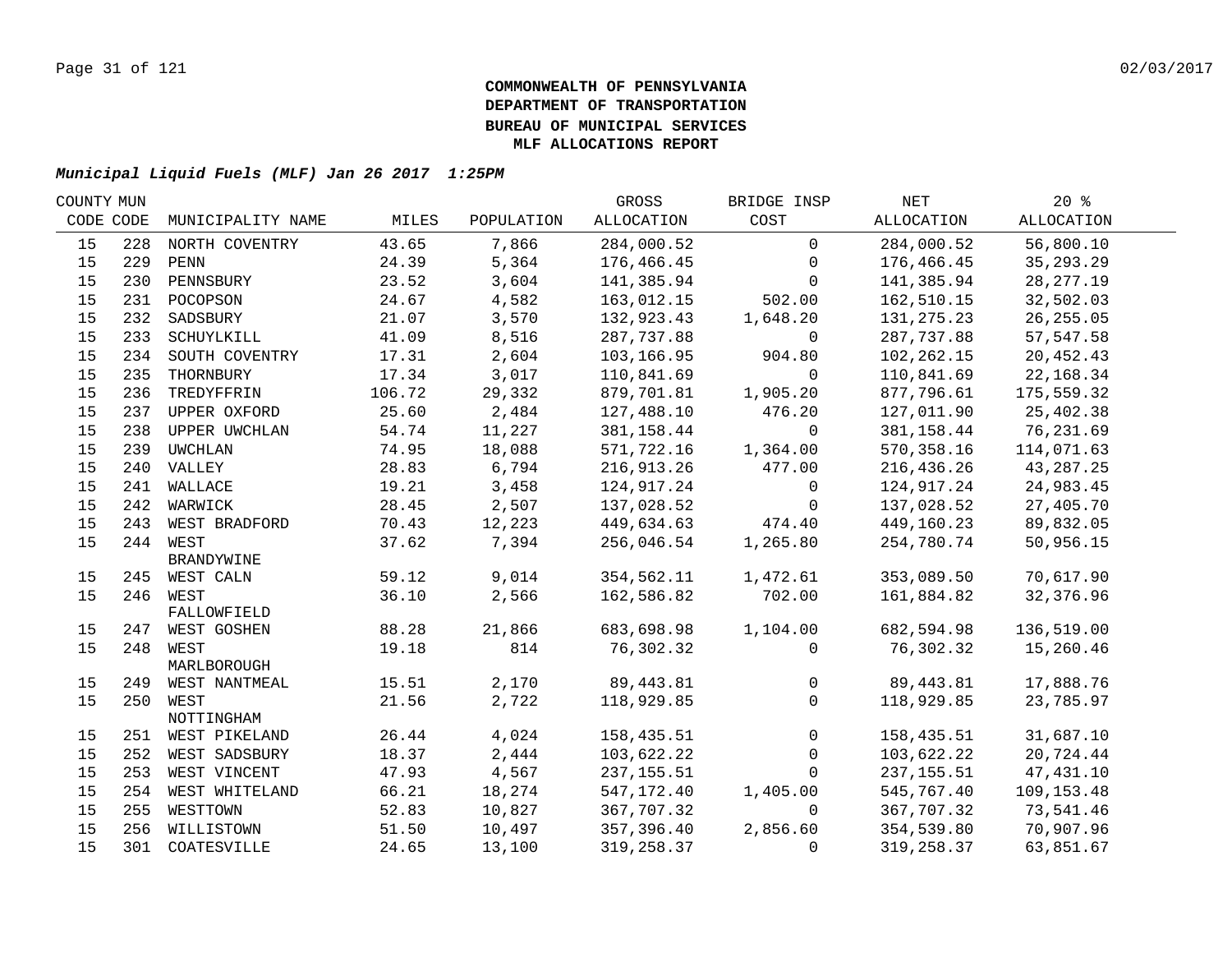| COUNTY MUN |           |                   |         |            | GROSS         | BRIDGE INSP | NET           | $20*$        |  |
|------------|-----------|-------------------|---------|------------|---------------|-------------|---------------|--------------|--|
|            | CODE CODE | MUNICIPALITY NAME | MILES   | POPULATION | ALLOCATION    | COST        | ALLOCATION    | ALLOCATION   |  |
| 15         | 401       | ATGLEN            | 5.99    | 1,406      | 44,965.46     | $\Omega$    | 44,965.46     | 8,993.09     |  |
| 15         | 402       | AVONDALE          | 4.25    | 1,265      | 36,811.02     | $\Omega$    | 36,811.02     | 7,362.20     |  |
| 15         | 403       | DOWNINGTOWN       | 15.63   | 7,891      | 194,811.42    | 3,879.87    | 190,931.55    | 38,186.31    |  |
| 15         | 404       | ELVERSON          | 2.56    | 1,225      | 30,669.97     | $\Omega$    | 30,669.97     | 6,133.99     |  |
| 15         | 405       | HONEY BROOK       | 4.40    | 1,713      | 45,512.00     | $\Omega$    | 45,512.00     | 9,102.40     |  |
| 15         | 406       | KENNETT SQUARE    | 14.05   | 6,072      | 156,376.60    | $\Omega$    | 156,376.60    | 31, 275.32   |  |
| 15         | 407       | MALVERN           | 10.50   | 2,998      | 88,608.98     | $\Omega$    | 88,608.98     | 17,721.80    |  |
| 15         | 408       | MODENA            | 1.98    | 535        | 16,152.40     | $\Omega$    | 16,152.40     | 3,230.48     |  |
| 15         | 409       | OXFORD            | 11.13   | 5,077      | 128,775.46    | $\Omega$    | 128,775.46    | 25,755.09    |  |
| 15         | 410       | PARKESBURG        | 10.57   | 3,593      | 99,751.56     | 1,722.10    | 98,029.46     | 19,605.89    |  |
| 15         | 411       | PHOENIXVILLE      | 46.46   | 16,440     | 450,328.76    | $\Omega$    | 450,328.76    | 90,065.75    |  |
| 15         | 412       | SOUTH             | 5.74    | 1,303      | 42, 275.48    | $\Omega$    | 42,275.48     | 8,455.10     |  |
|            |           | COATESVILLE       |         |            |               |             |               |              |  |
| 15         | 413       | SPRING CITY       | 9.43    | 3,323      | 91,149.53     | $\Omega$    | 91,149.53     | 18,229.91    |  |
| 15         | 414       | WEST CHESTER      | 28.46   | 18,461     | 429,825.65    | $\Omega$    | 429,825.65    | 85,965.13    |  |
| 15         | 415       | WEST GROVE        | 7.42    | 2,854      | 76,112.26     | $\Omega$    | 76,112.26     | 15,222.45    |  |
|            |           | County Totals:    | 2444.36 | 498,886    | 16,975,392.07 | 38,798.93   | 16,936,593.14 | 3,387,318.63 |  |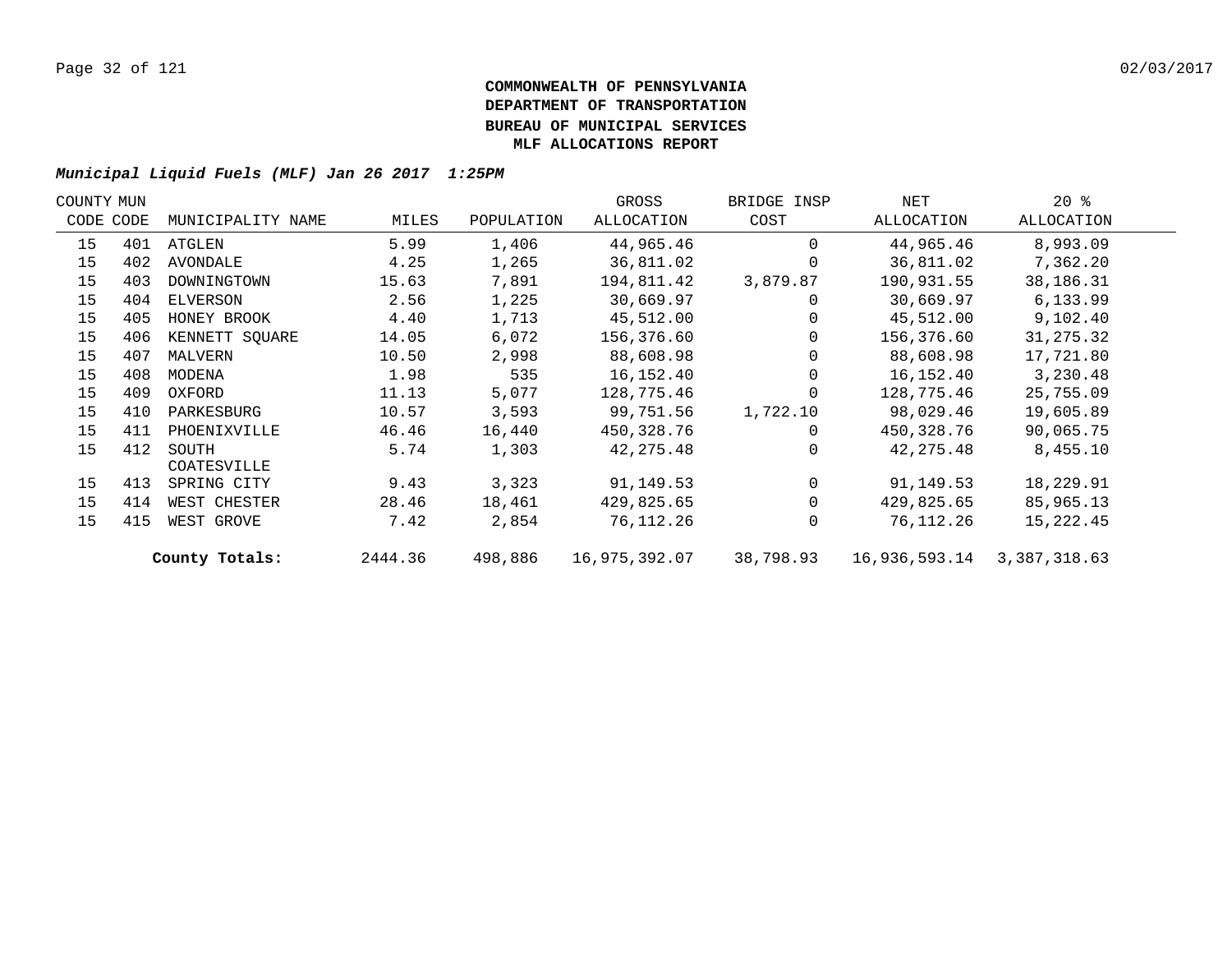| COUNTY MUN     |     |                     |       |            | GROSS       | BRIDGE INSP  | <b>NET</b>        | 20%         |  |
|----------------|-----|---------------------|-------|------------|-------------|--------------|-------------------|-------------|--|
| CODE CODE      |     | MUNICIPALITY NAME   | MILES | POPULATION | ALLOCATION  | COST         | <b>ALLOCATION</b> | ALLOCATION  |  |
| Clarion County |     |                     |       |            |             |              |                   |             |  |
| 16             |     | 201 ASHLAND         | 21.54 | 1,114      | 89,358.14   | 0            | 89,358.14         | 17,871.63   |  |
| 16             |     | 202 BEAVER          | 51.10 | 1,761      | 195,805.96  | $\mathsf{O}$ | 195,805.96        | 39, 161. 19 |  |
| 16             | 203 | <b>BRADY</b>        | 0.45  | 55         | 2,449.00    | $\mathbf 0$  | 2,449.00          | 489.80      |  |
| 16             | 204 | CLARION             | 40.19 | 4,116      | 204, 115.86 | $\mathbf 0$  | 204, 115.86       | 40,823.17   |  |
| 16             | 205 | ELK                 | 27.85 | 1,490      | 116,446.32  | $\Omega$     | 116,446.32        | 23, 289. 26 |  |
| 16             | 206 | FARMINGTON          | 53.33 | 1,934      | 206, 115.33 | $\mathbf 0$  | 206, 115.33       | 41,223.07   |  |
| 16             | 207 | HIGHLAND            | 17.27 | 525        | 64,888.10   | $\Omega$     | 64,888.10         | 12,977.62   |  |
| 16             | 208 | KNOX                | 15.20 | 1,036      | 67,642.44   | $\mathbf 0$  | 67,642.44         | 13,528.49   |  |
| 16             |     | 209 LICKING         | 20.73 | 536        | 76,159.97   | 0            | 76,159.97         | 15,231.99   |  |
| 16             | 210 | LIMESTONE           | 67.83 | 1,858      | 251, 112.35 | $\mathbf 0$  | 251, 112.35       | 50, 222.47  |  |
| 16             |     | 211 MADISON         | 35.21 | 1,207      | 134,800.88  | $\mathbf 0$  | 134,800.88        | 26,960.18   |  |
| 16             |     | 212 MILLCREEK       | 36.26 | 396        | 123, 277.96 | 0            | 123, 277.96       | 24,655.59   |  |
| 16             |     | 213 MONROE          | 47.00 | 1,544      | 178,706.24  | $\mathsf 0$  | 178,706.24        | 35,741.25   |  |
| 16             |     | 214 PAINT           | 19.17 | 1,699      | 92,510.59   | $\mathsf{O}$ | 92,510.59         | 18,502.12   |  |
| 16             | 215 | PERRY               | 41.58 | 947        | 150,410.06  | 0            | 150,410.06        | 30,082.01   |  |
| 16             |     | 216 PINEY           | 18.46 | 453        | 67, 374. 18 | 0            | 67, 374. 18       | 13, 474.84  |  |
| 16             |     | 217 PORTER          | 63.07 | 1,348      | 226,524.29  | $\mathbf 0$  | 226,524.29        | 45,304.86   |  |
| 16             |     | 218 REDBANK         | 40.71 | 1,370      | 155,388.86  | $\Omega$     | 155,388.86        | 31,077.77   |  |
| 16             |     | 219 RICHLAND        | 19.79 | 494        | 72,381.79   | $\mathbf 0$  | 72,381.79         | 14,476.36   |  |
| 16             | 220 | SALEM               | 27.73 | 881        | 104,886.89  | $\mathbf 0$  | 104,886.89        | 20,977.38   |  |
| 16             | 221 | TOBY                | 50.39 | 991        | 179,404.42  | $\Omega$     | 179,404.42        | 35,880.88   |  |
| 16             | 222 | WASHINGTON          | 29.55 | 1,887      | 129,170.52  | $\mathbf 0$  | 129,170.52        | 25,834.10   |  |
| 16             | 401 | CALLENSBURG         | 1.65  | 207        | 9,077.59    | $\mathbf 0$  | 9,077.59          | 1,815.52    |  |
| 16             | 402 | CLARION             | 17.85 | 5,276      | 153,927.37  | $\mathsf{O}$ | 153,927.37        | 30,785.47   |  |
| 16             | 403 | EAST BRADY          | 7.79  | 942        | 42,209.73   | $\mathsf{O}$ | 42,209.73         | 8,441.95    |  |
| 16             | 404 | FOXBURG             | 2.25  | 183        | 10,556.84   | $\mathsf{O}$ | 10,556.84         | 2, 111.37   |  |
| 16             | 405 | HAWTHORN            | 4.05  | 494        | 22,022.83   | 0            | 22,022.83         | 4,404.57    |  |
| 16             | 406 | KNOX                | 5.84  | 1,146      | 39,714.37   | 0            | 39,714.37         | 7,942.87    |  |
| 16             | 407 | NEW BETHLEHEM       | 6.08  | 989        | 37,601.21   | $\mathbf 0$  | 37,601.21         | 7,520.24    |  |
| 16             | 408 | RIMERSBURG          | 3.90  | 951        | 29,929.13   | 0            | 29,929.13         | 5,985.83    |  |
| 16             | 409 | SAINT<br>PETERSBURG | 2.18  | 400        | 14, 314.95  | $\mathbf 0$  | 14, 314.95        | 2,862.99    |  |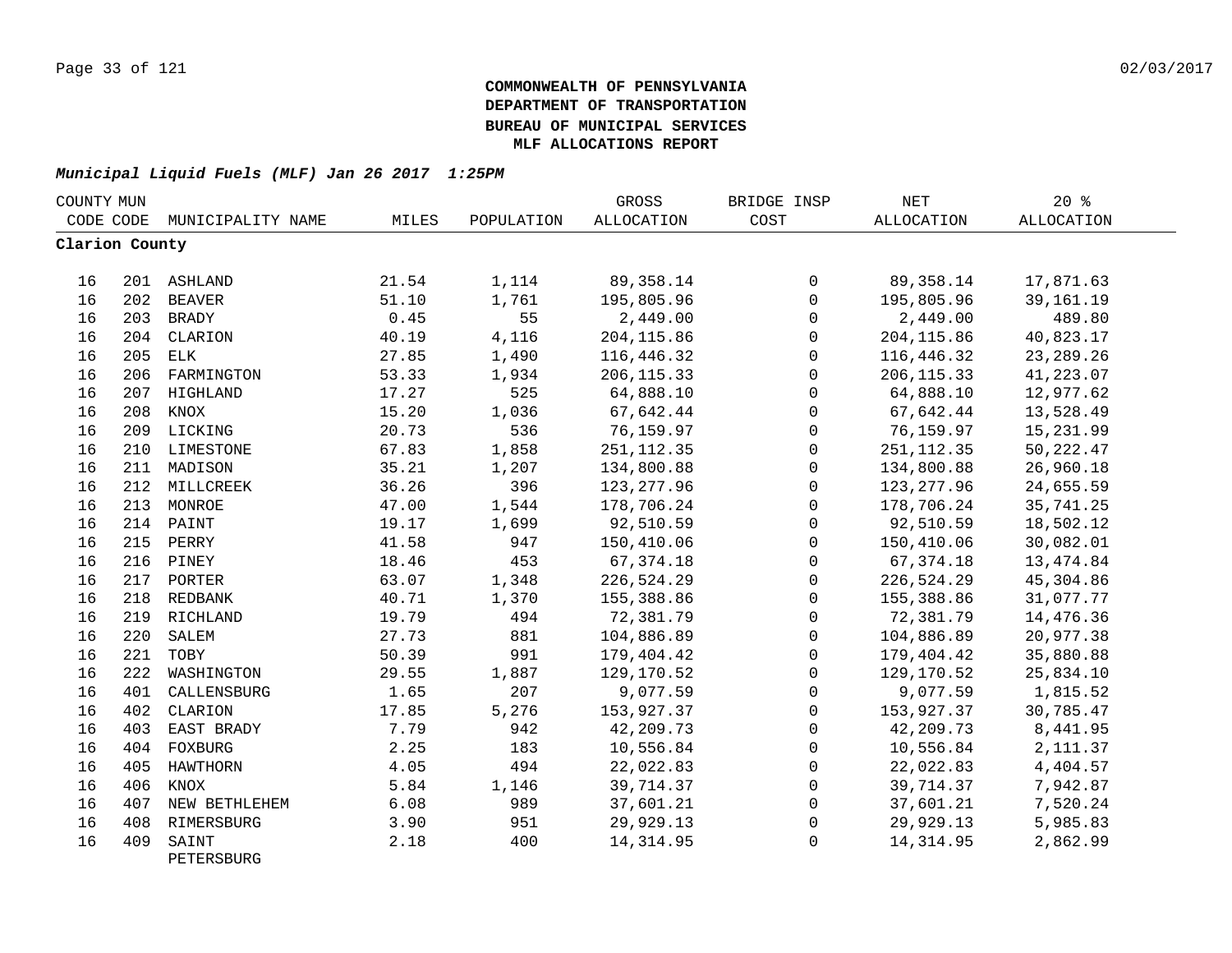| COUNTY MUN |           |                   |        |            | GROSS          | BRIDGE INSP | NET            | $20*$      |  |
|------------|-----------|-------------------|--------|------------|----------------|-------------|----------------|------------|--|
|            | CODE CODE | MUNICIPALITY NAME | MILES  | POPULATION | ALLOCATION     | COST        | ALLOCATION     | ALLOCATION |  |
| 16         |           | SHIPPENVILLE      | 2.49   | 480        | 16,774.83      |             | 16,774.83      | 3,354.97   |  |
| 16         |           | SLIGO             | 4.82   | 720        | 28,633.62      |             | 28,633.62      | 5,726.72   |  |
| 16         |           | STRATTANVILLE     | 3.39   | 550        | 20,938.85      |             | 20,938.85      | 4,187.77   |  |
|            |           | County Totals:    | 806.70 | 39,980     | 3, 314, 631.47 |             | 3, 314, 631.47 | 662,926.29 |  |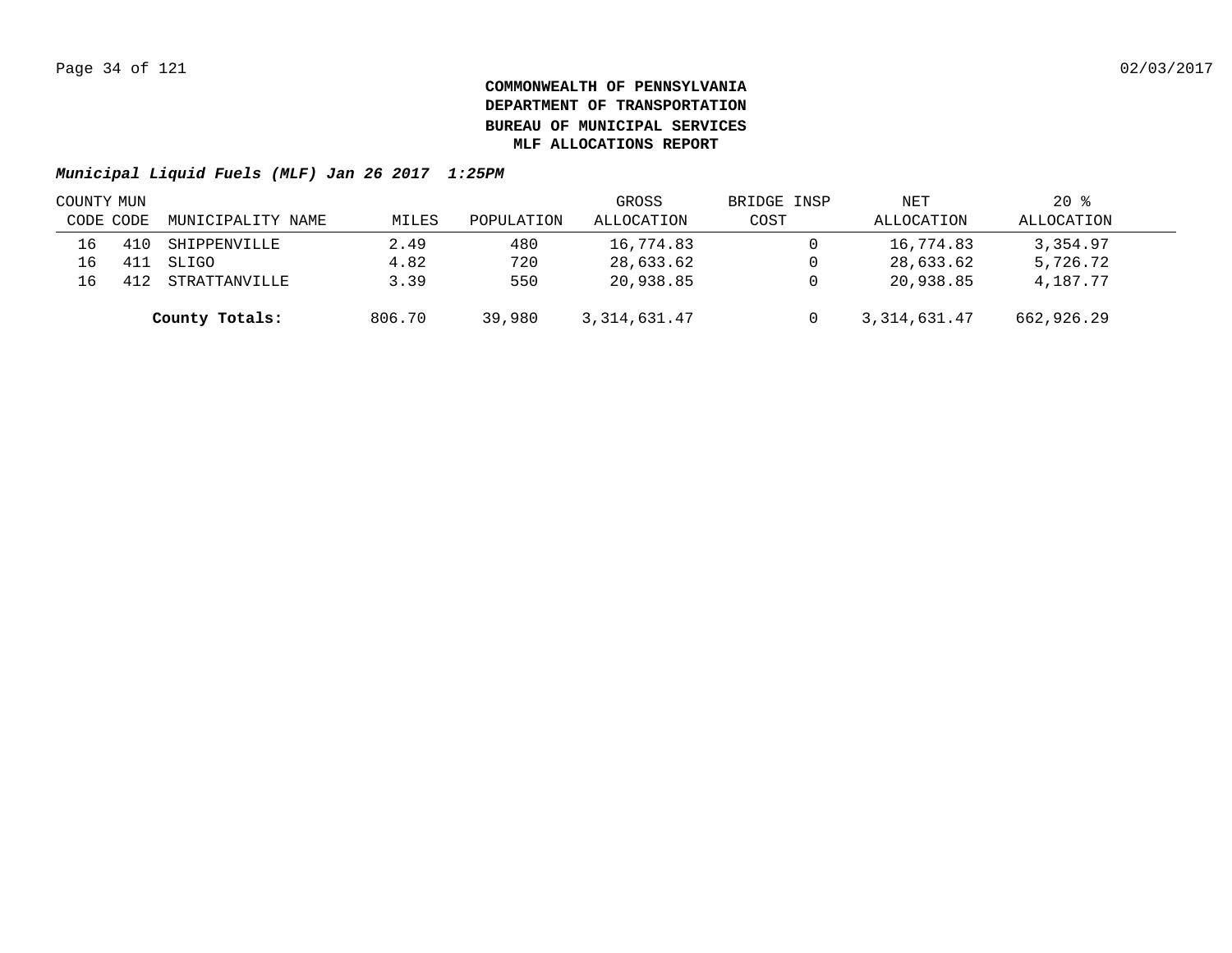| COUNTY MUN |     |                   |       |            | GROSS       | BRIDGE INSP  | $\operatorname{NET}$ | 20%               |  |
|------------|-----|-------------------|-------|------------|-------------|--------------|----------------------|-------------------|--|
| CODE CODE  |     | MUNICIPALITY NAME | MILES | POPULATION | ALLOCATION  | COST         | <b>ALLOCATION</b>    | <b>ALLOCATION</b> |  |
|            |     | Clearfield County |       |            |             |              |                      |                   |  |
|            |     |                   |       |            |             |              |                      |                   |  |
| 17         |     | 201 BECCARIA      | 25.51 | 1,782      | 114,318.04  | $\mathsf{O}$ | 114,318.04           | 22,863.61         |  |
| 17         |     | 202 BELL          | 42.56 | 760        | 150, 113.96 | 307.60       | 149,806.36           | 29,961.27         |  |
| 17         |     | 203 BIGLER        | 15.86 | 1,289      | 74,396.77   | 918.00       | 73,478.77            | 14,695.75         |  |
| 17         | 204 | <b>BLOOM</b>      | 15.49 | 414        | 57, 156. 24 | 307.60       | 56,848.64            | 11,369.73         |  |
| 17         | 205 | <b>BOGGS</b>      | 26.88 | 1,751      | 118, 132.38 | $\mathsf{O}$ | 118, 132.38          | 23,626.48         |  |
| 17         | 206 | <b>BRADFORD</b>   | 40.93 | 3,034      | 186,628.12  | 1,006.60     | 185,621.52           | 37, 124.30        |  |
| 17         | 207 | <b>BRADY</b>      | 52.73 | 2,000      | 205,406.84  | 1,523.60     | 203,883.24           | 40,776.65         |  |
| 17         | 208 | <b>BURNSIDE</b>   | 37.78 | 1,076      | 140,619.50  | 488.00       | 140,131.50           | 28,026.30         |  |
| 17         | 209 | CHEST             | 17.56 | 515        | 65,632.43   | $\mathbf 0$  | 65,632.43            | 13, 126. 49       |  |
| 17         | 210 | COOPER            | 38.93 | 2,704      | 174, 173.56 | $\mathbf 0$  | 174,173.56           | 34,834.71         |  |
| 17         | 211 | COVINGTON         | 25.58 | 526        | 91,493.69   | 1,338.40     | 90,155.29            | 18,031.06         |  |
| 17         | 212 | <b>DECATUR</b>    | 27.89 | 4,548      | 172,690.39  | 487.60       | 172,202.79           | 34,440.56         |  |
| 17         | 213 | FERGUSON          | 29.22 | 520        | 103,029.50  | 1,030.80     | 101,998.70           | 20,399.74         |  |
| 17         | 214 | GIRARD            | 28.65 | 534        | 101,462.71  | $\mathbf{0}$ | 101,462.71           | 20, 292.54        |  |
| 17         | 215 | GOSHEN            | 20.65 | 435        | 74,050.61   | $\mathbf 0$  | 74,050.61            | 14,810.12         |  |
| 17         |     | 216 GRAHAM        | 16.14 | 1,383      | 77,017.56   | 487.60       | 76,529.96            | 15,305.99         |  |
| 17         | 217 | <b>GREENWOOD</b>  | 27.43 | 372        | 94,586.66   | 1,792.80     | 92,793.86            | 18,558.77         |  |
| 17         | 218 | GULICH            | 12.88 | 1,235      | 63,871.54   | 519.00       | 63, 352.54           | 12,670.51         |  |
| 17         | 219 | HUSTON            | 21.95 | 1,433      | 96,523.76   | 3,084.40     | 93,439.36            | 18,687.87         |  |
| 17         | 220 | <b>JORDAN</b>     | 30.00 | 461        | 104,442.35  | 515.40       | 103,926.95           | 20,785.39         |  |
| 17         | 221 | KARTHAUS          | 19.85 | 811        | 78,390.89   | 1,594.20     | 76,796.69            | 15,359.34         |  |
| 17         | 222 | KNOX              | 22.05 | 647        | 82,420.15   | 1,134.20     | 81,285.95            | 16,257.19         |  |
| 17         | 223 | LAWRENCE          | 78.81 | 7,681      | 393,097.49  | 2,559.60     | 390,537.89           | 78,107.58         |  |
| 17         | 224 | MORRIS            | 18.47 | 2,938      | 113,007.35  | $\mathbf 0$  | 113,007.35           | 22,601.47         |  |
| 17         | 225 | PENN              | 38.21 | 1,264      | 145,445.16  | 1,345.60     | 144,099.56           | 28,819.91         |  |
| 17         | 226 | PIKE              | 48.66 | 2,311      | 198,092.21  | 889.60       | 197,202.61           | 39,440.52         |  |
| 17         | 227 | PINE              | 2.39  | 60         | 8,747.64    | $\mathbf{0}$ | 8,747.64             | 1,749.53          |  |
| 17         | 228 | SANDY             | 70.64 | 10,625     | 420,982.28  | 1,839.40     | 419,142.88           | 83,828.58         |  |
| 17         | 229 | UNION             | 27.69 | 892        | 104,960.79  | 519.00       | 104,441.79           | 20,888.36         |  |
| 17         | 230 | WOODWARD          | 26.49 | 3,992      | 158,008.26  | 487.60       | 157,520.66           | 31,504.13         |  |
| 17         | 301 | DUBOIS CITY       | 40.30 | 7,794      | 271,961.24  | 3,775.60     | 268,185.64           | 53,637.13         |  |
| 17         | 401 | BRISBIN           | 4.78  | 411        | 22,835.32   | $\Omega$     | 22,835.32            | 4,567.06          |  |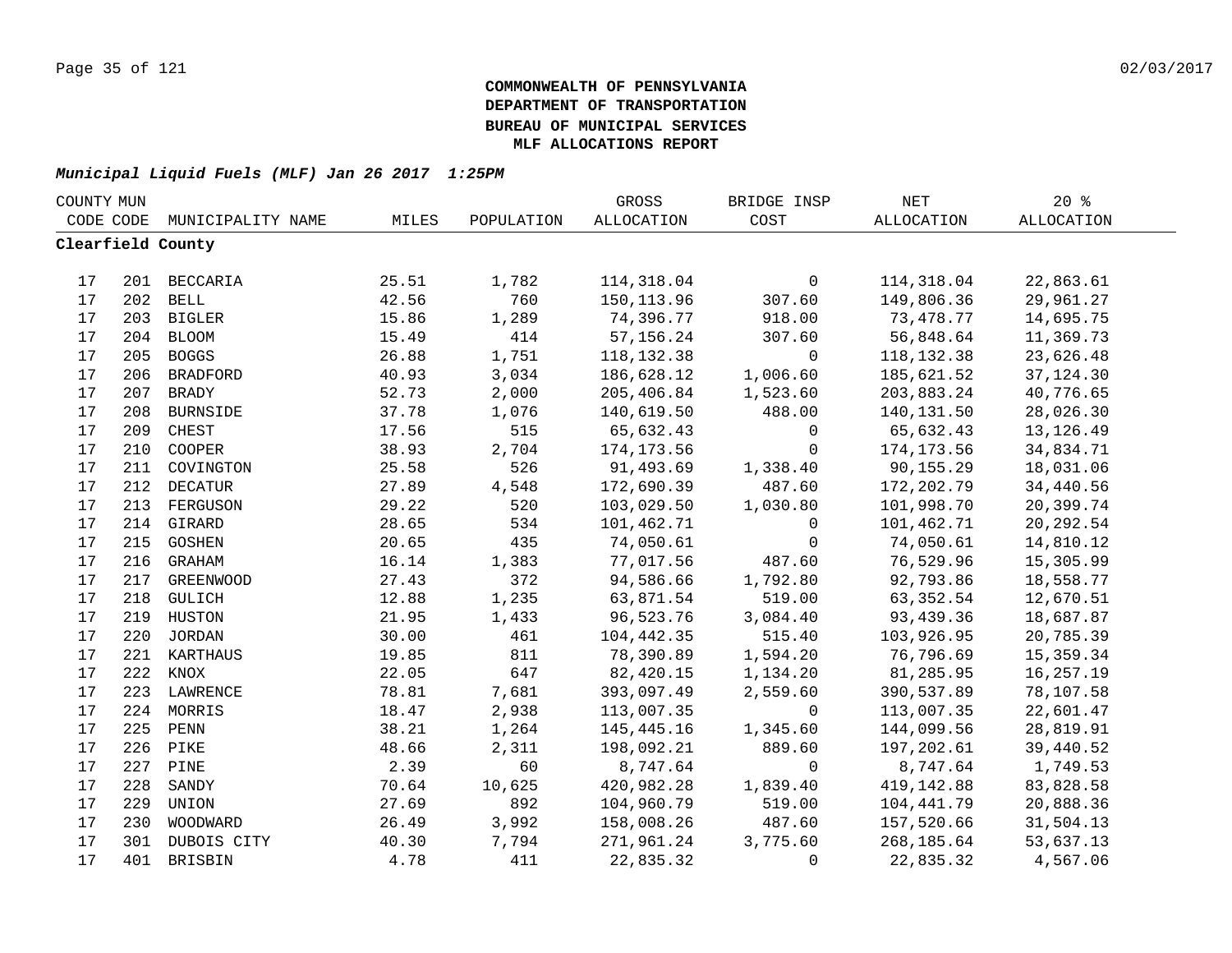| COUNTY MUN |           |                   |         |            | GROSS        | BRIDGE INSP | NET          | $20*$      |  |
|------------|-----------|-------------------|---------|------------|--------------|-------------|--------------|------------|--|
|            | CODE CODE | MUNICIPALITY NAME | MILES   | POPULATION | ALLOCATION   | COST        | ALLOCATION   | ALLOCATION |  |
| 17         | 402       | BURNSIDE          | 3.96    | 234        | 16,963.72    | $\Omega$    | 16,963.72    | 3,392.74   |  |
| 17         | 403       | CHESTER HILL      | 4.56    | 883        | 30,792.93    | $\Omega$    | 30,792.93    | 6,158.59   |  |
| 17         | 404       | CLEARFIELD        | 37.27   | 6,215      | 233, 291.39  | 0           | 233, 291.39  | 46,658.28  |  |
| 17         | 405       | COALPORT          | 4.83    | 523        | 25,050.56    |             | 25,050.56    | 5,010.11   |  |
| 17         | 406       | CURWENSVILLE      | 16.82   | 2,542      | 100,461.48   |             | 100,461.48   | 20,092.30  |  |
| 17         | 407       | <b>GLEN HOPE</b>  | 2.48    | 142        | 10,540.33    |             | 10,540.33    | 2,108.07   |  |
| 17         | 408       | GRAMPIAN          | 3.24    | 356        | 16,898.92    | 0           | 16,898.92    | 3,379.78   |  |
| 17         | 409       | HOUTZDALE         | 6.68    | 797        | 35,997.57    | 777.00      | 35,220.57    | 7,044.11   |  |
| 17         | 410       | IRVONA            | 4.59    | 647        | 26,558.19    | 307.60      | 26,250.59    | 5,250.12   |  |
| 17         | 412       | MAHAFFEY          | 1.81    | 368        | 12,543.95    | $\Omega$    | 12,543.95    | 2,508.79   |  |
| 17         | 413       | NEWBURG           | 1.35    | 92         | 6,007.46     | 0           | 6,007.46     | 1,201.49   |  |
| 17         | 414       | NEW WASHINGTON    | 1.97    | 59         | 7,385.53     | 0           | 7,385.53     | 1,477.11   |  |
| 17         | 415       | OSCEOLA MILLS     | 5.20    | 1,141      | 37,574.99    | 0           | 37,574.99    | 7,515.00   |  |
| 17         | 416       | RAMEY             | 5.53    | 451        | 25,968.92    |             | 25,968.92    | 5,193.78   |  |
| 17         | 417       | TROUTVILLE        | 1.79    | 243        | 10,186.14    | 0           | 10,186.14    | 2,037.23   |  |
| 17         | 418       | WALLACETON        | 3.07    | 313        | 15,565.93    | $\Omega$    | 15,565.93    | 3, 113. 19 |  |
| 17         | 419       | WESTOVER          | 4.39    | 390        | 21,202.17    | $\mathbf 0$ | 21,202.17    | 4,240.43   |  |
|            |           | County Totals:    | 1062.50 | 81,594     | 4,896,685.57 | 29,036.80   | 4,867,648.77 | 973,529.75 |  |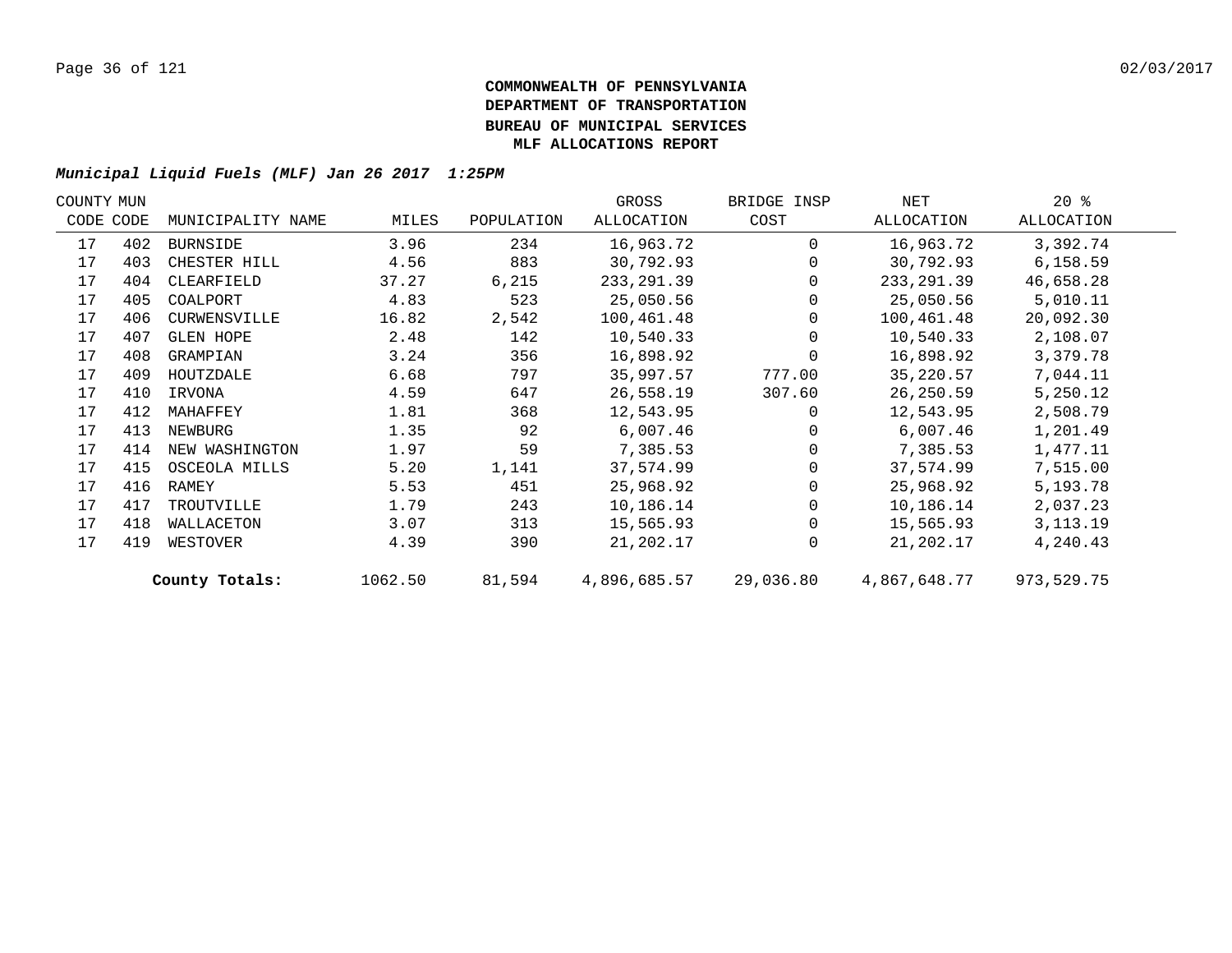| COUNTY MUN     |     |                   |        |            | GROSS             | BRIDGE INSP | $\operatorname{NET}$ | $20*$       |  |
|----------------|-----|-------------------|--------|------------|-------------------|-------------|----------------------|-------------|--|
| CODE CODE      |     | MUNICIPALITY NAME | MILES  | POPULATION | <b>ALLOCATION</b> | COST        | <b>ALLOCATION</b>    | ALLOCATION  |  |
| Clinton County |     |                   |        |            |                   |             |                      |             |  |
|                |     |                   |        |            |                   |             |                      |             |  |
| 18             |     | 201 ALLISON       | 1.93   | 193        | 9,716.53          | 0           | 9,716.53             | 1,943.31    |  |
| 18             | 202 | <b>BALD EAGLE</b> | 19.25  | 2,065      | 99,482.84         | $\mathbf 0$ | 99,482.84            | 19,896.57   |  |
| 18             | 203 | BEECH CREEK       | 27.17  | 1,015      | 105,554.18        | $\mathbf 0$ | 105,554.18           | 21,110.84   |  |
| 18             | 204 | CASTANEA          | 9.05   | 1,185      | 50,700.20         | $\Omega$    | 50,700.20            | 10,140.04   |  |
| 18             | 205 | CHAPMAN           | 11.90  | 848        | 53,634.42         | 428.60      | 53,205.82            | 10,641.16   |  |
| 18             |     | 206 COLEBROOK     | 0.00   | 199        | 3,651.74          | 0           | 3,651.74             | 730.35      |  |
| 18             |     | 207 CRAWFORD      | 14.00  | 939        | 62,023.13         | 0           | 62,023.13            | 12,404.63   |  |
| 18             |     | 208 DUNNSTABLE    | 8.79   | 1,008      | 46,620.32         | 0           | 46,620.32            | 9,324.06    |  |
| 18             | 209 | EAST KEATING      | 2.94   | 11         | 9,608.13          | $\mathbf 0$ | 9,608.13             | 1,921.63    |  |
| 18             | 210 | GALLAGHER         | 10.82  | 381        | 41,609.33         | $\mathbf 0$ | 41,609.33            | 8,321.87    |  |
| 18             |     | 211 GREENE        | 18.99  | 1,695      | 91,861.31         | 851.20      | 91,010.11            | 18,202.02   |  |
| 18             |     | 212 GRUGAN        | 8.00   | 51         | 26,531.29         | 593.80      | 25,937.49            | 5,187.50    |  |
| 18             |     | 213 LAMAR         | 27.09  | 2,517      | 132,860.82        | 1,497.80    | 131,363.02           | 26, 272.60  |  |
| 18             |     | 214 LEIDY         | 10.68  | 180        | 37,472.96         | 369.60      | 37,103.36            | 7,420.67    |  |
| 18             |     | 215 LOGAN         | 5.23   | 817        | 31,725.42         | 685.40      | 31,040.02            | 6, 208.00   |  |
| 18             |     | 216 NOYES         | 5.13   | 357        | 22,964.22         | 369.60      | 22,594.62            | 4,518.92    |  |
| 18             | 217 | PINE CREEK        | 27.29  | 3,215      | 146,309.42        | 747.20      | 145,562.22           | 29, 112. 44 |  |
| 18             | 218 | PORTER            | 11.85  | 1,460      | 64,705.05         | 971.40      | 63,733.65            | 12,746.73   |  |
| 18             | 219 | WAYNE             | 16.88  | 1,666      | 84,578.33         | $\mathbf 0$ | 84,578.33            | 16,915.67   |  |
| 18             | 220 | WEST KEATING      | 9.24   | 29         | 30,094.82         | 0           | 30,094.82            | 6,018.96    |  |
| 18             | 221 | WOODWARD          | 21.14  | 2,372      | 111, 163.41       | 377.60      | 110,785.81           | 22, 157. 16 |  |
| 18             |     | 301 LOCK HAVEN    | 25.40  | 9,772      | 260,587.21        | 0           | 260,587.21           | 52, 117.44  |  |
| 18             |     | 401 AVIS BOROUGH  | 9.47   | 1,484      | 57,530.78         | 0           | 57,530.78            | 11,506.16   |  |
| 18             |     | 402 BEECH CREEK   | 3.74   | 701        | 24,829.62         | 654.00      | 24, 175.62           | 4,835.12    |  |
| 18             |     | 403 FLEMINGTON    | 5.90   | 1,330      | 43,282.85         | $\mathbf 0$ | 43, 282.85           | 8,656.57    |  |
| 18             |     | 404 LOGANTON      | 1.92   | 468        | 14,730.95         | $\mathbf 0$ | 14,730.95            | 2,946.19    |  |
| 18             |     | 405 MILL HALL     | 6.92   | 1,613      | 51,739.49         | 694.60      | 51,044.89            | 10,208.98   |  |
| 18             |     | 406 RENOVO        | 6.65   | 1,228      | 43,810.66         | 0           | 43,810.66            | 8,762.13    |  |
| 18             | 407 | SOUTH RENOVO      | 2.72   | 439        | 16,758.31         | 0           | 16,758.31            | 3,351.66    |  |
|                |     | County Totals:    | 330.09 | 39,238     | 1,776,137.74      | 8,240.80    | 1,767,896.94         | 353,579.39  |  |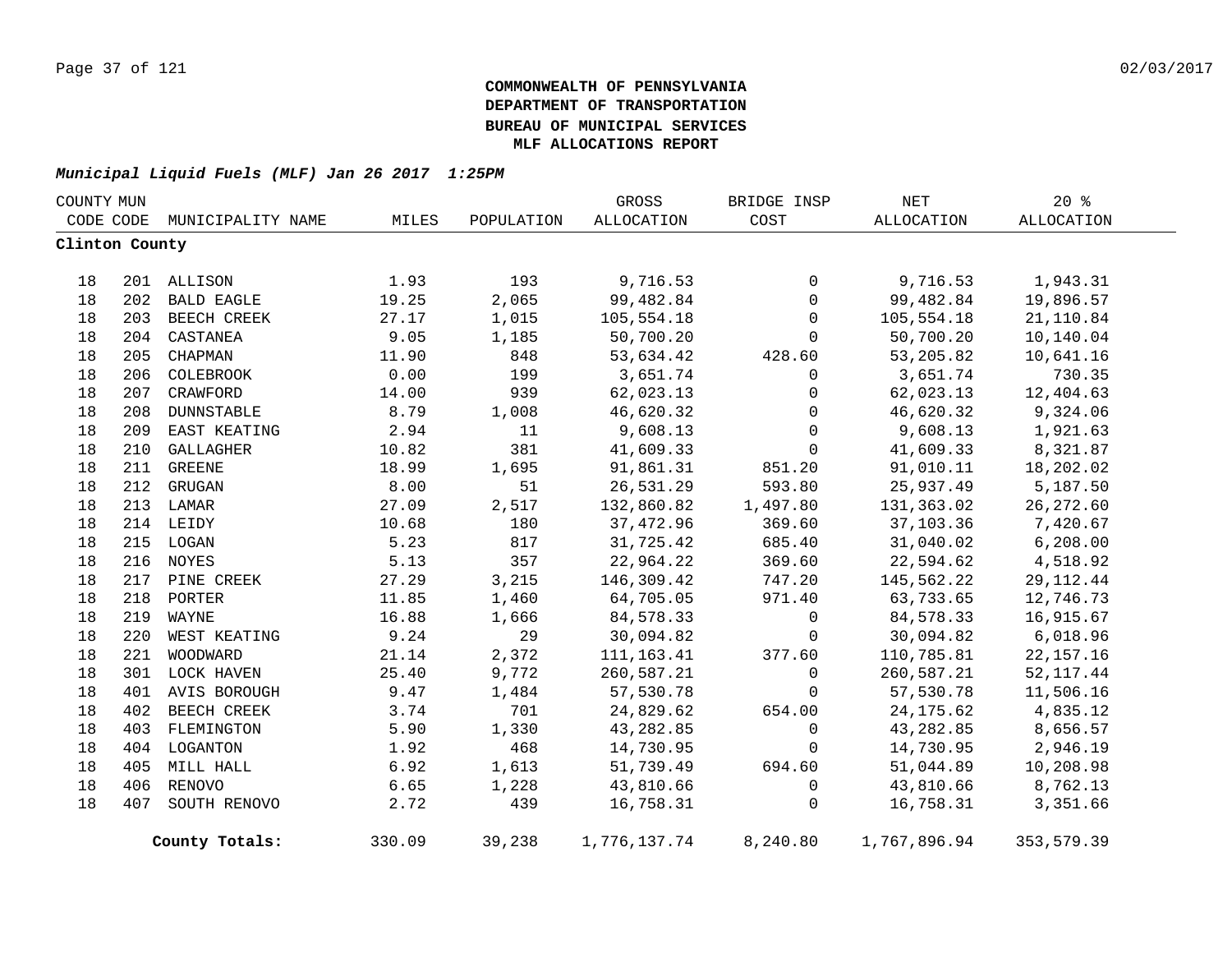| COUNTY MUN      |     |                   |       |            | GROSS             | BRIDGE INSP  | NET               | $20*$             |  |
|-----------------|-----|-------------------|-------|------------|-------------------|--------------|-------------------|-------------------|--|
| CODE CODE       |     | MUNICIPALITY NAME | MILES | POPULATION | <b>ALLOCATION</b> | COST         | <b>ALLOCATION</b> | <b>ALLOCATION</b> |  |
| Columbia County |     |                   |       |            |                   |              |                   |                   |  |
|                 |     |                   |       |            |                   |              |                   |                   |  |
| 19              |     | 201 BEAVER        | 16.65 | 917        | 70,097.88         | $\mathsf{O}$ | 70,097.88         | 14,019.58         |  |
| 19              |     | 202 BENTON        | 45.52 | 1,245      | 168,484.27        | $\mathbf 0$  | 168,484.27        | 33,696.85         |  |
| 19              |     | 203 BRIAR CREEK   | 23.82 | 3,016      | 131,555.62        | $\mathsf{O}$ | 131,555.62        | 26, 311.12        |  |
| 19              | 204 | CATAWISSA         | 13.33 | 932        | 59,751.05         | 0            | 59,751.05         | 11,950.21         |  |
| 19              | 205 | CLEVELAND         | 44.90 | 1,110      | 164,023.30        | 0            | 164,023.30        | 32,804.66         |  |
| 19              | 206 | CONYNGHAM         | 6.38  | 758        | 34, 322.05        | $\mathbf 0$  | 34, 322.05        | 6,864.41          |  |
| 19              | 207 | FISHING CREEK     | 49.23 | 1,416      | 183,492.09        | $\mathbf 0$  | 183,492.09        | 36,698.42         |  |
| 19              | 208 | FRANKLIN          | 19.92 | 595        | 74,651.11         | $\mathbf 0$  | 74,651.11         | 14,930.22         |  |
| 19              | 209 | <b>GREENWOOD</b>  | 62.52 | 1,952      | 235,848.35        | $\mathbf 0$  | 235,848.35        | 47,169.67         |  |
| 19              | 210 | HEMLOCK           | 35.47 | 2,249      | 154,754.03        | $\mathbf 0$  | 154,754.03        | 30,950.81         |  |
| 19              | 211 | <b>JACKSON</b>    | 35.52 | 626        | 125, 131.01       | $\mathsf 0$  | 125,131.01        | 25,026.20         |  |
| 19              | 212 | LOCUST            | 29.69 | 1,404      | 120,755.12        | 0            | 120,755.12        | 24, 151.02        |  |
| 19              | 213 | MADISON           | 48.02 | 1,605      | 183,089.05        | $\mathsf 0$  | 183,089.05        | 36,617.81         |  |
| 19              |     | 214 MAIN          | 14.84 | 1,236      | 70,160.76         | $\mathsf 0$  | 70,160.76         | 14,032.15         |  |
| 19              |     | 215 MIFFLIN       | 25.82 | 2,322      | 125, 219.18       | 0            | 125,219.18        | 25,043.84         |  |
| 19              |     | 216 MONTOUR       | 13.05 | 1,344      | 66,415.65         | 0            | 66, 415.65        | 13,283.13         |  |
| 19              |     | 217 MT PLEASANT   | 39.88 | 1,609      | 157, 119. 13      | 0            | 157, 119. 13      | 31, 423.83        |  |
| 19              | 218 | NORTH CENTRE      | 23.42 | 2,105      | 113,558.48        | $\mathbf 0$  | 113,558.48        | 22,711.70         |  |
| 19              | 219 | ORANGE            | 21.34 | 1,257      | 91,342.39         | 0            | 91,342.39         | 18,268.48         |  |
| 19              | 220 | PINE              | 41.07 | 1,046      | 150,595.07        | $\mathsf{O}$ | 150,595.07        | 30,119.01         |  |
| 19              | 221 | ROARING CREEK     | 15.04 | 545        | 58,120.39         | $\mathbf 0$  | 58,120.39         | 11,624.08         |  |
| 19              | 222 | SCOTT             | 29.49 | 5,113      | 188, 177.53       | $\mathbf 0$  | 188, 177.53       | 37,635.51         |  |
| 19              | 223 | SOUTH CENTRE      | 14.01 | 1,937      | 80,369.00         | $\mathbf 0$  | 80,369.00         | 16,073.80         |  |
| 19              | 224 | SUGARLOAF         | 34.80 | 913        | 128,094.04        | $\mathbf 0$  | 128,094.04        | 25,618.81         |  |
| 19              | 401 | <b>BENTON</b>     | 5.14  | 824        | 31,565.91         | 0            | 31,565.91         | 6,313.18          |  |
| 19              | 402 | BERWICK           | 42.57 | 10,477     | 328,458.52        | 0            | 328,458.52        | 65,691.70         |  |
| 19              | 404 | BRIAR CREEK       | 4.34  | 660        | 25,996.87         | 0            | 25,996.87         | 5,199.37          |  |
| 19              | 405 | CATAWISSA         | 7.62  | 1,552      | 52,859.70         | 0            | 52,859.70         | 10,571.94         |  |
| 19              | 406 | CENTRALIA         | 2.20  | 10         | 7,222.21          | $\mathsf 0$  | 7,222.21          | 1,444.44          |  |
| 19              | 407 | MILLVILLE         | 4.49  | 948        | 31,761.74         | $\mathsf 0$  | 31,761.74         | 6,352.35          |  |
| 19              | 408 | ORANGEVILLE       | 1.39  | 508        | 13,769.26         | 0            | 13,769.26         | 2,753.85          |  |
| 19              | 409 | STILLWATER        | 7.11  | 209        | 26,583.14         | $\mathbf 0$  | 26,583.14         | 5,316.63          |  |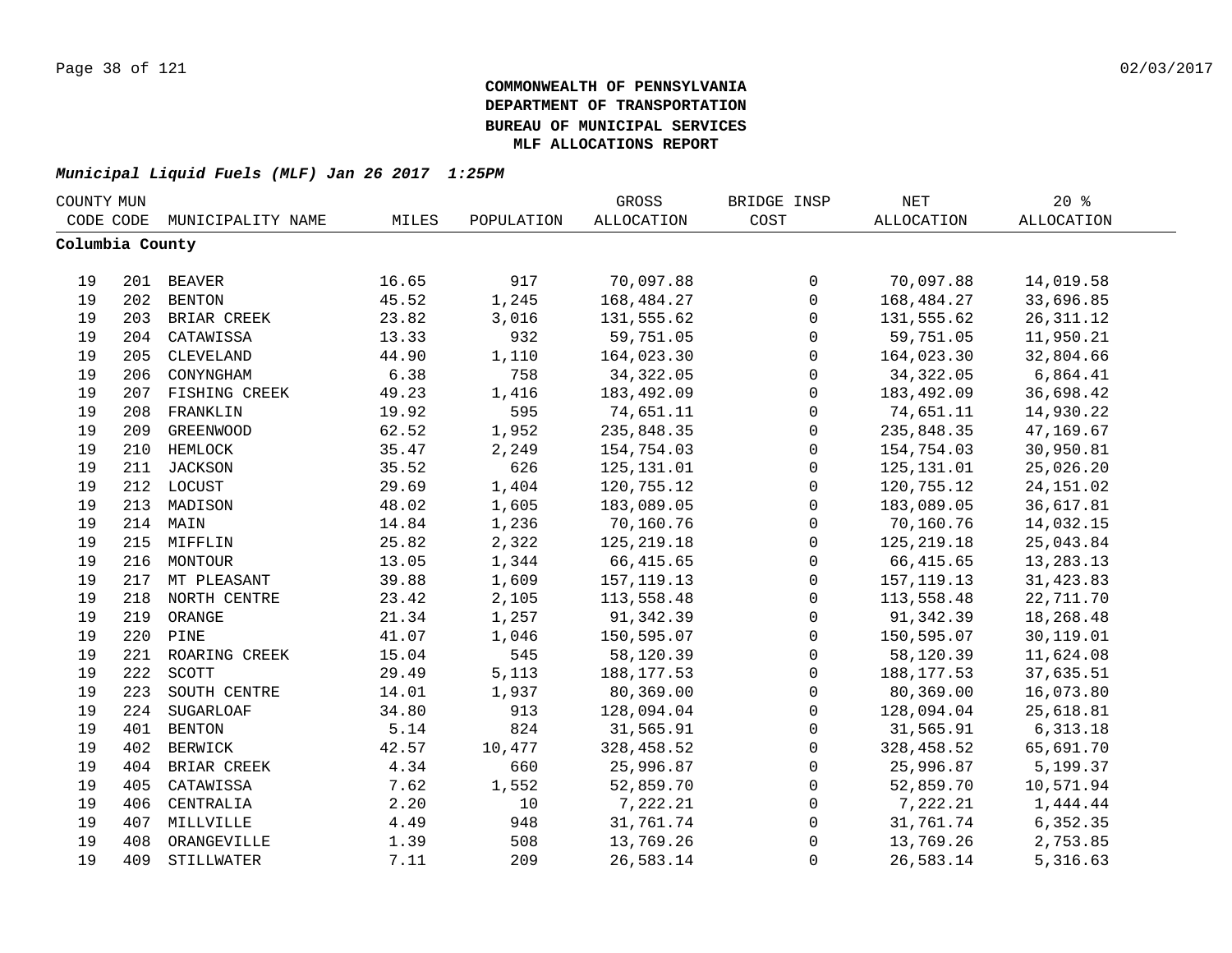| COUNTY MUN |     |                   |        |            | GROSS        | BRIDGE INSP | NET          | $20*$      |  |
|------------|-----|-------------------|--------|------------|--------------|-------------|--------------|------------|--|
| CODE CODE  |     | MUNICIPALITY NAME | MILES  | POPULATION | ALLOCATION   | COST        | ALLOCATION   | ALLOCATION |  |
| 1 Q        | 501 | BLOOMSBURG        | 33.42  | 14.855     | 379,522.61   |             | 379,522.61   | 75,904.52  |  |
|            |     | County Totals:    | 812.01 | 67,295     | 3,832,866.51 |             | 3,832,866.51 | 766,573.30 |  |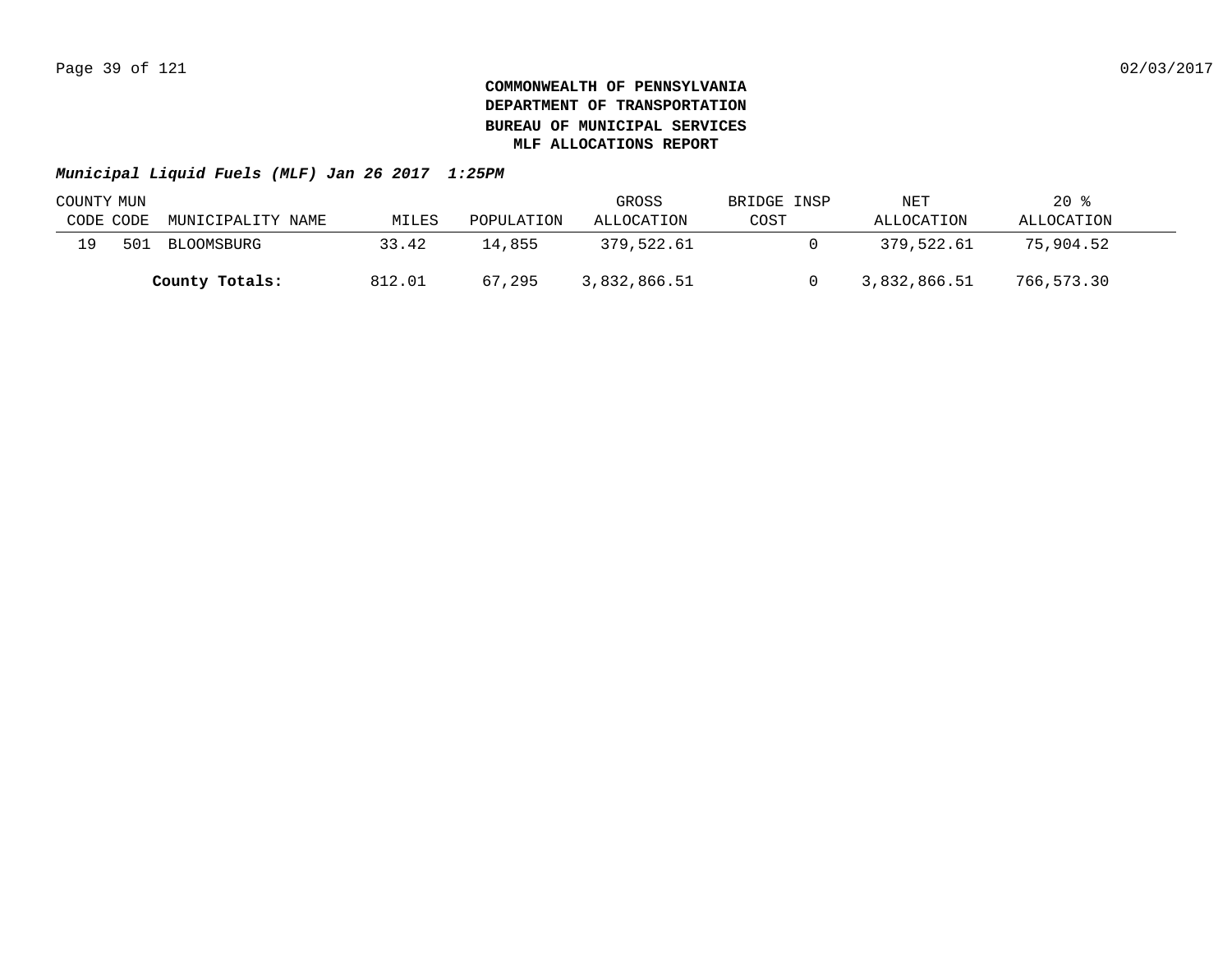| COUNTY MUN      |     |                   |       |            | GROSS             | BRIDGE INSP  | NET               | 20%               |  |
|-----------------|-----|-------------------|-------|------------|-------------------|--------------|-------------------|-------------------|--|
| CODE CODE       |     | MUNICIPALITY NAME | MILES | POPULATION | <b>ALLOCATION</b> | COST         | <b>ALLOCATION</b> | <b>ALLOCATION</b> |  |
| Crawford County |     |                   |       |            |                   |              |                   |                   |  |
|                 |     |                   |       |            |                   |              |                   |                   |  |
| 20              |     | 201 ATHENS        | 31.12 | 734        | 113,035.40        | $\mathsf{O}$ | 113,035.40        | 22,607.08         |  |
| 20              |     | 202 BEAVER        | 38.13 | 902        | 138,546.27        | $\mathsf 0$  | 138,546.27        | 27,709.25         |  |
| 20              | 203 | BLOOMFIELD        | 50.21 | 1,919      | 195,857.87        | 0            | 195,857.87        | 39, 171.57        |  |
| 20              | 204 | CAMBRIDGE         | 22.85 | 1,563      | 101,788.79        | 0            | 101,788.79        | 20, 357. 76       |  |
| 20              | 205 | CONNEAUT          | 44.39 | 1,476      | 169,107.91        | $\mathbf 0$  | 169,107.91        | 33,821.58         |  |
| 20              | 206 | CUSSEWAGO         | 45.81 | 1,559      | 175, 174. 18      | $\mathbf 0$  | 175, 174. 18      | 35,034.84         |  |
| 20              | 207 | EAST FAIRFIELD    | 10.80 | 922        | 51,472.99         | 0            | 51,472.99         | 10,294.60         |  |
| 20              | 208 | EAST              | 37.17 | 1,620      | 148,650.54        | $\mathbf 0$  | 148,650.54        | 29,730.11         |  |
|                 |     | FALLOWFIELD       |       |            |                   |              |                   |                   |  |
| 20              | 209 | EAST MEAD         | 28.19 | 1,493      | 117,589.18        | $\mathsf{O}$ | 117,589.18        | 23,517.84         |  |
| 20              | 210 | FAIRFIELD         | 21.62 | 1,023      | 87,944.18         | $\mathsf{O}$ | 87,944.18         | 17,588.84         |  |
| 20              | 211 | <b>GREENWOOD</b>  | 37.73 | 1,454      | 147,396.02        | $\mathsf{O}$ | 147,396.02        | 29,479.20         |  |
| 20              |     | 212 HAYFIELD      | 62.70 | 2,940      | 254,554.62        | $\mathbf 0$  | 254,554.62        | 50,910.92         |  |
| 20              | 213 | NORTH SHENANGO    | 48.37 | 1,410      | 180,630.48        | $\mathbf 0$  | 180,630.48        | 36,126.10         |  |
| 20              | 214 | OIL CREEK         | 43.55 | 1,877      | 173,778.98        | $\mathsf 0$  | 173,778.98        | 34,755.80         |  |
| 20              | 215 | PINE              | 8.52  | 462        | 35,737.05         | 0            | 35,737.05         | 7,147.41          |  |
| 20              | 216 | RANDOLPH          | 49.89 | 1,782      | 192,320.03        | $\mathsf 0$  | 192,320.03        | 38,464.01         |  |
| 20              |     | 217 RICHMOND      | 33.54 | 1,475      | 134, 375. 79      | $\mathsf 0$  | 134, 375. 79      | 26,875.16         |  |
| 20              |     | 218 ROCKDALE      | 40.19 | 1,506      | 156,220.83        | $\mathsf 0$  | 156,220.83        | 31, 244. 17       |  |
| 20              |     | 219 ROME          | 51.80 | 1,840      | 199,495.25        | $\mathsf 0$  | 199,495.25        | 39,899.05         |  |
| 20              | 220 | SADSBURY          | 36.77 | 2,933      | 171,465.07        | $\mathsf 0$  | 171,465.07        | 34,293.01         |  |
| 20              | 221 | SOUTH SHENANGO    | 55.99 | 2,037      | 216,515.91        | $\mathsf{O}$ | 216,515.91        | 43, 303. 18       |  |
| 20              | 222 | SPARTA            | 45.00 | 1,832      | 177,592.37        | 0            | 177,592.37        | 35,518.47         |  |
| 20              | 223 | SPRING            | 58.19 | 1,548      | 214,581.21        | 0            | 214,581.21        | 42,916.24         |  |
| 20              | 224 | <b>STEUBEN</b>    | 20.72 | 804        | 81,045.94         | $\mathsf{O}$ | 81,045.94         | 16,209.19         |  |
| 20              | 225 | SUMMERHILL        | 34.24 | 1,236      | 132,229.60        | $\mathsf{O}$ | 132,229.60        | 26, 445.92        |  |
| 20              | 226 | SUMMIT            | 37.69 | 2,027      | 157,782.92        | $\mathbf 0$  | 157,782.92        | 31,556.58         |  |
| 20              | 227 | TROY              | 33.26 | 1,235      | 129,075.82        | $\mathbf 0$  | 129,075.82        | 25,815.16         |  |
| 20              | 228 | UNION             | 22.61 | 1,010      | 90,873.06         | $\mathbf 0$  | 90,873.06         | 18, 174.61        |  |
| 20              |     | 229 VENANGO       | 21.93 | 997        | 88,458.90         | 0            | 88,458.90         | 17,691.78         |  |
| 20              | 230 | VERNON            | 46.16 | 5,630      | 250,999.19        | $\mathbf 0$  | 250,999.19        | 50,199.84         |  |
| 20              |     | 231 WAYNE         | 52.64 | 1,539      | 196,659.25        | $\mathbf{0}$ | 196,659.25        | 39, 331.85        |  |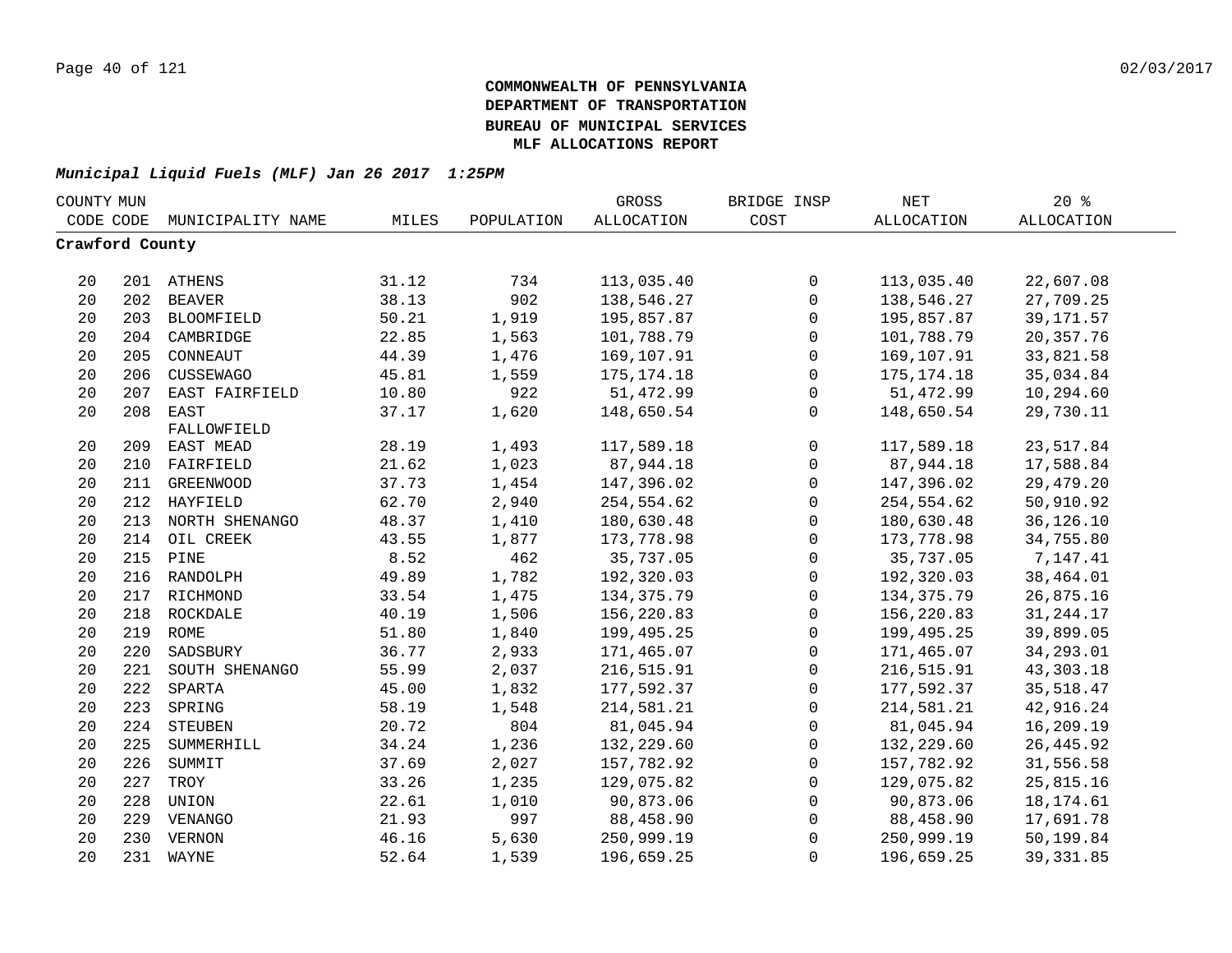| COUNTY MUN |     |                   |         |            | GROSS        | BRIDGE INSP    | NET        | $20*$                         |  |
|------------|-----|-------------------|---------|------------|--------------|----------------|------------|-------------------------------|--|
| CODE CODE  |     | MUNICIPALITY NAME | MILES   | POPULATION | ALLOCATION   | COST           | ALLOCATION | ALLOCATION                    |  |
| 20         |     | 232 WEST          | 6.68    | 605        | 32, 474.24   | $\Omega$       | 32, 474.24 | 6,494.85                      |  |
|            |     | FALLOWFIELD       |         |            |              |                |            |                               |  |
| 20         | 233 | WEST MEAD         | 41.47   | 5,249      | 229,002.31   | $\mathsf{O}$   | 229,002.31 | 45,800.46                     |  |
| 20         | 234 | WEST SHENANGO     | 10.54   | 504        | 42,970.61    | $\mathbf 0$    | 42,970.61  | 8,594.12                      |  |
| 20         | 235 | WOODCOCK          | 48.31   | 2,856      | 206,973.46   | $\mathbf 0$    | 206,973.46 | 41,394.69                     |  |
| 20         | 301 | MEADVILLE         | 51.47   | 13,388     | 410,351.92   | $\Omega$       | 410,351.92 | 82,070.38                     |  |
| 20         | 302 | TITUSVILLE        | 29.41   | 5,601      | 196,876.66   | $\mathbf 0$    | 196,876.66 | 39, 375. 33                   |  |
| 20         | 401 | BLOOMING          | 2.50    | 337        | 14,182.68    | $\mathbf 0$    | 14,182.68  | 2,836.54                      |  |
|            |     | VALLEY            |         |            |              |                |            |                               |  |
| 20         | 402 | CAMBRIDGE         | 6.01    | 2,595      | 66,848.27    | $\mathbf 0$    | 66,848.27  | 13,369.65                     |  |
|            |     | SPRINGS           |         |            |              |                |            |                               |  |
| 20         | 403 | CENTERVILLE       | 2.72    | 218        | 12,702.85    | 0              | 12,702.85  | 2,540.57                      |  |
| 20         | 404 | COCHRANTON        | 5.27    | 1,136      | 37,707.20    | $\Omega$       | 37,707.20  | 7,541.44                      |  |
| 20         | 405 | CONNEAUT LAKE     | 4.64    | 653        | 26,828.23    | $\mathbf 0$    | 26,828.23  | 5,365.65                      |  |
| 20         | 406 | CONNEAUTVILLE     | 7.30    | 774        | 37,559.12    | 0              | 37,559.12  | 7,511.82                      |  |
| 20         | 407 | HYDETOWN          | 2.53    | 526        | 17,746.92    | $\mathbf 0$    | 17,746.92  | 3,549.38                      |  |
| 20         | 408 | LINESVILLE        | 3.76    | 1,040      | 31, 114.42   | $\mathbf 0$    | 31, 114.42 | 6,222.88                      |  |
| 20         | 409 | SAEGERTOWN        | 3.55    | 997        | 29,653.45    | $\mathbf 0$    | 29,653.45  | 5,930.69                      |  |
|            |     | <b>BOROUGH</b>    |         |            |              |                |            |                               |  |
| 20         | 410 | SPARTANSBURG      | 2.44    | 305        | 13,403.50    | $\overline{0}$ | 13,403.50  | 2,680.70                      |  |
| 20         | 411 | SPRINGBORO        | 1.76    | 477        | 14,384.19    | 0              | 14,384.19  | 2,876.84                      |  |
| 20         | 412 | TOWNVILLE         | 1.04    | 323        | 9,254.61     | $\mathbf 0$    | 9,254.61   | 1,850.92                      |  |
| 20         | 413 | VENANGO           | 1.01    | 239        | 7,617.19     | $\mathbf 0$    | 7,617.19   | 1,523.44                      |  |
| 20         | 414 | WOODCOCK          | 0.26    | 157        | 3,712.87     | $\mathbf 0$    | 3,712.87   | 742.57                        |  |
|            |     | County Totals:    | 1404.45 | 88,765     | 6,122,320.30 | $\Omega$       |            | 6, 122, 320.30 1, 224, 464.06 |  |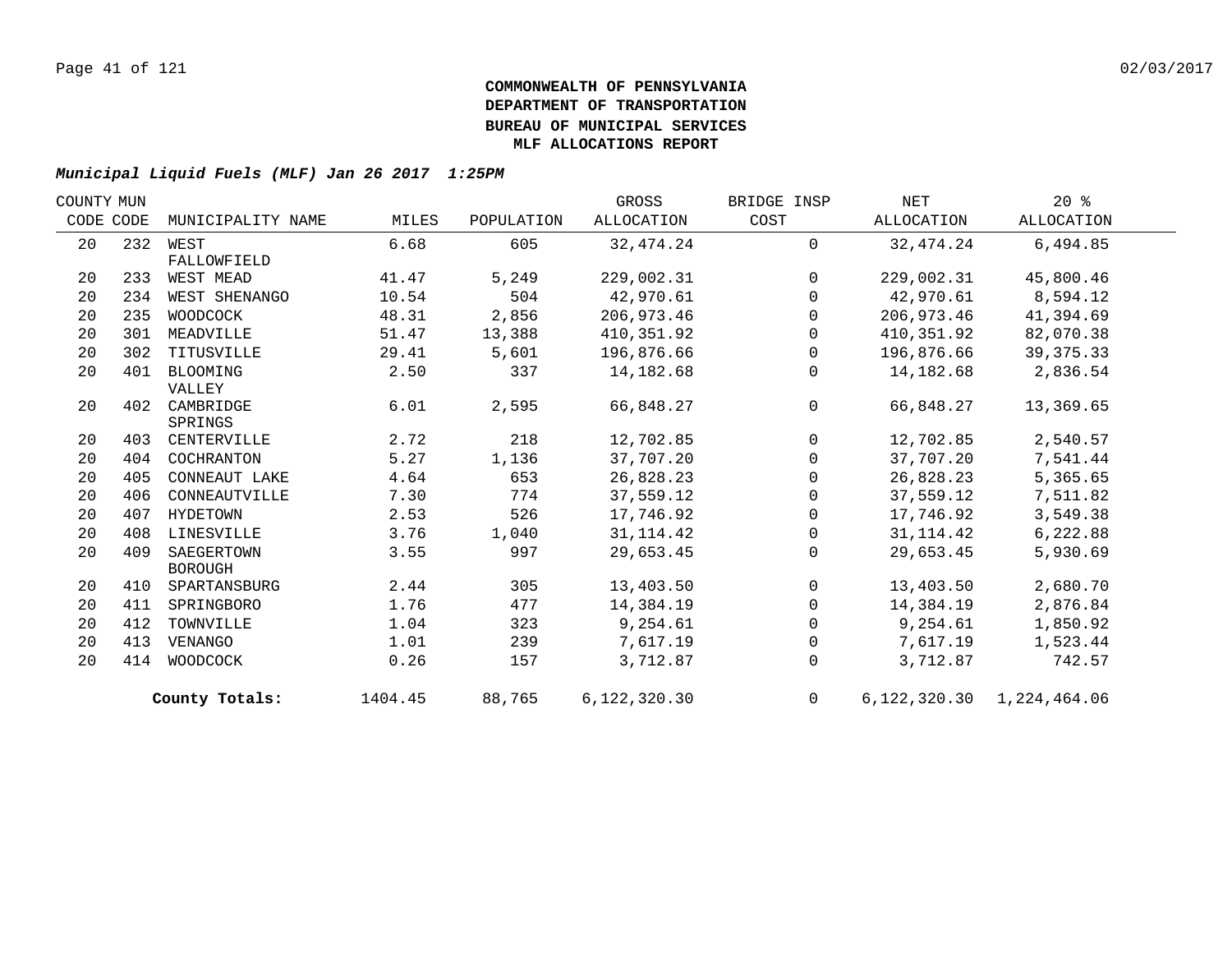| COUNTY MUN |     |                        |        |            | GROSS             | BRIDGE INSP  | NET          | 20%               |  |
|------------|-----|------------------------|--------|------------|-------------------|--------------|--------------|-------------------|--|
| CODE CODE  |     | MUNICIPALITY NAME      | MILES  | POPULATION | <b>ALLOCATION</b> | COST         | ALLOCATION   | <b>ALLOCATION</b> |  |
|            |     | Cumberland County      |        |            |                   |              |              |                   |  |
| 21         |     | 101 EAST PENNSBORO     | 81.83  | 20,228     | 633,004.42        | $\mathbf 0$  | 633,004.42   | 126,600.88        |  |
| 21         |     | 102 LOWER ALLEN        | 62.06  | 17,980     | 528,499.70        | $\Omega$     | 528,499.70   | 105,699.94        |  |
| 21         |     | 103 HAMPDEN            | 116.05 | 28,044     | 885,916.87        | $\Omega$     | 885,916.87   | 177, 183.37       |  |
| 21         |     | 104 UPPER ALLEN        | 72.27  | 18,059     | 562,615.51        | $\Omega$     | 562,615.51   | 112,523.10        |  |
| 21         | 201 | COOKE                  | 22.58  | 179        | 75,527.76         | $\Omega$     | 75,527.76    | 15,105.55         |  |
| 21         |     | 202 DICKINSON          | 45.91  | 5,223      | 242,730.65        | $\mathbf 0$  | 242,730.65   | 48,546.13         |  |
| 21         |     | 203 HOPEWELL           | 36.32  | 2,329      | 158,941.58        | $\mathbf 0$  | 158,941.58   | 31,788.32         |  |
| 21         |     | 204 LOWER              | 25.96  | 1,732      | 114,840.25        | $\mathbf{0}$ | 114,840.25   | 22,968.05         |  |
|            |     | FRANKFORD              |        |            |                   |              |              |                   |  |
| 21         |     | 205 LOWER MIFFLIN      | 24.87  | 1,783      | 112,288.75        | $\mathbf 0$  | 112,288.75   | 22, 457.75        |  |
| 21         |     | 206 MIDDLESEX          | 39.94  | 7,040      | 256,973.08        | $\mathbf 0$  | 256,973.08   | 51,394.62         |  |
| 21         |     | 207 MONROE             | 52.53  | 5,823      | 274,921.19        | $\mathbf 0$  | 274,921.19   | 54,984.24         |  |
| 21         |     | 208 NORTH              | 52.09  | 11,143     | 371, 138.53       | $\mathbf{0}$ | 371, 138.53  | 74, 227. 71       |  |
|            |     | MIDDLETON              |        |            |                   |              |              |                   |  |
| 21         |     | 209 NORTH NEWTON       | 31.28  | 2,430      | 144,669.90        | $\mathbf 0$  | 144,669.90   | 28,933.98         |  |
| 21         |     | 210 PENN               | 30.84  | 2,924      | 152,327.34        | $\Omega$     | 152,327.34   | 30,465.47         |  |
| 21         |     | 211 SHIPPENSBURG       | 4.45   | 5,429      | 113,862.71        | $\Omega$     | 113,862.71   | 22,772.54         |  |
| 21         |     | 212 SILVER SPRING      | 87.81  | 13,657     | 531, 555.33       | $\Omega$     | 531, 555.33  | 106, 311.07       |  |
| 21         | 213 | SOUTH                  | 102.19 | 14,663     | 596,023.75        | $\mathbf{0}$ | 596,023.75   | 119,204.75        |  |
|            |     | MIDDLETON              |        |            |                   |              |              |                   |  |
| 21         |     | 214 SOUTH NEWTON       | 12.59  | 1,383      | 65,659.58         | $\mathbf 0$  | 65,659.58    | 13, 131.92        |  |
| 21         | 215 | SOUTHAMPTON            | 41.93  | 6,359      | 250,843.19        | 0            | 250,843.19   | 50,168.64         |  |
| 21         | 217 | <b>UPPER</b>           | 25.23  | 2,005      | 117,514.37        | $\mathbf{0}$ | 117,514.37   | 23,502.87         |  |
|            |     | FRANKFORD              |        |            |                   |              |              |                   |  |
| 21         |     | 218 UPPER MIFFLIN      | 25.04  | 1,304      | 104,042.73        | $\mathbf{0}$ | 104,042.73   | 20,808.55         |  |
| 21         | 219 | WEST PENNSBORO         | 51.11  | 5,561      | 265,570.16        | $\mathbf{0}$ | 265,570.16   | 53, 114.03        |  |
| 21         | 401 | CAMP HILL              | 32.35  | 7,888      | 248, 250. 73      | $\Omega$     | 248, 250. 73 | 49,650.15         |  |
| 21         | 402 | CARLISLE               | 56.19  | 18,682     | 522,601.16        | $\mathbf 0$  | 522,601.16   | 104,520.23        |  |
| 21         |     | 403 LEMOYNE            | 19.88  | 4,553      | 147, 154. 74      | $\mathbf 0$  | 147, 154.74  | 29,430.95         |  |
| 21         | 404 | MECHANICSBURG          | 26.99  | 8,981      | 251,159.00        | $\mathbf{0}$ | 251,159.00   | 50,231.80         |  |
| 21         | 405 | MOUNT HOLLY<br>SPRINGS | 7.54   | 2,030      | 61, 375.31        | $\Omega$     | 61,375.31    | 12,275.06         |  |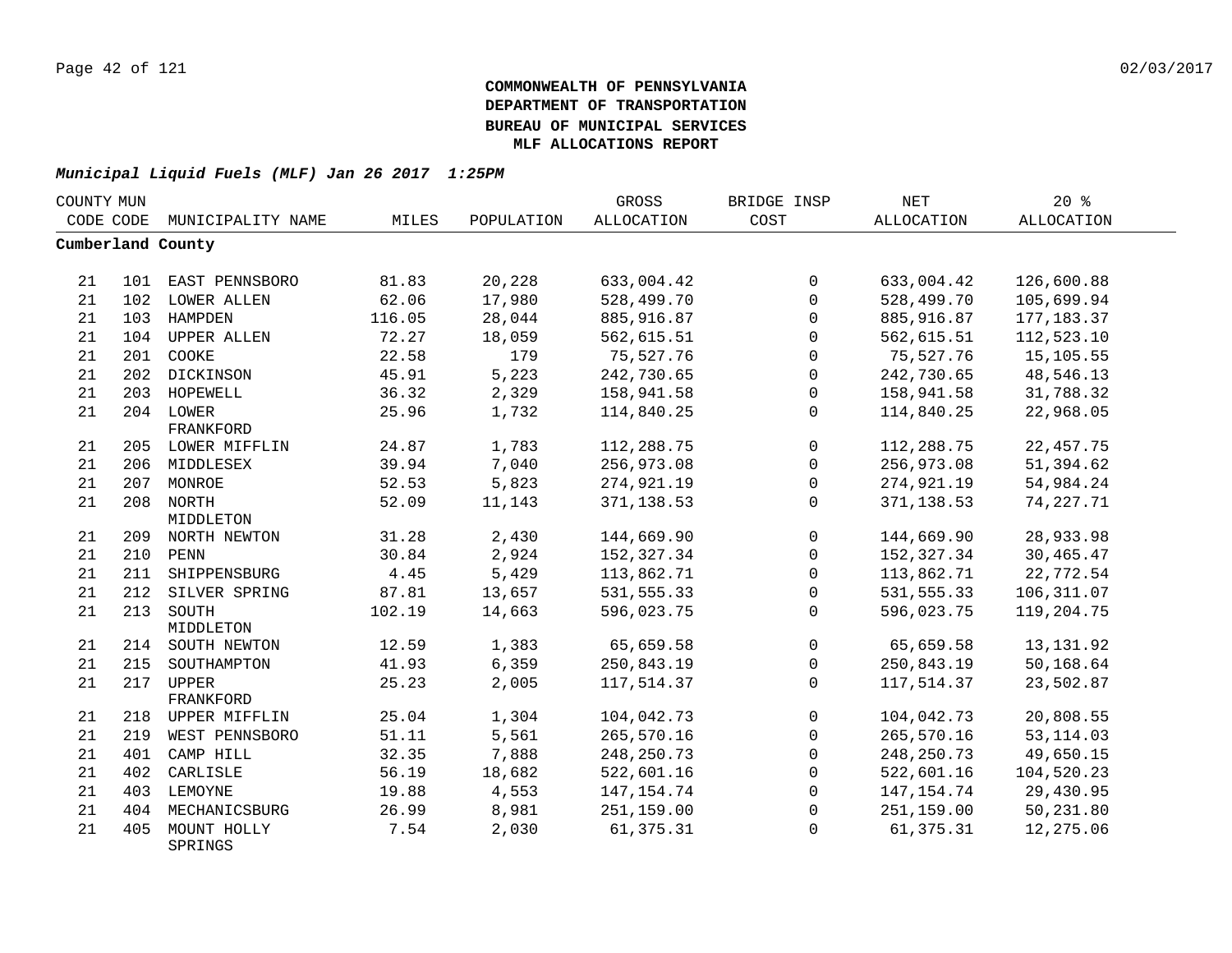| COUNTY MUN |     |                   |         |            | GROSS        | BRIDGE INSP | NET            | $20*$        |  |
|------------|-----|-------------------|---------|------------|--------------|-------------|----------------|--------------|--|
| CODE CODE  |     | MUNICIPALITY NAME | MILES   | POPULATION | ALLOCATION   | COST        | ALLOCATION     | ALLOCATION   |  |
| 21         | 406 | NEWBURG           | 0.91    | 336        | 9,077.24     | 0           | 9,077.24       | 1,815.45     |  |
| 21         | 407 | NEW CUMBERLAND    | 24.83   | 7,277      | 212,978.87   | 0           | 212,978.87     | 42,595.77    |  |
| 21         | 408 | NEWVILLE          | 3.44    | 1,326      | 35,338.87    | 0           | 35, 338.87     | 7,067.77     |  |
| 21         | 409 | SHIPPENSBURG      | 17.22   | 5,492      | 155,875.44   | 0           | 155,875.44     | 31,175.09    |  |
| 21         | 410 | SHIREMANSTOWN     | 4.58    | 1,569      | 43,445.40    | 0           | 43,445.40      | 8,689.08     |  |
| 21         | 412 | WORMLEYSBURG      | 9.47    | 3,070      | 86,634.81    | 0           | 86,634.81      | 17,326.96    |  |
|            |     | County Totals:    | 1248.28 | 236,482    | 8,333,358.92 | 0           | 8, 333, 358.92 | 1,666,671.78 |  |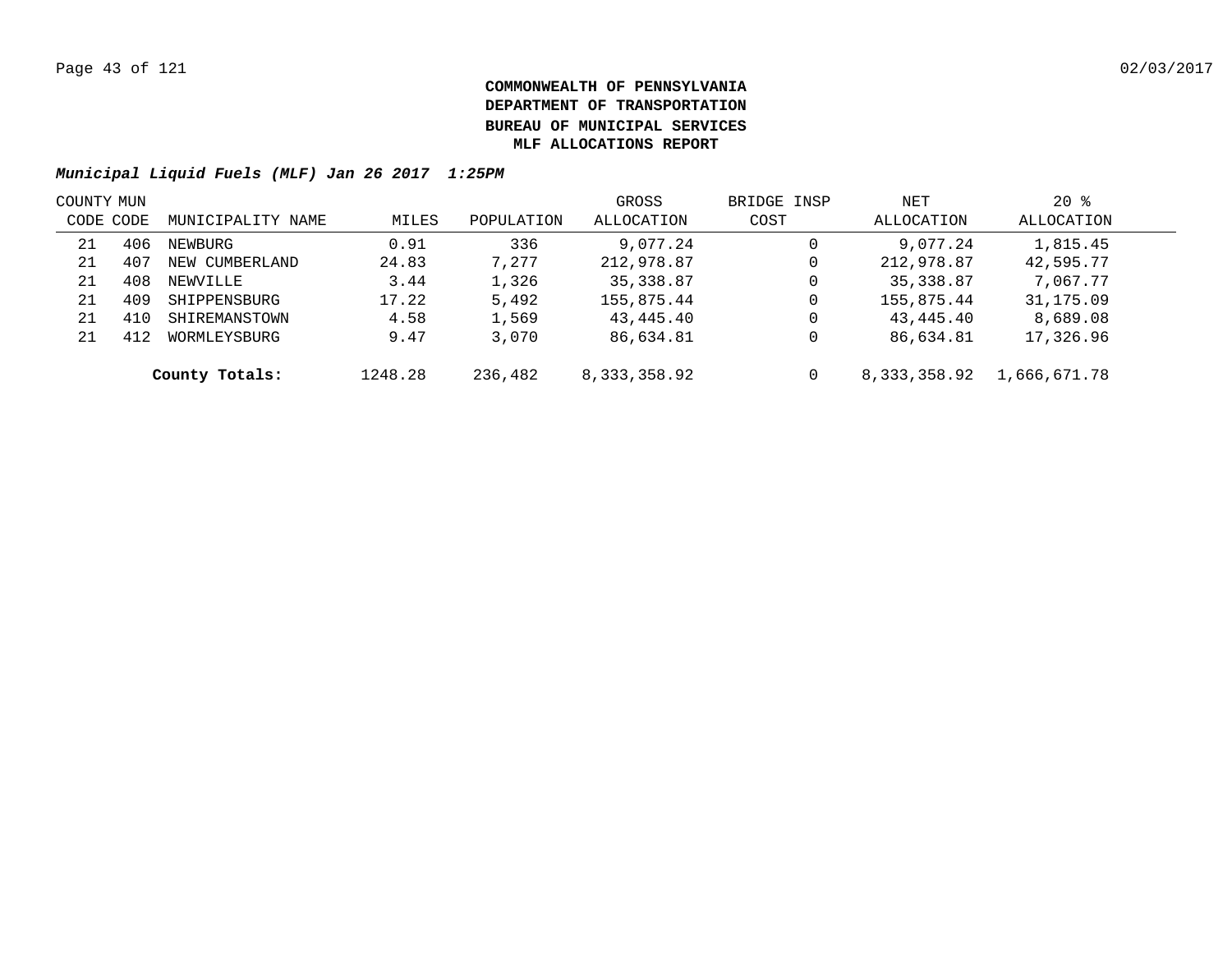| COUNTY MUN     |     |                   |        |            | GROSS             | BRIDGE INSP  | $\operatorname{NET}$ | $20*$             |  |
|----------------|-----|-------------------|--------|------------|-------------------|--------------|----------------------|-------------------|--|
| CODE CODE      |     | MUNICIPALITY NAME | MILES  | POPULATION | <b>ALLOCATION</b> | COST         | ALLOCATION           | <b>ALLOCATION</b> |  |
| Dauphin County |     |                   |        |            |                   |              |                      |                   |  |
|                |     |                   |        |            |                   |              |                      |                   |  |
| 22             |     | 101 SUSQUEHANNA   | 108.15 | 24,036     | 787,092.29        | $\mathbf 0$  | 787,092.29           | 157,418.46        |  |
| 22             | 102 | SWATARA           | 94.65  | 23,362     | 731,531.78        | $\mathbf 0$  | 731,531.78           | 146,306.36        |  |
| 22             |     | 103 LOWER SWATARA | 42.18  | 8,236      | 286,087.09        | $\mathbf 0$  | 286,087.09           | 57, 217.42        |  |
| 22             | 201 | CONEWAGO          | 33.18  | 2,997      | 161, 153.59       | $\mathbf 0$  | 161, 153.59          | 32, 230. 72       |  |
| 22             | 202 | DERRY             | 105.84 | 24,679     | 791,501.04        | $\mathsf{O}$ | 791,501.04           | 158,300.21        |  |
| 22             |     | 203 EAST HANOVER  | 54.48  | 5,718      | 279, 233. 26      | $\mathbf 0$  | 279, 233. 26         | 55,846.65         |  |
| 22             |     | 204 HALIFAX       | 38.85  | 3,483      | 188,212.69        | $\mathsf{O}$ | 188,212.69           | 37,642.54         |  |
| 22             |     | 205 JACKSON       | 24.75  | 1,941      | 114,804.21        | $\mathbf 0$  | 114,804.21           | 22,960.84         |  |
| 22             |     | 206 JEFFERSON     | 10.08  | 362        | 38,893.09         | $\mathbf 0$  | 38,893.09            | 7,778.62          |  |
| 22             |     | 207 LONDONDERRY   | 43.10  | 5,235      | 233,960.48        | $\mathsf{O}$ | 233,960.48           | 46,792.10         |  |
| 22             |     | 208 LOWER PAXTON  | 200.20 | 47,360     | 1,509,608.25      | $\mathbf 0$  | 1,509,608.25         | 301,921.65        |  |
| 22             |     | 210 LYKENS        | 33.68  | 1,618      | 137,447.86        | $\mathbf 0$  | 137,447.86           | 27,489.57         |  |
| 22             |     | 211 MIDDLE PAXTON | 36.01  | 4,976      | 206,523.74        | $\mathbf 0$  | 206,523.74           | 41,304.75         |  |
| 22             |     | 212 MIFFLIN       | 22.94  | 784        | 87,781.65         | $\mathbf 0$  | 87,781.65            | 17,556.33         |  |
| 22             |     | 213 REED          | 4.33   | 239        | 18,239.28         | $\mathbf 0$  | 18,239.28            | 3,647.86          |  |
| 22             |     | 214 RUSH          | 2.88   | 231        | 13,453.30         | $\mathbf 0$  | 13,453.30            | 2,690.66          |  |
| 22             |     | 215 SOUTH HANOVER | 35.34  | 6,248      | 227,722.08        | $\mathsf 0$  | 227,722.08           | 45,544.42         |  |
| 22             |     | 216 UPPER PAXTON  | 49.45  | 4,161      | 234,568.31        | $\mathbf 0$  | 234,568.31           | 46,913.66         |  |
| 22             |     | 217 WASHINGTON    | 27.91  | 2,268      | 130,915.03        | $\mathsf{O}$ | 130,915.03           | 26,183.01         |  |
| 22             |     | 218 WAYNE         | 18.74  | 1,341      | 84,565.31         | $\mathsf{O}$ | 84,565.31            | 16,913.06         |  |
| 22             |     | 219 WEST HANOVER  | 61.04  | 9,343      | 366,742.33        | $\mathbf 0$  | 366,742.33           | 73,348.47         |  |
| 22             |     | 220 WICONISCO     | 5.71   | 1,210      | 40,472.88         | $\mathsf{O}$ | 40,472.88            | 8,094.58          |  |
| 22             |     | 221 WILLIAMS      | 7.47   | 1,112      | 44,305.53         | 0            | 44,305.53            | 8,861.11          |  |
| 22             |     | 301 HARRISBURG    | 129.92 | 49,528     | 1,324,536.71      | $\mathbf 0$  | 1,324,536.71         | 264,907.34        |  |
| 22             |     | 401 BERRYSBURG    | 4.00   | 368        | 19,550.69         | $\mathbf 0$  | 19,550.69            | 3,910.14          |  |
| 22             |     | 402 DAUPHIN       | 5.89   | 791        | 33, 359.90        | 0            | 33,359.90            | 6,671.98          |  |
| 22             | 403 | ELIZABETHVILLE    | 6.69   | 1,510      | 49, 113. 51       | $\mathbf 0$  | 49,113.51            | 9,822.70          |  |
| 22             |     | 404 GRATZ         | 6.04   | 765        | 33, 362. 70       | $\mathbf 0$  | 33,362.70            | 6,672.54          |  |
| 22             |     | 405 HALIFAX       | 2.82   | 841        | 24, 455.19        | $\mathbf 0$  | 24,455.19            | 4,891.04          |  |
| 22             |     | 406 HIGHSPIRE     | 9.44   | 2,399      | 74,225.59         | 0            | 74,225.59            | 14,845.12         |  |
| 22             |     | 407 HUMMELSTOWN   | 15.02  | 4,538      | 131,330.27        | $\mathbf 0$  | 131,330.27           | 26, 266.05        |  |
| 22             |     | 408 LYKENS        | 9.59   | 1,779      | 63, 328.14        | $\mathbf 0$  | 63, 328.14           | 12,665.63         |  |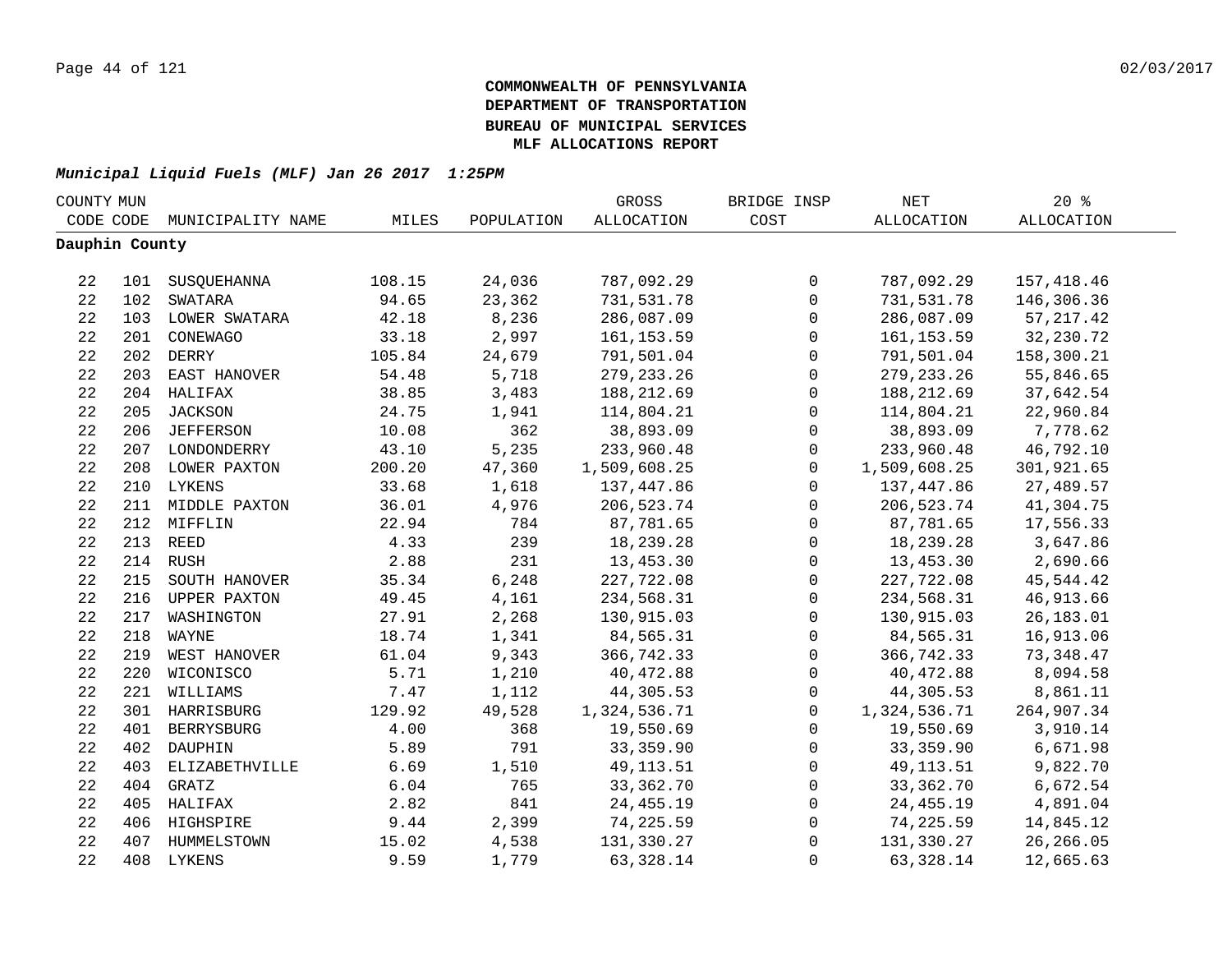| COUNTY MUN |     |                   |         |            | GROSS        | BRIDGE INSP | NET          | $20*$        |  |
|------------|-----|-------------------|---------|------------|--------------|-------------|--------------|--------------|--|
| CODE CODE  |     | MUNICIPALITY NAME | MILES   | POPULATION | ALLOCATION   | COST        | ALLOCATION   | ALLOCATION   |  |
| 22         | 409 | MIDDLETOWN        | 21.87   | 8,933      | 233,897.12   | $\mathbf 0$ | 233,897.12   | 46,779.42    |  |
| 22         | 410 | MILLERSBURG       | 13.51   | 2,557      | 90,146.65    | 0           | 90,146.65    | 18,029.33    |  |
| 22         | 411 | PAXTANG           | 7.65    | 1,561      | 53,120.84    | 0           | 53,120.84    | 10,624.17    |  |
| 22         | 412 | PENBROOK          | 8.59    | 3,008      | 82,681.57    | 0           | 82,681.57    | 16,536.31    |  |
| 22         | 413 | ROYALTON          | 5.46    | 907        | 34, 112.81   | 0           | 34, 112.81   | 6,822.56     |  |
| 22         | 414 | STEELTON          | 13.01   | 5,990      | 151,544.46   | $\mathbf 0$ | 151,544.46   | 30,308.89    |  |
| 22         | 415 | PILLOW            | 2.50    | 298        | 13,467.00    | $\mathbf 0$ | 13,467.00    | 2,693.40     |  |
| 22         | 416 | WILLIAMSTOWN      | 4.39    | 1,387      | 39,497.71    | 0           | 39,497.71    | 7,899.54     |  |
|            |     | County Totals:    | 1327.35 | 268,100    | 9,166,545.93 | 0           | 9,166,545.93 | 1,833,309.19 |  |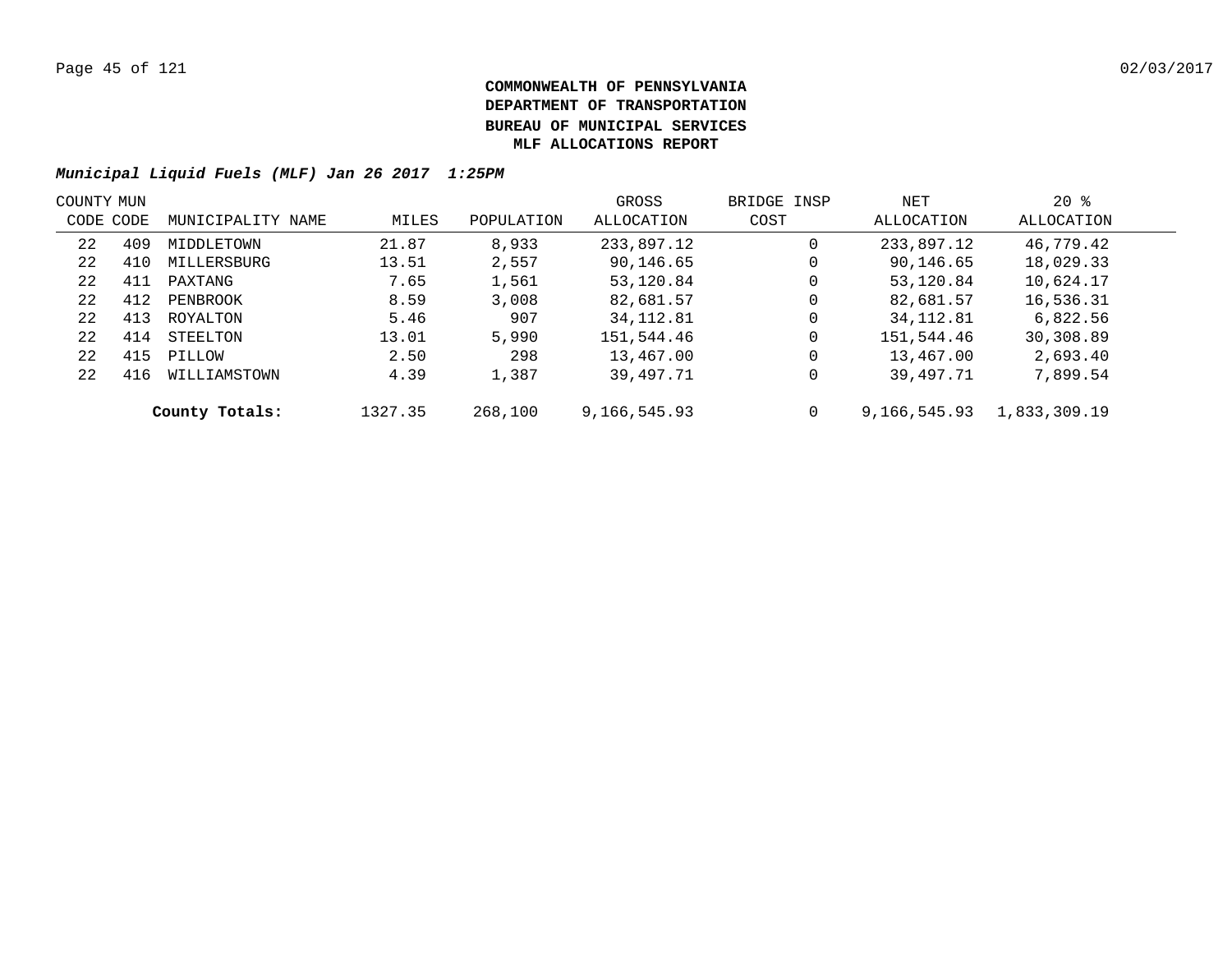| COUNTY MUN      |     |                          |        |            | GROSS        | BRIDGE INSP  | <b>NET</b>        | 20%         |  |
|-----------------|-----|--------------------------|--------|------------|--------------|--------------|-------------------|-------------|--|
| CODE CODE       |     | MUNICIPALITY NAME        | MILES  | POPULATION | ALLOCATION   | COST         | <b>ALLOCATION</b> | ALLOCATION  |  |
| Delaware County |     |                          |        |            |              |              |                   |             |  |
|                 |     |                          |        |            |              |              |                   |             |  |
| 23              |     | 101 ASTON                | 53.39  | 16,592     | 475,290.06   | $\mathbf 0$  | 475,290.06        | 95,058.01   |  |
| 23              |     | 102 DARBY                | 14.32  | 9,264      | 215,815.51   | $\mathbf 0$  | 215,815.51        | 43, 163. 10 |  |
| 23              |     | 103 HAVERFORD            | 122.65 | 48,491     | 1,282,247.37 | 586.60       | 1,281,660.77      | 256, 332.15 |  |
| 23              |     | 104 LOWER<br>CHICHESTER  | 5.43   | 3,469      | 81,031.01    | 0            | 81,031.01         | 16,206.20   |  |
| 23              |     | 105 NETHER<br>PROVIDENCE | 45.44  | 13,706     | 396,894.88   | $\mathsf{O}$ | 396,894.88        | 79,378.98   |  |
| 23              |     | 106 RADNOR               | 83.93  | 31,531     | 847,139.79   | $\mathbf 0$  | 847,139.79        | 169, 427.96 |  |
| 23              |     | 107 RIDLEY               | 70.03  | 30,768     | 788,666.32   | 896.60       | 787,769.72        | 157,553.94  |  |
| 23              |     | 108 SPRINGFIELD          | 67.54  | 24,211     | 660,375.01   | 351.00       | 660,024.01        | 132,004.80  |  |
| 23              |     | 109 TINICUM              | 18.90  | 4,091      | 135,541.34   | 659.00       | 134,882.34        | 26,976.47   |  |
| 23              |     | 110 UPPER<br>CHICHESTER  | 46.04  | 16,738     | 454, 453.50  | 586.60       | 453,866.90        | 90,773.38   |  |
| 23              |     | 111 UPPER DARBY          | 126.62 | 82,795     | 1,924,447.30 | 0            | 1,924,447.30      | 384,889.46  |  |
| 23              |     | 112 MARPLE<br>TOWNSHIP   | 79.89  | 23,428     | 685,519.39   | $\mathbf 0$  | 685,519.39        | 137,103.88  |  |
| 23              |     | 201 BETHEL               | 26.07  | 8,791      | 244,728.91   | $\mathbf 0$  | 244,728.91        | 48,945.78   |  |
| 23              |     | 202 CHADDS FORD          | 13.46  | 3,640      | 109,860.34   | $\mathbf 0$  | 109,860.34        | 21,972.07   |  |
| 23              |     | 203 CHESTER              | 9.85   | 3,940      | 103,815.58   | $\mathbf 0$  | 103,815.58        | 20,763.12   |  |
| 23              |     | 204 CONCORD              | 55.39  | 17,231     | 493, 414.94  | $\mathsf 0$  | 493, 414.94       | 98,682.99   |  |
| 23              |     | 205 EDGMONT              | 17.49  | 3,987      | 129, 121.67  | $\mathbf 0$  | 129, 121.67       | 25,824.33   |  |
| 23              |     | 207 MIDDLETOWN           | 56.82  | 15,807     | 471,858.89   | 0            | 471,858.89        | 94, 371. 78 |  |
| 23              |     | 208 NEWTOWN              | 50.21  | 12,216     | 384, 813.79  | 599.40       | 384, 214.39       | 76,842.88   |  |
| 23              | 209 | THORNBURY                | 27.73  | 8,028      | 236,038.48   | 0            | 236,038.48        | 47,207.70   |  |
| 23              | 210 | UPPER<br>PROVIDENCE      | 38.08  | 10,142     | 307,945.65   | $\mathbf 0$  | 307,945.65        | 61,589.13   |  |
| 23              | 301 | CHESTER CITY             | 79.60  | 33,972     | 878,080.08   | 8,856.50     | 869, 223.58       | 173,844.72  |  |
| 23              | 401 | ALDAN                    | 10.05  | 4,152      | 108,345.80   | $\mathbf 0$  | 108,345.80        | 21,669.16   |  |
| 23              | 402 | <b>BROOKHAVEN</b>        | 20.67  | 8,006      | 213,046.82   | $\mathbf 0$  | 213,046.82        | 42,609.36   |  |
| 23              | 403 | CHESTER<br>HEIGHTS       | 2.52   | 2,531      | 54,507.83    | $\Omega$     | 54,507.83         | 10,901.57   |  |
| 23              |     | 404 CLIFTON<br>HEIGHTS   | 10.14  | 6,652      | 154,510.20   | $\mathsf{O}$ | 154,510.20        | 30,902.04   |  |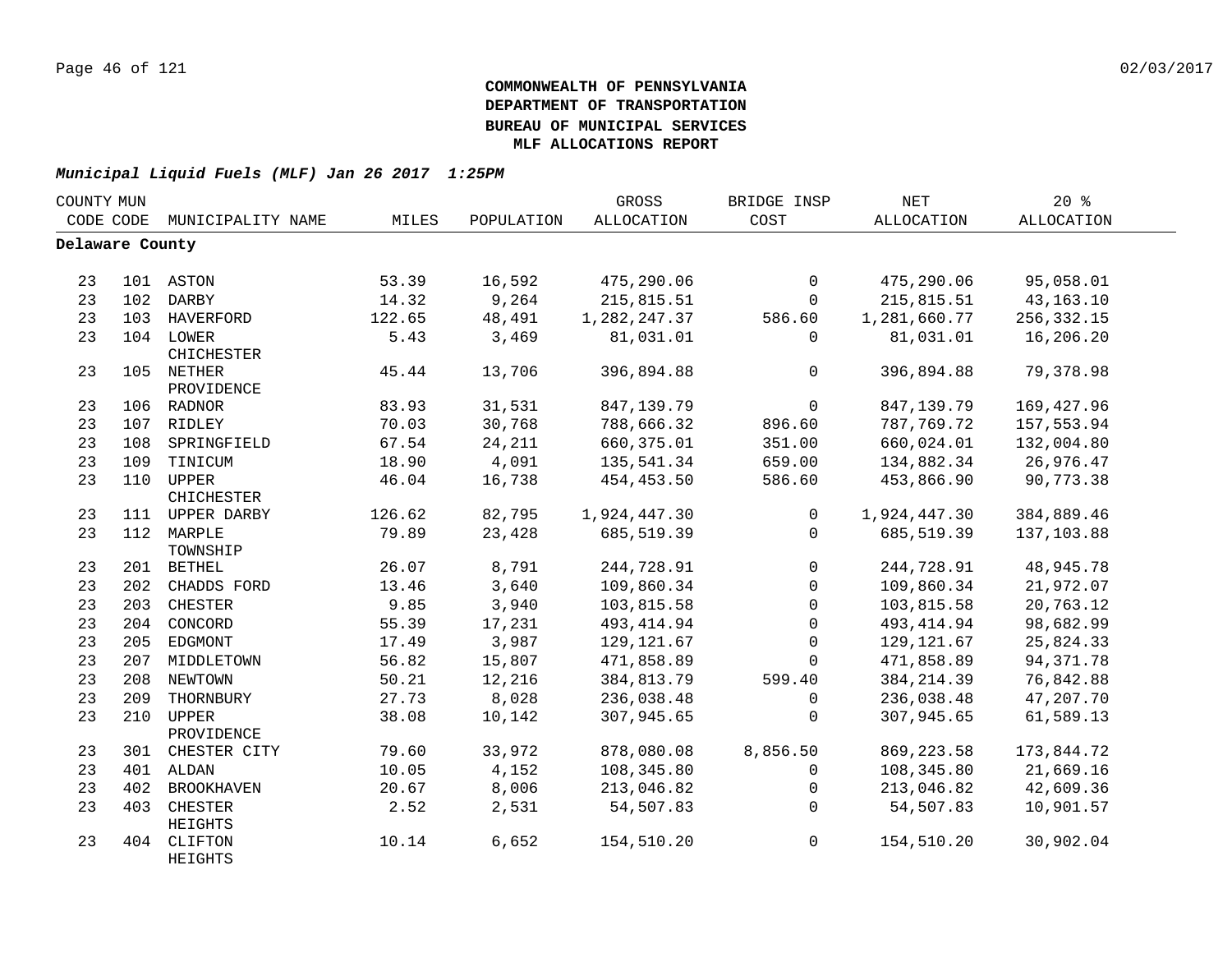| COUNTY MUN |     |                               |         |            | GROSS         | BRIDGE INSP  | NET                                        | $20*$       |  |
|------------|-----|-------------------------------|---------|------------|---------------|--------------|--------------------------------------------|-------------|--|
| CODE CODE  |     | MUNICIPALITY NAME             | MILES   | POPULATION | ALLOCATION    | COST         | ALLOCATION                                 | ALLOCATION  |  |
| 23         | 405 | COLLINGDALE                   | 13.06   | 8,786      | 203,012.66    | $\Omega$     | 203,012.66                                 | 40,602.53   |  |
| 23         | 406 | COLWYN                        | 3.96    | 2,546      | 59,390.29     | 261.80       | 59,128.49                                  | 11,825.70   |  |
| 23         | 407 | DARBY                         | 11.81   | 10,687     | 233,897.80    | $\Omega$     | 233,897.80                                 | 46,779.56   |  |
| 23         | 408 | EAST LANSDOWNE                | 4.37    | 2,668      | 62,940.80     | $\Omega$     | 62,940.80                                  | 12,588.16   |  |
| 23         | 409 | EDDYSTONE                     | 4.86    | 2,410      | 59,774.06     | $\Omega$     | 59,774.06                                  | 11,954.81   |  |
| 23         | 410 | FOLCROFT                      | 9.57    | 6,606      | 151,842.41    | 724.50       | 151,117.91                                 | 30, 223.58  |  |
| 23         | 411 | GLENOLDEN                     | 13.78   | 7,153      | 175,349.76    | 2,014.80     | 173,334.96                                 | 34,666.99   |  |
| 23         | 412 | LANSDOWNE                     | 21.67   | 10,620     | 264, 214.66   | $\mathbf{0}$ | 264, 214.66                                | 52,842.93   |  |
| 23         | 413 | MARCUS HOOK                   | 5.35    | 2,397      | 61,103.24     | $\Omega$     | 61,103.24                                  | 12,220.65   |  |
| 23         | 414 | MEDIA                         | 14.12   | 5,327      | 142,929.38    | $\Omega$     | 142,929.38                                 | 28,585.88   |  |
| 23         | 415 | MILLBOURNE                    | 1.00    | 1,159      | 24, 467. 73   | $\Omega$     | 24, 467. 73                                | 4,893.55    |  |
| 23         |     | 416 MORTON                    | 6.95    | 2,669      | 71,213.68     | $\Omega$     | 71,213.68                                  | 14, 242. 74 |  |
| 23         | 417 | NORWOOD                       | 12.82   | 5,890      | 149,101.51    | $\mathbf{0}$ | 149,101.51                                 | 29,820.30   |  |
| 23         | 418 | PARKSIDE                      | 4.06    | 2,328      | 55,709.79     | $\Omega$     | 55,709.79                                  | 11, 141.96  |  |
| 23         | 419 | PROSPECT PARK                 | 12.47   | 6,454      | 158,331.43    | $\Omega$     | 158,331.43                                 | 31,666.29   |  |
| 23         | 420 | RIDLEY PARK                   | 16.45   | 7,002      | 181,121.29    | 536.60       | 180,584.69                                 | 36,116.94   |  |
| 23         | 421 | ROSE VALLEY                   | 3.72    | 913        | 28,655.92     | $\Omega$     | 28,655.92                                  | 5,731.18    |  |
| 23         | 422 | RUTLEDGE                      | 2.90    | 784        | 23,665.17     | 0            | 23,665.17                                  | 4,733.03    |  |
| 23         | 423 | SHARON HILL<br><b>BOROUGH</b> | 9.03    | 5,697      | 133,434.04    | 593.60       | 132,840.44                                 | 26,568.09   |  |
| 23         |     | 424 SWARTHMORE                | 15.86   | 6,194      | 164,406.37    | 702.00       | 163,704.37                                 | 32,740.87   |  |
| 23         | 425 | TRAINER                       | 4.69    | 1,828      | 48,550.13     | $\Omega$     | 48,550.13                                  | 9,710.03    |  |
| 23         | 426 | UPLAND BOROUGH                | 7.50    | 3,239      | 83, 433. 18   | $\mathbf{0}$ | 83, 433. 18                                | 16,686.64   |  |
| 23         | 427 | YEADON                        | 19.39   | 11,443     | 272,022.49    | $\mathsf{O}$ | 272,022.49                                 | 54,404.50   |  |
|            |     | County Totals:                | 1371.65 | 558,979    | 14,646,078.25 |              | 17,369.00    14,628,709.25    2,925,741.85 |             |  |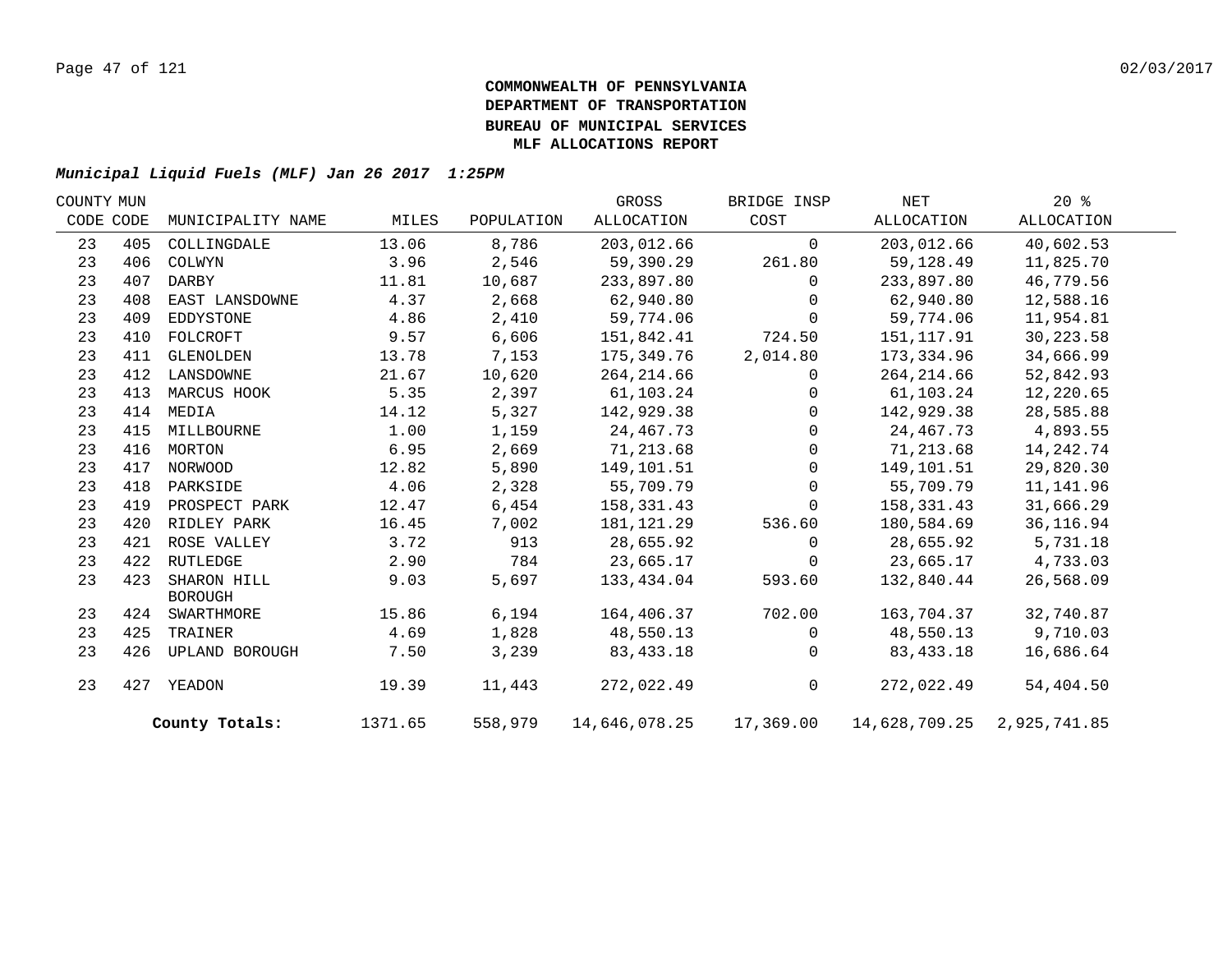| COUNTY MUN |     |                          |        |            | GROSS        | BRIDGE INSP | NET          | $20*$      |  |
|------------|-----|--------------------------|--------|------------|--------------|-------------|--------------|------------|--|
| CODE CODE  |     | MUNICIPALITY NAME        | MILES  | POPULATION | ALLOCATION   | COST        | ALLOCATION   | ALLOCATION |  |
| Elk County |     |                          |        |            |              |             |              |            |  |
| 24         | 201 | BENEZETTE                | 11.92  | 207        | 41,935.71    | 2,407.20    | 39,528.51    | 7,905.70   |  |
| 24         | 203 | FOX TOWNSHIP             | 47.68  | 3,630      | 219, 161. 18 | 570.60      | 218,590.58   | 43,718.12  |  |
| 24         | 204 | HIGHLAND                 | 26.45  | 492        | 93,653.27    | 385.80      | 93,267.47    | 18,653.49  |  |
| 24         | 205 | HORTON                   | 29.31  | 1,452      | 120,420.19   | 2,913.60    | 117,506.59   | 23,501.32  |  |
| 24         | 206 | JAY TOWNSHIP             | 41.41  | 2,072      | 170,510.61   | 2,921.60    | 167,589.01   | 33,517.80  |  |
| 24         | 207 | JONES                    | 41.94  | 1,624      | 163,985.23   | 2,104.20    | 161,881.03   | 32,376.21  |  |
| 24         | 208 | MILLSTONE                | 19.09  | 82         | 62,581.78    | 1,292.80    | 61,288.98    | 12,257.80  |  |
| 24         | 209 | RIDGWAY                  | 18.74  | 2,523      | 106,255.73   | 1,895.00    | 104,360.73   | 20,872.15  |  |
| 24         | 210 | SPRING CREEK<br>TOWNSHIP | 20.90  | 233        | 71,143.65    | 2,101.60    | 69,042.05    | 13,808.41  |  |
| 24         | 301 | SAINT MARYS              | 74.42  | 13,070     | 477,943.27   | 1,880.20    | 476,063.07   | 95,212.61  |  |
| 24         | 401 | JOHNSONBURG              | 11.62  | 2,483      | 82,741.80    | 957.40      | 81,784.40    | 16,356.88  |  |
| 24         | 402 | RIDGWAY                  | 17.57  | 4,078      | 131,047.54   | $\mathbf 0$ | 131,047.54   | 26,209.51  |  |
|            |     | County Totals:           | 361.05 | 31,946     | 1,741,379.96 | 19,430.00   | 1,721,949.96 | 344,389.99 |  |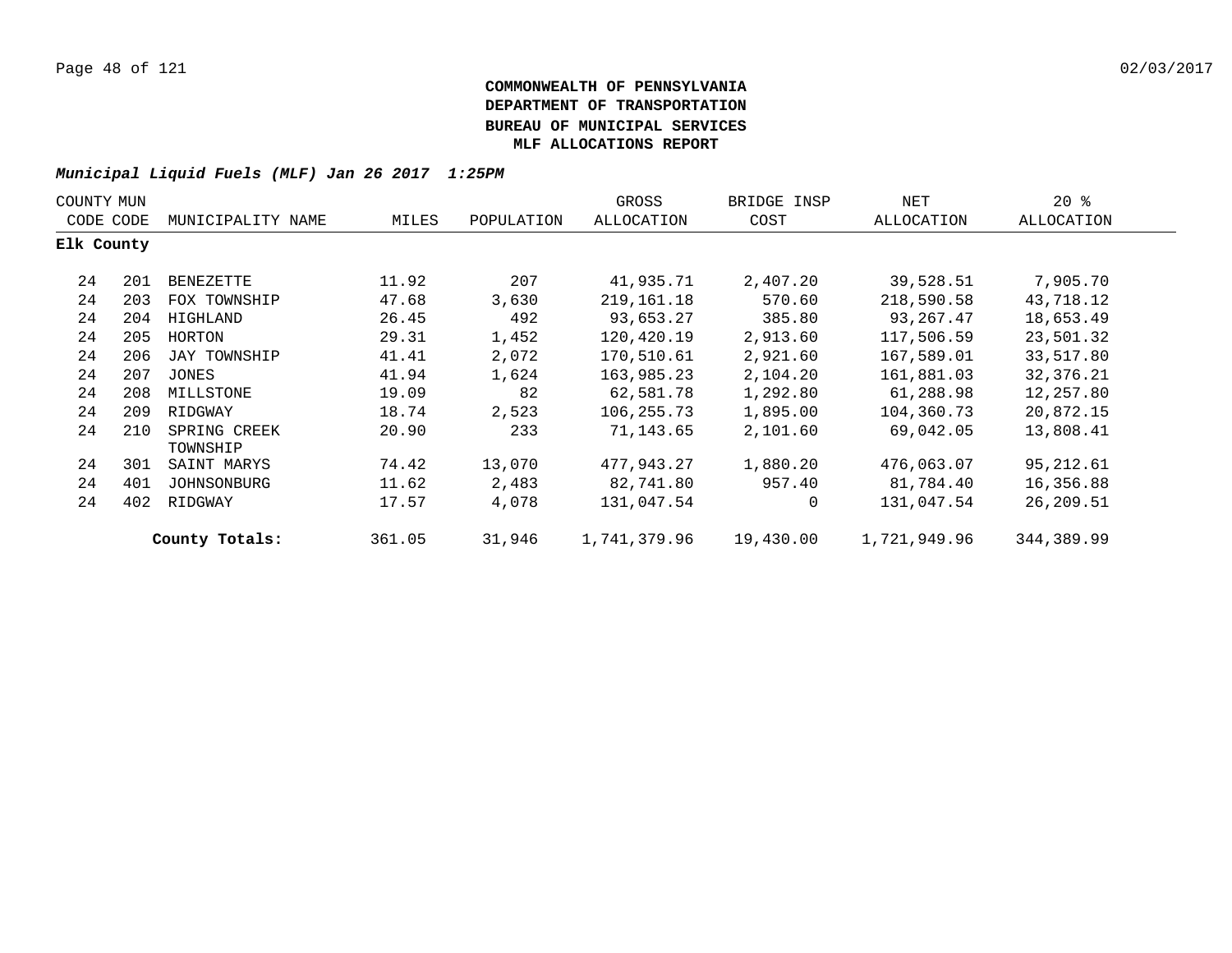| COUNTY MUN |             |                   |        |            | GROSS        | BRIDGE INSP  | NET               | $20*$             |  |
|------------|-------------|-------------------|--------|------------|--------------|--------------|-------------------|-------------------|--|
| CODE CODE  |             | MUNICIPALITY NAME | MILES  | POPULATION | ALLOCATION   | COST         | <b>ALLOCATION</b> | <b>ALLOCATION</b> |  |
|            | Erie County |                   |        |            |              |              |                   |                   |  |
|            |             |                   |        |            |              |              |                   |                   |  |
| 25         |             | 101 LAWRENCE PARK | 10.97  | 3,982      | 108,169.68   | $\mathsf{O}$ | 108,169.68        | 21,633.94         |  |
| 25         |             | 201 AMITY         | 27.81  | 1,073      | 108,666.18   | 1,708.20     | 106,957.98        | 21,391.60         |  |
| 25         | 202         | CONCORD           | 19.91  | 1,344      | 88,363.70    | 0            | 88,363.70         | 17,672.74         |  |
| 25         | 203         | CONNEAUT          | 38.07  | 4,290      | 200,526.06   | 0            | 200,526.06        | 40,105.21         |  |
| 25         | 204         | ELK CREEK         | 42.98  | 1,798      | 170,505.60   | 0            | 170,505.60        | 34,101.12         |  |
| 25         | 205         | FAIRVIEW          | 76.30  | 10,102     | 429, 493.67  | 871.20       | 428,622.47        | 85,724.49         |  |
| 25         | 206         | FRANKLIN          | 31.88  | 1,633      | 131,964.16   | 1,306.80     | 130,657.36        | 26, 131. 47       |  |
| 25         | 207         | GIRARD            | 55.55  | 5,102      | 271,352.69   | $\mathbf 0$  | 271,352.69        | 54,270.54         |  |
| 25         | 208         | <b>GREENE</b>     | 58.05  | 4,706      | 272,084.44   | 2,988.40     | 269,096.04        | 53,819.21         |  |
| 25         | 209         | GREENFIELD        | 40.72  | 1,933      | 165,752.27   | 1,956.40     | 163,795.87        | 32,759.17         |  |
| 25         |             | 210 HARBORCREEK   | 89.71  | 17,234     | 603, 274.30  | 4,186.80     | 599,087.50        | 119,817.50        |  |
| 25         |             | 211 LE BOEUF      | 37.07  | 1,698      | 149,761.96   | 2,275.80     | 147,486.16        | 29,497.23         |  |
| 25         | 212         | MCKEAN            | 63.66  | 4,409      | 284,583.10   | 1,621.80     | 282,961.30        | 56,592.26         |  |
| 25         |             | 213 MILLCREEK     | 209.92 | 53,515     | 1,653,654.49 | 2,586.00     | 1,651,068.49      | 330, 213.70       |  |
| 25         |             | 214 NORTH EAST    | 64.44  | 6,315      | 322,054.86   | 2,569.20     | 319,485.66        | 63,897.13         |  |
| 25         |             | 215 SPRINGFIELD   | 61.93  | 3,425      | 260,991.13   | 1,306.80     | 259,684.33        | 51,936.87         |  |
| 25         |             | 216 SUMMIT        | 50.82  | 6,603      | 283,763.65   | 2,178.00     | 281,585.65        | 56, 317. 13       |  |
| 25         |             | 217 UNION         | 33.47  | 1,655      | 137, 454.94  | 967.80       | 136,487.14        | 27, 297.43        |  |
| 25         |             | 218 VENANGO       | 66.43  | 2,297      | 254,689.11   | 2,392.00     | 252, 297.11       | 50,459.42         |  |
| 25         | 219         | WASHINGTON        | 69.45  | 4,432      | 303,529.82   | 3,484.80     | 300,045.02        | 60,009.00         |  |
| 25         | 220         | WATERFORD         | 65.49  | 3,920      | 281,464.60   | 2,822.60     | 278,642.00        | 55,728.40         |  |
| 25         |             | 221 WAYNE         | 29.80  | 1,659      | 125,786.46   | 435.60       | 125,350.86        | 25,070.17         |  |
| 25         |             | 301 CORRY CITY    | 34.31  | 6,605      | 230,977.84   | 1,058.60     | 229,919.24        | 45,983.85         |  |
| 25         |             | 302 ERIE CITY     | 297.19 | 101,786    | 2,818,669.09 | 3,618.00     | 2,815,051.09      | 563,010.22        |  |
| 25         |             | 401 ALBION        | 6.95   | 1,516      | 50,055.44    | 0            | 50,055.44         | 10,011.09         |  |
| 25         | 402         | CRANESVILLE       | 2.04   | 638        | 18, 234. 48  | 0            | 18,234.48         | 3,646.90          |  |
| 25         | 404         | EDINBORO          | 17.86  | 6,438      | 175, 282. 75 | 871.20       | 174,411.55        | 34,882.31         |  |
| 25         | 405         | ELGIN             | 0.66   | 218        | 6,112.02     | $\mathbf 0$  | 6,112.02          | 1,222.40          |  |
| 25         | 407         | GIRARD            | 15.69  | 3,104      | 107,159.15   | 0            | 107,159.15        | 21,431.83         |  |
| 25         | 408         | LAKE CITY         | 12.24  | 3,031      | 94,781.55    | $\mathbf 0$  | 94,781.55         | 18,956.31         |  |
| 25         | 409         | MCKEAN            | 1.80   | 388        | 12,878.96    | 0            | 12,878.96         | 2,575.79          |  |
| 25         | 410         | MILL VILLAGE      | 2.29   | 412        | 14,887.12    | 435.60       | 14,451.52         | 2,890.30          |  |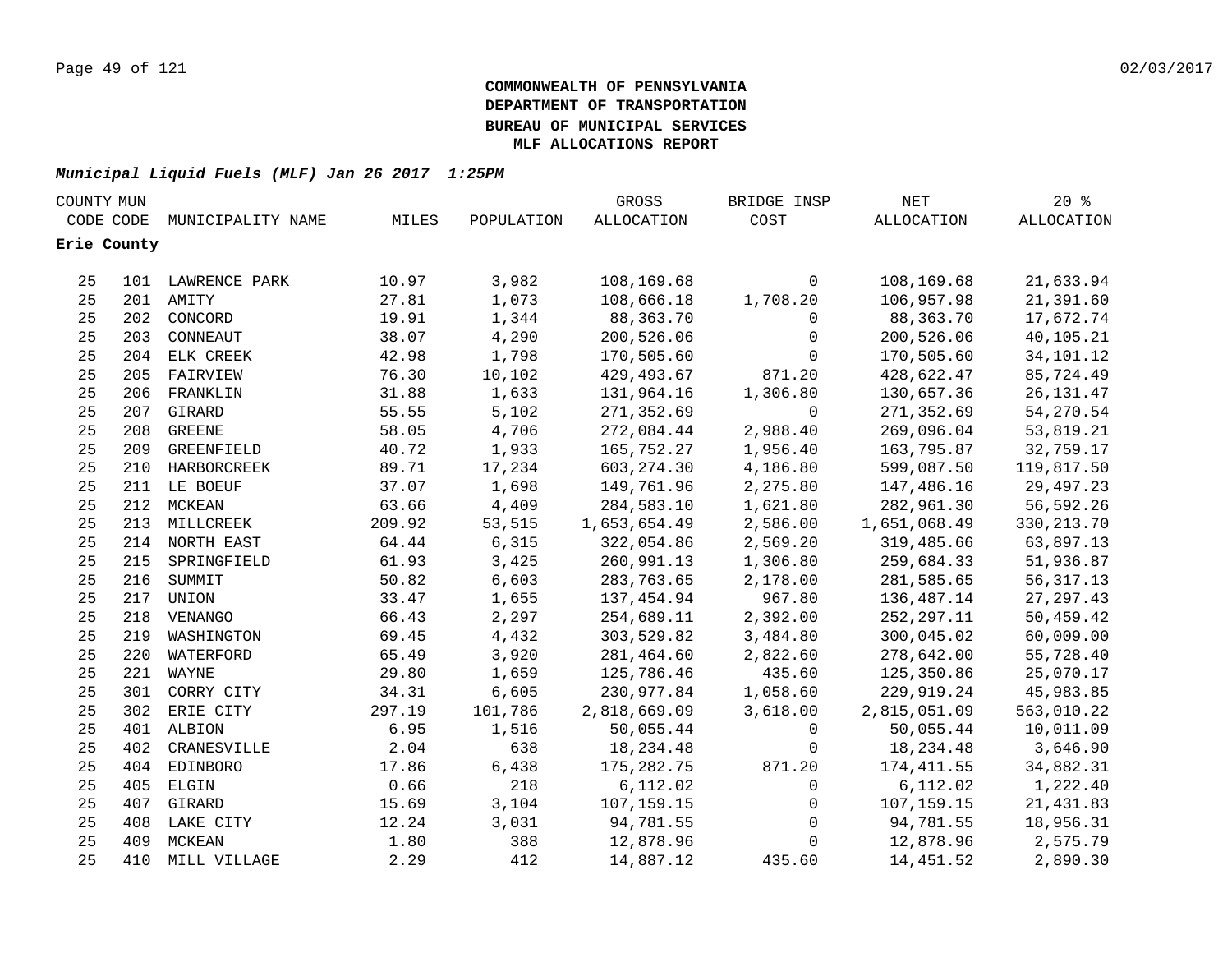| COUNTY MUN |     |                   |         |            | GROSS         | BRIDGE INSP | NET           | $20*$        |  |
|------------|-----|-------------------|---------|------------|---------------|-------------|---------------|--------------|--|
| CODE CODE  |     | MUNICIPALITY NAME | MILES   | POPULATION | ALLOCATION    | COST        | ALLOCATION    | ALLOCATION   |  |
| 25         | 411 | NORTH EAST        | 13.24   | 4,294      | 121,157.78    | 435.60      | 120,722.18    | 24,144.44    |  |
| 25         | 412 | PLATEA            | 4.93    | 430        | 23,663.90     | 0           | 23,663.90     | 4,732.78     |  |
| 25         | 413 | UNION CITY        | 12.02   | 3,320      | 99,380.99     | 0           | 99,380.99     | 19,876.20    |  |
| 25         | 414 | WATERFORD         | 11.15   | 1,517      | 63,511.42     | 1,067.60    | 62,443.82     | 12,488.76    |  |
| 25         | 415 | WATTSBURG         | 1.93    | 403        | 13,570.15     | 0           | 13,570.15     | 2,714.03     |  |
| 25         | 416 | WESLEYVILLE       | 10.02   | 3,341      | 93,367.49     | 0           | 93,367.49     | 18,673.50    |  |
|            |     | County Totals:    | 1688.75 | 280,566    | 10,551,577.00 | 43,144.80   | 10,508,432.20 | 2,101,686.44 |  |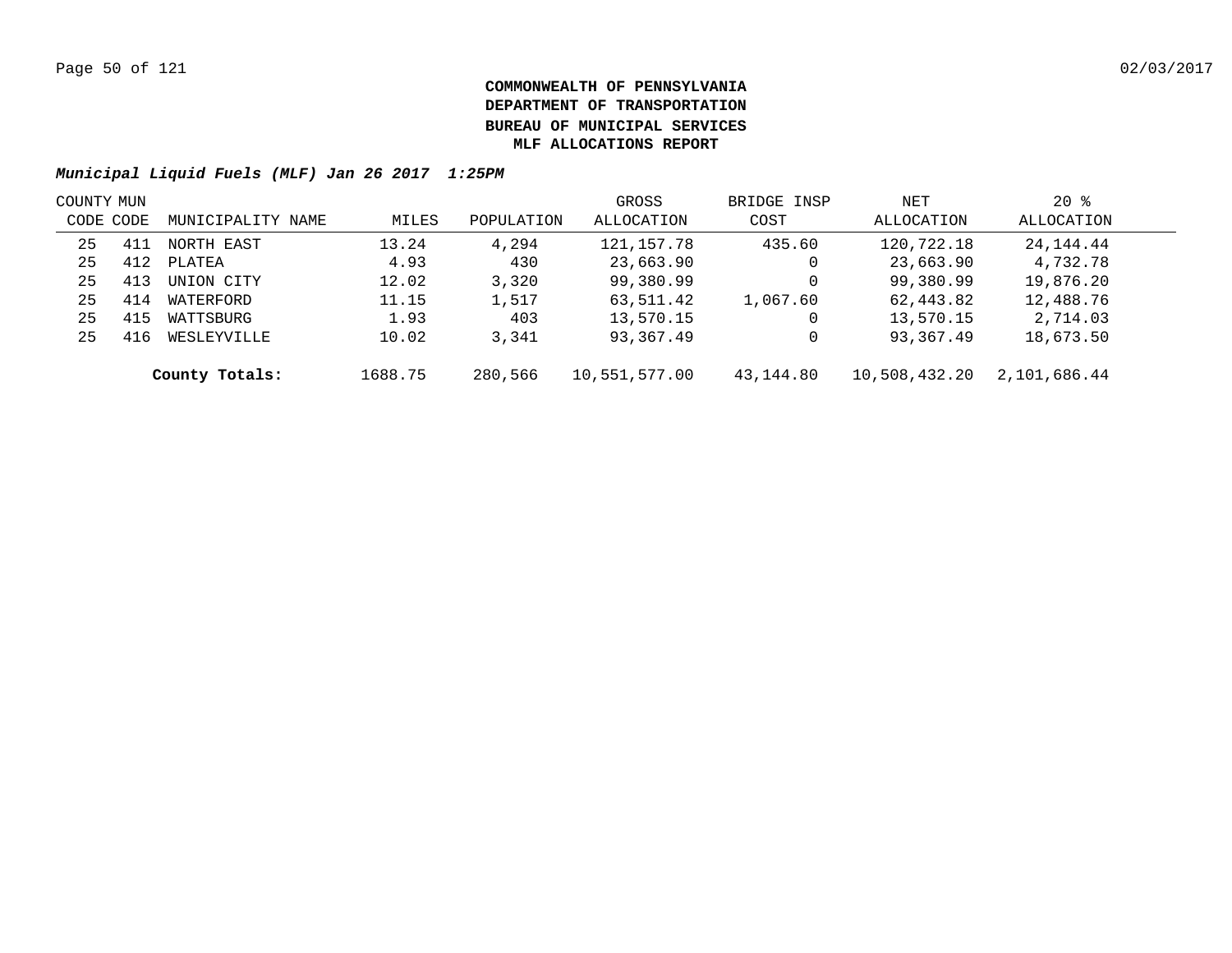| COUNTY MUN     |     |                     |       |            | GROSS             | BRIDGE INSP         | $\operatorname{NET}$ | 20%               |  |
|----------------|-----|---------------------|-------|------------|-------------------|---------------------|----------------------|-------------------|--|
| CODE CODE      |     | MUNICIPALITY NAME   | MILES | POPULATION | <b>ALLOCATION</b> | COST                | ALLOCATION           | <b>ALLOCATION</b> |  |
| Fayette County |     |                     |       |            |                   |                     |                      |                   |  |
|                |     |                     |       |            |                   |                     |                      |                   |  |
| 26             |     | 201 BROWNSVILLE     | 6.02  | 683        | 31,793.98         | 871.20              | 30,922.78            | 6,184.56          |  |
| 26             |     | 202 BULLSKIN        | 75.54 | 6,966      | 369,514.70        | 2,989.00            | 366,525.70           | 73,305.14         |  |
| 26             |     | 203 CONNELLSVILLE   | 19.23 | 2,391      | 105,401.14        | $\mathsf{O}$        | 105,401.14           | 21,080.23         |  |
| 26             |     | 204 DUNBAR          | 66.80 | 7,126      | 344, 487. 79      | 0                   | 344, 487. 79         | 68,897.56         |  |
| 26             | 205 | FRANKLIN            | 27.17 | 2,528      | 133, 318.64       | 448.40              | 132,870.24           | 26,574.05         |  |
| 26             | 206 | <b>GEORGES</b>      | 63.35 | 6,612      | 324,017.59        | 2,353.00            | 321,664.59           | 64, 332.92        |  |
| 26             | 207 | <b>GERMAN</b>       | 67.97 | 5,097      | 310,997.80        | 0                   | 310,997.80           | 62,199.56         |  |
| 26             | 208 | HENRY CLAY          | 52.55 | 2,066      | 206,042.07        | 881.00              | 205,161.07           | 41,032.21         |  |
| 26             | 209 | <b>JEFFERSON</b>    | 29.85 | 2,015      | 132,479.23        | $\Omega$            | 132,479.23           | 26,495.85         |  |
| 26             |     | 210 LOWER TYRONE    | 24.22 | 1,123      | 98,097.74         | $\mathbf 0$         | 98,097.74            | 19,619.55         |  |
| 26             |     | 211 LUZERNE         | 50.73 | 5,965      | 271,768.01        | $\mathbf 0$         | 271,768.01           | 54, 353.60        |  |
| 26             | 212 | MENALLEN            | 29.38 | 4,205      | 171,163.27        | 1,298.40            | 169,864.87           | 33,972.97         |  |
| 26             | 213 | NICHOLSON           | 33.49 | 1,805      | 140, 271.51       | $\Omega$            | 140,271.51           | 28,054.30         |  |
| 26             |     | 214 NORTH UNION     | 75.64 | 12,728     | 475,570.66        | 441.00              | 475,129.66           | 95,025.93         |  |
| 26             | 215 | PERRY               | 28.32 | 2,552      | 137,438.39        | 475.20              | 136,963.19           | 27,392.64         |  |
| 26             |     | 216 REDSTONE        | 50.77 | 5,566      | 264,574.10        | $\mathsf{O}$        | 264,574.10           | 52,914.82         |  |
| 26             | 217 | SALTLICK            | 45.42 | 3,461      | 208,829.24        | 3,752.00            | 205,077.24           | 41,015.45         |  |
| 26             | 218 | SOUTH UNION         | 57.86 | 10,681     | 381, 121. 25      | 1,299.00            | 379,822.25           | 75,964.45         |  |
| 26             | 219 | SPRINGFIELD         | 75.34 | 3,043      | 296,885.50        | 2,345.00            | 294,540.50           | 58,908.10         |  |
| 26             | 220 | SPRINGHILL          | 36.43 | 2,907      | 169,900.18        | 469.00              | 169, 431. 18         | 33,886.24         |  |
| 26             | 221 | <b>STEWART</b>      | 38.22 | 731        | 135,696.27        | $\mathbf 0$         | 135,696.27           | 27, 139. 25       |  |
| 26             | 222 | <b>UPPER TYRONE</b> | 12.54 | 2,059      | 77,904.62         | $\Omega$            | 77,904.62            | 15,580.92         |  |
| 26             | 223 | WASHINGTON          | 20.54 | 3,902      | 137,320.14        | 435.60              | 136,884.54           | 27,376.91         |  |
| 26             | 224 | WHARTON             | 74.23 | 3,575      | 303,096.63        | $\mathbf 0$         | 303,096.63           | 60,619.33         |  |
| 26             | 301 | CONNELLSVILLE       | 32.83 | 7,637      | 245,180.47        | $\Omega$            | 245,180.47           | 49,036.09         |  |
| 26             | 302 | UNIONTOWN           | 36.66 | 10,372     | 307,623.12        | 4,345.20            | 303, 277.92          | 60,655.58         |  |
| 26             | 401 | BELLE VERNON        | 3.73  | 1,093      | 31,991.02         | $\mathbf 0$         | 31,991.02            | 6,398.20          |  |
| 26             | 402 | BROWNSVILLE         | 16.90 | 2,331      | 96,845.48         | 1,885.80            | 94,959.68            | 18,991.94         |  |
| 26             | 403 | DAWSON              | 3.03  | 367        | 16,428.90         | $\mathsf{O}$        | 16,428.90            | 3,285.78          |  |
| 26             | 404 | <b>DUNBAR</b>       | 7.96  | 1,042      | 44,588.70         | 0                   | 44,588.70            | 8,917.74          |  |
| 26             | 405 | <b>EVERSON</b>      | 3.13  | 793        | 24,566.19         | $\mathsf{O}\xspace$ | 24,566.19            | 4,913.24          |  |
| 26             | 406 | FAIRCHANCE          | 9.99  | 1,975      | 68,204.61         | $\mathbf 0$         | 68,204.61            | 13,640.92         |  |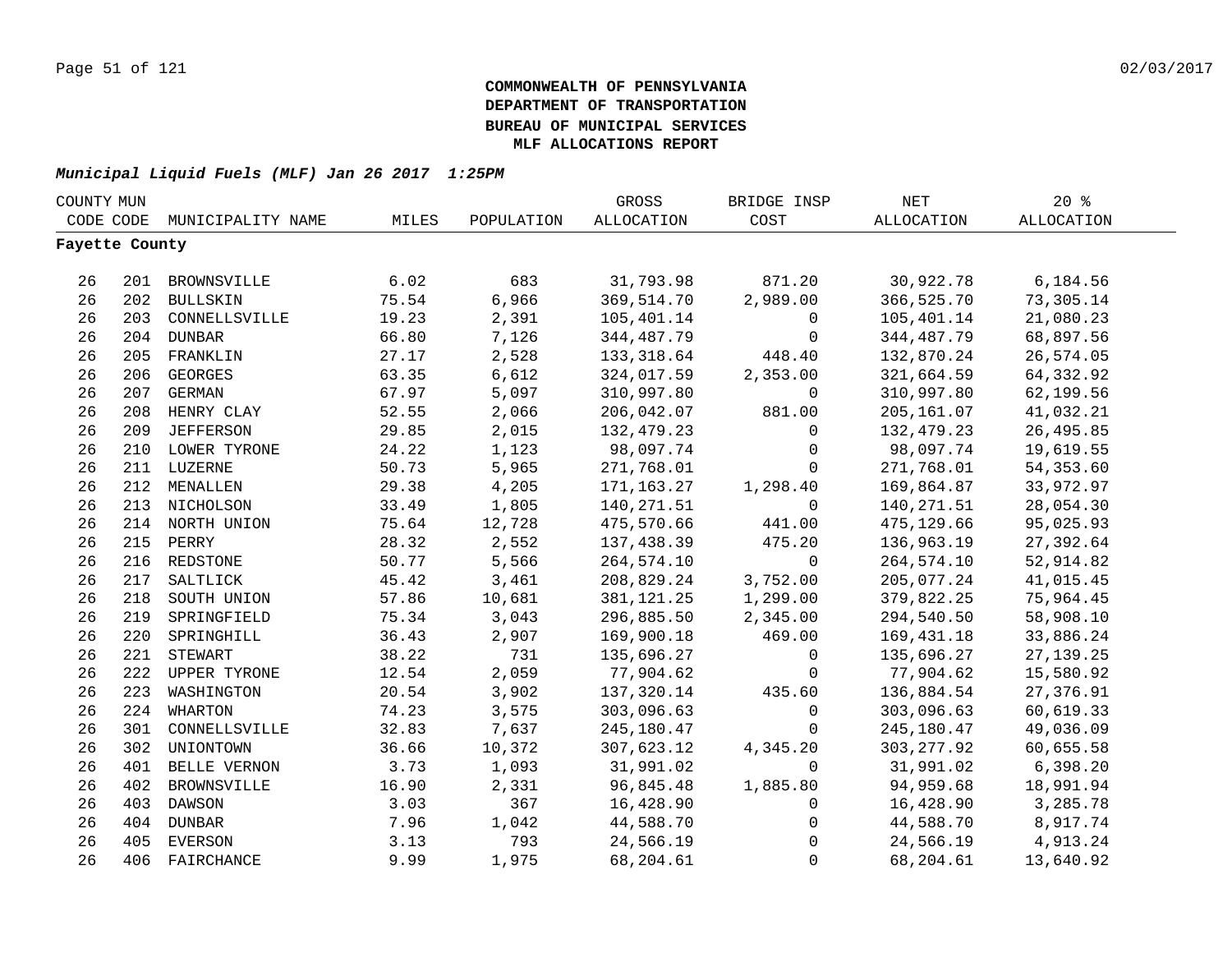| COUNTY MUN |           |                        |         |            | GROSS        | BRIDGE INSP | NET          | $20*$        |  |
|------------|-----------|------------------------|---------|------------|--------------|-------------|--------------|--------------|--|
|            | CODE CODE | MUNICIPALITY NAME      | MILES   | POPULATION | ALLOCATION   | COST        | ALLOCATION   | ALLOCATION   |  |
| 26         | 407       | FAYETTE CITY           | 3.17    | 596        | 21,079.09    |             | 21,079.09    | 4,215.82     |  |
| 26         | 408       | MARKLEYSBURG           | 1.06    | 284        | 8,602.93     | 0           | 8,602.93     | 1,720.59     |  |
| 26         | 409       | MASONTOWN              | 18.82   | 3,450      | 123,522.65   |             | 123,522.65   | 24,704.53    |  |
| 26         | 410       | NEWELL                 | 4.23    | 541        | 23,461.20    | 0           | 23,461.20    | 4,692.24     |  |
| 26         | 411       | OHIOPYLE               | 1.35    | 59         | 5,401.87     |             | 5,401.87     | 1,080.37     |  |
| 26         | 412       | PERRYOPOLIS            | 11.24   | 1,784      | 68,698.94    | $\Omega$    | 68,698.94    | 13,739.79    |  |
| 26         | 413       | POINT MARION           | 6.65    | 1,159      | 42,544.50    | 275.40      | 42,269.10    | 8,453.82     |  |
| 26         | 414       | SMITHFIELD             | 3.53    | 875        | 27,350.71    | 0           | 27,350.71    | 5,470.14     |  |
| 26         | 415       | SOUTH<br>CONNELLSVILLE | 11.55   | 1,970      | 73,103.97    |             | 73,103.97    | 14,620.79    |  |
| 26         | 416       | VANDERBILT             | 3.00    | 476        | 18,333.12    | 0           | 18,333.12    | 3,666.62     |  |
|            |           | County Totals:         | 1240.44 | 136,591    | 6,475,217.92 | 24,564.20   | 6,450,653.72 | 1,290,130.74 |  |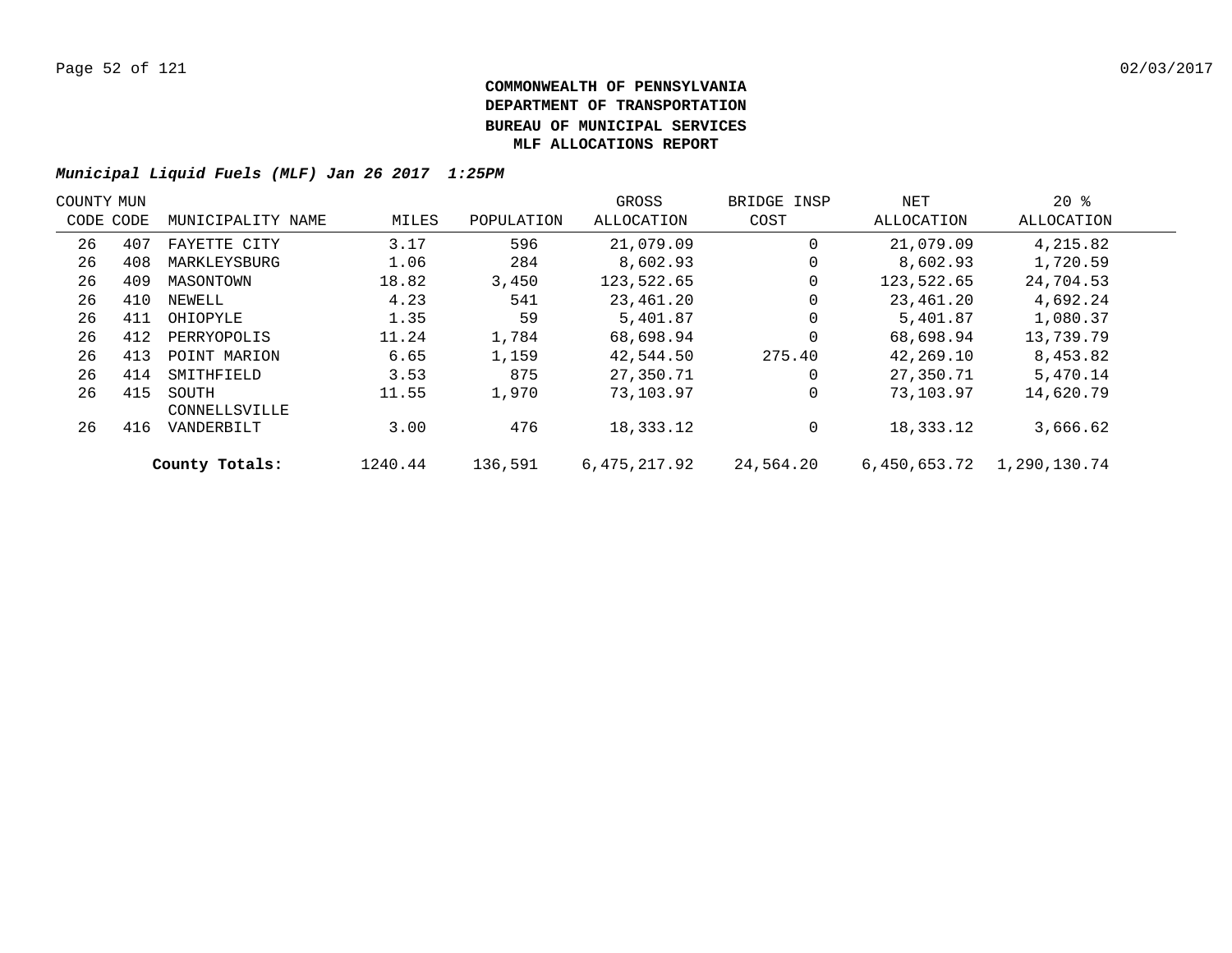| COUNTY MUN    |     |                   |        |            | GROSS      | BRIDGE INSP | NET        | $20*$      |
|---------------|-----|-------------------|--------|------------|------------|-------------|------------|------------|
| CODE CODE     |     | MUNICIPALITY NAME | MILES  | POPULATION | ALLOCATION | COST        | ALLOCATION | ALLOCATION |
| Forest County |     |                   |        |            |            |             |            |            |
| 27            | 201 | BARNETT           | 21.45  | 361        | 75,252.20  | $\Omega$    | 75,252.20  | 15,050.44  |
| 27            | 202 | GREEN             | 8.51   | 522        | 36,806.08  | $\Omega$    | 36,806.08  | 7,361.22   |
| 27            | 203 | HARMONY           | 24.74  | 666        | 91,375.23  | $\Omega$    | 91,375.23  | 18,275.05  |
| 27            | 204 | HICKORY           | 12.14  | 558        | 49,080.61  | $\mathbf 0$ | 49,080.61  | 9,816.12   |
| 27            | 205 | HOWE              | 19.70  | 405        | 70,460.64  | $\Omega$    | 70,460.64  | 14,092.13  |
| 27            | 206 | JENKS             | 27.54  | 3,629      | 154,706.38 | $\mathbf 0$ | 154,706.38 | 30,941.28  |
| 27            | 207 | KINGSLEY          | 18.04  | 363        | 64,378.86  | $\Omega$    | 64,378.86  | 12,875.77  |
| 27            | 208 | TIONESTA          | 19.08  | 729        | 74,422.59  | $\mathbf 0$ | 74,422.59  | 14,884.52  |
| 27            | 401 | TIONESTA          | 4.10   | 483        | 21,980.96  | $\mathbf 0$ | 21,980.96  | 4,396.19   |
|               |     | County Totals:    | 155.30 | 7,716      | 638,463.55 | $\Omega$    | 638,463.55 | 127,692.71 |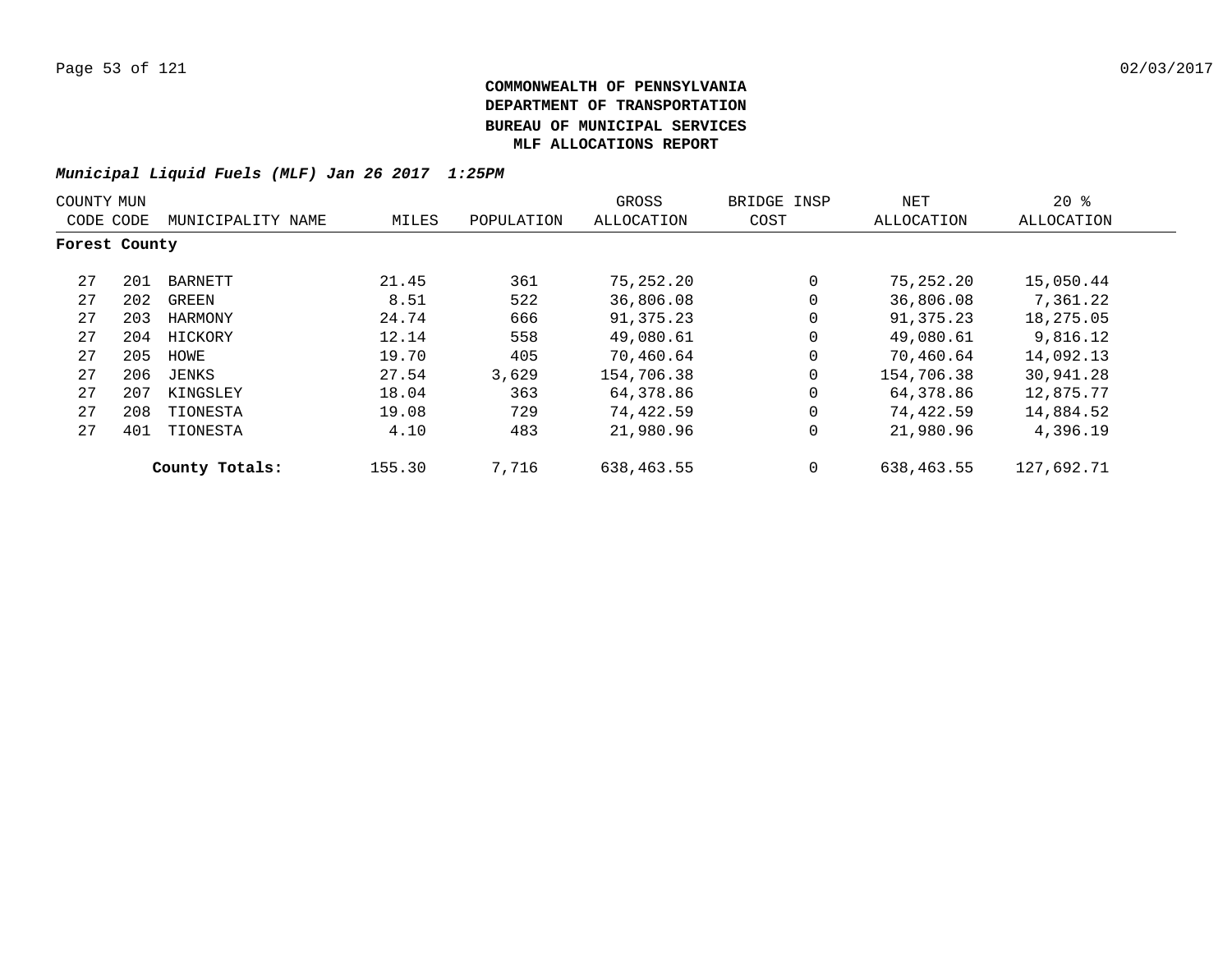| COUNTY MUN      |     |                   |         |            | GROSS             | BRIDGE INSP    | NET        | $20*$                     |  |
|-----------------|-----|-------------------|---------|------------|-------------------|----------------|------------|---------------------------|--|
| CODE CODE       |     | MUNICIPALITY NAME | MILES   | POPULATION | <b>ALLOCATION</b> | COST           | ALLOCATION | ALLOCATION                |  |
| Franklin County |     |                   |         |            |                   |                |            |                           |  |
| 28              | 201 | ANTRIM            | 110.40  | 14,893     | 626,511.65        | $\Omega$       | 626,511.65 | 125,302.33                |  |
| 28              | 202 | FANNETT           | 29.74   | 2,548      | 141,908.15        | $\Omega$       | 141,908.15 | 28,381.63                 |  |
| 28              | 203 | GREENE            | 104.38  | 16,700     | 640,410.62        | $\mathbf 0$    | 640,410.62 | 128,082.12                |  |
| 28              | 204 | GUILFORD          | 123.51  | 14,531     | 661,813.21        | $\Omega$       | 661,813.21 | 132,362.64                |  |
| 28              | 205 | HAMILTON          | 69.54   | 10,788     | 420,454.03        | $\mathbf{0}$   | 420,454.03 | 84,090.81                 |  |
| 28              | 206 | LETTERKENNY       | 40.02   | 2,318      | 170,577.60        | $\mathbf 0$    | 170,577.60 | 34, 115.52                |  |
| 28              | 207 | LURGAN            | 34.99   | 2,151      | 151,419.96        | $\mathbf 0$    | 151,419.96 | 30,283.99                 |  |
| 28              | 208 | METAL             | 25.04   | 1,866      | 114,355.76        | $\mathbf 0$    | 114,355.76 | 22,871.15                 |  |
| 28              | 209 | MONTGOMERY        | 77.11   | 6,116      | 358,939.78        | $\mathbf{0}$   | 358,939.78 | 71,787.96                 |  |
| 28              | 210 | PETERS            | 38.23   | 4,430      | 203,607.05        | $\mathbf 0$    | 203,607.05 | 40,721.41                 |  |
| 28              | 211 | OUINCY            | 39.48   | 5,541      | 227,993.83        | $\mathbf 0$    | 227,993.83 | 45,598.77                 |  |
| 28              | 212 | SAINT THOMAS      | 55.23   | 5,935      | 285,614.90        | $\mathbf 0$    | 285,614.90 | 57, 122.98                |  |
| 28              | 213 | SOUTHAMPTON       | 56.34   | 7,987      | 326,821.65        | $\mathbf{0}$   | 326,821.65 | 65, 364. 33               |  |
| 28              | 214 | WARREN            | 12.23   | 369        | 45,900.32         | $\mathbf{0}$   | 45,900.32  | 9,180.06                  |  |
| 28              | 215 | WASHINGTON        | 85.22   | 14,009     | 529,728.23        | $\mathbf{0}$   | 529,728.23 | 105,945.65                |  |
| 28              | 401 | CHAMBERSBURG      | 68.28   | 20,268     | 590,386.24        | $\mathbf 0$    | 590,386.24 | 118,077.25                |  |
| 28              | 402 | GREENCASTLE       | 15.52   | 3,996      | 122,983.96        | $\Omega$       | 122,983.96 | 24,596.79                 |  |
| 28              | 403 | MERCERSBURG       | 5.60    | 1,561      | 46,562.02         | $\mathbf 0$    | 46,562.02  | 9,312.40                  |  |
| 28              | 404 | MONT ALTO         | 5.59    | 1,705      | 49,172.49         | $\mathbf 0$    | 49,172.49  | 9,834.50                  |  |
| 28              | 405 | ORRSTOWN          | 0.04    | 262        | 4,935.80          | $\mathbf 0$    | 4,935.80   | 987.16                    |  |
| 28              | 406 | WAYNESBORO        | 30.82   | 10,568     | 292,535.16        | $\Omega$       | 292,535.16 | 58,507.03                 |  |
|                 |     | County Totals:    | 1027.31 | 148,542    | 6,012,632.41      | $\overline{0}$ |            | 6,012,632.41 1,202,526.48 |  |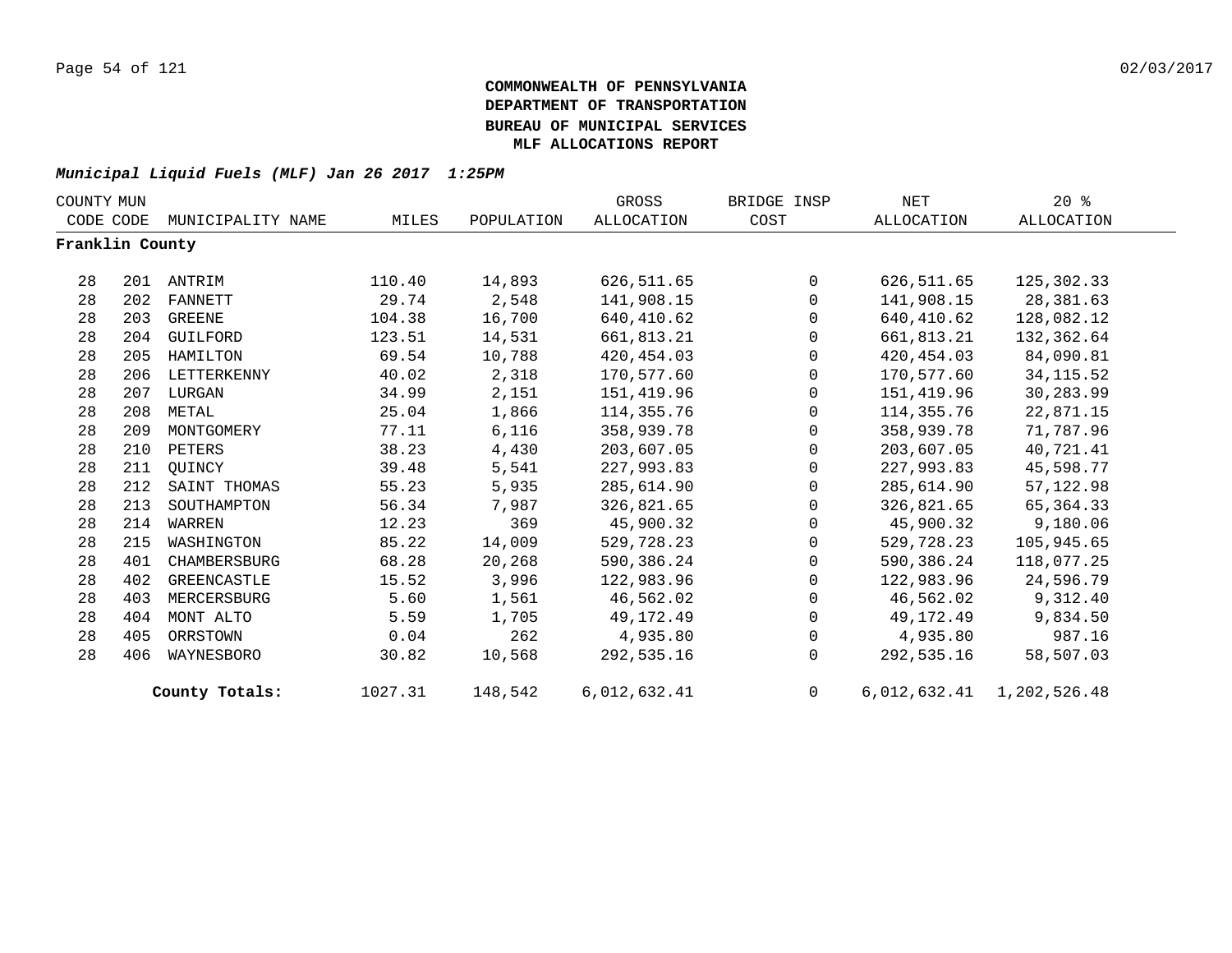| COUNTY MUN    |     |                   |        |            | GROSS        | BRIDGE INSP | NET          | $20*$      |  |
|---------------|-----|-------------------|--------|------------|--------------|-------------|--------------|------------|--|
| CODE CODE     |     | MUNICIPALITY NAME | MILES  | POPULATION | ALLOCATION   | COST        | ALLOCATION   | ALLOCATION |  |
| Fulton County |     |                   |        |            |              |             |              |            |  |
| 29            | 201 | AYR               | 24.13  | 1,942      | 112,838.92   | 0           | 112,838.92   | 22,567.78  |  |
| 29            |     | 202 BELFAST       | 34.55  | 1,448      | 137, 111.75  | 0           | 137,111.75   | 27,422.35  |  |
| 29            | 203 | BETHEL            | 28.93  | 1,508      | 120,232.05   | 410.00      | 119,822.05   | 23,964.41  |  |
| 29            | 204 | BRUSH CREEK       | 30.18  | 819        | 111,587.78   | 410.00      | 111,177.78   | 22, 235.56 |  |
| 29            | 205 | DUBLIN            | 17.70  | 1,264      | 79,824.96    | 125.60      | 79,699.36    | 15,939.87  |  |
| 29            | 206 | LICKING CREEK     | 40.11  | 1,703      | 159,579.97   | 251.20      | 159,328.77   | 31,865.75  |  |
| 29            | 207 | TAYLOR            | 28.84  | 1,118      | 112,787.37   | 125.60      | 112,661.77   | 22,532.35  |  |
| 29            | 208 | THOMPSON          | 30.28  | 1,098      | 117,027.50   | $\mathbf 0$ | 117,027.50   | 23,405.50  |  |
| 29            | 209 | TODD              | 13.48  | 1,527      | 71,149.59    | 410.00      | 70,739.59    | 14,147.92  |  |
| 29            | 210 | UNION             | 37.32  | 706        | 132,358.05   | 125.60      | 132,232.45   | 26,446.49  |  |
| 29            | 211 | WELLS             | 8.74   | 477        | 36,716.18    | $\Omega$    | 36,716.18    | 7,343.24   |  |
| 29            | 401 | MCCONNELLSBURG    | 4.10   | 1,220      | 35,505.33    | $\mathbf 0$ | 35,505.33    | 7,101.07   |  |
| 29            | 402 | VALLEY HI         | 0.00   | 15         | 275.24       | 0           | 275.24       | 55.05      |  |
|               |     | County Totals:    | 298.36 | 14,845     | 1,226,994.69 | 1,858.00    | 1,225,136.69 | 245,027.34 |  |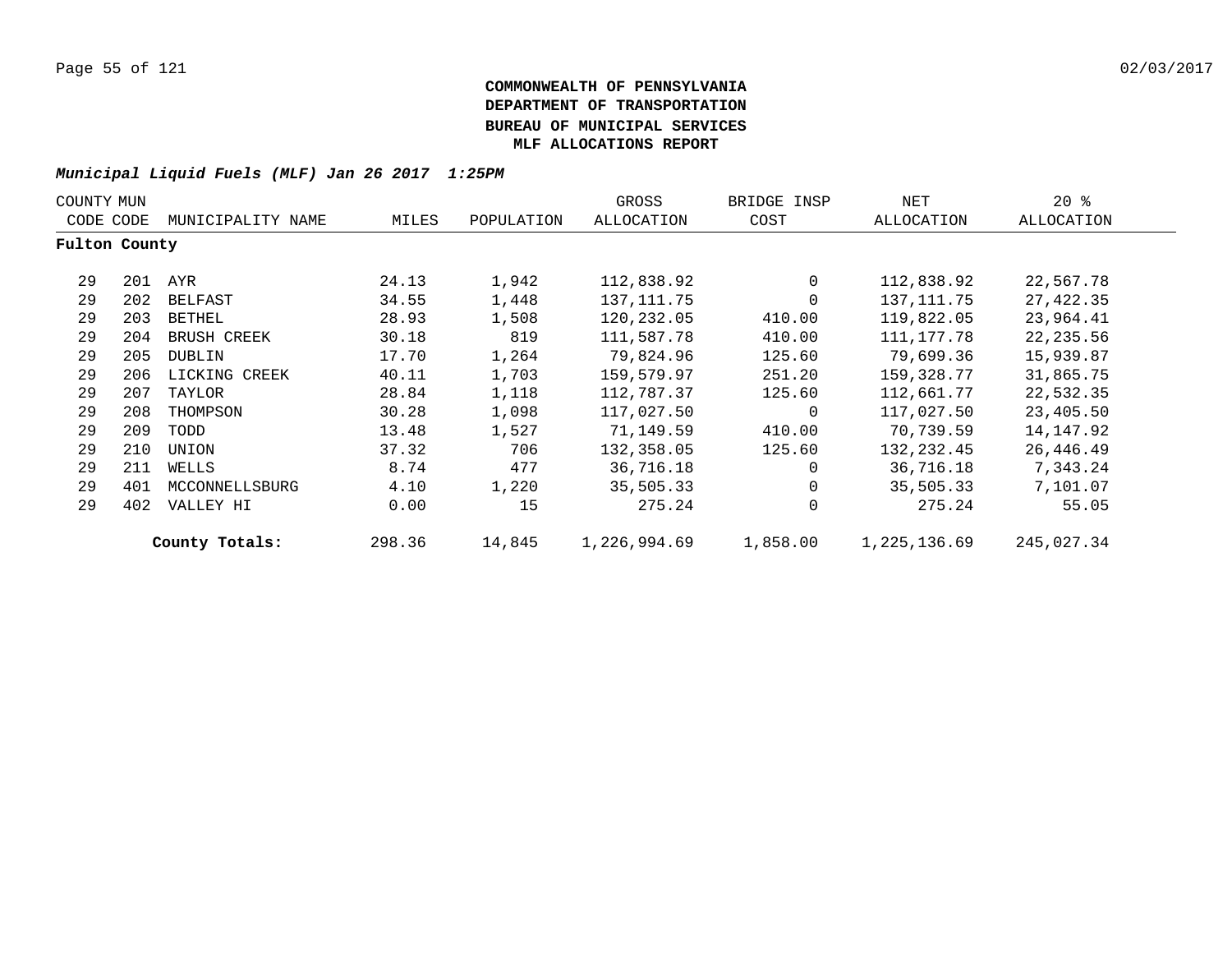| COUNTY MUN    |     |                             |        |            | GROSS        | BRIDGE INSP         | NET            | $20*$       |
|---------------|-----|-----------------------------|--------|------------|--------------|---------------------|----------------|-------------|
|               |     | CODE CODE MUNICIPALITY NAME | MILES  | POPULATION | ALLOCATION   | COST                | ALLOCATION     | ALLOCATION  |
| Greene County |     |                             |        |            |              |                     |                |             |
| 30            |     | 201 ALEPPO                  | 44.83  | 502        | 152,642.19   | 0                   | 152,642.19     | 30,528.44   |
| 30            | 202 | CENTER                      | 78.55  | 1,267      | 274,564.99   | $\mathbf 0$         | 274,564.99     | 54,913.00   |
| 30            | 203 | CUMBERLAND                  | 66.07  | 6,623      | 332,921.87   | $\Omega$            | 332,921.87     | 66,584.37   |
| 30            | 204 | DUNKARD                     | 38.83  | 2,372      | 167,761.24   | 2,022.60            | 165,738.64     | 33, 147. 73 |
| 30            | 205 | FRANKLIN                    | 70.09  | 7,280      | 357,839.90   | 431.60              | 357,408.30     | 71,481.66   |
| 30            | 206 | FREEPORT<br>TOWNSHIP        | 8.77   | 310        | 33,747.62    | $\mathsf{O}$        | 33,747.62      | 6,749.52    |
| 30            | 207 | GILMORE                     | 28.87  | 260        | 97,138.51    | $\overline{0}$      | 97,138.51      | 19,427.70   |
| 30            | 208 | GRAY                        | 2.10   | 219        | 10,737.55    | $\overline{0}$      | 10,737.55      | 2,147.51    |
| 30            | 209 | GREENE                      | 21.50  | 445        | 76,953.62    | $\mathsf{O}$        | 76,953.62      | 15,390.72   |
| 30            |     | 210 JACKSON                 | 41.90  | 487        | 142,992.62   | $\mathsf{O}$        | 142,992.62     | 28,598.52   |
| 30            | 211 | <b>JEFFERSON</b>            | 40.49  | 2,352      | 172,705.25   | $\mathsf{O}$        | 172,705.25     | 34,541.05   |
| 30            | 212 | MONONGAHELA                 | 20.25  | 1,572      | 93,635.43    | $\mathbf 0$         | 93,635.43      | 18,727.09   |
| 30            | 213 | MORGAN                      | 44.11  | 2,587      | 188,599.56   | $\mathbf 0$         | 188,599.56     | 37,719.91   |
| 30            |     | 214 MORRIS                  | 55.40  | 818        | 192,258.90   | $\mathbf 0$         | 192,258.90     | 38,451.78   |
| 30            |     | 215 PERRY                   | 48.40  | 1,521      | 182,763.41   | 995.40              | 181,768.01     | 36, 353.60  |
| 30            | 216 | RICHHILL                    | 51.37  | 896        | 180,796.56   | $\mathbf 0$         | 180,796.56     | 36, 159. 31 |
| 30            | 217 | SPRINGHILL                  | 36.80  | 349        | 124, 143. 17 | $\mathbf 0$         | 124,143.17     | 24,828.63   |
| 30            | 218 | WASHINGTON                  | 37.00  | 1,098      | 138,527.64   | $\mathsf{O}$        | 138,527.64     | 27,705.53   |
| 30            | 219 | WAYNE                       | 69.08  | 1,197      | 242,981.90   | $\mathsf{O}$        | 242,981.90     | 48,596.38   |
| 30            | 220 | WHITELEY                    | 34.62  | 649        | 122,673.60   | $\mathbf 0$         | 122,673.60     | 24,534.72   |
| 30            | 401 | CARMICHAELS                 | 1.85   | 483        | 14,782.24    | $\mathsf{O}$        | 14,782.24      | 2,956.45    |
| 30            | 402 | CLARKSVILLE                 | 1.78   | 230        | 9,915.59     | $\mathsf{O}\xspace$ | 9,915.59       | 1,983.12    |
| 30            | 403 | GREENSBORO                  | 2.23   | 260        | 11,905.85    | $\mathsf{O}$        | 11,905.85      | 2,381.17    |
| 30            | 404 | <b>JEFFERSON</b>            | 1.51   | 270        | 9,785.76     | 0                   | 9,785.76       | 1,957.15    |
| 30            | 405 | RICES LANDING               | 3.31   | 463        | 19,086.40    | 0                   | 19,086.40      | 3,817.28    |
| 30            | 406 | WAYNESBURG                  | 15.75  | 4,176      | 127,022.94   | $\mathbf 0$         | 127,022.94     | 25,404.59   |
|               |     | County Totals:              | 865.46 | 38,686     | 3,478,884.31 | 3,449.60            | 3, 475, 434.71 | 695,086.94  |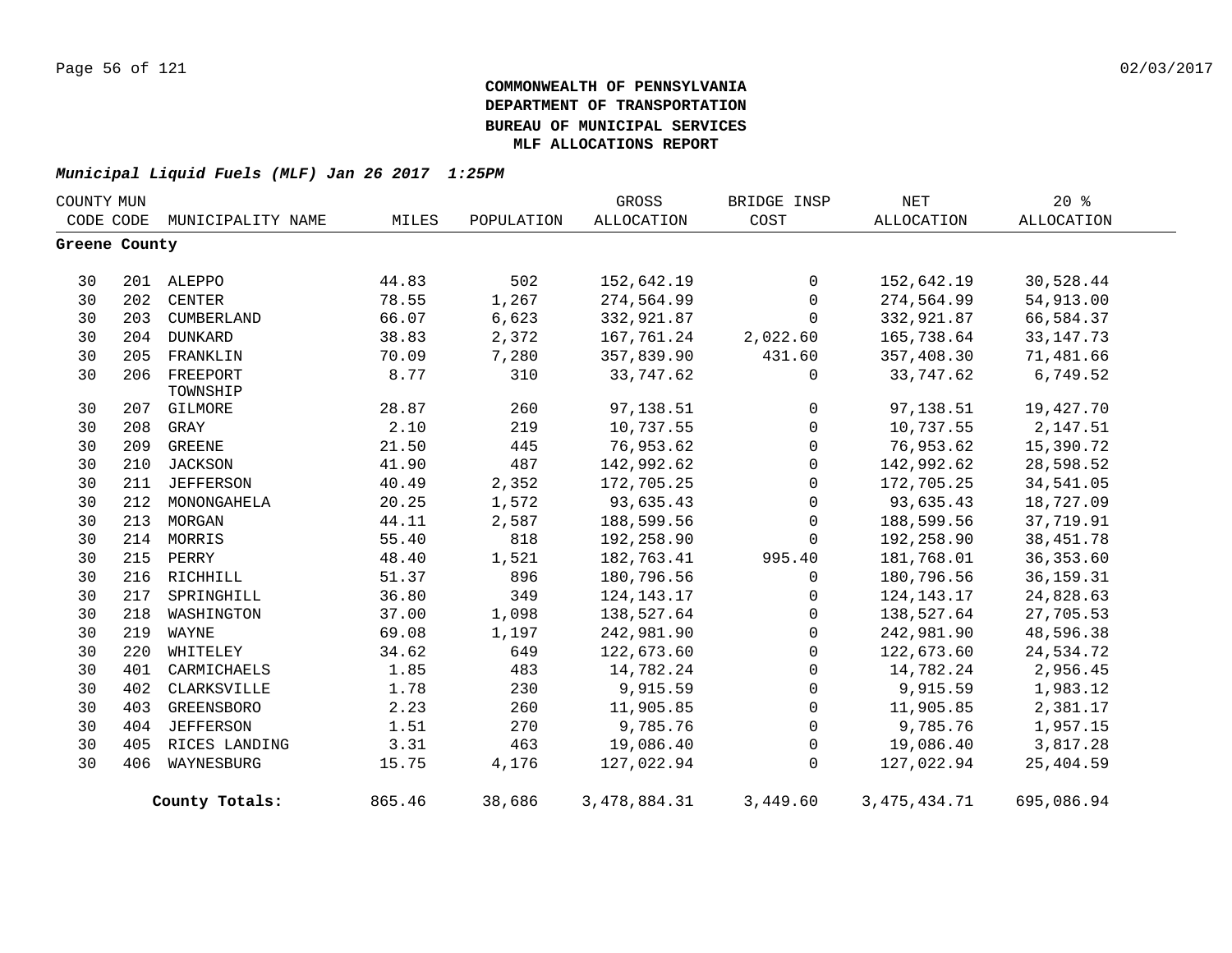| COUNTY MUN |     |                   |       |            | GROSS       | BRIDGE INSP         | NET               | $20*$             |  |
|------------|-----|-------------------|-------|------------|-------------|---------------------|-------------------|-------------------|--|
| CODE CODE  |     | MUNICIPALITY NAME | MILES | POPULATION | ALLOCATION  | COST                | <b>ALLOCATION</b> | <b>ALLOCATION</b> |  |
|            |     | Huntingdon County |       |            |             |                     |                   |                   |  |
|            |     |                   |       |            |             |                     |                   |                   |  |
| 31         |     | 201 BARREE        | 10.63 | 469        | 42,616.28   | 0                   | 42,616.28         | 8,523.26          |  |
| 31         |     | 202 BRADY         | 5.69  | 1,172      | 39,711.58   | 0                   | 39,711.58         | 7,942.32          |  |
| 31         |     | 203 CARBON        | 3.46  | 375        | 17,951.48   | 381.40              | 17,570.08         | 3,514.02          |  |
| 31         | 204 | CASS              | 18.88 | 1,119      | 80,939.43   | 1,580.40            | 79,359.03         | 15,871.81         |  |
| 31         | 205 | CLAY              | 23.18 | 926        | 91,155.28   | 0                   | 91,155.28         | 18,231.06         |  |
| 31         | 206 | CROMWELL          | 39.24 | 1,510      | 153, 254.81 | 700.20              | 152,554.61        | 30,510.92         |  |
| 31         | 207 | <b>DUBLIN</b>     | 28.33 | 1,290      | 114, 311.94 | 131.00              | 114,180.94        | 22,836.19         |  |
| 31         | 208 | FRANKLIN          | 2.48  | 466        | 16,485.95   | 613.20              | 15,872.75         | 3, 174.55         |  |
| 31         | 209 | HENDERSON         | 27.92 | 933        | 106,449.02  | 1,053.60            | 105,395.42        | 21,079.08         |  |
| 31         | 210 | HOPEWELL          | 10.50 | 586        | 44, 347.37  | $\mathsf{O}$        | 44,347.37         | 8,869.47          |  |
| 31         | 211 | JACKSON           | 26.26 | 872        | 100,018.60  | 657.80              | 99,360.80         | 19,872.16         |  |
| 31         | 212 | JUNIATA           | 15.35 | 554        | 59,277.36   | $\mathbf 0$         | 59,277.36         | 11,855.47         |  |
| 31         |     | 213 LINCOLN       | 5.91  | 338        | 25, 111. 11 | 125.60              | 24,985.51         | 4,997.10          |  |
| 31         |     | 214 LOGAN         | 7.11  | 678        | 35,189.58   | 0                   | 35,189.58         | 7,037.92          |  |
| 31         |     | 215 MILLER        | 9.96  | 462        | 40, 344.20  | 0                   | 40,344.20         | 8,068.84          |  |
| 31         |     | 216 MORRIS        | 4.21  | 410        | 20,993.28   | 0                   | 20,993.28         | 4,198.66          |  |
| 31         |     | 217 ONEIDA        | 10.10 | 1,077      | 52,077.74   | $\mathbf 0$         | 52,077.74         | 10,415.55         |  |
| 31         |     | 218 PENN          | 21.43 | 1,077      | 88, 327. 23 | $\mathbf 0$         | 88, 327. 23       | 17,665.45         |  |
| 31         |     | 219 PORTER        | 21.00 | 1,968      | 103,301.85  | $\mathsf{O}$        | 103,301.85        | 20,660.37         |  |
| 31         |     | 220 SHIRLEY       | 37.01 | 2,524      | 164,727.56  | 0                   | 164,727.56        | 32,945.51         |  |
| 31         |     | 221 SMITHFIELD    | 7.78  | 4,390      | 105,450.56  | 410.00              | 105,040.56        | 21,008.11         |  |
| 31         | 222 | SPRINGFIELD       | 28.54 | 654        | 103, 312.86 | $\mathbf 0$         | 103,312.86        | 20,662.57         |  |
| 31         | 223 | SPRUCE CREEK      | 4.56  | 240        | 18,993.49   | $\mathbf 0$         | 18,993.49         | 3,798.70          |  |
| 31         | 224 | TELL              | 34.06 | 662        | 121,120.48  | $\mathbf 0$         | 121,120.48        | 24, 224. 10       |  |
| 31         | 225 | TODD              | 25.51 | 952        | 99,087.08   | 424.80              | 98,662.28         | 19,732.46         |  |
| 31         | 226 | UNION             | 23.06 | 1,029      | 92,661.49   | 125.60              | 92,535.89         | 18,507.18         |  |
| 31         | 227 | WALKER            | 17.74 | 1,947      | 92,486.35   | 0                   | 92,486.35         | 18,497.27         |  |
| 31         | 228 | WARRIORS MARK     | 12.75 | 1,796      | 73,750.28   | 0                   | 73,750.28         | 14,750.06         |  |
| 31         | 229 | WEST              | 17.82 | 571        | 67,491.95   | 251.20              | 67,240.75         | 13,448.15         |  |
| 31         | 230 | <b>WOOD</b>       | 4.47  | 708        | 27, 293.60  | $\mathsf{O}\xspace$ | 27,293.60         | 5,458.72          |  |
| 31         | 401 | ALEXANDRIA        | 1.70  | 346        | 11,788.30   | 0                   | 11,788.30         | 2,357.66          |  |
| 31         | 402 | BIRMINGHAM        | 0.27  | 90         | 2,515.37    | $\mathbf{0}$        | 2,515.37          | 503.07            |  |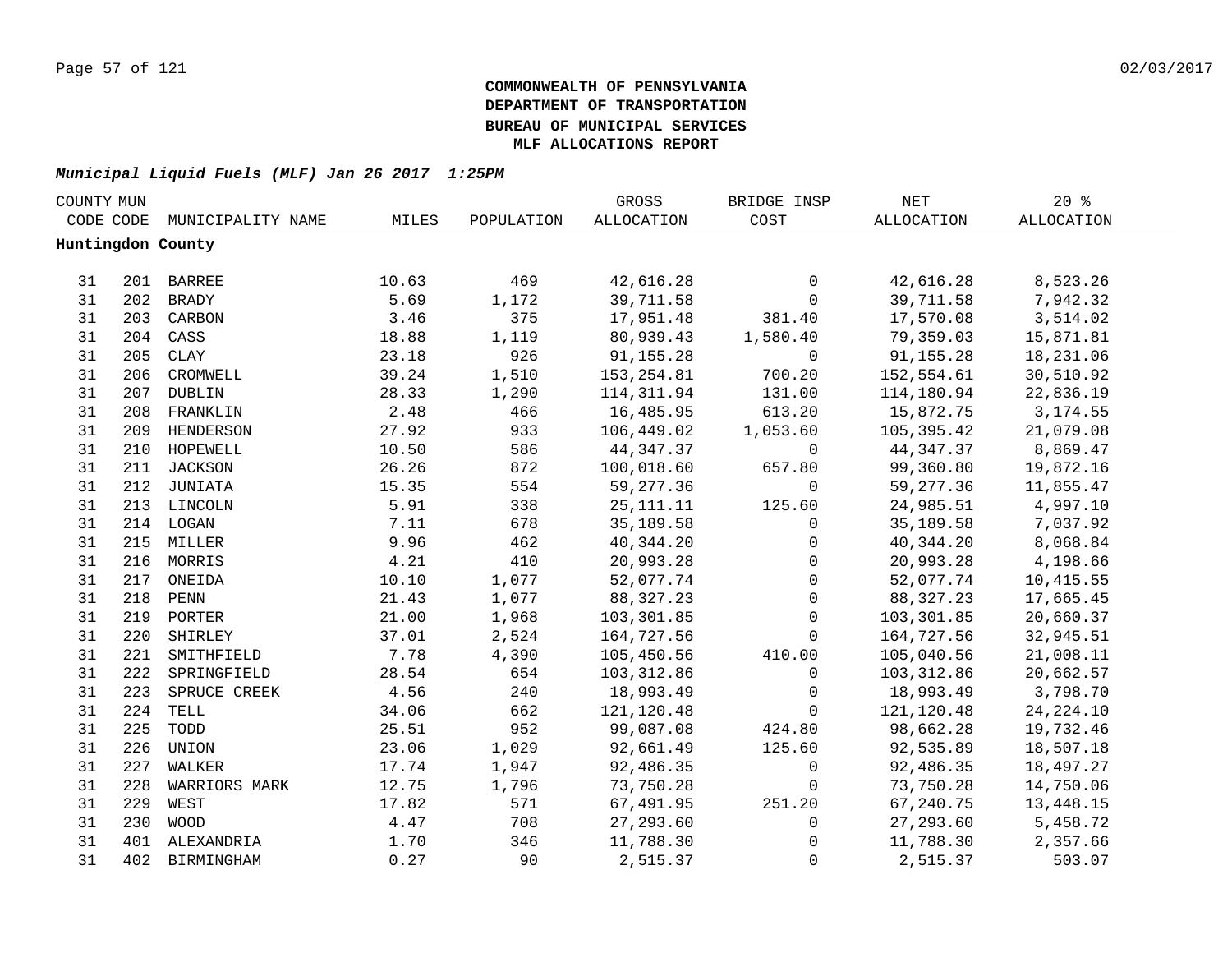| COUNTY MUN |           |                   |        |            | GROSS        | BRIDGE INSP | NET          | $20*$      |  |
|------------|-----------|-------------------|--------|------------|--------------|-------------|--------------|------------|--|
|            | CODE CODE | MUNICIPALITY NAME | MILES  | POPULATION | ALLOCATION   | COST        | ALLOCATION   | ALLOCATION |  |
| 31         | 403       | BROAD TOP CITY    | 3.79   | 452        | 20,420.26    | $\Omega$    | 20,420.26    | 4,084.05   |  |
| 31         | 404       | CASSVILLE         | 0.95   | 143        | 5,663.56     |             | 5,663.56     | 1,132.71   |  |
| 31         | 405       | COALMONT          | 0.50   | 106        | 3,544.84     |             | 3,544.84     | 708.97     |  |
| 31         | 406       | DUDLEY            | 1.56   | 184        | 8,367.59     |             | 8,367.59     | 1,673.52   |  |
| 31         | 407       | HUNTINGDON        | 23.93  | 7,093      | 206,722.86   | 0           | 206,722.86   | 41,344.57  |  |
| 31         | 408       | MAPLETON          | 2.92   | 441        | 17,434.91    |             | 17,434.91    | 3,486.98   |  |
| 31         | 409       | MARKLESBURG       | 1.57   | 204        | 8,766.59     |             | 8,766.59     | 1,753.32   |  |
| 31         | 410       | MILL CREEK        | 1.81   | 328        | 11,809.92    |             | 11,809.92    | 2,361.98   |  |
| 31         | 411       | MOUNT UNION       | 14.22  | 2,447      | 90,399.68    | 381.40      | 90,018.28    | 18,003.66  |  |
| 31         | 412       | ORBISONIA         | 3.18   | 428        | 18,028.20    | $\Omega$    | 18,028.20    | 3,605.64   |  |
| 31         | 413       | PETERSBURG        | 1.93   | 480        | 14,983.14    | $\Omega$    | 14,983.14    | 2,996.63   |  |
| 31         | 414       | ROCKHILL          | 2.60   | 371        | 15,126.55    | $\Omega$    | 15,126.55    | 3,025.31   |  |
| 31         | 415       | SALTILLO          | 1.51   | 346        | 11,180.44    | 125.60      | 11,054.84    | 2,210.97   |  |
| 31         | 416       | SHADE GAP         | 0.43   | 105        | 3,302.54     |             | 3,302.54     | 660.51     |  |
| 31         | 417       | SHIRLEYSBURG      | 1.60   | 150        | 7,871.64     | $\Omega$    | 7,871.64     | 1,574.33   |  |
| 31         | 418       | THREE SPRINGS     | 1.49   | 444        | 12,914.78    | $\Omega$    | 12,914.78    | 2,582.96   |  |
|            |           | County Totals:    | 570.90 | 45,913     | 2,669,080.96 | 6,961.80    | 2,662,119.16 | 532,423.83 |  |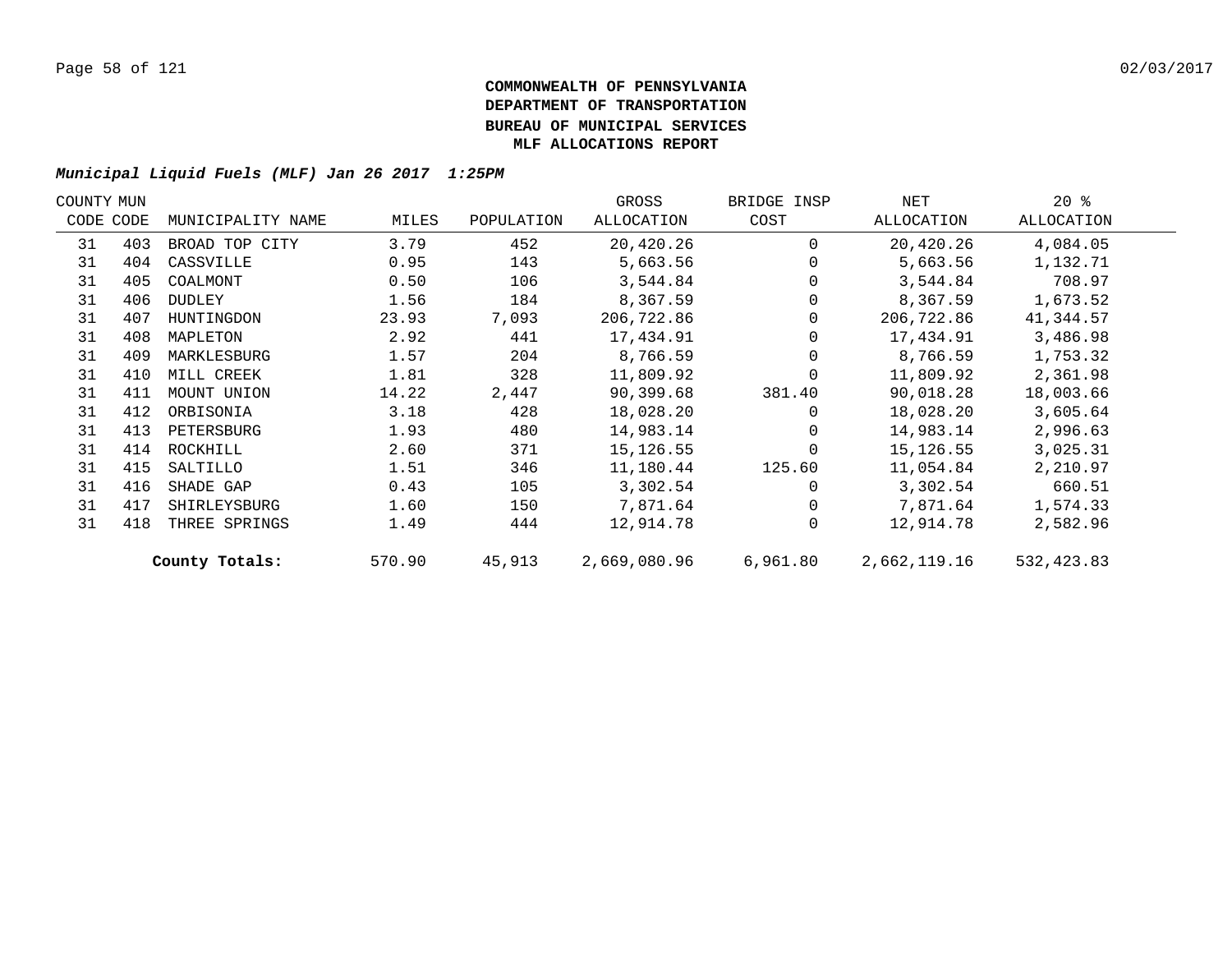| COUNTY MUN     |     |                      |       |            | GROSS             | BRIDGE INSP  | <b>NET</b>   | 20%               |  |
|----------------|-----|----------------------|-------|------------|-------------------|--------------|--------------|-------------------|--|
| CODE CODE      |     | MUNICIPALITY NAME    | MILES | POPULATION | <b>ALLOCATION</b> | COST         | ALLOCATION   | <b>ALLOCATION</b> |  |
| Indiana County |     |                      |       |            |                   |              |              |                   |  |
|                |     |                      |       |            |                   |              |              |                   |  |
| 32             |     | 201 ARMSTRONG        | 62.91 | 2,998      | 256,290.83        | 0            | 256,290.83   | 51,258.17         |  |
| 32             | 202 | <b>BANKS</b>         | 19.57 | 1,018      | 81,293.62         | $\mathsf{O}$ | 81,293.62    | 16,258.72         |  |
| 32             | 203 | BLACK LICK           | 25.05 | 1,237      | 102,845.24        | $\mathbf 0$  | 102,845.24   | 20,569.05         |  |
| 32             | 204 | BRUSH VALLEY         | 46.55 | 1,858      | 183,028.58        | 0            | 183,028.58   | 36,605.72         |  |
| 32             | 205 | <b>BUFFINGTON</b>    | 25.83 | 1,328      | 107,010.69        | $\mathsf{O}$ | 107,010.69   | 21,402.14         |  |
| 32             | 206 | <b>BURRELL</b>       | 44.38 | 4,393      | 222,604.55        | $\mathbf 0$  | 222,604.55   | 44,520.91         |  |
| 32             | 207 | CANOE                | 38.85 | 1,505      | 151,915.27        | 0            | 151,915.27   | 30,383.05         |  |
| 32             | 208 | <b>CENTER</b>        | 48.34 | 4,764      | 242,082.35        | $\mathsf 0$  | 242,082.35   | 48, 416. 47       |  |
| 32             | 209 | CHERRYHILL           | 64.85 | 2,765      | 258, 222.04       | $\mathbf 0$  | 258, 222.04  | 51,644.41         |  |
| 32             | 210 | CONEMAUGH            | 48.68 | 2,294      | 197,844.21        | 0            | 197,844.21   | 39,568.84         |  |
| 32             | 211 | EAST MAHONING        | 34.82 | 1,077      | 131, 167.52       | 0            | 131,167.52   | 26, 233.50        |  |
| 32             |     | 212 EAST             | 28.12 | 2,366      | 133, 385. 28      | $\mathbf 0$  | 133, 385. 28 | 26,677.06         |  |
|                |     | WHEATFIELD           |       |            |                   |              |              |                   |  |
| 32             | 213 | GRANT                | 32.38 | 741        | 117,195.14        | 0            | 117,195.14   | 23, 439.03        |  |
| 32             |     | 214 GREEN            | 66.21 | 3,839      | 282, 281.77       | 0            | 282, 281.77  | 56,456.35         |  |
| 32             |     | 215 MONTGOMERY       | 33.93 | 1,568      | 137,330.17        | $\mathbf 0$  | 137,330.17   | 27,466.03         |  |
| 32             |     | 216 NORTH MAHONING   | 29.29 | 1,428      | 119,915.76        | 0            | 119,915.76   | 23,983.15         |  |
| 32             |     | 217 PINE             | 26.77 | 2,033      | 122,955.30        | 0            | 122,955.30   | 24,591.06         |  |
| 32             |     | 218 RAYNE            | 72.32 | 2,992      | 286, 287.32       | $\mathsf 0$  | 286, 287.32  | 57, 257.46        |  |
| 32             | 219 | SOUTH MAHONING       | 41.83 | 1,841      | 167,615.34        | $\mathbf 0$  | 167,615.34   | 33,523.07         |  |
| 32             | 220 | WASHINGTON           | 61.67 | 1,808      | 230,486.37        | 0            | 230,486.37   | 46,097.27         |  |
| 32             | 221 | WEST MAHONING        | 34.26 | 1,357      | 134,514.01        | $\mathsf{O}$ | 134,514.01   | 26,902.80         |  |
| 32             | 222 | WEST                 | 35.93 | 2,314      | 157, 418.55       | $\Omega$     | 157,418.55   | 31,483.71         |  |
|                |     | WHEATFIELD           |       |            |                   |              |              |                   |  |
| 32             |     | 223 WHITE            | 83.65 | 15,821     | 557,956.38        | $\mathbf 0$  | 557,956.38   | 111,591.28        |  |
| 32             |     | 224 YOUNG            | 42.31 | 1,775      | 167,939.93        | $\mathsf{O}$ | 167,939.93   | 33,587.99         |  |
| 32             |     | 401 ARMAGH           | 0.50  | 122        | 3,838.47          | $\mathbf 0$  | 3,838.47     | 767.69            |  |
| 32             | 402 | <b>BLAIRSVILLE</b>   | 14.77 | 3,412      | 109,867.66        | $\mathbf 0$  | 109,867.66   | 21,973.53         |  |
| 32             | 403 | CHERRY TREE          | 2.21  | 364        | 13,750.32         | $\mathbf 0$  | 13,750.32    | 2,750.06          |  |
| 32             | 404 | CLYMER               | 10.12 | 1,357      | 57,279.89         | $\mathbf 0$  | 57,279.89    | 11,455.98         |  |
| 32             | 405 | CREEKSIDE            | 2.14  | 309        | 12,517.07         | 0            | 12,517.07    | 2,503.41          |  |
| 32             | 406 | <b>GLEN CAMPBELL</b> | 3.69  | 245        | 16,301.74         | 0            | 16,301.74    | 3,260.35          |  |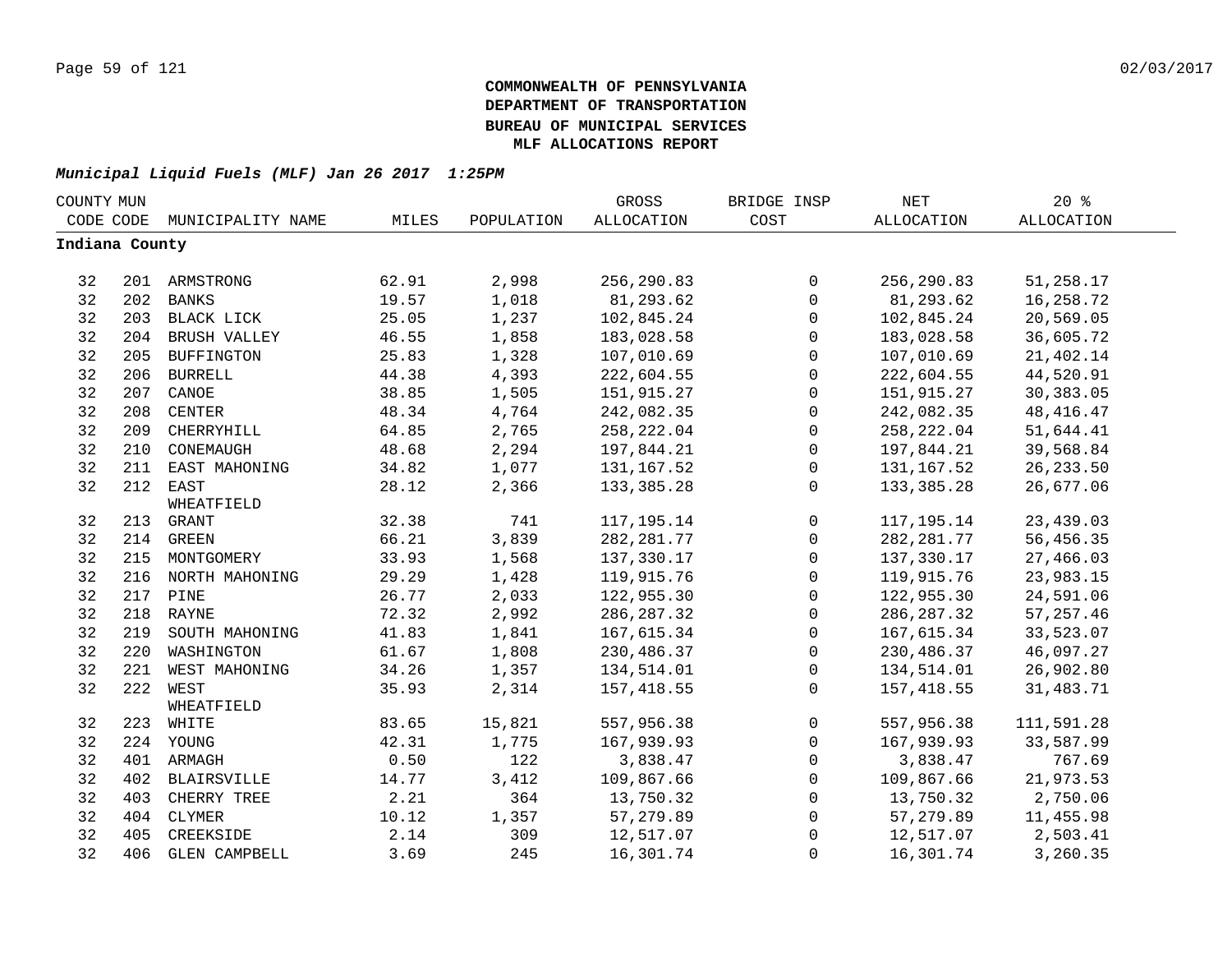|           | COUNTY MUN |                   |         |            | GROSS           | BRIDGE INSP | NET          | $20*$        |  |
|-----------|------------|-------------------|---------|------------|-----------------|-------------|--------------|--------------|--|
| CODE CODE |            | MUNICIPALITY NAME | MILES   | POPULATION | ALLOCATION      | COST        | ALLOCATION   | ALLOCATION   |  |
| 32        | 407        | HOMER CITY        | 8.20    | 1,707      | 57,559.70       | 0           | 57,559.70    | 11,511.94    |  |
| 32        | 408        | INDIANA           | 34.26   | 13,975     | 366,061.61      | 0           | 366,061.61   | 73,212.32    |  |
| 32        | 410        | MARION CENTER     | 2.02    | 451        | 14,738.92       | 0           | 14,738.92    | 2,947.78     |  |
| 32        | 411        | PLUMVILLE         | 1.73    | 307        | 11,168.61       | 0           | 11,168.61    | 2,233.72     |  |
| 32        | 412        | SALTSBURG         | 3.83    | 873        | 28, 273.83      | 0           | 28, 273.83   | 5,654.77     |  |
| 32        | 413        | SHELOCTA          | 0.93    | 130        | 5,361.01        | 0           | 5,361.01     | 1,072.20     |  |
| 32        | 414        | SMICKSBURG        | 0.75    | 46         | 3,243.67        | 0           | 3, 243.67    | 648.73       |  |
| 32        | 415        | ERNEST            | 2.09    | 462        | 15,164.74       | 0           | 15,164.74    | 3,032.95     |  |
|           |            | County Totals:    | 1135.74 | 88,880     | 5, 264, 713. 46 | 0           | 5,264,713.46 | 1,052,942.69 |  |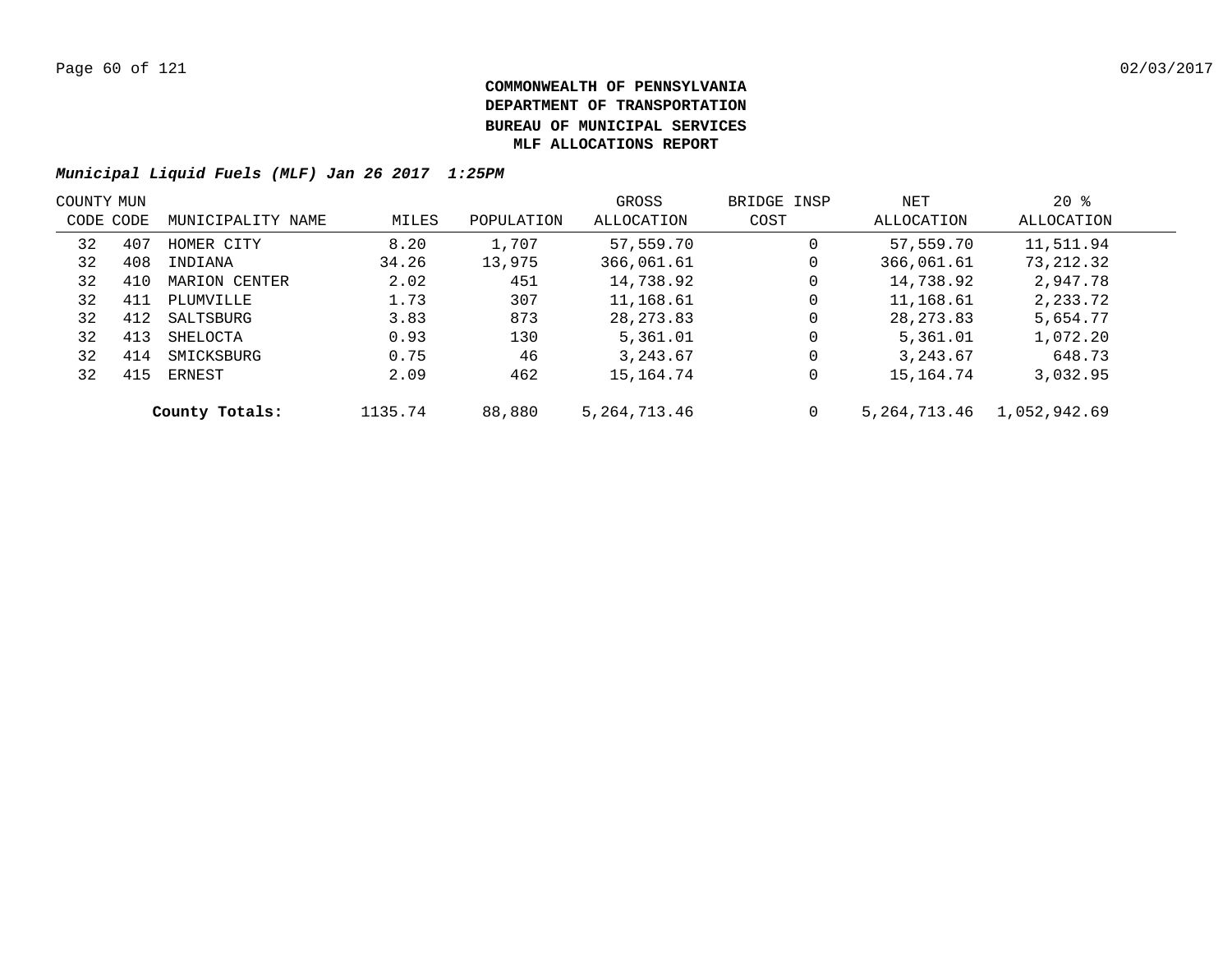| COUNTY MUN       |     |                   |       |            | GROSS             | BRIDGE INSP         | NET        | 20%               |
|------------------|-----|-------------------|-------|------------|-------------------|---------------------|------------|-------------------|
| CODE CODE        |     | MUNICIPALITY NAME | MILES | POPULATION | <b>ALLOCATION</b> | COST                | ALLOCATION | <b>ALLOCATION</b> |
| Jefferson County |     |                   |       |            |                   |                     |            |                   |
|                  |     |                   |       |            |                   |                     |            |                   |
| 33               |     | 201 BARNETT       | 7.72  | 254        | 29,360.58         | 0                   | 29,360.58  | 5,872.12          |
| 33               |     | 202 BEAVER        | 26.56 | 498        | 94, 115.30        | $\mathbf 0$         | 94, 115.30 | 18,823.06         |
| 33               |     | 203 BELL          | 28.86 | 2,056      | 130,064.17        | $\mathsf{O}$        | 130,064.17 | 26,012.83         |
| 33               | 204 | CLOVER            | 17.86 | 448        | 65,362.76         | 0                   | 65,362.76  | 13,072.55         |
| 33               | 205 | <b>ELDRED</b>     | 40.82 | 1,226      | 153,098.31        | $\mathsf{O}$        | 153,098.31 | 30,619.66         |
| 33               | 206 | GASKILL           | 13.05 | 708        | 54,744.67         | $\mathbf 0$         | 54,744.67  | 10,948.93         |
| 33               | 207 | HEATH             | 14.53 | 124        | 48,763.09         | $\mathbf 0$         | 48,763.09  | 9,752.62          |
| 33               | 208 | <b>HENDERSON</b>  | 34.16 | 1,816      | 142,616.99        | $\mathbf 0$         | 142,616.99 | 28,523.40         |
| 33               | 209 | KNOX              | 35.55 | 1,042      | 132,860.85        | $\mathbf 0$         | 132,860.85 | 26,572.17         |
| 33               | 210 | MCCALMONT         | 27.47 | 1,082      | 107,743.52        | $\mathsf{O}$        | 107,743.52 | 21,548.70         |
| 33               | 211 | OLIVER            | 37.69 | 1,083      | 140,459.99        | $\mathsf{O}$        | 140,459.99 | 28,092.00         |
| 33               | 212 | PERRY             | 36.33 | 1,226      | 138,732.89        | 0                   | 138,732.89 | 27,746.58         |
| 33               | 213 | PINE CREEK        | 20.25 | 1,352      | 89,598.31         | 0                   | 89,598.31  | 17,919.66         |
| 33               | 214 | POLK              | 17.51 | 265        | 60,884.81         | $\mathsf 0$         | 60,884.81  | 12,176.96         |
| 33               |     | 215 PORTER        | 27.26 | 305        | 92,813.24         | 0                   | 92,813.24  | 18,562.65         |
| 33               | 216 | RINGGOLD          | 26.78 | 741        | 99,278.37         | 0                   | 99,278.37  | 19,855.67         |
| 33               |     | 217 ROSE          | 20.78 | 1,255      | 89,514.00         | $\mathsf 0$         | 89,514.00  | 17,902.80         |
| 33               | 218 | SNYDER            | 35.68 | 2,547      | 160,894.38        | $\mathsf{O}$        | 160,894.38 | 32,178.88         |
| 33               | 219 | UNION             | 30.28 | 855        | 112,568.31        | 0                   | 112,568.31 | 22,513.66         |
| 33               | 220 | WARSAW            | 43.78 | 1,424      | 166,202.02        | $\mathbf 0$         | 166,202.02 | 33, 240.40        |
| 33               | 221 | WASHINGTON        | 57.05 | 1,926      | 217,870.39        | $\mathbf 0$         | 217,870.39 | 43,574.08         |
| 33               | 222 | WINSLOW           | 51.15 | 2,622      | 211,765.77        | $\mathbf 0$         | 211,765.77 | 42, 353. 15       |
| 33               | 223 | YOUNG             | 27.62 | 1,749      | 120,463.26        | $\mathbf 0$         | 120,463.26 | 24,092.65         |
| 33               |     | 401 BIG RUN       | 2.80  | 624        | 20,409.13         | $\mathbf 0$         | 20,409.13  | 4,081.83          |
| 33               | 402 | <b>BROCKWAY</b>   | 9.73  | 2,072      | 69,152.78         | 0                   | 69,152.78  | 13,830.56         |
| 33               | 403 | BROOKVILLE        | 24.82 | 3,924      | 151,417.37        | 0                   | 151,417.37 | 30, 283. 47       |
| 33               | 404 | CORSICA           | 2.21  | 357        | 13,621.86         | 0                   | 13,621.86  | 2,724.37          |
| 33               | 405 | FALLS CREEK       | 4.72  | 1,037      | 34,130.80         | 0                   | 34,130.80  | 6,826.16          |
| 33               | 406 | PUNXSUTAWNEY      | 24.43 | 5,962      | 187,568.07        | $\mathsf{O}\xspace$ | 187,568.07 | 37,513.61         |
| 33               | 407 | REYNOLDSVILLE     | 12.57 | 2,759      | 90,845.99         | 0                   | 90,845.99  | 18,169.20         |
| 33               | 408 | SUMMERVILLE       | 4.63  | 528        | 24,502.42         | 0                   | 24,502.42  | 4,900.48          |
| 33               | 409 | SYKESVILLE        | 6.61  | 1,157      | 42, 379.81        | $\mathbf 0$         | 42,379.81  | 8,475.96          |
|                  |     |                   |       |            |                   |                     |            |                   |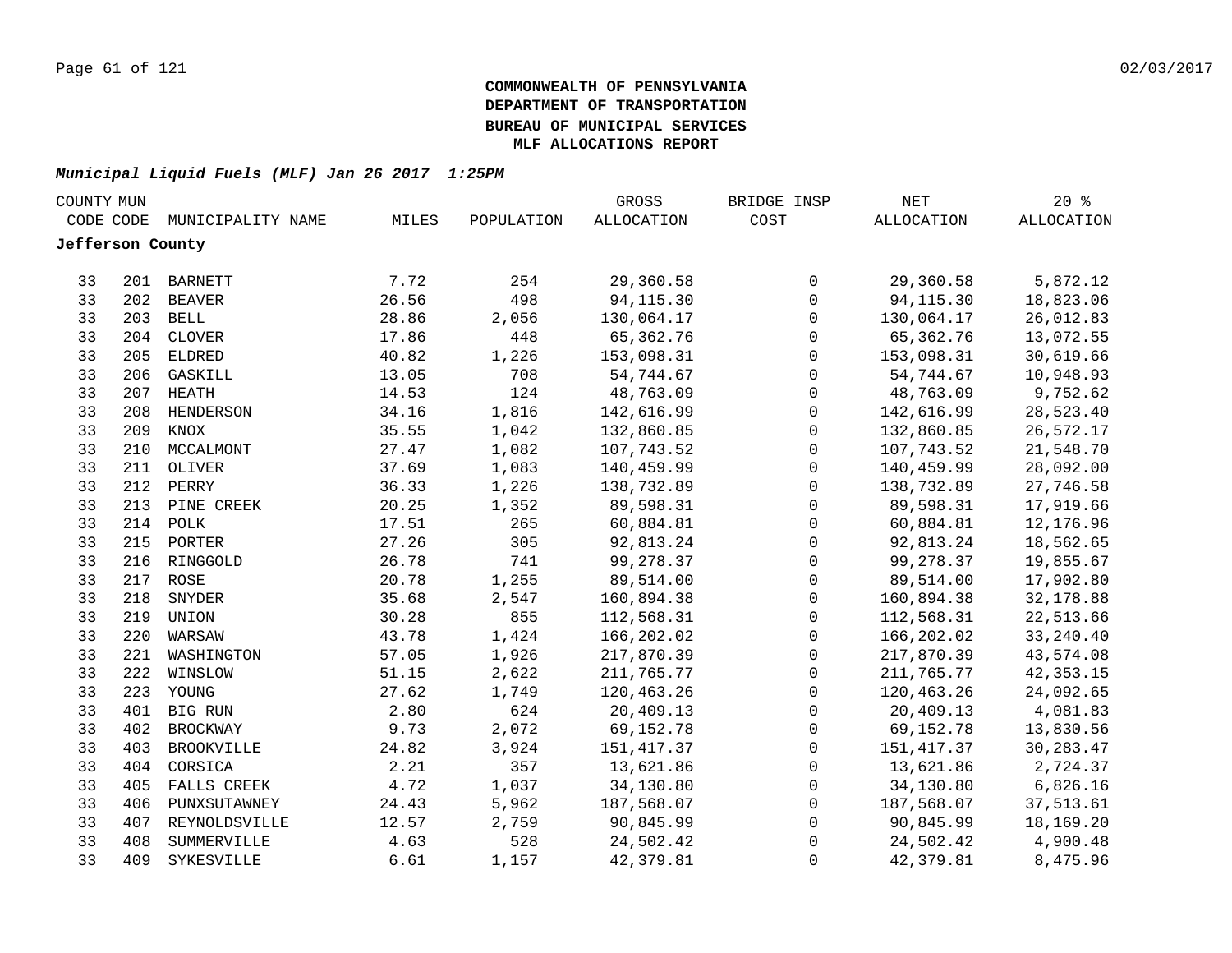| COUNTY MUN |     |                   |        |            | GROSS        | BRIDGE INSP | NET          | $20*$      |  |
|------------|-----|-------------------|--------|------------|--------------|-------------|--------------|------------|--|
| CODE CODE  |     | MUNICIPALITY NAME | MILES  | POPULATION | ALLOCATION   | COST        | ALLOCATION   | ALLOCATION |  |
| 33         | 410 | TIMBLIN           | 1.77   | 157        | 8,543.99     |             | 8,543.99     | 1,708.80   |  |
| 33         | 41  | WORTHVILLE        | 0.20   | 67         | 1,869.34     |             | 1,869.34     | 373.87     |  |
|            |     | County Totals:    | 773.23 | 45,248     | 3,304,217.54 |             | 3,304,217.54 | 660,843.51 |  |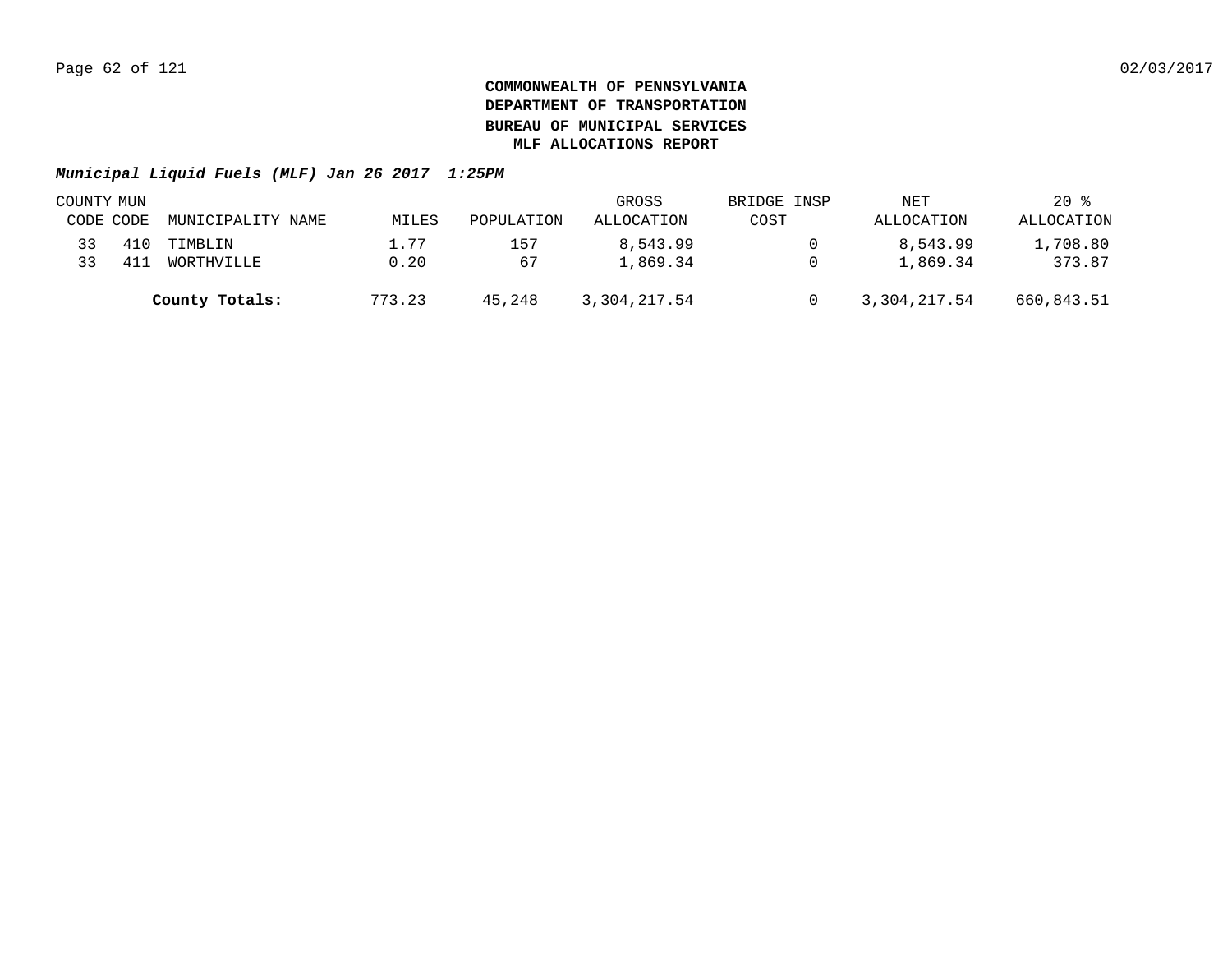| COUNTY MUN     |     |                   |        |            | GROSS        | BRIDGE INSP | NET          | $20*$      |  |
|----------------|-----|-------------------|--------|------------|--------------|-------------|--------------|------------|--|
| CODE CODE      |     | MUNICIPALITY NAME | MILES  | POPULATION | ALLOCATION   | COST        | ALLOCATION   | ALLOCATION |  |
| Juniata County |     |                   |        |            |              |             |              |            |  |
| 34             |     | 201 BEALE         | 9.24   | 830        | 44,793.65    | $\Omega$    | 44,793.65    | 8,958.73   |  |
| 34             | 202 | DELAWARE          | 31.40  | 1,547      | 128,850.29   | 704.80      | 128,145.49   | 25,629.10  |  |
| 34             | 203 | FAYETTE           | 47.93  | 3,478      | 217,171.75   | 694.80      | 216,476.95   | 43,295.39  |  |
| 34             | 204 | FERMANAGH         | 35.59  | 2,811      | 165,450.99   | 0           | 165,450.99   | 33,090.20  |  |
| 34             | 205 | GREENWOOD         | 25.83  | 617        | 93,963.45    | 687.00      | 93,276.45    | 18,655.29  |  |
| 34             |     | 206 LACK          | 25.24  | 785        | 95,158.67    | $\Omega$    | 95,158.67    | 19,031.73  |  |
| 34             | 207 | MILFORD           | 11.27  | 2,088      | 74,373.52    | $\Omega$    | 74,373.52    | 14,874.70  |  |
| 34             | 208 | MONROE            | 32.62  | 2,237      | 145,415.45   | $\Omega$    | 145,415.45   | 29,083.09  |  |
| 34             | 209 | SPRUCE HILL       | 19.13  | 834        | 76,509.35    | $\Omega$    | 76,509.35    | 15,301.87  |  |
| 34             | 210 | SUSQUEHANNA       | 33.19  | 1,250      | 129,127.12   | $\Omega$    | 129,127.12   | 25,825.42  |  |
| 34             | 211 | TURBETT           | 8.23   | 981        | 44,333.16    | $\Omega$    | 44,333.16    | 8,866.63   |  |
| 34             | 212 | TUSCARORA         | 22.57  | 1,240      | 94,965.71    | $\Omega$    | 94,965.71    | 18,993.14  |  |
| 34             | 213 | WALKER            | 32.82  | 2,738      | 155,248.99   | $\mathbf 0$ | 155,248.99   | 31,049.80  |  |
| 34             | 401 | MIFFLIN           | 1.99   | 642        | 18,147.91    | $\Omega$    | 18,147.91    | 3,629.58   |  |
| 34             | 402 | MIFFLINTOWN       | 2.02   | 936        | 23,638.95    | $\Omega$    | 23,638.95    | 4,727.79   |  |
| 34             | 403 | PORT ROYAL        | 5.09   | 925        | 33, 259. 33  | $\Omega$    | 33, 259. 33  | 6,651.87   |  |
| 34             | 404 | THOMPSONTOWN      | 2.33   | 697        | 20, 244.99   | $\Omega$    | 20,244.99    | 4,049.00   |  |
|                |     | County Totals:    | 346.49 | 24,636     | 1,560,653.28 | 2,086.60    | 1,558,566.68 | 311,713.34 |  |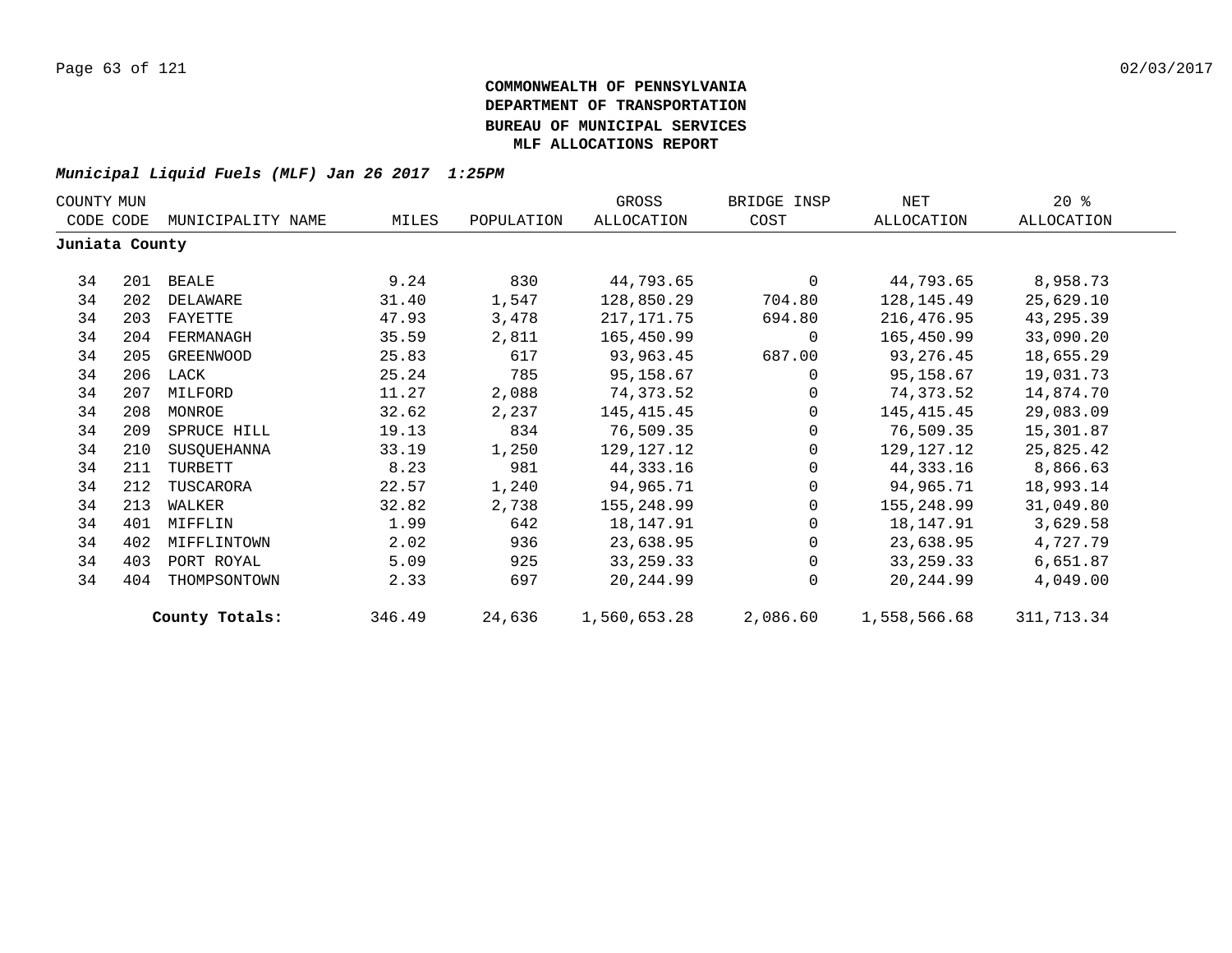| COUNTY MUN |     |                    |        |            | GROSS           | BRIDGE INSP    | NET               | $20*$             |
|------------|-----|--------------------|--------|------------|-----------------|----------------|-------------------|-------------------|
| CODE CODE  |     | MUNICIPALITY NAME  | MILES  | POPULATION | ALLOCATION      | COST           | <b>ALLOCATION</b> | <b>ALLOCATION</b> |
|            |     | Lackawanna County  |        |            |                 |                |                   |                   |
|            |     |                    |        |            |                 |                |                   |                   |
| 35         |     | 201 WAVERLY        | 9.92   | 1,743      | 63,723.34       | $\mathsf{O}$   | 63,723.34         | 12,744.67         |
| 35         |     | 202 BENTON         | 31.29  | 1,908      | 135, 122.88     | $\mathsf{O}$   | 135, 122.88       | 27,024.58         |
| 35         | 203 | CARBONDALE         | 4.77   | 1,115      | 35,722.12       | $\mathsf{O}$   | 35,722.12         | 7,144.42          |
| 35         |     | 204 CLIFTON        | 4.58   | 1,480      | 41,812.21       | 0              | 41,812.21         | 8,362.44          |
| 35         | 205 | COVINGTON          | 25.20  | 2,284      | 122,538.21      | 0              | 122,538.21        | 24,507.64         |
| 35         | 206 | ELMHURST           | 8.83   | 894        | 44,656.30       | $\mathbf 0$    | 44,656.30         | 8,931.26          |
| 35         | 207 | FELL               | 16.86  | 2,178      | 93,909.87       | 1,576.80       | 92,333.07         | 18,466.61         |
| 35         | 208 | <b>GLENBURN</b>    | 8.86   | 1,246      | 51, 211.70      | $\mathbf{0}$   | 51,211.70         | 10,242.34         |
| 35         | 209 | GREENFIELD         | 30.32  | 2,105      | 135,634.51      | $\mathsf{O}$   | 135,634.51        | 27,126.90         |
| 35         | 210 | JEFFERSON          | 27.99  | 3,731      | 158,017.90      | $\mathsf{O}$   | 158,017.90        | 31,603.58         |
| 35         |     | 211 LA PLUME       | 3.71   | 602        | 22,916.89       | $\mathsf{O}$   | 22,916.89         | 4,583.38          |
| 35         | 212 | THORNHURST         | 1.59   | 1,085      | 24,997.45       | $\mathsf{O}$   | 24,997.45         | 4,999.49          |
| 35         | 213 | MADISON            | 20.68  | 2,750      | 116,628.18      | $\mathsf{O}$   | 116,628.18        | 23, 325.64        |
| 35         |     | 214 NEWTON         | 28.18  | 2,846      | 142,385.52      | $\mathsf 0$    | 142,385.52        | 28, 477.10        |
| 35         |     | 215 NORTH ABINGTON | 10.43  | 703        | 46,270.42       | $\mathsf{O}$   | 46,270.42         | 9,254.08          |
| 35         |     | 216 RANSOM         | 14.10  | 1,420      | 71,169.69       | $\mathsf{O}$   | 71,169.69         | 14,233.94         |
| 35         |     | 217 ROARING BROOK  | 25.91  | 1,907      | 117,891.64      | $\mathsf{O}$   | 117,891.64        | 23,578.33         |
| 35         | 218 | SCOTT              | 34.65  | 4,905      | 200,869.64      | $\mathsf{O}$   | 200,869.64        | 40,173.93         |
| 35         | 219 | SOUTH ABINGTON     | 39.38  | 9,073      | 292,488.13      | $\mathbf 0$    | 292,488.13        | 58,497.63         |
| 35         | 220 | SPRING BROOK       | 27.87  | 2,768      | 139,962.36      | $\mathbf 0$    | 139,962.36        | 27,992.47         |
| 35         | 221 | WEST ABINGTON      | 5.51   | 250        | 22, 216.45      | $\Omega$       | 22, 216.45        | 4,443.29          |
| 35         | 301 | CARBONDALE         | 28.28  | 8,891      | 253,634.73      | 1,270.40       | 252,364.33        | 50,472.87         |
| 35         | 302 | SCRANTON           | 263.38 | 76,089     | 2, 238, 941. 72 | 5,223.20       | 2, 233, 718.52    | 446,743.70        |
| 35         |     | 401 ARCHBALD       | 35.77  | 6,984      | 242,603.85      | $\overline{0}$ | 242,603.85        | 48,520.77         |
| 35         | 402 | BLAKELY            | 23.74  | 6,564      | 196,407.52      | 0              | 196,407.52        | 39,281.50         |
| 35         | 403 | CLARKS GREEN       | 6.33   | 1,476      | 47,337.79       | $\mathbf 0$    | 47,337.79         | 9,467.56          |
| 35         | 404 | CLARKS SUMMIT      | 24.48  | 5,116      | 172,203.46      | $\mathbf 0$    | 172,203.46        | 34,440.69         |
| 35         | 405 | <b>DALTON</b>      | 8.20   | 1,234      | 48,879.87       | 0              | 48,879.87         | 9,775.97          |
| 35         | 406 | DICKSON CITY       | 22.54  | 6,070      | 183,503.03      | $\mathbf{0}$   | 183,503.03        | 36,700.61         |
| 35         | 407 | <b>DUNMORE</b>     | 52.29  | 14,057     | 425, 252.02     | 1,295.80       | 423,956.22        | 84,791.24         |
| 35         | 408 | JERMYN             | 10.19  | 2,169      | 72,404.51       | 0              | 72,404.51         | 14,480.90         |
| 35         | 409 | MAYFIELD           | 7.21   | 1,807      | 56, 227.32      | $\mathsf{O}$   | 56, 227.32        | 11,245.46         |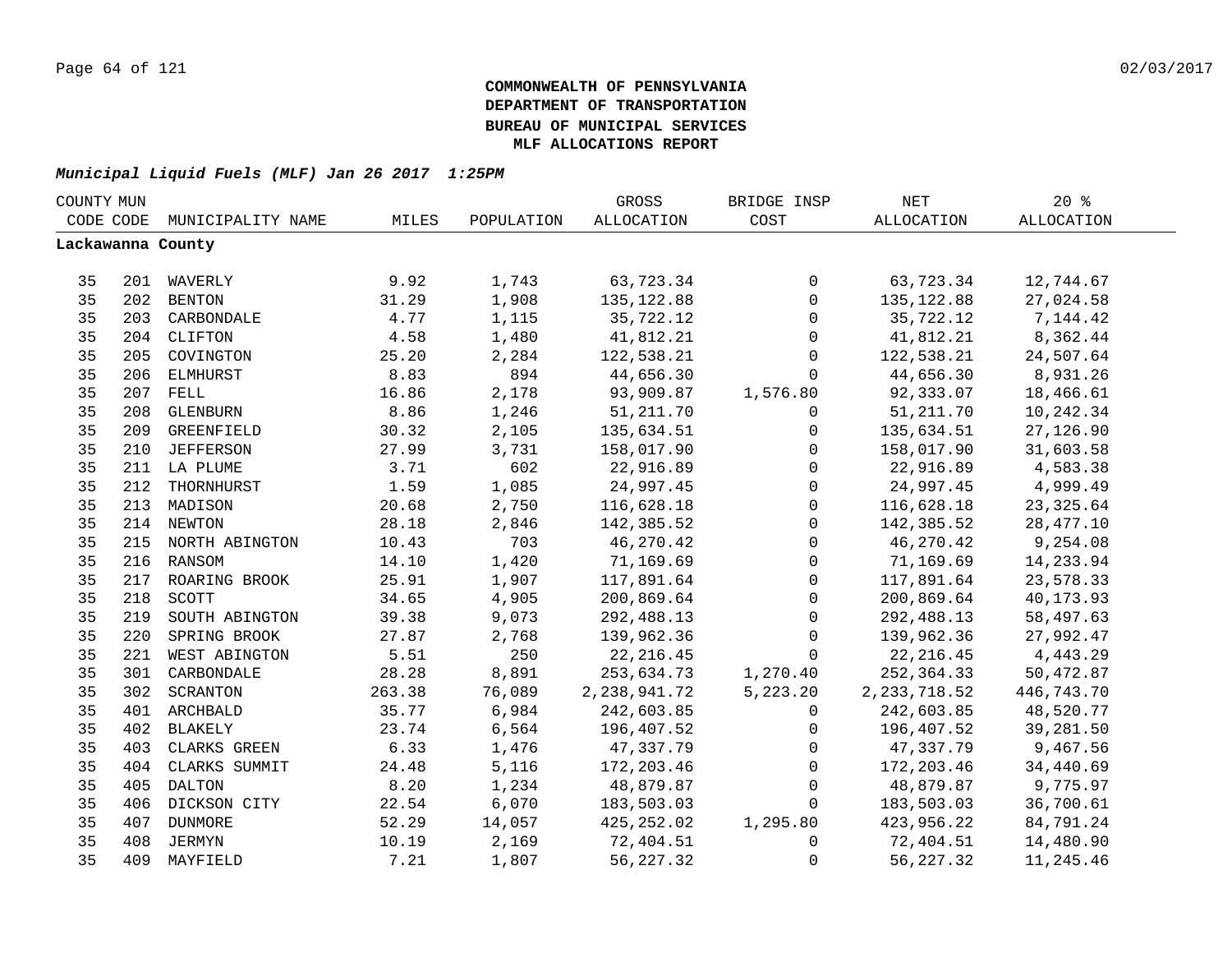|           | COUNTY MUN |                   |         |            | GROSS        | BRIDGE INSP | NET          | $20*$        |  |
|-----------|------------|-------------------|---------|------------|--------------|-------------|--------------|--------------|--|
| CODE CODE |            | MUNICIPALITY NAME | MILES   | POPULATION | ALLOCATION   | COST        | ALLOCATION   | ALLOCATION   |  |
| 35        | 410        | MOOSIC            | 28.56   | 5,719      | 196,322.51   | 0           | 196,322.51   | 39,264.50    |  |
| 35        | 411        | MOSCOW            | 10.16   | 2,026      | 69,684.40    | 0           | 69,684.40    | 13,936.88    |  |
| 35        | 412        | OLD FORGE         | 37.38   | 8,313      | 272, 142.85  | 0           | 272, 142.85  | 54,428.57    |  |
| 35        | 413        | OLYPHANT          | 19.13   | 5,151      | 155,728.82   | 0           | 155,728.82   | 31,145.76    |  |
| 35        | 414        | TAYLOR            | 15.77   | 6,263      | 165,384.58   | 0           | 165,384.58   | 33,076.92    |  |
| 35        | 415        | THROOP            | 13.59   | 4,088      | 118,497.32   | 0           | 118,497.32   | 23,699.46    |  |
| 35        | 416        | VANDLING          | 2.02    | 751        | 20,244.11    | 0           | 20,244.11    | 4,048.82     |  |
| 35        | 417        | JESSUP            | 19.61   | 4,676      | 148,548.00   | 0           | 148,548.00   | 29,709.60    |  |
|           |            | County Totals:    | 1009.26 | 214,437    | 7,164,093.82 | 9,366.20    | 7,154,727.62 | 1,430,945.52 |  |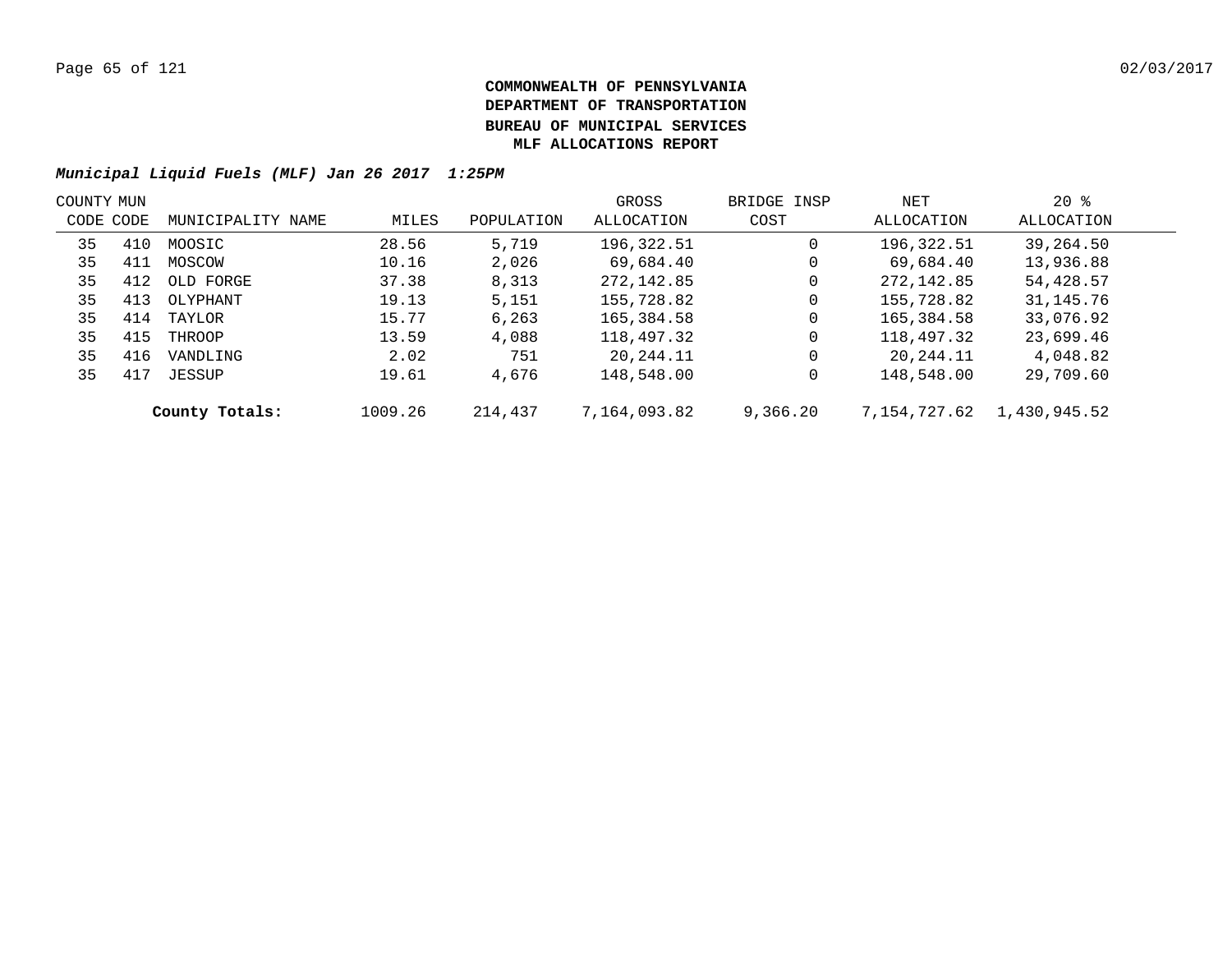| COUNTY MUN       |     |                             |        |            | GROSS        | BRIDGE INSP | <b>NET</b>        | $20*$      |  |
|------------------|-----|-----------------------------|--------|------------|--------------|-------------|-------------------|------------|--|
|                  |     | CODE CODE MUNICIPALITY NAME | MILES  | POPULATION | ALLOCATION   | COST        | <b>ALLOCATION</b> | ALLOCATION |  |
| Lancaster County |     |                             |        |            |              |             |                   |            |  |
|                  |     |                             |        |            |              |             |                   |            |  |
| 36               |     | 101 MANHEIM                 | 145.69 | 38,133     | 1,165,886.86 | 7,475.80    | 1,158,411.06      | 231,682.21 |  |
| 36               |     | 201 BART                    | 30.78  | 3,094      | 155,255.00   | 2,658.40    | 152,596.60        | 30,519.32  |  |
| 36               | 202 | <b>BRECKNOCK</b>            | 56.38  | 7,199      | 312,489.39   | 2,548.80    | 309,940.59        | 61,988.12  |  |
| 36               | 203 | CAERNARVON                  | 36.15  | 4,748      | 202,787.76   | 3,205.20    | 199,582.56        | 39,916.51  |  |
| 36               |     | 204 CLAY                    | 52.14  | 6,308      | 282,573.48   | 191.60      | 282,381.88        | 56,476.38  |  |
| 36               | 205 | COLERAIN                    | 53.74  | 3,635      | 238,641.47   | 3,175.60    | 235,465.87        | 47,093.17  |  |
| 36               | 206 | CONESTOGA                   | 24.60  | 3,776      | 147,997.63   | 1,425.00    | 146,572.63        | 29, 314.53 |  |
| 36               | 207 | CONOY                       | 28.10  | 3,194      | 148,515.59   | 1,553.00    | 146,962.59        | 29,392.52  |  |
| 36               | 208 | <b>DRUMORE</b>              | 37.92  | 2,560      | 168,299.68   | 871.80      | 167,427.88        | 33,485.58  |  |
| 36               | 209 | EARL TOWNSHIP               | 49.29  | 7,024      | 286,594.11   | 849.60      | 285,744.51        | 57,148.90  |  |
| 36               | 210 | EAST COCALICO               | 56.04  | 10,310     | 368,490.21   | $\mathbf 0$ | 368,490.21        | 73,698.04  |  |
| 36               | 211 | EAST DONEGAL                | 47.46  | 7,755      | 294, 153.44  | 1,699.20    | 292, 454.24       | 58,490.85  |  |
| 36               |     | 212 EAST DRUMORE            | 36.89  | 3,791      | 187,593.84   | 2,249.00    | 185, 344.84       | 37,068.97  |  |
| 36               |     | 213 EAST EARL               | 48.64  | 6,507      | 275,027.24   | 1,042.60    | 273,984.64        | 54,796.93  |  |
| 36               |     | 214 EAST HEMPFIELD          | 116.50 | 23,522     | 804, 375.33  | 5,639.80    | 798,735.53        | 159,747.11 |  |
| 36               |     | 215 EAST LAMPETER           | 69.62  | 16,424     | 524, 133.86  | 1,549.66    | 522,584.20        | 104,516.84 |  |
| 36               |     | 216 EDEN                    | 19.04  | 2,094      | 99,343.16    | 424.80      | 98,918.36         | 19,783.67  |  |
| 36               |     | 217 ELIZABETH               | 30.14  | 3,886      | 167,741.02   | 191.60      | 167,549.42        | 33,509.88  |  |
| 36               |     | 218 EPHRATA                 | 42.02  | 9,400      | 306,935.28   | 191.60      | 306,743.68        | 61,348.74  |  |
| 36               |     | 219 FULTON                  | 44.12  | 3,074      | 197,568.30   | 1,025.00    | 196,543.30        | 39,308.66  |  |
| 36               |     | 220 LANCASTER<br>TOWNSHIP   | 45.84  | 16,149     | 443,005.11   | $\mathbf 0$ | 443,005.11        | 88,601.02  |  |
| 36               |     | 221 LEACOCK                 | 34.27  | 5,220      | 205, 434.30  | 3,387.00    | 202,047.30        | 40,409.46  |  |
| 36               |     | 222 LITTLE BRITAIN          | 47.32  | 4,106      | 226,744.27   | 1,030.00    | 225,714.27        | 45, 142.85 |  |
| 36               |     | 223 MANOR                   | 109.66 | 19,612     | 710,740.50   | 1,699.20    | 709,041.30        | 141,808.26 |  |
| 36               | 224 | MARTIC                      | 48.50  | 5,190      | 250, 411.61  | $\mathbf 0$ | 250, 411.61       | 50,082.32  |  |
| 36               | 225 | MOUNT JOY<br>TOWNSHIP       | 63.31  | 9,873      | 383,730.86   | 3,013.20    | 380,717.66        | 76, 143.53 |  |
| 36               |     | 226 PARADISE                | 33.23  | 5,131      | 200, 473.70  | 889.20      | 199,584.50        | 39,916.90  |  |
| 36               | 227 | PENN                        | 62.15  | 8,789      | 360,127.50   | 1,263.00    | 358,864.50        | 71,772.90  |  |
| 36               |     | 228 PEQUEA                  | 33.24  | 4,605      | 190,853.30   | 1,184.80    | 189,668.50        | 37,933.70  |  |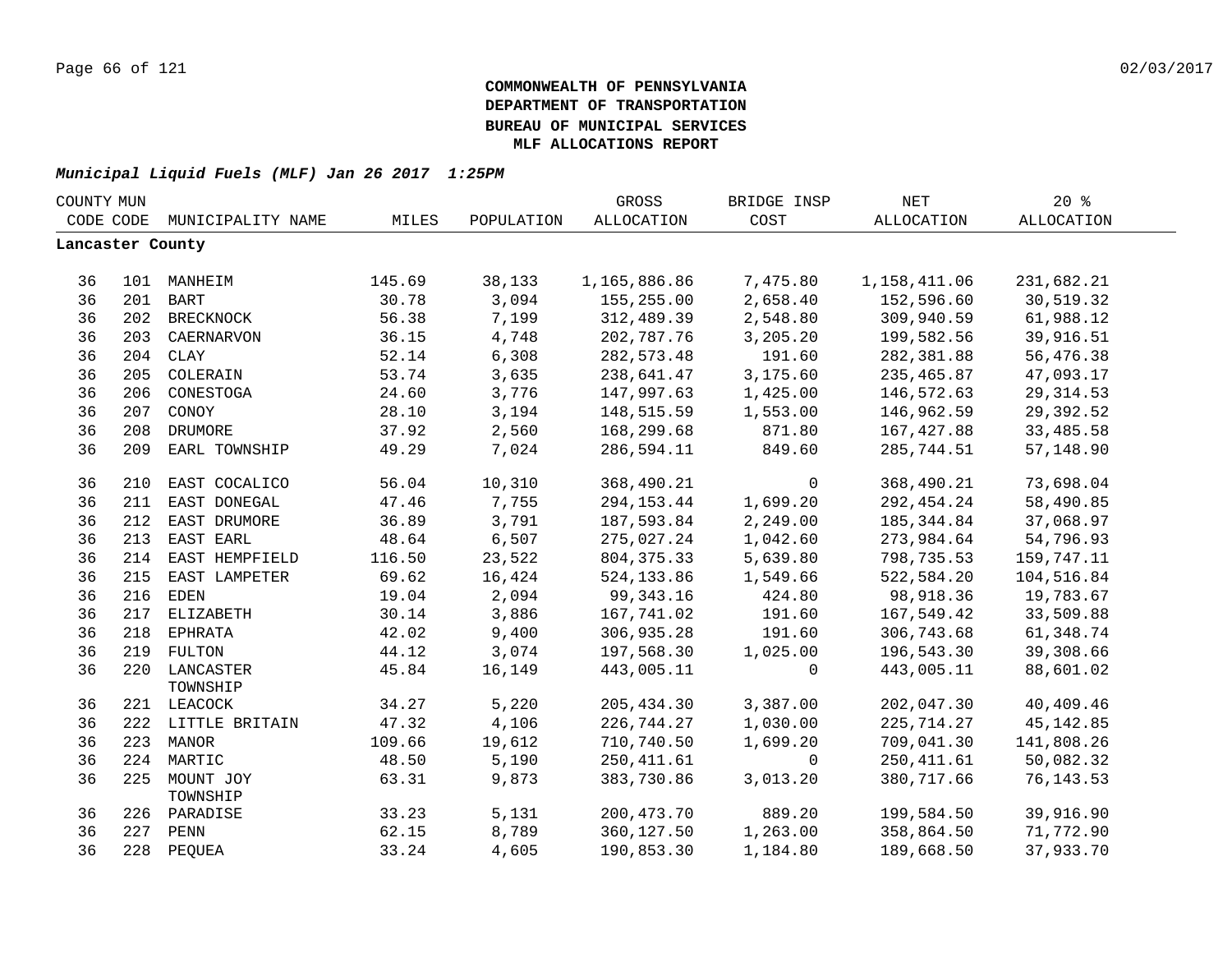| COUNTY MUN |     |                   |         |            | GROSS         | BRIDGE INSP | NET           | 20%          |  |
|------------|-----|-------------------|---------|------------|---------------|-------------|---------------|--------------|--|
| CODE CODE  |     | MUNICIPALITY NAME | MILES   | POPULATION | ALLOCATION    | COST        | ALLOCATION    | ALLOCATION   |  |
| 36         | 229 | PROVIDENCE        | 41.74   | 6,897      | 260,107.93    | 3,258.80    | 256,849.13    | 51,369.83    |  |
| 36         |     | 230 RAPHO         | 87.22   | 10,442     | 470,670.61    | 4,934.00    | 465,736.61    | 93, 147. 32  |  |
| 36         | 231 | SADSBURY          | 42.26   | 3,395      | 197,507.89    | $\mathbf 0$ | 197,507.89    | 39,501.58    |  |
| 36         | 232 | SALISBURY         | 94.10   | 11,062     | 504,059.99    | 4,961.00    | 499,098.99    | 99,819.80    |  |
| 36         |     | 233 STRASBURG     | 33.82   | 4,182      | 184,946.67    | 1,274.40    | 183,672.27    | 36,734.45    |  |
| 36         |     | 234 UPPER LEACOCK | 43.42   | 8,708      | 298,715.87    | 1,514.00    | 297, 201.87   | 59,440.37    |  |
| 36         | 235 | WARWICK           | 76.85   | 17,783     | 572, 204.15   | 433.20      | 571,770.95    | 114,354.19   |  |
| 36         | 236 | WEST COCALICO     | 56.93   | 7,280      | 315,735.49    | 191.60      | 315,543.89    | 63,108.78    |  |
| 36         | 237 | WEST DONEGAL      | 39.06   | 8,260      | 276,545.33    | 2,372.60    | 274, 172. 73  | 54,834.55    |  |
| 36         | 238 | WEST EARL         | 47.44   | 7,868      | 296,163.05    | 0           | 296,163.05    | 59,232.61    |  |
| 36         | 239 | WEST HEMPFIELD    | 80.14   | 16,153     | 552,818.79    | 0           | 552,818.79    | 110,563.76   |  |
| 36         | 240 | WEST LAMPETER     | 55.70   | 15,209     | 457,301.92    | 1,267.00    | 456,034.92    | 91,206.98    |  |
| 36         |     | 301 LANCASTER     | 88.99   | 59,322     | 1,373,309.84  | 849.60      | 1,372,460.24  | 274,492.05   |  |
| 36         |     | 401 ADAMSTOWN     | 6.69    | 1,789      | 54, 233. 31   | 0           | 54, 233.31    | 10,846.66    |  |
| 36         |     | 402 AKRON         | 12.19   | 3,876      | 110,127.81    | 0           | 110,127.81    | 22,025.56    |  |
| 36         | 403 | CHRISTIANA        | 3.79    | 1,168      | 33,559.27     | $\Omega$    | 33,559.27     | 6,711.85     |  |
| 36         |     | 404 COLUMBIA      | 22.99   | 10,400     | 264,400.79    | 616.40      | 263,784.39    | 52,756.88    |  |
| 36         |     | 405 DENVER        | 11.40   | 3,861      | 107,325.02    | 889.20      | 106,435.82    | 21,287.16    |  |
| 36         |     | 406 EAST          | 13.86   | 4,506      | 127,031.72    | $\mathbf 0$ | 127,031.72    | 25,406.34    |  |
|            |     | PETERSBURG        |         |            |               |             |               |              |  |
| 36         |     | 407 ELIZABETHTOWN | 29.48   | 11,545     | 306,176.48    | 2,687.85    | 303,488.63    | 60,697.73    |  |
| 36         |     | 408 EPHRATA       | 36.85   | 13,394     | 363,686.45    | 670.60      | 363,015.85    | 72,603.17    |  |
| 36         |     | 409 LITITZ        | 27.47   | 9,369      | 259,814.78    | 2,124.00    | 257,690.78    | 51,538.16    |  |
| 36         |     | 410 MANHEIM       | 16.36   | 4,858      | 141,489.70    | 1,371.00    | 140,118.70    | 28,023.74    |  |
| 36         |     | 411 MARIETTA      | 12.31   | 2,588      | 86,876.19     | 0           | 86,876.19     | 17,375.24    |  |
| 36         |     | 412 MILLERSVILLE  | 17.40   | 8,168      | 205,557.49    | 0           | 205,557.49    | 41, 111.50   |  |
| 36         |     | 413 MT JOY        | 19.30   | 7,410      | 197,726.69    | 849.60      | 196,877.09    | 39, 375. 42  |  |
| 36         |     | 414 MOUNTVILLE    | 7.30    | 2,802      | 74,774.10     | 0           | 74,774.10     | 14,954.82    |  |
| 36         |     | 415 NEW HOLLAND   | 17.29   | 5,378      | 154,007.46    | 0           | 154,007.46    | 30,801.49    |  |
| 36         | 416 | QUARRYVILLE       | 8.58    | 2,576      | 74,722.12     | $\Omega$    | 74,722.12     | 14,944.42    |  |
| 36         | 417 | STRASBURG         | 8.03    | 2,809      | 77,238.14     | 0           | 77,238.14     | 15,447.63    |  |
| 36         | 418 | TERRE HILL        | 3.38    | 1,295      | 34,578.03     | $\mathsf 0$ | 34,578.03     | 6,915.61     |  |
|            |     | County Totals:    | 2565.12 | 519,462    | 17,739,336.88 | 80,699.31   | 17,658,637.57 | 3,531,727.51 |  |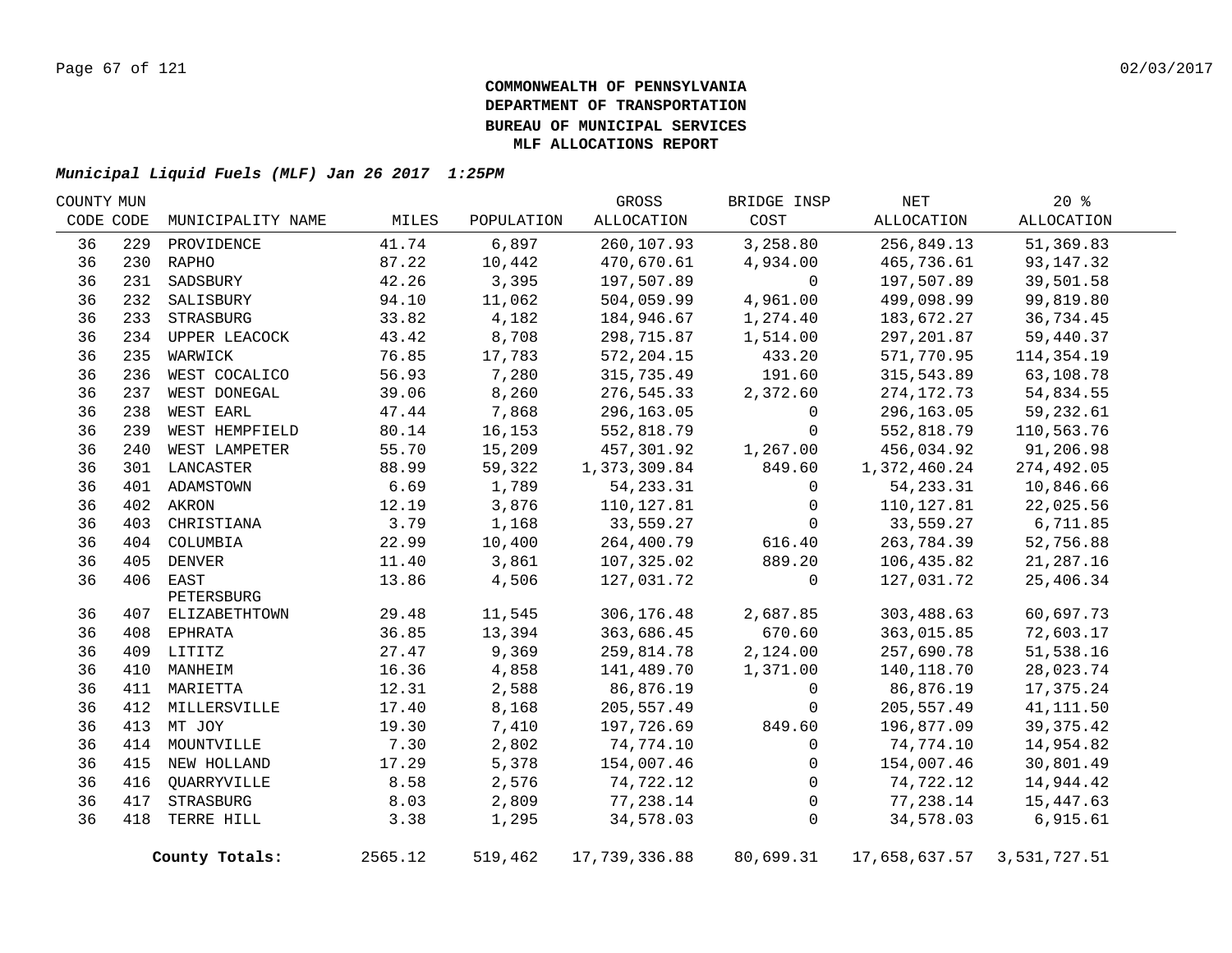| COUNTY MUN      |     |                    |        |            | GROSS        | BRIDGE INSP  | NET          | $20*$       |  |
|-----------------|-----|--------------------|--------|------------|--------------|--------------|--------------|-------------|--|
| CODE CODE       |     | MUNICIPALITY NAME  | MILES  | POPULATION | ALLOCATION   | COST         | ALLOCATION   | ALLOCATION  |  |
| Lawrence County |     |                    |        |            |              |              |              |             |  |
|                 |     |                    |        |            |              |              |              |             |  |
| 37              |     | 202 HICKORY        | 23.00  | 2,470      | 118,912.69   | 0            | 118,912.69   | 23,782.54   |  |
| 37              |     | 203 LITTLE BEAVER  | 27.02  | 1,411      | 112,341.14   | 527.20       | 111,813.94   | 22,362.79   |  |
| 37              |     | 204 MAHONING       | 34.98  | 3,083      | 168,490.72   | 955.20       | 167,535.52   | 33,507.10   |  |
| 37              |     | 205 NESHANNOCK     | 65.95  | 9,609      | 387, 332.79  | 459.60       | 386,873.19   | 77,374.64   |  |
| 37              |     | 206 NORTH BEAVER   | 66.24  | 4,121      | 287,552.64   | 1,466.60     | 286,086.04   | 57, 217. 21 |  |
| 37              |     | 207 PERRY          | 25.63  | 1,938      | 117,564.69   | 1,204.80     | 116,359.89   | 23, 271.98  |  |
| 37              |     | 208 PLAIN GROVE    | 23.24  | 813        | 89, 273.63   | $\mathbf 0$  | 89, 273.63   | 17,854.73   |  |
| 37              |     | 209 PULASKI        | 39.24  | 3,452      | 188,891.62   | 334.00       | 188,557.62   | 37,711.52   |  |
| 37              | 210 | SCOTT              | 23.20  | 2,347      | 117,295.46   | 1,054.40     | 116,241.06   | 23, 248. 21 |  |
| 37              | 211 | SHENANGO           | 55.01  | 7,479      | 313, 244.34  | 986.80       | 312, 257.54  | 62,451.51   |  |
| 37              | 212 | SLIPPERY ROCK      | 48.07  | 3,283      | 214,041.30   | 1,238.80     | 212,802.50   | 42,560.50   |  |
| 37              |     | 213 TAYLOR         | 12.09  | 1,052      | 57,985.82    | $\mathbf 0$  | 57,985.82    | 11,597.16   |  |
| 37              |     | 214 UNION          | 33.70  | 5,190      | 203,060.09   | $\mathbf 0$  | 203,060.09   | 40,612.02   |  |
| 37              |     | 215 WASHINGTON     | 17.77  | 799        | 71,515.89    | 527.20       | 70,988.69    | 14,197.74   |  |
| 37              | 216 | WAYNE              | 27.14  | 2,606      | 134,654.01   | 527.20       | 134, 126.81  | 26,825.36   |  |
| 37              |     | 217 WILMINGTON     | 29.99  | 2,715      | 145,772.57   | 527.20       | 145, 245.37  | 29,049.07   |  |
| 37              |     | 301 NEW CASTLE     | 95.85  | 23,273     | 733,737.91   | 2,755.60     | 730,982.31   | 146,196.46  |  |
| 37              | 401 | <b>BESSEMER</b>    | 5.33   | 1,111      | 37,440.40    | $\Omega$     | 37,440.40    | 7,488.08    |  |
| 37              | 402 | ELLPORT            | 7.61   | 1,180      | 46,001.28    | $\mathbf 0$  | 46,001.28    | 9,200.26    |  |
| 37              | 403 | ELLWOOD CITY       | 33.86  | 7,921      | 253,687.44   | 0            | 253,687.44   | 50,737.49   |  |
| 37              |     | 404 ENON VALLEY    | 1.90   | 306        | 11,694.16    | $\mathbf 0$  | 11,694.16    | 2,338.83    |  |
|                 |     | <b>BOROUGH</b>     |        |            |              |              |              |             |  |
| 37              |     | 405 NEW WILMINGTON | 6.30   | 2,466      | 65,408.89    | 459.60       | 64,949.29    | 12,989.86   |  |
| 37              |     | 406 SOUTH NEW      | 4.86   | 709        | 28,559.73    | $\mathbf 0$  | 28,559.73    | 5,711.95    |  |
|                 |     | CASTLE             |        |            |              |              |              |             |  |
| 37              |     | 407 VOLANT         | 0.64   | 168        | 5,130.51     | $\mathsf{O}$ | 5,130.51     | 1,026.10    |  |
| 37              |     | 408 WAMPUM         | 4.15   | 717        | 26, 434.97   | $\mathbf 0$  | 26,434.97    | 5,286.99    |  |
| 37              |     | 409 NEW BEAVER     | 21.15  | 1,502      | 95,230.38    | 0            | 95,230.38    | 19,046.08   |  |
| 37              |     | 410 S.N.P.J.       | 1.00   | 19         | 3,548.06     | $\mathbf 0$  | 3,548.06     | 709.61      |  |
|                 |     | County Totals:     | 734.92 | 91,740     | 4,034,803.13 | 13,024.20    | 4,021,778.93 | 804, 355.79 |  |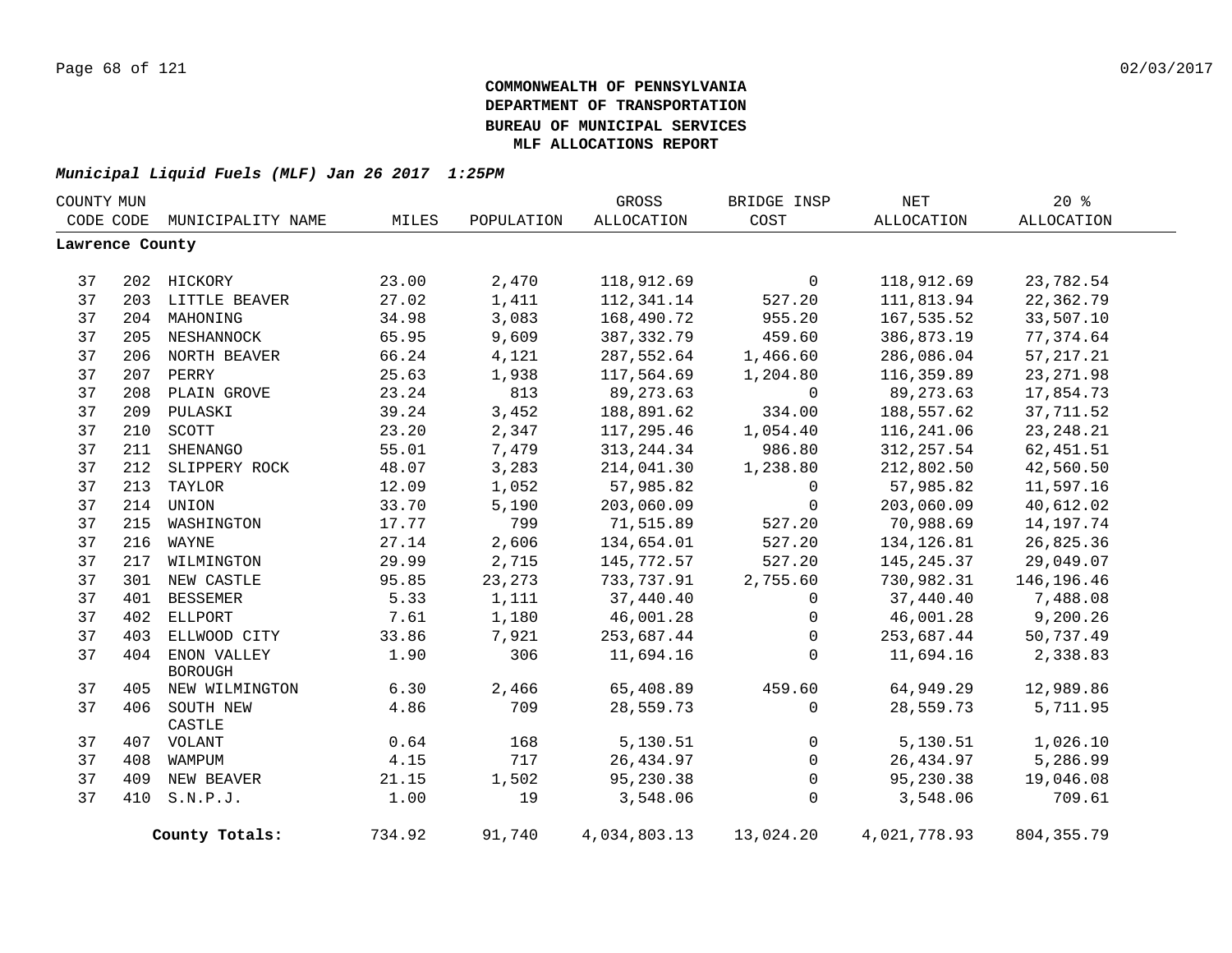|                | COUNTY MUN |                    |        |            | <b>GROSS</b>      | BRIDGE INSP  | <b>NET</b>   | 20%         |  |
|----------------|------------|--------------------|--------|------------|-------------------|--------------|--------------|-------------|--|
| CODE CODE      |            | MUNICIPALITY NAME  | MILES  | POPULATION | <b>ALLOCATION</b> | COST         | ALLOCATION   | ALLOCATION  |  |
| Lebanon County |            |                    |        |            |                   |              |              |             |  |
|                |            |                    |        |            |                   |              |              |             |  |
| 38             |            | 101 ANNVILLE       | 11.07  | 4,767      | 122,894.82        | $\Omega$     | 122,894.82   | 24,578.96   |  |
| 38             | 102        | WEST LEBANON       | 3.62   | 781        | 25, 913.68        | $\Omega$     | 25,913.68    | 5,182.74    |  |
| 38             | 201        | <b>BETHEL</b>      | 48.17  | 5,007      | 245,997.63        | $\mathbf 0$  | 245,997.63   | 49,199.53   |  |
| 38             | 202        | COLD SPRING        | 0.00   | 52         | 954.21            | $\mathbf 0$  | 954.21       | 190.84      |  |
| 38             |            | 203 EAST HANOVER   | 50.75  | 2,801      | 213,770.77        | $\mathsf{O}$ | 213,770.77   | 42,754.15   |  |
| 38             |            | 204 HEIDELBERG     | 42.27  | 4,069      | 209,908.17        | $\mathbf 0$  | 209,908.17   | 41,981.63   |  |
| 38             |            | 205 JACKSON        | 53.74  | 8,163      | 321,732.85        | $\mathbf 0$  | 321,732.85   | 64, 346.57  |  |
| 38             |            | 206 MILLCREEK      | 36.54  | 3,892      | 188,327.41        | $\mathbf 0$  | 188,327.41   | 37,665.48   |  |
| 38             |            | 207 NORTH ANNVILLE | 23.86  | 2,381      | 120,030.98        | $\Omega$     | 120,030.98   | 24,006.20   |  |
| 38             |            | 208 NORTH CORNWALL | 35.01  | 7,553      | 250,613.78        | $\mathbf 0$  | 250,613.78   | 50,122.76   |  |
| 38             |            | 209 NORTH LEBANON  | 62.00  | 11,429     | 408,093.08        | 0            | 408,093.08   | 81,618.62   |  |
| 38             |            | 210 NORTH          | 42.31  | 8,068      | 283, 420.11       | $\mathbf 0$  | 283,420.11   | 56,684.02   |  |
|                |            | LONDONDERRY        |        |            |                   |              |              |             |  |
| 38             |            | 211 SOUTH ANNVILLE | 25.00  | 2,850      | 132, 284. 74      | $\mathsf{O}$ | 132,284.74   | 26,456.95   |  |
| 38             | 212        | SOUTH LEBANON      | 56.79  | 9,463      | 355, 346.85       | 0            | 355, 346.85  | 71,069.37   |  |
| 38             | 213        | SOUTH              | 35.01  | 6,991      | 240,300.74        | $\mathbf 0$  | 240,300.74   | 48,060.15   |  |
|                |            | LONDONDERRY        |        |            |                   |              |              |             |  |
| 38             | 214        | SWATARA            | 37.21  | 4,555      | 202,637.46        | $\mathbf 0$  | 202,637.46   | 40,527.49   |  |
| 38             | 215        | UNION TOWNSHIP     | 31.39  | 3,099      | 157,298.37        | $\Omega$     | 157, 298, 37 | 31,459.67   |  |
| 38             | 216        | WEST CORNWALL      | 10.50  | 1,976      | 69,854.68         | $\mathbf 0$  | 69,854.68    | 13,970.94   |  |
| 38             |            | 301 LEBANON        | 85.19  | 25,477     | 740,076.69        | $\mathbf 0$  | 740,076.69   | 148,015.34  |  |
| 38             | 401        | CLEONA             | 7.79   | 2,080      | 63,092.70         | $\mathbf 0$  | 63,092.70    | 12,618.54   |  |
| 38             | 402        | CORNWALL           | 32.37  | 4,112      | 179,022.93        | $\mathbf 0$  | 179,022.93   | 35,804.59   |  |
| 38             | 403        | <b>JONESTOWN</b>   | 8.37   | 1,905      | 61,737.03         | $\mathbf 0$  | 61,737.03    | 12,347.41   |  |
| 38             |            | 404 MOUNT GRETNA   | 3.29   | 196        | 14, 122.81        | $\mathbf 0$  | 14, 122.81   | 2,824.56    |  |
| 38             |            | 405 MYERSTOWN      | 10.10  | 3,062      | 88,503.63         | 0            | 88,503.63    | 17,700.73   |  |
| 38             | 406        | PALMYRA            | 25.47  | 7,320      | 215,815.57        | $\Omega$     | 215,815.57   | 43, 163. 11 |  |
| 38             |            | 407 RICHLAND       | 5.63   | 1,519      | 45,887.27         | $\mathbf 0$  | 45,887.27    | 9,177.45    |  |
|                |            |                    |        |            |                   |              |              |             |  |
|                |            | County Totals:     | 783.45 | 133,568    | 4,957,638.96      | $\Omega$     | 4,957,638.96 | 991,527.79  |  |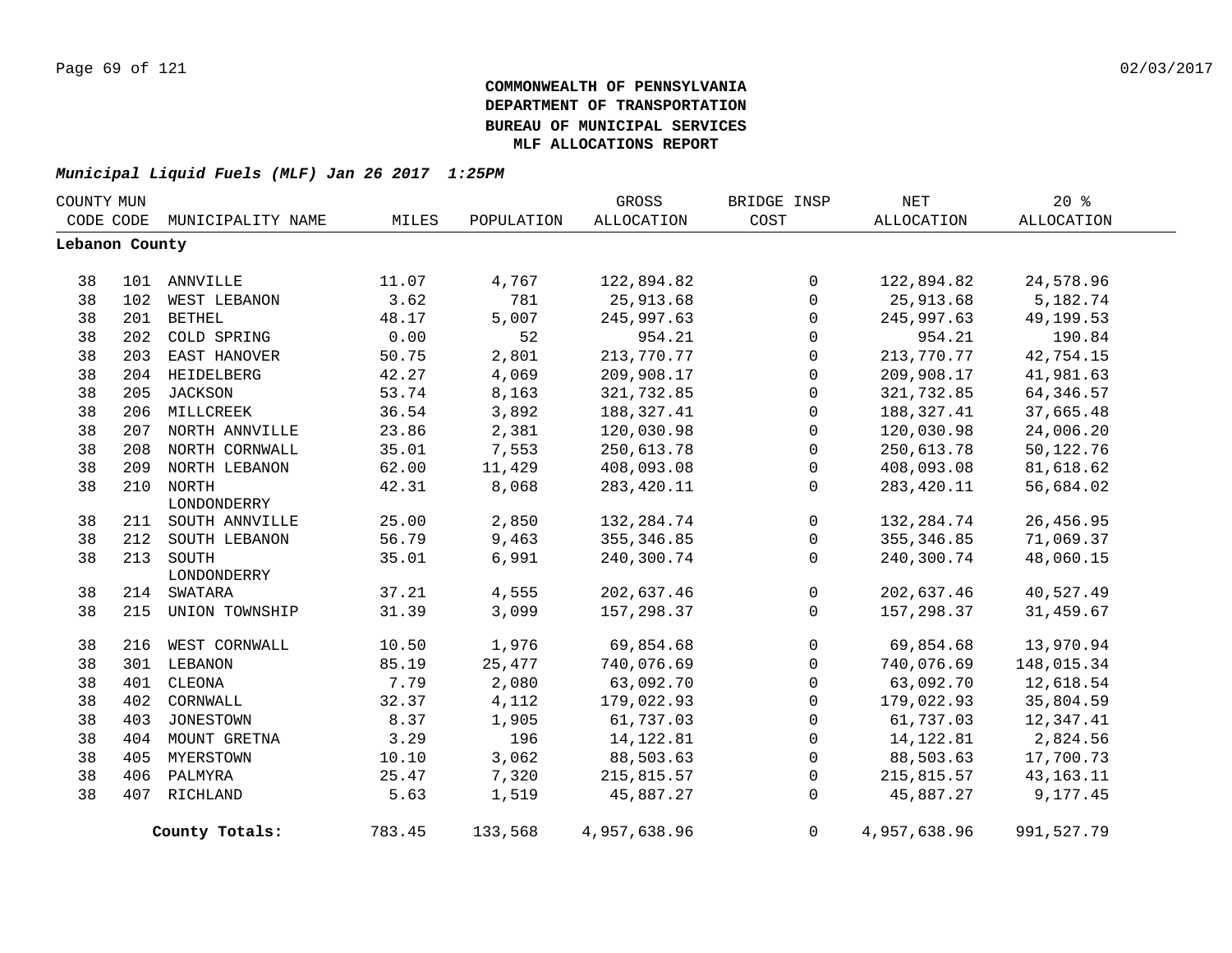| COUNTY MUN |               |                        |         |            | GROSS         | BRIDGE INSP  | <b>NET</b>    | 20%          |  |
|------------|---------------|------------------------|---------|------------|---------------|--------------|---------------|--------------|--|
|            | CODE CODE     | MUNICIPALITY NAME      | MILES   | POPULATION | ALLOCATION    | COST         | ALLOCATION    | ALLOCATION   |  |
|            | Lehigh County |                        |         |            |               |              |               |              |  |
|            |               |                        |         |            |               |              |               |              |  |
| 39         | 101           | SALISBURY              | 64.77   | 13,505     | 455,051.30    | $\mathbf 0$  | 455,051.30    | 91,010.26    |  |
| 39         | 102           | WHITEHALL              | 97.54   | 26,738     | 802,729.69    | 2,017.00     | 800,712.69    | 160,142.54   |  |
| 39         |               | 103 SOUTH<br>WHITEHALL | 108.20  | 19,180     | 698,141.88    | 1,096.20     | 697,045.68    | 139,409.14   |  |
| 39         |               | 104 LOWER MACUNGIE     | 125.26  | 30,633     | 962,893.24    | 3,124.60     | 959,768.64    | 191,953.73   |  |
| 39         |               | 201 HANOVER            | 8.68    | 1,571      | 56,599.75     | $\mathbf 0$  | 56,599.75     | 11,319.95    |  |
| 39         |               | 202 HEIDELBERG         | 47.57   | 3,416      | 214,882.23    | 1,628.60     | 213, 253.63   | 42,650.73    |  |
| 39         |               | 204 LOWER MILFORD      | 49.66   | 3,775      | 228, 156.86   | $\mathbf 0$  | 228,156.86    | 45,631.37    |  |
| 39         |               | 205 LOWHILL            | 43.19   | 2,173      | 178,058.97    | 3,938.91     | 174,120.06    | 34,824.01    |  |
| 39         |               | 206 LYNN               | 66.73   | 4,229      | 291,102.22    | 417.00       | 290,685.22    | 58,137.04    |  |
| 39         |               | 207 NORTH              | 116.07  | 15,703     | 659,516.40    | 2,046.80     | 657,469.60    | 131,493.92   |  |
|            |               | WHITEHALL              |         |            |               |              |               |              |  |
| 39         |               | 209 UPPER MACUNGIE     | 129.31  | 20,063     | 781,885.31    | 1,058.80     | 780,826.51    | 156,165.30   |  |
| 39         | 210           | UPPER MILFORD          | 51.31   | 7,292      | 297,974.91    | 633.60       | 297, 341.31   | 59,468.26    |  |
| 39         |               | 211 UPPER SAUCON       | 76.00   | 14,808     | 514,891.68    | 1,185.60     | 513,706.08    | 102,741.22   |  |
| 39         | 212           | WASHINGTON             | 61.35   | 6,624      | 317,838.96    | 1,918.80     | 315,920.16    | 63,184.03    |  |
| 39         | 213           | WEISENBERG             | 79.85   | 4,923      | 345,813.97    | $\mathbf{0}$ | 345,813.97    | 69,162.79    |  |
| 39         |               | 301 ALLENTOWN          | 282.90  | 118,032    | 3,071,072.82  | 13,641.16    | 3,057,431.66  | 611, 486.33  |  |
| 39         |               | 401 ALBURTIS           | 6.22    | 2,361      | 63,226.14     | 395.20       | 62,830.94     | 12,566.19    |  |
| 39         | 402           | CATASAUQUA             | 17.87   | 6,436      | 175,278.04    | 1,056.40     | 174,221.64    | 34,844.33    |  |
| 39         | 403           | COOPERSBURG            | 9.11    | 2,386      | 72,931.23     | 0            | 72,931.23     | 14,586.25    |  |
| 39         | 404           | COPLAY                 | 11.18   | 3,192      | 94,344.59     | 0            | 94,344.59     | 18,868.92    |  |
| 39         | 405           | EMMAUS                 | 37.56   | 11,211     | 325,898.73    | 417.00       | 325,481.73    | 65,096.35    |  |
| 39         | 406           | FOUNTAIN HILL          | 12.72   | 4,597      | 125,054.28    | 0            | 125,054.28    | 25,010.86    |  |
| 39         | 407           | MACUNGIE               | 6.89    | 3,074      | 78,453.69     | $\mathbf 0$  | 78,453.69     | 15,690.74    |  |
| 39         | 408           | SLATINGTON             | 13.80   | 4,232      | 121,811.69    | $\Omega$     | 121,811.69    | 24,362.34    |  |
|            |               | County Totals:         | 1523.74 | 330,154    | 10,933,608.58 | 34,575.67    | 10,899,032.91 | 2,179,806.58 |  |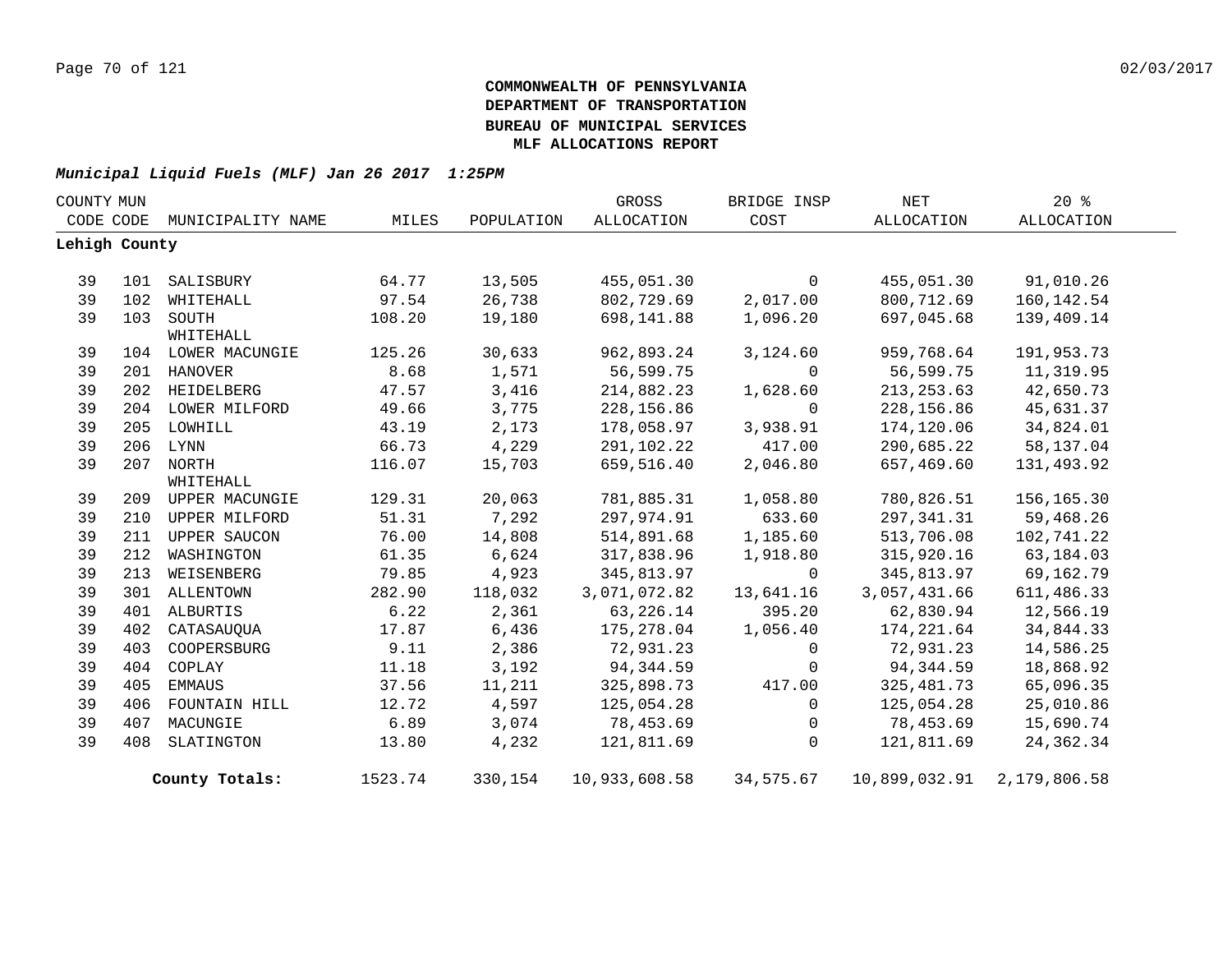| COUNTY MUN     |     |                   |       |            | GROSS             | BRIDGE INSP         | $\operatorname{NET}$ | 20%               |  |
|----------------|-----|-------------------|-------|------------|-------------------|---------------------|----------------------|-------------------|--|
| CODE CODE      |     | MUNICIPALITY NAME | MILES | POPULATION | <b>ALLOCATION</b> | COST                | <b>ALLOCATION</b>    | <b>ALLOCATION</b> |  |
| Luzerne County |     |                   |       |            |                   |                     |                      |                   |  |
|                |     |                   |       |            |                   |                     |                      |                   |  |
| 40             |     | 101 HANOVER       | 41.92 | 11,076     | 337,370.88        | $\mathsf{O}$        | 337,370.88           | 67, 474.18        |  |
| 40             |     | 102 NEWPORT       | 14.97 | 5,374      | 146,511.37        | $\mathbf 0$         | 146,511.37           | 29,302.27         |  |
| 40             |     | 103 PLAINS        | 31.59 | 9,961      | 283,859.91        | $\mathsf{O}\xspace$ | 283,859.91           | 56,771.98         |  |
| 40             |     | 104 WILKES BARRE  | 9.13  | 2,967      | 83,656.90         | $\mathbf 0$         | 83,656.90            | 16,731.38         |  |
| 40             | 201 | BEAR CREEK        | 15.50 | 2,774      | 100,495.56        | $\mathsf{O}\xspace$ | 100,495.56           | 20,099.11         |  |
| 40             | 202 | BLACK CREEK       | 27.46 | 2,016      | 124,850.95        | $\mathbf 0$         | 124,850.95           | 24,970.19         |  |
| 40             | 203 | <b>BUCK</b>       | 1.82  | 435        | 13,805.43         | $\mathbf 0$         | 13,805.43            | 2,761.09          |  |
| 40             | 204 | <b>BUTLER</b>     | 47.08 | 9,221      | 319,839.59        | $\mathbf 0$         | 319,839.59           | 63,967.92         |  |
| 40             | 205 | CONYNGHAM         | 15.62 | 1,453      | 76,638.39         | $\mathbf 0$         | 76,638.39            | 15,327.68         |  |
| 40             | 206 | <b>DALLAS</b>     | 42.07 | 8,994      | 299,644.89        | $\mathbf 0$         | 299,644.89           | 59,928.98         |  |
| 40             | 207 | DENNISON          | 8.99  | 1,125      | 49,407.22         | $\mathbf 0$         | 49,407.22            | 9,881.44          |  |
| 40             | 208 | <b>DORRANCE</b>   | 28.26 | 2,188      | 130,566.79        | $\mathbf 0$         | 130,566.79           | 26, 113.36        |  |
| 40             | 209 | <b>EXETER</b>     | 14.21 | 2,378      | 89,101.49         | $\mathbf 0$         | 89,101.49            | 17,820.30         |  |
| 40             |     | 210 FAIRMOUNT     | 41.47 | 1,276      | 156,095.47        | $\mathbf 0$         | 156,095.47           | 31,219.09         |  |
| 40             |     | 211 FAIRVIEW      | 25.53 | 4,520      | 164,625.91        | 0                   | 164,625.91           | 32,925.18         |  |
| 40             |     | 212 FOSTER        | 26.38 | 3,467      | 148,022.26        | 0                   | 148,022.26           | 29,604.45         |  |
| 40             |     | 213 FRANKLIN      | 15.06 | 1,757      | 80,425.29         | $\mathsf{O}\xspace$ | 80, 425.29           | 16,085.06         |  |
| 40             |     | 214 HAZLE         | 75.02 | 9,549      | 415,250.51        | $\mathsf{O}\xspace$ | 415,250.51           | 83,050.10         |  |
| 40             |     | 215 HOLLENBACK    | 22.51 | 1,196      | 93,966.33         | $\mathbf 0$         | 93,966.33            | 18,793.27         |  |
| 40             |     | 216 HUNLOCK       | 18.77 | 2,443      | 104,883.65        | $\mathbf 0$         | 104,883.65           | 20,976.73         |  |
| 40             |     | 217 HUNTINGTON    | 44.03 | 2,244      | 182,049.36        | $\mathbf 0$         | 182,049.36           | 36,409.87         |  |
| 40             | 218 | JACKSON           | 26.21 | 4,646      | 169, 113.69       | $\mathbf 0$         | 169,113.69           | 33,822.74         |  |
| 40             | 219 | JENKINS           | 18.20 | 4,442      | 139,742.78        | $\Omega$            | 139,742.78           | 27,948.56         |  |
| 40             | 220 | KINGSTON          | 43.94 | 6,999      | 269,018.42        | $\mathbf 0$         | 269,018.42           | 53,803.68         |  |
| 40             |     | 221 LAKE          | 24.42 | 2,049      | 115,730.27        | $\mathbf 0$         | 115,730.27           | 23, 146.05        |  |
| 40             | 222 | LEHMAN            | 34.94 | 3,508      | 176,161.72        | $\mathbf 0$         | 176,161.72           | 35, 232.34        |  |
| 40             | 223 | NESCOPECK         | 23.85 | 1,155      | 97,501.17         | 0                   | 97,501.17            | 19,500.23         |  |
| 40             | 224 | PITTSTON          | 23.25 | 3,368      | 136,191.35        | $\mathbf 0$         | 136,191.35           | 27, 238.27        |  |
| 40             | 225 | PLYMOUTH          | 27.15 | 1,812      | 120, 115.62       | $\mathbf 0$         | 120,115.62           | 24,023.12         |  |
| 40             |     | 226 RICE          | 20.42 | 3,335      | 126,531.43        | 644.00              | 125,887.43           | 25, 177.49        |  |
| 40             |     | 227 ROSS          | 33.65 | 2,937      | 161,556.28        | 0                   | 161,556.28           | 32, 311.26        |  |
| 40             | 228 | SALEM             | 35.96 | 4,254      | 193, 114.66       | $\mathbf 0$         | 193, 114.66          | 38,622.93         |  |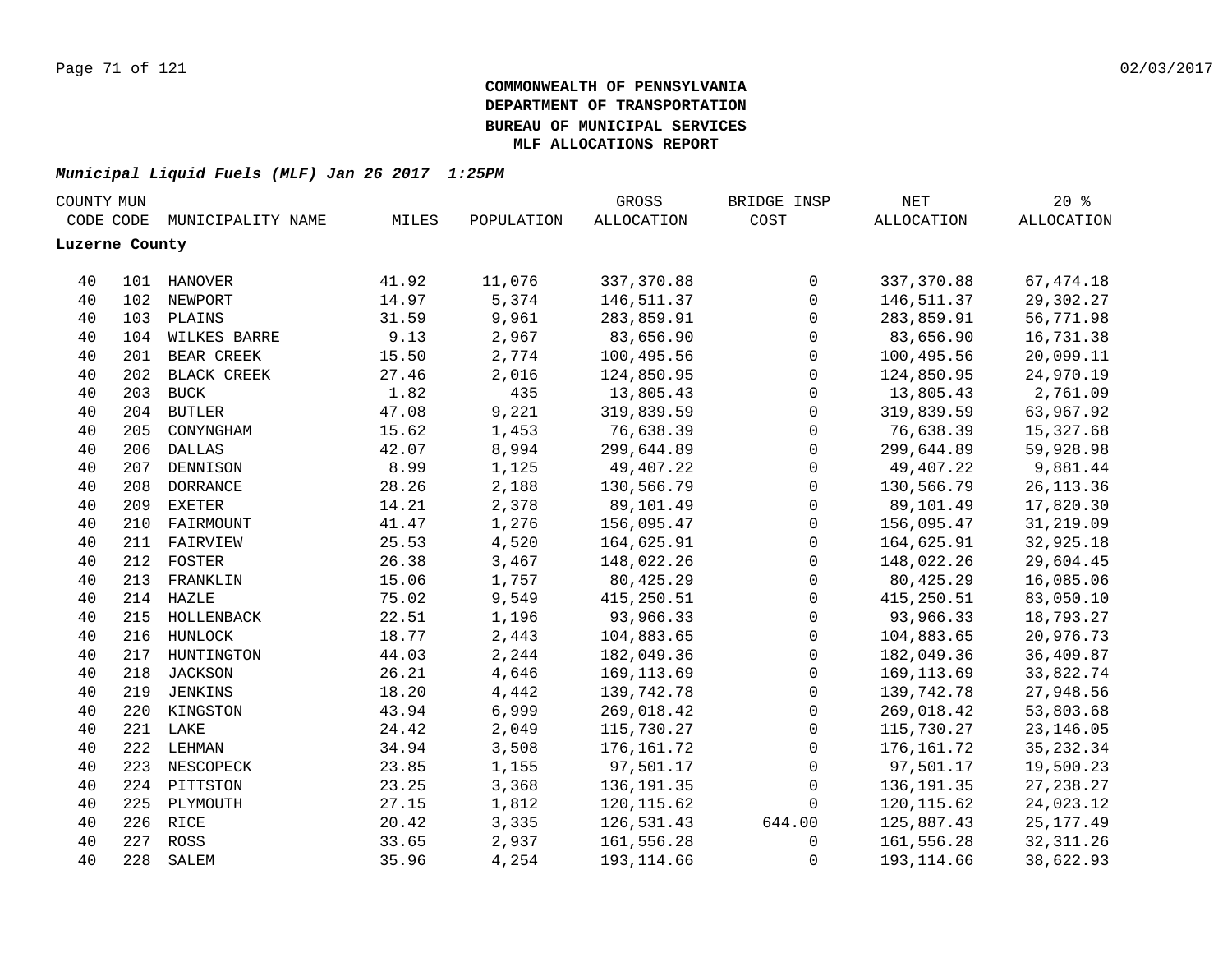| COUNTY MUN |     |                   |        |            | GROSS        | BRIDGE INSP    | NET          | $20*$       |  |
|------------|-----|-------------------|--------|------------|--------------|----------------|--------------|-------------|--|
| CODE CODE  |     | MUNICIPALITY NAME | MILES  | POPULATION | ALLOCATION   | COST           | ALLOCATION   | ALLOCATION  |  |
| 40         | 229 | SLOCUM            | 2.82   | 1,115      | 29,483.24    | $\mathbf 0$    | 29,483.24    | 5,896.65    |  |
| 40         | 230 | SUGARLOAF         | 34.77  | 4,211      | 188,518.28   | $\mathbf 0$    | 188,518.28   | 37,703.66   |  |
| 40         | 231 | UNION             | 28.65  | 2,042      | 129, 135.38  | 0              | 129, 135.38  | 25,827.08   |  |
| 40         |     | 232 WRIGHT        | 27.37  | 5,651      | 191,267.34   | $\Omega$       | 191,267.34   | 38, 253. 47 |  |
| 40         |     | 301 HAZLETON      | 95.12  | 25,340     | 769,332.94   | $\Omega$       | 769,332.94   | 153,866.59  |  |
| 40         |     | 302 NANTICOKE     | 32.24  | 10,465     | 295,188.24   | 0              | 295,188.24   | 59,037.65   |  |
| 40         |     | 303 PITTSTON      | 25.76  | 7,739      | 224,432.30   | $\overline{0}$ | 224,432.30   | 44,886.46   |  |
| 40         |     | 304 WILKES BARRE  | 108.33 | 41,498     | 1,108,106.01 | 2,372.40       | 1,105,733.61 | 221, 146.72 |  |
| 40         |     | 401 ASHLEY        | 7.84   | 2,790      | 76,281.61    | 1,288.00       | 74,993.61    | 14,998.72   |  |
| 40         | 402 | AVOCA             | 13.96  | 2,661      | 93,494.84    | 0              | 93,494.84    | 18,698.97   |  |
| 40         | 403 | CONYNGHAM         | 9.32   | 1,914      | 64,941.64    | 0              | 64,941.64    | 12,988.33   |  |
| 40         | 404 | COURTDALE         | 3.96   | 732        | 26,102.32    | 0              | 26,102.32    | 5,220.46    |  |
| 40         | 405 | DALLAS            | 15.05  | 2,804      | 99,606.34    | $\Omega$       | 99,606.34    | 19,921.27   |  |
| 40         | 406 | DUPONT            | 14.40  | 2,711      | 95,820.10    | $\mathbf 0$    | 95,820.10    | 19,164.02   |  |
| 40         |     | 407 DURYEA        | 15.84  | 4,917      | 140,908.66   | $\mathbf 0$    | 140,908.66   | 28, 181. 73 |  |
| 40         | 408 | EDWARDSVILLE      | 11.15  | 4,816      | 124,049.96   | $\mathbf{0}$   | 124,049.96   | 24,809.99   |  |
| 40         | 409 | EXETER            | 18.90  | 5,652      | 164,186.57   | $\Omega$       | 164,186.57   | 32,837.31   |  |
| 40         | 410 | FORTY FORT        | 12.30  | 4,214      | 116,682.26   | $\Omega$       | 116,682.26   | 23, 336.45  |  |
| 40         |     | 411 FREELAND      | 14.89  | 3,531      | 112,435.32   | 0              | 112,435.32   | 22,487.06   |  |
| 40         |     | 412 HUGHESTOWN    | 5.87   | 1,392      | 44,324.62    | 0              | 44,324.62    | 8,864.92    |  |
| 40         |     | 413 JEDDO         | 0.12   | 98         | 2,182.27     | $\mathsf 0$    | 2,182.27     | 436.45      |  |
| 40         |     | 414 KINGSTON      | 33.81  | 13,182     | 350,069.86   | $\mathbf 0$    | 350,069.86   | 70,013.97   |  |
| 40         |     | 415 LAFLIN        | 6.91   | 1,487      | 49,395.31    | $\mathbf 0$    | 49,395.31    | 9,879.06    |  |
| 40         |     | 416 LARKSVILLE    | 17.77  | 4,480      | 139,064.35   | $\mathbf 0$    | 139,064.35   | 27,812.87   |  |
| 40         |     | 417 LAUREL RUN    | 2.35   | 500        | 16,693.92    | $\Omega$       | 16,693.92    | 3,338.78    |  |
| 40         |     | 418 LUZERNE       | 8.55   | 2,845      | 79,562.47    | 644.00         | 78,918.47    | 15,783.69   |  |
| 40         |     | 419 NESCOPECK     | 11.53  | 1,583      | 65,938.32    | 0              | 65,938.32    | 13,187.66   |  |
| 40         | 420 | NEW COLUMBUS      | 5.31   | 227        | 21, 154.51   | 0              | 21,154.51    | 4,230.90    |  |
| 40         |     | 421 NUANGOLA      | 6.38   | 679        | 32,872.35    | 0              | 32,872.35    | 6,574.47    |  |
| 40         | 422 | PLYMOUTH          | 15.71  | 5,951      | 159,467.23   | $\mathbf 0$    | 159,467.23   | 31,893.45   |  |
| 40         | 423 | PRINGLE           | 4.48   | 979        | 32,298.61    | $\Omega$       | 32,298.61    | 6,459.72    |  |
| 40         | 424 | SHICKSHINNY       | 6.79   | 838        | 37,101.87    | 583.40         | 36,518.47    | 7,303.69    |  |
| 40         | 425 | SUGAR NOTCH       | 5.14   | 989        | 34,593.74    | $\overline{0}$ | 34,593.74    | 6,918.75    |  |
| 40         | 426 | SWOYERSVILLE      | 17.37  | 5,062      | 148,464.62   | $\mathsf 0$    | 148,464.62   | 29,692.92   |  |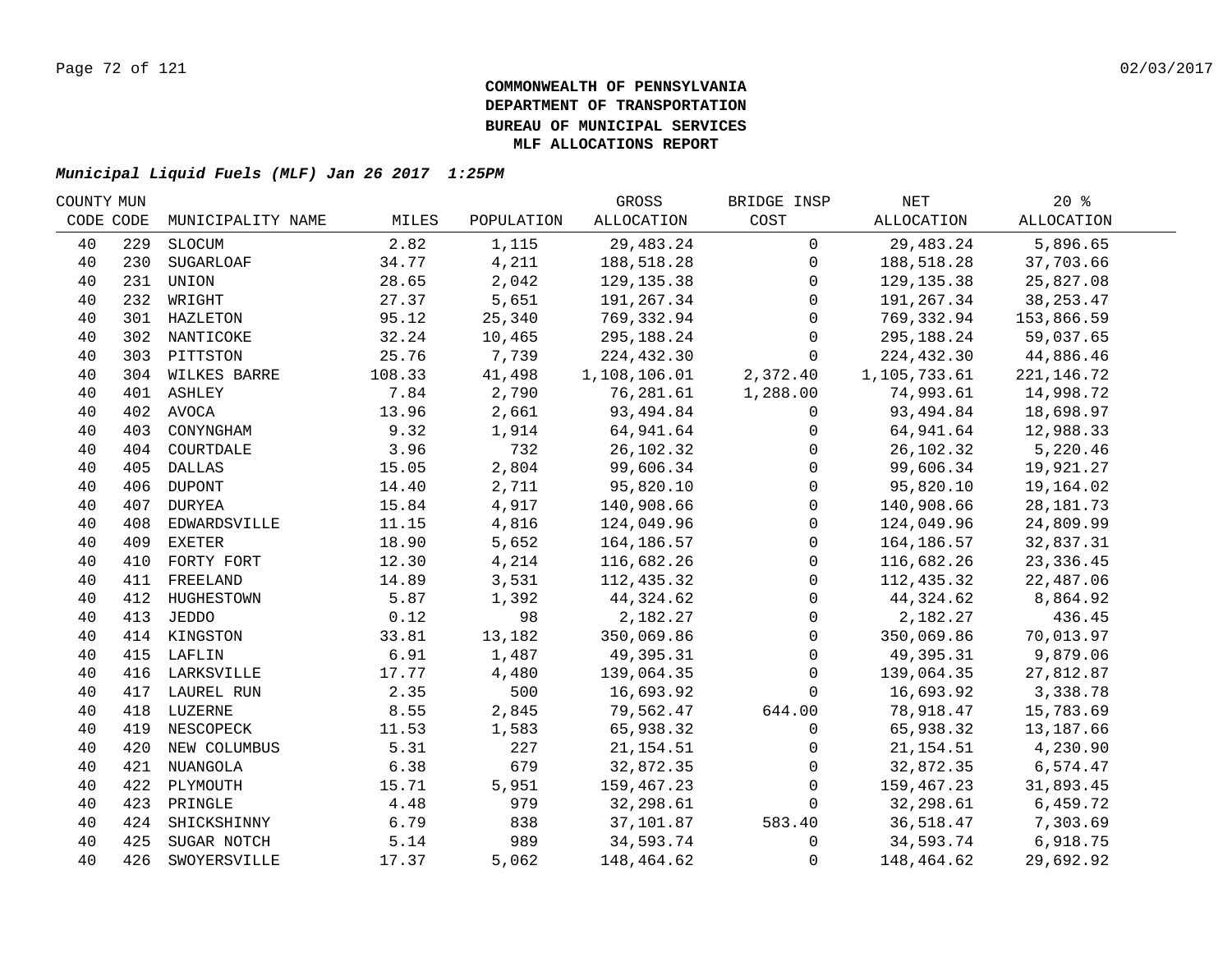| COUNTY MUN |           |                       |         |            | GROSS         | BRIDGE INSP | NET           | $20*$        |  |
|------------|-----------|-----------------------|---------|------------|---------------|-------------|---------------|--------------|--|
|            | CODE CODE | MUNICIPALITY NAME     | MILES   | POPULATION | ALLOCATION    | COST        | ALLOCATION    | ALLOCATION   |  |
| 40         | 427       | WARRIOR RUN           | 2.14    | 584        | 17,563.48     | $\Omega$    | 17,563.48     | 3,512.70     |  |
| 40         | 428       | WEST HAZLETON         | 14.62   | 4,594      | 131,078.13    | 0           | 131,078.13    | 26, 215.63   |  |
| 40         | 429       | WEST PITTSTON         | 18.08   | 4,868      | 147,176.20    | 0           | 147,176.20    | 29,435.24    |  |
| 40         | 430       | WEST WYOMING          | 9.14    | 2,725      | 79,248.05     | 0           | 79,248.05     | 15,849.61    |  |
| 40         | 431       | WHITE HAVEN           | 8.57    | 1,097      | 47,549.63     | $\mathbf 0$ | 47,549.63     | 9,509.93     |  |
| 40         | 432       | WYOMING               | 8.48    | 3,073      | 83,522.43     | $\Omega$    | 83,522.43     | 16,704.49    |  |
| 40         | 433       | YATESVILLE            | 1.98    | 607        | 17,473.64     | 0           | 17,473.64     | 3,494.73     |  |
| 40         | 434       | HARVEYS LAKE          | 11.21   | 2,791      | 87,081.99     | $\Omega$    | 87,081.99     | 17,416.40    |  |
| 40         | 435       | PENN LAKE PARK        | 4.68    | 308        | 20,625.29     | 1,288.00    | 19,337.29     | 3,867.46     |  |
| 40         | 436       | BEAR CREEK<br>VILLAGE | 6.43    | 257        | 25,288.38     | 0           | 25,288.38     | 5,057.68     |  |
|            |           | County Totals:        | 1605.47 | 320,918    | 11,025,610.16 | 6,819.80    | 11,018,790.36 | 2,203,758.07 |  |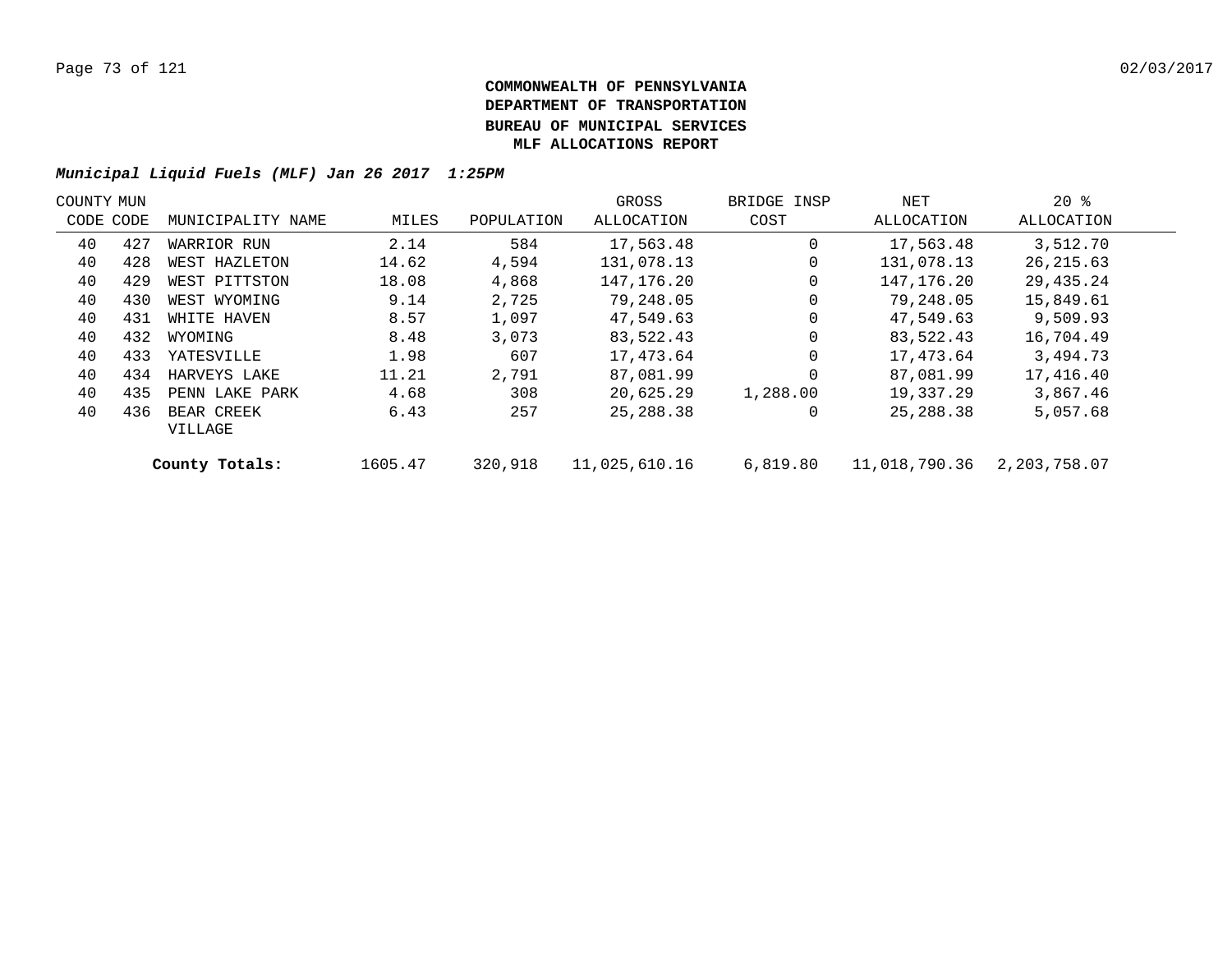| COUNTY MUN |                 |                   |       |            | GROSS             | BRIDGE INSP         | NET               | 20%               |  |
|------------|-----------------|-------------------|-------|------------|-------------------|---------------------|-------------------|-------------------|--|
|            | CODE CODE       | MUNICIPALITY NAME | MILES | POPULATION | <b>ALLOCATION</b> | COST                | <b>ALLOCATION</b> | <b>ALLOCATION</b> |  |
|            | Lycoming County |                   |       |            |                   |                     |                   |                   |  |
|            |                 |                   |       |            |                   |                     |                   |                   |  |
| 41         |                 | 201 ANTHONY       | 19.91 | 865        | 79,573.78         | $\mathbf 0$         | 79,573.78         | 15,914.76         |  |
| 41         |                 | 202 ARMSTRONG     | 7.66  | 681        | 37,004.31         | $\mathbf 0$         | 37,004.31         | 7,400.86          |  |
| 41         |                 | 203 BASTRESS      | 4.46  | 546        | 24, 288.82        | $\mathbf 0$         | 24, 288.82        | 4,857.76          |  |
| 41         |                 | 204 BRADY         | 4.37  | 521        | 23,542.12         | $\mathbf 0$         | 23,542.12         | 4,708.42          |  |
| 41         | 205             | <b>BROWN</b>      | 6.87  | 96         | 23,741.68         | $\mathsf{O}$        | 23,741.68         | 4,748.34          |  |
| 41         | 206             | CASCADE           | 11.29 | 413        | 43,700.28         | $\mathsf{O}$        | 43,700.28         | 8,740.06          |  |
| 41         | 207             | CLINTON           | 16.90 | 3,708      | 122, 114. 21      | $\mathbf 0$         | 122, 114. 21      | 24, 422.84        |  |
| 41         | 208             | COGAN HOUSE       | 28.61 | 955        | 109,060.33        | $\mathbf 0$         | 109,060.33        | 21,812.07         |  |
| 41         | 209             | CUMMINGS          | 9.46  | 273        | 35, 276. 24       | $\mathbf 0$         | 35, 276. 24       | 7,055.25          |  |
| 41         | 210             | <b>ELDRED</b>     | 22.55 | 2,122      | 111,086.94        | $\mathbf 0$         | 111,086.94        | 22, 217.39        |  |
| 41         | 211             | FAIRFIELD         | 19.29 | 2,792      | 112,951.69        | $\mathbf 0$         | 112,951.69        | 22,590.34         |  |
| 41         | 212             | FRANKLIN          | 45.50 | 933        | 162,694.90        | $\mathbf 0$         | 162,694.90        | 32,538.98         |  |
| 41         | 213             | <b>GAMBLE</b>     | 28.48 | 756        | 104,992.64        | $\mathsf 0$         | 104,992.64        | 20,998.53         |  |
| 41         |                 | 214 HEPBURN       | 30.22 | 2,762      | 147,370.90        | $\mathsf 0$         | 147,370.90        | 29, 474. 18       |  |
| 41         | 215             | JACKSON           | 17.75 | 396        | 64,056.59         | $\mathbf 0$         | 64,056.59         | 12,811.32         |  |
| 41         |                 | 216 JORDAN        | 28.64 | 863        | 107,468.06        | $\mathbf 0$         | 107,468.06        | 21,493.61         |  |
| 41         |                 | 217 LEWIS         | 21.23 | 987        | 86,035.79         | $\mathsf 0$         | 86,035.79         | 17,207.16         |  |
| 41         |                 | 218 LIMESTONE     | 24.16 | 2,019      | 114,347.91        | $\mathbf 0$         | 114,347.91        | 22,869.58         |  |
| 41         |                 | 219 LOYALSOCK     | 65.94 | 11,026     | 413, 303.53       | $\mathsf{O}$        | 413, 303.53       | 82,660.71         |  |
| 41         |                 | 220 LYCOMING      | 28.55 | 1,478      | 118,465.71        | $\mathbf 0$         | 118,465.71        | 23,693.14         |  |
| 41         |                 | 221 MCHENRY       | 8.71  | 143        | 30,491.10         | $\mathbf 0$         | 30,491.10         | 6,098.22          |  |
| 41         | 222             | MCINTYRE          | 6.23  | 520        | 29, 474.70        | $\mathbf{0}$        | 29,474.70         | 5,894.94          |  |
| 41         | 223             | MCNETT            | 12.50 | 174        | 43, 185. 78       | $\mathsf{O}$        | 43, 185. 78       | 8,637.16          |  |
| 41         | 224             | MIFFLIN           | 14.14 | 1,070      | 64,874.96         | $\mathbf 0$         | 64,874.96         | 12,974.99         |  |
| 41         | 225             | MILL CREEK        | 19.96 | 604        | 74,944.25         | $\mathbf 0$         | 74,944.25         | 14,988.85         |  |
| 41         | 226             | MORELAND          | 47.72 | 943        | 169,981.13        | $\mathbf 0$         | 169,981.13        | 33,996.23         |  |
| 41         | 227             | MUNCY             | 17.64 | 1,089      | 76,421.61         | $\mathbf{0}$        | 76,421.61         | 15,284.32         |  |
| 41         | 228             | MUNCY CREEK       | 28.68 | 3,474      | 155,509.40        | $\mathbf 0$         | 155,509.40        | 31,101.88         |  |
| 41         | 229             | NIPPENOSE         | 9.26  | 709        | 42,637.21         | $\mathbf 0$         | 42,637.21         | 8,527.44          |  |
| 41         | 230             | OLD LYCOMING      | 36.69 | 4,938      | 208,002.04        | $\mathsf{O}\xspace$ | 208,002.04        | 41,600.41         |  |
| 41         | 231             | PENN              | 52.30 | 960        | 184,946.46        | 0                   | 184,946.46        | 36,989.29         |  |
| 41         | 232             | PIATT             | 16.52 | 1,180      | 74,508.16         | $\mathbf 0$         | 74,508.16         | 14,901.63         |  |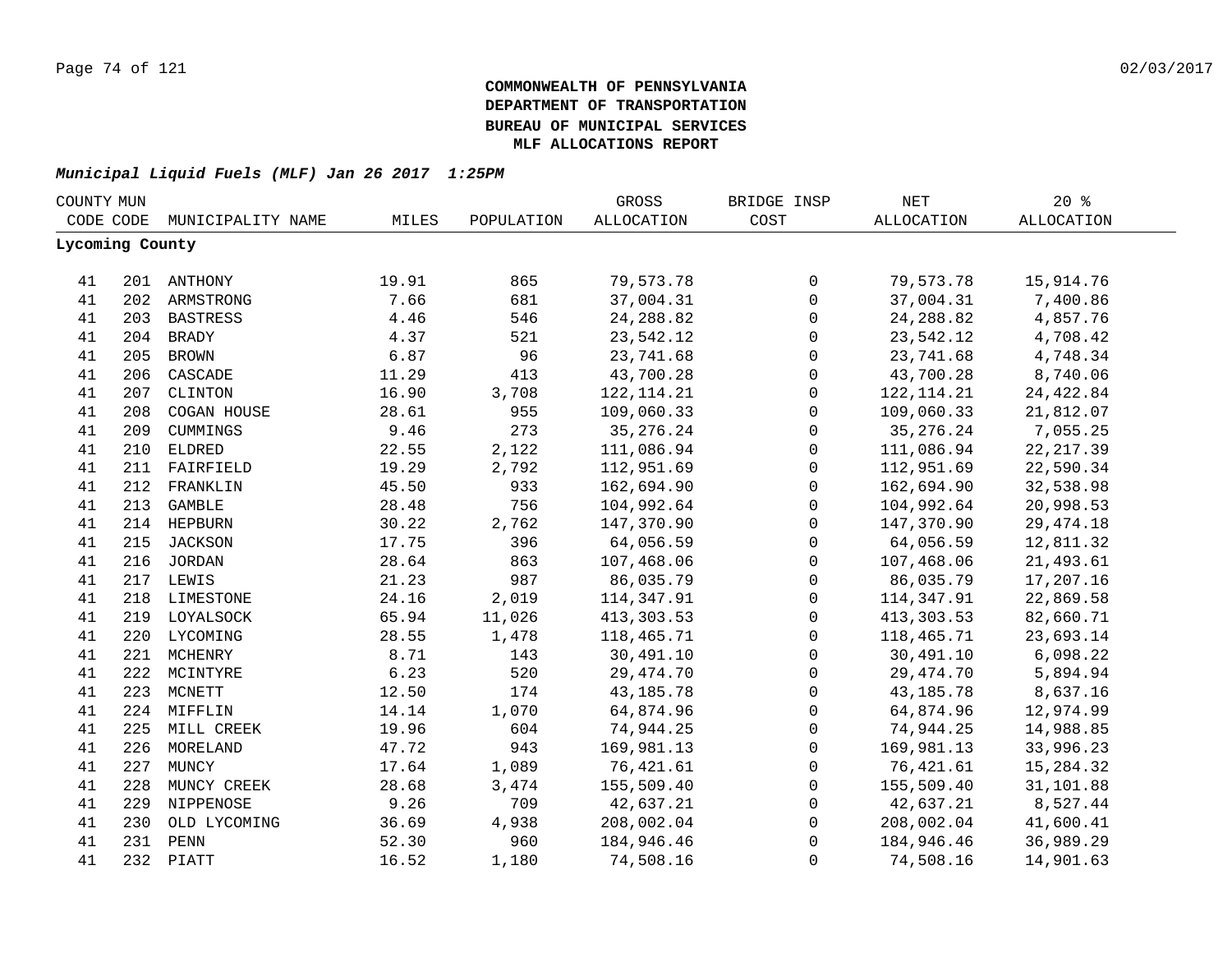| COUNTY MUN |     |                   |         |            | GROSS        | BRIDGE INSP    | NET        | $20*$                     |  |
|------------|-----|-------------------|---------|------------|--------------|----------------|------------|---------------------------|--|
| CODE CODE  |     | MUNICIPALITY NAME | MILES   | POPULATION | ALLOCATION   | COST           | ALLOCATION | ALLOCATION                |  |
| 41         |     | 233 PINE          | 18.64   | 294        | 65,032.33    | $\Omega$       | 65,032.33  | 13,006.47                 |  |
| 41         |     | 234 PLUNKETTS     | 13.72   | 684        | 56,447.88    | $\Omega$       | 56,447.88  | 11,289.58                 |  |
|            |     | CREEK             |         |            |              |                |            |                           |  |
| 41         |     | 235 PORTER        | 14.98   | 1,601      | 77,306.63    | $\Omega$       | 77,306.63  | 15,461.33                 |  |
| 41         | 236 | SHREWSBURY        | 18.92   | 409        | 68,038.47    | $\mathbf 0$    | 68,038.47  | 13,607.69                 |  |
| 41         | 237 | SUSOUEHANNA       | 4.89    | 1,000      | 33,995.75    | $\mathsf{O}$   | 33,995.75  | 6,799.15                  |  |
| 41         | 238 | UPPER             | 23.26   | 1,823      | 107,871.71   | 0              | 107,871.71 | 21,574.34                 |  |
|            |     | FAIRFIELD         |         |            |              |                |            |                           |  |
| 41         | 239 | WASHINGTON        | 28.27   | 1,619      | 120,157.31   | $\mathbf 0$    | 120,157.31 | 24,031.46                 |  |
| 41         | 240 | WATSON            | 10.17   | 537        | 42,392.38    | 0              | 42,392.38  | 8,478.48                  |  |
| 41         | 241 | WOLF              | 35.03   | 2,907      | 165,420.97   | $\Omega$       | 165,420.97 | 33,084.19                 |  |
| 41         |     | 242 WOODWARD      | 16.94   | 2,200      | 94,569.50    | $\Omega$       | 94,569.50  | 18,913.90                 |  |
| 41         | 301 | WILLIAMSPORT      | 110.10  | 29,381     | 891,415.01   | $\Omega$       | 891,415.01 | 178,283.00                |  |
| 41         | 401 | DUBOISTOWN        | 3.22    | 1,205      | 32,414.58    | 0              | 32,414.58  | 6,482.92                  |  |
| 41         | 402 | HUGHESVILLE       | 8.37    | 2,128      | 65,829.20    | 0              | 65,829.20  | 13,165.84                 |  |
| 41         | 403 | JERSEY SHORE      | 16.64   | 4,361      | 133, 265. 28 | 0              | 133,265.28 | 26,653.06                 |  |
| 41         | 404 | MONTGOMERY        | 5.67    | 1,579      | 47,116.28    | $\mathbf 0$    | 47,116.28  | 9,423.26                  |  |
| 41         | 405 | MONTOURSVILLE     | 24.45   | 4,615      | 162,913.84   | $\Omega$       | 162,913.84 | 32,582.77                 |  |
| 41         | 406 | MUNCY             | 8.75    | 2,477      | 73,449.33    | $\mathbf 0$    | 73,449.33  | 14,689.87                 |  |
| 41         | 407 | PICTURE ROCKS     | 4.91    | 678        | 28,150.84    | $\mathbf 0$    | 28,150.84  | 5,630.17                  |  |
| 41         | 408 | SALLADASBURG      | 0.72    | 238        | 6,670.99     | $\mathbf 0$    | 6,670.99   | 1,334.20                  |  |
| 41         | 409 | SOUTH             | 23.56   | 6,379      | 192,436.76   | 0              | 192,436.76 | 38,487.35                 |  |
|            |     | WILLIAMSPORT      |         |            |              |                |            |                           |  |
|            |     | County Totals:    | 1103.40 | 116,111    | 5,660,948.27 | $\overline{0}$ |            | 5,660,948.27 1,132,189.65 |  |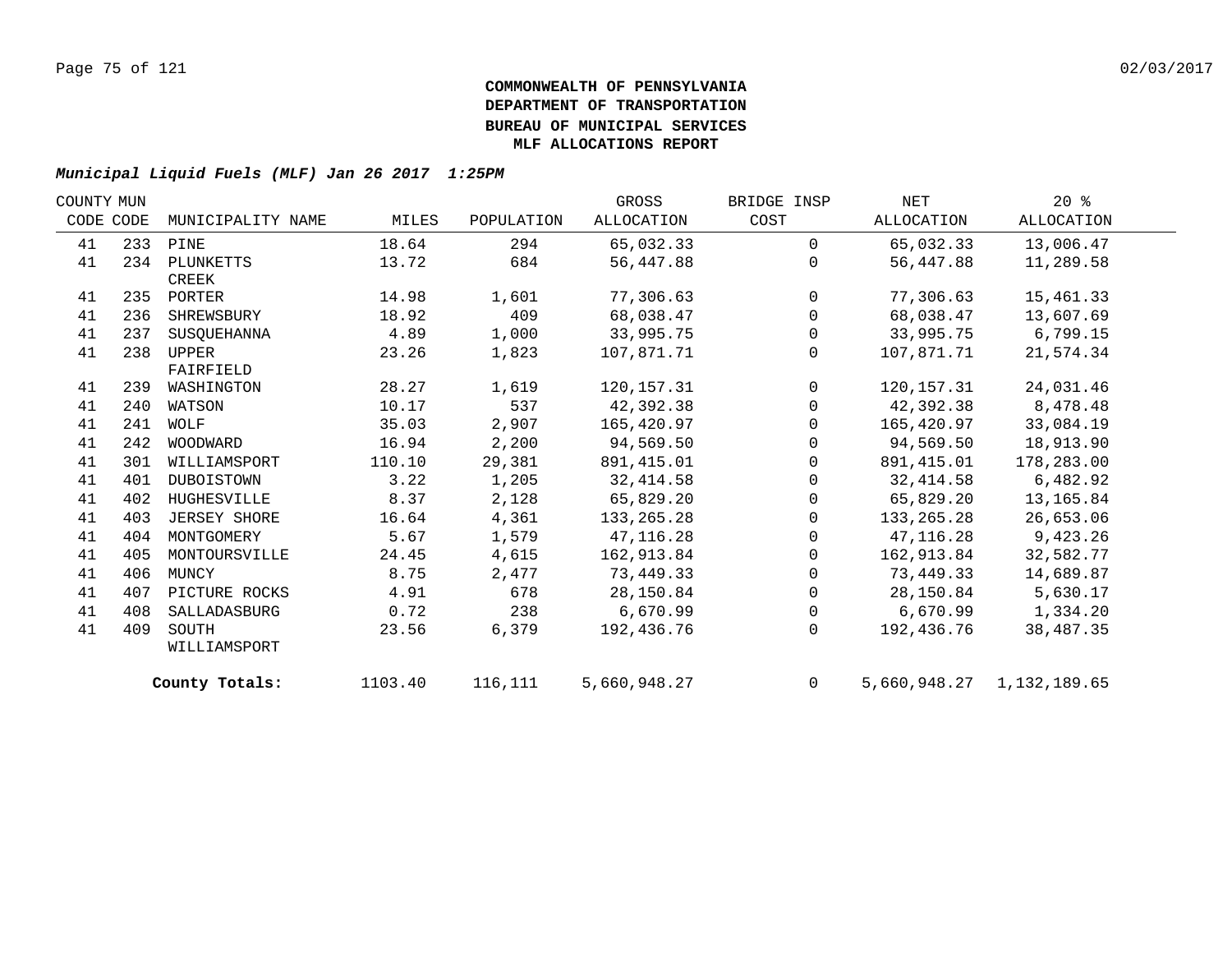| COUNTY MUN |                |                   |        |            | GROSS             | BRIDGE INSP  | <b>NET</b>   | 20%         |  |
|------------|----------------|-------------------|--------|------------|-------------------|--------------|--------------|-------------|--|
| CODE CODE  |                | MUNICIPALITY NAME | MILES  | POPULATION | <b>ALLOCATION</b> | COST         | ALLOCATION   | ALLOCATION  |  |
|            | Mc Kean County |                   |        |            |                   |              |              |             |  |
| 42         |                | 201 ANNIN         | 26.04  | 694        | 96,048.31         | $\mathbf{0}$ | 96,048.31    | 19,209.66   |  |
| 42         | 202            | BRADFORD          | 33.59  | 4,805      | 195,643.22        | 3,260.20     | 192,383.02   | 38,476.60   |  |
| 42         | 203            | CERES             | 23.68  | 905        | 92,369.66         | 774.60       | 91,595.06    | 18,319.01   |  |
| 42         | 204            | CORYDON           | 7.04   | 275        | 27,570.33         | $\mathbf 0$  | 27,570.33    | 5,514.07    |  |
| 42         | 205            | ELDRED            | 25.92  | 1,592      | 112,143.21        | 385.60       | 111,757.61   | 22,351.52   |  |
| 42         |                | 206 FOSTER        | 32.18  | 4,316      | 182,158.59        | 1,426.20     | 180,732.39   | 36, 146. 48 |  |
| 42         | 207            | HAMILTON          | 9.70   | 543        | 40,998.78         | 291.60       | 40,707.18    | 8,141.44    |  |
| 42         |                | 208 HAMLIN        | 9.60   | 734        | 44,183.80         | 1,242.20     | 42,941.60    | 8,588.32    |  |
| 42         | 209            | KEATING           | 44.41  | 3,021      | 197,523.57        | 2,885.00     | 194,638.57   | 38,927.71   |  |
| 42         |                | 210 LAFAYETTE     | 18.22  | 2,350      | 101,417.36        | $\Omega$     | 101,417.36   | 20, 283. 47 |  |
| 42         |                | 211 LIBERTY       | 45.02  | 1,612      | 173,619.25        | 1,150.20     | 172,469.05   | 34,493.81   |  |
| 42         |                | 212 NORWICH       | 13.40  | 583        | 53,570.68         | 2,295.00     | 51,275.68    | 10,255.14   |  |
| 42         | 213            | OTTO              | 16.04  | 1,556      | 79,872.28         | 1,202.20     | 78,670.08    | 15,734.02   |  |
| 42         | 214            | SERGEANT          | 7.00   | 141        | 24,983.38         | $\Omega$     | 24,983.38    | 4,996.68    |  |
| 42         | 215            | WETMORE           | 26.14  | 1,650      | 113,911.41        | $\Omega$     | 113,911.41   | 22,782.28   |  |
| 42         | 301            | BRADFORD          | 30.68  | 8,770      | 259,092.94        | 2,470.40     | 256,622.54   | 51,324.51   |  |
| 42         | 401            | ELDRED            | 3.67   | 825        | 26,881.09         | $\Omega$     | 26,881.09    | 5,376.22    |  |
| 42         | 402            | KANE BOROUGH      | 16.91  | 3,730      | 122,549.92        | $\Omega$     | 122,549.92   | 24,509.98   |  |
| 42         | 403            | LEWIS RUN         | 3.12   | 617        | 21,304.51         | 514.60       | 20,789.91    | 4,157.98    |  |
| 42         |                | <b>BOROUGH</b>    | 6.19   | 919        |                   |              |              |             |  |
|            | 404            | MOUNT JEWETT      |        |            | 36,668.59         | $\mathbf 0$  | 36,668.59    | 7,333.72    |  |
| 42         | 405            | PORT ALLEGANY     | 11.04  | 2,157      | 74,903.84         | 292.40       | 74,611.44    | 14,922.29   |  |
| 42         | 406            | SMETHPORT         | 11.52  | 1,655      | 67,227.56         | $\Omega$     | 67,227.56    | 13,445.51   |  |
|            |                | County Totals:    | 421.11 | 43,450     | 2,144,642.28      | 18,190.20    | 2,126,452.08 | 425,290.42  |  |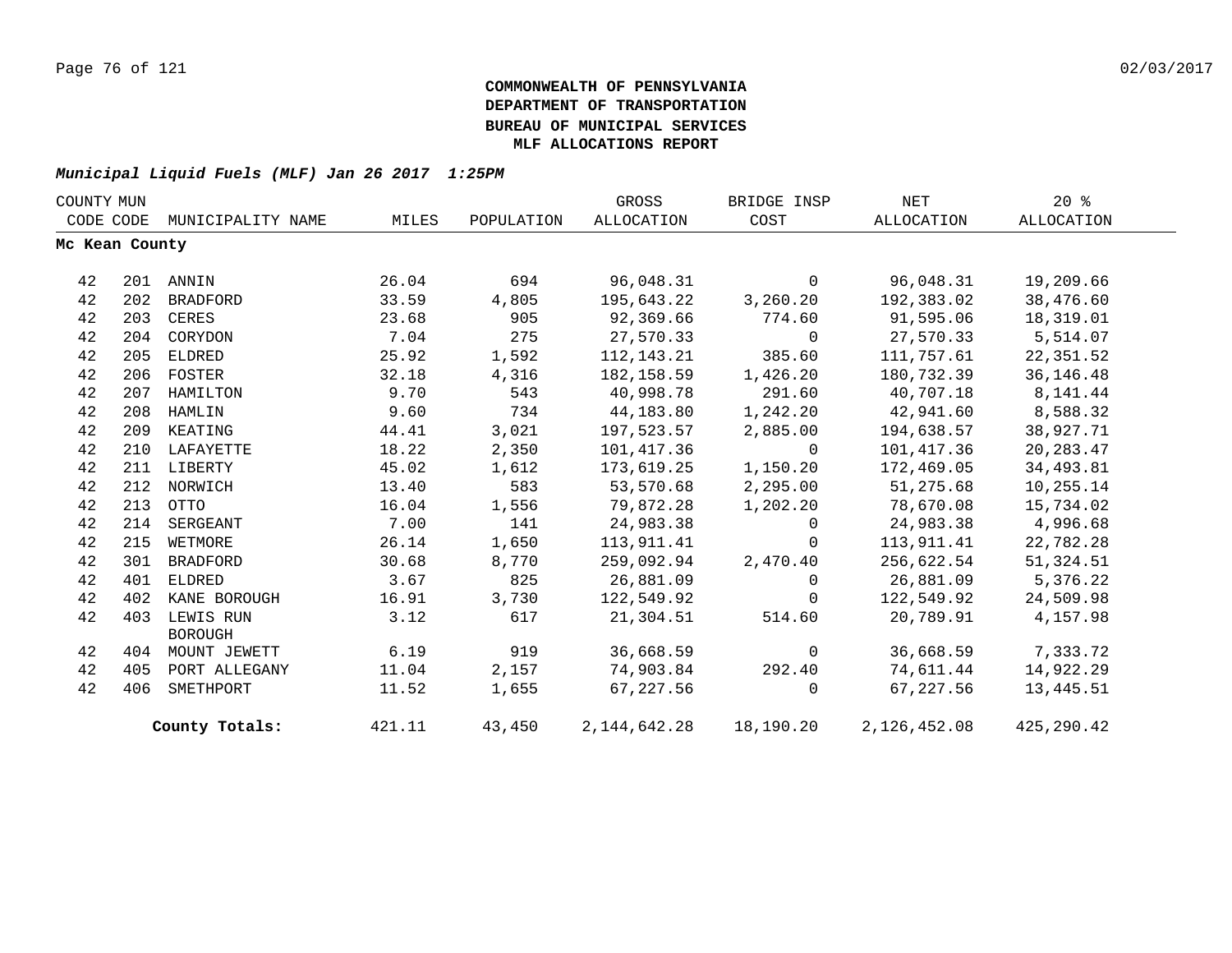| COUNTY MUN    |     |                   |       |            | GROSS        | BRIDGE INSP         | NET          | $20*$             |
|---------------|-----|-------------------|-------|------------|--------------|---------------------|--------------|-------------------|
| CODE CODE     |     | MUNICIPALITY NAME | MILES | POPULATION | ALLOCATION   | COST                | ALLOCATION   | <b>ALLOCATION</b> |
| Mercer County |     |                   |       |            |              |                     |              |                   |
|               |     |                   |       |            |              |                     |              |                   |
| 43            |     | 201 COOLSPRING    | 27.66 | 2,278      | 130,298.69   | $\mathsf{O}$        | 130,298.69   | 26,059.74         |
| 43            |     | 202 DEER CREEK    | 18.24 | 502        | 67,569.48    | $\mathsf{O}$        | 67,569.48    | 13,513.90         |
| 43            |     | 203 DELAWARE      | 45.72 | 2,291      | 188, 318.87  | $\mathsf{O}$        | 188,318.87   | 37,663.77         |
| 43            |     | 204 EAST          | 27.92 | 1,682      | 120, 193.59  | $\mathbf 0$         | 120,193.59   | 24,038.72         |
|               |     | LACKAWANNOCK      |       |            |              |                     |              |                   |
| 43            |     | 205 FAIRVIEW      | 20.40 | 1,085      | 85,178.63    | $\mathsf{O}$        | 85,178.63    | 17,035.73         |
| 43            |     | 206 FINDLEY       | 36.30 | 2,910      | 169,539.30   | $\mathsf{O}\xspace$ | 169,539.30   | 33,907.86         |
| 43            |     | 207 FRENCH CREEK  | 34.28 | 771        | 123,824.57   | $\mathbf 0$         | 123,824.57   | 24,764.91         |
| 43            | 208 | <b>GREENE</b>     | 37.25 | 1,091      | 139,199.03   | $\mathsf{O}$        | 139,199.03   | 27,839.81         |
| 43            | 209 | HEMPFIELD         | 27.23 | 3,741      | 155,769.83   | $\mathsf{O}$        | 155,769.83   | 31, 153.97        |
| 43            | 210 | <b>JACKSON</b>    | 21.91 | 1,273      | 93,459.68    | $\mathbf 0$         | 93,459.68    | 18,691.94         |
| 43            | 211 | JEFFERSON         | 36.36 | 1,880      | 150,830.16   | $\mathbf 0$         | 150,830.16   | 30,166.03         |
| 43            |     | 212 LACKAWANNOCK  | 27.60 | 2,662      | 137, 153.34  | $\mathbf 0$         | 137, 153.34  | 27,430.67         |
| 43            |     | 213 LAKE          | 25.70 | 780        | 96,538.64    | $\mathbf 0$         | 96,538.64    | 19,307.73         |
| 43            |     | 214 LIBERTY       | 18.77 | 1,414      | 86,000.91    | $\mathbf 0$         | 86,000.91    | 17,200.18         |
| 43            |     | 215 MILL CREEK    | 32.61 | 721        | 117,563.99   | $\mathbf 0$         | 117,563.99   | 23,512.80         |
| 43            |     | 216 NEW VERNON    | 28.49 | 504        | 100,400.28   | $\mathbf 0$         | 100,400.28   | 20,080.06         |
| 43            |     | 217 OTTER CREEK   | 22.56 | 589        | 82,987.49    | $\mathsf{O}$        | 82,987.49    | 16,597.50         |
| 43            |     | 218 PERRY         | 25.72 | 1,453      | 108,952.58   | 0                   | 108,952.58   | 21,790.52         |
| 43            |     | 219 PINE          | 43.97 | 5,150      | 235, 184. 17 | $\mathsf{O}$        | 235, 184. 17 | 47,036.83         |
| 43            |     | 220 PYMATUNING    | 35.72 | 3,281      | 174,491.68   | $\mathsf{O}$        | 174,491.68   | 34,898.34         |
| 43            | 221 | SALEM             | 21.47 | 754        | 82,527.96    | $\mathbf 0$         | 82,527.96    | 16,505.59         |
| 43            | 222 | SANDY CREEK       | 25.51 | 795        | 96,206.03    | $\mathbf 0$         | 96,206.03    | 19,241.21         |
| 43            | 223 | SANDY LAKE        | 28.33 | 1,226      | 113,137.50   | $\mathbf 0$         | 113,137.50   | 22,627.50         |
| 43            | 224 | SHENANGO          | 39.00 | 3,929      | 196,876.97   | $\mathsf{O}$        | 196,876.97   | 39, 375.39        |
| 43            | 225 | SOUTH             | 25.13 | 2,695      | 129,856.33   | $\Omega$            | 129,856.33   | 25,971.27         |
|               |     | PYMATUNING        |       |            |              |                     |              |                   |
| 43            | 226 | SPRINGFIELD       | 38.24 | 1,981      | 158,698.49   | $\mathbf{0}$        | 158,698.49   | 31,739.70         |
| 43            | 227 | SUGAR GROVE       | 14.33 | 971        | 63,666.15    | $\mathbf 0$         | 63,666.15    | 12,733.23         |
| 43            | 228 | WEST SALEM        | 42.81 | 3,538      | 201,891.69   | $\mathbf 0$         | 201,891.69   | 40,378.34         |
| 43            | 229 | WILMINGTON        | 17.06 | 1,415      | 80,548.24    | $\mathbf 0$         | 80,548.24    | 16,109.65         |
| 43            | 230 | WOLF CREEK        | 25.72 | 832        | 97,556.87    | 0                   | 97,556.87    | 19,511.37         |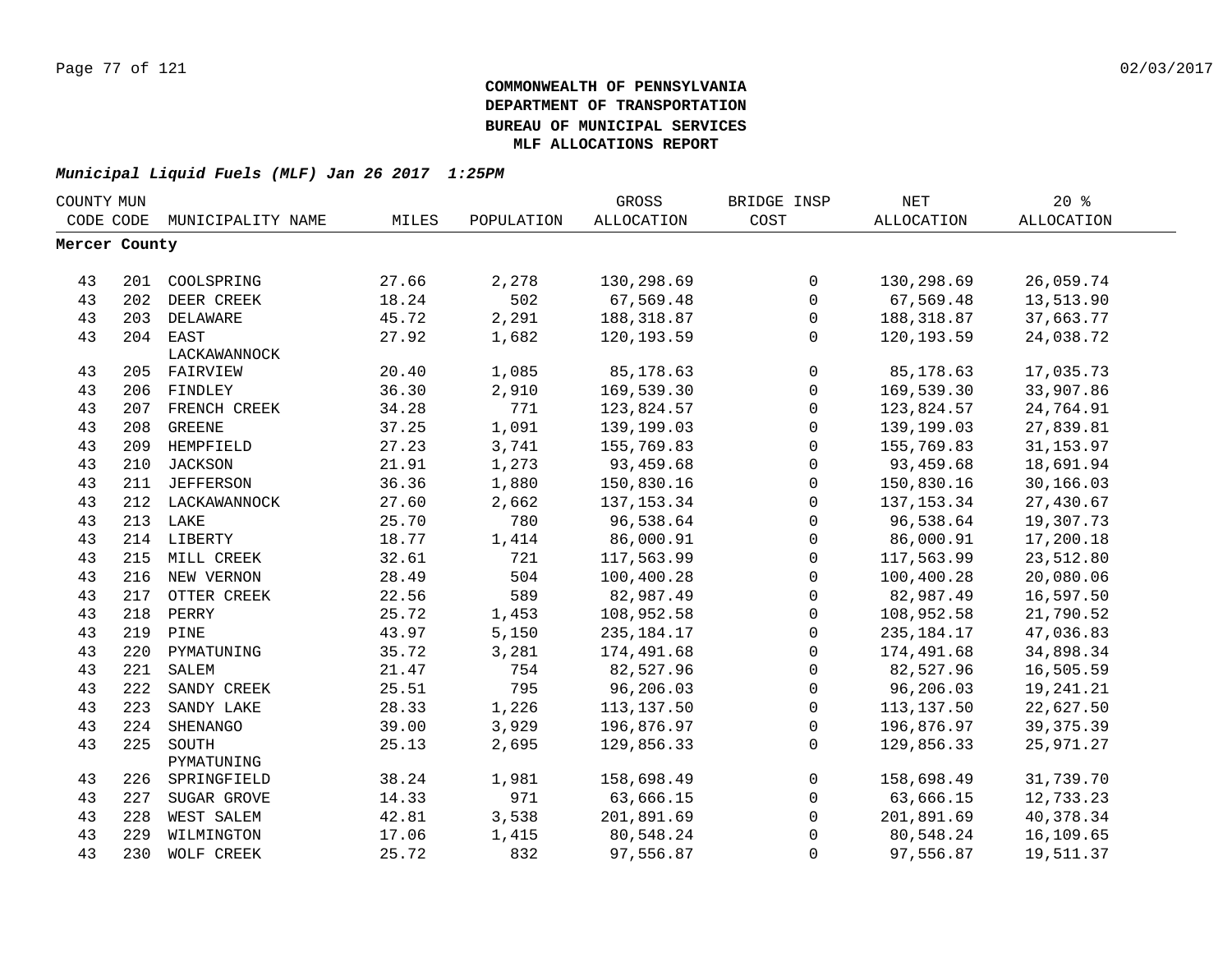| COUNTY MUN |           |                       |         |            | GROSS        | BRIDGE INSP    | NET        | $20*$                     |  |
|------------|-----------|-----------------------|---------|------------|--------------|----------------|------------|---------------------------|--|
|            | CODE CODE | MUNICIPALITY NAME     | MILES   | POPULATION | ALLOCATION   | COST           | ALLOCATION | ALLOCATION                |  |
| 43         | 231       | WORTH                 | 16.11   | 899        | 68,039.88    | $\Omega$       | 68,039.88  | 13,607.98                 |  |
| 43         | 301       | FARRELL CITY          | 31.41   | 5,111      | 194,283.72   | $\Omega$       | 194,283.72 | 38,856.74                 |  |
| 43         | 302       | SHARON CITY           | 55.18   | 14,038     | 434,149.68   | $\Omega$       | 434,149.68 | 86,829.94                 |  |
| 43         | 303       | HERMITAGE             | 90.55   | 16,220     | 587, 354.28  | $\Omega$       | 587,354.28 | 117,470.86                |  |
| 43         | 401       | CLARK                 | 5.28    | 640        | 28,637.30    | $\Omega$       | 28,637.30  | 5,727.46                  |  |
| 43         | 402       | FREDONIA              | 3.52    | 502        | 20,473.93    | $\Omega$       | 20,473.93  | 4,094.79                  |  |
| 43         | 403       | GREENVILLE            | 29.40   | 5,919      | 202,680.14   | $\mathbf{0}$   | 202,680.14 | 40,536.03                 |  |
| 43         | 404       | GROVE CITY            | 26.33   | 8,322      | 236,954.36   | $\Omega$       | 236,954.36 | 47,390.87                 |  |
| 43         | 405       | <b>JACKSON CENTER</b> | 1.28    | 224        | 8,205.76     | $\Omega$       | 8,205.76   | 1,641.15                  |  |
|            |           | <b>BOROUGH</b>        |         |            |              |                |            |                           |  |
| 43         |           | 406 JAMESTOWN         | 3.89    | 617        | 23,768.05    | $\Omega$       | 23,768.05  | 4,753.61                  |  |
| 43         | 407       | MERCER                | 11.08   | 2,002      | 72,187.46    | $\Omega$       | 72,187.46  | 14,437.49                 |  |
| 43         | 408       | NEW LEBANON           | 2.25    | 188        | 10,648.58    |                | 10,648.58  | 2,129.72                  |  |
| 43         | 409       | SANDY LAKE            | 5.05    | 659        | 28,250.10    | $\Omega$       | 28,250.10  | 5,650.02                  |  |
| 43         | 410       | SHARPSVILLE           | 16.60   | 4,415      | 134,128.24   | $\Omega$       | 134,128.24 | 26,825.65                 |  |
| 43         | 411       | SHEAKLEYVILLE         | 0.15    | 142        | 3,085.68     | $\Omega$       | 3,085.68   | 617.14                    |  |
| 43         | 412       | STONEBORO             | 6.00    | 1,051      | 38,482.98    |                | 38,482.98  | 7,696.60                  |  |
| 43         | 413       | WEST MIDDLESEX        | 4.27    | 863        | 29,498.07    | $\Omega$       | 29,498.07  | 5,899.61                  |  |
| 43         | 414       | WHEATLAND             | 5.83    | 632        | 30,250.18    | $\Omega$       | 30,250.18  | 6,050.04                  |  |
|            |           | County Totals:        | 1186.19 | 116,638    | 5,935,499.53 | $\overline{0}$ |            | 5,935,499.53 1,187,099.91 |  |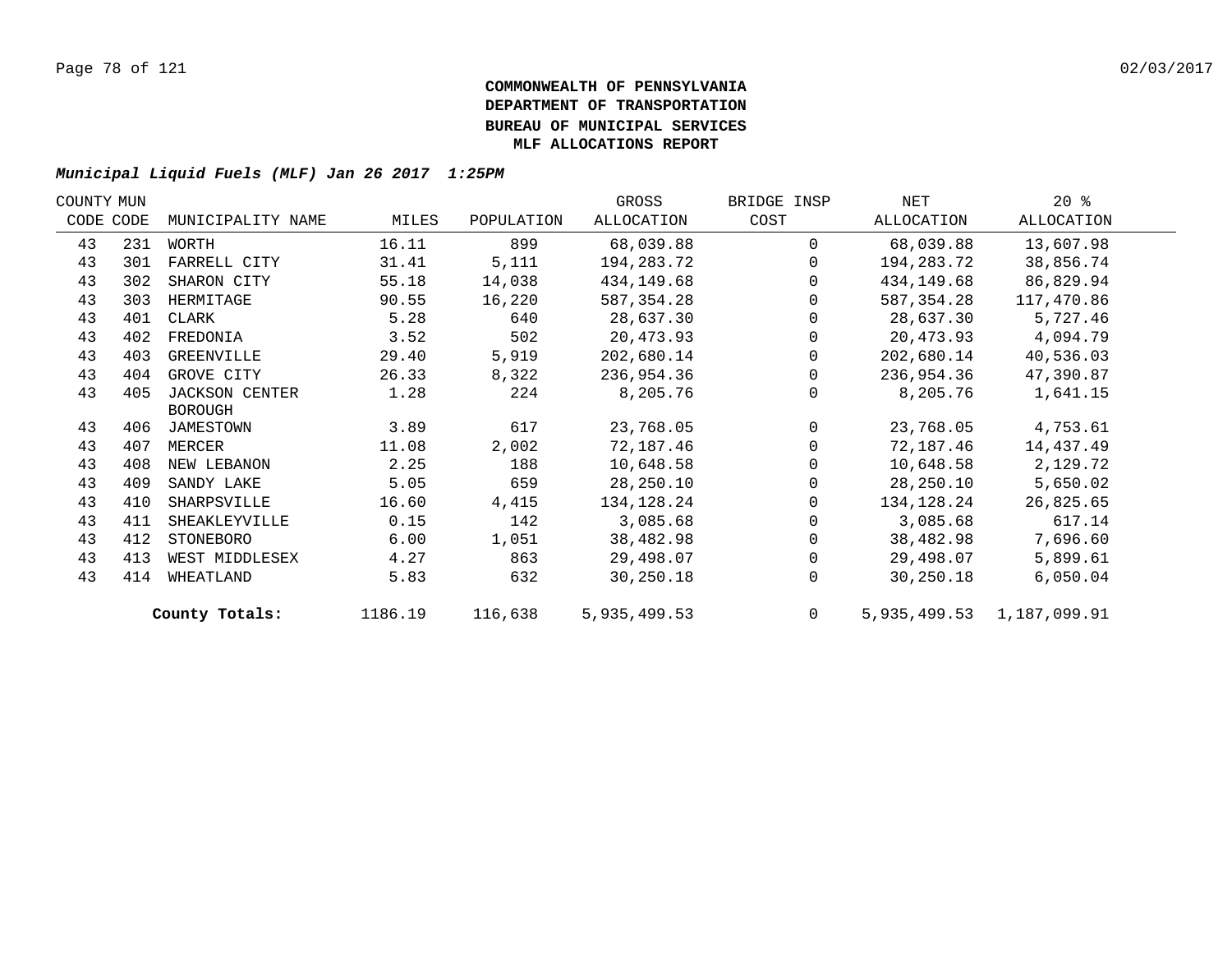| COUNTY MUN     |     |                    |        |            | GROSS        | BRIDGE INSP | NET          | $20*$       |
|----------------|-----|--------------------|--------|------------|--------------|-------------|--------------|-------------|
| CODE CODE      |     | MUNICIPALITY NAME  | MILES  | POPULATION | ALLOCATION   | COST        | ALLOCATION   | ALLOCATION  |
| Mifflin County |     |                    |        |            |              |             |              |             |
| 44             | 201 | ARMAGH             | 35.72  | 3,863      | 185,171.75   | 372.00      | 184,799.75   | 36,959.95   |
| 44             | 202 | <b>BRATTON</b>     | 16.03  | 1,317      | 75,454.47    | $\Omega$    | 75,454.47    | 15,090.89   |
| 44             | 203 | BROWN              | 28.20  | 4,053      | 164,598.66   | $\Omega$    | 164,598.66   | 32,919.73   |
| 44             | 204 | DECATUR            | 36.11  | 3,137      | 173,096.99   | 1,290.20    | 171,806.79   | 34, 361. 36 |
| 44             | 205 | DERRY              | 48.36  | 7,339      | 289,399.07   | 0           | 289,399.07   | 57,879.81   |
| 44             | 206 | GRANVILLE          | 34.92  | 5,104      | 205, 385. 25 | $\Omega$    | 205, 385. 25 | 41,077.05   |
| 44             | 207 | MENNO              | 19.78  | 1,883      | 97,838.74    | $\mathbf 0$ | 97,838.74    | 19,567.75   |
| 44             | 208 | OLIVER             | 21.06  | 2,175      | 107,292.39   | $\Omega$    | 107,292.39   | 21,458.48   |
| 44             | 209 | UNION              | 27.94  | 3,460      | 152,884.94   | 209.80      | 152,675.14   | 30,535.03   |
| 44             | 210 | WAYNE              | 38.95  | 2,550      | 171,411.55   | $\Omega$    | 171,411.55   | 34, 282. 31 |
| 44             | 401 | BURNHAM            | 8.52   | 2,054      | 64,951.17    | $\Omega$    | 64,951.17    | 12,990.23   |
| 44             | 402 | KISTLER            | 1.85   | 320        | 11,791.10    | $\Omega$    | 11,791.10    | 2,358.22    |
| 44             | 403 | LEWISTOWN          | 20.23  | 8,338      | 217,731.47   | $\Omega$    | 217,731.47   | 43,546.29   |
| 44             | 404 | MCVEYTOWN          | 1.73   | 342        | 11,810.88    | $\Omega$    | 11,810.88    | 2,362.18    |
| 44             | 405 | NEWTON<br>HAMILTON | 0.89   | 205        | 6,609.32     | $\Omega$    | 6,609.32     | 1,321.86    |
| 44             | 406 | JUNIATA<br>TERRACE | 1.74   | 542        | 15,513.00    | $\mathbf 0$ | 15,513.00    | 3,102.60    |
|                |     | County Totals:     | 342.03 | 46,682     | 1,950,940.75 | 1,872.00    | 1,949,068.75 | 389,813.75  |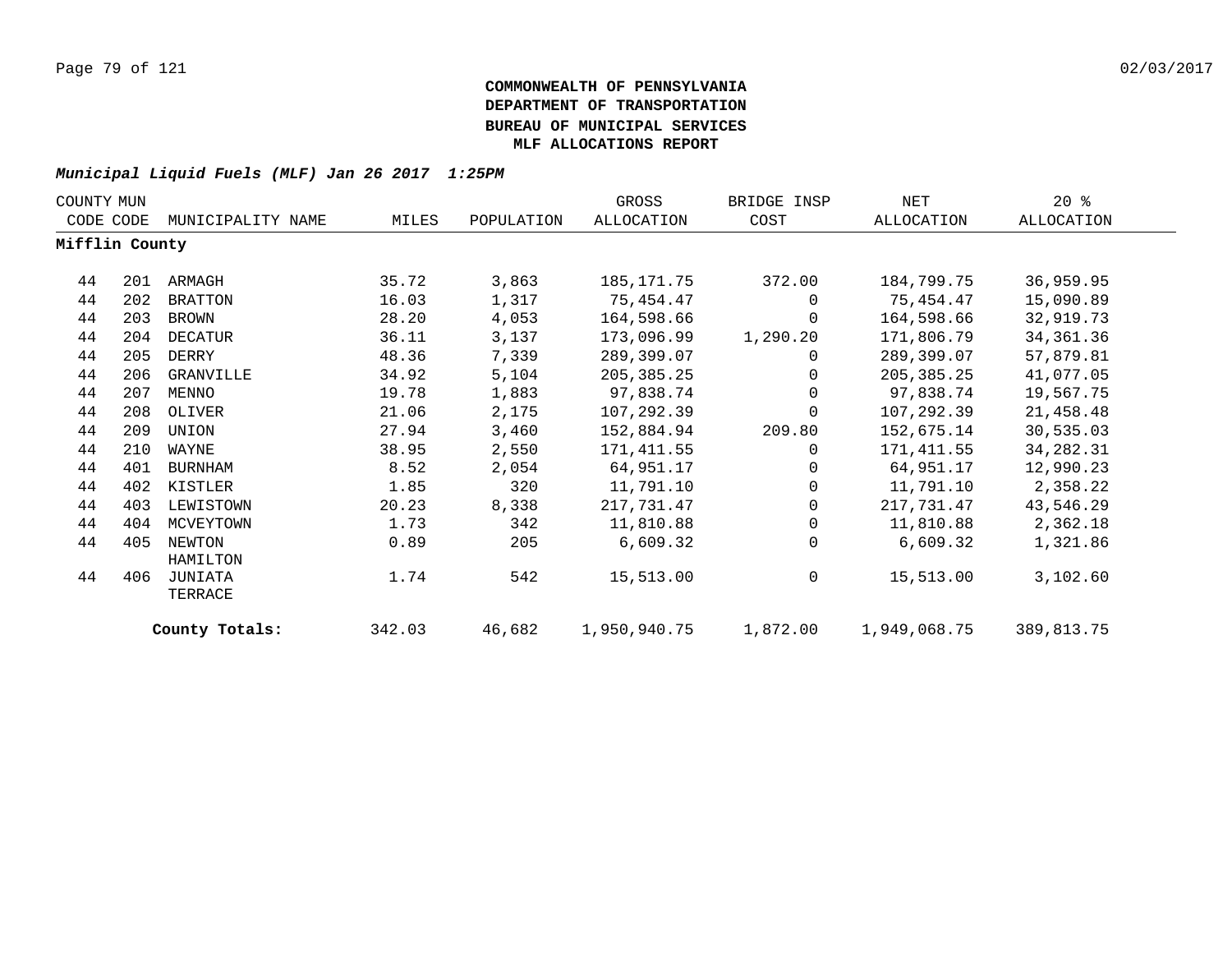| COUNTY MUN |               |                   |        |            | GROSS             | BRIDGE INSP    | NET         | $20*$                         |  |
|------------|---------------|-------------------|--------|------------|-------------------|----------------|-------------|-------------------------------|--|
|            | CODE CODE     | MUNICIPALITY NAME | MILES  | POPULATION | <b>ALLOCATION</b> | COST           | ALLOCATION  | ALLOCATION                    |  |
|            | Monroe County |                   |        |            |                   |                |             |                               |  |
|            |               |                   |        |            |                   |                |             |                               |  |
| 45         | 101           | POCONO            | 77.93  | 11,065     | 452,380.34        | 1,801.08       | 450,579.26  | 90,115.85                     |  |
| 45         | 201           | <b>BARRETT</b>    | 36.57  | 4,225      | 194,534.17        | 1,003.20       | 193,530.97  | 38,706.19                     |  |
|            |               | TOWNSHIP          |        |            |                   |                |             |                               |  |
| 45         | 202           | CHESTNUTHILL      | 143.16 | 17,156     | 772,852.23        | 1,864.40       | 770,987.83  | 154, 197.57                   |  |
| 45         | 203           | COOLBAUGH         | 63.16  | 20,564     | 579,436.94        | $\Omega$       | 579,436.94  | 115,887.39                    |  |
| 45         | 204           | ELDRED            | 34.44  | 2,910      | 163,588.38        | 399.40         | 163, 188.98 | 32,637.80                     |  |
| 45         | 205           | HAMILTON          | 78.86  | 9,083      | 418,984.97        | 1,841.60       | 417, 143.37 | 83,428.67                     |  |
| 45         | 206           | JACKSON           | 59.27  | 7,033      | 318,689.54        | 399.40         | 318,290.14  | 63,658.03                     |  |
| 45         | 207           | MIDDLE            | 74.16  | 15,997     | 530,823.56        | 1,794.40       | 529,029.16  | 105,805.83                    |  |
|            |               | SMITHFIELD        |        |            |                   |                |             |                               |  |
| 45         | 208           | PARADISE          | 32.66  | 3,186      | 162,958.16        | 798.80         | 162, 159.36 | 32,431.87                     |  |
| 45         | 210           | POLK              | 55.17  | 7,874      | 321,004.73        | 1,207.20       | 319,797.53  | 63,959.51                     |  |
| 45         | 211           | PRICE             | 15.15  | 3,573      | 114,037.89        | $\Omega$       | 114,037.89  | 22,807.58                     |  |
| 45         | 212           | ROSS              | 48.16  | 5,940      | 263,086.72        | $\mathbf 0$    | 263,086.72  | 52,617.34                     |  |
| 45         | 213           | SMITHFIELD        | 44.79  | 7,357      | 278,307.45        | 1,536.80       | 276,770.65  | 55, 354. 13                   |  |
| 45         | 214           | STROUD            | 83.21  | 19,213     | 618,793.82        | 710.40         | 618,083.42  | 123,616.68                    |  |
| 45         | 215           | TOBYHANNA         | 50.06  | 8,554      | 317,134.06        | 976.00         | 316,158.06  | 63, 231.61                    |  |
| 45         | 216           | TUNKHANNOCK       | 27.43  | 6,789      | 212,342.30        | 460.80         | 211,881.50  | 42,376.30                     |  |
| 45         | 401           | DELAWARE WATER    | 3.03   | 746        | 23,383.77         | $\Omega$       | 23,383.77   | 4,676.75                      |  |
|            |               | GAP               |        |            |                   |                |             |                               |  |
| 45         | 402           | EAST              | 22.19  | 9,840      | 251,564.91        | $\Omega$       | 251,564.91  | 50, 312.98                    |  |
|            |               | STROUDSBURG       |        |            |                   |                |             |                               |  |
| 45         | 403           | MOUNT POCONO      | 15.95  | 3,170      | 109,202.14        | $\overline{0}$ | 109,202.14  | 21,840.43                     |  |
| 45         | 404           | STROUDSBURG       | 14.69  | 5,567      | 149,157.21        | $\Omega$       | 149,157.21  | 29,831.44                     |  |
|            |               | County Totals:    | 980.04 | 169,842    | 6, 252, 263. 29   | 14,793.48      |             | 6, 237, 469.81 1, 247, 493.96 |  |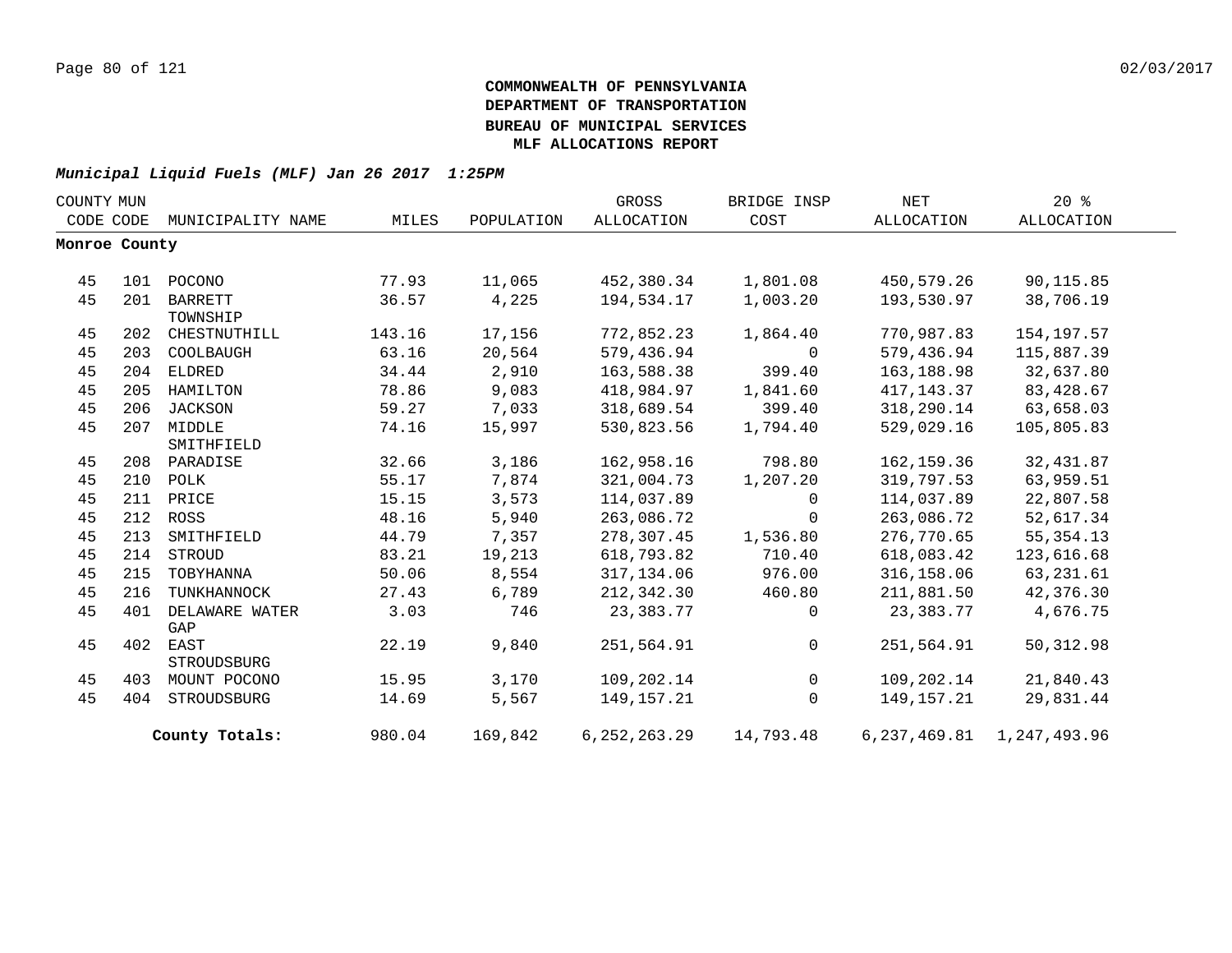| COUNTY MUN |     |                         |        |            | GROSS        | BRIDGE INSP | $\operatorname{NET}$ | 20%               |  |
|------------|-----|-------------------------|--------|------------|--------------|-------------|----------------------|-------------------|--|
| CODE CODE  |     | MUNICIPALITY NAME       | MILES  | POPULATION | ALLOCATION   | COST        | <b>ALLOCATION</b>    | <b>ALLOCATION</b> |  |
|            |     | Montgomery County       |        |            |              |             |                      |                   |  |
|            |     |                         |        |            |              |             |                      |                   |  |
| 46         |     | 101 ABINGTON            | 173.37 | 55,310     | 1,569,654.82 | 1,432.40    | 1,568,222.42         | 313,644.48        |  |
| 46         | 102 | CHELTENHAM              | 97.09  | 36,793     | 985,805.02   | 3,422.80    | 982,382.22           | 196,476.44        |  |
| 46         |     | 103 HATFIELD            | 58.90  | 17,249     | 504,975.25   | 1,004.00    | 503,971.25           | 100,794.25        |  |
| 46         |     | 104 LOWER MERION        | 204.94 | 57,825     | 1,716,812.35 | 6, 211.20   | 1,710,601.15         | 342,120.23        |  |
| 46         | 105 | LOWER MORELAND          | 57.48  | 12,982     | 422,130.14   | 471.40      | 421,658.74           | 84, 331. 75       |  |
| 46         | 106 | LOWER<br>POTTSGROVE     | 35.64  | 12,059     | 335, 317.12  | 825.60      | 334,491.52           | 66,898.30         |  |
| 46         |     | 107 PLYMOUTH            | 48.18  | 16,525     | 457,391.62   | 1,455.00    | 455,936.62           | 91,187.32         |  |
| 46         | 108 | SPRINGFIELD             | 64.40  | 19,418     | 562,374.51   | 2,040.40    | 560, 334. 11         | 112,066.82        |  |
| 46         | 109 | UPPER DUBLIN            | 103.49 | 25,569     | 800, 314.43  | 2,208.00    | 798,106.43           | 159,621.29        |  |
| 46         | 110 | UPPER MORELAND          | 65.48  | 24,015     | 650,187.48   | 552.00      | 649,635.48           | 129,927.10        |  |
| 46         | 111 | WEST NORRITON           | 38.14  | 15,663     | 409, 451.17  | 0           | 409, 451.17          | 81,890.23         |  |
| 46         |     | 112 WEST<br>POTTSGROVE  | 12.87  | 3,874      | 112,266.72   | $\mathbf 0$ | 112,266.72           | 22, 453.34        |  |
| 46         |     | 113 UPPER GWYNEDD       | 51.64  | 15,552     | 450,606.50   | 552.00      | 450,054.50           | 90,010.90         |  |
| 46         |     | 114 UPPER<br>POTTSGROVE | 25.28  | 5,315      | 178, 414.77  | 0           | 178, 414.77          | 35,682.95         |  |
| 46         |     | 201 DOUGLASS            | 57.30  | 10,195     | 370, 411.21  | 3,904.00    | 366,507.21           | 73,301.44         |  |
| 46         |     | 202 EAST NORRITON       | 44.23  | 13,590     | 390,894.92   | 1,556.00    | 389, 338.92          | 77,867.78         |  |
| 46         |     | 203 FRANCONIA           | 52.56  | 13,064     | 407,893.70   | 0           | 407,893.70           | 81,578.74         |  |
| 46         |     | 204 HORSHAM             | 91.34  | 26,147     | 772,048.03   | 0           | 772,048.03           | 154,409.61        |  |
| 46         |     | 205 LIMERICK            | 84.96  | 18,074     | 603,491.48   | $\mathbf 0$ | 603,491.48           | 120,698.30        |  |
| 46         |     | 206 LOWER<br>FREDERICK  | 23.09  | 4,840      | 162,691.52   | 1,247.60    | 161,443.92           | 32,288.78         |  |
| 46         |     | 207 LOWER GWYNEDD       | 47.13  | 11,405     | 360,077.23   | 0           | 360,077.23           | 72,015.45         |  |
| 46         |     | 208 LOWER<br>PROVIDENCE | 89.45  | 25,436     | 752,953.85   | $\Omega$    | 752,953.85           | 150,590.77        |  |
| 46         |     | 209 LOWER SALFORD       | 76.67  | 14,959     | 519,806.22   | 1,301.40    | 518,504.82           | 103,700.96        |  |
| 46         |     | 210 MARLBOROUGH         | 21.94  | 3,178      | 128,513.51   | 586.60      | 127,926.91           | 25,585.38         |  |
| 46         | 211 | MONTGOMERY              | 73.09  | 24,790     | 688,756.78   | $\mathbf 0$ | 688,756.78           | 137,751.36        |  |
| 46         |     | 212 NEW HANOVER         | 60.82  | 10,939     | 395, 325.98  | $\mathbf 0$ | 395, 325.98          | 79,065.20         |  |
| 46         | 213 | PERKIOMEN               | 24.84  | 9,139      | 247, 179.64  | 476.20      | 246,703.44           | 49,340.69         |  |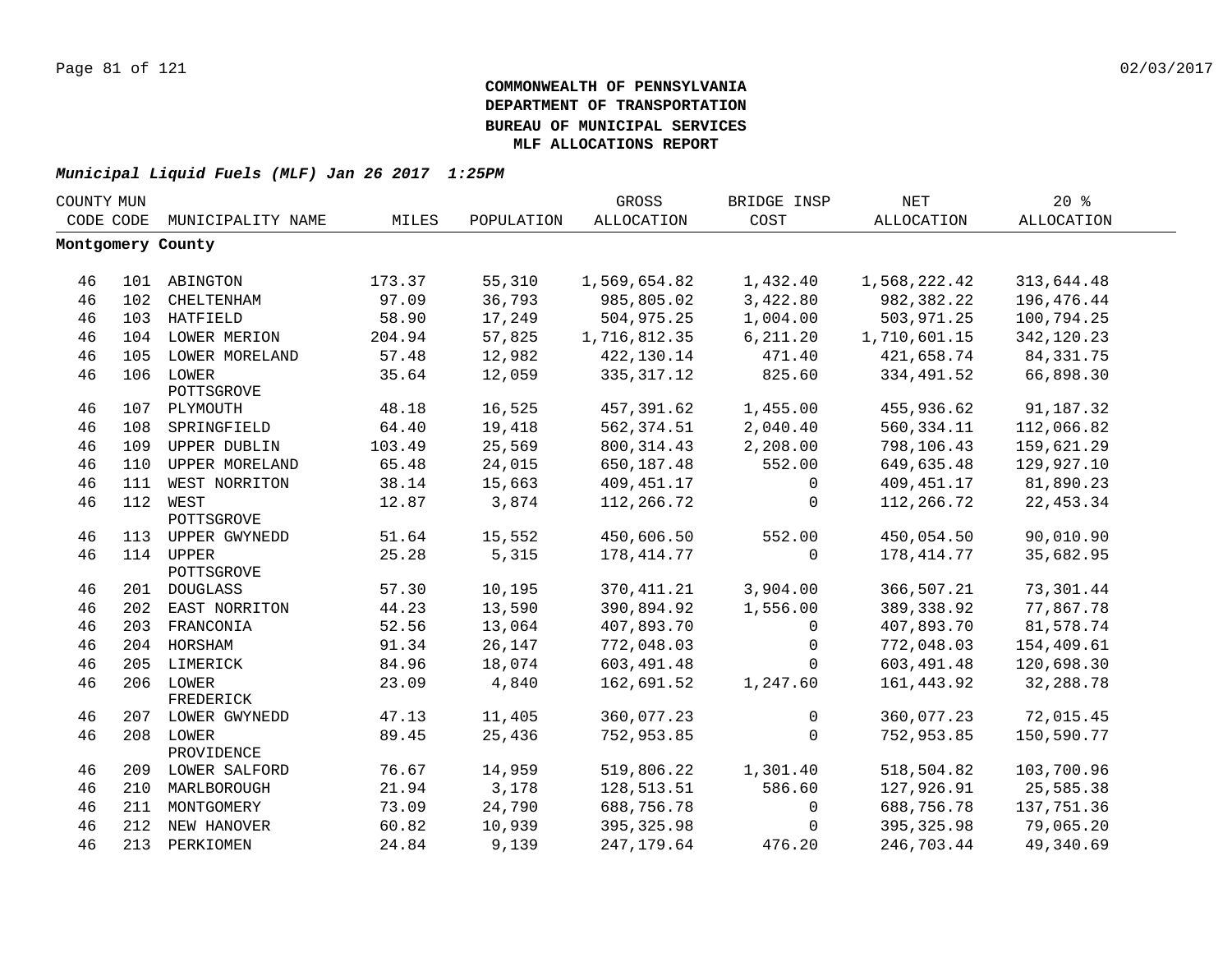| COUNTY MUN |     |                   |       |            | GROSS        | BRIDGE INSP  | NET          | $20*$      |  |
|------------|-----|-------------------|-------|------------|--------------|--------------|--------------|------------|--|
| CODE CODE  |     | MUNICIPALITY NAME | MILES | POPULATION | ALLOCATION   | COST         | ALLOCATION   | ALLOCATION |  |
| 46         |     | 214 SALFORD       | 25.43 | 2,504      | 127, 311.21  | 351.00       | 126,960.21   | 25,392.04  |  |
| 46         | 215 | SKIPPACK          | 46.35 | 13,715     | 399,971.53   | 702.00       | 399,269.53   | 79,853.91  |  |
| 46         | 216 | TOWAMENCIN        | 57.54 | 17,578     | 506,661.37   | $\mathbf{0}$ | 506,661.37   | 101,332.27 |  |
| 46         |     | 217 UPPER         | 15.58 | 3,523      | 114,496.10   | 0            | 114,496.10   | 22,899.22  |  |
|            |     | FREDERICK         |       |            |              |              |              |            |  |
| 46         |     | 219 UPPER HANOVER | 53.36 | 6,464      | 289,339.47   | 4,245.20     | 285,094.27   | 57,018.85  |  |
| 46         |     | 220 UPPER MERION  | 83.66 | 28,395     | 788,728.57   | 7,472.80     | 781,255.77   | 156,251.15 |  |
| 46         |     | 222 UPPER         | 83.03 | 21,219     | 655,029.16   | 0            | 655,029.16   | 131,005.83 |  |
|            |     | PROVIDENCE        |       |            |              |              |              |            |  |
| 46         |     | 223 UPPER SALFORD | 21.37 | 3,299      | 128,910.24   | 0            | 128,910.24   | 25,782.05  |  |
| 46         |     | 224 WHITEMARSH    | 59.23 | 17,349     | 507,866.10   | $\mathbf 0$  | 507,866.10   | 101,573.22 |  |
| 46         |     | 225 WHITPAIN      | 67.78 | 18,875     | 563, 224. 18 | 1,627.20     | 561,596.98   | 112,319.40 |  |
| 46         |     | 226 WORCESTER     | 53.75 | 9,750      | 350,887.21   | $\mathbf{0}$ | 350,887.21   | 70,177.44  |  |
| 46         |     | 401 AMBLER        | 14.74 | 6,417      | 164, 915. 15 | $\mathbf{0}$ | 164,915.15   | 32,983.03  |  |
| 46         | 402 | BRIDGEPORT        | 9.27  | 4,554      | 113, 227. 18 | 0            | 113, 227. 18 | 22,645.44  |  |
| 46         | 403 | BRYN ATHYN        | 6.99  | 1,375      | 47,595.99    | $\Omega$     | 47,595.99    | 9,519.20   |  |
| 46         | 404 | COLLEGEVILLE      | 13.13 | 5,089      | 135,394.54   | 1,004.00     | 134,390.54   | 26,878.11  |  |
| 46         | 405 | CONSHOHOCKEN      | 16.63 | 7,833      | 196,946.49   | $\mathbf{0}$ | 196,946.49   | 39,389.30  |  |
| 46         |     | 406 EAST          | 5.60  | 2,951      | 72,069.30    | $\Omega$     | 72,069.30    | 14, 413.86 |  |
|            |     | GREENVILLE        |       |            |              |              |              |            |  |
| 46         |     | 407 GREEN LANE    | 1.82  | 508        | 15, 145.03   | $\mathbf 0$  | 15, 145.03   | 3,029.01   |  |
| 46         |     | 408 HATBORO       | 17.44 | 7,360      | 190,858.22   | $\Omega$     | 190,858.22   | 38,171.64  |  |
| 46         |     | 409 HATFIELD      | 7.12  | 3,290      | 83, 153. 31  | 502.00       | 82,651.31    | 16,530.26  |  |
|            |     | <b>BOROUGH</b>    |       |            |              |              |              |            |  |
| 46         |     | 410 JENKINTOWN    | 10.80 | 4,422      | 115,700.02   | $\mathbf 0$  | 115,700.02   | 23,140.00  |  |
| 46         |     | 411 LANSDALE      | 42.96 | 16,269     | 435,992.82   | $\Omega$     | 435,992.82   | 87,198.56  |  |
| 46         |     | 412 NARBERTH      | 10.74 | 4,282      | 112,939.00   | 2,494.00     | 110,445.00   | 22,089.00  |  |
| 46         |     | 413 NORRISTOWN    | 50.82 | 34,324     | 792,460.03   | 4,523.30     | 787,936.73   | 157,587.35 |  |
| 46         |     | 414 NORTH WALES   | 11.33 | 3,229      | 95,503.48    | 0            | 95,503.48    | 19,100.70  |  |
| 46         | 415 | PENNSBURG         | 7.77  | 3,843      | 95,380.77    | $\mathbf 0$  | 95,380.77    | 19,076.15  |  |
| 46         | 416 | POTTSTOWN         | 61.48 | 22,377     | 607,331.54   | 7,949.29     | 599,382.25   | 119,876.45 |  |
| 46         | 417 | RED HILL          | 7.77  | 2,383      | 68,588.94    | 0            | 68,588.94    | 13,717.79  |  |
| 46         | 418 | ROCKLEDGE         | 6.46  | 2,543      | 67,333.77    | $\Omega$     | 67,333.77    | 13,466.75  |  |
| 46         |     | 419 ROYERSFORD    | 11.20 | 4,752      | 123,035.47   | $\mathbf 0$  | 123,035.47   | 24,607.09  |  |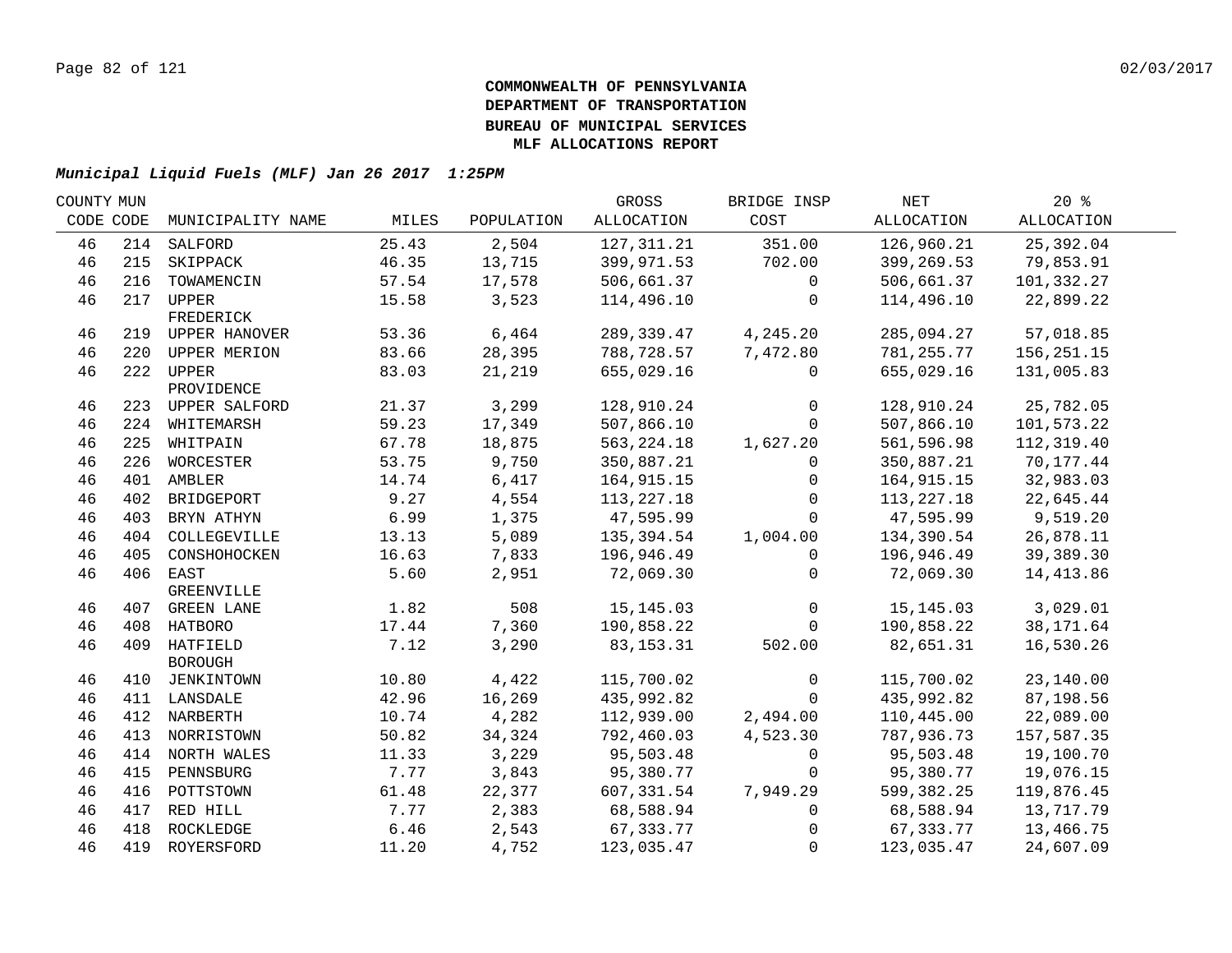| COUNTY MUN |     |                      |         |            | GROSS         | BRIDGE INSP | NET           | $20*$        |  |
|------------|-----|----------------------|---------|------------|---------------|-------------|---------------|--------------|--|
| CODE CODE  |     | MUNICIPALITY NAME    | MILES   | POPULATION | ALLOCATION    | COST        | ALLOCATION    | ALLOCATION   |  |
| 46         | 420 | SCHWENKSVILLE        | 2.80    | 1,385      | 34, 373.92    |             | 34, 373. 92   | 6,874.78     |  |
| 46         | 421 | SOUDERTON            | 15.75   | 6,618      | 171,835.07    | 1,290.00    | 170,545.07    | 34,109.01    |  |
| 46         | 422 | TELFORD              | 11.43   | 4,872      | 125,973.41    |             | 125,973.41    | 25,194.68    |  |
| 46         | 423 | TRAPPE               | 10.92   | 3,509      | 99,329.88     |             | 99,329.88     | 19,865.98    |  |
| 46         | 424 | WEST<br>CONSHOHOCKEN | 6.04    | 1,320      | 43,547.26     |             | 43,547.26     | 8,709.45     |  |
|            |     | County Totals:       | 2712.41 | 802,081    | 23,396,801.70 | 61,407.39   | 23,335,394.31 | 4,667,078.86 |  |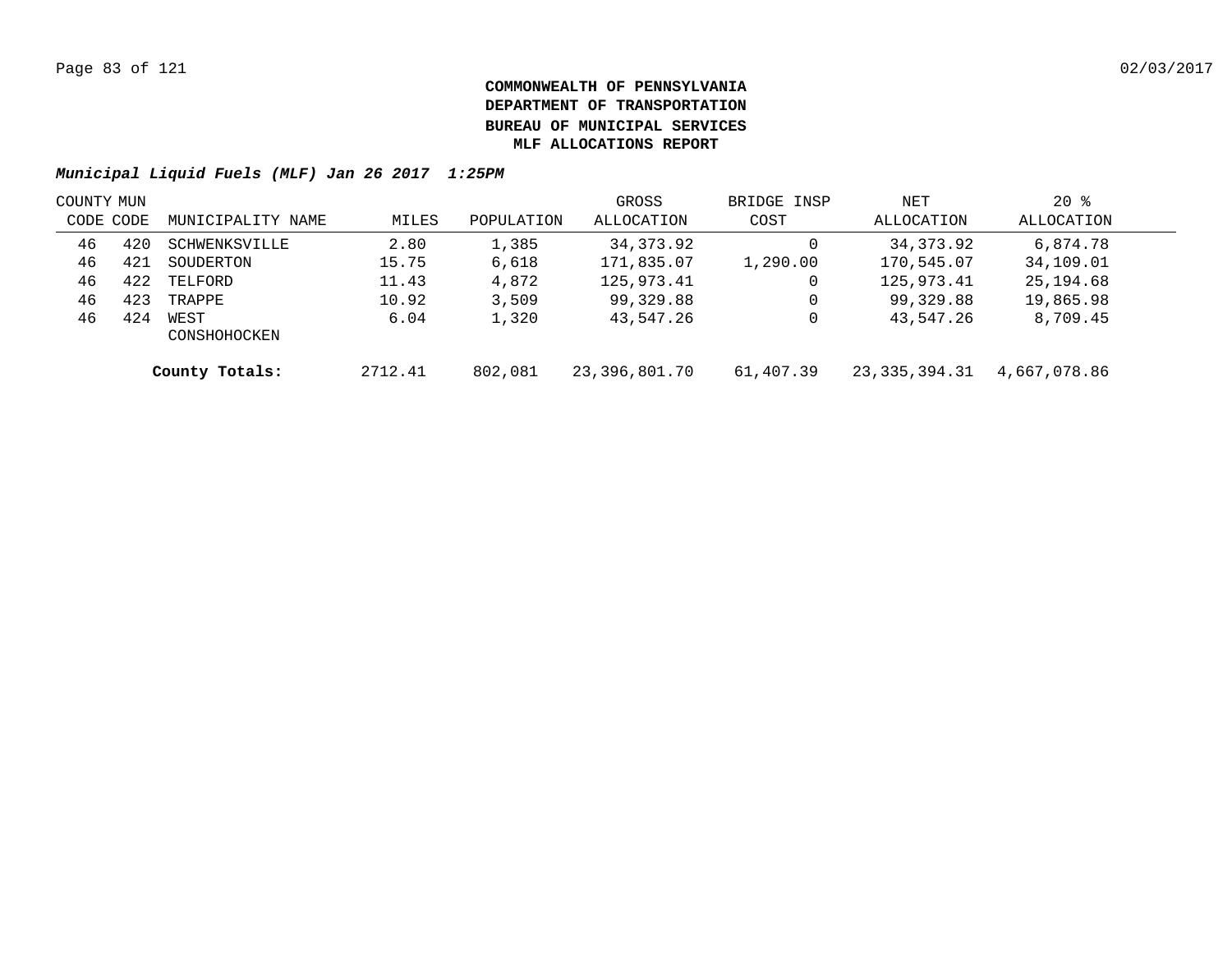| COUNTY MUN     |     |                   |        |            | GROSS        | BRIDGE INSP | NET        | $20*$      |
|----------------|-----|-------------------|--------|------------|--------------|-------------|------------|------------|
| CODE CODE      |     | MUNICIPALITY NAME | MILES  | POPULATION | ALLOCATION   | COST        | ALLOCATION | ALLOCATION |
| Montour County |     |                   |        |            |              |             |            |            |
| 47             | 201 | ANTHONY           | 31.89  | 1,501      | 129,573.87   | $\Omega$    | 129,573.87 | 25,914.77  |
| 47             | 202 | COOPER            | 7.30   | 932        | 40,458.52    | 0           | 40,458.52  | 8,091.70   |
| 47             | 203 | DERRY             | 18.35  | 1,130      | 79,445.56    | 0           | 79,445.56  | 15,889.11  |
| 47             | 204 | LIBERTY           | 31.51  | 1,584      | 129,881.17   | 0           | 129,881.17 | 25,976.23  |
| 47             | 205 | LIMESTONE         | 21.25  | 1,066      | 87,549.47    | 0           | 87,549.47  | 17,509.89  |
| 47             | 206 | MAHONING          | 21.92  | 4,171      | 146,671.64   | 0           | 146,671.64 | 29,334.33  |
| 47             | 207 | MAYBERRY          | 10.59  | 250        | 38,469.53    | 0           | 38,469.53  | 7,693.91   |
| 47             | 208 | VALLEY            | 27.39  | 2,158      | 127,232.77   | 0           | 127,232.77 | 25,446.55  |
| 47             | 209 | WEST HEMLOCK      | 9.55   | 503        | 39,784.83    | 0           | 39,784.83  | 7,956.97   |
| 47             | 401 | DANVILLE          | 16.85  | 4,699      | 140,139.65   | 0           | 140,139.65 | 28,027.93  |
| 47             | 402 |                   | 0.64   | 273        | 7,057.31     | $\mathbf 0$ | 7,057.31   | 1,411.46   |
|                |     | WASHINGTONVILLE   |        |            |              |             |            |            |
|                |     | County Totals:    | 197.24 | 18,267     | 966, 264. 32 | 0           | 966,264.32 | 193,252.86 |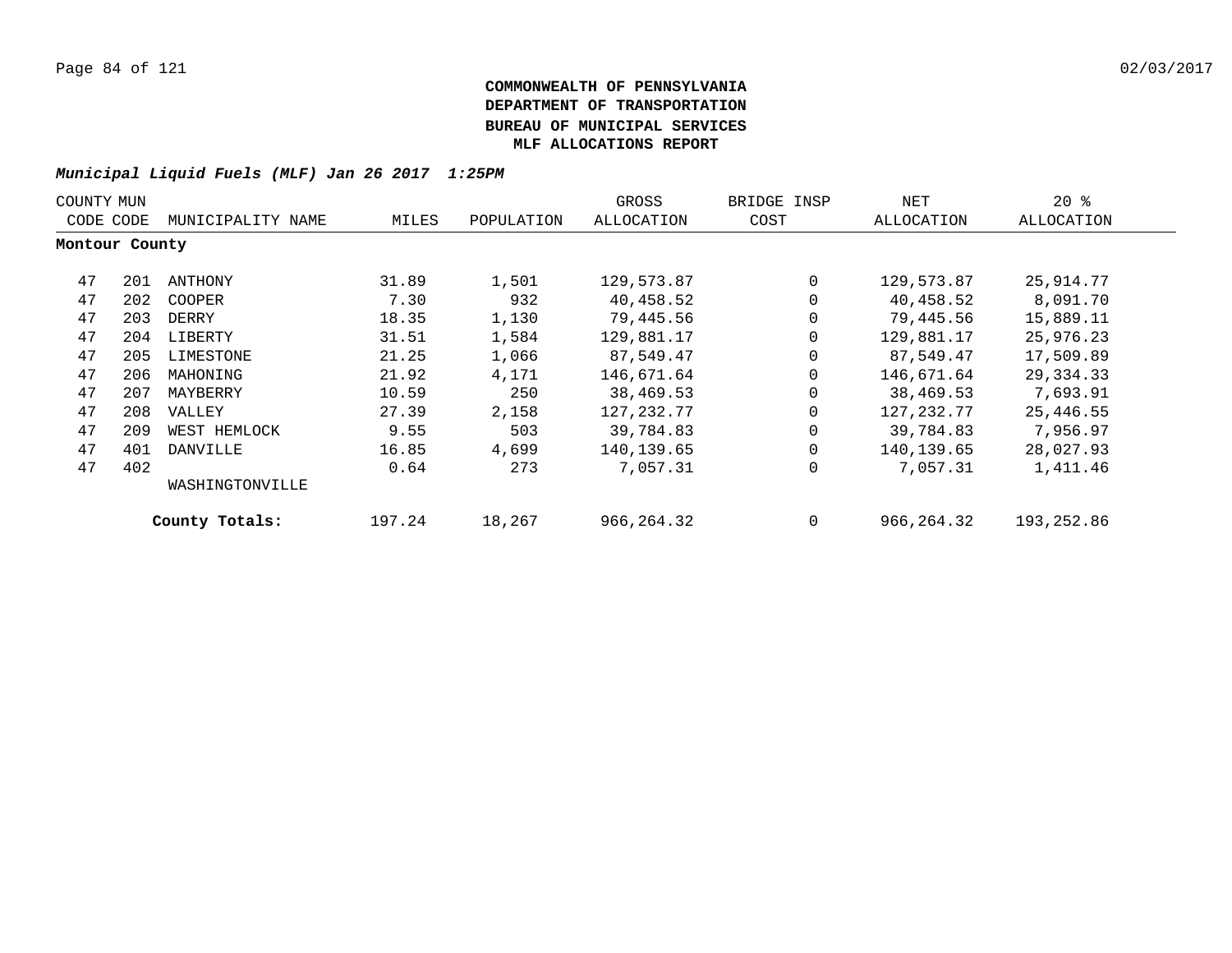| COUNTY MUN |     |                               |        |            | GROSS        | BRIDGE INSP  | $\operatorname{NET}$ | 20%        |  |
|------------|-----|-------------------------------|--------|------------|--------------|--------------|----------------------|------------|--|
| CODE CODE  |     | MUNICIPALITY NAME             | MILES  | POPULATION | ALLOCATION   | COST         | ALLOCATION           | ALLOCATION |  |
|            |     | Northampton County            |        |            |              |              |                      |            |  |
|            |     |                               |        |            |              |              |                      |            |  |
| 48         |     | 101 BETHLEHEM<br>TOWNSHIP     | 111.75 | 23,730     | 792,994.97   | 456.40       | 792,538.57           | 158,507.71 |  |
| 48         |     | 201 ALLEN TOWNSHIP            | 25.97  | 4,269      | 161, 427.67  | $\mathbf 0$  | 161,427.67           | 32, 285.53 |  |
| 48         |     | 203 BUSHKILL<br>TOWNSHIP      | 58.24  | 8,178      | 336,405.54   | 395.20       | 336,010.34           | 67,202.07  |  |
| 48         |     | 204 EAST ALLEN                | 37.82  | 4,903      | 210,975.15   | 265.20       | 210,709.95           | 42, 141.99 |  |
| 48         |     | 205 FORKS                     | 64.57  | 14,721     | 476,725.71   | $\mathbf 0$  | 476,725.71           | 95,345.14  |  |
| 48         |     | 206 HANOVER                   | 60.76  | 10,866     | 393,794.43   | $\mathbf{0}$ | 393,794.43           | 78,758.89  |  |
| 48         |     | 207 LEHIGH                    | 81.15  | 10,526     | 452,791.51   | $\Omega$     | 452,791.51           | 90,558.30  |  |
| 48         |     | 208 LOWER MT<br><b>BETHEL</b> | 34.99  | 3,101      | 168,853.00   | $\Omega$     | 168,853.00           | 33,770.60  |  |
| 48         |     | 209 LOWER NAZARETH            | 48.28  | 5,674      | 258,589.41   | $\Omega$     | 258,589.41           | 51,717.88  |  |
| 48         |     | 210 LOWER SAUCON              | 73.81  | 10,772     | 433,821.97   | $\Omega$     | 433,821.97           | 86,764.39  |  |
| 48         |     | 211 MOORE                     | 99.35  | 9,198      | 486,651.48   | $\Omega$     | 486,651.48           | 97,330.30  |  |
| 48         |     | 212 PALMER                    | 93.05  | 20,691     | 677,398.29   | 0            | 677,398.29           | 135,479.66 |  |
| 48         |     | 213 PLAINFIELD                | 52.15  | 6,138      | 279,485.85   | $\Omega$     | 279,485.85           | 55,897.17  |  |
| 48         |     | 214 UPPER MT                  | 71.07  | 6,706      | 350,442.11   | 3,370.00     | 347,072.11           | 69,414.42  |  |
|            |     | <b>BETHEL</b>                 |        |            |              |              |                      |            |  |
| 48         |     | 215 UPPER NAZARETH            | 31.19  | 6,231      | 214, 132.49  | $\mathbf{0}$ | 214, 132.49          | 42,826.50  |  |
| 48         |     | 216 WASHINGTON                | 39.77  | 5,122      | 221, 232.76  | $\mathbf 0$  | 221, 232.76          | 44,246.55  |  |
| 48         |     | 217 WILLIAMS                  | 45.95  | 5,884      | 254,988.36   | $\mathbf 0$  | 254,988.36           | 50,997.67  |  |
| 48         |     | 301 BETHLEHEM CITY            | 204.25 | 74,982     | 2,029,445.63 | 2,789.80     | 2,026,655.83         | 405,331.17 |  |
| 48         |     | 302 EASTON CITY               | 57.45  | 26,800     | 675,602.46   | 3,729.40     | 671,873.06           | 134,374.61 |  |
| 48         |     | 401 BANGOR BOROUGH            | 14.62  | 5,273      | 143,538.17   | $\Omega$     | 143,538.17           | 28,707.63  |  |
|            |     |                               |        |            |              |              |                      |            |  |
| 48         |     | 402 BATH BOROUGH              | 6.14   | 2,693      | 69,062.54    | $\Omega$     | 69,062.54            | 13,812.51  |  |
| 48         | 403 | CHAPMAN                       | 0.87   | 199        | 6,435.23     | $\mathbf{0}$ | 6,435.23             | 1,287.05   |  |
| 48         |     | 404 EAST BANGOR               | 4.35   | 1,172      | 35, 424.37   | $\Omega$     | 35,424.37            | 7,084.87   |  |
| 48         |     | 405 FREEMANSBURG              | 8.23   | 2,636      | 74,703.36    | $\Omega$     | 74,703.36            | 14,940.67  |  |
| 48         | 406 | GLENDON                       | 3.26   | 440        | 18,504.35    | $\Omega$     | 18,504.35            | 3,700.87   |  |
| 48         |     | 407 HELLERTOWN                | 20.68  | 5,898      | 174,395.82   | 1,721.20     | 172,674.62           | 34,534.92  |  |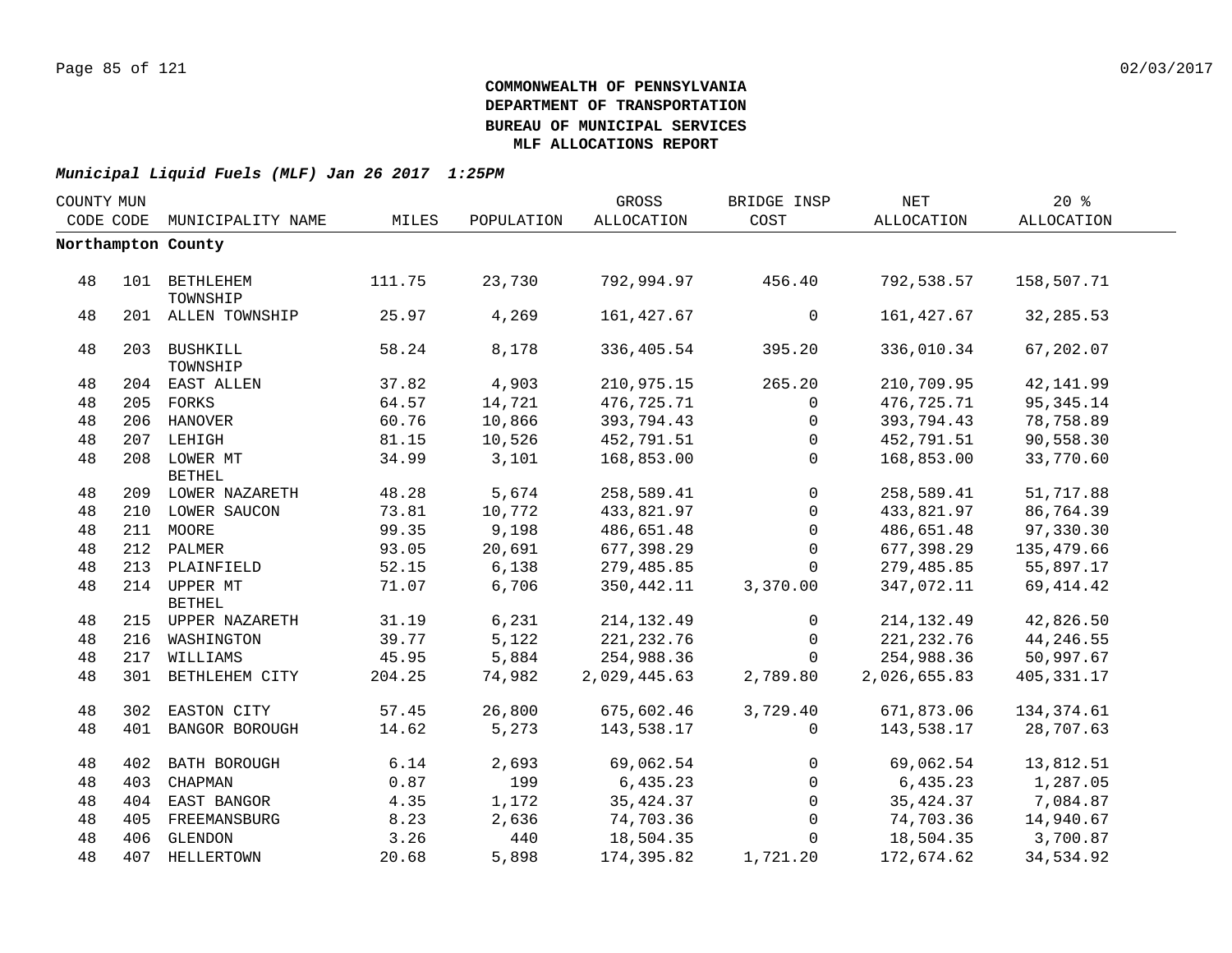| COUNTY MUN |           |                   |         |            | GROSS         | BRIDGE INSP | NET           | $20*$        |  |
|------------|-----------|-------------------|---------|------------|---------------|-------------|---------------|--------------|--|
|            | CODE CODE | MUNICIPALITY NAME | MILES   | POPULATION | ALLOCATION    | COST        | ALLOCATION    | ALLOCATION   |  |
| 48         | 408       | NAZARETH          | 17.24   | 5,746      | 160,600.49    | $\Omega$    | 160,600.49    | 32,120.10    |  |
| 48         | 409       | NORTHAMPTON       | 33.81   | 9,926      | 290,320.38    |             | 290,320.38    | 58,064.08    |  |
| 48         | 410       | NORTH             | 9.92    | 2,849      | 84,019.08     |             | 84,019.08     | 16,803.82    |  |
|            |           | CATASAUQUA        |         |            |               |             |               |              |  |
| 48         | 411       | PEN ARGYL         | 12.79   | 3,595      | 106,890.94    | $\Omega$    | 106,890.94    | 21,378.19    |  |
| 48         | 412       | PORTLAND          | 2.70    | 519        | 18,162.38     |             | 18,162.38     | 3,632.48     |  |
| 48         | 413       | ROSETO            | 7.44    | 1,567      | 52,559.04     |             | 52,559.04     | 10,511.81    |  |
| 48         | 414       | STOCKERTOWN       | 3.76    | 927        | 29,040.80     |             | 29,040.80     | 5,808.16     |  |
|            |           | <b>BOROUGH</b>    |         |            |               |             |               |              |  |
| 48         | 415       | TATAMY            | 4.83    | 1,203      | 37,528.95     |             | 37,528.95     | 7,505.79     |  |
| 48         | 416       | WALNUTPORT        | 10.27   | 2,070      | 70,843.77     |             | 70,843.77     | 14,168.75    |  |
| 48         | 417       | WEST EASTON       | 4.38    | 1,257      | 37,080.15     |             | 37,080.15     | 7,416.03     |  |
| 48         | 418       | WILSON            | 14.88   | 7,896      | 192,503.58    |             | 192,503.58    | 38,500.72    |  |
| 48         | 419       | WIND GAP          | 9.36    | 2,720      | 79,860.19     | 417.00      | 79,443.19     | 15,888.64    |  |
|            |           | County Totals:    | 1481.10 | 317,078    | 10,557,232.38 | 13,144.20   | 10,544,088.18 | 2,108,817.64 |  |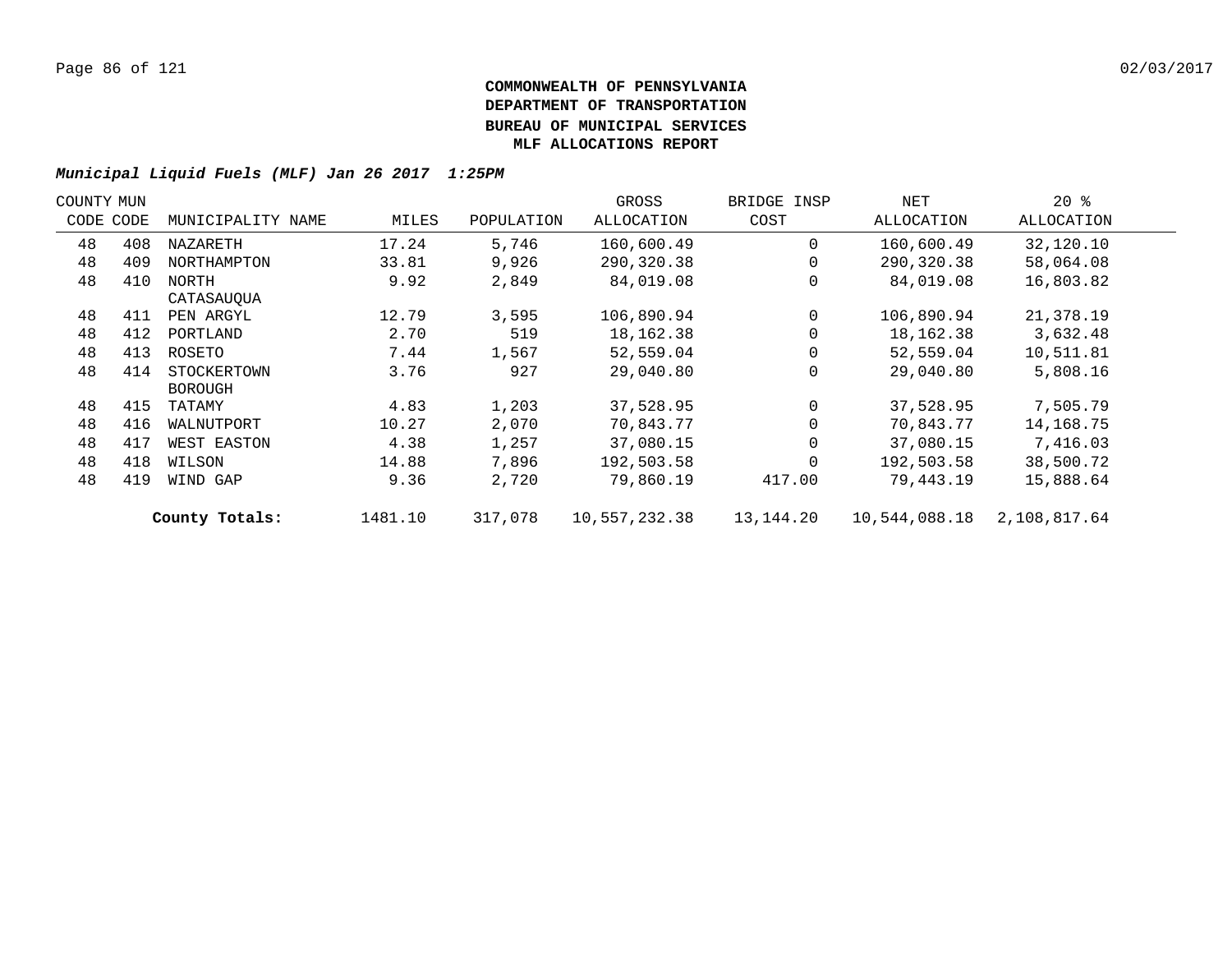| COUNTY MUN |     |                       |       |            | <b>GROSS</b>      | BRIDGE INSP         | <b>NET</b>   | $20*$             |  |
|------------|-----|-----------------------|-------|------------|-------------------|---------------------|--------------|-------------------|--|
| CODE CODE  |     | MUNICIPALITY NAME     | MILES | POPULATION | <b>ALLOCATION</b> | COST                | ALLOCATION   | <b>ALLOCATION</b> |  |
|            |     | Northumberland County |       |            |                   |                     |              |                   |  |
|            |     |                       |       |            |                   |                     |              |                   |  |
| 49         |     | 101 COAL              | 44.40 | 10,383     | 332,588.50        | $\mathsf{O}$        | 332,588.50   | 66,517.70         |  |
| 49         |     | 201 DELAWARE          | 50.52 | 4,489      | 244,010.68        | $\mathbf 0$         | 244,010.68   | 48,802.14         |  |
| 49         |     | 202 EAST CAMERON      | 3.13  | 748        | 23,740.41         | $\mathsf{O}$        | 23,740.41    | 4,748.08          |  |
| 49         |     | 203 EAST              | 7.65  | 668        | 36, 733. 76       | $\mathbf 0$         | 36,733.76    | 7,346.75          |  |
|            |     | CHILLISQUAQUE         |       |            |                   |                     |              |                   |  |
| 49         |     | 204 JACKSON           | 22.24 | 875        | 87, 211.95        | $\mathbf 0$         | 87, 211.95   | 17,442.39         |  |
| 49         |     | 205 JORDAN            | 30.47 | 794        | 112,056.81        | $\mathsf{O}\xspace$ | 112,056.81   | 22, 411.36        |  |
| 49         |     | 206 LEWIS             | 40.10 | 1,915      | 163,438.28        | $\mathsf{O}$        | 163,438.28   | 32,687.66         |  |
| 49         |     | 207 LITTLE MAHANOY    | 6.67  | 479        | 30,130.07         | $\mathbf 0$         | 30,130.07    | 6,026.01          |  |
| 49         | 208 | LOWER AUGUSTA         | 25.72 | 1,064      | 101,814.21        | $\mathsf{O}$        | 101,814.21   | 20,362.84         |  |
| 49         | 209 | LOWER MAHANOY         | 43.48 | 1,709      | 170,472.12        | $\mathbf 0$         | 170,472.12   | 34,094.42         |  |
| 49         | 210 | MOUNT CARMEL          | 13.32 | 3,139      | 100,218.78        | $\mathbf 0$         | 100,218.78   | 20,043.76         |  |
| 49         |     | 211 POINT             | 24.44 | 3,685      | 145,815.81        | $\mathbf 0$         | 145,815.81   | 29, 163. 16       |  |
| 49         |     | 212 RALPHO            | 41.13 | 4,321      | 210,885.17        | $\mathbf 0$         | 210,885.17   | 42,177.03         |  |
| 49         |     | 213 ROCKEFELLER       | 40.87 | 2,273      | 172, 471.36       | 535.60              | 171,935.76   | 34, 387. 15       |  |
| 49         |     | 214 RUSH              | 37.11 | 1,122      | 139, 319.98       | 0                   | 139, 319.98  | 27,864.00         |  |
| 49         |     | 215 SHAMOKIN          | 48.87 | 2,407      | 200,525.72        | 0                   | 200,525.72   | 40,105.14         |  |
| 49         |     | 216 TURBOT            | 23.93 | 1,806      | 109,703.37        | $\mathbf 0$         | 109,703.37   | 21,940.67         |  |
| 49         |     | 217 UPPER AUGUSTA     | 26.79 | 2,586      | 133, 167. 17      | $\mathbf 0$         | 133, 167. 17 | 26,633.43         |  |
| 49         |     | 218 UPPER MAHANOY     | 47.72 | 796        | 167,283.59        | $\mathsf{O}$        | 167, 283.59  | 33, 456. 72       |  |
| 49         |     | 219 WASHINGTON        | 44.13 | 746        | 154,880.12        | $\mathsf{O}$        | 154,880.12   | 30,976.02         |  |
| 49         | 220 | WEST CAMERON          | 4.37  | 541        | 23,909.13         | $\mathbf 0$         | 23,909.13    | 4,781.83          |  |
| 49         | 221 | WEST                  | 15.40 | 2,627      | 97,478.10         | $\Omega$            | 97,478.10    | 19,495.62         |  |
|            |     | CHILLISQUAQUE         |       |            |                   |                     |              |                   |  |
| 49         |     | 222 ZERBE             | 11.98 | 1,872      | 72,681.37         | 0                   | 72,681.37    | 14,536.27         |  |
| 49         |     | 301 SHAMOKIN          | 23.53 | 7,374      | 210,599.61        | $\mathsf{O}$        | 210,599.61   | 42, 119.92        |  |
| 49         |     | 302 SUNBURY CITY      | 31.38 | 9,905      | 282,160.41        | $\mathbf 0$         | 282,160.41   | 56,432.08         |  |
| 49         |     | 401 HERNDON           | 3.23  | 324        | 16,279.70         | $\mathbf 0$         | 16,279.70    | 3,255.94          |  |
| 49         |     | 402 KULPMONT          | 11.55 | 2,924      | 90,610.42         | $\mathbf 0$         | 90,610.42    | 18,122.08         |  |
| 49         |     | 403 MARION HEIGHTS    | 2.83  | 611        | 20,266.55         | $\mathbf 0$         | 20,266.55    | 4,053.31          |  |
| 49         |     | 404 MCEWENSVILLE      | 1.99  | 279        | 11,486.64         | 0                   | 11,486.64    | 2,297.33          |  |
| 49         |     | 405 MILTON            | 23.47 | 7,042      | 204, 315.26       | $\Omega$            | 204, 315.26  | 40,863.05         |  |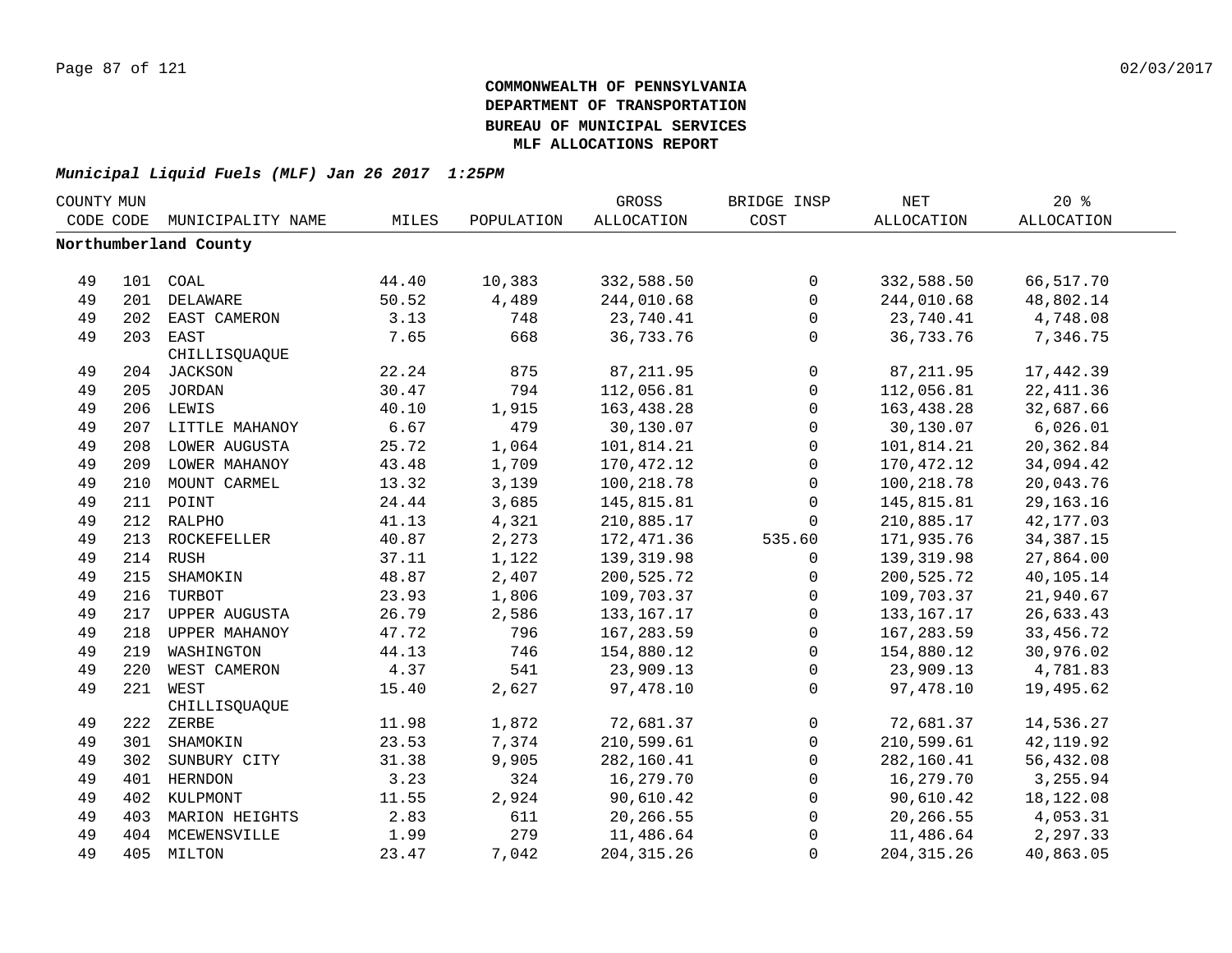|           | COUNTY MUN |                   |        |            | GROSS        | BRIDGE INSP | NET          | $20*$      |  |
|-----------|------------|-------------------|--------|------------|--------------|-------------|--------------|------------|--|
| CODE CODE |            | MUNICIPALITY NAME | MILES  | POPULATION | ALLOCATION   | COST        | ALLOCATION   | ALLOCATION |  |
| 49        | 406        | MOUNT CARMEL      | 18.03  | 5,893      | 165,825.57   | 0           | 165,825.57   | 33,165.11  |  |
| 49        | 407        | NORTHUMBERLAND    | 15.58  | 3,804      | 119,652.62   | 0           | 119,652.62   | 23,930.52  |  |
| 49        | 408        | RIVERSIDE         | 16.98  | 1,932      | 89,779.52    | 0           | 89,779.52    | 17,955.90  |  |
| 49        | 409        | SNYDERTOWN        | 6.48   | 339        | 26,953.09    | 0           | 26,953.09    | 5,390.62   |  |
| 49        | 410        | TURBOTVILLE       | 2.58   | 705        | 21,191.65    | 0           | 21,191.65    | 4,238.33   |  |
| 49        |            | WATSONTOWN        | 7.87   | 2,351      | 68,321.67    | 0           | 68,321.67    | 13,664.33  |  |
|           |            | County Totals:    | 819.94 | 94,528     | 4,357,979.17 | 535.60      | 4,357,443.57 | 871,488.71 |  |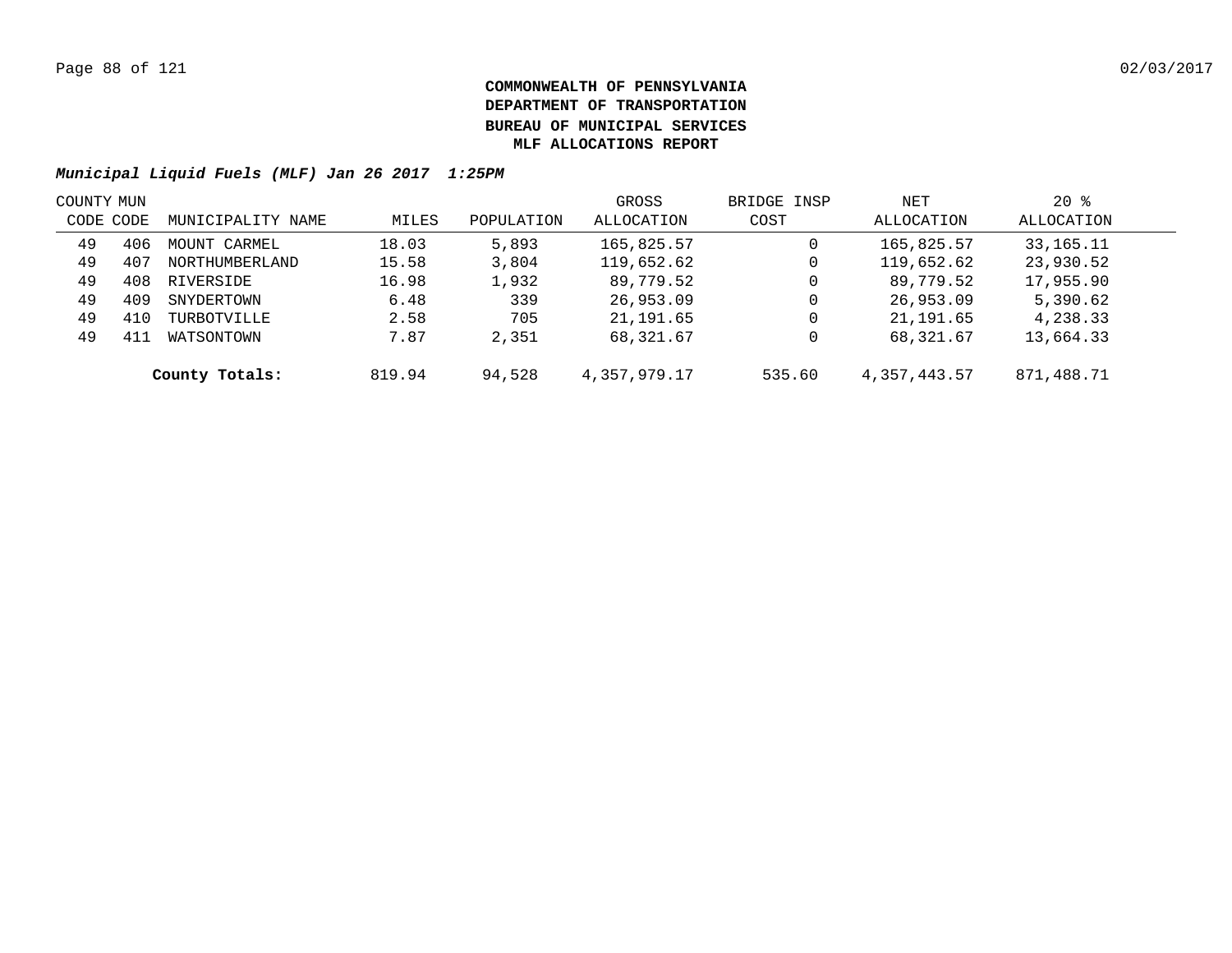| COUNTY MUN |              |                             |       |            | GROSS             | BRIDGE INSP    | NET          | 20%               |  |
|------------|--------------|-----------------------------|-------|------------|-------------------|----------------|--------------|-------------------|--|
|            |              | CODE CODE MUNICIPALITY NAME | MILES | POPULATION | <b>ALLOCATION</b> | COST           | ALLOCATION   | <b>ALLOCATION</b> |  |
|            | Perry County |                             |       |            |                   |                |              |                   |  |
| 50         |              | 201 BUFFALO<br>TOWNSHIP     | 21.05 | 1,219      | 89,717.24         | $\overline{0}$ | 89,717.24    | 17,943.45         |  |
| 50         |              | 202 CARROLL                 | 52.65 | 5,269      | 265,138.89        | $\mathsf{O}$   | 265, 138.89  | 53,027.78         |  |
| 50         | 203          | <b>CENTRE</b><br>TOWNSHIP   | 34.97 | 2,491      | 157,595.16        | 0              | 157,595.16   | 31,519.03         |  |
| 50         | 204          | GREENWOOD<br>TOWNSHIP       | 29.29 | 998        | 112,025.03        | $\mathsf{O}$   | 112,025.03   | 22,405.01         |  |
| 50         |              | 205 HOWE TOWNSHIP           | 3.92  | 393        | 19,753.50         | $\mathbf{0}$   | 19,753.50    | 3,950.70          |  |
| 50         |              | 206 JACKSON<br>TOWNSHIP     | 16.92 | 547        | 64,172.01         | $\mathbf{0}$   | 64,172.01    | 12,834.40         |  |
| 50         |              | 207 JUNIATA<br>TOWNSHIP     | 31.66 | 1,412      | 127,204.78        | $\mathbf 0$    | 127, 204. 78 | 25,440.96         |  |
| 50         |              | 208 LIVERPOOL<br>TOWNSHIP   | 32.12 | 1,057      | 122,162.07        | $\overline{0}$ | 122, 162.07  | 24, 432.41        |  |
| 50         |              | 209 MILLER                  | 12.25 | 1,098      | 59, 341.87        | $\mathsf{O}$   | 59, 341.87   | 11,868.37         |  |
| 50         |              | 210 NORTHEAST<br>MADISON    | 11.68 | 786        | 51,792.80         | $\mathbf{0}$   | 51,792.80    | 10,358.56         |  |
| 50         |              | 211 OLIVER                  | 19.35 | 1,931      | 97, 343.83        | $\mathsf{O}$   | 97, 343.83   | 19,468.77         |  |
| 50         |              | 212 PENN                    | 28.84 | 3,225      | 151,452.01        | 0              | 151,452.01   | 30,290.40         |  |
| 50         |              | 213 RYE TOWNSHIP            | 26.00 | 2,364      | 126,565.79        | $\mathbf 0$    | 126,565.79   | 25, 313.16        |  |
| 50         |              | 214 SAVILLE                 | 42.39 | 2,502      | 181,536.75        | $\mathbf 0$    | 181,536.75   | 36, 307. 35       |  |
| 50         |              | 215 SOUTHWEST<br>MADISON    | 13.46 | 999        | 61,396.45         | $\mathbf 0$    | 61,396.45    | 12,279.29         |  |
| 50         |              | 216 SPRING                  | 30.20 | 2,208      | 137,140.69        | 0              | 137,140.69   | 27,428.14         |  |
| 50         | 217          | TOBOYNE<br>TOWNSHIP         | 10.57 | 443        | 41,947.21         | $\Omega$       | 41,947.21    | 8,389.44          |  |
| 50         | 218          | TUSCARORA                   | 15.45 | 1,189      | 71,249.93         | $\overline{0}$ | 71,249.93    | 14,249.99         |  |
| 50         | 219          | TYRONE                      | 16.29 | 2,124      | 91,095.24         | 0              | 91,095.24    | 18,219.05         |  |
| 50         | 220          | WATTS                       | 18.61 | 1,265      | 82,754.76         | $\mathbf 0$    | 82,754.76    | 16,550.95         |  |
| 50         | 221          | WHEATFIELD                  | 34.14 | 3,334      | 170,409.18        | $\mathbf 0$    | 170,409.18   | 34,081.84         |  |
| 50         | 401          | BLAIN                       | 1.24  | 263        | 8,793.47          | $\mathbf 0$    | 8,793.47     | 1,758.69          |  |
| 50         |              | 402 BLOOMFIELD              | 3.60  | 1,247      | 34,401.08         | $\mathbf 0$    | 34,401.08    | 6,880.22          |  |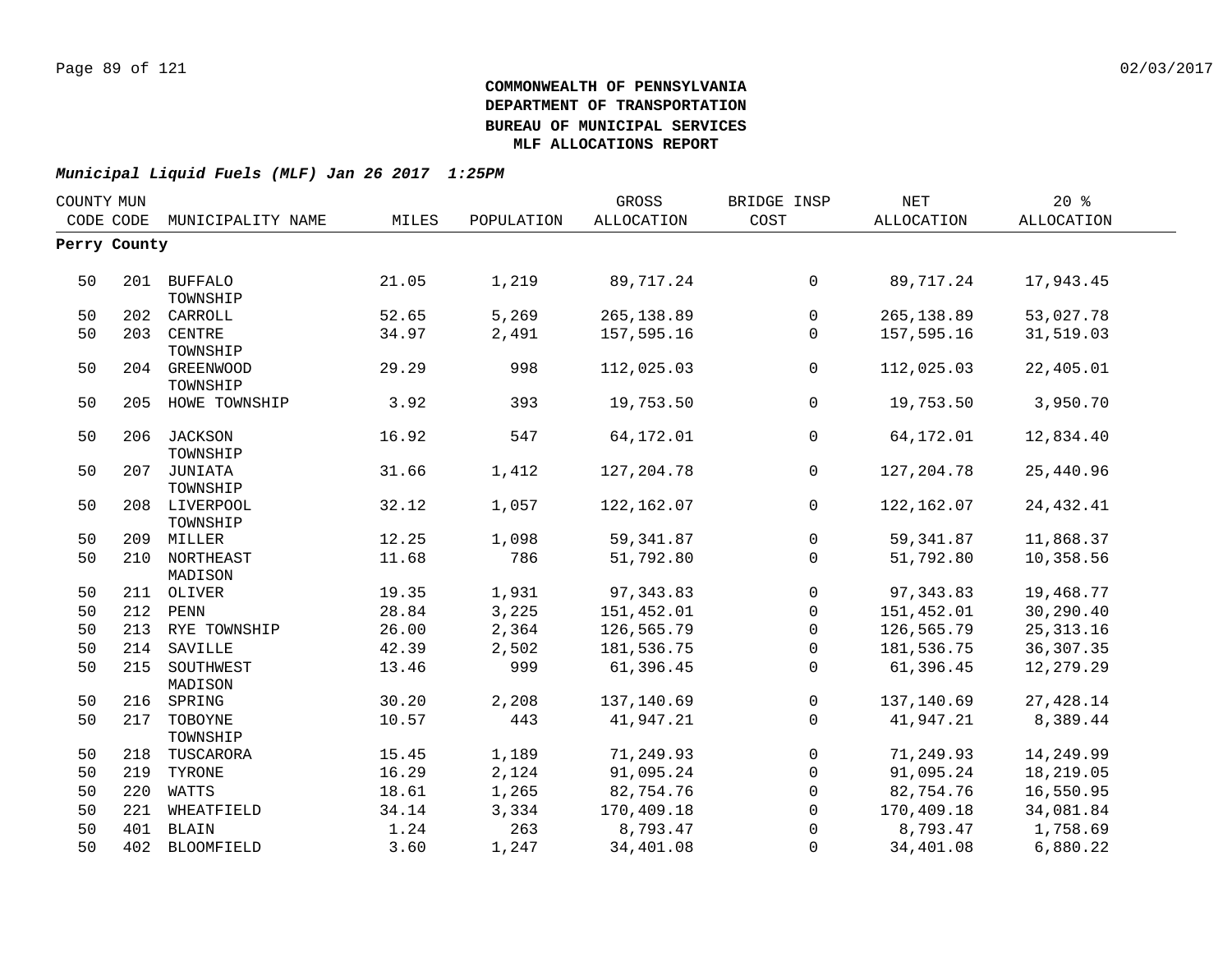| COUNTY MUN |     |                   |        |            | GROSS        | BRIDGE INSP | NET          | $20*$      |  |
|------------|-----|-------------------|--------|------------|--------------|-------------|--------------|------------|--|
| CODE CODE  |     | MUNICIPALITY NAME | MILES  | POPULATION | ALLOCATION   | COST        | ALLOCATION   | ALLOCATION |  |
| 50         | 403 | DUNCANNON         | 7.58   | 1,522      | 52,181.21    | 0           | 52,181.21    | 10,436.24  |  |
| 50         | 404 | LANDISBURG        | 0.83   | 218        | 6,655.92     | 0           | 6,655.92     | 1,331.18   |  |
| 50         | 405 | LIVERPOOL         | 5.49   | 955        | 35,089.61    | 0           | 35,089.61    | 7,017.92   |  |
| 50         | 406 | MARYSVILLE        | 12.05  | 2,534      | 85,053.41    | 0           | 85,053.41    | 17,010.68  |  |
| 50         | 407 | MILLERSTOWN       | 4.68   | 673        | 27,323.22    | $\mathbf 0$ | 27,323.22    | 5,464.64   |  |
| 50         | 408 | NEW BUFFALO       | 1.24   | 129        | 6,334.49     | 0           | 6,334.49     | 1,266.90   |  |
| 50         | 409 | NEWPORT           | 5.70   | 1,574      | 47,120.50    | 0           | 47,120.50    | 9,424.10   |  |
|            |     | County Totals:    | 544.22 | 45,969     | 2,584,748.10 | 0           | 2,584,748.10 | 516,949.62 |  |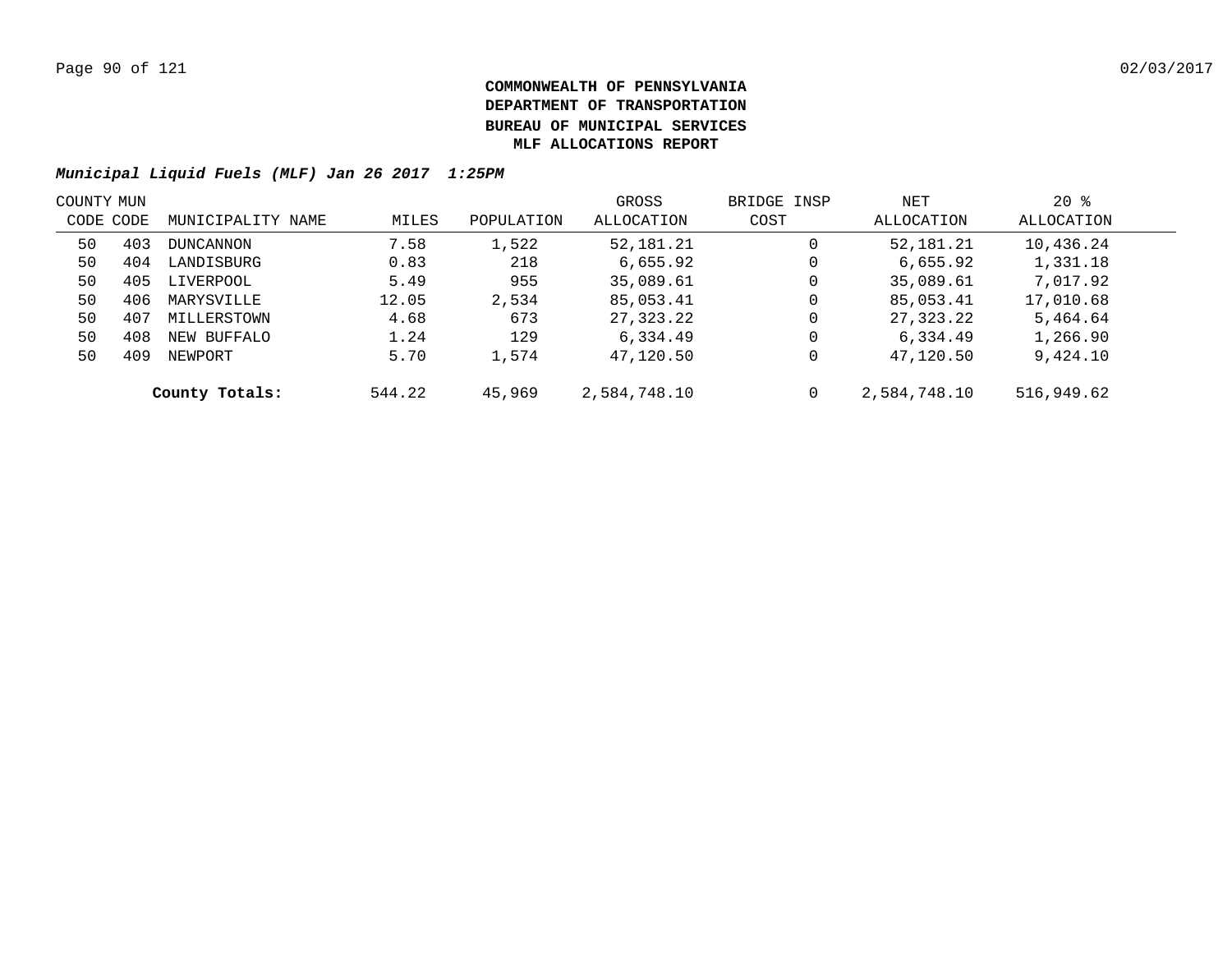| COUNTY MUN  |           |                   |        |            | GROSS        | BRIDGE INSP | NET          | $20*$      |
|-------------|-----------|-------------------|--------|------------|--------------|-------------|--------------|------------|
|             | CODE CODE | MUNICIPALITY NAME | MILES  | POPULATION | ALLOCATION   | COST        | ALLOCATION   | ALLOCATION |
| Pike County |           |                   |        |            |              |             |              |            |
| 51          | 201       | BLOOMING GROVE    | 6.55   | 4,819      | 109,387.65   | $\mathbf 0$ | 109,387.65   | 21,877.53  |
| 51          | 202       | DELAWARE          | 21.84  | 7,396      | 205,596.30   | 0           | 205,596.30   | 41,119.26  |
| 51          | 203       | DINGMAN           | 15.32  | 11,926     | 267,864.17   | 0           | 267,864.17   | 53,572.83  |
| 51          | 204       | GREENE            | 34.65  | 3,956      | 183, 454.95  | 0           | 183,454.95   | 36,690.99  |
| 51          | 205       | LACKAWAXEN        | 33.85  | 4,994      | 199,943.31   | 0           | 199,943.31   | 39,988.66  |
| 51          | 206       | LEHMAN            | 27.12  | 10,663     | 282,440.60   | 0           | 282,440.60   | 56,488.12  |
| 51          | 207       | MILFORD           | 9.04   | 1,530      | 56,999.16    | 0           | 56,999.16    | 11,399.83  |
| 51          | 208       | PALMYRA           | 15.30  | 3,312      | 109,728.29   | 0           | 109,728.29   | 21,945.66  |
| 51          | 209       | PORTER            | 6.21   | 485        | 28,768.43    | 0           | 28,768.43    | 5,753.69   |
| 51          | 210       | SHOHOLA           | 20.04  | 2,475      | 109,534.14   | $\Omega$    | 109,534.14   | 21,906.83  |
| 51          | 211       | WESTFALL          | 21.20  | 2,323      | 110,456.17   | $\Omega$    | 110,456.17   | 22,091.23  |
| 51          | 401       | MATAMORAS         | 13.33  | 2,469      | 87,955.89    | 0           | 87,955.89    | 17,591.18  |
| 51          | 402       | MILFORD           | 6.69   | 1,021      | 40,140.07    | 0           | 40,140.07    | 8,028.01   |
|             |           | County Totals:    | 231.14 | 57,369     | 1,792,269.13 | 0           | 1,792,269.13 | 358,453.83 |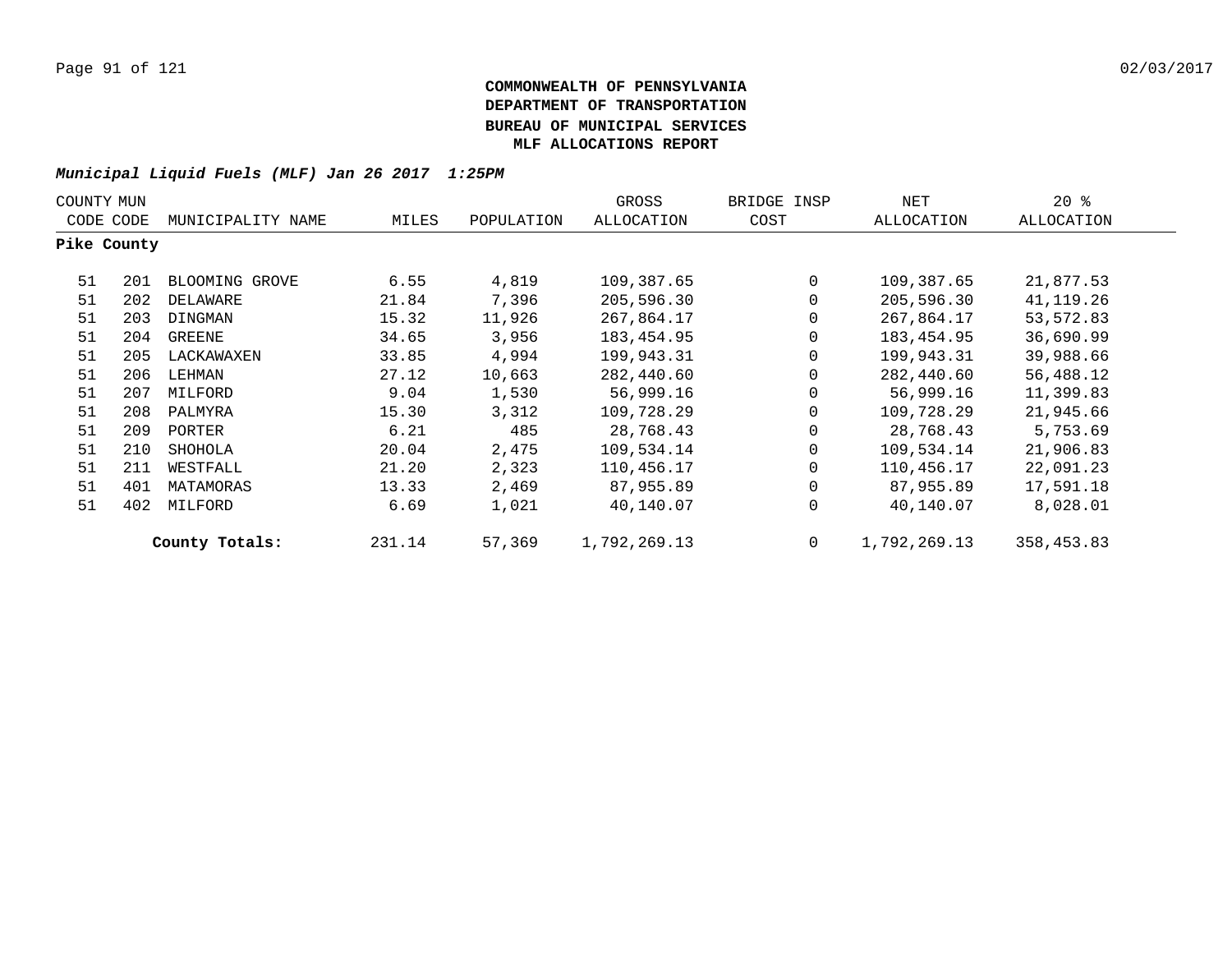| COUNTY MUN |               |                   |       |            | GROSS             | BRIDGE INSP  | $\operatorname{NET}$ | 20%        |  |
|------------|---------------|-------------------|-------|------------|-------------------|--------------|----------------------|------------|--|
|            | CODE CODE     | MUNICIPALITY NAME | MILES | POPULATION | <b>ALLOCATION</b> | COST         | ALLOCATION           | ALLOCATION |  |
|            | Potter County |                   |       |            |                   |              |                      |            |  |
|            |               |                   |       |            |                   |              |                      |            |  |
| 52         |               | 201 ABBOTT        | 31.99 | 242        | 106,790.42        | $\mathsf{O}$ | 106,790.42           | 21,358.08  |  |
|            |               | TOWNSHIP          |       |            |                   |              |                      |            |  |
| 52         |               | 202 ALLEGANY      | 29.08 | 422        | 100,783.20        | $\mathbf 0$  | 100,783.20           | 20,156.64  |  |
| 52         |               | 203 BINGHAM       | 30.27 | 684        | 109,398.38        | 293.00       | 109,105.38           | 21,821.08  |  |
| 52         |               | 204 CLARA         | 10.54 | 199        | 37, 373.69        | $\mathsf{O}$ | 37, 373.69           | 7,474.74   |  |
| 52         | 206           | EULALIA           | 18.80 | 889        | 76,462.83         | $\mathsf{O}$ | 76,462.83            | 15,292.57  |  |
| 52         | 207           | GENESEE           | 18.40 | 799        | 73,531.52         | $\mathbf 0$  | 73,531.52            | 14,706.30  |  |
| 52         | 208           | HARRISON          | 50.40 | 1,037      | 180,280.58        | 1,142.60     | 179, 137.98          | 35,827.60  |  |
| 52         | 209           | HEBRON            | 34.97 | 589        | 122,692.36        | $\mathbf 0$  | 122,692.36           | 24,538.47  |  |
| 52         | 210           | HECTOR            | 46.29 | 386        | 155,184.69        | $\mathsf{O}$ | 155,184.69           | 31,036.94  |  |
| 52         | 211           | <b>HOMER</b>      | 16.97 | 437        | 62, 313.44        | 293.00       | 62,020.44            | 12,404.09  |  |
| 52         | 212           | KEATING           | 22.58 | 312        | 77,968.37         | $\mathbf 0$  | 77,968.37            | 15,593.67  |  |
| 52         | 213           | OSWAYO            | 23.84 | 278        | 81, 375.73        | $\mathbf 0$  | 81,375.73            | 16,275.15  |  |
| 52         | 214           | PIKE              | 10.86 | 324        | 40,691.33         | $\mathsf{O}$ | 40,691.33            | 8,138.27   |  |
| 52         | 215           | PLEASANT          | 10.80 | 86         | 36, 131.94        | 293.00       | 35,838.94            | 7,167.79   |  |
|            |               | VALLEY            |       |            |                   |              |                      |            |  |
| 52         |               | 216 PORTAGE       | 1.37  | 228        | 8,567.11          | 0            | 8,567.11             | 1,713.42   |  |
| 52         | 217           | ROULETTE          | 15.69 | 1,197      | 72,164.62         | 556.60       | 71,608.02            | 14,321.60  |  |
| 52         | 218           | <b>SHARON</b>     | 32.69 | 866        | 120,480.81        | 293.00       | 120,187.81           | 24,037.56  |  |
| 52         | 219           | STEWARDSON        | 8.48  | 74         | 28,489.07         | 293.00       | 28,196.07            | 5,639.21   |  |
| 52         |               | 220 SUMMIT        | 11.63 | 188        | 40,659.19         | $\mathbf 0$  | 40,659.19            | 8,131.84   |  |
| 52         |               | 221 SWEDEN        | 17.83 | 872        | 73,047.43         | $\mathbf 0$  | 73,047.43            | 14,609.49  |  |
| 52         |               | 222 SYLVANIA      | 4.81  | 77         | 16,802.22         | 1,518.00     | 15,284.22            | 3,056.84   |  |
| 52         |               | 223 ULYSSES       | 23.46 | 635        | 86,711.10         | $\mathbf 0$  | 86,711.10            | 17,342.22  |  |
| 52         |               | 224 WEST BRANCH   | 22.32 | 393        | 78,622.94         | 293.00       | 78,329.94            | 15,665.99  |  |
| 52         | 225           | WHARTON           | 10.57 | 99         | 35,634.62         | 293.00       | 35, 341.62           | 7,068.32   |  |
| 52         |               | 401 AUSTIN        | 5.48  | 562        | 27,845.88         | 556.60       | 27,289.28            | 5,457.86   |  |
| 52         | 402           | COUDERSPORT       | 12.39 | 2,546      | 86,361.44         | $\mathbf 0$  | 86,361.44            | 17,272.29  |  |
| 52         | 403           | GALETON           | 6.80  | 1,149      | 42,840.88         | $\mathsf{O}$ | 42,840.88            | 8,568.18   |  |
| 52         | 404           | ULYSSES           | 4.91  | 621        | 27,104.87         | $\mathbf 0$  | 27,104.87            | 5,420.97   |  |
| 52         | 405           | OSWAYO            | 3.09  | 139        | 12,436.95         | 293.00       | 12, 143.95           | 2,428.79   |  |
| 52         | 406           | SHINGLEHOUSE      | 5.72  | 1,127      | 38,981.79         | $\mathbf 0$  | 38,981.79            | 7,796.36   |  |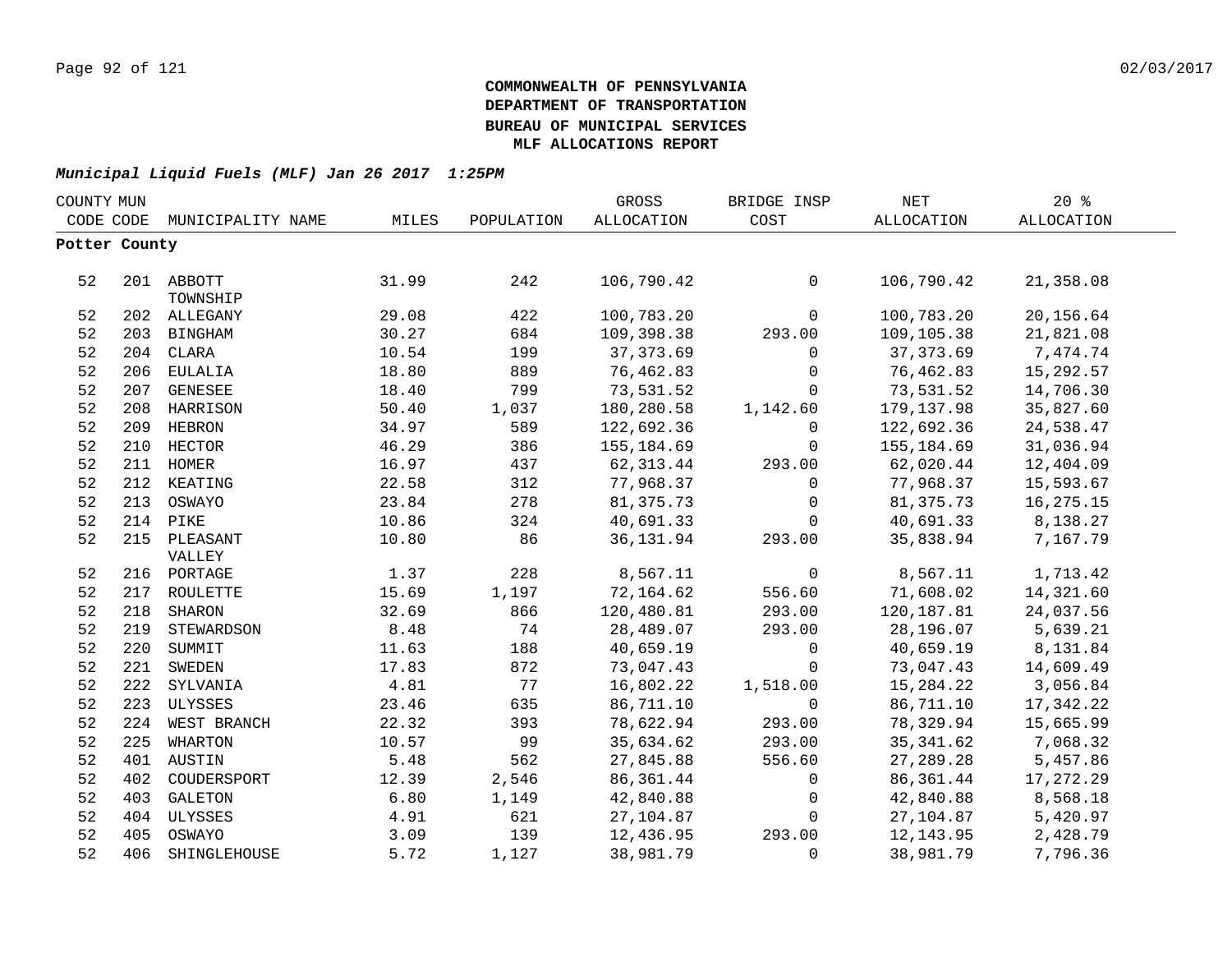| COUNTY MUN |                   |        |            | GROSS        | BRIDGE INSP | NET          | $20*$      |  |
|------------|-------------------|--------|------------|--------------|-------------|--------------|------------|--|
| CODE CODE  | MUNICIPALITY NAME | MILES  | POPULATION | ALLOCATION   | COST        | ALLOCATION   | ALLOCATION |  |
|            |                   |        |            |              |             |              |            |  |
|            | County Totals:    | 543.03 | 17,457     | 2,057,729.40 | 6,117.80    | 2,051,611.60 | 410,322.32 |  |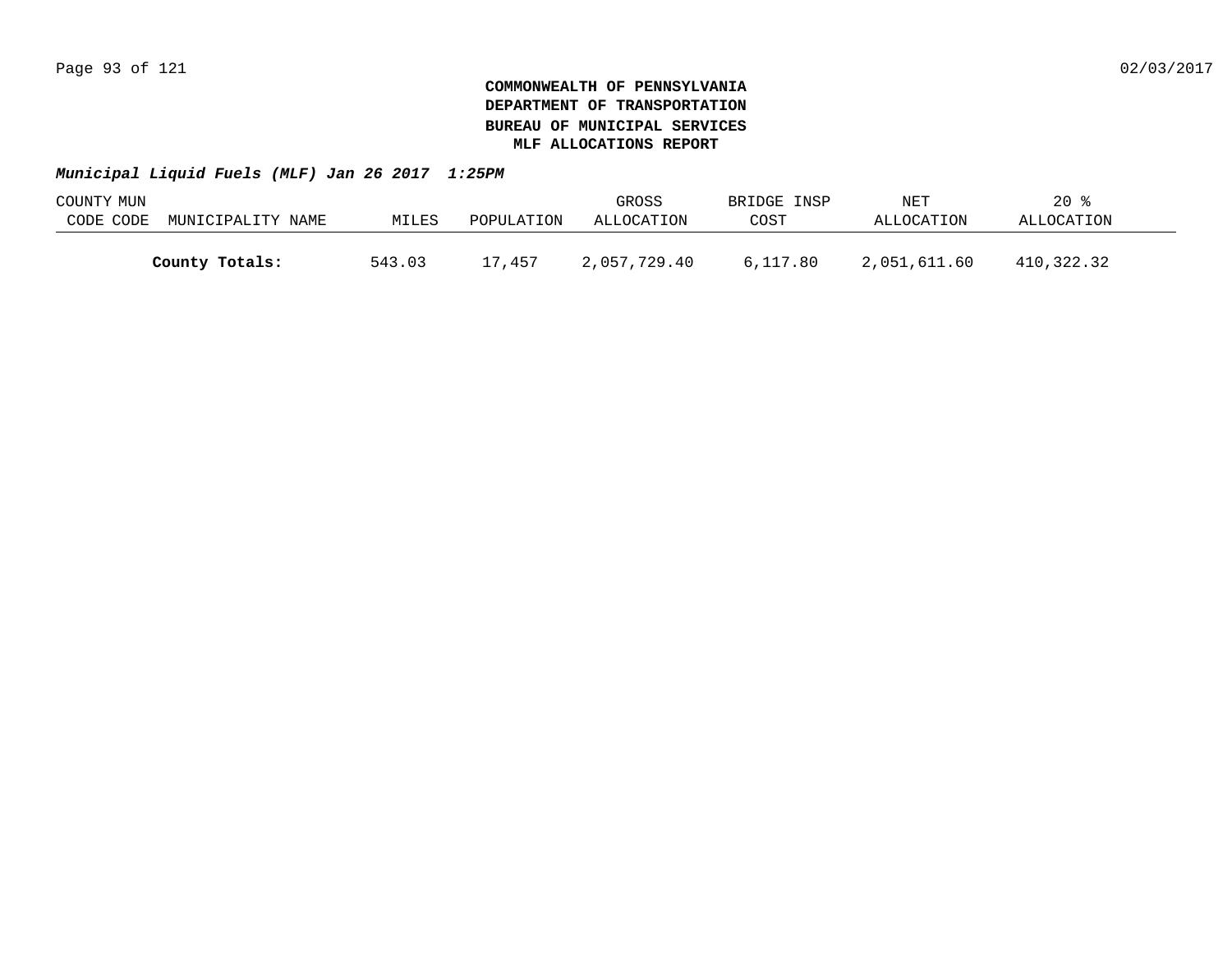| COUNTY MUN |           |                        |       |            | GROSS       | BRIDGE INSP    | <b>NET</b>  | 20%         |  |
|------------|-----------|------------------------|-------|------------|-------------|----------------|-------------|-------------|--|
|            | CODE CODE | MUNICIPALITY NAME      | MILES | POPULATION | ALLOCATION  | COST           | ALLOCATION  | ALLOCATION  |  |
|            |           | Schuylkill County      |       |            |             |                |             |             |  |
|            |           |                        |       |            |             |                |             |             |  |
| 53         |           | 201 BARRY TOWNSHIP     | 15.13 | 932        | 65,510.02   | 460.80         | 65,049.22   | 13,009.84   |  |
|            |           |                        |       |            |             |                |             |             |  |
| 53         |           | 202 BLYTHE             | 13.38 | 924        | 59,764.21   | 0              | 59,764.21   | 11,952.84   |  |
|            |           | TOWNSHIP               |       |            |             |                |             |             |  |
| 53         |           | 203 BRANCH<br>TOWNSHIP | 16.75 | 1,840      | 87, 355.43  | 921.60         | 86, 433.83  | 17,286.77   |  |
| 53         |           | 204 BUTLER             | 30.85 | 5,224      | 194,565.67  | 515.60         | 194,050.07  | 38,810.01   |  |
|            |           | TOWNSHIP               |       |            |             |                |             |             |  |
| 53         |           | 205 CASS               | 14.00 | 1,958      | 80,722.35   | $\Omega$       | 80,722.35   | 16, 144. 47 |  |
| 53         |           | 206 DELANO             | 3.23  | 445        | 18,500.13   | $\mathbf 0$    | 18,500.13   | 3,700.03    |  |
| 53         |           | 207 EAST BRUNSWICK     | 55.45 | 1,793      | 210,310.70  | 2,447.90       | 207,862.80  | 41,572.56   |  |
| 53         | 208       | EAST NORWEGIAN         | 7.39  | 863        | 39,480.30   | 460.80         | 39,019.50   | 7,803.90    |  |
| 53         |           | 209 EAST UNION         | 14.93 | 1,605      | 77,220.08   | $\overline{0}$ | 77,220.08   | 15,444.02   |  |
| 53         |           | 210 ELDRED             | 27.22 | 758        | 100,998.09  | 745.60         | 100,252.49  | 20,050.50   |  |
| 53         |           | 211 FOSTER             | 2.57  | 251        | 12,828.49   | $\mathbf 0$    | 12,828.49   | 2,565.70    |  |
| 53         |           | 212 FRAILEY            | 7.21  | 429        | 30,940.24   | $\overline{0}$ | 30,940.24   | 6, 188.05   |  |
| 53         | 213       | HEGINS                 | 38.17 | 3,516      | 186,642.69  | 3,084.40       | 183,558.29  | 36,711.66   |  |
| 53         |           | 214 HUBLEY             | 14.15 | 854        | 60,943.23   | $\Omega$       | 60,943.23   | 12,188.65   |  |
| 53         |           | 215 KLINE              | 10.71 | 1,438      | 60,653.94   | $\mathbf 0$    | 60,653.94   | 12,130.79   |  |
| 53         |           | 216 MAHANOY            | 12.22 | 3,152      | 96,938.00   | 1,180.40       | 95,757.60   | 19,151.52   |  |
| 53         |           | 217 NEW CASTLE         | 1.75  | 414        | 13,196.12   | $\mathbf 0$    | 13,196.12   | 2,639.22    |  |
| 53         |           | 218 NORTH MANHEIM      | 29.48 | 3,770      | 163,500.72  | 472.00         | 163,028.72  | 32,605.74   |  |
| 53         |           | 219 NORTH UNION        | 18.32 | 1,476      | 85,698.91   | 921.60         | 84,777.31   | 16,955.46   |  |
| 53         |           | 220 NORWEGIAN          | 15.89 | 2,310      | 93,228.68   | $\overline{0}$ | 93,228.68   | 18,645.74   |  |
| 53         |           | 221 PINE GROVE         | 43.68 | 4,123      | 215, 410.31 | 1,276.80       | 214, 133.51 | 42,826.70   |  |
| 53         |           | 222 PORTER             | 15.23 | 2,176      | 88,658.08   | $\Omega$       | 88,658.08   | 17,731.62   |  |
| 53         |           | 224 REILLY             | 5.93  | 726        | 32,295.08   | $\mathbf 0$    | 32,295.08   | 6,459.02    |  |
| 53         |           | 225 RUSH               | 24.83 | 3,412      | 142,053.87  | $\Omega$       | 142,053.87  | 28,410.77   |  |
| 53         |           | 226 RYAN               | 20.68 | 2,459      | 111,288.17  | 1,093.00       | 110,195.17  | 22,039.03   |  |
| 53         | 227       | SCHUYLKILL             | 13.29 | 1,129      | 63,238.14   | $\Omega$       | 63,238.14   | 12,647.63   |  |
| 53         | 228       | SOUTH MANHEIM          | 30.15 | 2,507      | 142,467.55  | 1,632.40       | 140,835.15  | 28,167.03   |  |
| 53         |           | 229 TREMONT            | 6.08  | 280        | 24,590.63   | $\Omega$       | 24,590.63   | 4,918.13    |  |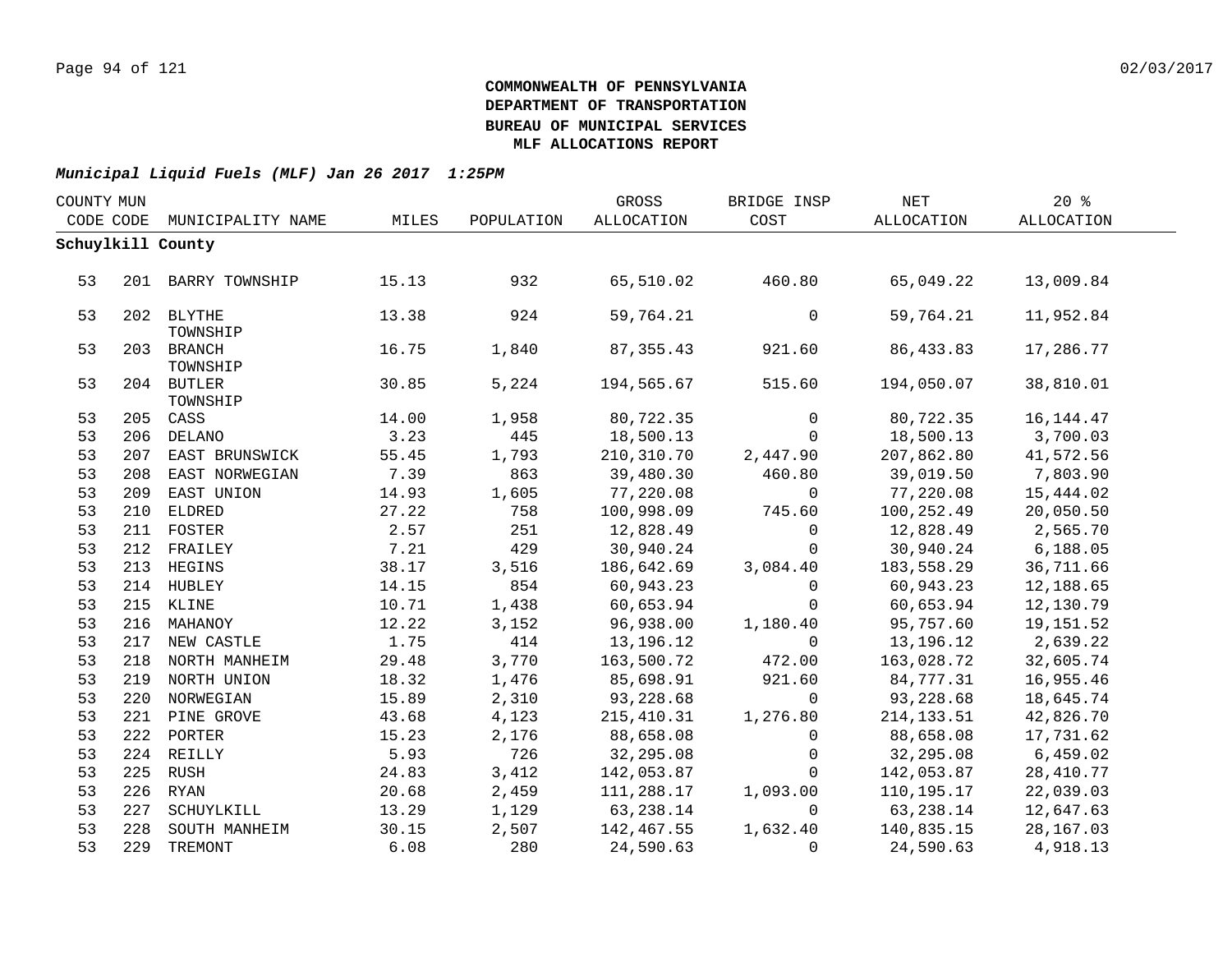| COUNTY MUN |     |                    |       |            | GROSS       | BRIDGE INSP    | NET         | $20*$      |  |
|------------|-----|--------------------|-------|------------|-------------|----------------|-------------|------------|--|
| CODE CODE  |     | MUNICIPALITY NAME  | MILES | POPULATION | ALLOCATION  | COST           | ALLOCATION  | ALLOCATION |  |
| 53         | 230 | UNION              | 24.37 | 1,273      | 101,330.27  | 460.80         | 100,869.47  | 20,173.89  |  |
| 53         |     | 231 UPPER          | 19.97 | 655        | 75,912.13   | 959.00         | 74,953.13   | 14,990.63  |  |
|            |     | MAHANTONGO         |       |            |             |                |             |            |  |
| 53         |     | 232 WALKER         | 17.38 | 1,054      | 74,947.52   | 460.80         | 74,486.72   | 14,897.34  |  |
| 53         |     | 233 WASHINGTON     | 50.91 | 3,033      | 218,540.03  | 1,491.20       | 217,048.83  | 43,409.77  |  |
| 53         |     | 234 WAYNE          | 56.03 | 5,113      | 273,090.28  | 921.60         | 272,168.68  | 54,433.74  |  |
| 53         |     | 235 WEST BRUNSWICK | 58.83 | 3,327      | 249,274.55  | 1,960.00       | 247, 314.55 | 49,462.91  |  |
| 53         | 236 | WEST MAHANOY       | 16.63 | 2,872      | 105,909.27  | $\overline{0}$ | 105,909.27  | 21,181.85  |  |
| 53         |     | 237 WEST PENN      | 97.66 | 4,442      | 393,969.13  | 2,304.00       | 391,665.13  | 78,333.03  |  |
| 53         |     | 301 POTTSVILLE     | 46.54 | 14,324     | 411,754.93  | 460.80         | 411,294.13  | 82,258.83  |  |
| 53         |     | 401 ASHLAND        | 14.80 | 2,817      | 99,045.04   | 0              | 99,045.04   | 19,809.01  |  |
|            |     | <b>BOROUGH</b>     |       |            |             |                |             |            |  |
| 53         |     | 402 AUBURN         | 6.01  | 741        | 32,826.30   | $\mathbf 0$    | 32,826.30   | 6,565.26   |  |
| 53         |     | 403 COALDALE       | 8.95  | 2,281      | 70,492.50   | $\mathsf{O}$   | 70,492.50   | 14,098.50  |  |
| 53         |     | 404 CRESSONA       | 6.43  | 1,651      | 50,869.09   | $\Omega$       | 50,869.09   | 10,173.82  |  |
| 53         |     | 405 DEER LAKE      | 4.94  | 687        | 28,412.00   | 460.80         | 27,951.20   | 5,590.24   |  |
|            |     | <b>BOROUGH</b>     |       |            |             |                |             |            |  |
| 53         |     | 406 FRACKVILLE     | 18.56 | 3,805      | 129,205.26  | $\circ$        | 129,205.26  | 25,841.05  |  |
| 53         |     | 407 GILBERTON      | 6.52  | 769        | 34,971.81   | 1,290.40       | 33,681.41   | 6,736.28   |  |
| 53         |     | 408 GIRARDVILLE    | 5.39  | 1,519      | 45, 119. 43 | 709.00         | 44,410.43   | 8,882.09   |  |
| 53         |     | 409 GORDON         | 3.91  | 763        | 26,511.21   | $\mathbf 0$    | 26,511.21   | 5,302.24   |  |
| 53         |     | 410 LANDINGVILLE   | 1.79  | 159        | 8,644.70    | 1,036.80       | 7,607.90    | 1,521.58   |  |
| 53         |     | 411 MAHANOY CITY   | 11.17 | 4,162      | 112, 112.68 | 702.40         | 111, 410.28 | 22,282.06  |  |
| 53         |     | 412 MCADOO         | 9.75  | 2,300      | 73,400.70   | $\mathsf{O}$   | 73,400.70   | 14,680.14  |  |
| 53         | 413 | MECHANICSVILLE     | 1.55  | 457        | 13,345.30   | 0              | 13,345.30   | 2,669.06   |  |
| 53         |     | 414 MIDDLEPORT     | 3.36  | 405        | 18,182.04   | 355.20         | 17,826.84   | 3,565.37   |  |
| 53         |     | 415 MINERSVILLE    | 14.41 | 4,397      | 126,791.19  | $\Omega$       | 126,791.19  | 25,358.24  |  |
|            |     | <b>BOROUGH</b>     |       |            |             |                |             |            |  |
| 53         | 416 | MOUNT CARBON       | 0.47  | 91         | 3,173.60    | 0              | 3,173.60    | 634.72     |  |
| 53         |     | 417 NEW            | 4.59  | 1,085      | 34,595.72   | $\Omega$       | 34,595.72   | 6,919.14   |  |
|            |     | PHILADELPHIA       |       |            |             |                |             |            |  |
|            |     | <b>BOROUGH</b>     |       |            |             |                |             |            |  |
| 53         |     | 418 NEW RINGGOLD   | 2.07  | 276        | 11,687.54   | $\mathsf{O}$   | 11,687.54   | 2,337.51   |  |
|            |     | <b>BOROUGH</b>     |       |            |             | $\mathbf 0$    | 105,051.76  |            |  |
| 53         |     | 419 ORWIGSBURG     | 15.06 | 3,099      | 105,051.76  |                |             | 21,010.35  |  |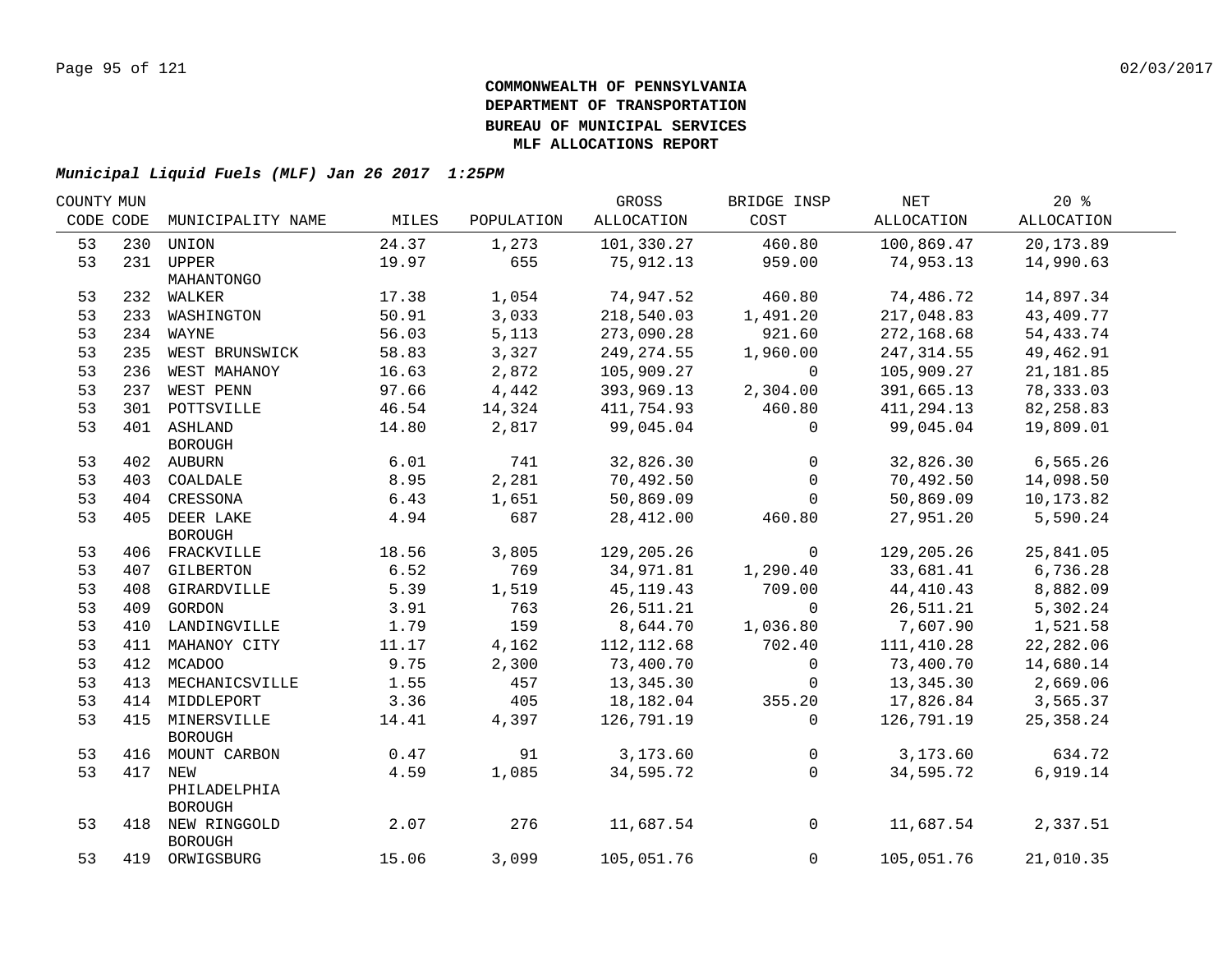| COUNTY MUN |     |                   |         |            | GROSS        | BRIDGE INSP | NET          | $20*$        |  |
|------------|-----|-------------------|---------|------------|--------------|-------------|--------------|--------------|--|
| CODE CODE  |     | MUNICIPALITY NAME | MILES   | POPULATION | ALLOCATION   | COST        | ALLOCATION   | ALLOCATION   |  |
| 53         | 420 | PALO ALTO         | 3.28    | 1,032      | 29,431.88    | $\Omega$    | 29,431.88    | 5,886.38     |  |
| 53         | 421 | PINE GROVE        | 10.09   | 2,186      | 72,396.53    | $\Omega$    | 72,396.53    | 14,479.31    |  |
| 53         | 422 | PORT CARBON       | 9.01    | 1,889      | 63,491.06    | 460.80      | 63,030.26    | 12,606.05    |  |
| 53         | 423 | PORT CLINTON      | 2.91    | 326        | 15,292.59    | $\Omega$    | 15,292.59    | 3,058.52     |  |
| 53         | 424 | RINGTOWN          | 4.93    | 818        | 30,783.91    | $\Omega$    | 30,783.91    | 6,156.78     |  |
| 53         | 425 | SAINT CLAIR       | 8.28    | 3,004      | 81,616.37    | 1,753.40    | 79,862.97    | 15,972.59    |  |
| 53         | 426 | SCHUYLKILL        | 17.08   | 5,437      | 154, 418.25  | 0           | 154,418.25   | 30,883.65    |  |
|            |     | HAVEN             |         |            |              |             |              |              |  |
| 53         | 427 | SHENANDOAH        | 15.28   | 5,071      | 141,942.96   | $\Omega$    | 141,942.96   | 28,388.59    |  |
| 53         | 428 | TAMAOUA           | 23.79   | 7,107      | 206,531.87   | 1,020.80    | 205,511.07   | 41,102.21    |  |
| 53         | 429 | TOWER CITY        | 6.44    | 1,346      | 45,304.15    | $\Omega$    | 45,304.15    | 9,060.83     |  |
| 53         | 430 | TREMONT           | 5.59    | 1,752      | 50,035.00    | 1,208.80    | 48,826.20    | 9,765.24     |  |
|            |     | County Totals:    | 1143.40 | 148,289    | 6,379,410.38 | 33,229.50   | 6,346,180.88 | 1,269,236.18 |  |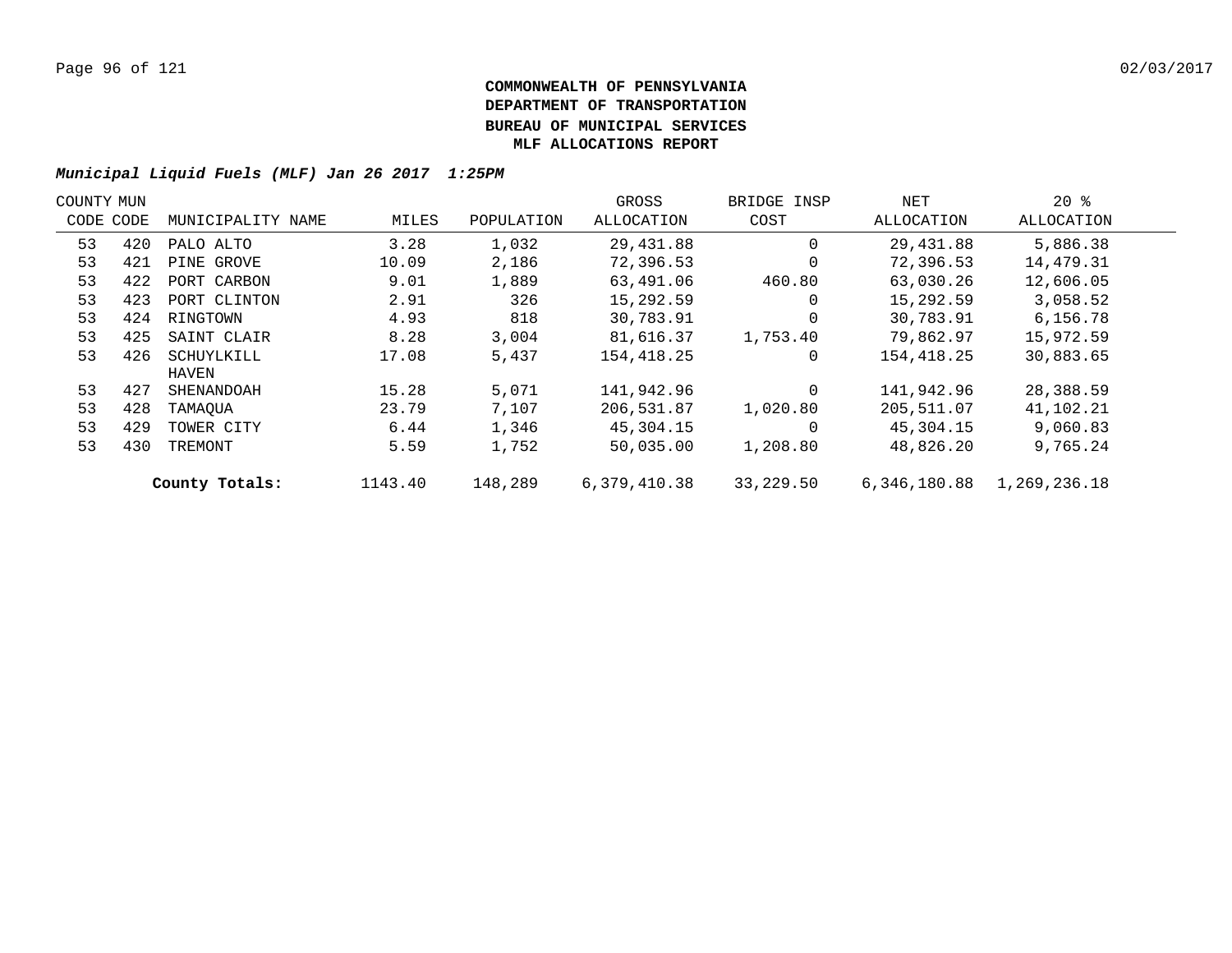| COUNTY MUN    |     |                   |        |            | GROSS             | BRIDGE INSP | NET          | $20*$      |  |
|---------------|-----|-------------------|--------|------------|-------------------|-------------|--------------|------------|--|
| CODE CODE     |     | MUNICIPALITY NAME | MILES  | POPULATION | <b>ALLOCATION</b> | COST        | ALLOCATION   | ALLOCATION |  |
| Snyder County |     |                   |        |            |                   |             |              |            |  |
| 54            |     | 201 ADAMS         | 13.88  | 907        | 61,051.97         | $\Omega$    | 61,051.97    | 12,210.39  |  |
| 54            | 202 | BEAVER            | 12.29  | 525        | 48,954.97         | $\mathbf 0$ | 48,954.97    | 9,790.99   |  |
| 54            | 203 | CENTER            | 34.05  | 2,458      | 154,046.11        | $\mathbf 0$ | 154,046.11   | 30,809.22  |  |
| 54            | 204 | CHAPMAN           | 30.27  | 1,554      | 125,363.37        | $\Omega$    | 125,363.37   | 25,072.67  |  |
| 54            | 205 | FRANKLIN          | 28.00  | 2,259      | 131,037.82        | $\Omega$    | 131,037.82   | 26, 207.56 |  |
| 54            | 206 | <b>JACKSON</b>    | 20.23  | 1,382      | 90,084.84         | $\mathbf 0$ | 90,084.84    | 18,016.97  |  |
| 54            | 207 | MIDDLE CREEK      | 28.13  | 2,114      | 128,792.92        | 0           | 128,792.92   | 25,758.58  |  |
| 54            | 208 | MONROE            | 39.53  | 3,895      | 197,948.74        | $\mathbf 0$ | 197,948.74   | 39,589.75  |  |
| 54            | 209 | PENN              | 27.85  | 4,324      | 168,451.86        | $\Omega$    | 168,451.86   | 33,690.37  |  |
| 54            | 210 | PERRY             | 50.23  | 2,183      | 200,766.41        | $\mathbf 0$ | 200,766.41   | 40,153.28  |  |
| 54            | 211 | SPRING            | 23.34  | 1,616      | 104,329.10        | $\mathbf 0$ | 104,329.10   | 20,865.82  |  |
| 54            | 212 | UNION             | 27.39  | 1,520      | 115,525.10        | $\mathbf 0$ | 115,525.10   | 23,105.02  |  |
| 54            | 213 | WASHINGTON        | 42.26  | 1,654      | 165,559.53        | $\Omega$    | 165,559.53   | 33, 111.91 |  |
| 54            | 214 | WEST BEAVER       | 14.43  | 1,110      | 66,536.83         | $\mathbf 0$ | 66,536.83    | 13,307.37  |  |
| 54            | 215 | WEST PERRY        | 18.88  | 1,071      | 80,058.59         | $\mathbf 0$ | 80,058.59    | 16,011.72  |  |
| 54            | 401 | <b>BEAVERTOWN</b> | 5.80   | 965        | 36, 264.94        | $\mathbf 0$ | 36,264.94    | 7,252.99   |  |
| 54            | 402 | FREEBURG          | 2.89   | 575        | 19,797.89         | $\Omega$    | 19,797.89    | 3,959.58   |  |
| 54            | 403 | MIDDLEBURG        | 6.20   | 1,309      | 43,857.32         | $\mathbf 0$ | 43,857.32    | 8,771.46   |  |
| 54            | 404 | SELINSGROVE       | 14.55  | 5,654      | 150,305.78        | $\mathbf 0$ | 150,305.78   | 30,061.16  |  |
| 54            | 405 | SHAMOKIN DAM      | 7.88   | 1,686      | 56,150.53         | $\mathbf 0$ | 56,150.53    | 11,230.11  |  |
| 54            | 406 | MCCLURE           | 5.61   | 941        | 35,216.64         | $\Omega$    | 35,216.64    | 7,043.33   |  |
|               |     | County Totals:    | 453.69 | 39,702     | 2,180,101.26      | $\Omega$    | 2,180,101.26 | 436,020.25 |  |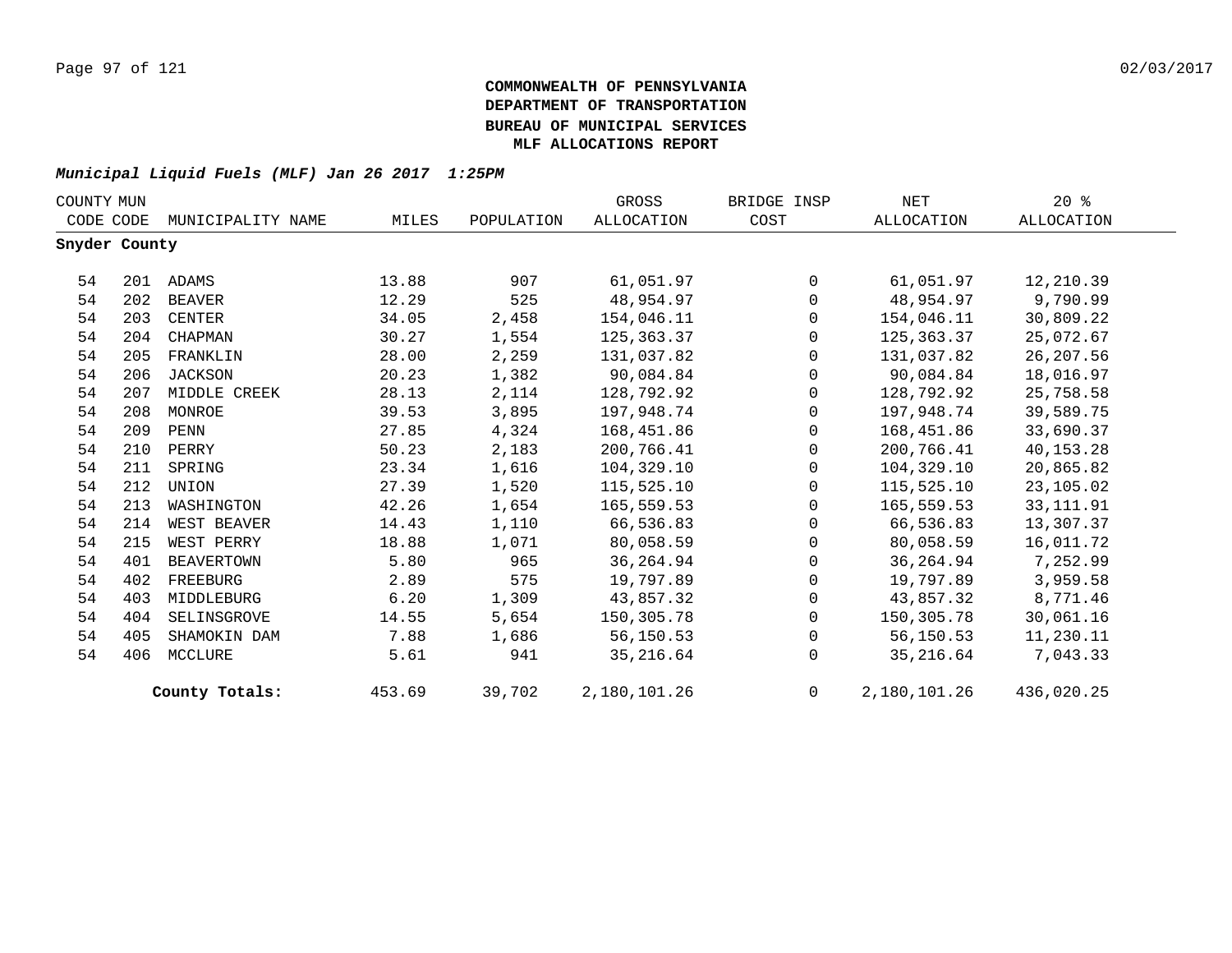| COUNTY MUN      |     |                   |        |            | <b>GROSS</b> | BRIDGE INSP  | <b>NET</b>        | 20%               |  |
|-----------------|-----|-------------------|--------|------------|--------------|--------------|-------------------|-------------------|--|
| CODE CODE       |     | MUNICIPALITY NAME | MILES  | POPULATION | ALLOCATION   | COST         | <b>ALLOCATION</b> | <b>ALLOCATION</b> |  |
| Somerset County |     |                   |        |            |              |              |                   |                   |  |
|                 |     |                   |        |            |              |              |                   |                   |  |
| 55              |     | 201 ADDISON       | 47.79  | 974        | 170,773.96   | $\mathsf{O}$ | 170,773.96        | 34, 154. 79       |  |
| 55              |     | 202 ALLEGHENY     | 41.13  | 692        | 144,290.93   | $\mathbf 0$  | 144,290.93        | 28,858.19         |  |
| 55              | 203 | BLACK             | 23.16  | 926        | 91,091.30    | $\mathbf 0$  | 91,091.30         | 18, 218. 26       |  |
| 55              |     | 204 BROTHERS      | 59.46  | 2,398      | 234, 242. 47 | $\mathbf 0$  | 234, 242.47       | 46,848.49         |  |
|                 |     | VALLEY            |        |            |              |              |                   |                   |  |
| 55              |     | 205 CONEMAUGH     | 69.10  | 7,279      | 354,654.12   | 1,064.60     | 353,589.52        | 70,717.90         |  |
| 55              |     | 206 ELK LICK      | 44.98  | 2,241      | 185,033.79   | 480.20       | 184,553.59        | 36,910.72         |  |
| 55              | 207 | FAIRHOPE          | 8.54   | 134        | 29,782.03    | $\mathbf 0$  | 29,782.03         | 5,956.41          |  |
| 55              | 208 | GREENVILLE        | 21.65  | 668        | 81,525.71    | $\mathbf 0$  | 81,525.71         | 16,305.14         |  |
| 55              | 209 | <b>JEFFERSON</b>  | 45.06  | 1,423      | 170,278.94   | $\mathbf 0$  | 170,278.94        | 34,055.79         |  |
| 55              | 210 | <b>JENNER</b>     | 74.71  | 4,122      | 314,670.13   | 655.60       | 314,014.53        | 62,802.91         |  |
| 55              |     | 211 LARIMER       | 16.48  | 595        | 63,645.12    | 222.40       | 63,422.72         | 12,684.54         |  |
| 55              |     | 212 LINCOLN       | 43.28  | 1,519      | 166, 345.63  | 111.20       | 166, 234.43       | 33, 246.89        |  |
| 55              |     | 213 LOWER         | 20.52  | 603        | 76, 717.57   | $\mathbf 0$  | 76,717.57         | 15, 343.51        |  |
|                 |     | TURKEYFOOT        |        |            |              |              |                   |                   |  |
| 55              |     | 214 MIDDLECREEK   | 29.79  | 875        | 111,367.62   | 111.20       | 111,256.42        | 22, 251.28        |  |
| 55              |     | 215 MILFORD       | 26.70  | 1,553      | 113,923.06   | $\mathbf 0$  | 113,923.06        | 22,784.61         |  |
| 55              |     | 216 NORTHAMPTON   | 28.25  | 343        | 96,677.99    | $\Omega$     | 96,677.99         | 19,335.60         |  |
| 55              |     | 217 OGLE          | 17.01  | 501        | 63,615.85    | 111.20       | 63,504.65         | 12,700.93         |  |
| 55              |     | 218 PAINT         | 23.70  | 3,149      | 133,612.34   | 480.20       | 133, 132. 14      | 26,626.43         |  |
| 55              |     | 219 QUEMAHONING   | 52.22  | 2,025      | 204, 233.87  | $\mathbf 0$  | 204, 233.87       | 40,846.77         |  |
| 55              | 220 | <b>SHADE</b>      | 59.45  | 2,774      | 241,110.30   | $\mathbf 0$  | 241,110.30        | 48,222.06         |  |
| 55              | 221 | SOMERSET          | 111.16 | 12,122     | 578,093.79   | 480.20       | 577,613.59        | 115,522.72        |  |
| 55              | 222 | SOUTHAMPTON       | 14.95  | 630        | 59,392.25    | $\Omega$     | 59,392.25         | 11,878.45         |  |
| 55              | 223 | STONYCREEK        | 49.90  | 2,237      | 200,701.54   | 111.20       | 200,590.34        | 40,118.07         |  |
| 55              | 224 | SUMMIT            | 43.60  | 2,271      | 181,169.08   | $\mathbf 0$  | 181,169.08        | 36, 233.82        |  |
| 55              | 225 | UPPER             | 42.10  | 1,119      | 155,230.07   | $\mathbf 0$  | 155,230.07        | 31,046.01         |  |
|                 |     | TURKEYFOOT        |        |            |              |              |                   |                   |  |
| 55              |     | 401 ADDISON       | 0.69   | 207        | 6,006.15     | $\mathbf 0$  | 6,006.15          | 1,201.23          |  |
| 55              |     | 402 BENSON        | 1.25   | 191        | 7,504.22     | $\mathsf{O}$ | 7,504.22          | 1,500.84          |  |
| 55              | 403 | BERLIN            | 11.85  | 2,104      | 76,522.79    | $\Omega$     | 76,522.79         | 15,304.56         |  |
| 55              |     | 404 BOSWELL       | 5.57   | 1,277      | 41, 254.47   | $\Omega$     | 41, 254.47        | 8,250.89          |  |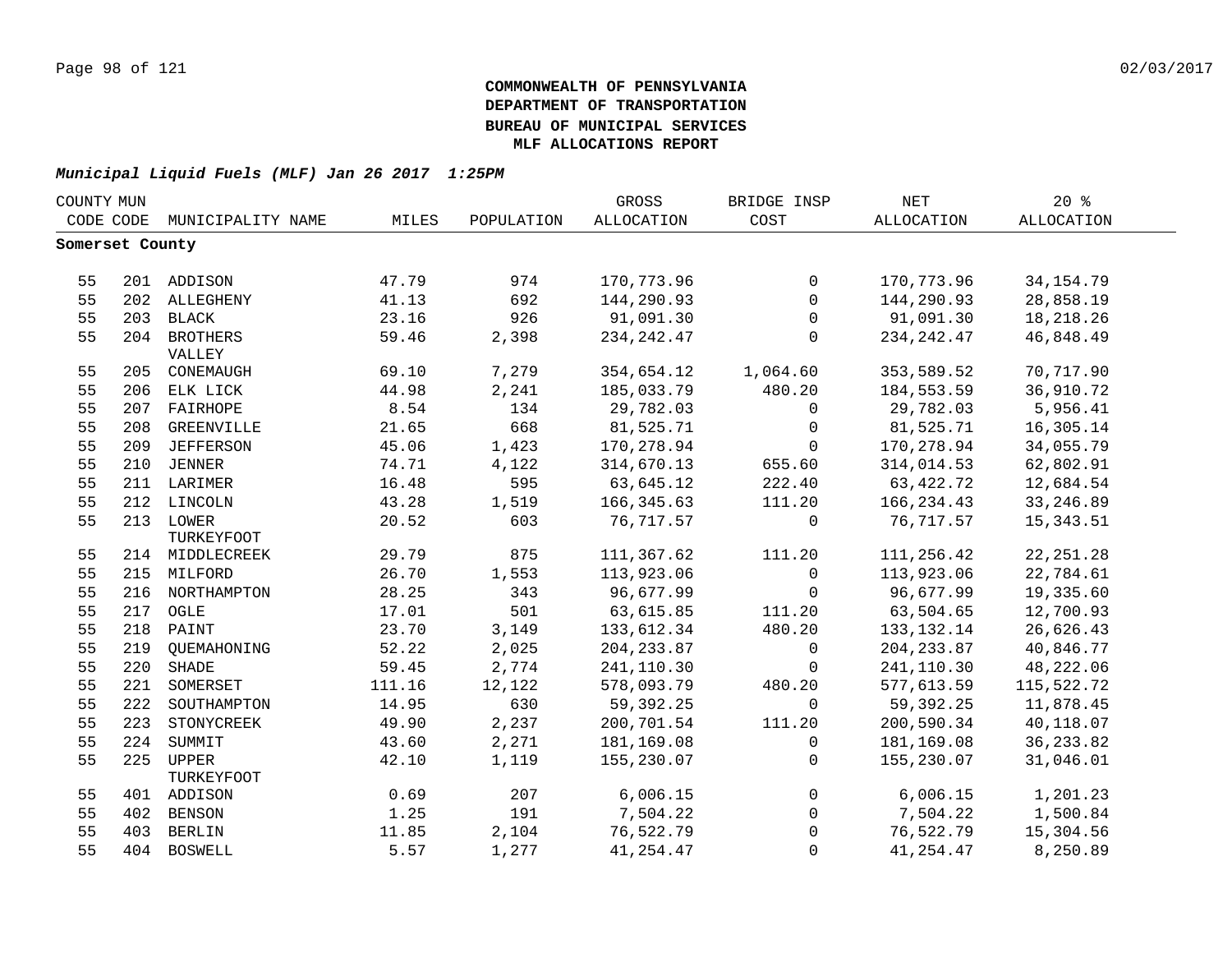| COUNTY MUN |           |                   |         |            | GROSS               | BRIDGE INSP    | NET                           | $20*$      |  |
|------------|-----------|-------------------|---------|------------|---------------------|----------------|-------------------------------|------------|--|
|            | CODE CODE | MUNICIPALITY NAME | MILES   | POPULATION | ALLOCATION          | COST           | ALLOCATION                    | ALLOCATION |  |
| 55         | 405       | CASSELMAN         | 2.02    | 94         | 8,187.77            | $\Omega$       | 8,187.77                      | 1,637.55   |  |
| 55         | 406       | CENTRAL CITY      | 8.62    | 1,124      | 48,205.06           | $\Omega$       | 48,205.06                     | 9,641.01   |  |
| 55         | 407       | CONFLUENCE        | 6.49    | 780        | 35,077.69           | $\Omega$       | 35,077.69                     | 7,015.54   |  |
| 55         | 408       | GARRETT           | 3.27    | 456        | 18,829.97           | $\mathbf{0}$   | 18,829.97                     | 3,765.99   |  |
| 55         | 409       | HOOVERSVILLE      | 4.32    | 645        | 25,657.60           | $\overline{0}$ | 25,657.60                     | 5,131.52   |  |
| 55         | 410       | JENNERSTOWN       | 5.95    | 695        | 31,790.21           | $\mathbf 0$    | 31,790.21                     | 6,358.04   |  |
| 55         | 411       | MEYERSDALE        | 11.94   | 2,184      | 78,278.79           | 2,061.40       | 76,217.39                     | 15, 243.48 |  |
| 55         | 412       | NEW BALTIMORE     | 0.91    | 180        | 6,214.56            | $\mathbf 0$    | 6,214.56                      | 1,242.91   |  |
| 55         | 413       | NEW               | 1.51    | 133        | 7,271.74            | $\Omega$       | 7,271.74                      | 1,454.35   |  |
|            |           | CENTERVILLE       |         |            |                     |                |                               |            |  |
| 55         |           | 414 PAINT         | 4.77    | 1,023      | 34,033.88           | $\mathbf{0}$   | 34,033.88                     | 6,806.78   |  |
| 55         | 415       | ROCKWOOD          | 3.17    | 890        | 26, 474. 17         | $\mathbf 0$    | 26,474.17                     | 5,294.83   |  |
| 55         | 416       | SALISBURY         | 4.77    | 727        | 28,602.11           | $\mathsf{O}$   | 28,602.11                     | 5,720.42   |  |
| 55         | 417       | SHANKSVILLE       | 0.83    | 237        | 7,004.59            | $\Omega$       | 7,004.59                      | 1,400.92   |  |
| 55         | 418       | SOMERSET          | 25.78   | 6,277      | 197,667.74          | $\Omega$       | 197,667.74                    | 39,533.55  |  |
| 55         | 419       | STOYSTOWN         | 1.58    | 355        | 11,569.52           | $\mathbf 0$    | 11,569.52                     | 2,313.90   |  |
| 55         | 420       | URSINA            | 2.28    | 225        | 11,423.56           | $\mathbf 0$    | 11,423.56                     | 2,284.71   |  |
| 55         | 421       | WELLERSBURG       | 2.19    | 181        | 10,328.17           | $\overline{0}$ | 10,328.17                     | 2,065.63   |  |
| 55         |           | 422 WINDBER       | 15.56   | 4,138      | 125,717.74          | 1,055.00       | 124,662.74                    | 24,932.55  |  |
| 55         | 423       | SEVEN SPRINGS     | 7.54    | 26         | 24,600.74           | $\Omega$       | 24,600.74                     | 4,920.15   |  |
| 55         | 424       | INDIAN LAKE       | 20.44   | 394        | 72,626.37           | 480.20         | 72,146.17                     | 14,429.23  |  |
| 55         | 425       | CALLIMONT         | 5.89    | 41         | 19,596.97           | $\Omega$       | 19,596.97                     | 3,919.39   |  |
|            |           | County Totals:    | 1173.88 |            | 77,757 5,182,626.04 | 7,424.60       | 5, 175, 201.44 1, 035, 040.29 |            |  |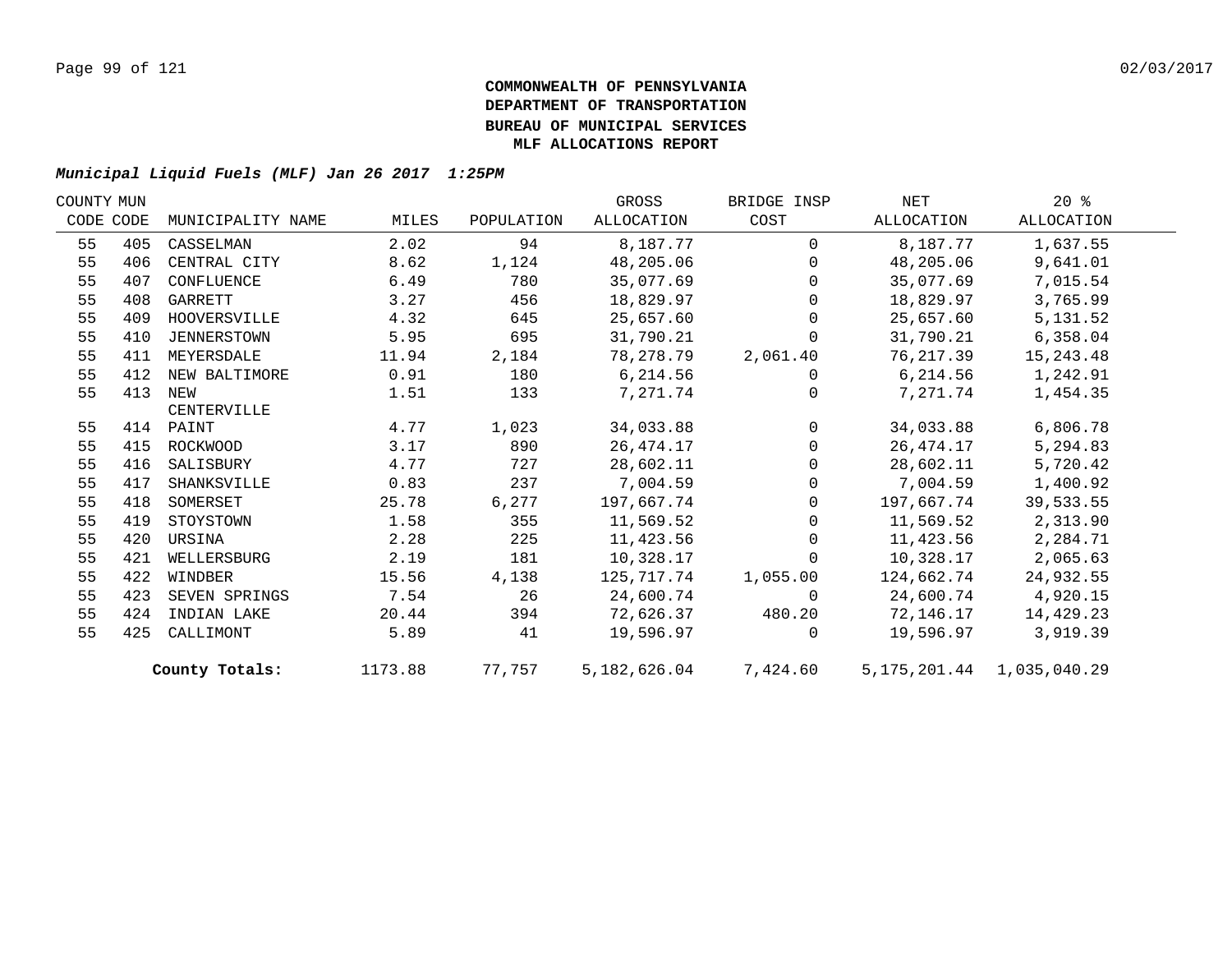| COUNTY MUN      |     |                   |        |            | GROSS       | BRIDGE INSP | NET        | $20*$       |  |
|-----------------|-----|-------------------|--------|------------|-------------|-------------|------------|-------------|--|
| CODE CODE       |     | MUNICIPALITY NAME | MILES  | POPULATION | ALLOCATION  | COST        | ALLOCATION | ALLOCATION  |  |
| Sullivan County |     |                   |        |            |             |             |            |             |  |
| 56              | 201 | CHERRY            | 63.17  | 1,705      | 233, 395.43 | 4,317.60    | 229,077.83 | 45,815.57   |  |
| 56              | 202 | COLLEY            | 18.55  | 694        | 72,084.64   | 371.20      | 71,713.44  | 14,342.69   |  |
| 56              | 203 | DAVIDSON          | 26.97  | 573        | 96,803.38   | 371.20      | 96,432.18  | 19,286.44   |  |
| 56              | 204 | ELKLAND           | 32.15  | 577        | 113,449.79  | 371.20      | 113,078.59 | 22,615.72   |  |
| 56              | 205 | FORKS             | 31.17  | 377        | 106,644.26  | 1,484.80    | 105,159.46 | 21,031.89   |  |
| 56              | 206 | FOX TOWNSHIP      | 28.80  | 358        | 98,712.95   | 1,856.00    | 96,856.95  | 19,371.39   |  |
| 56              | 207 | HILLSGROVE        | 6.21   | 287        | 25,135.02   | 0           | 25,135.02  | 5,027.00    |  |
| 56              | 208 | LAPORTE           | 17.18  | 349        | 61,370.47   | 371.20      | 60,999.27  | 12,199.85   |  |
| 56              | 209 | SHREWSBURY        | 11.47  | 319        | 42,551.25   | 930.00      | 41,621.25  | 8,324.25    |  |
| 56              | 401 | DUSHORE           | 2.40   | 608        | 18,835.77   | 953.80      | 17,881.97  | 3,576.39    |  |
| 56              | 402 | EAGLES MERE       | 5.30   | 120        | 19,158.99   | $\mathbf 0$ | 19,158.99  | 3,831.80    |  |
| 56              | 403 | FORKSVILLE        | 0.95   | 145        | 5,700.27    | 0           | 5,700.27   | 1,140.05    |  |
| 56              | 404 | LAPORTE           | 5.32   | 316        | 22,819.70   | 0           | 22,819.70  | 4,563.94    |  |
|                 |     | County Totals:    | 249.64 | 6,428      | 916,661.92  | 11,027.00   | 905,634.92 | 181, 126.98 |  |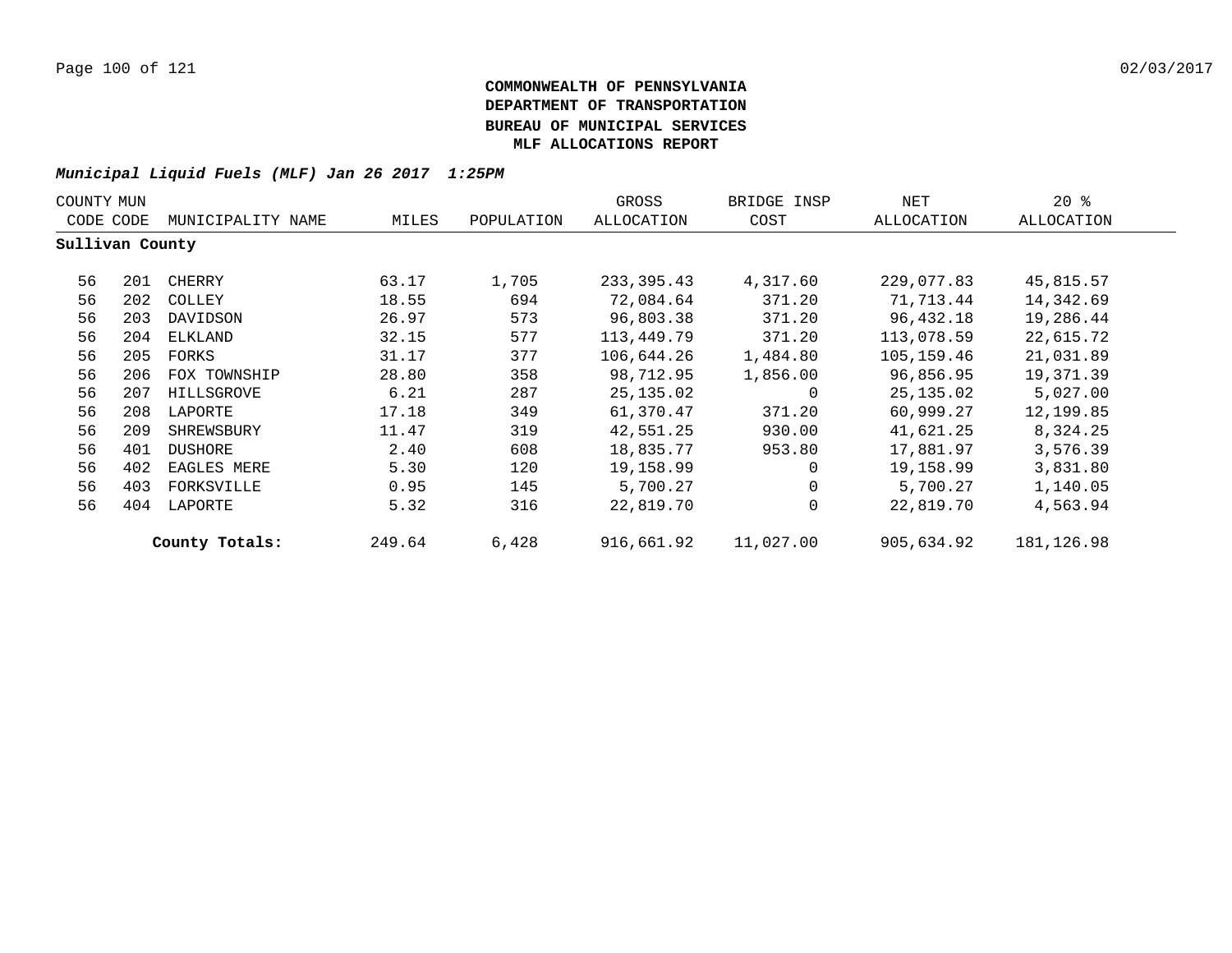| COUNTY MUN |     |                    |       |            | GROSS             | BRIDGE INSP  | $\operatorname{NET}$ | 20%         |
|------------|-----|--------------------|-------|------------|-------------------|--------------|----------------------|-------------|
| CODE CODE  |     | MUNICIPALITY NAME  | MILES | POPULATION | <b>ALLOCATION</b> | COST         | <b>ALLOCATION</b>    | ALLOCATION  |
|            |     | Susquehanna County |       |            |                   |              |                      |             |
|            |     |                    |       |            |                   |              |                      |             |
| 57         |     | 201 APOLACON       | 13.67 | 500        | 52,911.41         | 0            | 52,911.41            | 10,582.28   |
| 57         |     | 202 ARARAT         | 16.35 | 563        | 62,641.94         | $\mathsf{O}$ | 62,641.94            | 12,528.39   |
| 57         |     | 203 AUBURN         | 72.81 | 1,939      | 268,531.89        | 0            | 268,531.89           | 53,706.38   |
| 57         |     | 204 BRIDGEWATER    | 46.37 | 2,844      | 200,546.36        | $\mathbf 0$  | 200,546.36           | 40,109.27   |
| 57         | 205 | <b>BROOKLYN</b>    | 18.00 | 963        | 75,261.23         | $\mathbf 0$  | 75, 261.23           | 15,052.25   |
| 57         | 206 | CHOCONUT           | 16.84 | 713        | 66,962.26         | $\mathbf 0$  | 66,962.26            | 13,392.45   |
| 57         | 207 | CLIFFORD           | 24.45 | 2,408      | 122, 414.11       | $\mathbf 0$  | 122, 414.11          | 24,482.82   |
| 57         | 208 | DIMOCK             | 33.78 | 1,497      | 135,547.37        | $\mathbf 0$  | 135,547.37           | 27,109.47   |
| 57         | 209 | FOREST LAKE        | 38.08 | 1,193      | 143,726.32        | $\mathbf 0$  | 143,726.32           | 28,745.26   |
| 57         | 210 | FRANKLIN           | 25.36 | 937        | 98,331.89         | $\mathbf 0$  | 98,331.89            | 19,666.38   |
| 57         | 211 | GIBSON             | 26.87 | 1,221      | 108,374.58        | $\mathbf 0$  | 108, 374.58          | 21,674.92   |
| 57         | 212 | GREAT BEND         | 25.57 | 1,949      | 117,574.56        | $\mathsf 0$  | 117,574.56           | 23,514.91   |
| 57         | 213 | <b>HARFORD</b>     | 43.73 | 1,430      | 166, 152. 16      | $\mathsf 0$  | 166, 152. 16         | 33, 230.43  |
| 57         |     | 214 HARMONY        | 20.08 | 528        | 73,933.54         | 0            | 73,933.54            | 14,786.71   |
| 57         |     | 215 HERRICK        | 23.89 | 713        | 89,518.21         | $\mathbf 0$  | 89,518.21            | 17,903.64   |
| 57         |     | 216 JACKSON        | 32.98 | 848        | 121,078.31        | $\mathsf 0$  | 121,078.31           | 24, 215.66  |
| 57         |     | 217 JESSUP         | 31.51 | 536        | 110,649.77        | $\mathsf{O}$ | 110,649.77           | 22, 129.95  |
| 57         |     | 218 LATHROP        | 19.97 | 841        | 79,325.32         | 0            | 79, 325.32           | 15,865.06   |
| 57         |     | 219 LENOX          | 36.85 | 1,934      | 153,388.81        | $\mathbf 0$  | 153,388.81           | 30,677.76   |
| 57         |     | 220 LIBERTY        | 29.99 | 1,292      | 119,659.69        | $\mathbf 0$  | 119,659.69           | 23,931.94   |
| 57         |     | 221 MIDDLETOWN     | 26.25 | 382        | 90,994.80         | $\Omega$     | 90,994.80            | 18,198.96   |
| 57         |     | 222 NEW MILFORD    | 56.74 | 2,042      | 219,007.23        | $\Omega$     | 219,007.23           | 43,801.45   |
| 57         | 223 | OAKLAND            | 6.53  | 564        | 31, 241.94        | $\Omega$     | 31,241.94            | 6,248.39    |
| 57         |     | 224 RUSH           | 45.36 | 1,267      | 168,376.07        | $\mathbf 0$  | 168,376.07           | 33,675.21   |
| 57         | 225 | SILVER LAKE        | 29.56 | 1,716      | 126,064.57        | 0            | 126,064.57           | 25, 212.91  |
| 57         | 226 | SPRINGVILLE        | 41.35 | 1,641      | 162,409.50        | $\mathbf 0$  | 162,409.50           | 32,481.90   |
| 57         | 227 | THOMPSON           | 16.77 | 410        | 61,178.07         | 0            | 61,178.07            | 12,235.61   |
| 57         | 401 | FOREST CITY        | 7.97  | 1,911      | 60,567.35         | 0            | 60,567.35            | 12, 113. 47 |
| 57         | 402 | FRIENDSVILLE       | 1.99  | 111        | 8,403.75          | $\mathsf{O}$ | 8,403.75             | 1,680.75    |
| 57         | 403 | GREAT BEND         | 3.37  | 734        | 24, 251.36        | $\mathsf{O}$ | 24, 251.36           | 4,850.27    |
| 57         | 404 | HALLSTEAD          | 4.20  | 1,303      | 37, 348.36        | 0            | 37, 348.36           | 7,469.67    |
| 57         | 405 | HOP BOTTOM         | 1.51  | 337        | 11,015.25         | $\mathsf 0$  | 11,015.25            | 2,203.05    |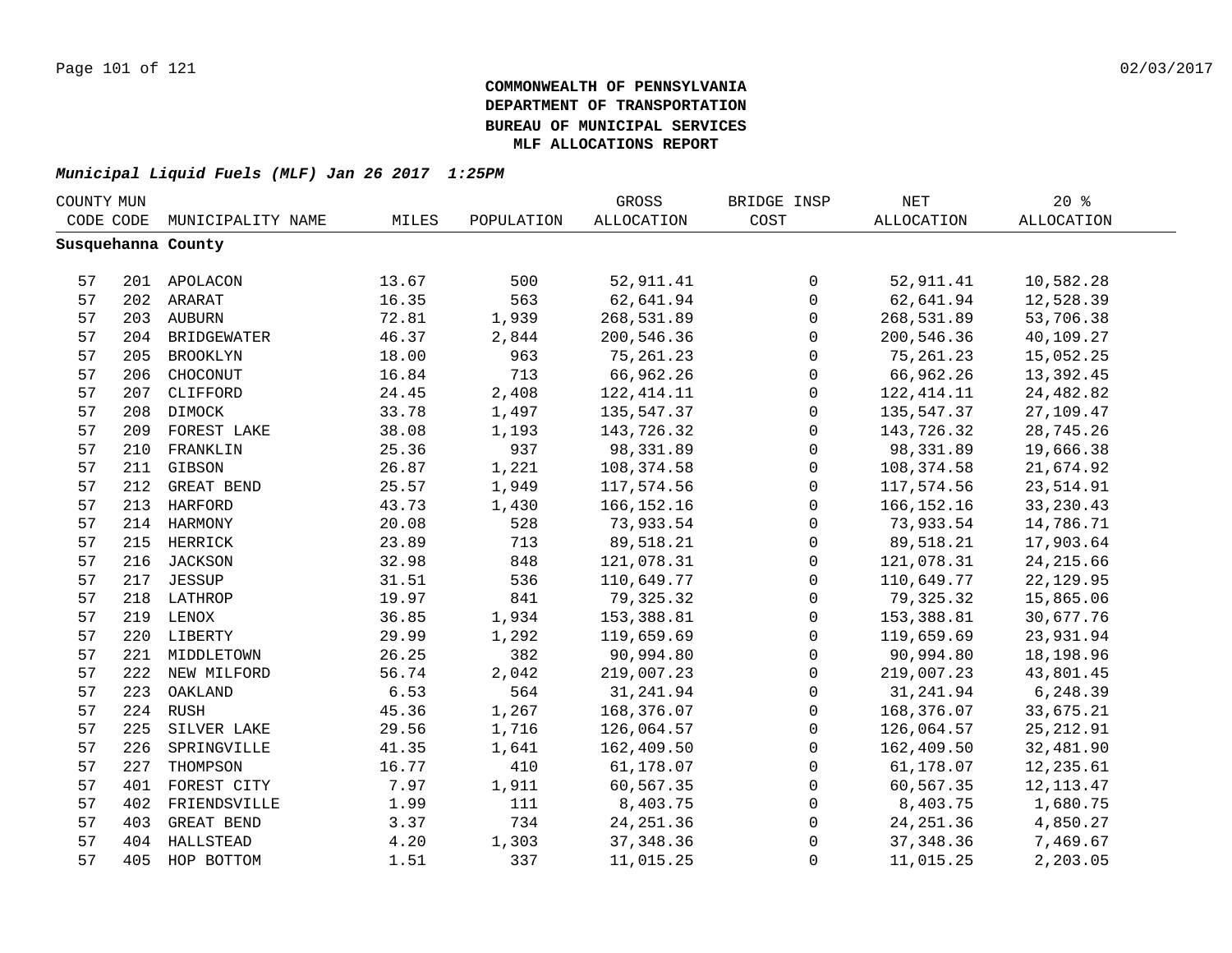| COUNTY MUN |     |                   |        |            | GROSS        | BRIDGE INSP | NET          | $20*$      |  |
|------------|-----|-------------------|--------|------------|--------------|-------------|--------------|------------|--|
| CODE CODE  |     | MUNICIPALITY NAME | MILES  | POPULATION | ALLOCATION   | COST        | ALLOCATION   | ALLOCATION |  |
| 57         | 406 | LANESBORO         | 2.73   | 506        | 18,019.80    | $\mathbf 0$ | 18,019.80    | 3,603.96   |  |
| 57         | 407 | LITTLE MEADOWS    | 3.26   | 273        | 15,439.81    | 0           | 15,439.81    | 3,087.96   |  |
| 57         | 408 | MONTROSE          | 7.77   | 1,617      | 54,532.40    | 0           | 54,532.40    | 10,906.48  |  |
| 57         | 409 | NEW MILFORD       | 3.52   | 868        | 27,190.25    | 0           | 27,190.25    | 5,438.05   |  |
| 57         | 410 | OAKLAND           | 3.95   | 616        | 23,941.65    | 0           | 23,941.65    | 4,788.33   |  |
| 57         | 411 | SUSOUEHANNA       | 8.29   | 1,643      | 56,673.20    | 0           | 56,673.20    | 11,334.64  |  |
|            |     | DEPOT             |        |            |              |             |              |            |  |
| 57         | 412 | THOMPSON          | 1.31   | 299        | 9,678.03     | $\mathbf 0$ | 9,678.03     | 1,935.61   |  |
| 57         | 413 | UNION DALE        | 3.00   | 267        | 14,497.86    | 0           | 14,497.86    | 2,899.57   |  |
|            |     | County Totals:    | 872.58 | 43,356     | 3,587,360.98 | 0           | 3,587,360.98 | 717,472.20 |  |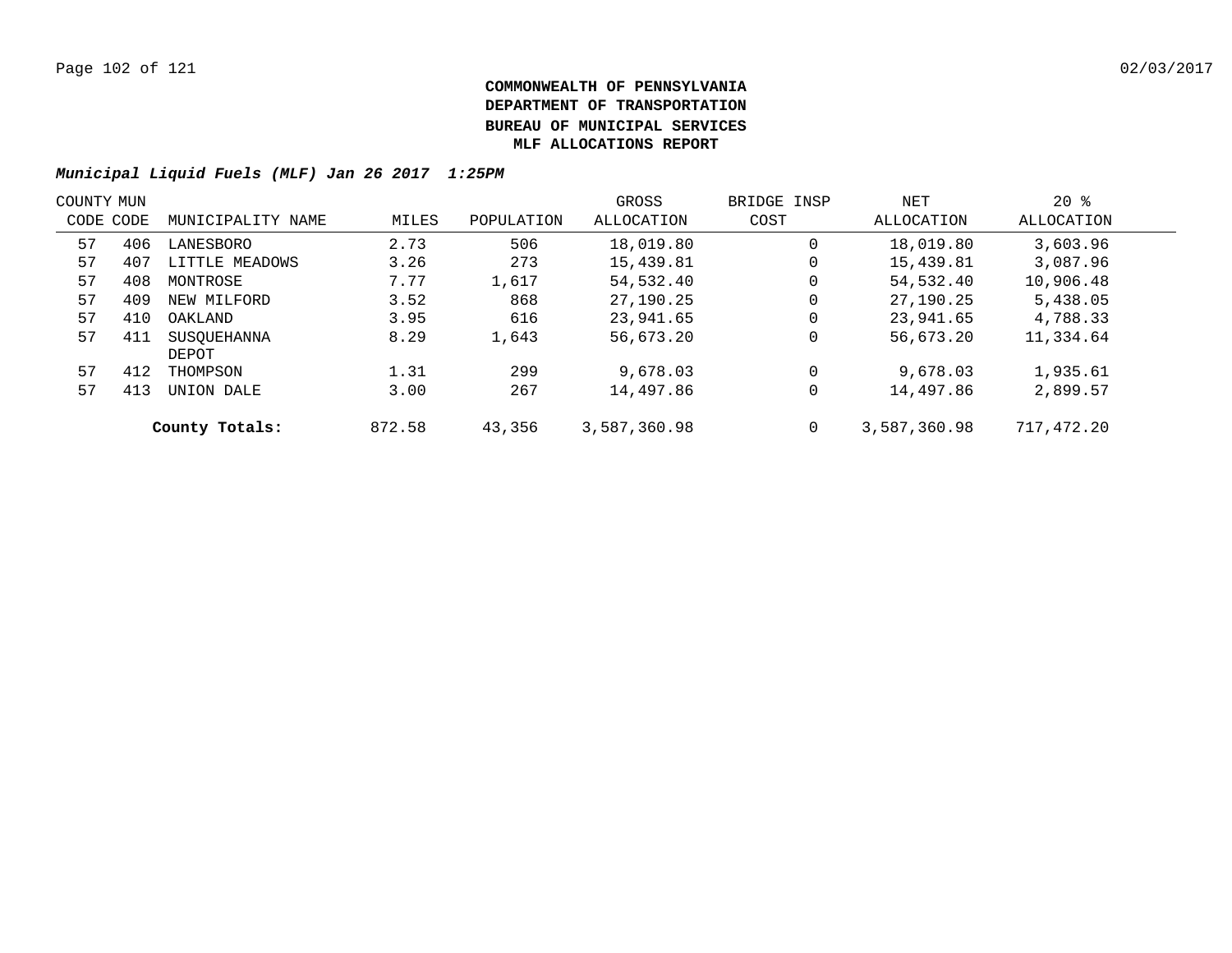| COUNTY MUN |              |                   |       |            | GROSS             | BRIDGE INSP    | NET         | 20%        |  |
|------------|--------------|-------------------|-------|------------|-------------------|----------------|-------------|------------|--|
|            | CODE CODE    | MUNICIPALITY NAME | MILES | POPULATION | <b>ALLOCATION</b> | COST           | ALLOCATION  | ALLOCATION |  |
|            | Tioga County |                   |       |            |                   |                |             |            |  |
|            |              |                   |       |            |                   |                |             |            |  |
| 58         |              | 201 BLOSS         | 7.29  | 353        | 29,801.53         | 0              | 29,801.53   | 5,960.31   |  |
| 58         | 202          | <b>BROOKFIELD</b> | 21.29 | 421        | 75,841.32         | $\mathsf{O}$   | 75,841.32   | 15,168.26  |  |
| 58         | 203          | CHARLESTON        | 56.71 | 3,360      | 243,097.30        | $\mathsf{O}$   | 243,097.30  | 48,619.46  |  |
| 58         | 204          | CHATHAM           | 42.06 | 588        | 145, 357.93       | $\mathsf{O}$   | 145, 357.93 | 29,071.59  |  |
| 58         | 205          | CLYMER            | 42.88 | 581        | 147,853.01        | 0              | 147,853.01  | 29,570.60  |  |
| 58         | 206          | COVINGTON         | 29.66 | 1,022      | 113,649.22        | $\mathsf{O}$   | 113,649.22  | 22,729.84  |  |
| 58         | 207          | DEERFIELD         | 19.03 | 662        | 73,033.12         | $\mathsf{O}$   | 73,033.12   | 14,606.62  |  |
| 58         | 208          | DELMAR            | 84.80 | 2,856      | 323,720.47        | $\mathsf{O}$   | 323,720.47  | 64,744.09  |  |
| 58         | 209          | <b>DUNCAN</b>     | 7.02  | 208        | 26, 276.86        | $\mathsf{O}$   | 26, 276.86  | 5,255.37   |  |
| 58         | 210          | ELK TOWNSHIP      | 8.95  | 49         | 29,534.00         | $\mathsf{O}$   | 29,534.00   | 5,906.80   |  |
| 58         | 212          | FARMINGTON        | 47.43 | 637        | 163,438.01        | $\mathsf 0$    | 163,438.01  | 32,687.60  |  |
| 58         | 213          | GAINES            | 23.52 | 542        | 85,196.46         | $\mathsf 0$    | 85,196.46   | 17,039.29  |  |
| 58         |              | 214 HAMILTON      | 10.44 | 499        | 42,558.91         | $\mathsf{O}$   | 42,558.91   | 8,511.78   |  |
| 58         |              | 215 JACKSON       | 51.58 | 1,887      | 199,653.86        | $\mathsf{O}$   | 199,653.86  | 39,930.77  |  |
| 58         |              | 216 LAWRENCE      | 35.38 | 1,718      | 144,721.93        | $\mathsf{O}$   | 144,721.93  | 28,944.39  |  |
| 58         |              | 217 LIBERTY       | 51.73 | 1,042      | 184,627.53        | $\overline{0}$ | 184,627.53  | 36,925.51  |  |
|            |              | TOWNSHIP          |       |            |                   |                |             |            |  |
| 58         |              | 218 MIDDLEBURY    | 29.97 | 1,285      | 119,467.24        | $\mathsf{O}$   | 119,467.24  | 23,893.45  |  |
| 58         |              | 219 MORRIS        | 31.01 | 606        | 110,334.60        | $\mathsf{O}$   | 110,334.60  | 22,066.92  |  |
| 58         |              | 220 NELSON        | 9.01  | 571        | 39,304.99         | $\mathsf{O}$   | 39,304.99   | 7,861.00   |  |
| 58         |              | 221 OSCEOLA       | 9.02  | 659        | 40,951.82         | $\mathsf{O}$   | 40,951.82   | 8,190.36   |  |
| 58         |              | 222 PUTNAM        | 1.08  | 425        | 11,254.35         | $\mathsf{O}$   | 11,254.35   | 2,250.87   |  |
| 58         |              | 223 RICHMOND      | 53.30 | 2,396      | 214,497.32        | $\mathsf{O}$   | 214,497.32  | 42,899.46  |  |
| 58         |              | 224 RUTLAND       | 40.22 | 805        | 143,453.07        | $\mathsf{O}$   | 143,453.07  | 28,690.61  |  |
| 58         | 225          | SHIPPEN           | 14.06 | 527        | 54,654.65         | $\mathsf{O}$   | 54,654.65   | 10,930.93  |  |
| 58         | 226          | SULLIVAN          | 55.77 | 1,453      | 205,095.30        | $\mathsf{O}$   | 205,095.30  | 41,019.06  |  |
| 58         | 227          | TIOGA             | 26.37 | 991        | 102,554.23        | 0              | 102,554.23  | 20,510.85  |  |
| 58         | 228          | UNION TOWNSHIP    | 43.20 | 1,000      | 156,565.71        | 0              | 156,565.71  | 31, 313.14 |  |
| 58         | 229          | WARD              | 19.71 | 166        | 66,106.83         | $\overline{0}$ | 66,106.83   | 13, 221.37 |  |
| 58         | 230          | WESTFIELD         | 22.72 | 1,047      | 91,903.96         | 0              | 91,903.96   | 18,380.79  |  |
| 58         | 401          | <b>BLOSSBURG</b>  | 10.57 | 1,538      | 62,041.08         | 0              | 62,041.08   | 12,408.22  |  |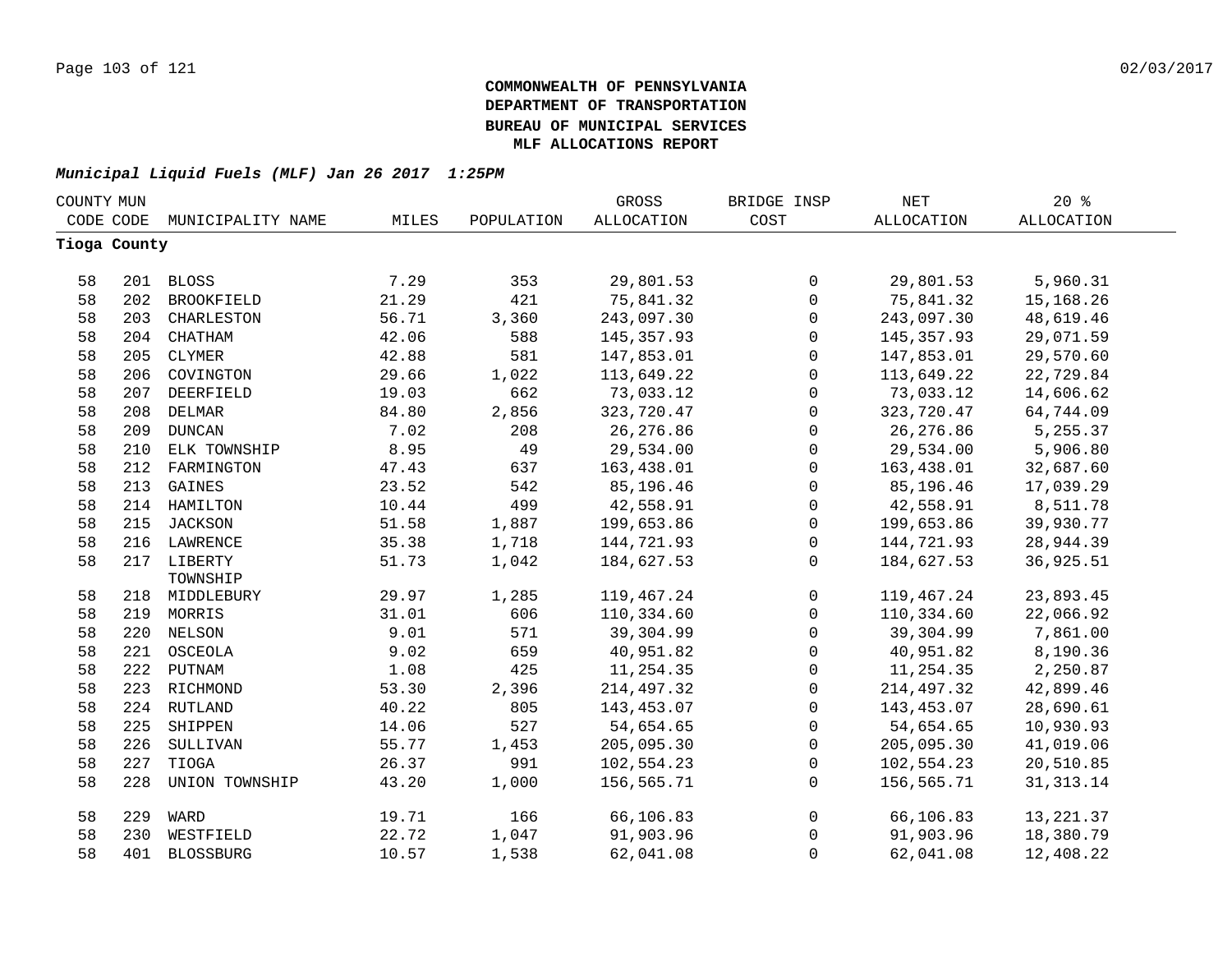| COUNTY MUN |     |                   |        |            | GROSS        | BRIDGE INSP | NET          | $20*$      |  |
|------------|-----|-------------------|--------|------------|--------------|-------------|--------------|------------|--|
| CODE CODE  |     | MUNICIPALITY NAME | MILES  | POPULATION | ALLOCATION   | COST        | ALLOCATION   | ALLOCATION |  |
| 58         | 402 | ELKLAND           | 8.86   | 1,821      | 61,763.30    | $\mathbf 0$ | 61,763.30    | 12,352.66  |  |
| 58         | 403 | KNOXVILLE         | 2.94   | 629        | 20,948.81    | 0           | 20,948.81    | 4,189.76   |  |
| 58         | 404 | LAWRENCEVILLE     | 2.27   | 581        | 17,924.37    | 0           | 17,924.37    | 3,584.87   |  |
| 58         | 405 | LIBERTY           | 1.37   | 249        | 8,952.48     | $\mathbf 0$ | 8,952.48     | 1,790.50   |  |
| 58         | 406 | MANSFIELD         | 9.73   | 3.625      | 97,651.22    | $\mathbf 0$ | 97,651.22    | 19,530.24  |  |
| 58         | 407 | ROSEVILLE         | 0.55   | 189        | 5,227.93     | $\mathbf 0$ | 5,227.93     | 1,045.59   |  |
| 58         | 408 | TIOGA             | 2.35   | 666        | 19,740.12    | $\mathbf 0$ | 19,740.12    | 3,948.02   |  |
| 58         | 409 | WELLSBORO         | 17.01  | 3,263      | 114,300.14   | $\mathbf 0$ | 114,300.14   | 22,860.03  |  |
| 58         | 410 | WESTFIELD         | 4.88   | 1,064      | 35, 138. 19  | 0           | 35, 138. 19  | 7,027.64   |  |
|            |     | County Totals:    | 955.74 | 41,981     | 3,828,193.17 | $\mathbf 0$ | 3,828,193.17 | 765,638.63 |  |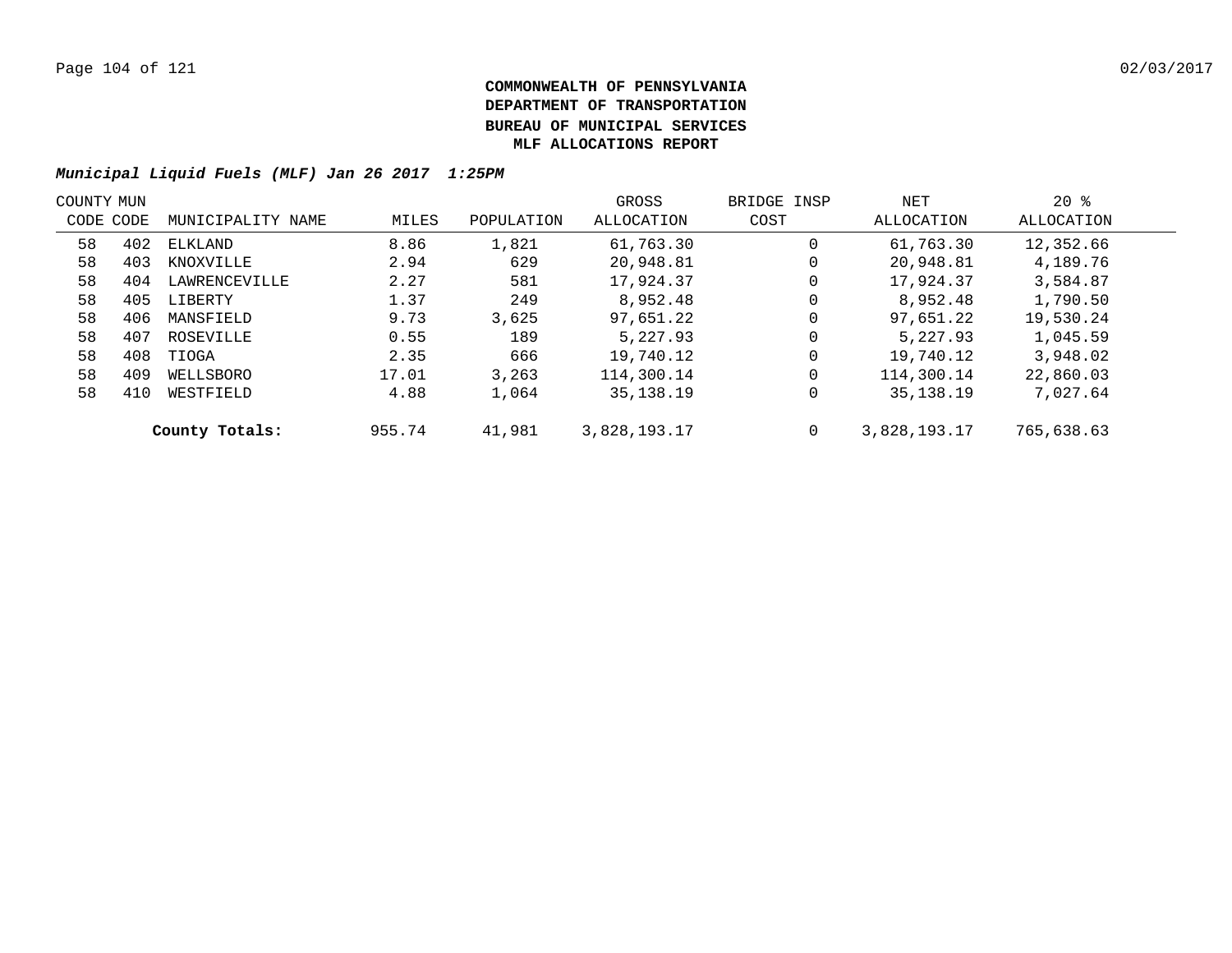| $20*$<br>GROSS<br>NET<br>COUNTY MUN<br>BRIDGE INSP |              |                   |        |            |              |                |              |            |  |
|----------------------------------------------------|--------------|-------------------|--------|------------|--------------|----------------|--------------|------------|--|
|                                                    | CODE CODE    | MUNICIPALITY NAME | MILES  | POPULATION | ALLOCATION   | COST           | ALLOCATION   | ALLOCATION |  |
|                                                    | Union County |                   |        |            |              |                |              |            |  |
| 59                                                 | 201          | <b>BUFFALO</b>    | 36.71  | 3,538      | 182,375.21   | $\Omega$       | 182,375.21   | 36,475.04  |  |
| 59                                                 | 202          | EAST BUFFALO      | 47.26  | 6,414      | 268,905.44   | 1,304.00       | 267,601.44   | 53,520.29  |  |
| 59                                                 | 203          | GREGG             | 10.76  | 4,984      | 125,885.07   | $\overline{0}$ | 125,885.07   | 25,177.01  |  |
| 59                                                 | 204          | HARTLEY           | 16.80  | 1,820      | 87,148.38    | $\overline{0}$ | 87,148.38    | 17,429.68  |  |
| 59                                                 | 205          | KELLY             | 28.37  | 5,491      | 191,530.68   | $\mathbf{0}$   | 191,530.68   | 38,306.14  |  |
| 59                                                 | 206          | LEWIS             | 13.06  | 1,480      | 68,943.33    | $\mathbf{0}$   | 68,943.33    | 13,788.67  |  |
| 59                                                 | 207          | LIMESTONE         | 27.34  | 1,723      | 119,090.31   | $\Omega$       | 119,090.31   | 23,818.06  |  |
| 59                                                 | 208          | UNION             | 18.73  | 1,589      | 89,084.27    | $\Omega$       | 89,084.27    | 17,816.85  |  |
| 59                                                 | 209          | WEST BUFFALO      | 33.57  | 2,983      | 162,144.47   | 320.80         | 161,823.67   | 32,364.73  |  |
| 59                                                 | 210          | WHITE DEER        | 40.87  | 4,437      | 212,182.00   | $\Omega$       | 212,182.00   | 42,436.40  |  |
| 59                                                 | 401          | HARTLETON         | 1.65   | 283        | 10,472.24    | $\Omega$       | 10,472.24    | 2,094.45   |  |
| 59                                                 | 402          | LEWISBURG         | 13.86  | 5,792      | 150,630.55   | $\overline{0}$ | 150,630.55   | 30,126.11  |  |
| 59                                                 | 403          | MIFFLINBURG       | 14.51  | 3,540      | 111,384.69   | $\Omega$       | 111,384.69   | 22, 276.94 |  |
| 59                                                 | 404          | NEW BERLIN        | 4.83   | 873        | 31,473.26    | $\Omega$       | 31,473.26    | 6,294.65   |  |
|                                                    |              | County Totals:    | 308.32 | 44,947     | 1,811,249.90 | 1,624.80       | 1,809,625.10 | 361,925.02 |  |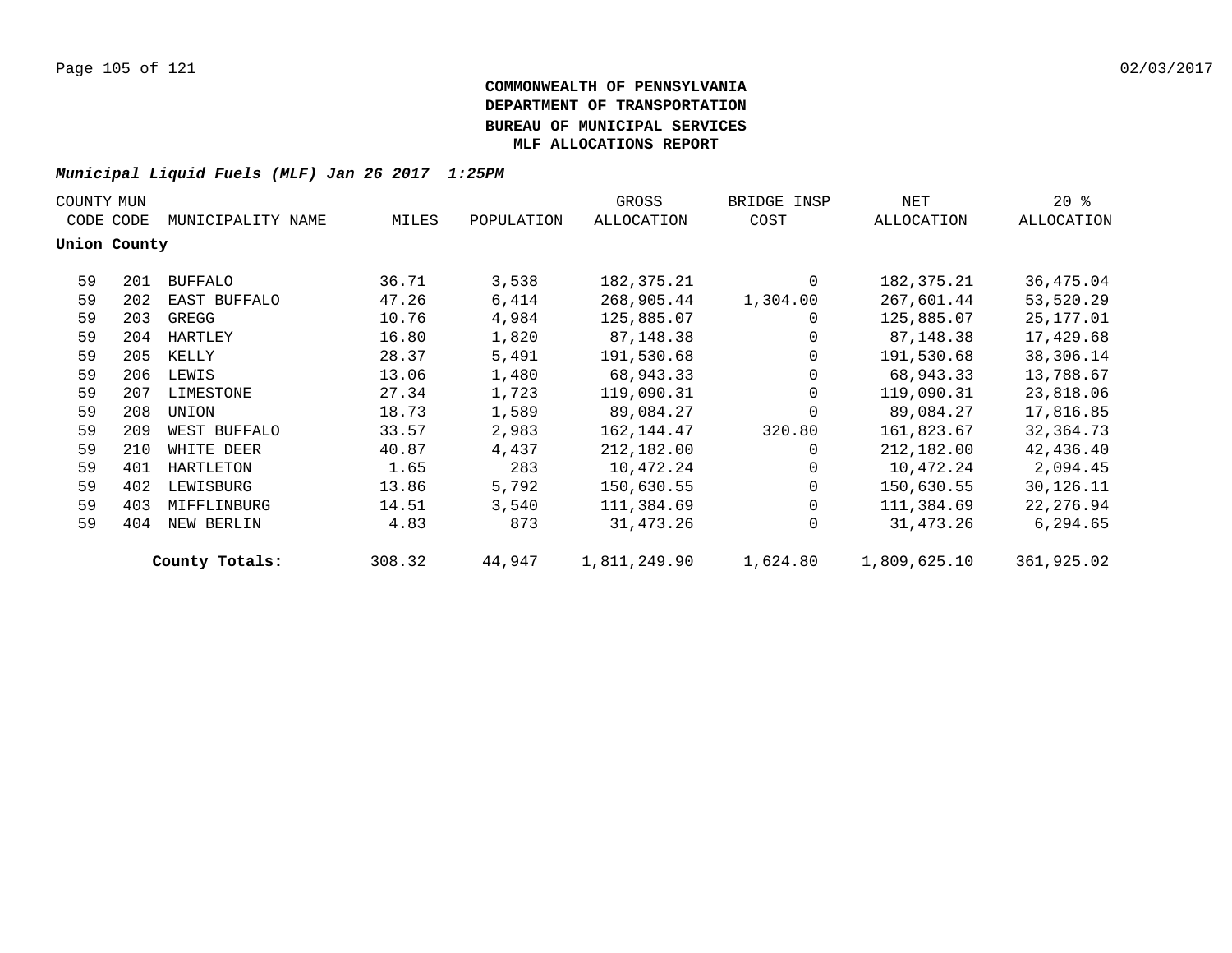| COUNTY MUN     |     |                   |       |            | GROSS             | BRIDGE INSP  | NET         | $20*$             |  |
|----------------|-----|-------------------|-------|------------|-------------------|--------------|-------------|-------------------|--|
| CODE CODE      |     | MUNICIPALITY NAME | MILES | POPULATION | <b>ALLOCATION</b> | COST         | ALLOCATION  | <b>ALLOCATION</b> |  |
| Venango County |     |                   |       |            |                   |              |             |                   |  |
|                |     |                   |       |            |                   |              |             |                   |  |
| 60             |     | 201 ALLEGHENY     | 24.55 | 276        | 83,610.63         | 0            | 83,610.63   | 16,722.13         |  |
| 60             | 202 | CANAL             | 30.95 | 1,023      | 117,794.83        | $\mathbf 0$  | 117,794.83  | 23,558.97         |  |
| 60             | 203 | CHERRYTREE        | 54.03 | 1,540      | 201,124.80        | $\mathbf 0$  | 201,124.80  | 40,224.96         |  |
| 60             | 204 | CLINTON           | 21.21 | 854        | 83,531.18         | $\mathbf 0$  | 83,531.18   | 16,706.24         |  |
| 60             | 205 | CORNPLANTER       | 41.18 | 2,418      | 176,124.00        | 0            | 176,124.00  | 35, 224.80        |  |
| 60             | 206 | CRANBERRY         | 66.61 | 6,685      | 335,787.30        | 0            | 335,787.30  | 67,157.46         |  |
| 60             |     | 207 FRENCH CREEK  | 32.38 | 1,542      | 131,893.95        | 0            | 131,893.95  | 26,378.79         |  |
| 60             | 208 | IRWIN             | 40.30 | 1,391      | 154,462.47        | 0            | 154,462.47  | 30,892.49         |  |
| 60             |     | 209 JACKSON       | 34.48 | 1,147      | 131,364.26        | 0            | 131,364.26  | 26, 272.85        |  |
| 60             |     | 210 MINERAL       | 19.17 | 538        | 71,205.57         | $\mathbf 0$  | 71,205.57   | 14, 241. 11       |  |
| 60             | 211 | OAKLAND           | 34.69 | 1,504      | 138,587.30        | $\mathbf 0$  | 138,587.30  | 27,717.46         |  |
| 60             | 212 | OIL CREEK         | 28.84 | 854        | 107,942.78        | $\mathbf 0$  | 107,942.78  | 21,588.56         |  |
| 60             | 213 | PINE GROVE        | 33.41 | 1,354      | 131,739.45        | $\mathbf 0$  | 131,739.45  | 26, 347.89        |  |
| 60             | 214 | PLUM              | 34.44 | 1,056      | 129,566.38        | $\mathbf 0$  | 129,566.38  | 25, 913. 28       |  |
| 60             | 215 | PRESIDENT         | 21.53 | 540        | 78,792.90         | $\mathbf{0}$ | 78,792.90   | 15,758.58         |  |
| 60             |     | 216 RICHLAND      | 25.84 | 777        | 96,931.51         | $\mathsf 0$  | 96,931.51   | 19,386.30         |  |
| 60             | 217 | ROCKLAND          | 47.91 | 1,456      | 180,002.86        | $\mathsf{O}$ | 180,002.86  | 36,000.57         |  |
| 60             | 218 | SANDY CREEK       | 20.00 | 2,260      | 105,460.78        | $\mathbf 0$  | 105,460.78  | 21,092.16         |  |
| 60             | 219 | SCRUBGRASS        | 16.84 | 751        | 67,659.58         | $\mathbf 0$  | 67,659.58   | 13,531.92         |  |
| 60             | 220 | VICTORY           | 13.65 | 410        | 51,195.87         | $\mathbf 0$  | 51,195.87   | 10,239.17         |  |
| 60             | 301 | FRANKLIN          | 29.39 | 6,545      | 214, 135.61       | 0            | 214, 135.61 | 42,827.12         |  |
| 60             | 302 | OIL CITY          | 53.34 | 10,557     | 364, 384. 36      | $\mathbf 0$  | 364,384.36  | 72,876.87         |  |
| 60             | 401 | CLINTONVILLE      | 2.39  | 508        | 16,968.69         | 0            | 16,968.69   | 3,393.74          |  |
| 60             | 402 | COOPERSTOWN       | 2.88  | 460        | 17,655.57         | 0            | 17,655.57   | 3,531.11          |  |
| 60             | 403 | EMLENTON          | 5.49  | 625        | 29,033.92         | 0            | 29,033.92   | 5,806.78          |  |
| 60             | 404 | PLEASANTVILLE     | 3.78  | 892        | 28, 462.52        | $\mathbf 0$  | 28,462.52   | 5,692.50          |  |
| 60             | 405 | POLK BOROUGH      | 3.24  | 816        | 25, 340.18        | $\mathbf 0$  | 25,340.18   | 5,068.04          |  |
| 60             | 406 | ROUSEVILLE        | 4.07  | 523        | 22,618.99         | $\mathbf 0$  | 22,618.99   | 4,523.80          |  |
| 60             | 407 | UTICA             | 3.16  | 189        | 13,578.42         | 0            | 13,578.42   | 2,715.68          |  |
| 60             | 408 | BARKEYVILLE       | 2.59  | 207        | 12,085.05         | $\mathbf 0$  | 12,085.05   | 2,417.01          |  |
| 60             | 409 | SUGARCREEK        | 47.79 | 5,294      | 250,048.46        | $\mathbf 0$  | 250,048.46  | 50,009.69         |  |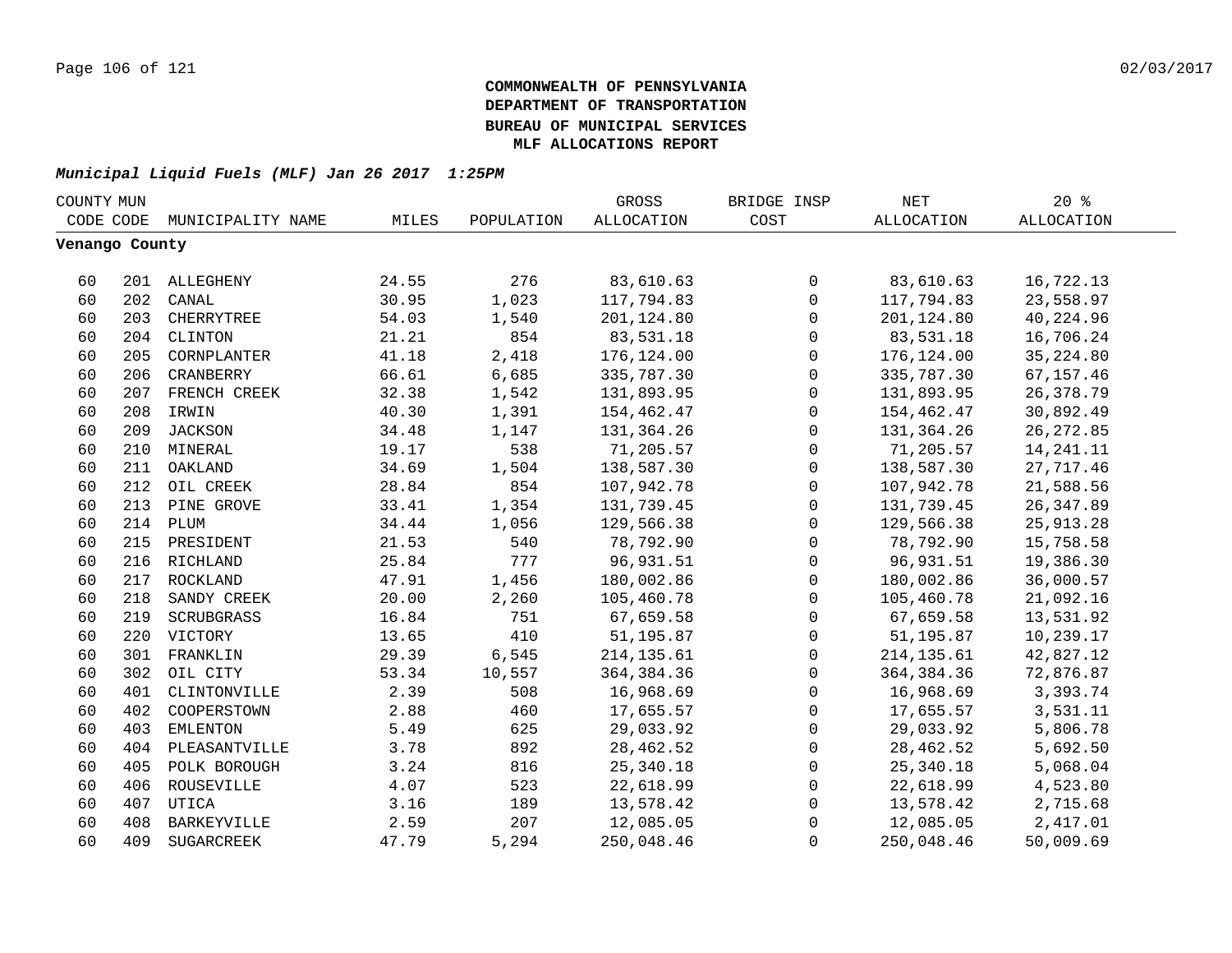| COUNTY MUN |                   |        |            | GROSS        | BRIDGE INSP | NET          | $20*$      |  |
|------------|-------------------|--------|------------|--------------|-------------|--------------|------------|--|
| CODE CODE  | MUNICIPALITY NAME | MILES  | POPULATION | ALLOCATION   | COST        | ALLOCATION   | ALLOCATION |  |
|            |                   |        |            |              |             |              |            |  |
|            | County Totals:    | 800.13 | 54,992     | 3,569,090.17 |             | 3,569,090.17 | 713,818.03 |  |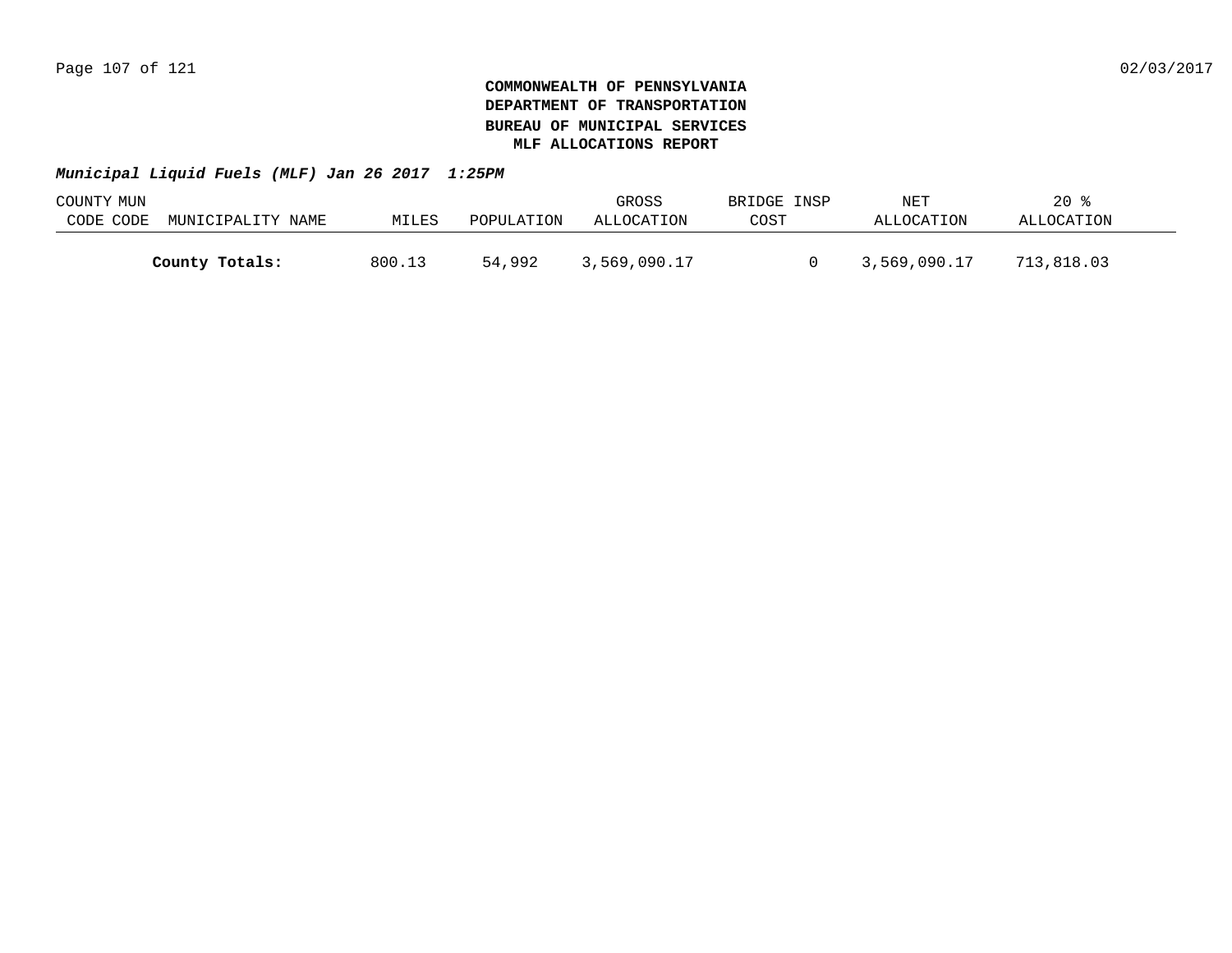| COUNTY MUN    |     |                             |        |            | GROSS        | BRIDGE INSP  | <b>NET</b>   | $20*$        |
|---------------|-----|-----------------------------|--------|------------|--------------|--------------|--------------|--------------|
|               |     | CODE CODE MUNICIPALITY NAME | MILES  | POPULATION | ALLOCATION   | COST         | ALLOCATION   | ALLOCATION   |
| Warren County |     |                             |        |            |              |              |              |              |
| 61            | 201 | BROKENSTRAW                 | 36.91  | 1,884      | 152,663.24   | $\mathbf 0$  | 152,663.24   | 30,532.65    |
| 61            | 202 | CHERRY GROVE                | 3.15   | 216        | 14,041.90    | $\mathbf 0$  | 14,041.90    | 2,808.38     |
| 61            | 203 | COLUMBUS                    | 49.99  | 2,034      | 197,264.31   | $\Omega$     | 197,264.31   | 39,452.86    |
| 61            | 204 | CONEWANGO                   | 34.07  | 3,594      | 174,956.36   | $\mathbf 0$  | 174,956.36   | 34,991.27    |
| 61            | 206 | DEERFIELD                   | 19.90  | 339        | 69,889.38    | 0            | 69,889.38    | 13,977.88    |
| 61            | 207 | ELDRED                      | 34.45  | 650        | 122,148.04   | 0            | 122,148.04   | 24,429.61    |
| 61            | 208 | ELK TOWNSHIP                | 15.65  | 520        | 59,613.27    | 0            | 59,613.27    | 11,922.65    |
| 61            | 209 | FARMINGTON                  | 43.99  | 1,259      | 163,846.06   | $\mathbf 0$  | 163,846.06   | 32,769.21    |
| 61            | 210 | FREEHOLD                    | 38.50  | 1,510      | 150,887.22   | 0            | 150,887.22   | 30, 177. 44  |
| 61            |     | 211 GLADE                   | 18.12  | 2,308      | 100,326.70   | $\mathsf{O}$ | 100,326.70   | 20,065.34    |
| 61            |     | 213 LIMESTONE               | 10.00  | 403        | 39,389.52    | 0            | 39,389.52    | 7,877.90     |
| 61            |     | 214 MEAD                    | 12.52  | 1,386      | 65,490.69    | 0            | 65,490.69    | 13,098.14    |
| 61            |     | 215 PINE GROVE              | 27.69  | 2,695      | 138,046.86   | 0            | 138,046.86   | 27,609.37    |
| 61            |     | 216 PITTSFIELD              | 28.18  | 1,405      | 115,942.34   | $\mathsf{O}$ | 115,942.34   | 23, 188. 47  |
| 61            |     | 217 PLEASANT                | 13.90  | 2,444      | 89,320.80    | 0            | 89,320.80    | 17,864.16    |
| 61            | 218 | SHEFFIELD                   | 13.32  | 2,121      | 81,537.91    | $\mathbf 0$  | 81,537.91    | 16,307.58    |
| 61            | 219 | SOUTHWEST                   | 29.36  | 527        | 103,605.84   | $\mathsf{O}$ | 103,605.84   | 20,721.17    |
| 61            | 220 | SPRING CREEK                | 47.59  | 852        | 167,895.32   | $\mathsf{O}$ | 167,895.32   | 33,579.06    |
| 61            | 221 | SUGAR GROVE                 | 47.44  | 1,723      | 183, 398. 75 | $\Omega$     | 183,398.75   | 36,679.75    |
| 61            | 222 | TRIUMPH                     | 25.13  | 316        | 86,200.31    | $\mathbf 0$  | 86,200.31    | 17,240.06    |
| 61            | 223 | WATSON                      | 1.78   | 274        | 10,723.00    | $\Omega$     | 10,723.00    | 2,144.60     |
| 61            | 301 | WARREN CITY                 | 34.94  | 9,710      | 289,972.03   | 2,919.20     | 287,052.83   | 57,410.57    |
| 61            | 401 | BEAR LAKE                   | 1.27   | 164        | 7,072.74     | $\Omega$     | 7,072.74     | 1,414.55     |
| 61            | 402 | CLARENDON                   | 1.71   | 450        | 13,728.76    | $\mathbf 0$  | 13,728.76    | 2,745.75     |
| 61            | 403 | SUGARGROVE                  | 2.33   | 614        | 18,721.89    | 0            | 18,721.89    | 3,744.38     |
| 61            | 404 | TIDIOUTE                    | 4.04   | 688        | 25,550.85    | 0            | 25,550.85    | 5,110.17     |
| 61            | 406 | YOUNGSVILLE                 | 7.74   | 1,729      | 56,491.67    | $\mathbf 0$  | 56,491.67    | 11,298.33    |
|               |     | County Totals:              | 603.67 | 41,815     | 2,698,725.76 | 2,919.20     | 2,695,806.56 | 539, 161. 31 |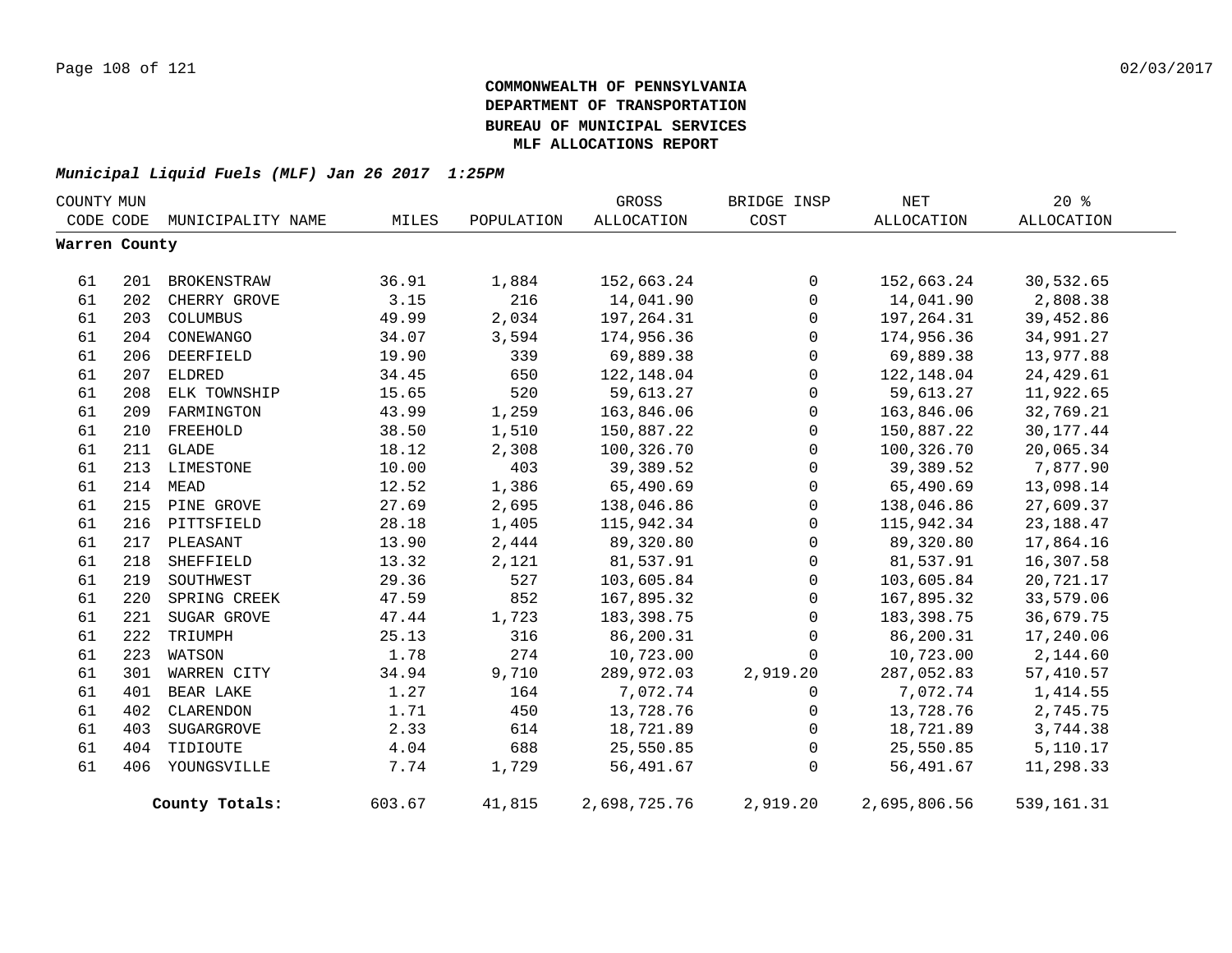| COUNTY MUN |     |                    |        |            | GROSS             | BRIDGE INSP  | <b>NET</b>        | 20%               |  |
|------------|-----|--------------------|--------|------------|-------------------|--------------|-------------------|-------------------|--|
| CODE CODE  |     | MUNICIPALITY NAME  | MILES  | POPULATION | <b>ALLOCATION</b> | COST         | <b>ALLOCATION</b> | <b>ALLOCATION</b> |  |
|            |     | Washington County  |        |            |                   |              |                   |                   |  |
|            |     |                    |        |            |                   |              |                   |                   |  |
| 62         |     | 101 EAST BETHLEHEM | 19.95  | 2,354      | 107,025.77        | $\mathbf 0$  | 107,025.77        | 21,405.15         |  |
| 62         |     | 201 AMWELL         | 71.78  | 3,751      | 298,487.72        | $\mathbf 0$  | 298,487.72        | 59,697.54         |  |
| 62         |     | 202 BLAINE         | 3.15   | 690        | 22,740.07         | $\mathbf 0$  | 22,740.07         | 4,548.01          |  |
| 62         | 203 | <b>BUFFALO</b>     | 26.34  | 2,069      | 122,240.17        | $\mathbf 0$  | 122,240.17        | 24,448.03         |  |
| 62         | 204 | CANTON             | 38.19  | 8,375      | 275,872.14        | 1,415.40     | 274,456.74        | 54,891.35         |  |
| 62         | 205 | CARROLL            | 38.24  | 5,640      | 225,843.25        | $\Omega$     | 225,843.25        | 45,168.65         |  |
| 62         | 206 | CECIL              | 72.60  | 11,271     | 439,107.63        | 3,316.60     | 435,791.03        | 87, 158. 21       |  |
| 62         | 207 | CHARTIERS          | 53.45  | 7,818      | 314,474.06        | 0            | 314,474.06        | 62,894.81         |  |
| 62         | 208 | CROSS CREEK        | 21.24  | 1,556      | 96,509.27         | $\mathbf 0$  | 96,509.27         | 19,301.85         |  |
| 62         | 209 | <b>DONEGAL</b>     | 52.18  | 2,465      | 212,180.15        | 0            | 212,180.15        | 42,436.03         |  |
| 62         | 210 | EAST FINLEY        | 58.18  | 1,392      | 211,686.52        | $\mathbf 0$  | 211,686.52        | 42,337.30         |  |
| 62         |     | 211 FALLOWFIELD    | 46.40  | 4,321      | 227,746.18        | 280.60       | 227,465.58        | 45, 493. 12       |  |
| 62         |     | 212 HANOVER        | 66.06  | 2,673      | 260,405.12        | 471.80       | 259,933.32        | 51,986.66         |  |
| 62         |     | 213 HOPEWELL       | 26.42  | 957        | 102,090.29        | 0            | 102,090.29        | 20,418.06         |  |
| 62         |     | 214 INDEPENDENCE   | 31.35  | 1,557      | 128,873.80        | 0            | 128,873.80        | 25,774.76         |  |
| 62         | 215 | <b>JEFFERSON</b>   | 27.25  | 1,162      | 108,507.67        | 0            | 108,507.67        | 21,701.53         |  |
| 62         |     | 216 MORRIS         | 43.31  | 1,105      | 158,844.45        | $\mathbf 0$  | 158,844.45        | 31,768.89         |  |
| 62         | 217 | MOUNT PLEASANT     | 42.37  | 3,515      | 200,061.90        | $\Omega$     | 200,061.90        | 40,012.38         |  |
| 62         |     | 218 NORTH          | 34.95  | 1,631      | 141,749.68        | $\Omega$     | 141,749.68        | 28, 349.94        |  |
|            |     | <b>BETHLEHEM</b>   |        |            |                   |              |                   |                   |  |
| 62         |     | 219 NORTH FRANKLIN | 21.48  | 4,583      | 152,824.33        | 0            | 152,824.33        | 30,564.87         |  |
| 62         |     | 220 NORTH STRABANE | 71.47  | 13,408     | 474,707.45        | 1,378.80     | 473, 328.65       | 94,665.73         |  |
| 62         |     | 221 NOTTINGHAM     | 26.39  | 3,036      | 140, 145. 16      | $\mathbf 0$  | 140, 145. 16      | 28,029.03         |  |
| 62         |     | 222 PETERS         | 104.98 | 21,213     | 725,146.46        | 2,157.40     | 722,989.06        | 144,597.81        |  |
| 62         |     | 223 ROBINSON       | 21.37  | 1,931      | 103,806.66        | $\Omega$     | 103,806.66        | 20,761.33         |  |
| 62         | 224 | SMITH              | 49.09  | 4,476      | 239,196.96        | 479.40       | 238,717.56        | 47,743.51         |  |
| 62         | 225 | SOMERSET           | 63.59  | 2,684      | 252,704.37        | $\mathbf 0$  | 252,704.37        | 50,540.87         |  |
| 62         | 226 | SOUTH FRANKLIN     | 35.88  | 3,310      | 175,535.79        | 471.80       | 175,063.99        | 35,012.80         |  |
| 62         | 227 | SOUTH STRABANE     | 54.98  | 9,346      | 347,408.87        | $\mathbf 0$  | 347,408.87        | 69,481.77         |  |
| 62         | 228 | UNION              | 31.48  | 5,700      | 205, 316.17       | 0            | 205, 316.17       | 41,063.23         |  |
| 62         | 229 | WEST BETHLEHEM     | 33.45  | 1,460      | 133,812.59        | $\mathbf 0$  | 133,812.59        | 26,762.52         |  |
| 62         | 230 | WEST FINLEY        | 55.07  | 878        | 192,304.11        | $\mathbf{0}$ | 192,304.11        | 38,460.82         |  |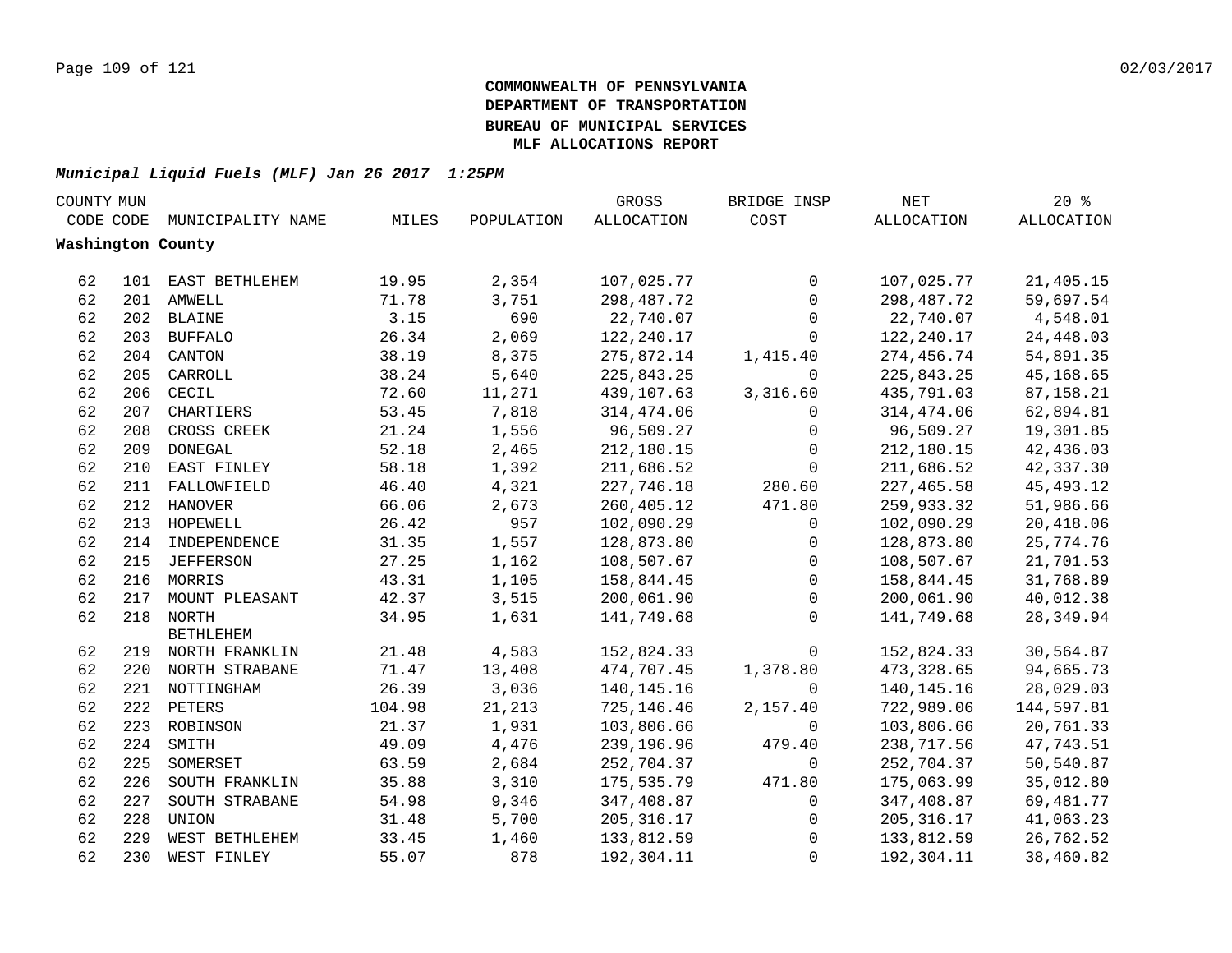| COUNTY MUN |                   |                                                                                                                                                                                                                                                                                                                                                                       |              |            | BRIDGE INSP    | NET        | $20*$       |
|------------|-------------------|-----------------------------------------------------------------------------------------------------------------------------------------------------------------------------------------------------------------------------------------------------------------------------------------------------------------------------------------------------------------------|--------------|------------|----------------|------------|-------------|
| CODE CODE  | MUNICIPALITY NAME | MILES                                                                                                                                                                                                                                                                                                                                                                 | POPULATION   | ALLOCATION | COST           | ALLOCATION | ALLOCATION  |
|            |                   | 18.67                                                                                                                                                                                                                                                                                                                                                                 | 1,587        | 88,855.62  | $\mathsf{O}$   | 88,855.62  | 17,771.12   |
|            | MONONGAHELA       | 21.22                                                                                                                                                                                                                                                                                                                                                                 | 4,300        | 146,799.29 | 953.00         | 145,846.29 | 29,169.26   |
|            | WASHINGTON        | 48.76                                                                                                                                                                                                                                                                                                                                                                 | 13,895       | 410,985.25 | 579.00         | 410,406.25 | 82,081.25   |
|            |                   | 4.42                                                                                                                                                                                                                                                                                                                                                                  | 537          | 23,995.70  | $\mathbf 0$    | 23,995.70  | 4,799.14    |
|            |                   | 1.98                                                                                                                                                                                                                                                                                                                                                                  | 466          | 14,886.20  | $\mathbf 0$    | 14,886.20  | 2,977.24    |
|            |                   | 16.76                                                                                                                                                                                                                                                                                                                                                                 | 2,581        | 100,985.18 | $\mathbf 0$    | 100,985.18 | 20,197.04   |
|            |                   | 6.92                                                                                                                                                                                                                                                                                                                                                                  | 1,388        | 47,610.62  | 943.60         | 46,667.02  | 9,333.40    |
| 405        | CALIFORNIA        | 21.47                                                                                                                                                                                                                                                                                                                                                                 | 6,795        | 193,383.80 | 0              | 193,383.80 | 38,676.76   |
| 406        | CANONSBURG        | 31.61                                                                                                                                                                                                                                                                                                                                                                 | 8,992        | 266,142.20 | $\mathbf 0$    | 266,142.20 | 53, 228.44  |
| 407        | CENTERVILLE       | 30.21                                                                                                                                                                                                                                                                                                                                                                 | 3,263        | 156,532.55 | $\Omega$       | 156,532.55 | 31,306.51   |
| 408        | CHARLEROI         | 15.36                                                                                                                                                                                                                                                                                                                                                                 | 4,120        | 124,747.55 | 431.60         | 124,315.95 | 24,863.19   |
| 409        | CLAYSVILLE        | 2.73                                                                                                                                                                                                                                                                                                                                                                  | 829          | 23,947.04  | $\Omega$       | 23,947.04  | 4,789.41    |
| 410        | COAL CENTER       | 0.90                                                                                                                                                                                                                                                                                                                                                                  | 139          | 5,430.19   | $\mathbf 0$    | 5,430.19   | 1,086.04    |
| 411        | COKEBURG          | 4.77                                                                                                                                                                                                                                                                                                                                                                  | 630          | 26,822.10  | $\Omega$       | 26,822.10  | 5,364.42    |
|            | DEEMSTON          | 12.99                                                                                                                                                                                                                                                                                                                                                                 | 722          | 54,809.62  | $\Omega$       | 54,809.62  | 10,961.92   |
|            |                   | 27.71                                                                                                                                                                                                                                                                                                                                                                 | 4,781        | 176,390.18 | 962.20         | 175,427.98 | 35,085.60   |
|            |                   | 2.07                                                                                                                                                                                                                                                                                                                                                                  | 381          | 13,614.36  | $\mathbf 0$    | 13,614.36  | 2,722.87    |
|            |                   | 5.91                                                                                                                                                                                                                                                                                                                                                                  | 2,002        | 55,646.42  | 0              | 55,646.42  | 11,129.28   |
|            | WASHINGTON        |                                                                                                                                                                                                                                                                                                                                                                       |              |            |                |            |             |
|            |                   |                                                                                                                                                                                                                                                                                                                                                                       |              | 13,285.90  | $\mathbf 0$    | 13,285.90  | 2,657.18    |
|            |                   | 5.01                                                                                                                                                                                                                                                                                                                                                                  | 1,027        | 34,875.13  | $\mathsf{O}$   | 34,875.13  | 6,975.03    |
|            |                   |                                                                                                                                                                                                                                                                                                                                                                       |              | 14,218.56  | $\mathbf 0$    |            | 2,843.71    |
|            |                   | 3.52                                                                                                                                                                                                                                                                                                                                                                  | 1,296        | 35,044.30  | $\mathbf{0}$   | 35,044.30  | 7,008.86    |
|            |                   | 6.89                                                                                                                                                                                                                                                                                                                                                                  | 447          | 30, 246.72 | $\mathbf 0$    | 30,246.72  | 6,049.34    |
|            |                   | 6.67                                                                                                                                                                                                                                                                                                                                                                  | 494          | 30,405.35  | 2,021.40       | 28,383.95  | 5,676.79    |
|            |                   | 9.05                                                                                                                                                                                                                                                                                                                                                                  | 2,149        | 68,390.18  | 2,652.80       | 65,737.38  | 13, 147. 48 |
|            |                   | 4.54                                                                                                                                                                                                                                                                                                                                                                  | 913          | 31,279.44  | $\mathbf{0}$   | 31,279.44  | 6,255.89    |
|            |                   | 10.81                                                                                                                                                                                                                                                                                                                                                                 | 2,184        | 74,663.43  | $\mathbf 0$    | 74,663.43  | 14,932.69   |
|            |                   | 5.64                                                                                                                                                                                                                                                                                                                                                                  | 1,313        | 42,139.04  | $\mathbf 0$    | 42,139.04  | 8,427.81    |
|            | CHARLEROI         |                                                                                                                                                                                                                                                                                                                                                                       |              |            |                |            |             |
|            |                   | 4.54                                                                                                                                                                                                                                                                                                                                                                  | 812          | 29,426.05  | $\overline{0}$ | 29,426.05  | 5,885.21    |
|            | SPEERS            | 6.76                                                                                                                                                                                                                                                                                                                                                                  | 1,154        | 42,804.65  | $\overline{0}$ | 42,804.65  | 8,560.93    |
|            | STOCKDALE         | 1.89                                                                                                                                                                                                                                                                                                                                                                  | 502          | 15,258.87  | $\mathbf 0$    | 15,258.87  | 3,051.77    |
|            |                   | 3.01                                                                                                                                                                                                                                                                                                                                                                  | 233          | 13,905.95  | 431.60         | 13,474.35  | 2,694.87    |
|            |                   | 231 WEST PIKE RUN<br>301<br>302<br>401 ALLENPORT<br>402 BEALLSVILLE<br>403 BENTLEYVILLE<br>404 BURGETTSTOWN<br>412<br>413 DONORA<br>414 DUNLEVY<br>415 EAST<br>416 ELCO<br>417 ELLSWORTH<br>418 FINLEYVILLE<br>419 HOUSTON<br>420 LONG BRANCH<br>421 MARIANNA<br>422 MCDONALD<br>423 MIDWAY<br>424 NEW EAGLE<br>425 NORTH<br>426 ROSCOE<br>427<br>428<br>429 TWILIGHT | 2.30<br>1.80 | 323<br>461 | GROSS          |            | 14,218.56   |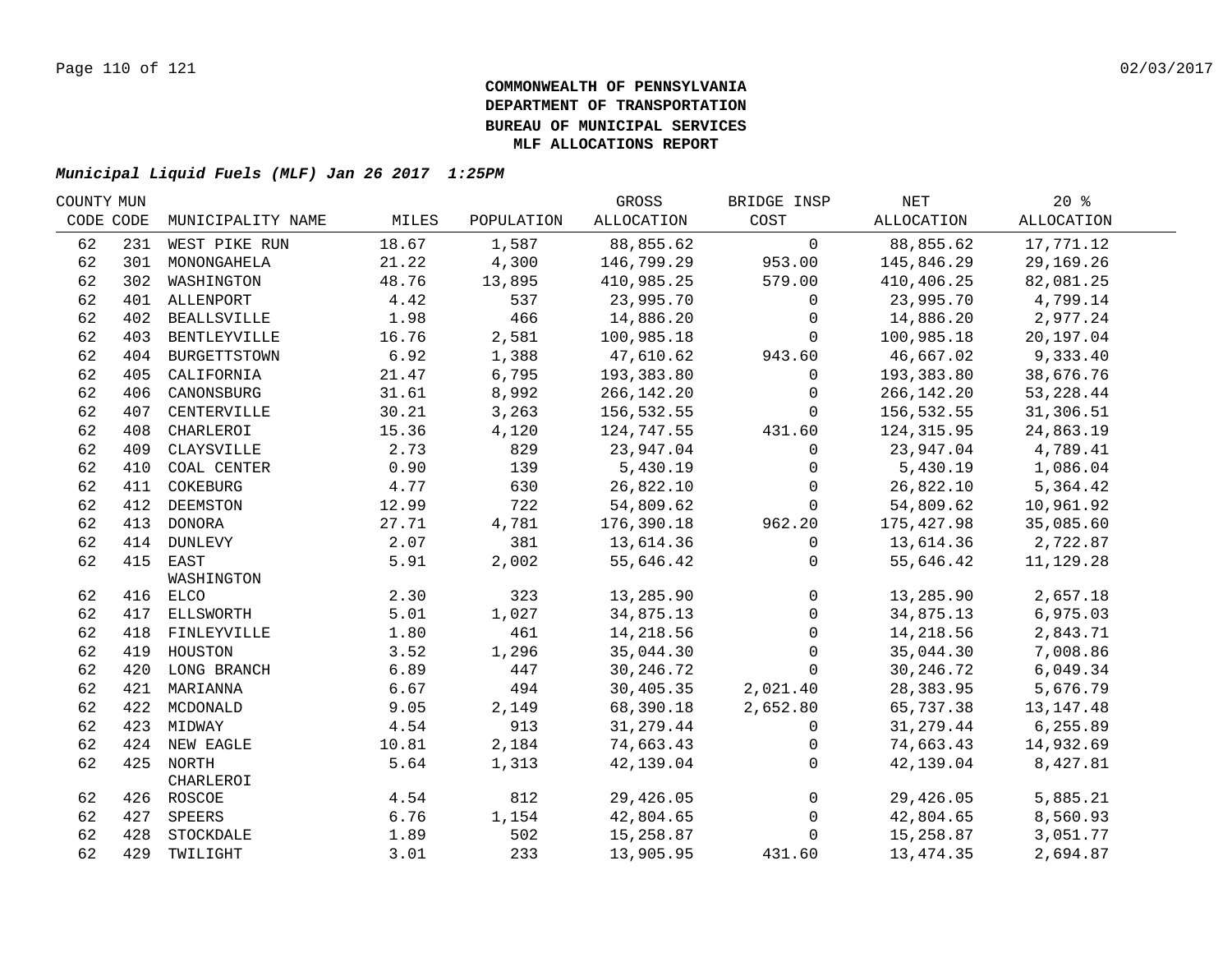| COUNTY MUN |     |                     |         |            | GROSS        | BRIDGE INSP | NET          | $20*$        |  |
|------------|-----|---------------------|---------|------------|--------------|-------------|--------------|--------------|--|
| CODE CODE  |     | MUNICIPALITY NAME   | MILES   | POPULATION | ALLOCATION   | COST        | ALLOCATION   | ALLOCATION   |  |
| 62         | 431 | WEST<br>BROWNSVILLE | 9.83    | 992        | 49,654.10    | 0           | 49,654.10    | 9,930.82     |  |
| 62         | 432 | WEST<br>MIDDLETOWN  | 1.27    | 139        | 6,613.97     | 0           | 6,613.97     | 1,322.79     |  |
| 62         | 433 | GREENHILLS          | 0.00    | 29         | 532.14       | 0           | 532.14       | 106.43       |  |
|            |     | County Totals:      | 1700.63 | 208,203    | 9,261,682.41 | 18,947.00   | 9,242,735.41 | 1,848,547.08 |  |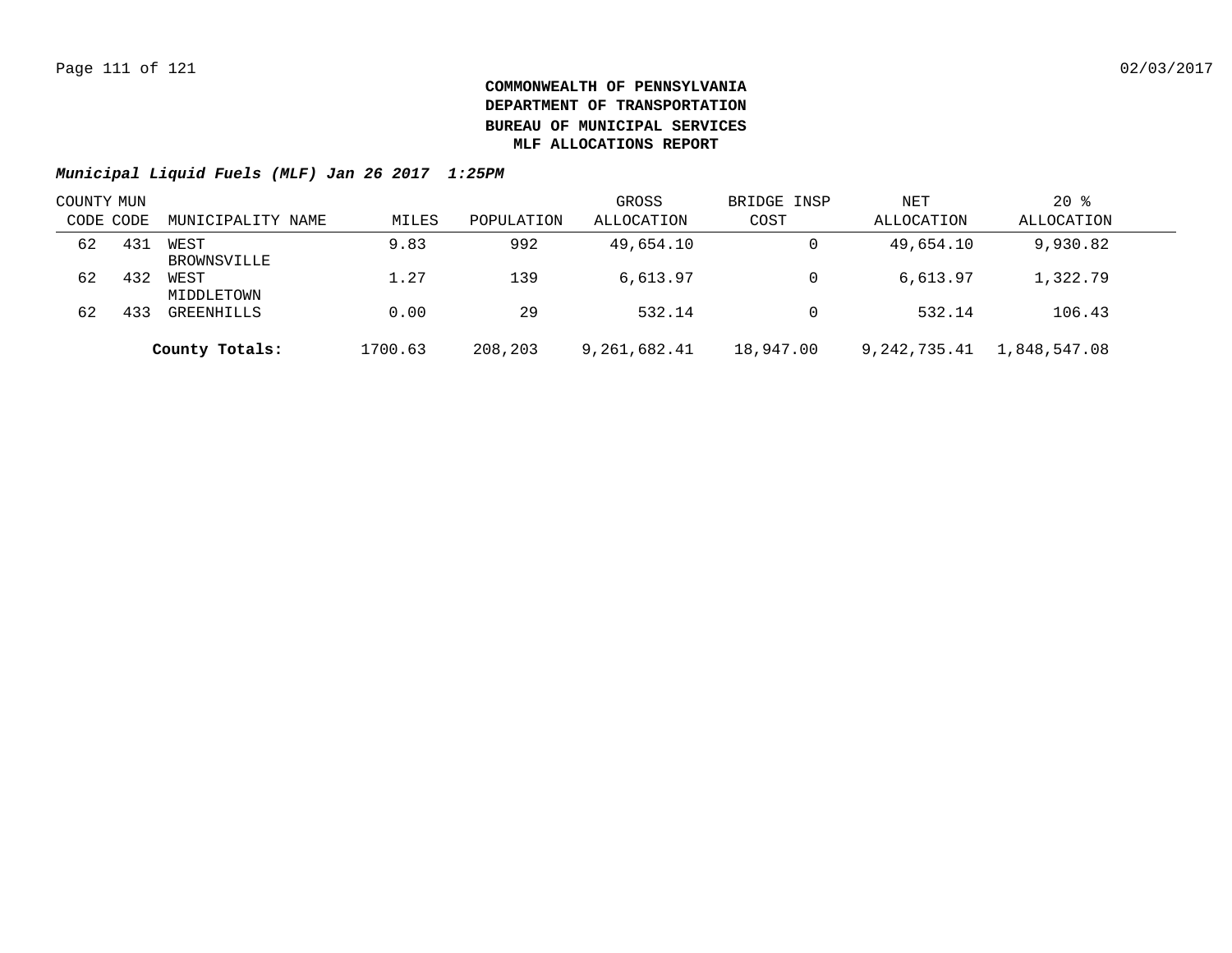| COUNTY MUN |              |                   |        |            | GROSS        | BRIDGE INSP  | NET          | $20*$       |
|------------|--------------|-------------------|--------|------------|--------------|--------------|--------------|-------------|
|            | CODE CODE    | MUNICIPALITY NAME | MILES  | POPULATION | ALLOCATION   | COST         | ALLOCATION   | ALLOCATION  |
|            | Wayne County |                   |        |            |              |              |              |             |
|            |              |                   |        |            |              |              |              |             |
| 63         |              | 201 BERLIN        | 33.35  | 2,578      | 154,008.62   | 1,026.40     | 152,982.22   | 30,596.44   |
| 63         | 202          | BUCKINGHAM        | 42.75  | 520        | 146, 317. 72 | 334.40       | 145,983.32   | 29,196.66   |
| 63         | 203          | CANAAN            | 12.58  | 3,963      | 112,972.10   | 712.40       | 112,259.70   | 22, 451.94  |
| 63         |              | 204 CHERRY RIDGE  | 10.68  | 1,895      | 68,944.18    | $\mathsf{O}$ | 68,944.18    | 13,788.84   |
| 63         | 205          | CLINTON           | 34.87  | 2,053      | 149,237.67   | $\mathsf{O}$ | 149,237.67   | 29,847.53   |
| 63         | 206          | DAMASCUS          | 94.89  | 3,659      | 370,738.21   | 5,633.00     | 365,105.21   | 73,021.04   |
| 63         | 207          | <b>DREHER</b>     | 12.52  | 1,412      | 65,967.80    | 0            | 65,967.80    | 13, 193.56  |
| 63         | 208          | DYBERRY           | 13.88  | 1,401      | 70,117.16    | 0            | 70,117.16    | 14,023.43   |
| 63         |              | 209 LAKE          | 19.04  | 5,269      | 157,606.23   | $\mathbf 0$  | 157,606.23   | 31,521.25   |
| 63         | 210          | LEBANON           | 13.27  | 684        | 55,008.14    | $\mathbf 0$  | 55,008.14    | 11,001.63   |
| 63         |              | 211 LEHIGH        | 2.50   | 1,881      | 42,515.98    | $\mathbf{0}$ | 42,515.98    | 8,503.20    |
| 63         | 212          | MANCHESTER        | 54.88  | 836        | 190,925.53   | 395.40       | 190,530.13   | 38,106.03   |
| 63         | 213          | MOUNT PLEASANT    | 45.78  | 1,357      | 171,371.42   | 395.40       | 170,976.02   | 34, 195. 20 |
| 63         |              | 214 OREGON        | 12.75  | 781        | 55, 124. 47  | 690.60       | 54,433.87    | 10,886.77   |
| 63         |              | 215 PALMYRA       | 12.28  | 1,339      | 63,860.33    | $\mathbf 0$  | 63,860.33    | 12,772.07   |
| 63         | 216          | PAUPACK           | 15.23  | 3,828      | 118,973.24   | $\mathbf 0$  | 118,973.24   | 23,794.65   |
| 63         | 217          | PRESTON           | 53.70  | 1,014      | 190,416.59   | $\Omega$     | 190,416.59   | 38,083.32   |
| 63         | 218          | SALEM             | 28.29  | 4,271      | 168,887.03   | 356.20       | 168,530.83   | 33,706.17   |
| 63         | 219          | SCOTT             | 39.45  | 593        | 137,099.19   | $\mathbf 0$  | 137,099.19   | 27, 419.84  |
| 63         | 220          | SOUTH CANAAN      | 33.73  | 1,768      | 140,360.43   | 1,186.20     | 139, 174. 23 | 27,834.85   |
| 63         | 221          | STERLING          | 15.23  | 1,450      | 75, 335.55   | $\mathbf 0$  | 75, 335.55   | 15,067.11   |
| 63         | 222          | TEXAS             | 15.45  | 2,569      | 96,573.76    | 381.20       | 96,192.56    | 19,238.51   |
| 63         | 401          | <b>BETHANY</b>    | 1.10   | 246        | 8,033.58     | $\mathbf 0$  | 8,033.58     | 1,606.72    |
| 63         | 402          | HAWLEY            | 7.00   | 1,211      | 44,618.51    | $\mathbf 0$  | 44,618.51    | 8,923.70    |
| 63         | 403          | HONESDALE         | 16.79  | 4,480      | 135,928.92   | $\mathsf{O}$ | 135,928.92   | 27, 185. 78 |
| 63         | 404          | PROMPTON          | 2.25   | 250        | 11,786.34    | 356.20       | 11,430.14    | 2,286.03    |
| 63         | 405          | STARRUCCA         | 6.84   | 173        | 25,058.70    | 690.60       | 24,368.10    | 4,873.62    |
| 63         | 406          | WAYMART           | 5.46   | 1,341      | 42,076.97    | 0            | 42,076.97    | 8,415.39    |
|            |              | County Totals:    | 656.54 | 52,822     | 3,069,864.37 | 12,158.00    | 3,057,706.37 | 611,541.27  |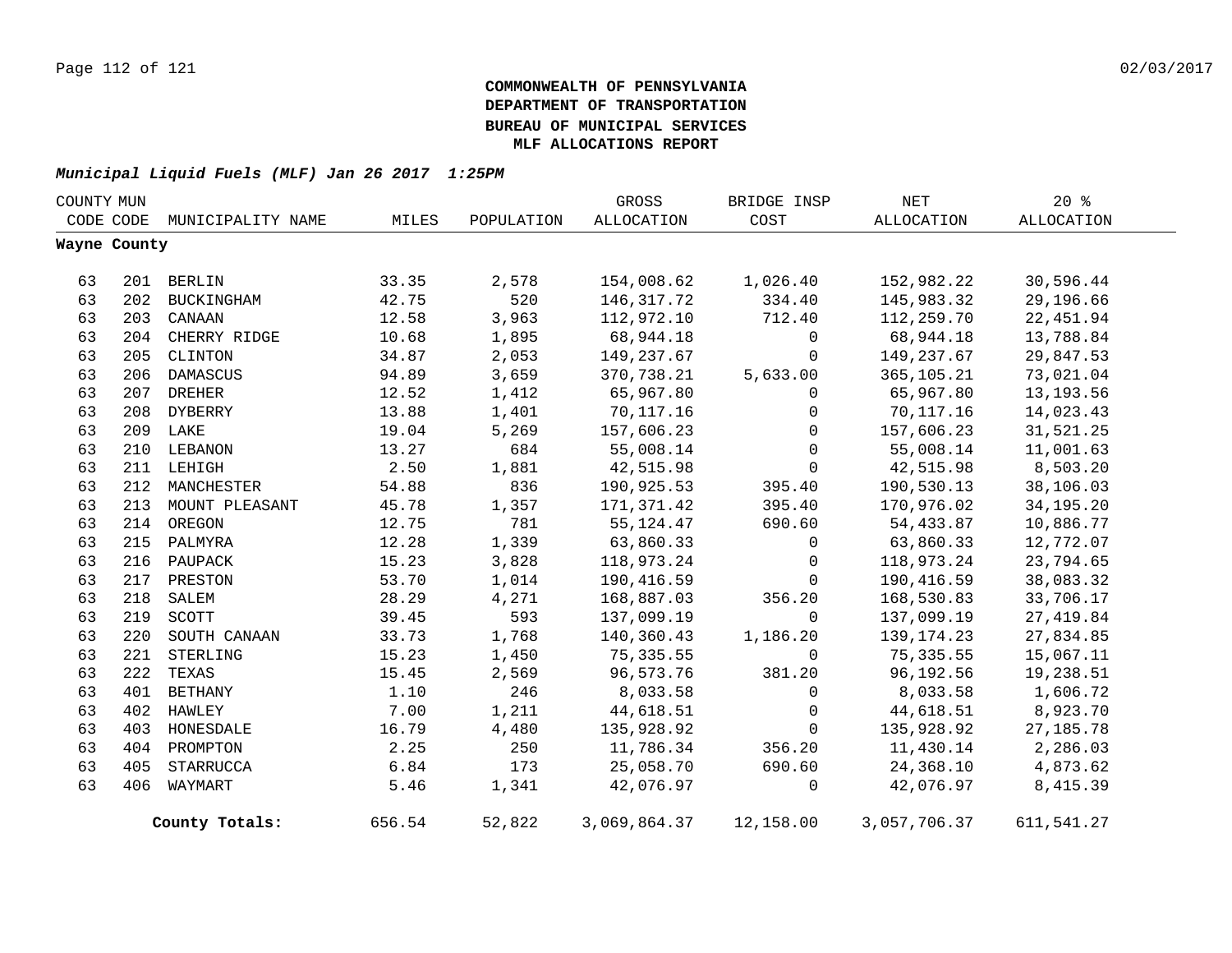| COUNTY MUN |     |                     |        |            | GROSS        | BRIDGE INSP  | NET          | 20%         |  |
|------------|-----|---------------------|--------|------------|--------------|--------------|--------------|-------------|--|
| CODE CODE  |     | MUNICIPALITY NAME   | MILES  | POPULATION | ALLOCATION   | COST         | ALLOCATION   | ALLOCATION  |  |
|            |     | Westmoreland County |        |            |              |              |              |             |  |
|            |     |                     |        |            |              |              |              |             |  |
| 64         |     | 101 NORTH           | 143.70 | 30,609     | 1,021,450.23 | 2,743.00     | 1,018,707.23 | 203,741.45  |  |
|            |     | HUNTINGDON          |        |            |              |              |              |             |  |
| 64         |     | 102 PENN            | 93.34  | 20,005     | 665,737.63   | 0            | 665,737.63   | 133, 147.53 |  |
| 64         |     | 103 ROSTRAVER       | 75.72  | 11,363     | 450,778.06   | $\mathbf 0$  | 450,778.06   | 90,155.61   |  |
| 64         |     | 201 ALLEGHENY       | 54.38  | 8,164      | 323,798.84   | 431.60       | 323, 367.24  | 64,673.45   |  |
| 64         |     | 202 BELL            | 30.85  | 2,348      | 141,789.40   | 0            | 141,789.40   | 28, 357.88  |  |
| 64         | 203 | COOK                | 36.82  | 2,250      | 159,091.61   | $\mathbf 0$  | 159,091.61   | 31,818.32   |  |
| 64         |     | 204 DERRY           | 121.80 | 14,502     | 655,810.06   | 2,491.20     | 653, 318.86  | 130,663.77  |  |
| 64         | 205 | DONEGAL             | 54.49  | 2,403      | 218, 433. 11 | 427.80       | 218,005.31   | 43,601.06   |  |
| 64         | 206 | EAST                | 61.58  | 7,963      | 343, 146. 22 | 0            | 343, 146. 22 | 68,629.24   |  |
|            |     | HUNTINGDON          |        |            |              |              |              |             |  |
| 64         |     | 207 FAIRFIELD       | 48.96  | 2,424      | 201, 125.65  | 1,294.80     | 199,830.85   | 39,966.17   |  |
| 64         | 209 | HEMPFIELD           | 221.86 | 43,241     | 1,503,321.76 | $\Omega$     | 1,503,321.76 | 300,664.35  |  |
| 64         | 210 | LIGONIER            | 83.25  | 6,603      | 387,520.98   | 0            | 387,520.98   | 77,504.20   |  |
| 64         | 211 | LOYALHANNA          | 23.39  | 2,382      | 118,545.60   | $\Omega$     | 118,545.60   | 23,709.12   |  |
| 64         | 212 | MOUNT PLEASANT      | 86.98  | 10,911     | 478,509.13   | $\Omega$     | 478,509.13   | 95,701.83   |  |
| 64         | 213 | ST CLAIR            | 17.44  | 1,518      | 83,654.14    | 867.80       | 82,786.34    | 16,557.27   |  |
| 64         |     | 214 SALEM           | 85.98  | 6,623      | 396,622.44   | 1,282.00     | 395, 340.44  | 79,068.09   |  |
| 64         |     | 215 SEWICKLEY       | 61.77  | 5,996      | 307,658.53   | 0            | 307,658.53   | 61,531.71   |  |
| 64         |     | 216 SOUTH           | 66.06  | 5,796      | 317,713.95   | $\mathbf{0}$ | 317,713.95   | 63,542.79   |  |
|            |     | HUNTINGDON          |        |            |              |              |              |             |  |
| 64         |     | 217 UNITY           | 141.07 | 22,607     | 866,194.40   | $\mathbf{0}$ | 866,194.40   | 173, 238.88 |  |
| 64         |     | 218 UPPER BURRELL   | 25.01  | 2,326      | 122,701.04   | $\mathbf 0$  | 122,701.04   | 24,540.21   |  |
| 64         | 219 | WASHINGTON          | 57.13  | 7,422      | 318,981.12   | $\mathbf 0$  | 318,981.12   | 63,796.22   |  |
| 64         |     | 301 ARNOLD          | 21.94  | 5,157      | 164,829.29   | 0            | 164,829.29   | 32,965.86   |  |
| 64         |     | 302 GREENSBURG      | 48.36  | 14,892     | 428,000.97   | $\Omega$     | 428,000.97   | 85,600.19   |  |
| 64         |     | 303 JEANNETTE       | 41.01  | 9,654      | 308,364.91   | 616.20       | 307,748.71   | 61,549.74   |  |
| 64         |     | 304 MONESSEN        | 42.72  | 7,720      | 278,345.90   | 1,143.00     | 277,202.90   | 55,440.58   |  |
| 64         | 305 | NEW KENSINGTON      | 58.28  | 13,116     | 427,148.65   | $\mathbf{0}$ | 427, 148.65  | 85, 429. 73 |  |
| 64         | 306 | LOWER BURRELL       | 52.65  | 11,761     | 384,270.86   | 0            | 384,270.86   | 76,854.17   |  |
| 64         |     | 401 ADAMSBURG       | 1.19   | 172        | 6,963.59     | $\mathbf 0$  | 6,963.59     | 1,392.72    |  |
| 64         |     | 402 ARONA           | 1.26   | 370        | 10,820.96    | $\mathbf 0$  | 10,820.96    | 2,164.19    |  |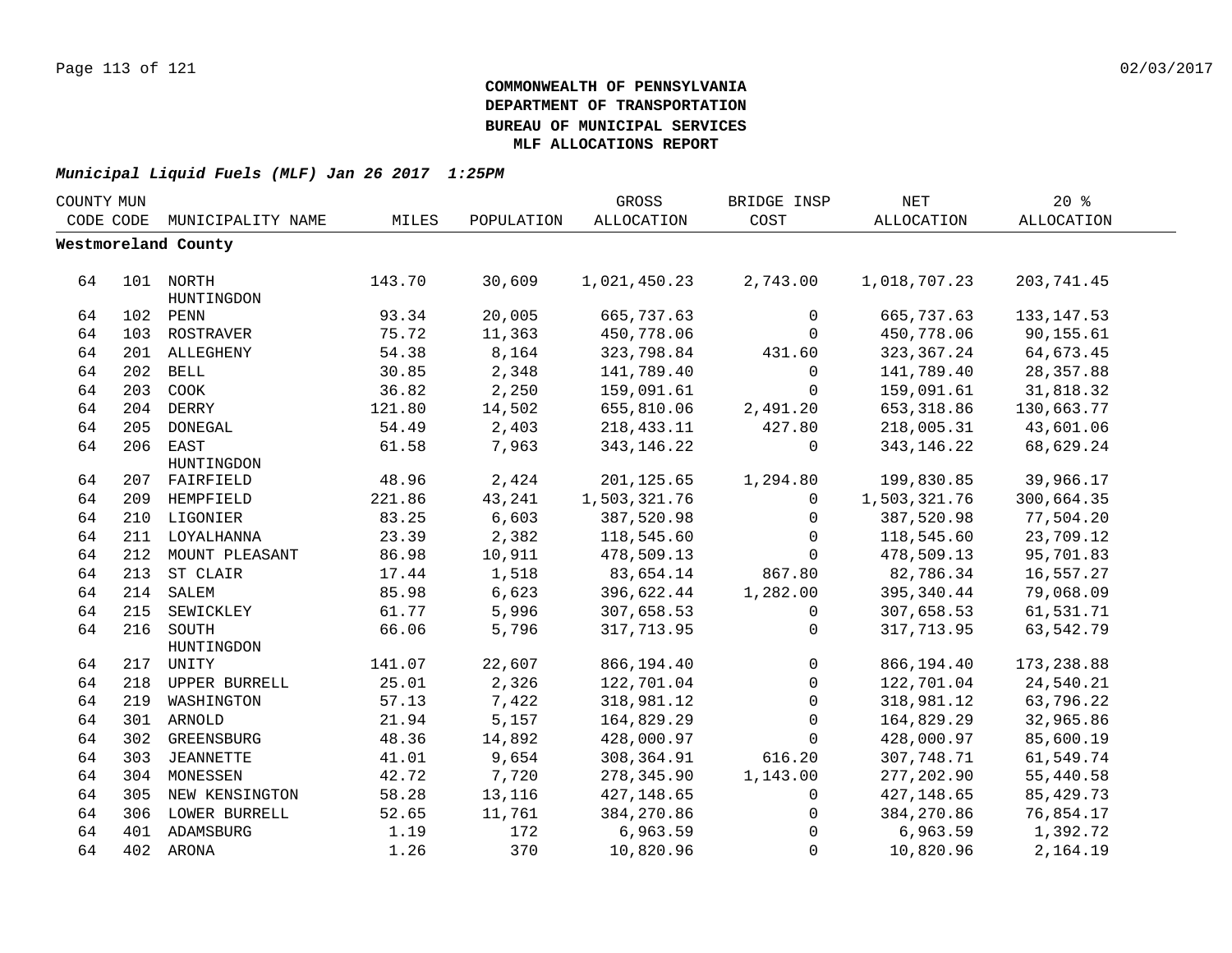| COUNTY MUN |           |                    |       |            | GROSS      | BRIDGE INSP  | NET        | $20*$                |  |
|------------|-----------|--------------------|-------|------------|------------|--------------|------------|----------------------|--|
|            | CODE CODE | MUNICIPALITY NAME  | MILES | POPULATION | ALLOCATION | COST         | ALLOCATION | ALLOCATION           |  |
| 64         |           | 403 AVONMORE       | 4.92  | 1,011      | 34,293.59  | $\mathbf 0$  | 34, 293.59 | 6,858.72             |  |
| 64         |           | 404 BOLIVAR        | 3.43  | 465        | 19,507.03  | $\mathbf 0$  | 19,507.03  | 3,901.41             |  |
| 64         |           | 405 DERRY          | 12.80 | 2,688      | 90,278.99  | 688.00       | 89,590.99  | 17,918.20            |  |
| 64         |           | 406 DONEGAL        | 0.72  | 120        | 4,505.63   | $\mathbf 0$  | 4,505.63   | 901.13               |  |
| 64         |           | 407 EAST           | 2.15  | 674        | 19,247.03  | 0            | 19,247.03  | 3,849.41             |  |
|            |           | VANDERGRIFT        |       |            |            |              |            |                      |  |
| 64         |           | 408 EXPORT         | 5.08  | 917        | 33,080.55  | 863.20       | 32, 217.35 | 6,443.47             |  |
| 64         |           | 409 HUNKER         | 1.98  | 291        | 11,674.86  | 0            | 11,674.86  | 2,334.97             |  |
| 64         |           | 410 HYDE PARK      | 3.98  | 500        | 21,908.97  | $\mathbf 0$  | 21,908.97  | 4,381.79             |  |
| 64         |           | 411 IRWIN          | 16.86 | 3,973      | 126,849.14 | 0            | 126,849.14 | 25,369.83            |  |
| 64         |           | 412 LATROBE        | 40.23 | 8,338      | 281,719.97 | $\mathbf{0}$ | 281,719.97 | 56, 343.99           |  |
| 64         | 413       | LIGONIER           | 9.30  | 1,573      | 58,620.10  | $\Omega$     | 58,620.10  | 11,724.02            |  |
| 64         | 414       | MADISON            | 0.75  | 397        | 9,684.72   | $\mathbf{0}$ | 9,684.72   | 1,936.94             |  |
| 64         | 415       | MANOR              | 12.22 | 3,239      | 98,534.49  | $\mathbf 0$  | 98,534.49  | 19,706.90            |  |
| 64         | 416       | MOUNT PLEASANT     | 15.11 | 4,454      | 130,076.76 | $\Omega$     | 130,076.76 | 26,015.35            |  |
| 64         |           | 417 NEW ALEXANDRIA | 3.41  | 560        | 21,186.34  | $\mathbf{0}$ | 21,186.34  | 4,237.27             |  |
| 64         |           | 418 NEW FLORENCE   | 6.86  | 689        | 34,591.59  | $\mathbf 0$  | 34,591.59  | 6,918.32             |  |
| 64         |           | 419 DELMONT        | 12.08 | 2,686      | 87,938.67  | $\mathbf 0$  | 87,938.67  | 17,587.73            |  |
| 64         |           | 420 NORTH BELLE    | 8.13  | 1,971      | 62,180.28  | $\mathbf 0$  | 62,180.28  | 12,436.06            |  |
|            |           | <b>VERNON</b>      |       |            |            |              |            |                      |  |
| 64         |           | 421 NORTH IRWIN    | 3.65  | 846        | 27, 202.48 | $\mathbf 0$  | 27, 202.48 | 5,440.50             |  |
| 64         |           | 422 OKLAHOMA       | 2.01  | 809        | 21, 276.43 | $\mathsf{O}$ | 21, 276.43 | 4,255.29             |  |
| 64         |           | 423 PENN           | 2.60  | 475        | 17,035.00  | $\mathbf 0$  | 17,035.00  | 3,407.00             |  |
| 64         |           | 424 SCOTTDALE      | 20.72 | 4,384      | 146,741.00 | $\Omega$     | 146,741.00 | 29,348.20            |  |
| 64         |           | 425 SEWARD         | 3.80  | 495        | 21, 241.32 | $\mathbf 0$  | 21, 241.32 | 4,248.26             |  |
| 64         | 426       | SMITHTON           | 1.53  | 399        | 12,216.97  | $\mathbf 0$  |            | 12, 216.97 2, 443.39 |  |
| 64         | 427       | SOUTH              | 8.68  | 2,117      | 66,619.16  | $\mathbf 0$  | 66,619.16  | 13, 323.83           |  |
|            |           | GREENSBURG         |       |            |            |              |            |                      |  |
| 64         |           | 428 SOUTHWEST      | 6.77  | 2,155      | 61,205.58  | $\mathbf 0$  | 61,205.58  | 12,241.12            |  |
|            |           | GREENSBURG         |       |            |            |              |            |                      |  |
| 64         |           | 429 SUTERSVILLE    | 3.52  | 605        | 22,364.05  | $\mathbf 0$  | 22,364.05  | 4,472.81             |  |
| 64         |           | 430 TRAFFORD       | 10.11 | 3,174      | 90,590.92  | 705.60       | 89,885.32  | 17,977.06            |  |
| 64         |           | 431 VANDERGRIFT    | 17.21 | 5,205      | 150,576.83 | $\mathbf 0$  | 150,576.83 | 30, 115.37           |  |
| 64         |           | 432 WEST LEECHBURG | 10.90 | 1,294      | 58,619.36  | 0            | 58,619.36  | 11,723.87            |  |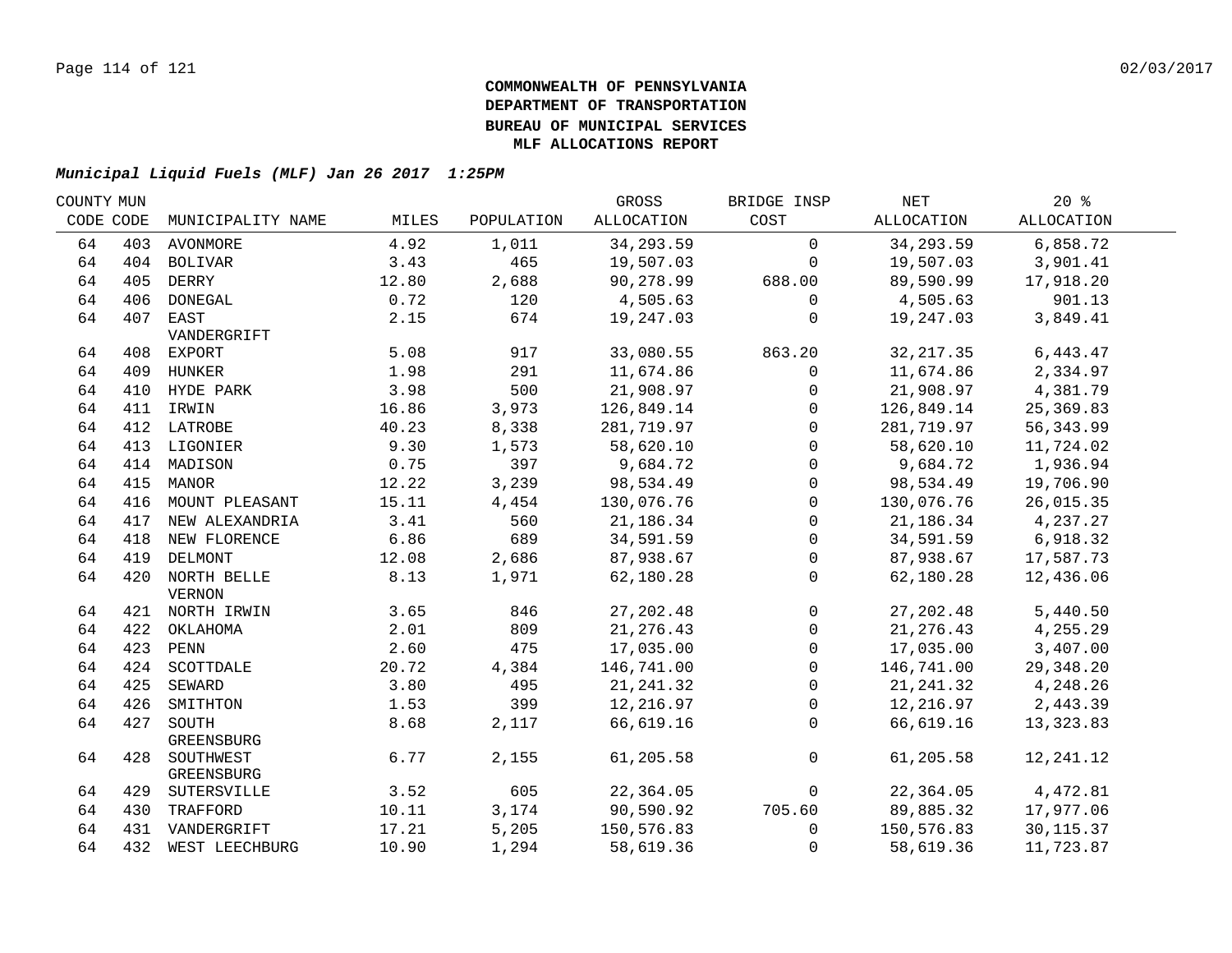| COUNTY MUN |     |                    |         |            | GROSS         | BRIDGE INSP | NET           | $20*$        |  |
|------------|-----|--------------------|---------|------------|---------------|-------------|---------------|--------------|--|
| CODE CODE  |     | MUNICIPALITY NAME  | MILES   | POPULATION | ALLOCATION    | COST        | ALLOCATION    | ALLOCATION   |  |
| 64         | 433 | WEST NEWTON        | 13.64   | 2,633      | 91,957.20     | 0           | 91,957.20     | 18,391.44    |  |
| 64         | 434 | YOUNGSTOWN         | 1.38    | 326        | 10,397.48     | 0           | 10,397.48     | 2,079.50     |  |
| 64         | 435 | YOUNGWOOD          | 14.79   | 3,050      | 103,288.77    | 260.20      | 103,028.57    | 20,605.71    |  |
| 64         | 436 | NEW STANTON        | 13.01   | 2,173      | 81,500.31     | 0           | 81,500.31     | 16,300.06    |  |
| 64         | 437 | MURRYSVILLE        | 123.53  | 20,079     | 763,686.22    | 0           | 763,686.22    | 152,737.24   |  |
| 64         | 438 | LAUREL<br>MOUNTAIN | 1.79    | 167        | 8,791.50      | 0           | 8,791.50      | 1,758.30     |  |
|            |     | County Totals:     | 2278.64 | 365,230    | 13,992,518.32 | 13,814.40   | 13,978,703.92 | 2,795,740.78 |  |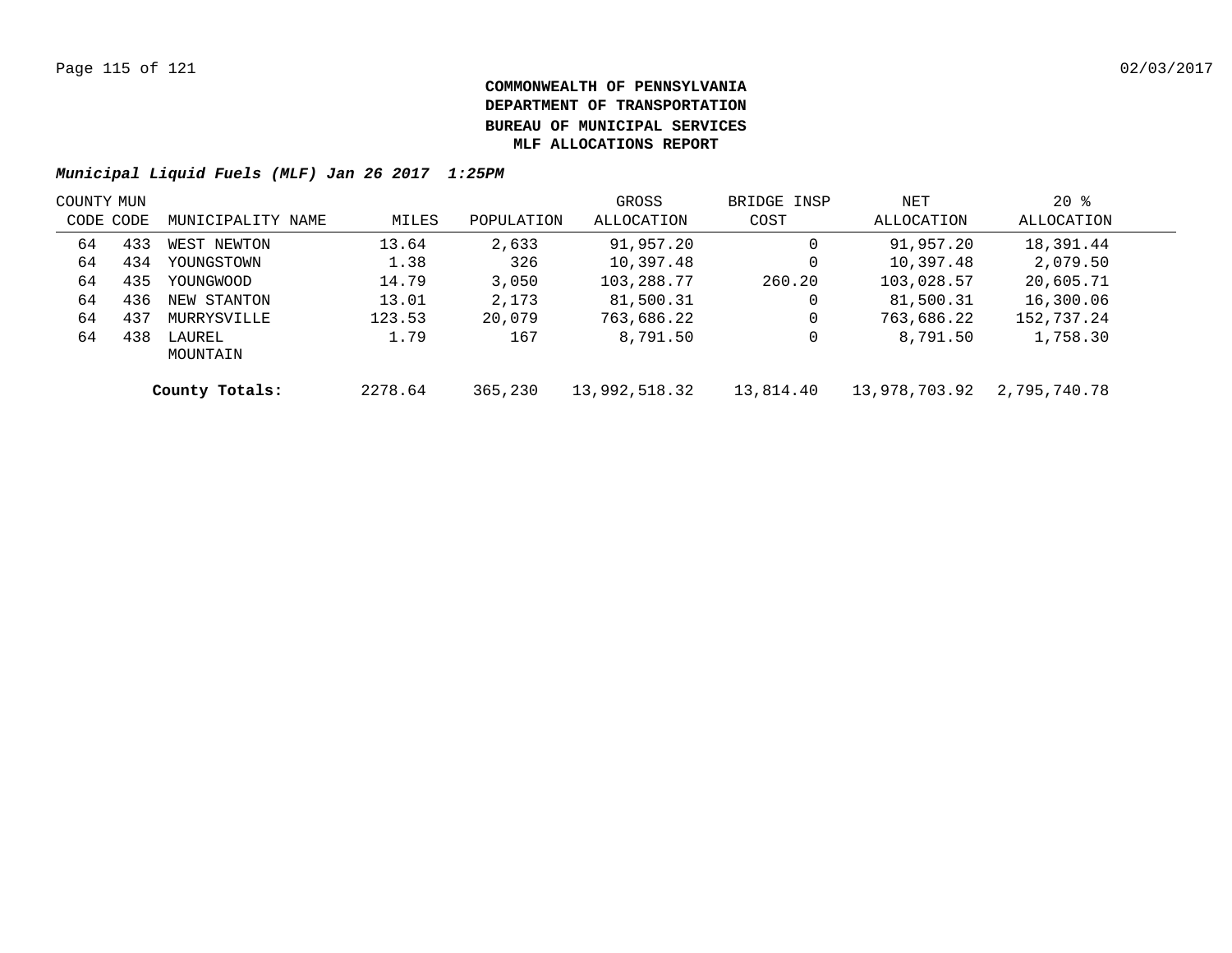| COUNTY MUN |                |                   |        |            | GROSS        | BRIDGE INSP | $\operatorname{NET}$ | 20%        |
|------------|----------------|-------------------|--------|------------|--------------|-------------|----------------------|------------|
|            | CODE CODE      | MUNICIPALITY NAME | MILES  | POPULATION | ALLOCATION   | COST        | ALLOCATION           | ALLOCATION |
|            | Wyoming County |                   |        |            |              |             |                      |            |
| 65         | 201            | BRAINTRIM         | 5.40   | 502        | 26,488.86    | $\Omega$    | 26,488.86            | 5,297.77   |
| 65         | 202            | CLINTON           | 15.04  | 1,367      | 73,204.57    | $\Omega$    | 73,204.57            | 14,640.91  |
| 65         | 203            | EATON             | 40.08  | 1,519      | 156,107.46   | $\Omega$    | 156,107.46           | 31, 221.49 |
| 65         | 204            | EXETER            | 8.52   | 690        | 39,921.01    | 545.40      | 39,375.61            | 7,875.12   |
| 65         | 205            | FALLS             | 25.93  | 1,995      | 119,570.49   | 545.40      | 119,025.09           | 23,805.02  |
| 65         | 206            | FORKSTON          | 11.07  | 397        | 42,702.78    | $\mathbf 0$ | 42,702.78            | 8,540.56   |
| 65         | 207            | LEMON             | 20.07  | 1,243      | 87,022.21    | 0           | 87,022.21            | 17,404.44  |
| 65         | 208            | MEHOOPANY         | 16.31  | 892        | 68,551.30    | $\Omega$    | 68,551.30            | 13,710.26  |
| 65         | 209            | MESHOPPEN         | 27.07  | 1,073      | 106,298.57   | $\Omega$    | 106,298.57           | 21,259.71  |
| 65         | 210            | MONROE            | 18.86  | 1,652      | 90,656.30    | 395.40      | 90,260.90            | 18,052.18  |
| 65         | 211            | NICHOLSON         | 26.30  | 1,385      | 109,560.41   | $\Omega$    | 109,560.41           | 21,912.08  |
| 65         |                | 212 NORTH BRANCH  | 8.90   | 206        | 32,255.09    | $\Omega$    | 32,255.09            | 6,451.02   |
| 65         |                | 213 NORTHMORELAND | 22.14  | 1,558      | 99,425.44    | $\mathbf 0$ | 99,425.44            | 19,885.09  |
| 65         |                | 214 NOXEN         | 11.63  | 902        | 53,761.53    | 395.40      | 53,366.13            | 10,673.23  |
| 65         | 215            | OVERFIELD         | 13.99  | 1,666      | 75,332.01    | $\mathbf 0$ | 75,332.01            | 15,066.40  |
| 65         | 216            | TUNKHANNOCK       | 44.98  | 4,273      | 222,322.16   | 419.20      | 221,902.96           | 44,380.59  |
| 65         | 217            | WASHINGTON        | 28.35  | 1,412      | 116,614.69   | $\Omega$    | 116,614.69           | 23,322.94  |
| 65         | 218            | WINDHAM           | 25.26  | 841        | 96,250.30    | 0           | 96,250.30            | 19,250.06  |
| 65         | 401            | FACTORYVILLE      | 4.81   | 1,158      | 36,639.18    | $\Omega$    | 36,639.18            | 7,327.84   |
| 65         | 402            | LACEYVILLE        | 2.01   | 379        | 13,385.70    | $\mathbf 0$ | 13,385.70            | 2,677.14   |
| 65         | 403            | MESHOPPEN         | 1.77   | 563        | 15,994.34    | $\mathbf 0$ | 15,994.34            | 3,198.87   |
| 65         |                | 404 NICHOLSON     | 3.34   | 767        | 24,760.95    | 0           | 24,760.95            | 4,952.19   |
| 65         | 405            | TUNKHANNOCK       | 7.12   | 1,836      | 56,471.54    | $\Omega$    | 56,471.54            | 11,294.31  |
|            |                | County Totals:    | 388.95 | 28,276     | 1,763,296.89 | 2,300.80    | 1,760,996.09         | 352,199.22 |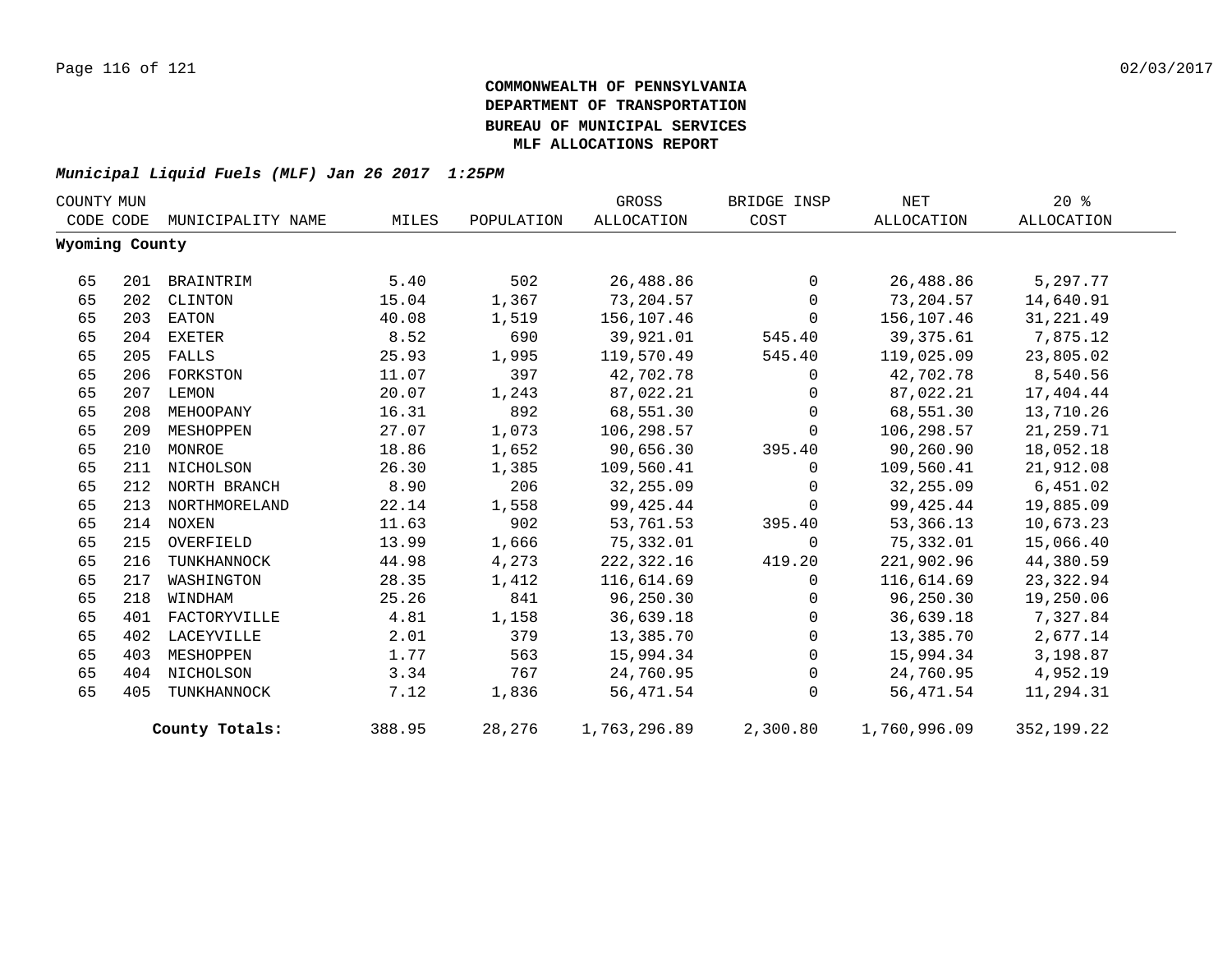| COUNTY MUN  |     |                    |        |            | <b>GROSS</b>      | BRIDGE INSP  | NET               | $20*$             |  |
|-------------|-----|--------------------|--------|------------|-------------------|--------------|-------------------|-------------------|--|
| CODE CODE   |     | MUNICIPALITY NAME  | MILES  | POPULATION | <b>ALLOCATION</b> | COST         | <b>ALLOCATION</b> | <b>ALLOCATION</b> |  |
| York County |     |                    |        |            |                   |              |                   |                   |  |
|             |     |                    |        |            |                   |              |                   |                   |  |
| 66          |     | 101 SPRING GARDEN  | 53.36  | 12,487     | 399,864.95        | $\mathbf 0$  | 399,864.95        | 79,972.99         |  |
| 66          |     | 102 YORK           | 112.41 | 27,793     | 869,664.96        | $\mathbf 0$  | 869,664.96        | 173,932.99        |  |
| 66          |     | 103 PENN           | 68.60  | 15,612     | 505,969.76        | $\mathbf 0$  | 505,969.76        | 101,193.95        |  |
| 66          | 201 | CARROLL            | 37.94  | 5,939      | 230, 370. 25      | $\mathbf 0$  | 230, 370. 25      | 46,074.05         |  |
| 66          | 202 | CHANCEFORD         | 92.57  | 6,111      | 408, 311.14       | $\mathbf{0}$ | 408, 311.14       | 81,662.23         |  |
| 66          | 203 | CODORUS            | 70.93  | 3,796      | 296,593.99        | $\mathbf 0$  | 296,593.99        | 59, 318.80        |  |
| 66          | 204 | CONEWAGO           | 52.86  | 7,510      | 306,934.43        | $\mathbf 0$  | 306,934.43        | 61,386.89         |  |
| 66          | 205 | <b>DOVER</b>       | 111.94 | 21,078     | 744,937.10        | $\mathbf 0$  | 744,937.10        | 148,987.42        |  |
| 66          | 206 | EAST HOPEWELL      | 45.21  | 2,416      | 188,980.98        | $\mathbf 0$  | 188,980.98        | 37,796.20         |  |
| 66          | 207 | EAST               | 46.57  | 7,264      | 282, 295.79       | $\Omega$     | 282, 295.79       | 56,459.16         |  |
|             |     | MANCHESTER         |        |            |                   |              |                   |                   |  |
| 66          |     | 208 FAIRVIEW       | 97.30  | 16,668     | 617, 171.46       | $\mathbf 0$  | 617, 171.46       | 123, 434.29       |  |
| 66          |     | 209 FAWN           | 51.20  | 3,099      | 220,678.98        | $\mathbf 0$  | 220,678.98        | 44, 135.80        |  |
| 66          | 210 | FRANKLIN           | 43.69  | 4,678      | 225,626.86        | 0            | 225,626.86        | 45, 125.37        |  |
| 66          |     | 211 HEIDELBERG     | 26.64  | 3,078      | 141,715.74        | $\mathbf 0$  | 141,715.74        | 28, 343. 15       |  |
| 66          |     | 212 HELLAM         | 51.85  | 6,043      | 276,782.71        | 0            | 276,782.71        | 55, 356.54        |  |
| 66          |     | 213 HOPEWELL       | 66.20  | 5,435      | 311,537.30        | $\mathbf 0$  | 311,537.30        | 62,307.46         |  |
| 66          |     | 214 JACKSON        | 48.35  | 7,494      | 292, 211.40       | $\mathbf 0$  | 292, 211.40       | 58, 442. 28       |  |
| 66          |     | 215 LOWER          | 71.12  | 3,028      | 283,108.64        | $\mathbf 0$  | 283,108.64        | 56,621.73         |  |
|             |     | CHANCEFORD         |        |            |                   |              |                   |                   |  |
| 66          |     | 216 LOWER WINDSOR  | 52.83  | 7,382      | 304,489.58        | $\mathbf 0$  | 304,489.58        | 60,897.92         |  |
| 66          |     | 217 MANCHESTER     | 89.65  | 18,161     | 620,093.28        | $\mathbf 0$  | 620,093.28        | 124,018.66        |  |
| 66          |     | 218 MANHEIM        | 33.61  | 3,380      | 169,557.60        | $\mathbf 0$  | 169,557.60        | 33, 911.52        |  |
| 66          |     | 219 MONAGHAN       | 27.67  | 2,630      | 136,790.09        | $\mathbf 0$  | 136,790.09        | 27,358.02         |  |
| 66          |     | 220 NEWBERRY       | 87.64  | 15,285     | 560,886.18        | $\mathbf 0$  | 560,886.18        | 112, 177.24       |  |
| 66          |     | 221 NORTH CODORUS  | 59.15  | 8,905      | 352,657.86        | $\mathbf 0$  | 352,657.86        | 70,531.57         |  |
| 66          |     | 222 NORTH HOPEWELL | 53.01  | 2,791      | 220,817.95        | $\mathbf 0$  | 220,817.95        | 44, 163.59        |  |
| 66          | 223 | PARADISE           | 33.10  | 3,766      | 175,009.21        | $\Omega$     | 175,009.21        | 35,001.84         |  |
| 66          | 224 | PEACH BOTTOM       | 49.83  | 4,813      | 247,748.65        | 0            | 247,748.65        | 49,549.73         |  |
| 66          | 226 | SHREWSBURY         | 77.81  | 6,447      | 367, 253.41       | 0            | 367, 253.41       | 73,450.68         |  |
| 66          | 227 | SPRINGETTSBURY     | 100.26 | 26,668     | 810, 147.56       | $\Omega$     | 810,147.56        | 162,029.51        |  |
| 66          | 228 | SPRINGFIELD        | 54.93  | 5,152      | 270, 286.57       | 0            | 270, 286.57       | 54,057.31         |  |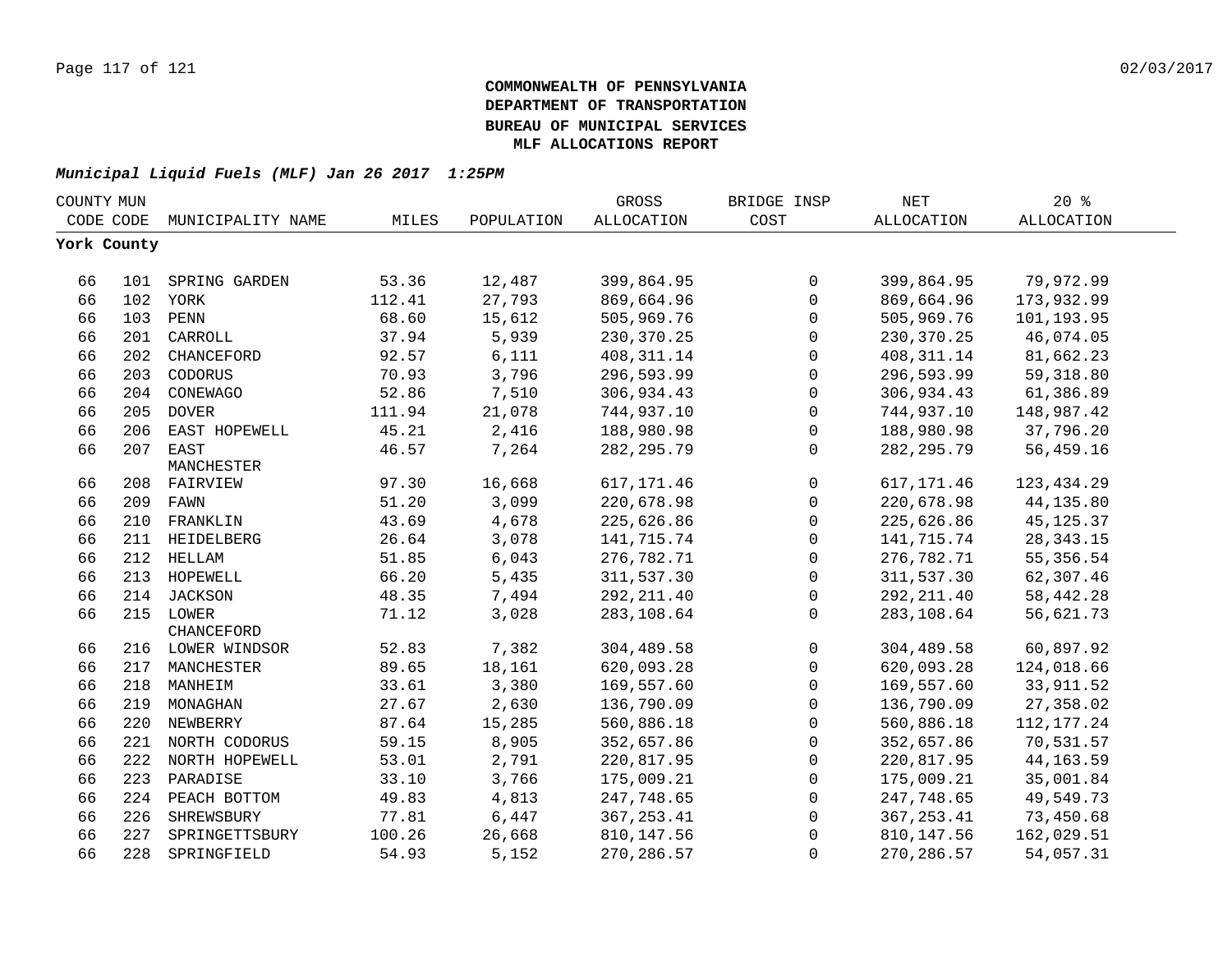| COUNTY MUN |                   |                                                                                                                                                                                                                                                                                                                                                                                                                                                                      |                                         | GROSS                                     | BRIDGE INSP                              | NET         | 20%                                       |                                                                                                            |
|------------|-------------------|----------------------------------------------------------------------------------------------------------------------------------------------------------------------------------------------------------------------------------------------------------------------------------------------------------------------------------------------------------------------------------------------------------------------------------------------------------------------|-----------------------------------------|-------------------------------------------|------------------------------------------|-------------|-------------------------------------------|------------------------------------------------------------------------------------------------------------|
| CODE CODE  | MUNICIPALITY NAME | MILES                                                                                                                                                                                                                                                                                                                                                                                                                                                                | POPULATION                              | ALLOCATION                                | COST                                     | ALLOCATION  | <b>ALLOCATION</b>                         |                                                                                                            |
| 229        | WARRINGTON        | 65.50                                                                                                                                                                                                                                                                                                                                                                                                                                                                | 4,532                                   | 292,727.13                                | $\overline{0}$                           | 292,727.13  | 58, 545.43                                |                                                                                                            |
|            |                   | 46.20                                                                                                                                                                                                                                                                                                                                                                                                                                                                | 2,673                                   | 196,864.52                                | $\mathbf 0$                              | 196,864.52  | 39,372.90                                 |                                                                                                            |
|            |                   | 89.19                                                                                                                                                                                                                                                                                                                                                                                                                                                                | 18,894                                  | 632,072.52                                | $\mathbf 0$                              | 632,072.52  | 126,414.50                                |                                                                                                            |
|            | MANCHESTER        |                                                                                                                                                                                                                                                                                                                                                                                                                                                                      |                                         |                                           |                                          |             |                                           |                                                                                                            |
|            |                   |                                                                                                                                                                                                                                                                                                                                                                                                                                                                      |                                         |                                           |                                          |             |                                           |                                                                                                            |
|            |                   |                                                                                                                                                                                                                                                                                                                                                                                                                                                                      |                                         |                                           | $\mathbf 0$                              |             |                                           |                                                                                                            |
|            |                   |                                                                                                                                                                                                                                                                                                                                                                                                                                                                      |                                         |                                           | $\Omega$                                 |             |                                           |                                                                                                            |
|            | CROSS ROADS       |                                                                                                                                                                                                                                                                                                                                                                                                                                                                      |                                         | 21,841.24                                 | $\mathbf{0}$                             | 21,841.24   | 4,368.25                                  |                                                                                                            |
|            |                   | 10.15                                                                                                                                                                                                                                                                                                                                                                                                                                                                |                                         | 106,775.62                                | $\mathbf 0$                              | 106,775.62  | 21,355.12                                 |                                                                                                            |
|            |                   | 3.40                                                                                                                                                                                                                                                                                                                                                                                                                                                                 | 728                                     | 24, 237. 23                               | 0                                        | 24, 237. 23 | 4,847.45                                  |                                                                                                            |
|            |                   | 6.16                                                                                                                                                                                                                                                                                                                                                                                                                                                                 | 2,563                                   | 66,740.97                                 | 0                                        |             | 13,348.19                                 |                                                                                                            |
|            |                   |                                                                                                                                                                                                                                                                                                                                                                                                                                                                      | 2,007                                   | 56, 314.08                                | $\mathsf{O}\xspace$                      | 56,314.08   |                                           |                                                                                                            |
|            |                   | 2.74                                                                                                                                                                                                                                                                                                                                                                                                                                                                 | 905                                     | 25, 373.67                                | $\mathsf{O}$                             | 25, 373.67  | 5,074.73                                  |                                                                                                            |
| 407        |                   | 2.70                                                                                                                                                                                                                                                                                                                                                                                                                                                                 | 452                                     | 16,932.88                                 | $\mathsf{O}$                             | 16,932.88   | 3,386.58                                  |                                                                                                            |
| 408        | FELTON            | 2.70                                                                                                                                                                                                                                                                                                                                                                                                                                                                 | 506                                     | 17,923.82                                 | $\mathsf{O}$                             | 17,923.82   | 3,584.76                                  |                                                                                                            |
| 409        | FRANKLINTOWN      | 2.49                                                                                                                                                                                                                                                                                                                                                                                                                                                                 | 489                                     | 16,939.97                                 | $\mathbf 0$                              | 16,939.97   | 3,387.99                                  |                                                                                                            |
| 410        | <b>GLEN ROCK</b>  | 7.91                                                                                                                                                                                                                                                                                                                                                                                                                                                                 | 2,025                                   | 62,467.35                                 | 0                                        | 62,467.35   | 12,493.47                                 |                                                                                                            |
| 411        | GOLDSBORO         | 3.85                                                                                                                                                                                                                                                                                                                                                                                                                                                                 | 952                                     | 29,787.52                                 | 0                                        | 29,787.52   | 5,957.50                                  |                                                                                                            |
|            | HALLAM            | 7.58                                                                                                                                                                                                                                                                                                                                                                                                                                                                 | 2,673                                   | 73,302.71                                 | $\mathbf 0$                              | 73,302.71   | 14,660.54                                 |                                                                                                            |
|            |                   | 48.12                                                                                                                                                                                                                                                                                                                                                                                                                                                                | 15,289                                  | 434,518.30                                | $\mathbf 0$                              | 434,518.30  | 86,903.66                                 |                                                                                                            |
|            |                   | 5.68                                                                                                                                                                                                                                                                                                                                                                                                                                                                 | 1,841                                   | 51,956.11                                 | $\mathsf{O}$                             | 51,956.11   | 10,391.22                                 |                                                                                                            |
|            |                   | 3.53                                                                                                                                                                                                                                                                                                                                                                                                                                                                 | 733                                     | 24,744.92                                 | 0                                        | 24,744.92   | 4,948.98                                  |                                                                                                            |
|            |                   | 2.27                                                                                                                                                                                                                                                                                                                                                                                                                                                                 | 362                                     | 13,905.59                                 | $\mathsf{O}$                             | 13,905.59   | 2,781.12                                  |                                                                                                            |
|            |                   | 5.30                                                                                                                                                                                                                                                                                                                                                                                                                                                                 | 1,240                                   | 39,711.65                                 | 0                                        | 39,711.65   | 7,942.33                                  |                                                                                                            |
|            |                   | 6.44                                                                                                                                                                                                                                                                                                                                                                                                                                                                 | 2,763                                   | 71,306.92                                 | $\mathsf{O}\xspace$                      | 71,306.92   | 14,261.38                                 |                                                                                                            |
|            |                   | 5.11                                                                                                                                                                                                                                                                                                                                                                                                                                                                 | 1,393                                   | 41,911.39                                 | $\mathbf 0$                              | 41,911.39   | 8,382.28                                  |                                                                                                            |
|            |                   | 19.34                                                                                                                                                                                                                                                                                                                                                                                                                                                                | 4,464                                   | 143,793.83                                | $\mathbf 0$                              | 143,793.83  | 28,758.77                                 |                                                                                                            |
|            |                   | 2.51                                                                                                                                                                                                                                                                                                                                                                                                                                                                 | 724                                     | 21, 316.36                                | $\mathbf 0$                              | 21,316.36   | 4,263.27                                  |                                                                                                            |
|            |                   | 4.77                                                                                                                                                                                                                                                                                                                                                                                                                                                                 | 1,914                                   | 50,384.24                                 | $\mathbf 0$                              | 50,384.24   | 10,076.85                                 |                                                                                                            |
|            |                   | 1.49                                                                                                                                                                                                                                                                                                                                                                                                                                                                 | 278                                     | 9,868.58                                  | $\mathbf 0$                              | 9,868.58    | 1,973.72                                  |                                                                                                            |
|            |                   | 21.51                                                                                                                                                                                                                                                                                                                                                                                                                                                                | 6,373                                   | 185,767.84                                | 0                                        |             | 37, 153.57                                |                                                                                                            |
|            |                   | 2.19                                                                                                                                                                                                                                                                                                                                                                                                                                                                 | 517                                     | 16,493.96                                 | $\mathbf 0$                              |             | 3,298.79                                  |                                                                                                            |
|            |                   | 16.67                                                                                                                                                                                                                                                                                                                                                                                                                                                                | 3,823                                   | 123,488.65                                | $\Omega$                                 |             | 24,697.73                                 |                                                                                                            |
|            |                   | 8.31                                                                                                                                                                                                                                                                                                                                                                                                                                                                 | 2,167                                   | 66,352.90                                 | $\Omega$                                 | 66,352.90   | 13,270.58                                 |                                                                                                            |
|            |                   | 230 WASHINGTON<br>231 WEST<br>232 WEST MANHEIM<br>233 WINDSOR<br>301 YORK CITY<br>401<br>402 DALLASTOWN<br>403 DELTA<br>404 DILLSBURG<br>405 DOVER<br>406 EAST PROSPECT<br>FAWN GROVE<br>412<br>413 HANOVER<br>414 JACOBUS<br>415 JEFFERSON<br>416 LEWISBERRY<br>417 LOGANVILLE<br>418 MANCHESTER<br>419 MOUNT WOLF<br>420 NEW FREEDOM<br>421 NEW SALEM<br>422 NORTH YORK<br>423 RAILROAD<br>424 RED LION<br>425 SEVEN VALLEYS<br>426 SHREWSBURY<br>427 SPRING GROVE | 48.09<br>90.38<br>95.08<br>3.89<br>6.09 | 7,744<br>17,504<br>43,809<br>512<br>4,049 | 295,967.19<br>610,372.54<br>1,108,121.80 | $\mathbf 0$ | 295,967.19<br>610, 372.54<br>1,108,121.80 | 59, 193. 44<br>122,074.51<br>221,624.36<br>66,740.97<br>11,262.82<br>185,767.84<br>16,493.96<br>123,488.65 |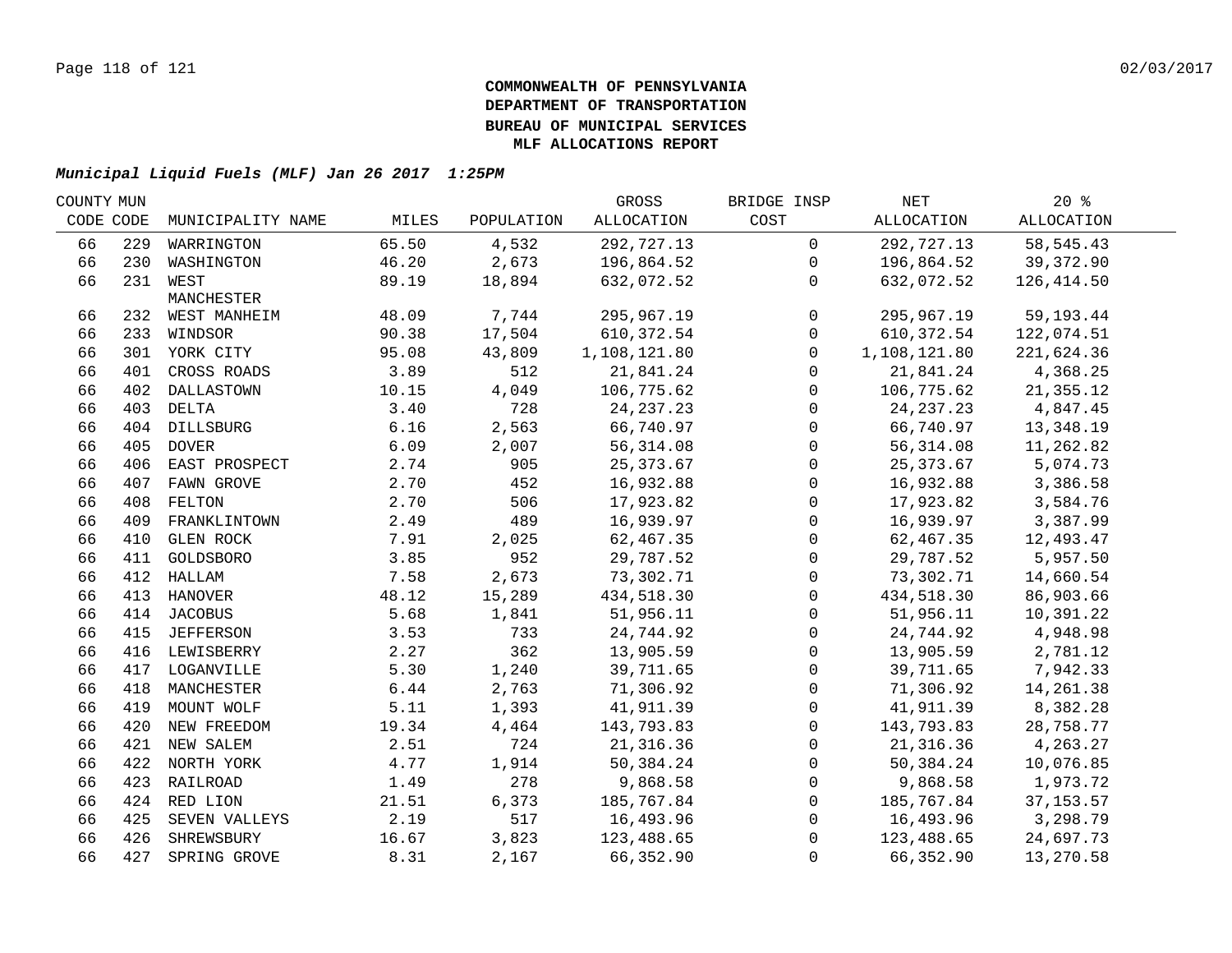| COUNTY MUN |           |                   |         |            | GROSS            | BRIDGE INSP | NET           | $20*$        |  |
|------------|-----------|-------------------|---------|------------|------------------|-------------|---------------|--------------|--|
|            | CODE CODE | MUNICIPALITY NAME | MILES   | POPULATION | ALLOCATION       | COST        | ALLOCATION    | ALLOCATION   |  |
| 66         | 428       | STEWARTSTOWN      | 7.09    | 2,089      | 61,018.25        | 0           | 61,018.25     | 12,203.65    |  |
| 66         | 429       | WELLSVILLE        | 1.48    | 242        | 9,175.96         | 0           | 9,175.96      | 1,835.19     |  |
| 66         | 430       | WEST YORK         | 8.63    | 4,617      | 112,335.64       | 0           | 112,335.64    | 22,467.13    |  |
| 66         | 431       | WINDSOR           | 4.07    | 1,319      | 37,226.05        | 0           | 37,226.05     | 7,445.21     |  |
| 66         | 432       | WINTERSTOWN       | 4.72    | 632        | 26,698.84        | 0           | 26,698.84     | 5,339.77     |  |
| 66         | 433       | WRIGHTSVILLE      | 7.07    | 2,310      | 65,009.75        | 0           | 65,009.75     | 13,001.95    |  |
| 66         | 434       | YOE BOROUGH       | 2.85    | 1,018      | 27,799.23        | 0           | 27,799.23     | 5,559.85     |  |
| 66         | 435       | YORKANA           | 0.40    | 229        | 5,482.02         | 0           | 5,482.02      | 1,096.40     |  |
| 66         | 436       | YORK HAVEN        | 1.86    | 709        | 18,961.46        | 0           | 18,961.46     | 3,792.29     |  |
|            |           | County Totals:    | 2553.74 | 434,972    | 16, 152, 485. 58 | 0           | 16,152,485.58 | 3,230,497.12 |  |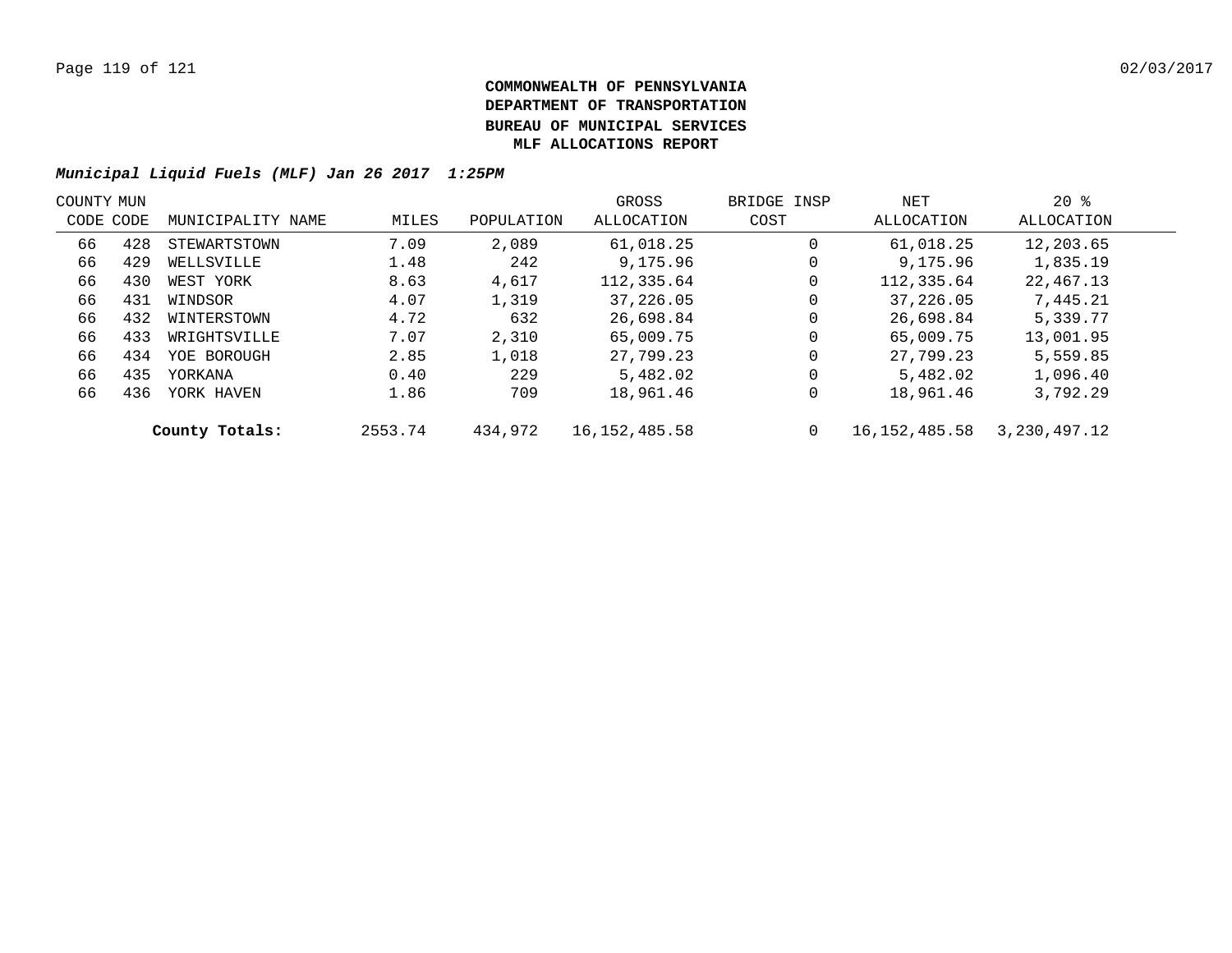| COUNTY MUN |     |                     |         |            | GROSS         | BRIDGE INSP | NET                         | $20$ %     |
|------------|-----|---------------------|---------|------------|---------------|-------------|-----------------------------|------------|
| CODE CODE  |     | MUNICIPALITY NAME   | MILES   | POPULATION | ALLOCATION    | COST        | ALLOCATION                  | ALLOCATION |
|            |     | Philadelphia County |         |            |               |             |                             |            |
| 67         | 301 | PHILADELPHIA        | 2194.29 | 1,526,006  | 35,023,559.02 | 45,728.11   | 34,977,830.91  6,995,566.18 |            |
|            |     | County Totals:      | 2194.29 | 1,526,006  | 35,023,559.02 | 45,728.11   | 34,977,830.91  6,995,566.18 |            |